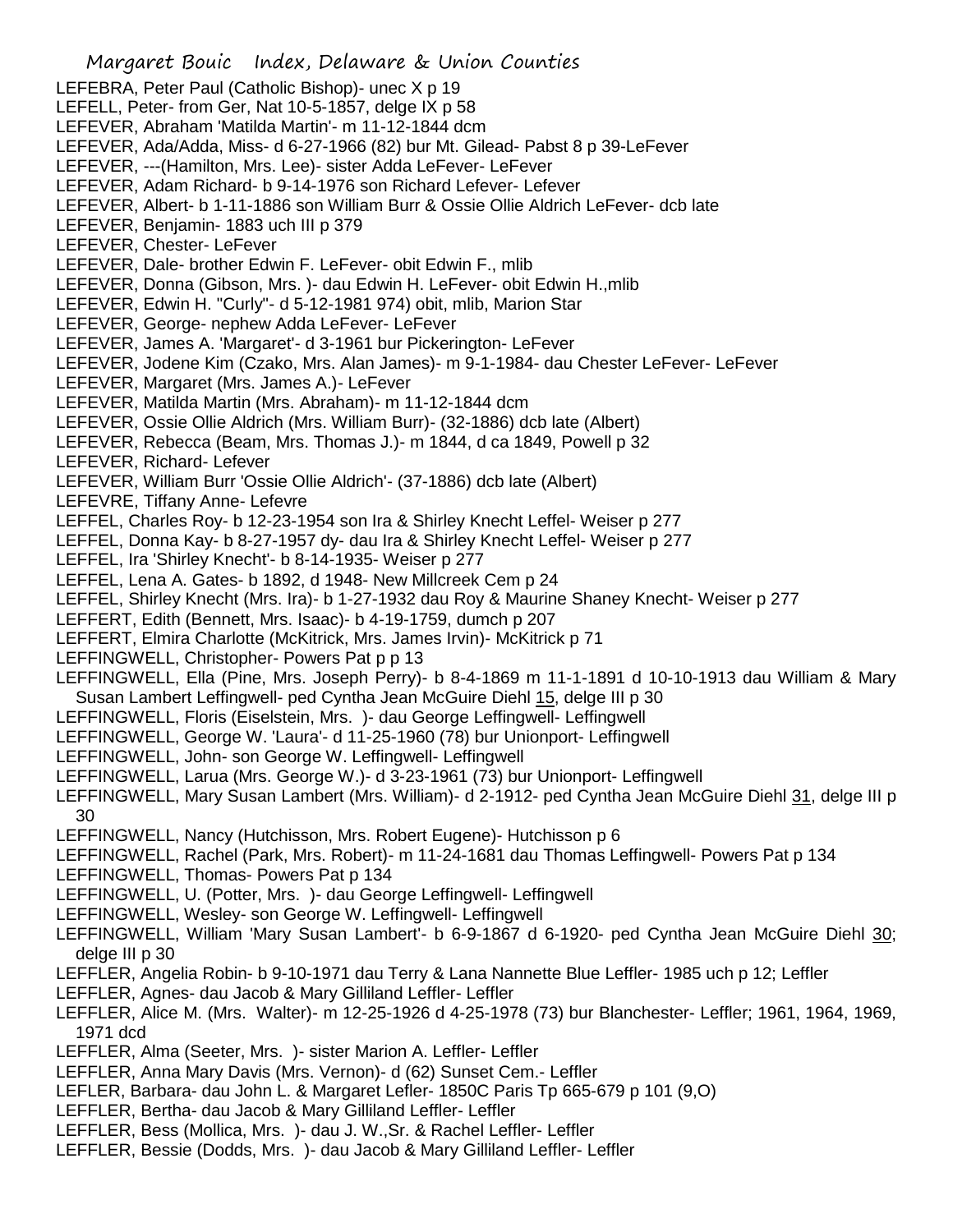- Margaret Bouic Index, Delaware & Union Counties LEFFLER, Bob- son J. W.,Sr. & Rachel Leffler- Leffler LEFFLER, Carrie- b 8-1884 dau George & Laura A. Leffler- 1900C Marysville 69 p 3B (15,O,O,O) LEFLER, Catharine- dau John L. & Margaret Lefler- 1850C Paris Tp 665-679 p 100 (16,Ger,) LEFFLER, Catharine- 1860C Darby 289-290 (6,O) LEFFLER, Christian 'Frederica Retzel'- m 9-19-1865 dcm LEFFLER, Claudette (Mrs. J. W.)- Leffler LEFLER, Clinton A. 'Sally Y.'- 1969, 1971 dcd LEFFLER, Clyde- son Jacob & Mary Gilliland Leffler- Leffler LEFFLER, Coral (Mrs. )- Leffler LEFLER, Dara- b 1966 dau Clinton A. & Sally Y. Lefler- 1969, 1971 dcd LEFLER, David- b 1952 son Clinton A. & Sally Y. Lefler- 1969, 1971 dcd LEFLER, Dena- b 1963 dau Clinton A. & Sally Y. Lefler- 1969, 1971 dcd LEFFLER, Doris- sister Marion A. Leffler- Leffler LEFLER, Elizabeth (Ell, Mrs. Michael)- m 2-2-1871 ucm 4863; unec XIV p 6, 27; 1860C Darby Tp 291-292 p 42 (9,O); 1870C Darby Tp 52-44 p 7 (19,O) LEFFLER, Elmore William "Widge"'Golda Mae'- d 4-10-1979 (67) Marion Cem- son Cora Leffler-Leffler LEFFLER, Eugene F.-son Coral Leffler- Leffler LEFFLER, Donna (Pierce, Mrs. )- dau Coral Leffler- Leffler LEFFLER, Florence (Mrs. Marion A.)- Leffler LEFFLER, Frederica Retzel'- m 9-19-1865 dcm LEFFLER, E. Frederick 'Margaret Mae Hoffman'- m 6-26-1976 son Eugene Leffler- Leffler LEFFLER, Georgann Nicole- b 6-14-1981 dau George E.,Jr. & Lorena S. Fraley Leffler- Leffler; 1991 LEFFLER, George- d 11-26-1908 (60y4m) Oakdale Cem 2157 (134F); 1860C Darby Tp 289-290 (12,O); 1870C Darby Tp 56-48 p 7 (21,O) LEFFLER, George E.- b 10-1893 d 1918 France, buried here 7-31-1921 Oakdale Cem I p 128 (9F-R8-5)- son George & Laura A. Leffler- 1900C Marysville 69 p 3A (6,O,O,O) LEFFLER, George E.,Sr.- Leffler LEFFLER, George E.Jr. 'Lorena Fraley'- son George E. Leffler- Leffler LEFLER, George- son John L. & Margaret Lefler- 1850C Paris Tp 665-679 p 101 (3,O) LEFFLER, George 'Laura A.'- b 1848 d 11-26-1908 (60y4m) Oakdale Cem I p 128 (F-R8-5); 1900C Marysville 69 p 3B (50,O,Ger,Ger) m 17y LEFFLER, Golda Mae (Mrs. Elmore William)- b 11-30-1914 d 12-23-1989 (75) Marion Cem- Leffler LEFLER, Goodlove- son John L. & Margaret Lefler- 1850C Paris Tp 665-679 p 101 (5,O) LEFFLER, Hannah - dau Jacob & Mary Gilliland Leffler- Leffler LEFFLER, Helen- sister Marion A. Leffler- Leffler LEFFLER, Jacob 'Mary Gilliland'- Leffler LEFFLER, JoAnn (Roby, Mrs. Richard A.)- dau Vernon & Anna Mary Davis Leffler- Leffler LEFFLER, John 'Margaret Hagenderfer'- m 6-27-1847 ucm 1226; unec VII p 26; delge VII p 24, dg 1-3-1902, p 4 c2 LEFLER, John L. 'Margaret'- 1850C Paris Tp 665-679 p 100 (50,Ger); unec XIV p 27 LEFLER, John- son John L. & Margaret Lefler- 1850C Paris Tp 665-679 p 100 (13,Ger) LEFLER, John,Jr. 'Mary L. Platt'- d 3-17-1969 (52) bur Sunbury- Lefler LEFFLER, Jonathon L. 'Vickie L. Mason'- m 7-23-1983 son Eugene F. Leffler- Leffler LEFFLER, J. W. "Bill" 'Claudette'- b 1-6-1926 d 10-22-1989 (63) Forest Lawn, Cols.- son J. W.,Sr. & Rachel Leffler- Leffler LEFFLER, J. W.Sr 'Rachel'- Leffler LEFFLER, Kathy (Mickey, Mrs. Calvin C.)- dau Vernon & Anna Mary Davis Leffler- Leffler LEFFLER, Kay (McWherter, Mrs. Earl)- dau Elmore William & Golda Mae Leffler- Leffler LEFLER, Kevin- b 1954 son Clinton A. & Sally Y. Lefler- 1969, 1971 dcd LEFFLER, Kimberly- dau J. W. & Claudette Leffler- Leffler LEFFLER, Laura A. (Mrs. George)- b 10-1862 d 1945 Oakdale Cem I p 128 (F-R8-5); 1900C Marysville 69 p 3B (37,O,O,O) m 17y, 3 ch
- LEFFLER, Lorena S. (Mrs. George E.,Jr)- Leffler; 1983, 1991 ucd
- LEFLER, Magdalene- dau John L. & Margaret Lefler- 1850C Paris Tp 665-679 p 101 (1,O)
- LEFFLER, Margaret Hagenderfer (Mrs. John)- m 6-27-1847 ucm 1226, unec VII p 25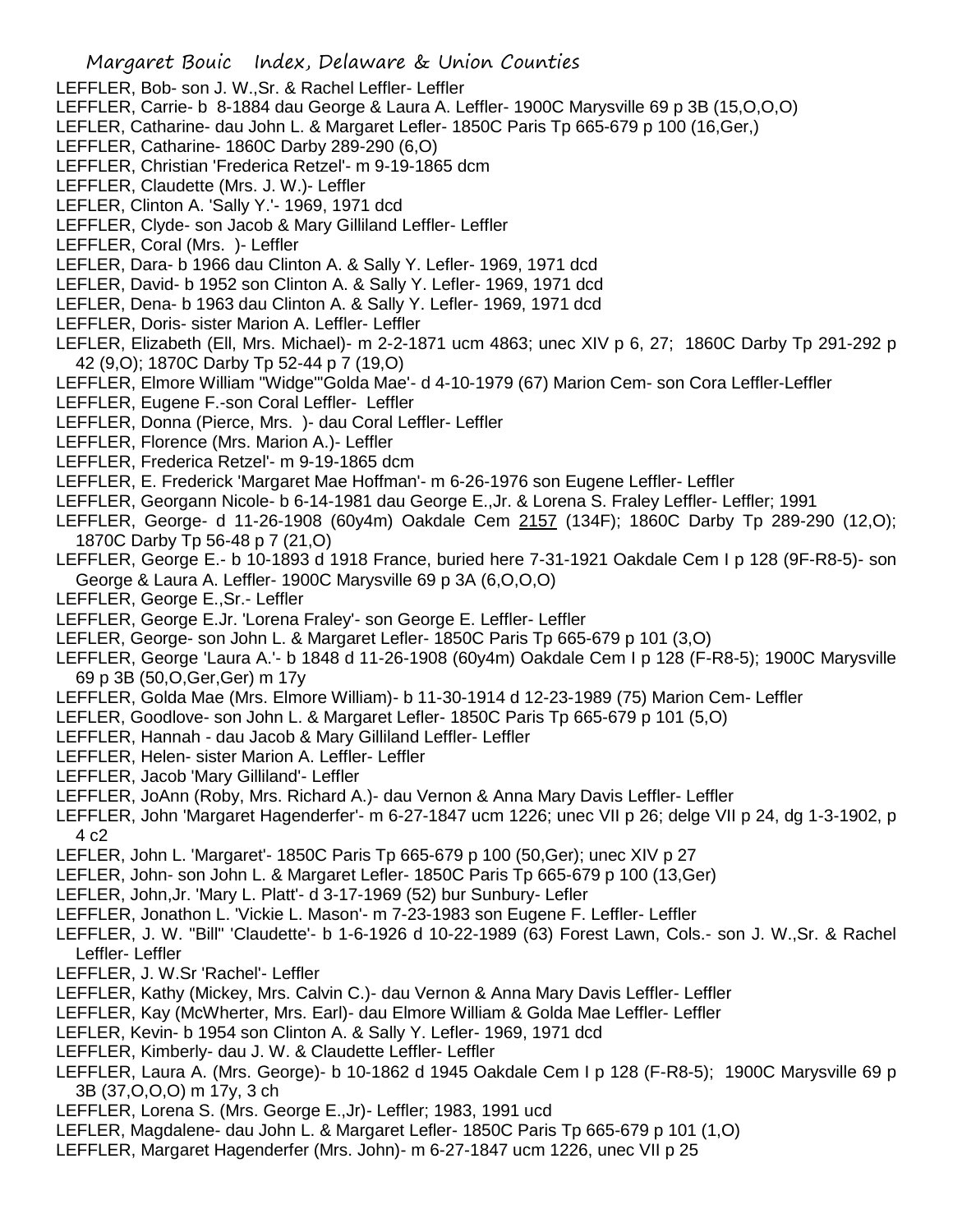- LEFLER, Margaret (Mrs. John L.)- 1850C Paris Tp 665-679 p 100 (36,Ger)
- LEFLER, Margaret- dau John L. & Margaret Lefler- 1850C Paris Tp 665-679 p 101 (7,O)
- LEFFLER, Margaret Mae Hoffman (Mrs. E. Frederick)- m 6-26-1976 dau Verna Hoffman- Leffler
- LEFFLER, Margeritte (Everly, Mrs. )- dau Coral Leffler- Leffler
- LEFFLER, Marilyn (Reese, Mrs. Robert C.)- dau Vernon & Anna Mary Davis Leffler- Leffler
- LEFFLER, Marion A. 'Florence'- d 1-3-1968(68) Prospect Cem- Leffler
- LEFFLER, Mary Gilliland (Mrs. Jacob)- Leffler
- LEFFLER, Mary Leah Platt (Shoaf, Mrs. )(Mrs.John,Jr.)- d 1-1-1977 (67)- Sunbury Mem. Pk- sister James Platt- Leffler
- LEFFLER, Michael Adam- son Lana Nannette Blue Leffler- 1985 uch p 12
- LEFFLER, Mildred (Mrs. Samuel)- Leffler
- LEFFLER, Myrtle- b 7-1886 dau Geoerge & Laura A. Leffler- 1900C Marysville 69 p 3B (13,O,O,O)
- LEFLER, Nancy Kay Ruebush (Mrs. Rodger Wendell)- b 1-13-1949 m 7-25-1970 dau Max Edwin & Marjorie Wells Ruebush- Maugans Anc p 155, 156
- LEFFLER, Lana Nannette Blue (Mrs. )(Popts, Mrs. Jay)- dau George Nelson & Mary Florence Shuman Blue-1985 uch p 12
- LEFFLER, Rachel (Mrs. J. W.,Sr.)- d 1988- Leffler
- LEFFLER, Rick- son J. W.,Sr. & Rachel Leffler- Leffler
- LEFFLER, Robert- son Vernon & Anna Mary Davis Leffler- Leffler
- LEFLER, Rodger Wendell 'Nancy Kay Ruebush'- m 7-25-1970 son Wendell Lefler- Maugans Anc p 156
- LEFLER, Sally Y. (Mrs. Clinton Y.)- 1969, 1971 dcd
- LEFFLER, Samuel 'Mildred'- d 3-19-1995 (94) bur Blanchester- son Jacob & Mary Gilliland Leffler- Leffler
- LEFFLER, Shawna- b 1978 dau George E,Jr. & Lorena Fraley Leffler- Leffler; 1983, 1991 ucd
- LEFFLER, Terry- son J. W. & Claudette Leffler- Leffler
- LEFFLER, Tim- son J. W. & Claudette Leffler- Leffler
- LEFFLER, Tracy- son J. W. & Claudette Leffler- Leffler
- LEFFLER, Vernon'Anna Mary Davis'- Leffler
- LEFFLER, Vickie L. Mason (Mrs. Jonathon L.)- m 7-23-1983 dau Richard & Donna Mason- Leffler
- LEFFLER, Walter 'Alice'- Leffler son Jacob & Mary Gilliland Leffler- Leffler
- LEFORD, George- 1820C Union Tp 218 (18-26)
- LEFORD, Jos. 1820C Union Tp 218 (26-45)
- LEFORD, Thos.- 1820C Union Tp 218 (45+)
- LEFTRIDGE, James- 1880C Richwood 352-369 p 207A (24,Va,Va,Va)
- LEFTWICH, Opal N. (Mrs. William E.)- 1962, 1967, 1971, 1973, 1975, 1981 ucd
- LEFTWICH, William E. 'Opal N.'- 1962, 1967, 1971, 1973, 1981, 1991 ucd
- LEFTWICH, William,Jr son William E. & Opal Leftwich- 1962(14), 1967 ucd
- LEG, Tessie (Gibson, Mrs. Earl)- Leg
- LEGARY, George 'Ruby Spearman'- McKitrick p 440
- LEGARY, Ruby Spearman (Mrs. George)- McKitrick p 440
- LEGERANDE, Rev.- dumch p 87
- LEGG, --b 2-22-1889 Oxford Tp dau Willaim & Lovina Fleming Legg- dcb
- LEGG, --b 3-2-1898 Brown Tp dau George & Maggie Price Legg- dcb
- LEGG, Ada (Peters, Mrs. )- dau Harvey & Lou Freeman Legg- Legg
- LEGG, Albert 'Nora Ruth Bodenhammer'- m 5-5-1923- Freshwater p 215
- LEGG, Anna Louvisa Fleming (Mrs. William)- (33-1893) dcb late (Milo Ernest)
- LEGG, Barbara (Williams, Mrs. )- dau Paul & Lilly Legg- Legg
- LEGG, Bess (Pemberton, Mrs. )- dau Harvey & Lou Freeman Legg- Legg
- LEGG, Caroline (Mrs. John)- d 4-13-1961 (86) Ashley Union Cem- Legg; obit John, dg 2-2-1953
- LEGG, Charles Elonza- b 9-24-1904 Brown Tp son John & Caroline "Callie" Gaile Legg- Legg; dcb
- LEGG, Connie JoAnn Latto (Mrs. Ronald Eugene)- m 5-11-1969- Legg
- LEGG, David- b 1968 son Ronald D. & Sandra Legg- 1969, 1971 dcd
- LEGG, Dawn- dau Haraold E. Legg- Legg
- LEGG(E), Deborah- lived with Myron W. & Mary Cunningham- 1961, 1969 dcd
- LEGG, Doris Eileen (Price, Mrs. )- d 2-16-1974 (49) Radnor Cem- sister Paul Legg-
- Legg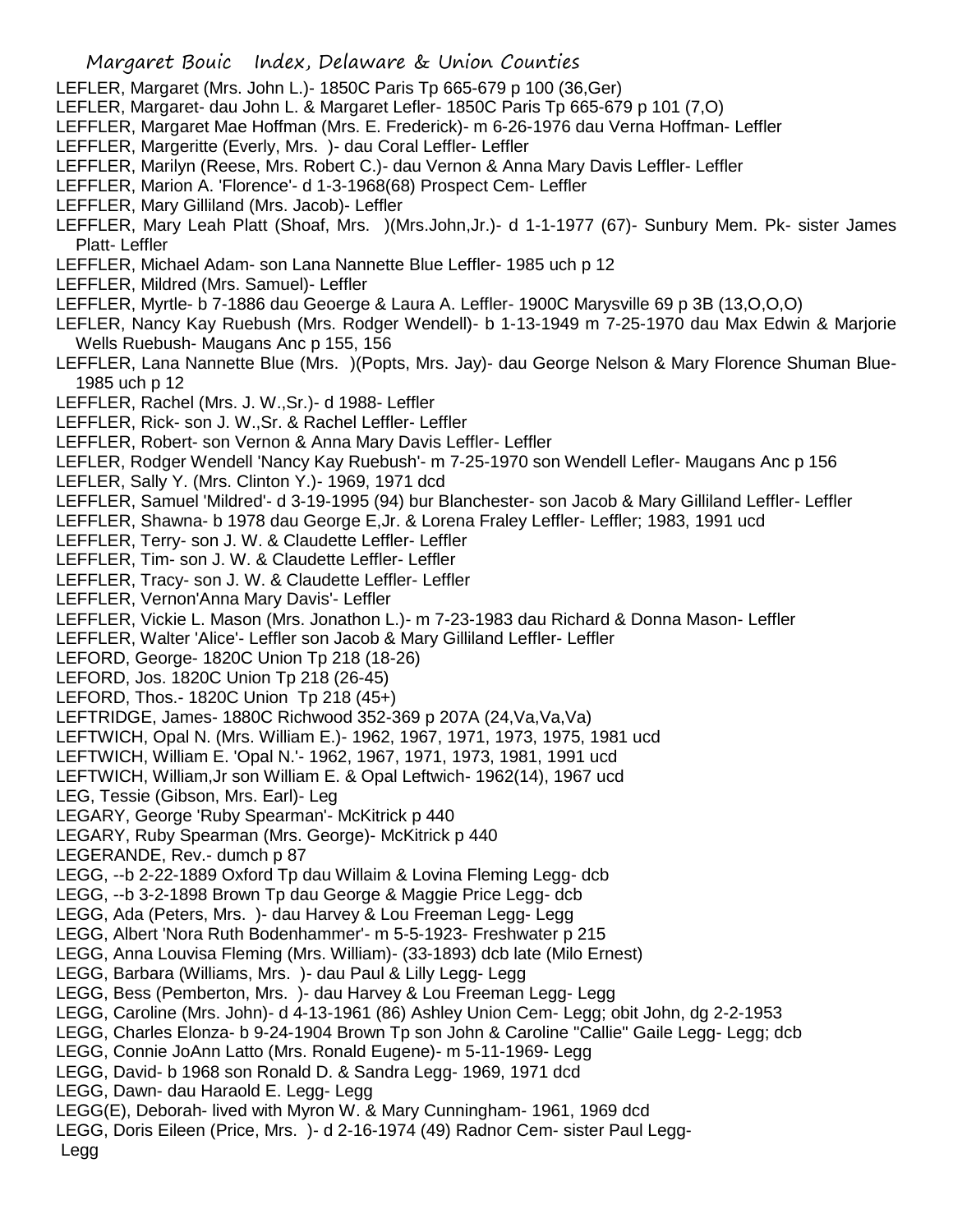- LEGG, Dorothy Louella (Samuelson, Mrs. Kenneth)- b 7-17-1925 dau Albert & Nora Ruth Bodenhammer Legg-Freshwater p 215
- LEGG, Dottie (Mackey, Mrs. )- sister Milo Ernest Legg- Legg
- LEGG, Edna Rhodes (Mrs. )- b 10-29-1898 Oxfort Tp dau John& Caroline Gale Legg- dcb; dg 2-2-1953, obit John
- LEGG, Edward- b 1891 Champaign Co d 3-11-1896 Oakdale Cem I p 15 (E) charity
- LEGG, Elizabeth Mae- d 2-14-1961 Fairview Cem- inf dau James Legg- Legg
- LEGG, Esther (Hensley, Mrs. Robert)- dau William F. & Pearl Hankins Legg- Legg
- LEGG, Ethel Bell (Kanaga, Mrs. R. C.)- dau John & Caroline Gale Legg- Legg; dg 2-2-1953, obit John
- LEGG, Ettie Adeline- b 8-16-1875 Liberty Tp dau John & Margaret E. Miller Legg- dcb
- LEGG, Fanny Sanford (Mrs.Thomas)- m 6-26-1842 Madison Co, unec IX p 56
- LEGG, Florence- b 10-9-1891 Licking Co-Har Tp- dau Thomas & Ida Brevort Legg- dcb
- LEGG(S),--dau of George died last week- dg 3-15-1895 Cry Ab p 13
- LEGG, Glenna (Wilds, Mrs. Edward)- dau William F. & Pearl Hankins Legg- Legg
- LEGG, Gracie- b 9-13-1889 Brown Tp dau Geoerge & Maggie Price Legg- dcb
- LEGG, Guy- b 7-7-1891 Oxford Tp son Will & Louisa Fleming Legg- dcb
- LEGG, Harold E.- son Paul & Lilly Legg- Legg
- LEGG, Harry- brother Mildred G. Legg- Barrett
- LEGG, Harry Paul- b 10-12-1900 Oxford Tp son John & Caroline Gale Legg- dcb
- LEGG, Harvey 'Lou Freeman'- Legg
- LEGG, Hattie- b 9-13-1877 Liberty Tp dau John & Margaret A. Willer Legg- dcb
- LEGG, Hazel Shoup (Mrs. Milo Ernest)- Legg
- LEGG, James- son Paul & Lilly Legg- Legg
- LEGG, John- pmc p 1; 1880C Liberty Tp Del Co p 314A
- LEGG, John- b 11-12-1833 d 7-24-1906 (73-8-12) dg 8-19-1896 Cry Ab p 114, 4 sons 5 daughters
- LEGG, John 'Caroline'- b 10-17-1873 d 2-2-1953 (79) dg 2-2-1953, obit; Legg
- LEGG, John- father of Mrs. J. McClain d Leonardsburg, dg 8-26-1898, Cry Ab p 164
- LEGG, John- b 3-11-1873 Liberty Tp son John & Mary E. Neetles Legg- dcb
- LEGG, Josephine (Wagner, Mrs. )- dau Milo Ernest & Hazel Shoup Legg- Legg
- LEGG, Judy L.- 1971 dcd; 1977, 1979 ucd
- LEGG, Kathy- b 1960 dau Judy L. Legg- 1977 ucd
- LEGG, Kathy (Mrs. Ronald E.)- 1983 ucd
- LEGG, Lilly (Mrs. Paul)- Legg
- LEGG, Lisa- b 1965 dau Judy L. Legg- 1977 ucd
- LEGG, Lizzie- b 10-16-1891 Brown Tp dau George & Maggie Price Legg- dcb
- LEGG, Lou Freeman (Mrs. Harvey)- Legg
- LEGG, Louise Geraldine ( Stropes, Mrs. William Boyd)- b 8-21-1935 dau Albert & Nora Ruth Bodenhammer Legg- Freshwater p 215
- LEGG, Margaret (Glassburn, Mrs. )- dau John & Caroline Legg- Legg; obit John, dg 2-2-1953
- LEGG, Marjorie Lois (Dressen, Mrs. Kenneth)- b 2-4-1927 dau Albert & Nora Ruth Bodenhammer Legg-Freshwater p 215
- LEGG, Mary Katheryn- b 4-24-1930 not m- dau Albert & Nora Ruth Bodenhammer Legg- Freshwater p 215
- LEGG, Mildred G. (Barrett, Mrs. Fred)- d 2-1-1976 (82) Union Cem, Cols.- sister Harry Legg- Barrett
- LEGG, Milo Ernest 'Hazel Shoup'- b 6-30-1893 d 10-30-1961 (68) bur Mt. Gilead- son William & Anna Louvisa Fleming Legg- dcb late- Legg
- LEGG, Nancy- Pabst 6 p 83
- LEGG, Nancey- b 1-12-1821 d 6-6-1907, delge X p 18
- LEGG, Nicole- b 1980 dau Ronald Eugene & Kathy Legg- 1983 ucd
- LEGG, Nora Ruth Bodenhammer (Mrs. Albert)- b 5-5-1904 m 5-5-1923 dau John & Mary Etta Stalian Bodenhammer- Freshwater p 215
- LEGG, Opal (Perry, Mrs. John Howard)- m 9-1919 d 1936-Genther p 107
- LEGG, Paul- brother Doris Legg Price- Legg
- LEGG, Paul 'Lilly'- d 2-2-1963 962) Fairview Mem. Cem- son John & Caroline Legg- Legg; obit John, dg 2-2- 1953
- LEGG, Paul E.- son William F. & Pearl Hankins Legg- Legg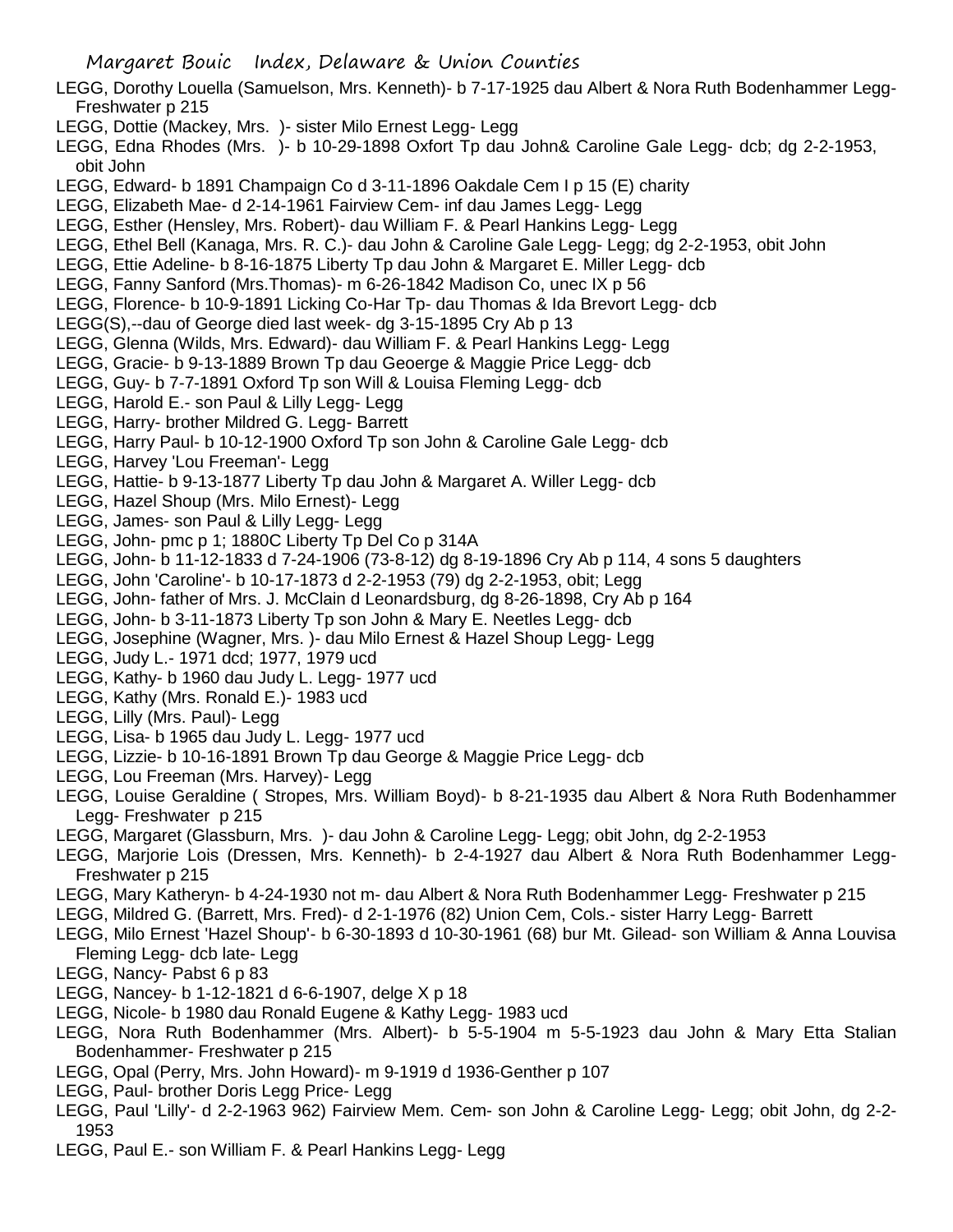- LEGG, Paul W.- son Paul & Lilly Legg- Legg
- LEGG, Paul R.- son Harvey & Lou Freeman Legg- Legg
- LEGG, Pearl Hankins (Mrs. William F.)- m 9-30-1924 d 9-1985- Legg
- LEGG, Ralph- son Harvey & Lou Freeman Legg- Legg
- LEGG, Rebecca (Mrs. Alexander)- 1850C Paris Tp 649-663 p 98 (19,NJ)
- LEGG, Robert Collier- d12-1960- son Harold E. Legg- Legg
- LEGG, Ronald D. 'Sandra'- 1961, 1969, 1971 dcd
- LEGG, Ronald Eugene 'Connie Jo Ann Latto''Kathy'- m 5-11-1969 son Charles Legg- Legg; 1983 ucd
- LEGG, Ronald Eugene- b 7-14-1971 son Ronald Eugene & Connie Jo Ann Latte Legg- Legg; 1983 ucd
- LEGG, Ruth (Ross, Mrs. Fred)- dau John & Caroline Legg- Legg; obit John, dg 2-2-1953
- LEGG, Sandra (Mrs. Ronald D.)- 1969, 1971 dcd
- LEGG, Skipper (6-1960) son Harold E. Legg- Legg
- LEGG, Stephanie- b 1964 dau Judy L. Legg- 1977 ucd
- LEGG, Susanna (Walcutt, Mrs. Robert)- 1880 dch p 669
- LEGG, Thomas 'Fanny Sanford'- m 6-26-1842 Madison Co, unec IX p 56
- LEGG, Veta- b 2-24-1894 Brown Tp dau George W. & Maggie Legg- dcb
- LEGG, W.- uca p 46
- LEGG, William- dg 8-12-1887 p1c9, delge IV p 3
- LEGG, William- deaths of ch. dau age 2, dg 8-12-1887, Cry Ab p 161
- LEGG, William 'Anna Louvisa Fleming'- (31-1893) dcb late (Milo Ernest)
- LEGG, William F. "John"- b 12-21-1896 m 9-30-1924 d 8-7-1990 (91) bur South Point- dau Harvey & Lou Freeman Legg- Legg
- LEGG, Winnie (Gale, Mrs. )- sister John Legg- obit John- dg 2-2-1953
- LEGGE, Angela A.- b 1968 dau James M. & Linda V. Knox Legge- Legge; 1971, 1979, 1983 ucd
- LEGGE, Angela Dunham (Mrs. James)- dau Phil & Karen Dunham- Legge
- LEGGE, Mrs. Catharine- WCTU- unec III p 57
- LEGGE, Elizabeth (Sewell, Mrs. James)- unec VIII p 32
- LEGGE, Fannie, Miss- WCTU- unec III p 58
- LEGGE, Gloria (Poole, Mrs. )- dau Milton H. & Nellie E. Schaffer Legge- Legge
- LEGGE, James "Jim"Milton 'Linda V. Knox'- b 5-19-1942 m 2-2-1968 d 11-3-1989 (47) bur Cable- son Milton H. & Nellie E. Schaffer Legge- Legge; 1971, 1979, 1983 ucd
- LEGGE, James Milton II- b 1973 son James Milton & Linda V. Knox Legge- Legge; 1979, 1983 ucd
- LEGGE, Jane (Jumper, Mrs. )- dau Milton H. & Nellie E. Schaffer Legge- Legge
- LEGGE, Linda V. Knox (Mrs. James Milton)- m 2-2-1968- Legge; 1971, 1979, 1983 ucd
- LEGGE, Lizzie- b 10-16-1891 d 2-26-1895 (3-4-10)- dg 4-26-1895 Cry Ab p 19
- LEGGE, Lloyd- son Milton H. & Nellie E. Schaffer Legge- Legge
- LEGGE, Macie Ranae- b 9-1991 dau James & Angela Legge- Legge
- LEGGE, Mrs. Mary E.- WCTU- unec III p 57
- LEGGE, Milton H. 'Nellie E. Schaffer'- Legge
- LEGGE, Nellie E. Schaffer (Mrs. Milton H.)- Legge
- LEGGE, Rusty- son Milton H. & Nellie E. Schaffer Legge- Legge
- LEGGE, Sallie, Miss- WCTU- unec III p 58
- LEGGE, Sophronia- b 1970 dau William L. & Sue A. Legge- 1971 ucd
- LEGGE, Sue A. (Mrs. William L.)- 1971 ucd
- LEGGE, Tamara- b 1963- dau William L. & Sue A. Legge- 1971 ucd
- LEGGE, Tina- b 1961 dau William L. & Sue A. Legge- 1971 ucd
- LEGGE, Todd- b 1960 son William L. & Sue A. Legge- 1971 ucd
- LEGGE, Victoria L. (Bowers, Mrs. )- b 1970 dau James M. & Linda V. Knox Legge- Legge; 1971, 1969, 1983 ucd
- LEGGE, William L. 'Sue A.'- 1971 ucd
- LEGGETT, James 'Sarah A. Richardson'- m 9-27-1840 see Liggett
- LEGGETT, John- son Ruth Leggett- d 7-2.3-1968- Leggett
- LEGGETT, Ruth (Mrs. )- Leggett
- LEGGETT, Sarah A. Richardson (Mrs. James)- m 9-27-1840 see Liggett
- LEGGETT, Joel- 1880 dch p 494, 501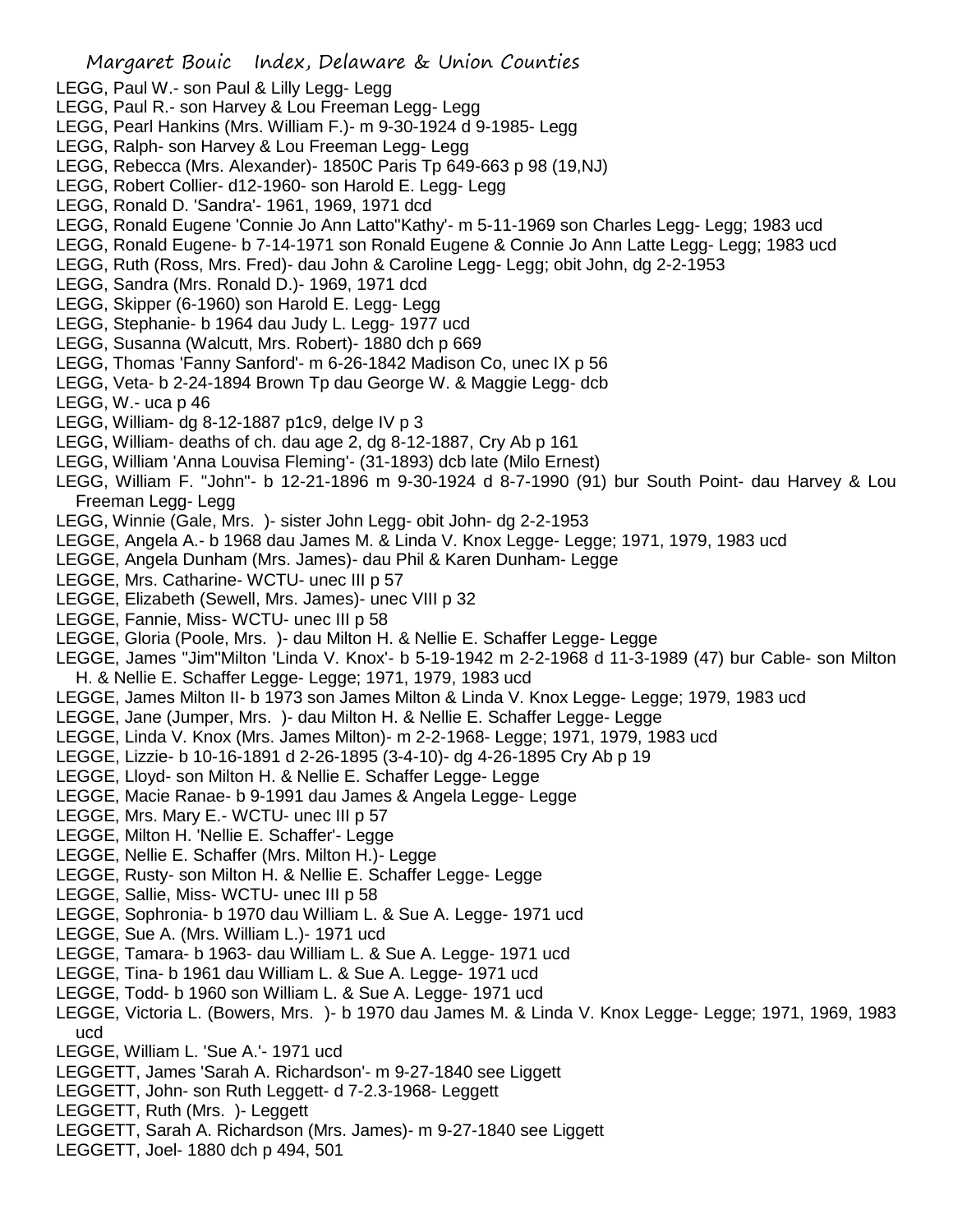Margaret Bouic Index, Delaware & Union Counties LEGGETT, Rev. J. T.- 1908 dch 264 LEGGETT, M. B.- 1908 dch 182 LEGGETT, M. D.- 1908 dch 494, 501; Powers Pat p 289 LEGGETT, Martha Susan (Mrs. )- d 1-6-1989 (64) Glen Rest Cem- sister Cody Keaton- Leggett LEGGETT, Washington- 1908 dch 398 LEGGIN, John S.- son Thomas & Nancy Leggin- 1850C Jerome Tp 1780-1800 p 260 (4,O) LEGGIN, Nancy (Mrs. Thomas)- 1850C Jerome Tp 1780-1800 p 260 (37,Va,), black LEGGIN, Samuel - son Thomas & Nancy Leggin- 1850C Jerome Tp 1780-1800 p 260 (1,O) LEGGIN, Susan- dau Thomas & Nancy Leggin- 1850C Jerome Tp 1780-1800 p 260 (8,O) LEGGIN, Thomas 'Nancy'- 1850C Jerome Tp 1780-1800 p 260 (37,Va,), black LEGGINS, David H.- 1908 dch 412; 1850c Jerome Tp 1780-1800 p 260 (,O) son Thomas & Nancy Leggin LEGGNER, Christiana (Jones, Mrs. Isaac Marion)- m 8-30-1858 dcm LEGGUM, Martha (Lucas, Mrs. John)- m 2-6-1857 ucm 2520- 1850C Jerome Tp 1780-1800 p 260 (10,O) dau Thomas & Nancy Leggin LEGHEY, William- mt 8-21-1850 LEGHORN, Samuel- 1870C Delaware Town 320 (21\*) LEGHORN, Thomas- 1870C Delaware Town 320 (22\*) LEGNER, Augustus 'Catharine Hirsh'- m 4-17-1858 dcm LEGNER, Catharine Hirsh (Mrs. Augustus)- m 4-17-1858 dcm LEGNOSKY, Bernice L. (Mrs. William P.)- 1969 dcd LEGNOSKY, Michael- b 1960 son William P. & Bernice L. Legnosky- 1969 dcd LEGNOSKY, Paula- b 1963 dau William P. & Bernice L. Legnosky- 1969 dcd LEGNOSKY, William P. 'Bernice L.'- 1969 dcd LEGNOSKY, William- b 1957 son William P. & Bernice L. Legnosky- 1969 dcd LEGORE, Margaret (Van Deman, Mrs. Matthias)- Nash p 288 LEGRAND, Lawrence- 1980 dcd LEGRAND, Marjorie- 1980 dcd LEGROW, Isabel (Mrs. W. Roy)- 1969 dcd LEGROW, Rev. W. Roy 'Isabel'- 1969 dcd LEHAM, Albert Alonzo- b 1-17-1875 Orange Tp son William & Eliza Derall Leham, dcb LEHAW, Eliza (Mrs. John)- b 1827 d 1889 Fancher Cem- Powell p 131 LEHAW, John 'Eliza'- b 1825 d 1880 Fancher Cem- Powell p 131 LEHAY, J. L. Taft- b 1858 d 1880 Fancher Cem- Powell p 131 LEHAY, John- from Ireland, Nat 4-3-1871, delge IX p 58 LEHAY, Sarah Ida- b 1860 d 1879 Fancher Cem- Powell p 131 LEHER, Mary- 1870C Harlem Tp 370 (19) LEHEW, Minerva J. Wickiser (Mrs. Robert D.)- m 9-23-1858 dcm LEHEW, Robert D. 'Minerva J. Wickiser'- m 9-23-1858 dcm LEHEY, William- mt 8-21-1850 LEHIGH, Brian Thomas- son Daniel T. & Mary Lehigh-Lehigh LEHIGH, Daniel T. 'Mary'- Lehigh LEHIGH, Elizabeth Ann- dau Daniel T. & Mary Lehigh- Lehigh LEHIGH, Mary (Mrs. Daniel F.)- Lehigh LEHMAN, Rev.- 1985 uch p 171 (Magnetice Springs M. E. Ch) LEHMAN, --b 2-28-1887 Orange Tp dau Wm. & Louisa DeVaul Lehman- dcb LEHMAN, --Sister Warner Price- dg 3-8-1898, Cry Ab p 147 LEHMAN, Aaron Wayne- b 3-6-1976 son Richard Wayne & Linda lou LeVan Lehman- St. Paul p 61 LEHMAN, Adam 'Sarah J. Loveless'- Loveless p 6 LEHMAN, Alma Elizabeth Raker (Mrs. William)- b 4-17-1896 m 8-31-1933 d 6-16-1942 dau Frederick D. & Mary Ada Deppen Raker- Weiser p 410 LEHMAN, Alonzo- 1964 dcd LEHMAN, Alpha- ch Adam & Sarah J. Loveless Lehman- Loveless p 6 LEHMAN, Amy Lou- b 3-3-1974 son Richard Wayne & Linda Lou LeVan Lehman- St. Paul p 61 LEHMAN, Andrea Lee- b d 1-23-1982 son Richard Wayne & Linda Lou LeVan Lehman- St. Paul p 61 LEHMAN, Anna Lynn- b 1-26-1980 dau Richard Wayne & Linda Lou LeVan Lehman- St. Paul p 61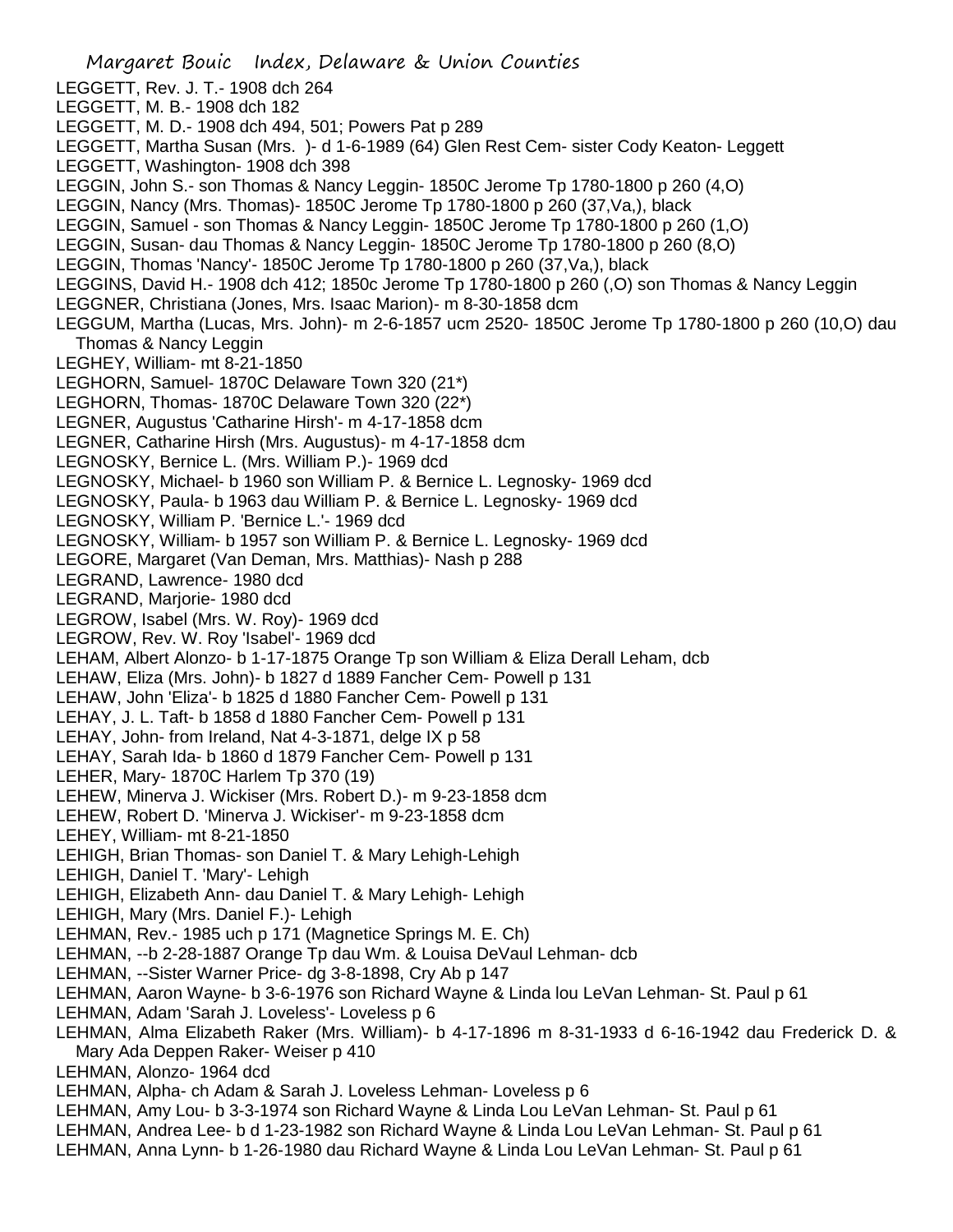- LEHMAN, Aric Lee- b 10-19-1980 adopted son Richard Wayne & Lina Lou LeVan Lehman- St. Paul p 61
- LEHMAN, Barbara- dau Alonzo Lehman- 1964 dcd (9)
- LEHMAN, Beatrice Spees (Mrs. Bernard)- Lehman
- LEHMAN, Belinda Jo- b 11-12-1955 dau Roger & Marilyn Jean Stephens Lehman- Rausch 182521 III p 305 LEHMAN, Bernard 'Beatrice Spees'- Lehman
- LEHMAN, Bernice McElroy (Mrs. Jacob H.)- b 4-18-1886 d 7-30-1978 (92) bur Canal Winchester- Lehman; 1949, 1971, 1973, 1975, 1977 ucd
- LEHMAN, Bessie- dau Adam & Sarah J. Loveless Lehman- Loveless p 6
- LEHMAN, Betty Lou (Mrs. Richard)(Brewer, Mrs. )- Lehman
- LEHMAN, B. N.- 1973 ucd
- LEHMAN, Cathy J. (Gibson, Mrs. Paul E.)- b 3-22-1951 m 9-25-1970 d 11-9-1982 (31) dau Bernard & Beatrice Spees Lehman- Lehman
- LEHMAN, Charles- 1880C Millcreek Tp 54
- LEHMAN, Charles D. son Joshua & Sarah Bickle Lehman- 1880 dch p 714; 1908 dch 475; hadc p 111
- LEHMAN, Charles E. 'Rose M. Hayes'- m 12-9-1880 ucm 6853
- LEHMAN, Christian 'Mary E.'- b 1845 d 1889 Milford Cem Un Al p 12
- LEHMAN, Christine- dau Joshua & Sarah Bickle Lehman- 1880 dch p 714
- LEHMAN, Clara Belle Schultz (Mrs. James)(Davis, Mrs. Noah)(Arnold, Mrs. Marion)- Schultz p 6
- LEHMAN, Clara Samantha- dau Joshua & Sarah Bickle Lehman- 1880 dch p 714
- LEHMAN, Clara (Thomas, Mrs. Charles E.)- Pabst 8 p 60
- LEHMAN, Cora- b 11-6-1874 Orange Tp dau Wm. & ELiza Devall Lehman- dcb
- LEHMAN, Corey- b 1977 ch Mark A. & Tamara L. Lehman- 1980 dcd
- LEHMAN, Dale- son Alonzo Lehman- 1964 dcd (7)
- LEHMAN, Dallas G. 'Sharon L.'- 1964, 1980 dcd
- LEHMAN, David H.- b 9-27-1873 Orange Tp son G. E. & Ruth A. Hanley Lehman- dcb
- LEHMAN, Dennis- son Alonzo Lehman- 1964 dcd (5)
- LEHMAN, Donna- dau Alonzo Lehman- 1964 dcd (13)
- LEHMAN, Eleanor (Sheetz, Mrs. Charles)- b 4-4-1917 m 2-12-1935 dau Lloyd & Marcia Louise Dressler Lehman- Weiser p 826
- LEHMAN, Eleanor Wilson (Mrs. Ralph)- m 12-16-1939- Weiser p 826
- LEHMAN, Eva Moore (Dilsaver, Mrs. William L.)(Mrs. Robert J.)- b 6-6-1924 m 8-22-1940 (2) 5-14-1982 d 1- 30-1985 (60) Price Cem- dau Emmett L. & Vertie Beard Moore- Lehman; 1983 ucd
- LEHMAN, Evelyn (Dunker, Mrs. William)- b 8-24-1911 m 6-1939 dau Lloyd & Marcia Louise Dressler Lehman-Weiser p 826
- LEHMAN, Fedelia Jane- b 10-15-1875 Orange Tp dau G. W. & Ruth Ann Lehman- dcb
- LEHMAN, Florence C.- b 8-15-1900 Orange Tp dau H. U. & & M. E. Bennett Lehman- dcb
- LEHMAN, Flssie C.- b 1-2-1887 Orange Tp dau Charles D. & Minnie L. Crumb Lehman- dcb
- LEHMAN, George- son Adam & Sarah J. Loveless Lehman- Loveless p 6
- LEHMAN, Goldie F.- b 11-21-1902 Berkshire Tp dau Edward & Emma Sheets Lehman- dcb
- LEHMAN, Gottfried 'Rebecca Hayne'- m 12-11-1862 ucm 1889, unec IV p 27, VII p 58
- LEHMAN, Gregory Dean- b 11-19-1957 son Roger & Marilyn Jean Stephens Lehman- Rausch 182522 III p 305
- LEHMAN, Harley- b 7-14-1890 Orange Tp son William & Eliza Devol Lehman- dcb
- LEHMAN, Helen J. Dewey (Mrs.Paul E.)- d 6-2-1980 (77) Fairview Mem Pk- sister Wesley Dewey- Lehman
- LEHMAN, Jacob H. 'Bernice McElroy'- d 1953- Lehman; 1949 ucd
- LEHMAN, James 'Clara Belle Schultz'- Schultz p 6
- LEHMAN, James Lynn- son Paul & Helen Dewey Lehman- Lehman
- LEHMAN, Jay- b 1969 ch J. Mike & Karen T. Lehman- 1980 dcd
- LEHMAN, John W.- b 2-10-1870 Genoa Tp son G. M. & R. A. Hanby Lehman- dcb
- LEHMAN, Jon Vincent- b 1-22-1944 son Ralph & Eleanor Wilson Lehman- Weiser p 826
- LEHMAN, Joshua 'Sarah Bickle'- d 1-20-1879- 1880 dch p 714; Pabst 8 p 60
- LEHMAN, Joshua- b 4-12-1876 Orange Tp son William & Louisa Lehman- dcb
- LEHMAN, Joshua A.- b 2-24-1876 Orange Tp son Samuel & Lydia Lehman- dcb
- LEHMAN, June (Winkleman, Mrs. Richard Herbert)- m 7-25-1941-Weiser p 763
- LEHMAN, Karen T. (Mrs. J. Mike)- 1991 ucd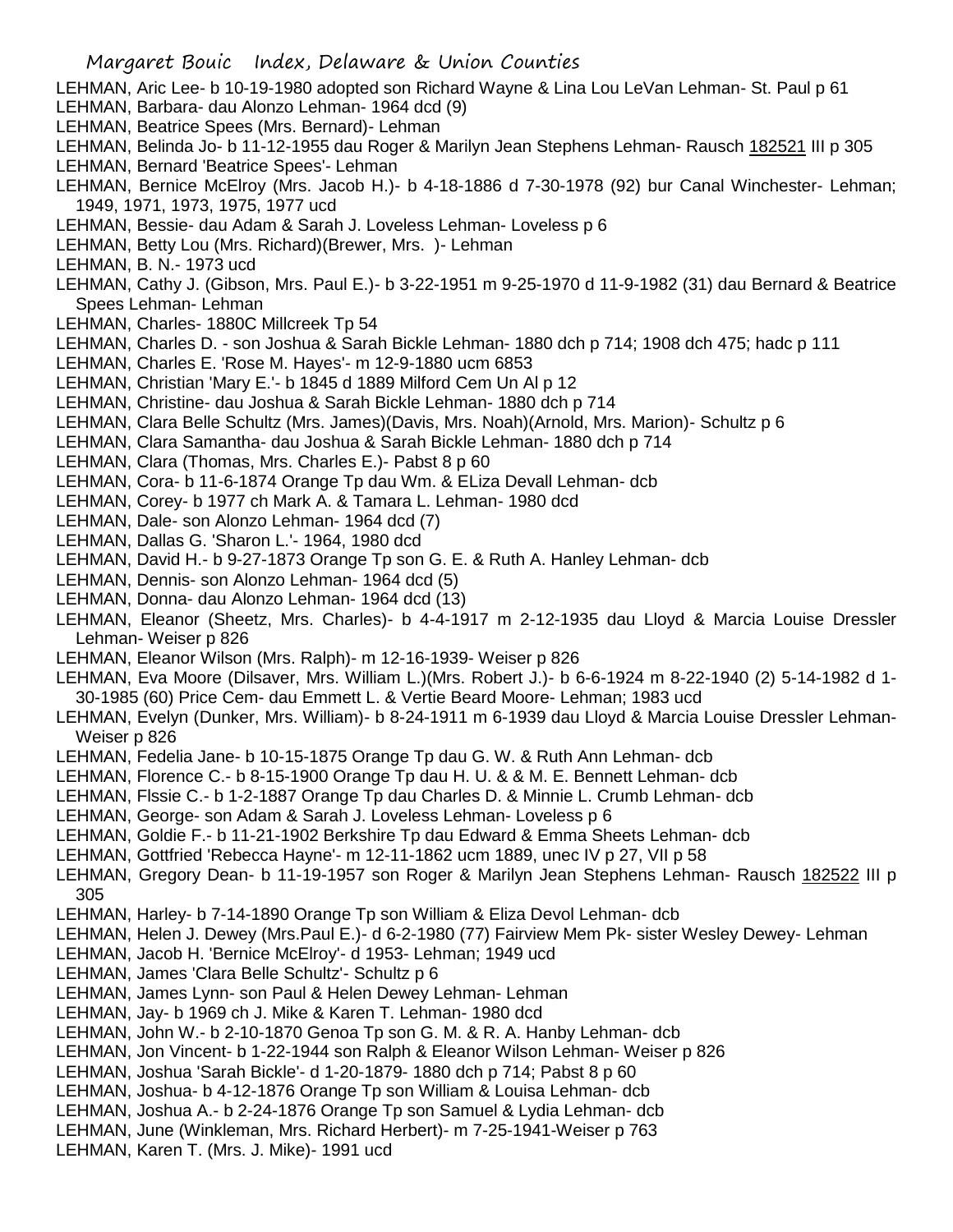- LEHMAN, Kate (Sain Mrs. David)- dcc Grace Newhouse Jones 29
- LEHMAN, Katherine (Loveless, Mrs. Simpson)- Loveless p 6
- LEHMAN, Lillie Alice- dau Joseph & Sarah Bickle Lehman- 1880 dch p 714
- LEHMAN, Linda Lou LeVan (Mrs. Richard Wayne)- b 6-12-1949 m 6-5-1971 dau Ernest Arthur & Helen Mary Catharine Nicol LeVan- St. Paul p 61
- LEHMAN, Lloyd 'Marcia Louise Dressler'- b 10-17-1889 m 2-12-1910 d 6-19-1956- Weiser p 826
- LEHMAN, Lynda (Cooper, Mrs. James)- dau Bernard & Beatrice Spees Lehman- Lehman
- LEHMAN, Marcia Louise Dressler (Mrs. Lloyd)- b 7-22-1893 m 2-12-1910 dau Levi A. & Minnie Catherine Weiser Dressler- Weiser p 826
- LEHMAN, Marcia Louise- b 7-18-1947 dau Ralph & Eleanor Wilson Lehman- Weiser p 826
- LEHMAN, Marilyn (Jackson, Mrs. )- dau Paul & Helen Dewey Lehman- Lehman
- LEHMAN, Marilyn Jean Stephens (Mrs. Roger G.)- b 10-3-1934 m 8-11-1952 dau Victor & Helen Louise McDermott Stephens- Rausch 18252, III p 305
- LEHMAN, Mark A. 'Tamara L.'- 1980 dcd
- LEHMAN, Marsha K. (Mrs. Robert J.)- 1991 ucd
- LEHMAN, Mary (Allen, Mrs. Perry D.)- m 6-4-1936- dau Jacob H. & Bernice McElroy Lehman- Lehman; 1985 uch p 6
- LEHMAN, Mary (Calaham, Mrs. Joseph)- d 7-6-1882- Pabst 8 p 60
- LEHMAN, Mary E. (Mrs. Christian)- b 1847 d 1929 Milford Cem Un Al p 12
- LEHMAN, Mary E.- b 8-14-1884 Orange Tp ch William & Lizzie Debolt Lehman- dcb
- LEHMAN, J. Mike 'Karen T.'- 1991 ucd
- LEHMAN, Niki- b 1967 ch J. Mike & Karen Lehman- 1991 ucd
- LEHMAN, Pat (Luchka, Mrs. Donald)- m 4-7-1979 dau Richard Lehman- Lehman
- LEHMAN, Pat (Mrs. Robert S,Jr)- 1980 dcd
- LEHMAN, Patricia A.- 1964 dcd
- LEHMAN, Paul E. 'Helen J. Dewey'- d 1-21-1962 (57) Fairview Mem Lehman
- LEHMAN, Perlie Granville- b 10-16-1888 Orange Tp son Charles & Minnie Crumb Lehman- dcb
- LEHMAN, Ralph 'Eleanor Wilson'- b 9-14-1913 m 12-16-1939 son Lloyd & Marcia Louise Dressler Lehman-Weiser p 826
- LEHMAN, Rebecca Hayne/Hagne (Mrs. Gotfried)- m 12-11-1852 ucm 1889, unec VII p 58
- LEHMAN, Rhonda Sue Rausch (Mrs. Richard Elwood II)- b 11-2-1965 m 2-2-1991 dau Raymond Clarence & Susie P. Fontanelle Rausch- St. Paul p 82
- LEHMAN, Richard- 1981 ucd
- LEHMAN, Richard Wayne'Betty Lou'- Lehman
- LEHMAN, Richard Elwood II- 'Rhonda Sue Rausch'-b 10-7-1960 m 2-2-1991- son Richard E. & Betty Lou Lehman- Lehman; St. Paul p 82, 134
- LEHMAN, Robert J. 'Eva Moore'- m 5-14-1982 son Jacob H. & Bernice McElroy Lehman- Lehman; 1971, 1973, 1975, 1977, 1979, 1981, 1983 ucd
- LEHMAN, Richard Wayne 'Linda Lori LeVan'- b 3-18-1948 m 6-5-1971- St. Paul p 61
- LEHMAN, Robert J. 'Marsha K.'- 1991 ucd
- LEHMAN, Robert S,Jr 'Pat'- 1980 dcd
- LEHMAN, Roger G. 'Marilyn Jean Stephens'- m 8-11-1952- Rausch (18252) III p 305
- LEHMAN, Romney- b 11-28-1884 Orange Tp son Charley D. & Minnie Crumb Lehman- dcb
- LEHMAN, Rose M. Hayes (Mrs. Charles E.)- m 12-9-1880 ucm 6853
- LEHMAN, Sandra- dau Alonzo Lehman- 1964 dcd (16)
- LEHMAN, Sarah- 1880C Orange Tp p 354C
- LEHMAN, Sarah Bickle (Mrs. Joshua)- dau William & Christina Route Bickle- 1880 dch p 714; hadc p 111; Pabst 8 p 60, 63, 67, 71
- LEHMAN, Sarah J. Loveless (Mrs. Adam)- dau John Henry & Susan Said Loveless- Loveless p 6
- LEHMAN, Shannon- b 1976 ch Mark A. & Tamara L. Lehman- 1980 dcd
- LEHMAN, Sharon L. (Mrs. Dallas G.)- 1980 dcd
- LEHMAN/LAYMAN, Susanna (Freshwater, Mrs. Jacob)- m 7-18-1858- Freshwater p 82
- LEHMAN, Susie- b 1970 dau Dallas G. & Sharon L. Lehman- 1980 dcd
- LEHMAN, Tamara L. (Mrs. Mark A.)- 1980 dcd
- LEHMAN, Tammy- b 1967- dau Dallas G. & Sharon L. Lehman- 1980 dcd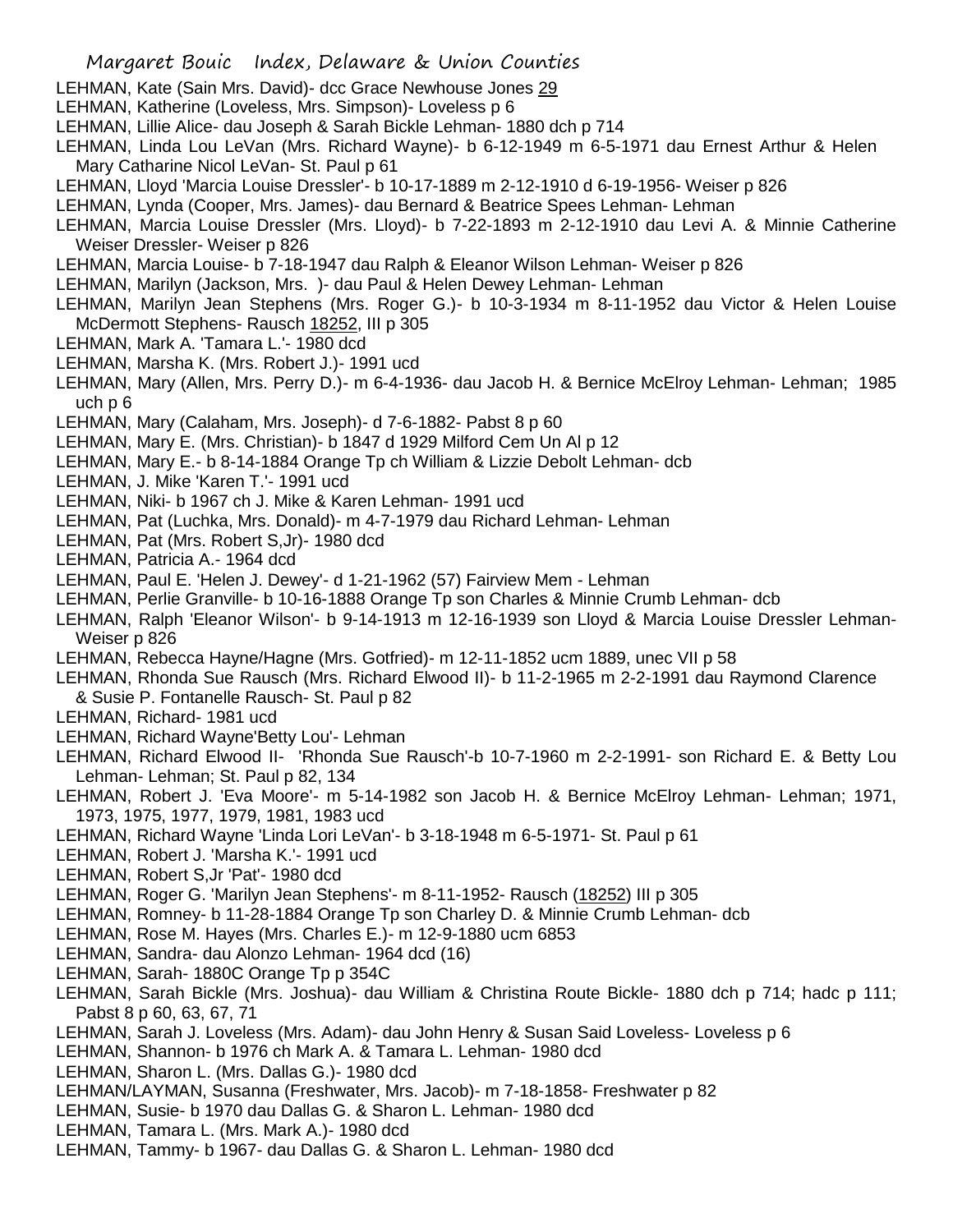- LEHMAN, Tara- b 1976 ch Robert S.,Jr. & Pat Lehman- 1980 dcd
- LEHMAN, Todd Wilson- b 4-30-1941 son Ralph & Eleanor Wilson Lehman- Weiser p 826
- LEHMAN, Trey- b 1972 ch Robert S.,Jr. & Pat Lehman- 1980 dcd
- LEHMAN, William- 1880C Orange Tp p 355A
- LEHMAN, Prof. William- 1883 uch V p 236
- LEHMAN, William 'Alma Elizabeth Raker'- m 8-31-1933- Weiser p 410
- LEHMON, Hubert- pallbearer for Ezra Bale- dg 8-18-1905, Cry Ab p 44
- LEHNER, Amy Louise (Etgen, Mrs. James)- b 9-10-1955 dau David Robert & Ethel Louise Pool Lehner-Lehner; Weiser p 19, 239; 1961, 1964, 1969, 1971 dcd
- LEHNER, Andrew-(10-1969) son Richard Robert & Christina Rawlins Lehner- Lehner
- LEHNER, Ann Lucille Bergquist (Mrs. Charles Thomas)- m 4-6-197- dau C. Robert Bergquist- Lehner; 1980 dcd
- LEHNER, Becky (Mrs. Bruce)- Lehner
- LEHNER, Benjamin Robert- b 3-10-1976 son Richard Robert & Christina Rawlins Lehner- Lehner; 1980 dcd
- LEHNER, Bruce A."Mike"'Becky'- Lehner; 1980 dcd
- LEHNER, Carol A. (Mrs. Terry L.)(Elkins, Mrs. )- Lehner
- LEHNER, Catharine Bartholomai (Mrs. Leonard)- m 6-5-1851 ucm 1677, unec XIV p 52; 1860C Paris Tp 1355- 1345 (29,Ger)
- LEHNER, Charles Elmer 'Lois Van Atta'- b 4-27-1925 son Ellis Elmer & Gladys Bailey Cleveland- Weiser p 239; Lehner; 1949, 1959 ucd, 1961, 1964, 1969, 1971, 1980 dcd
- LEHNER, Charles Robert- b 7-3-1947 son James Ellis & Patricia Howard Lehner- Weiser p 239
- LEHNER, Christina Rawlins (Mrs. Richard Robert)- m 12-24-1974 dau Roy D. Rawlins-Lehner; 1980 dcd
- LEHNER, Corry Ann- b 7-8-1975 dau Chrles Thomas & Ann Lucille Bergquist Lehner- Weiser p 239
- LEHNER, David Robert 'Ethel Louise Pool'- b 5-4-1929 m 3-17/18-1951 son Ellis Elmer & Gladys Bailey Cleveland Lehner- Weiser p 19, 239; Lehner; 1961, 1964, 1969, 1971, 1980 dcd
- LEHNER, Dawn- dau Bruce & Becky Lehner- Lehner
- LEHNER, Dawn- b 1963 dau Richard & Sharon Lehner- 1971, 1973 ucd
- LEHNER, Dorotha- dau Leonard & Catharine Lehner- 1860C Paris Tp 1355-1345 (7/12,O)
- LEHNER, Dorothy Rosella Midlam (Mrs. Howard)- b 9-20-1908 m 5-27-1933 d 6-3-1981 (72) bur Marion, obit mlib
- LEHNER, Earl Ellis 'Eleanor Elizabeth "Beth" Barrick'- b 1964 m 9-30-1989 son David Robert & Ethel Louise Pool Lehner- Lehner; 1964, 1969, 1971, 1980 dcd
- LEHNER, Edwin Patrick 'Susan Carol Johnson'- b 8-7-1954 m 4-8-1978 son William Edwin & Nancy Collier Lehner- Lehner; Weiser p 239
- LEHNER, Eleanor Elizabeth "Beth" Barrick (Mrs. Earl Ellis)- m 9-30-1989 dau William & Eleanor Barrick-Lehner
- LEHNER, Elizabeth (Bautle, Mrs. John)- m 12-31-1857 dcm
- LEHNER, Ellis Elmer 'Gladys Bailey Cleveland'- b 9-4-1901 m 10-18-1921 d 3-19-1992 (90) Radnor Cem -son
- Wm & Mary E. Elmaker Lehner- dcb; Weiser p 239; Lehner; Sand 1; 1961, 1964, 1969, 1971, 1980 dcd LEHNER, Ernie- dau Terry L. & Carol A. Lehner- 1971, 1983 ucd
- LEHNER, Ethel Louise Pool(Mrs. David Robert)- b 4-10-1929 m 3-17-1951 dau Earl B. & Edna Bevan Pool-Weiser p 19, 239; Lehner; 1961, 1964, 1969, 1971, 1980 dcd
- LEHNER, Flora (Hildreth, Mrs. )(Mrs. Richard)- Lehner; 1977, 1979, 1981, 1983 ucd
- LEHNER, Frederick 'Jean'- Lehner
- LEHNER, Gladys Bailey Cleveland (Mrs. Ellis Elmer)- b 11-17-1898 m 10-17-1921 d 1-30-1990 (91) Radnor Cem- dau James & Margart Marie Bauder Bailey- Weiser p 239; 1961, 1964, 1969, 1971, 1980 dcd LEHNER, Goldie (Mrs. William G.)- Lehner
- LEHNER, ---(Harsh, Mrs. David)- dau William & Goldie Lehner- Lehner
- LEHNER, Harry F.- d 112-28-1909 (15-1-23) Wyatt Cem. Powell p 305 son William E. & Mary E. Lehner
- LEHNER, Mrs. J. A.- dau Dr. H. S. & Sarah Roberts- Claibourne Cem p 42
- LEHNER, James Ellis 'Patricia Howard'- b 9-12-1922 son Ellis Elmer & Gladys Bailey Cleveland Lehner-Weiser p 239; Lehner
- LEHNER, Jane (Shafer, Mrs. Nicholas)- m 12-2-1852 ucm 1887 unec VII p 58
- LEHNER, Jean (Mrs. Frederick)(Cox, Mrs. Olin H.)- m (2)9-4-1948- Lehner
- LEHNER, John- son Leonard & Catharine Lehner- 1860C Paris Tp 1355-1345 (6,O)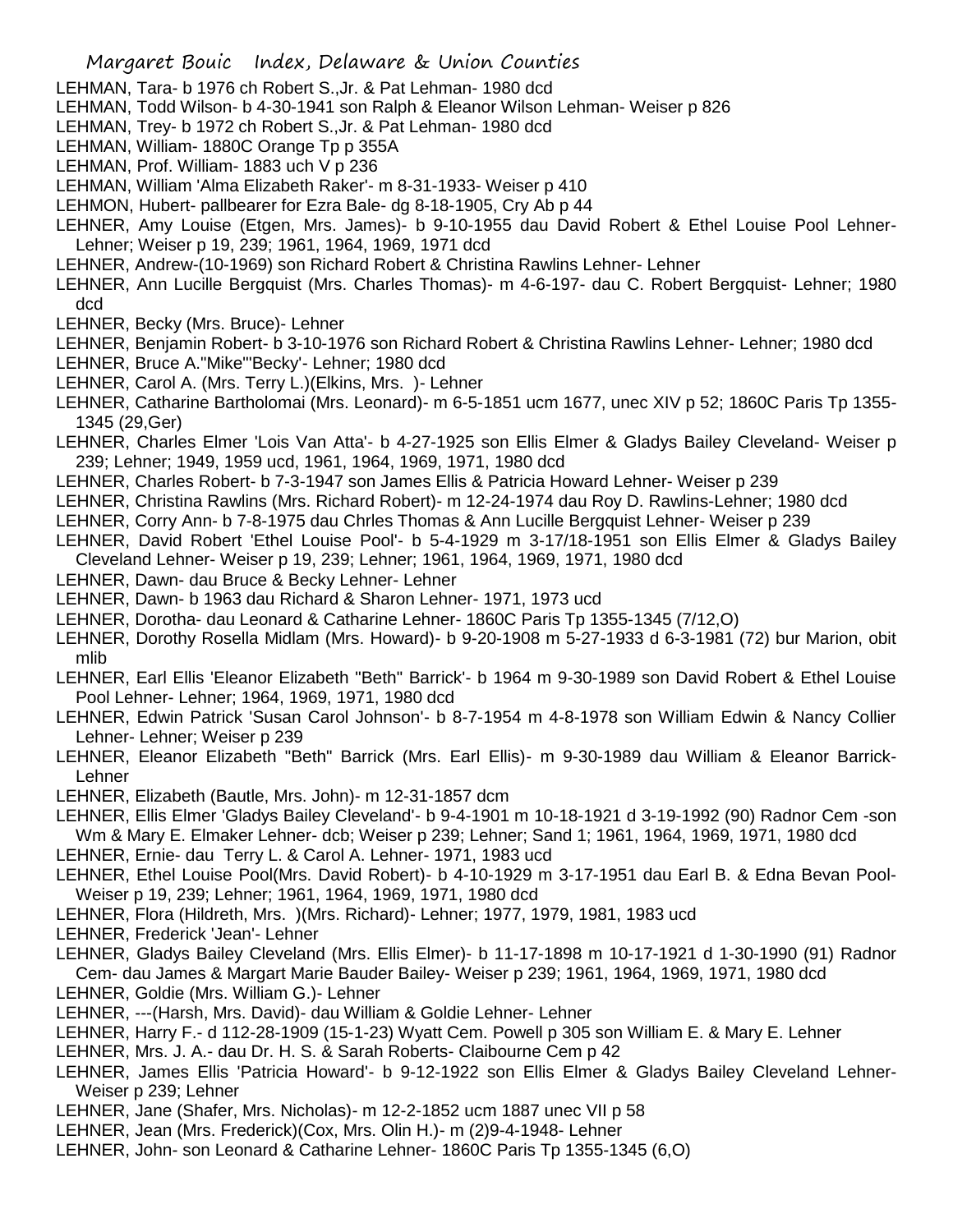## Margaret Bouic Index, Delaware & Union Counties

- LEHNER, John Stephen- b 8-6-1950 son James Ellis & Patricia Howard Lehner- Weiser p 239
- LEHNER, Joyce (Clevenger, Mrs. Gene)- dau Frederick & Jean Lehner- Lehner
- LEHNER, Kandie- b 1971 ch Richard A. & Flora B. Lehner- 1977, 1979, 1981, 1983 ucd
- LEHNER, Kristi- b 1968 dau Richard A. & Flora B. Lehner- 1977, 1979, 1981, 1983 ucd
- LEHNER, Kristie Anne- b 7-18-1981 dau Patrick Lehner- Lehner
- LEHNER, Leonard 'Catharine Bartholomai'- m 6-5-1851 unec XIV p 52; 1860C Paris Tp 1355-1345 (33,Ger)
- LEHNER, Leslie Anne- b 7-27-1982 dau Pat Lehner- Lehner
- LEHNER, Linda (Mrs. Paul W.)- 1983, 1991 ucd
- LEHNER, Lois Van Atta (Mrs. Charles Elmer)- b 6-4-1926- Lehner; Weiser p 239;1949, 1959 ucd; 1961, 1964, 1969, 1971, 1980 dcd
- LEHNER, Mary Ellmaker (Mrs. William E.)- b 1865 d 6-27-1936 bur Wyatt Cem Powell p 305- Lehner
- LEHNER, Mary- dau Leonard & Catharine Lehner- 1860C Paris Tp 1355-1345 (4,O)
- LEHNER, Michael- son Bruce & Becky Lehner- Lehner
- LEHNER, Nancy Collier (Mrs. William Edwin)- b 10-1-1931- Weiser p 239
- LEHNER, Patricia Howard (Mrs. James Ellis)- Weiser p 239
- LEHNER, Patrick- Lehner
- LEHNER, Paul- son Frederick Lehner- Lehner
- LEHNER, Paul W. 'Linda'- 1983, 1991 ucd
- LEHNER, Rainie- b 1970 ch Terry L. & Carol A. Lehner- 1971, 1983, 1991 ucd
- LEHNER, Rex Emmerson- b 8-20-1956 son William Edwin & Nancy Collier Lehner- Weiser p 239
- LEHNER, Richard- b 1978 son Richard Robert & Christina Rawlins Lehner- 1980 dcd
- LEHNER, Richard Robert 'Christina Rawlins'- b 2-5-1953 m 12-24-1974 son David Robert & Ethel Louise Pool Lehner- Lehner; Weiser p 19, 239; 1961, 1964, 1969, 1971, 1980 dcd
- LEHNER, Richard S. 'Flora Hildreth'- b 9-7-1942 d 3-2-1980 Claibourne Cem p 101- son Frederick & Lehner-Lehner; 1979 ucd
- LEHNER, Richard 'Sharon'- 1971, 1973, 1975 ucd
- LEHNER, Scott- b 1968 son Paul W. & Linda Lehner- 1983 ucd
- LEHNER, Shannon- b 1980 twin dau Steve & Shelly Lehner- Lehner; 1980 dcd
- LEHNER, Sharon (Mrs. Richard)- 1971, 1973 ucd
- LEHNER, Shawn- b 1-29-1978- son Steven & Shelly Lehner- Lehner; 1980 dcd
- LEHNER, Shelda "Shelly" (Mrs. Stephen M.)- 1980 dcd
- LEHNER, Sheryl- b 1980 twin dau Steve & Shelly Lehner- Lehner; 1980 dcd
- LEHNER, Steven- b 1954 son Charles Elmer & Lois Van Atta Lehner- 1959 ucd, 1961, 1964, 1969, 1971, 1980 dcd
- LEHNER, Susan Carol Johnson (Mrs. Edwin Patrick)- m 4-8-1978 dau Melvin C. Johnson- Lehner
- LEHNER, Terry L. 'Carol A.'- son Frederick Lehner- Lehner; 1971 ucd
- LEHNER, Charles Thomas 'Ann Lucille Bergquist'- b 8-11-1947 son Charles Elmer & Lois Van Atta Lehner-Lehner; Weiser p 239; Sunbury p 68; 1949, 1959 ucd; 1961, 1964 1969, 1981, 1980 dcd
- LEHNER, Tim- b 1965 son Richard & Sharon Lehner- 1971, 1973, 1977, 1979 ucd
- LEHNER, Wendy- b 1969 dau Terry L. & Carol A. Lehner- 1971, 1983, 1991 ucd
- LEHNER, William C. 'Goldie'- d 8-8-1973 (77) Radnor Cem- Lehner; delge VII p 24, VIII p 14, dg 1-3-1902 p4c2, 2-7-1904 p4
- LEHNER, William Edwin 'Nancy Collier'- b 1-3-1931 son Ellis Elmer & Gladys Bailey Cleveland Lehner- Weiser p 239; Lehner
- LEHNER, William Michael- b 5-28-1953 son William Edwin & Nancy Collier Lehner- Weiser p 239
- LEHNER, William- b 1963 son Richard A. & Flora B. Lehner- 1977, 1979, 1981 ucd
- LEHR, Dr. H.- Pabst 4 p 11
- LEHR, Levi- delge V p 55, 1893, Franklin Co
- LEHR, Rev. L. B. C.- dg 12-10-1895 Cry Ab p 48
- LEHRKE, Carrie- b 1961 dau Elmer J. & Jean Lehrke- 1969, 1971 dcd
- LEHRKE, Christopher- b 1956 son Elmer J. & Jean Lehrke- 1969, 1971 dcd
- LEHRKE, Elmer J. 'Jean'- 1964, 1969, 1971, 1980 dcd
- LEHRKE, Jan- b 1976 ch Elmer J. & Jean Lehrke- 1980 dcd
- LEHRKE, Jean (Mrs. Elmer J.)- dg 8-23-1986, Sunbury; 1969, 1971, 1980 dcd
- LEHY, Mrs. Jerry- dau John & Mary Ferres Maloney- dg 2-1-1901, Cry Ab p 61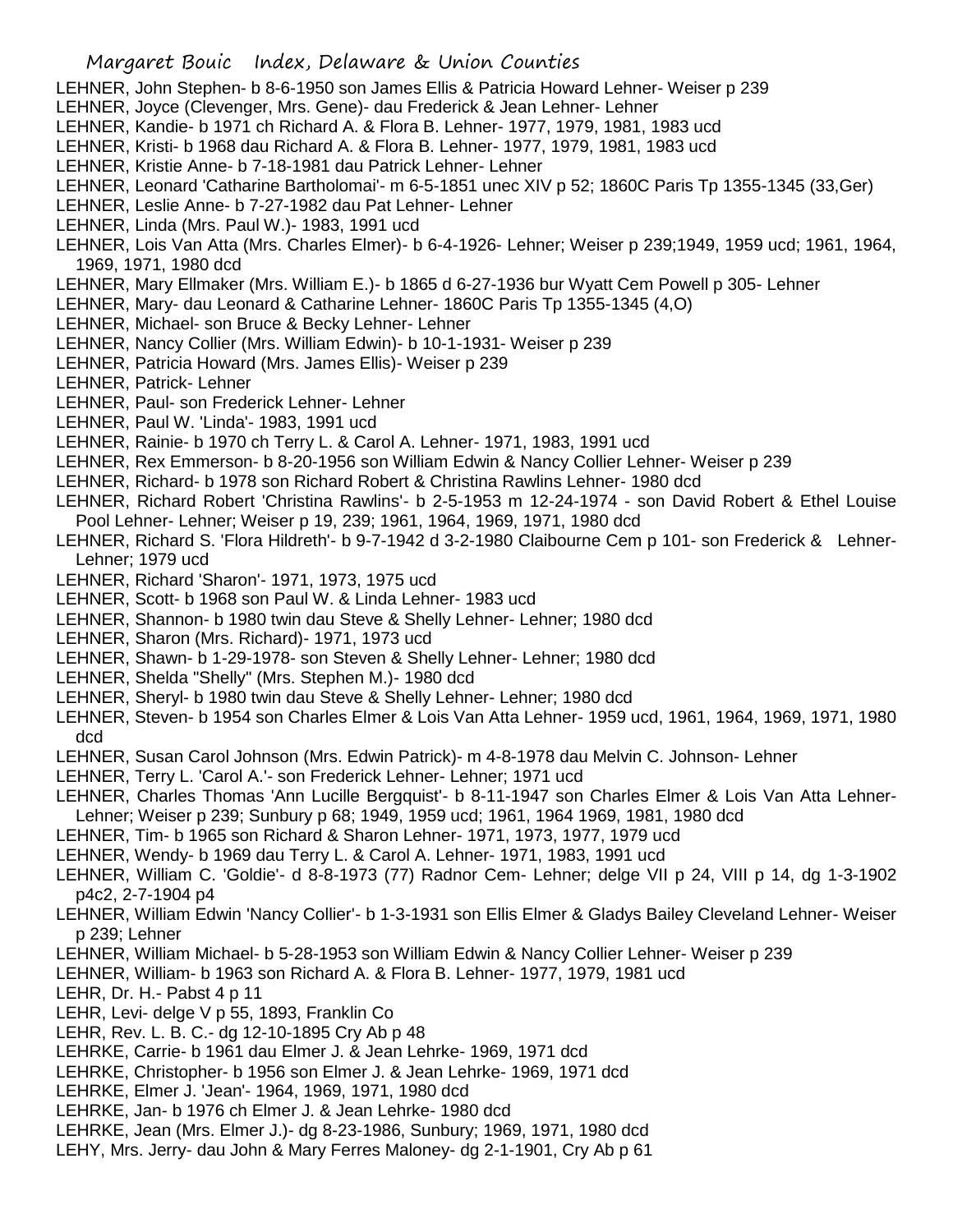Margaret Bouic Index, Delaware & Union Counties LEHY, Mrs. John- dau Joseph Ford- dg 8-21-1906 Cry Ab p 116 LEIB, Agnes (Moots, Mrs. )- dau John Q. Leib- obit John Q, mlib LEIB, Amos D. 'Lozie A. Pope'- m 5-17-1866 ucm 3969 LEIB, Brian Matthew- son Donald W. & Veronica Leib- Leib LEIB, Donald W. 'Veronica'- d 11-19-1975 (37) son Margaret Leib- Leib LEIB, John C.- son John Q. Leib- obit John Q., mlib LEIB, John Q.- d Sunday 2-23-1941 (87) bur W. Liberty, obit, mlib LEIB, Lena (Tallman, Mrs. )- dau John Q. Leib- obit John Q, mlib LEIB, ---(Lowe, Mrs. )- sister John Q. Leib- obit John Q.,mlib LEIB, Lozie A. Pope (Mrs. Amos D.)- m 5-17-1866 ucm 3969 LEIB, Margaret (Mrs. )- Leib LEIB, Nettie- sister John Q. Leib- obit John Q, mlib LEIB, Tom- son John Q. Leib- obit John Q, mlib LEIB, Veronida (Mrs. Donald W.)- Leib LEIB, William- son John Q. Leib- obit John Q, mlib LEIBENDEGUT, Jacob- from Switzerland, Nat 9-10-1856, delge IX p 58 LEIBENDEGUT, John- from Switzerland, Nat 7-11-1853, delge IX p 58 LEIBENDERFER, Anna- Delaware HS 1883, delge VII p 66 LIEBENDERFER, C.- 1870C Delaware Town 308 (26\*) LEIBENDERFER, Catherine (Usey, Mrs. James)- dumch p 121 see Liebenderfer LEIBENDERFER, Charles- 1870C Delaware Town 347 (16) LEBENDERFER, Franses E.- b 8-4-1891 Delaware Town son F. A. & Mary Pattin Libenderfer- dcb LEIBENDERFER, Frank A. 'Mary Lillian Patton'- (28-1893) dcb late (Nellie Mildred); dg 12-4-1900, Cry Ab p 43 LEIBENDERFER, Frederick- from Ger, Nat 6-22-1863, delge IX p 58 LEIBENDERFER, Fredrick- b 8-28-1884 Delaware Town son Charles & Lizzie Kline Leibenderfer- dcb LEIBENDERFER, Fredericka (Mrs. )- d Sunday (84y) dg 2-6-1900 Cry Ab p 6; 1870C Delaware Town 347 (55) LEIBENDERFER, Hazel Maria- b 7-22-1887 dau Frank & Mary Patton Leibenderfer- dcb LEIBENDERFER, Jacob- 1870C Delaware Town 347 (18) LEIBENDERFER, John- 1908 dch 399, OVI; delge VIII p 26; death, dg 4-25-1885, Cry Ab p 109 LEIBENDERFER, Mary- 1870C Delaware Town p 347 (13); 1880C Delaware Town p 541C LEIBENDERFER, Mrs. Mary A.- step dau Mrs. Mary A. Wottring- dg 6-27-1905 Cry Ab p 33 LEIBENDERFER, Mary Lillian Patton (Mrs. Frank A.)- (26-1893) dcb late (Nellie M) LEIBENDERFER, Mary Money- b 9-11-1901 dau Frank & Mary Patton Leibenderfer- dcb LEIBENDERFER, Nellie Mildred (Kistler, Mrs. )- b 10-21-1893 dau Frank A. & Mary Lillian Patton- dcb, dcb late LEIBENDERFER, Nettie- b 10-15-1883 Delaware Town dau Em & Lizzie Strawser Leibenderfer- dcb LEIBENDERFER, Sidney Moore- d age 7m son Frank Leibenderfer- dg 12-4-1900 Cry Ab p 43 LEIBENDERFER, William- 1870C Delaware Town 347 (20); pallbearer for Patrick Welch- dg 7-11-1905, Cry Ab p 35 LEIBENDERFER, ---Wottring (Mrs. )- dau Charles & 1st wife Wottring- dg 7-16-1885- Cry Ab p 113 LEIBENDARFER, William- b 10-15-1881 Delaware Town son William D. & Elizabeth Strawser Leibendarferdcb LEIBENGOOD, John 'Margaret Klee'- m 1-21-1851 dcm LEIBENGOOD, Margaret Klee (Mrs. John)- m 1-21-1851 dcm LEIBENGOOD, Matthew Todd 'Michelle Lynn Miracle'- m 11-5-1988 son Samuel & Jackie Leibengood-Leibengood LEIBENGOOD, Michelle Lynn Miracle (Mrs. Matthew Todd)- m 11-5-1988 dau Thomas & Susan Miracle-Leibengood LEIBHART, Vertie (Mrs. Vincent)- 1971 ucd LIEBHART, Vincent 'Vertie'- 1971 dcd LEIBORD, b 3-2-1896 Liberty Tp son Frederick & Emma Voght Leibold- dcb LEIBOLD, Alison Nicole- b 3-17-1982 dau Mark William & Cathy Diane Master Leibold- Leibold; Dodge 167571774 1983 ucd LEIBOLD, Ardith Waters (Mrs. Dean Ellsworth)- m 12-31-1941- Dodge (1675717741); Weiser p 246; Leibold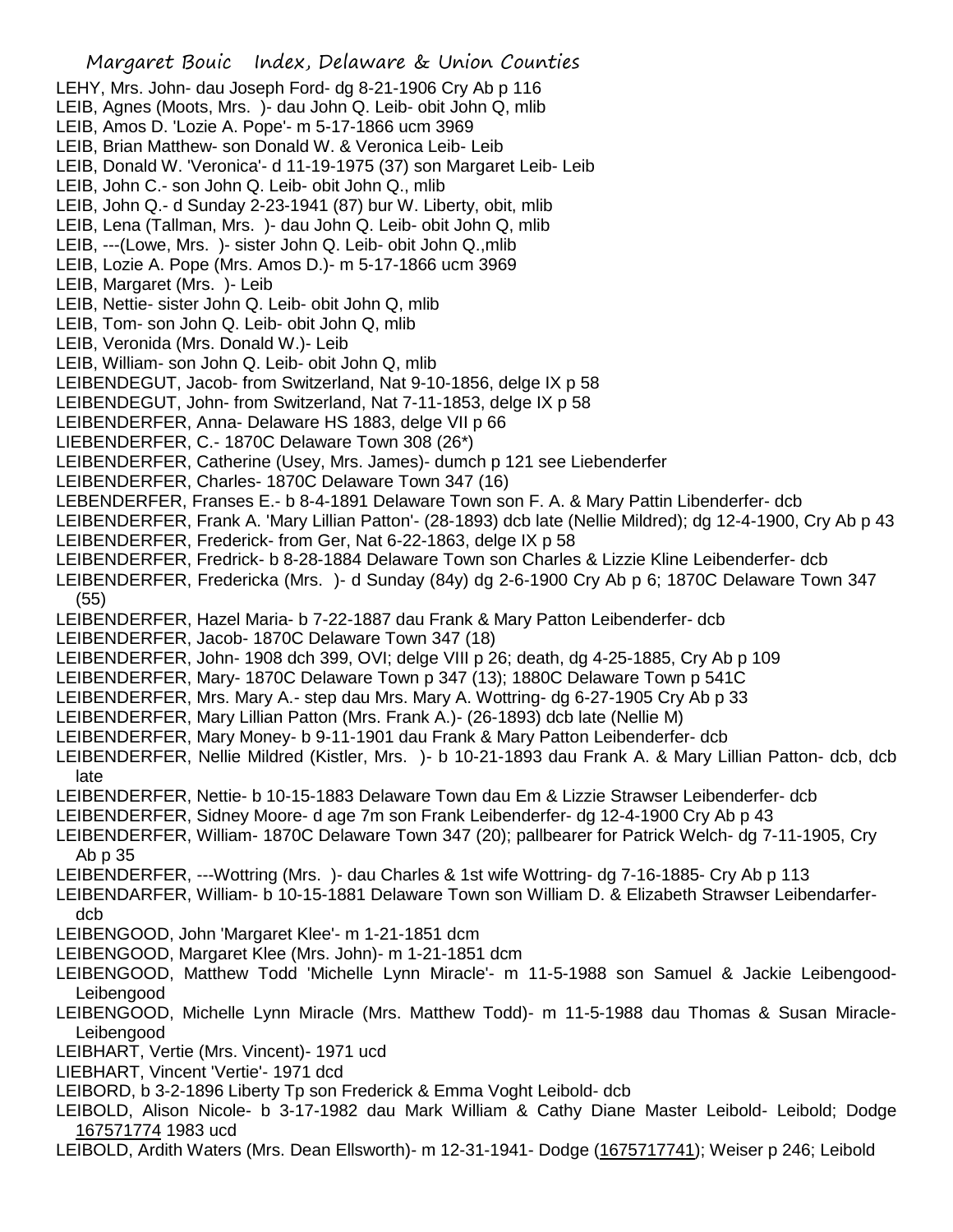## Margaret Bouic Index, Delaware & Union Counties

- LEIBOLD, Arthur Ellsworth 'Bertha Hanawalt- b 11-10-1893 m 6-22-1916 son Fred P. & Emma Vought Leibold-Weiser p 246; Maugans Anc p 52; Hanawalt 4,5; 1900C Millcreek Tp 96-99 p 5A (7,O,O,O); 1949 ucd; obit Emma 3-26-1953; dcb
- LEIBOLD, Barbara Ann (Turley, Mrs. Dennis)- b 8-24-1952 m 1-20-1976 dau Dean Ellsworth & Ardith Waters Leibold- Weiser p 247; Dodge 16757177414; dcc Dean & Ardith Waters Leibold 1
- LEIBOLD, Bee Yun Ding (Mrs. John Wesley)- m 2-20-1982- Dodge (165757745); dcc Dean Leibold 1
- LEIBOLD, Bernice Gene Parrott (Schulz, Mrs. )(Mrs. William Frederick)- m(2) 10-8-1952 Leibold; Dodge 9, 10; Weiser p 247; Parrott; 1959, 1967, 1971, 1973, 1975, 1977, 1979, 1981, 1983, 1991 ucd; dcc Dean Leibold 1
- LEIBOLD, Bertha Hanawalt (Mrs. Arthur Ellsworth)- b 5-19-1892 m 6-22-1916 dau Charles & Nellie McDowell Hanawalt- Hanawalt 4,5; opc 489; Weiser p 246; Maugans Anc p 52; 1949 ucd
- LEIBOLD, Betty Jane- b d 4-14-1967 dau Dean Wllsworth & Ardith Waters Leibold- Weiser p 247; Dodge 16757177417; dcc Dean & Ardith Leibold- 1
- LEIBOLD, Carol Lynn- b 9-4-1953 dau James Carroll & Ruth Wanda Redd Leibold- Weiser p 247; Dodge 16757177443; 1959, 1962, 1967, 1981 ucd
- LEIBOLD, Caroline Eliza- b 2-28-1869 d 7-12-1874 Oak Grove Cem, Powell p 435 dau Daniel & Mary Elizabeth Wieser Leibold- Weiser p 247
- LEIBOLD, Catharine (Baueris, Mrs. Leonard)- m 8-28-1851 dcm; dg 8-25-1903, Cry Ab p 197
- LEIBOLD, Cathy Diane Masters (Mrs. Mark William)- m 11-18-1978 dau Ernest Masters- Dodge (16757177434) 1981, 1983 ucd
- LEIBOLD, Charlane Kay (Wright, Mrs. )- dau Lane & Mary C. Williamson Leibold- Leibold; 1961 dcd (16)
- LEIBOLD, Charlene (Evans, Mrs. James)- b 7-26-1917 m 11-15-1947 dau Arthur Ellsworth & Bertha Hanawalt Leibold- Hanawalt 5,6; Bovey 4,5; opc 775; Maugans Anc p 52, Weiser p 246; McKitrick p 270; Watkins HS, 1934, unec VIII p 29
- LEIBOLD, Charles- Pabst 2 p 98
- LEIBOLD, Charles 'Cora'- Leibold
- LEIBOLD, Charles Lane- Pabst 2 p 100
- LEIBOLD, Clifford- b 5-16-1897 dcb d 10-11-1969 (72) Oak Grove Cem- son Charles & Cora Price Leibold-Leibold; Pabst 2 p 98, 102; 1961, 1964, 1969 dcd
- LEIBOLD, Cora (Mrs. Charles)- Leibold; 1961, 1964 dcd
- LEIBOLD, Craig LeRoy 'Terri Lee Harruff'- b 2-4-1955 m 5-10-1980 son William Frederick & Bernice Parrott Leibold- Dodge 16757177434; Weiser p 247; 1959, 1962, 1967, 1971, 1973, 1975, 1977 ucd
- LEIBOLD, Cynthia"Cindy" (Mrs. Stephen Randolph)- Dodge (167571774131); 1977, 1979, 1981, 1983, 1991 ucd
- LEIBOLD, Dan- brother John F. Leibold- dg 5-19-1905 Cry Ab p 29
- LEIBOLD, Daniel- Oak Grove Cem, Powell p 435
- LEIBOLD, Daniel'Mary Elizabeth Weiser'- b 2-21-1832 m 5-9-161 d 3-2-1913 son Jacob & --Seigfried Leibolddcc Dean Ellsworth Leibold 8; Pabst 2 p 80; hadc p 95 (Brown Tp); Weiser p 245; delge VII p 39
- LEIBOLD, Dean Ellsworth 'Ardith Waters'- b 12-12-1919 m 12-31-1941 son John William & Ethel Dodge Leibold- Dodge 1675717741; opc 767; Weiser p 246; Leibold; dcc Dean & Ardith Waters Leibold 1
- LEIBOLD, Diane Marie Richard (Mrs. Michael Dean)- m 7-19-1980- Dean, Ardith Waters Leibold- 1; Dodge (16757177415)
- LEIBOLD, Donna Kay (Volkert, Mrs. James E.)- b 3-17-1943 m 12-21-1963 dau Dean Ellsworth & Ardith Waters Leibold- dcc Dean, Ardith Waters Leibold 1; Dodge 16757177411; Weiser p 247
- LEIBOLD, Dora Anna (Moneysmith, Mrs. William Ervin)- b 8-24-1870 m 9-18-1890 d 3-21-1929 dau Daniel & Mary Elizabeth Weiser Leibold- Weiser p 247
- LEIBOLD, Dorothy Eloise (Allen, Mrs. Samuel Bocksome)- b 6-14-1921 m 1-3-1941 dau John William & Ethel Dodge Leibold- Weiser p 247; Dodge 1675717742; opc 767; Leibold; dcc Dean Leibold 1
- LEIBOLD, Edith Esther- b 4-20-1867 dy- dau Daniel & Mary Elizabeth Weiser Leibold- Weiser p 247
- LEIBOLD, Eldon Lloyd- Pabst 2 p 101; brother Raymond F. Leibold- Leibold; obit Frank L. dg 1946
- LEIBOLD, Eliza- Pabst 2 p 79
- LEIBOLD, Elizabeth (Bubenik, Mrs. Silas C.)- b 1-18-1924 m 7-5-1957 dau Fred Carol & Marguerite Ervin Leibold- Weiser p 246
- LEIBOLD, Elizabeth (Slentz, Mrs. Jacob)- m 4-21-1833 dcm
- LEIBOLD, Ella- delge VII p 6, grad Delaware HS 1883; 1880C Delaware Town p 505C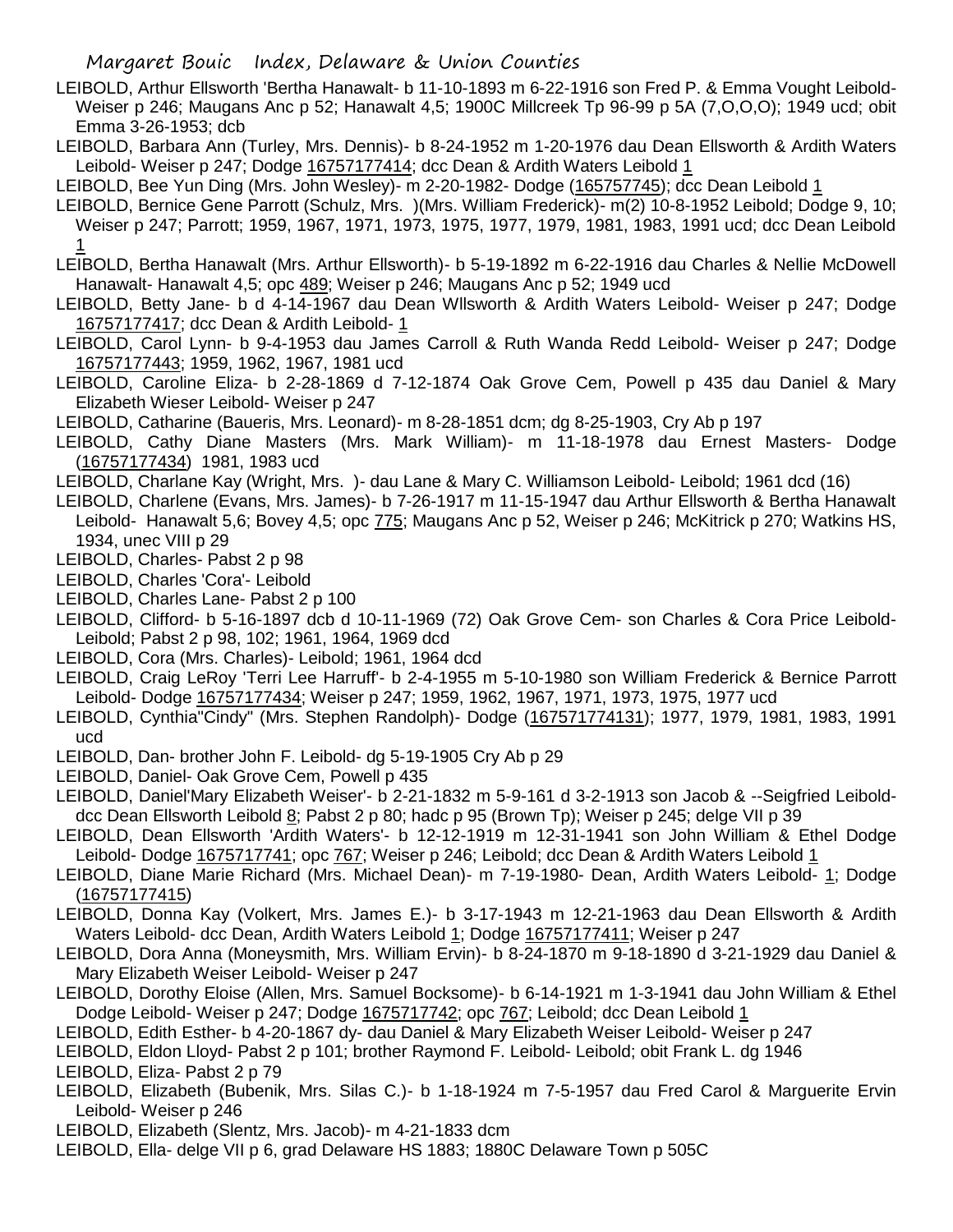- LEIBOLD, Emma Vought (Mrs. Frederick Percival)- b 8-10-1865 m 2-22-1887 d 3-25-1953 (87)- dau William & Mary Jane Lumbart Vought- dcc Dean Leibold 5; 1900C Millcreek Tp 96-99 p 5A (34,O,NJ.O) m 12y, 5 ch, 4 living; dg 3-26-1953
- LEIBOLD, Esther (Bauereis, Mrs. Leonard)- m 5-16-1878 sister John F. Liebold- dg 8-25-1903, Cry Ab p 197; dg 5-19-1905, Cry Ab p 29; Pabst 2 p 80
- LEIBOLD, Ethel Dodge (Mrs. John William)- b 3-23-1897 m 10-30-1918 d 10-14-1985 (88) LaRue Cem- dau William Madison & Nannie Smith Dodge- Weiser p 246; Dodge 167571774; Leibold; opc 536; dcc Dean Leibold 3
- LEIBOLD, F.- Pabst 2 p 97
- LEIBOLD, Florence Stauch (Mrs. William Frederick)- m 1945, div- dcc Dean Leibold 1; Dodge 167571774; Weiser p 247
- LEIBOLD, Frank- Pabst 2 p 98 Mrs. Frank- Pabst 2 p 89
- LEIBOLD, Frank- 3 wk old son d Wed- dg 8-19-1904, Cry Ab p 260
- LEIBOLD, Frank L. 'Lulu E. Bartholemew'- b 3-22-1869 d (77) Friday; dcb late (Raymond Frederick); dg 12-30- 1946
- LEIBOLD, Fred Carrol 'Marguerite Ervin'- b 2-5-1888 m 4-30-1912 son Frederick Percival & Emma Vought Leibold- Weiser p 245; obit Emma V., dg 3-26-1953
- LEIBOLD, Frederick Percival 'Emma Vought'b 4-26-1863 m 2-22-1887 d 7-6-1921 son Daniel & Mary Elizabeth Weiser Leibold- dcc Dean Leibold 4; Weiser p 245; 1900C Milcreek Tp 96-99 p 5A (36,O,O,O) m 13y
- LEIBOLD, George W.- Pabst 2 p 100
- LEIBOLD, George- son Frank L. & Lulu Leibold- Leibold; obit Frank L.
- LEIBOLD, Harry E. -b 7-23-1880 d 12-29-1950 70) son Daniel & Sophia Rhenbright Leibold- dcb; dg 12-29- 1950
- LEIBOLD, Helen E.- b 5-17-1923 d 11-23-1923 dau Arthur Ellsworth & Bertha Hanawalt Leibold- Weiser p 246
- LEIBOLD, Helen- b 11-12/13-1891 d 12-28-1892 dau Frederick Percival & Emma Vought Leibold- Weiser p 246; dcb
- LEIBOLD, J.- delge III p 4i, Liberty Tp
- LEIBOLD, Jacob- brother John F. Leibold- dg 5-19-1905, Cry Ab p 29
- LEIBOLD, Jacob 'Julia Ann Nash'- m 4-21-1864 dcm
- LEIBOLD, Jacob '--Seigfried'- dcc Dean Leibold 16; Pabst 2 p 80, 84
- LEIBOLD, James Caroll 'Ruth Wanda Redd'- b 6-18-1927 m 12-4-1949- son John William & Ethel Dodge Leibold- Dodge 1675717744; Weiser p 247; 1959, 1962, 1967, 1971, 1973, 1975, 1977, 1979, 1981, 1983, 1991 ucd
- LEIBOLD, James Ricky'Sheila Jean Bell'- b 11-8-1944 m 9-30-1967 son Dean Ellsworth & Ardith Waters Leibold- dcc Dean & Ardith Waters Leibold 1; Dodge 16757177412; Weiser p 247
- LEIBOLD, Jannette- Pabst 2 p80
- LEIBOLD, Jared Mark- b 11-4-1980 son Mark William & Cathy Diane Masters Leibold- Leibold; Dodge; 1981, 1983 ucd
- LEIBOLD, Emma Jean (Thomas, Mrs. Warren)- b 3-15-1919 m 12-29-1937 dau Arthur Ellsworth & Bertha Hanawalt Leibold- Hanawalt 5,6; Weiser p 246
- LEIBOLD, Jeanette Smith (Mrs. John)- m 11-25-1852 dcm
- LEIBOLD, Jill- b 1970 dau James Carroll & Ruth Juanita Redd Leibold- Dodge 1675717744-; 1971, 1975, 1977, 1979, 1981, 1983 ucd
- LEIBOLD, John- Pabst 2 p 78; 1880C Liberty Tp Delaware Co p 304A
- LIEBOLD, John F.- d Wed (79) brother Dan Liebold- dg 5-19-1905, Cry Ab p 29
- LEIBOLD, Mrs. John- delge VII p 38; dg 4-6-1900; CryAb p 15
- LEIBOLD, John Arthur 'Patty'- b 3-6-1958 son Dean Ellsworth & Ardith Waters Leibold- dcc Dean & Ardith Waters Leibold 1; Dodge 16757177416; Weiser p 247
- LEIBOLD, John 'Jeanette Smith'- m 11-25-1852 dcm
- LEIBOLD, John Wesley'Mary Alice Lepper''Bee Yun Ding'- b 8-25-1930/1 m 11-5-1957 (2) 1982 son John William & Ethel Dodge Leibold- Dodge 1675717745 ; dcc Dean Leibold 1; Weiser p 247
- LEIBOLD, John William 'Ethel Dodge'- b 3-2-1896 m 10-30-1918 d 12-28-1955 son Fred P. & Emma Vought Leibold- Dodge (167571774); dcc Dean Ellsorth Leibold 2; Weiser p 246; opc 677; 1900C Millcreek Tp 96- 99 p 5A (4,O,O,O); obit Emma, dg 3-26-1953
- LEIBOLD, Joyce Eileen- b 12-6-1956 dau James Carroll & Ruth Wanda Redd Leibold- Weiser p 247; Dodge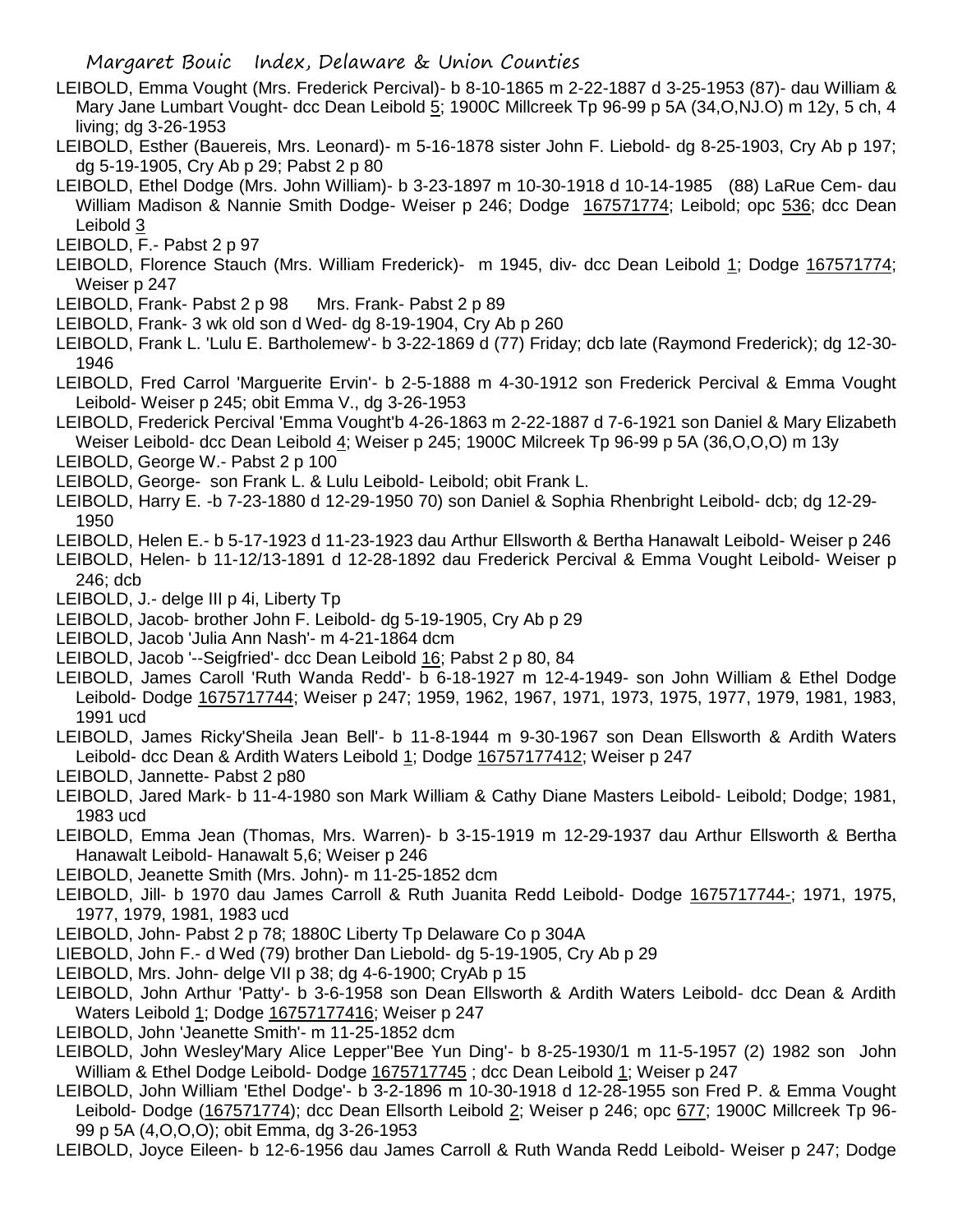- 1675717741; 1959, 1962, 1967, 1971, 1975, 1977, 1979 ucd
- LEIBOLD, Judith Kay- b 9-24-1958 dau James Carroll & Ruth Wanda Redd Leibold- Weiser p 247; Dodge 1675717741; 1962, 1967, 1971, 1975, 1977 ucd
- LEIBOLD, Julia Ann Nash (Mrs. Jacob)- m 4-21-1864 dcm
- LEIBOLD, Lance- b 1984 ch Steve R. & Cindy A. Leibold- 1991 ucd
- LEIBOLD, Lane/Lain 'Mary C.'- brother Raymond F. Leibold- Leibold; 1961, 1964, 1979 dcd; obit Frank L., dg
- LEIBOLD, Leonard Franklin- b 11-23-1865 dy, son Daniel & Mary Elizabeth Weiser Leibold- Weiser p 247
- LEIBOLD, Linda Louise- b 9-26-1947 dau William Frederick & FLorence Stauch Leibold- Weiser p 247; Dodge 16757177431
- LEIBOLD, Lulu E. Bartholemew (Mrs. Frank L.)- dcb late (Raymond Frederick)
- LEIBOLD, Marguerite Ervin (Mrs. Fred Carrol)- b 6-13-1888 m 4-30-1912- Weiser p 245
- LEIBOLD, Marjorie (Porter, Mrs. Charles O.)- b 2-17-1913 m 9-26-1942 dau Fred Carrol & Marguerite Ervin Leibold- Weiser p 246
- LEIBOLD, Mark William 'Cathy Diane Masters'- b 9-19-1953 m 11-18-1978 son William & Bernice Parrott Leibold- Leibold; Dodge 16757177433; Weiser p 247; 1959, 1962, 1967, 1971, 1973, 1975, 1977, 1981, 1983, 1991 ucd
- LEIBOLD, Mary Alice Lepper (Mrs. John Wesley)- m 11-5-1957, div- Weiser p 247; Dodge (1675717745)
- LEIBOLD, Mary C. "Dolly" Williamson (Mrs. Lane)- d 1-23-1983- Leibold; 1961, 1964, 1969 dcd
- LEIBOLD, Mary D.- Oak Grove Cem, Powell p 435
- LEIBOLD, Mary Elizabeth Weiser (Mrs. Daniel)- b 3-1-1836 m 5-9-1861 d 1-25-1873 dau Peter & Elizabeth Kline Weiser- Weiser p 245 dcc Dean Ellsworth Leibold 9
- LEIBOLD, Mary L. (Garey, Mrs. Kenneth P.)- b 12-9-1926 m 1-20-1946 dau arthur Ellsworth & Bertha Hanawalt Leibold- Hanawalt 5,5; opc 780; Farnum 5,6
- LEIBOLD, Mary Jane (Remy, Mrs. Earl Lawrence,Jr.)- b 8-27-1949 m 1969, div- dau Dean Ellwsorth & Ardith Waters Leibold- dcc Dean & Ardith Waters Leibold 1; Dodge 16757177413; Weiser p 247
- LEIBOLD, Mary Elizabeth (Bouic, Mrs. George Allen)- b 10-28-1889 m 9-1-1908 d 2-11-1986 (96) Union Cemdau Frederick Percival & Emma Vought Leibold- Weiser p 246; unec VIII p 57; Bouic (1341); 1900C Millcreek Tp 96-99 p 5A (10,O,O,O); obit Emma, dg 3-26-1953; dcb
- LEIBOLD, Michael Dean 'Diane Marie Richards'- b 9-27-1953 m 7-19-1980 son Dean Ellsworth & Ardith Waters Leibold- Dodge 16757177415; dcc Dean & Ardith Waters Leibold 1
- LEIBOLD, Nora (Lindner, Mrs. )- sister Frank L. Leibold- obit Frank L.- dg 12-1946
- LEIBOLD, Oliver Jacob 'Adelaide I. Park'- b 2-21-1862 m 5-14-1885 d 11-24-1934- son Daniel & Mary Elizabeth Weiser Leibold- Weiser p 245
- LEIBOLD, Patty (Mrs. John Arthur)- Dodge (16757177416)
- LEIBOLD, Raymond Frederick- b 5-3-1899 d 8-18-1960 (61) Oak Grove Cem- son Frank L. & Lulu E. Bartholemew Leibold- dcb late; Leibold; obit Frank L.
- LEIBOLD, Raymond,Jr.- son Raymond F. Leibold- Leibold
- LEIBOLD, Rebecca Ann- b 8-31-1949 dau William Frederick & Florence Stauch Leibold- Dodge 16757177432; Weiser p 247
- LEIBOLD, Richard- son Raymond F. Leibold- Leibold
- LEIBOLD, Ricky- son Raymond F. Leibold- Leibold
- LEIBOLD, Robert- son Raymond F. Leibold- Leibold
- LEIBOLD, Ruth Cecilia- b 6-16-1904 Liberty Tp dau Charles & Cora Price Leibold- dcb
- LEIBOLD, Ruth (Covey, Mrs. )- dau Charles & Cora Leibold- Leibold; Weiser p 245
- LEIBOLD, Ruth Juanita/Wanda Redd (Mrs. James Carroll)- b 7-1927 m 12-4-1949 dcc Dean Leibold 1; Weiser p 247; Dodge (1675717714; 1959, 1962, 1967, 1971, 1973, 1975, 1977, 1979, 1981, 1983 ucd
- LEIBOLD, Snadra Jo- b 6-12-1952 dau James Carol & Ruth Wanda Redd Leibold- Weiser p 247; Dodge 167571771442
- LEIBOLD, Sheila Jean Bell (Mrs. James Richey)- m 9-30-1967- Dodge (16757177412)' dcc Dean, Ardith Waters Leibold 1
- LEIBOLD, Stephen Randolph 'Cindy'- b 12-2-1950 son James Carol & Ruth Wanda Redd Leibold- Weiser p 247; Dodge 16757177141; 1959, 1962, 1967, 1971, 1973, 1975, 1977, 1979, 1981, 1983, 1991 ucd
- LEIBOLD, Steward- b 7-28-1904 Delaware Town son Frank & Lulu Bartholomew Leibold- dcb
- LEIBOLD, Terry Lee Harruff (Mrs. Craig LeRoy)- m 5-10-1980- dau William Harruff- Leibold
- LEIBOLD, Wesley- b 1981 son Steve R. &7 CIndy A. Leibold- 1991 ucd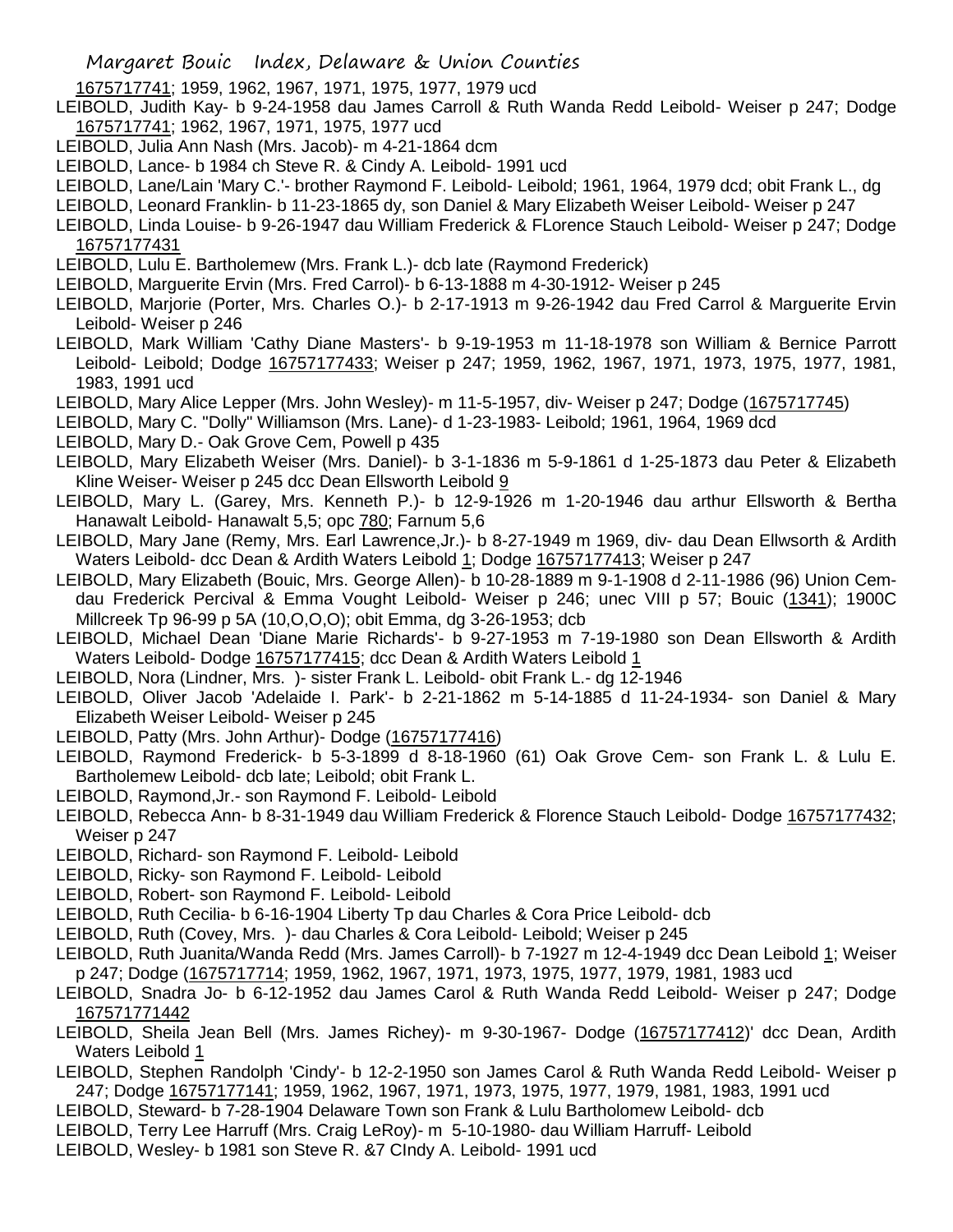Margaret Bouic Index, Delaware & Union Counties LEIBOLD, Willea- Oak Grove Cem, Powell p 435 LEIBOLD, William Frederick 'Florence Stauch''Bernice Parrott'- b 7-5-1924 m(1) 9-1945 (2) 10-8-1952- Leibold; Dodge 1675717743; Weiser p 247; 1959, 1962, 1967, 1971, 1973, 1975, 1977, 1979, 1981, 1983, 1991 ucd LEIBOLT, Jacob- Pabst 2 p 103 LEIBOLT, Philip- delge VI p 55, tavern license LEIBOLD, Wm. Emanuel- b 8-10-1875 Brown Tp son Daniel & Sophia Leibolt- dcb LEIBOLT, Zedia- Pabst 2 p 84 LEIBRANDT, A. C. 'Harriet Ensign'- m 3-6-1849 ucm 1396, unec XIII p 19 LEIBRANDT, Harriet Ensign (Mrs. A. C.)- m 3-6-1849 ucm 1396, unec XIII p 19 LEIBROCK, Charles 'Elizabeth Christ'- b 1833 Ger m 1857 d 1-29-1902 Iowa- dg 2-21-1902 Cry Ab p 126 LEIBROCK, Elizabeth (Bartol, Mrs. )- sister Charles Leibrock- dg 2-21-1902, Cry Ab p 126 LEIBROCK, Elizabeth Christ (Mrs. Charles)- m 1857 dau Jonathan Christ- dg 2-21-1902 Cry Ab p 126 LEIBROCK, Louisa (Hankamer, Mrs. )- sister Charles Leibrock- dg 2-21-1902, Cry Ab p 126 LEIBY, Anna Zeigler (Mrs. Benjamin)- dcw Bk 3 p 179 LEIBY, Benjamin 'Anna Zeigler'- dcw Bk 3 p 179; delge II p 31 LEIBY, Benjamin,Jr.- son Benjamin & Anna Zeigler Leiby- dcw Bk 3 p 179 LEIBY, Benjamin 'Susan Soult'- m 8-1-1843 dcm LEIBY/HEIBY?- Caroline (Mrs. Phillip)- 1850C Delaware Tp 1358 p 96 (22,Ger) LEIBY, Jacob- son Benjamin & Anna Zeigler Leiby- dcw Bk 3 p 179 LEIBY, Lucy Ann- dau Benjamin & Anna Zeigler Leiby- dcw Bk 3 p 179 LEIBY, Phillip 'Caroline'- 1850C Delaware Tp 1358 p 96 (22,Ger) LEIBY, Sally Ann- dau Benjamin & Anna Zeigler Leiby- dcw Bk 3 p 179 LEIBY, Susan Soult (Mrs. Benjamin)- m 8-1-1843 dcm LEICH, Carol- dau Harvey & Penny Leich- Leich LEICH, George Robert- d 1-4-1978 (33)- cremated son Harvey & Penny Leich- Leich LEICH, Harvey 'Penny'- Leich LEICH, Penny (Mrs. Harvey)- Leich LEICH, Susan- dau Harvey & Penny Leich- Leich LEICHTY, Harriet (Ballget, Mrs. Henry)- m 4-18-1844 dcm LEICK, Jane (Mrs. Dr. William C.)- 1850C Scioto Tp 2433 p 147 (28,Pa) LEICK, Dr. William C. 'Jane'- 1850C Scioto Tp 2433 p 1147 (28,Pa) LEIDEL, Caroline (Mrs. Rev. Jacob)- 1850C Darty Tp (24,Ger), unec VI p 18 LEIDEL, George A. F.- son Rev. Jacob & Caroline Leidel- 1850C Darby Tp 45 (9/12,O); unec V p 18 LEIDEL, Jacob 'Caroline'- 1850C Darby Tp (28,Ger), unec VI p 18 LEIDIG, Evelyn Hall (Mrs. Gaylord)- d 11-25-1971 (47) bur Coshocton- dau Flossie D. Hall- Leidig LEIDIG, Gail- son Gaylord & Evelyn Hall Leidig- Leidig LEIDIG, Gaylord 'Evelyn Hall'- Leidig LEIDIG, Robert- son Gaylord & Evelyn Hall Leidig- Leidig LEIDTKE, Alan D.- son Homer J. & T. Charlene Leidtke- Leidtke LEIDTKE, Amy- dau Todd & Sue Leidtke- Leidtke LEIDTKE, Dr. Byron T.- son Homer J. & T. Charlene Leidtke- Leidtke; Sunbury p 84 LEIDTKE, T. Charlene (Mrs. Homer J.)- Leidtke LEIDTKE, Homer J. 'T. Charlene'- d 2-26-1987 bur Canton- Leidtke LEIDTKE, Janice E. (Lappin, Mrs. )- dau Homer J. & T. Charlene Leidtke- Leidtke LEIDTKE, Nina (Baughman, Mrs. )- sister Homer J. Leidtke- Leidtke LEIDTKE, Sue (Mrs. Todd)- Leidtke LEIDTKE, Todd 'Sue'- Leidtke LEIDY, Barbara Alice (Cullison, Mrs. Robert Dale)- b 7-25-1934 m 7-25-1954 dau John Ralston & Clara Loretta Wilson Leidy- Weiser p 645 LEIDY, Clara Loretta Wilson (Mrs. John Ralston)- b 6-2-1908 m 6-1-1932 dau Earl & Edith Fellers Courtright Wilson- Weiser p 645 LEIDY, Edith Emma (Wildermuth, Mrs. Rodney Kent)- b 1-16-1938 m 3-23-1958 dau John Ralston & Clara

Loretta Wilson Leidy- Weiser p 645

LEIDY, John Ralson 'Clara Loretta Wilson'- b 11-12-1909 m 6-1-19320 Weiser p 645

LEIENBERGER, Alta Giffen (Mrs. Wilbur)- twin dau Arch & Martha Main Giffen- Main 13161543; 1964, 1969,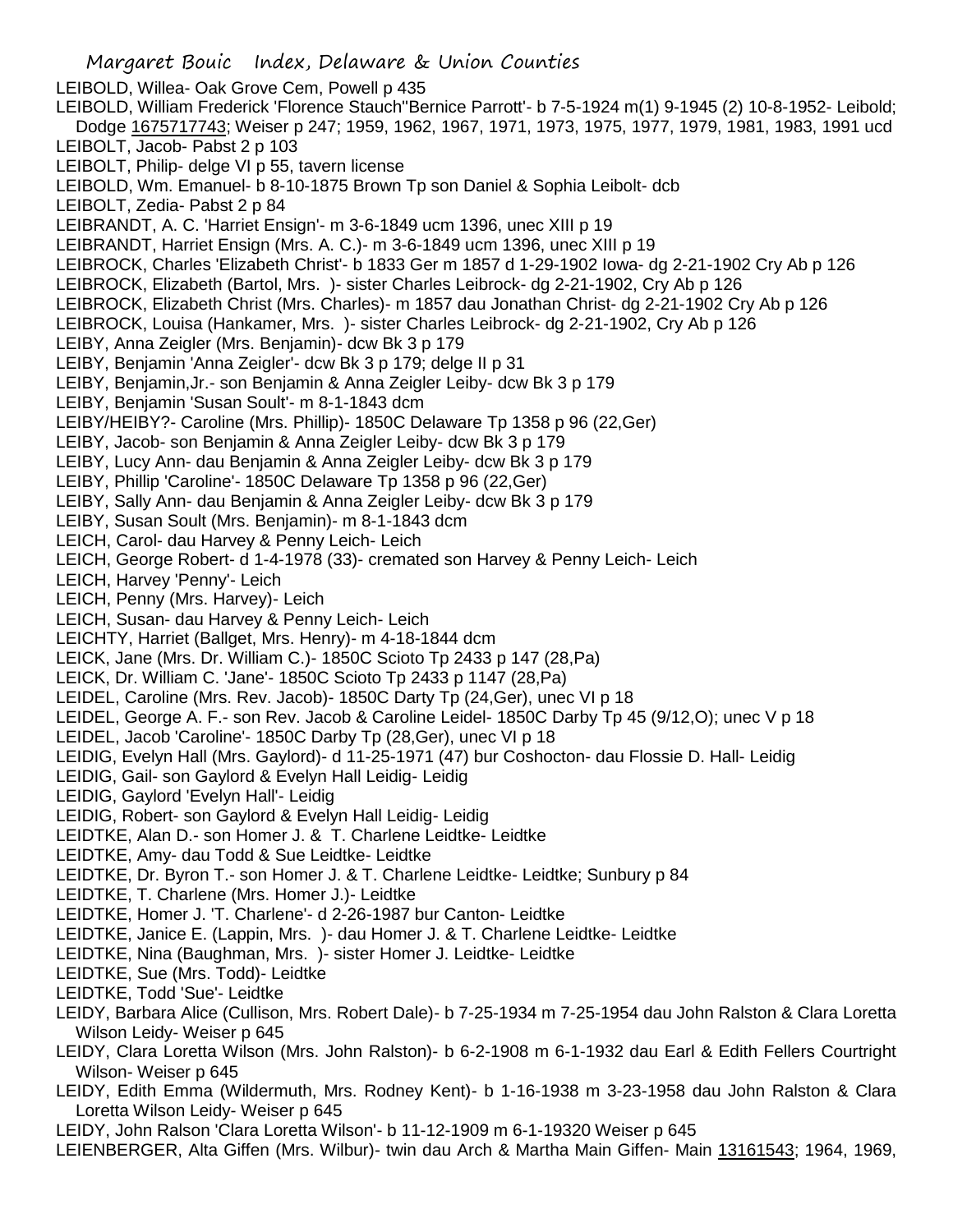## 1971 dcd

- LEIENBERGER, Evelyn L. Jones (Mrs. Harold J.)- m 1-23-1950 Main (131615431); 1961, 1964, 1971 dcd
- LEIENBERGER, Harold J. 'Evelyn L. Jones'- b 9-28-1923 m 1-23-1950 son Wilbur & Alta Giffen Leienberger-Main 131615431; 1961, 1964, 1969, 1971 dcd
- LEIENBERGER, Jane (Louck, Mrs. )- dau Wilbur & Alta Giffen Leienberger- Main 131615432
- LEIENBERGER, Linda Kay- b 10-23-1953 dau Harold J. & Evelyn L. Jones Leienberger- Main 1316154311; 1961, 1964, 1969, 1971 dcd- engaged to Robert W. Thomas
- LEIENBERGER, Michael J.- b 4-17-1956 son Harold J. & Evelyn L. Jones Leienberger- Main 1316154312; 1961, 1964, 1969, 1971 dcd
- LEIENBERGER, Randy- b 7-26-1960 son Harold J. & Evelyn L. Jones Leienberger- Main 1316154313; 1961, 1964, 1971 dcd
- LEIENBERGER, Rosemary (Bobb, Mrs.) dau Wilbur & Alta Giffen Leienberger- Main 131615433
- LEIENBERGER, Wilbur 'Alta Giffen'- d 8-28-1965 (68) Marlborough Cem- Main (13161543); 1964 dcd
- LEIFER, Reuben- 1883 uch IV p 481
- LEIGH, Clara L. (Mrs. Rev. Jackie)- 1977, 1979, 1981 ucd
- LEIGH, David- b 1971 son Rev. Jackie D. & Clara L. Leigh- 1977, 1979, 1981 ucd
- LEIGH, Donald 'Edna Marian Grant'- m 7-18-1936 Genther p 174
- LEIGH, Edna Marian Grant (Mrs. Donald)- b 11-30-1918 m 7-18-1936 dau George S. & Bernice M. Hager Grant- Genther p 175
- LEIGH, Everett 'Sarah Wilson'- m 1952- Leigh; obit Francis M., mlib
- LEIGH, Pfc Francis M.- son William Everett Leigh- obit mlib
- LEIGH, Francis M. 'Martha Ross'- Leigh
- LEIGH, James Jeffrey- b 5-22-1992 son Jeff & Janet Ruble Leigh- St. Paul p 101
- LEIGH, Janet Ruble (Mrs. Jeff)- b 5-10-1968 m 6-23-1990 dau Jerry & Norma jean Rausch Ruble- St. Paul p 101
- LEIGH, Jeff 'Janet Ruble'- b 1-8-1968 m 6-23-1990, St. Paul p 101
- LEIGH, John- son William Everett & Virginia May Karr Leigh- Leigh; obit Francis M., mlib
- LEIGH, Lois (Carmack, Mrs. Kenneth)- dau William Everett & Virginia May Karr- Leigh- obit Francis M.,mlib; Leigh
- LEIGH, Ivadel (Hunt, Mrs. Frank)- m 6-6-1941 dau William Everett & Virginia May Karr Leigh- Leigh; obit Francis M.,mlib
- LEIGH, Rev. Jackie D. 'Clara L.'- 1977, 1979, 1981 ucd
- LEIGH, Martha Ross (Mrs. Francis M.)- Leigh
- LEIGH, Nathaniel- unclaimed letter 1845, unec XI p 29
- LEIGH, Ray- son William Everett & Virginia May Karr Leigh- Leigh; obit Francis M., mlib
- LEIGH, Sarah Wilson (Robinson, Mrs. Victor)(Mrs. Everett)- b 5-26-1891 m(2) 1952 d 4-1-1971 dau Tom & Kathryn Bishop Wilson- Leigh
- LEIGH, Sharon Gayle- b 3-13-1937 dau Donald & Edna Marian Grant Leigh- Genther p 174
- LEIGH, Timothy- b 1972 son Rev. Jackie D. & Clara L. Leigh- 1977, 1979, 1981 ucd
- LEIGH, Virginia May Karr (Mrs. William Everett)- d 1945- Leigh
- LEIGH, Willard- son William Everett & Virginia May Karr Leigh- Leigh; obit Francis M.,mlib
- LEIGH, William Everett 'Virginia May Karr''Sarah Robinson'- b 6-12-1886 d 10-30-1976 bur Mt. Calvary Cem,
- Tremont City- son Francis M. & Martha Ross Leigh- Leigh
- LEIGHLEY, Sarah (Mrs. )(Bender, Mrs. Philip)- m 5-18-1877 ucm 6070
- LEIGHLEY, Sarah (Wise, Mrs. Anthony)- 1915 uch p 704
- LEIGHNINGER, Dorothy Seiller (Mrs. Paul)- dau M. W. Seiller- Leighninger
- LEIGHNINGER, Jane- d 1962 (22) Sunset Cem- dau Paul & Dorothy Seiller Leighninger- Leighninger
- LEIGHNINGER, Jeffery- son Paul & Dorothy Seiller Leighninger- Leighninger
- LEIGHNINGER, Paul 'Dorothy Seiller'- Leighninger
- LEIGHTEY, Adam J. 'Olivia V. Culver'- m 6-2-1928 d 14-1978, obit Olivia,mlib
- LEIGHTEY, Alice (Wolf, Mrs. Nelson)- dau Adam J. & Olivia V. Culver Leightey- obit Olivia, mlib
- LEIGHTEY, Donna (Ramsey, Mrs. Newton)- dau Adam & Olivia V. Culver Leightey- obit, Olivia, mlib
- LEIGHTEY, Franklin E.- son Adam J. & Olivia V. Culver Leightery, obit Olivia,mlib
- LEIGHTEY, Olivia V. Culver (Mrs. Ada J.)- b 11-4-1905 m 6-2-1928 d Tues 4-29-1981 (75) bur Upper Sandusky- sister Floyd Culver- obit,mlib

Margaret Bouic Index, Delaware & Union Counties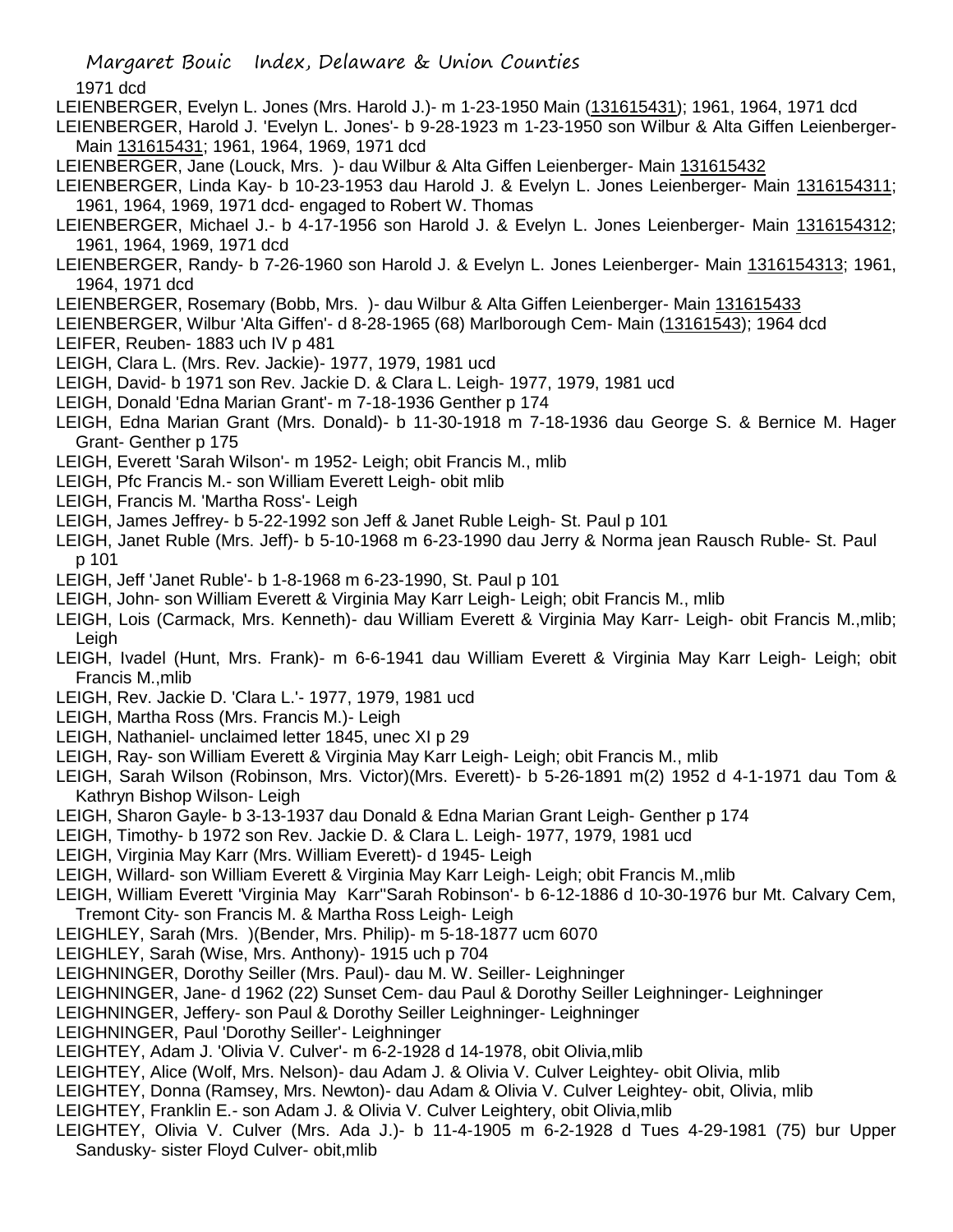- LEIGHTON, Conrad (17-1966) son Frederick B. & Janet Leighton- Leighton
- LEIGHTON, Frederick B. 'Janet'- Leighton
- LEIGHTON, Fonda (Thacker, Mrs. )- dau Reba Dorsey Leighton- Leighton
- LEIGHTON, John L.- 1980 dcd, Kingston Tp
- LEIGHTON, Judy (Buckland, Mrs. )- dau Reba Dorsey Leighton- Leighton
- LEIGHTON, Reba Dorsey (Mrs. )- d 3-16-1989 (70) bur WVa- dau William Martin & Fonda Jayne Neal Dorsey- Leighton
- LEIGHTON, Rebecca- (11-1966) dau Frederick B. & Janet Leighton- Leighton
- LEIGHTON, Robert- son Reba Dorsey Leighton- Leighton
- LEIGHTON, Winifred Baker (16-1966) dau Frederick b. & Janet Leighton- Leighton
- L(E)IGHTY, Sara (Mrs. )(Bender, Mrs. Philip) m 7-6-1875 ucm 5712- mt 3 p 14
- LEILSWORTH, Hiram- 1840C Washington Tp 336 (20-30)
- LEILSWORTH, Samuel- 1840C Washington Tp 335 (20-30)
- LEIMENSTOLL, Hallie (Mrs. )- b 6-18-1886 d 11-24-1981 (95) bur Bucyrus- obit mlib, Marion Star
- LEIMER, Brian- b 1961 son Eugene & Kay Leimer- 1962, 1967 ucd
- LEIMER, Debra- b 1962 dau Eugene & Kay Leimer- 1967 ucd
- LEIMER, Dennis- b 1958 son Eugene & Kay Leimer- 1962, 1967 ucd
- LEIMER, Eugene 'Kay'- 1962, 1967 ucd
- LEIMER, Kay (Mrs. Eugene)- 1962, 1967 ucd
- LEIMER, Randall- b 1960 son Eugene & Kay Leimer- 1962, 1967 ucd
- LEINBACH, Elizabeth (Mrs. Frederick)- Maugans Anc p 82 see Linebaugh
- LEINBACH, Frederick 'Elizabeth'- Maugans Anc p 82
- LEINBACH, joanna (Protzman, Mrs. Jacob)- Maugans Anc p 82
- LEININGER, Donna (Smith, Mrs. Dana)- dau Omer & Ila Hughes Leininger- Leininger
- LEININGER, Everett- son Lewis & Sophia Scherer Leininger- Leininger
- LEININGER, Helen (Stephenson, Mrs. )- dau Lewis & Sophia Scherer Leininger- Leininger
- LEININGER, Ila Hughes (Mrs. Omer)- b 8-14-1904 m 5-9-1926 d 5-20-1984 (79) E, Liberty Cem- dau Ornell & Bertha Harrison Hughes- Leininger; 1971, 1973, 1975, 1977, 1979, 1981, 1983 ucd
- LEININGER, John P.- 1991 ucd
- LEININGER, Lester- son Lewis & Sophia Scherer Leininger- Leininger
- LEININGER, Lewis 'Sophia Scherer'- Leininger
- LEININGER, Omer 'Ila Hughes'- b 5-19-1904 m 5-9-1926 d 11-13-1979 (75) bur E. Liberty Cem.- son Lewis & Sophia Scherer Leininger- Leininger; 1971, 1973, 1975, 1977, 1979, 1981, 1983 ucd
- LEININGER, Sophia Scherer (Mrs. Lewis)- Leininger
- LEININGER, Stanley- son Omer & Ila Hughes Leininger- Leininger
- LEININGER, Virginia (Elliott, Mrs. James)- dau Omer & Ila Hughes Leininger- Leininger
- LEININGER, Walter L.- son Lewis & Sophia Scherer Leininger- Leininger
- LEINN, Annabelle Baughman (Collins, Mrs. Fredrick)(Mrs. Merrill)- b 9-8-1911 dau James Wilson & Lyda Maude Ward Baughman- Graham 127432
- LEINN, Merrill 'Annabelle Baughman'- Graham (127432)
- LEIPER, James- delge VII p 20, Grad Delaware HS 1888
- LEIPOLD, Ella Lillian (Bartholomew, Mrs. George Edward)- m 6-1-1904- Weiser p 443
- LEIS, Bernard L.- son John & Emma Armbruster Leis- Leis
- LEIS, Brian- b 1968 son Richard D. & Carol A. Leis- 1971 dcd
- LEIS, Carol A. (Mrs. Richard D.)- 1971 dcd
- LEIS, Delores (Winters, Mrs. Thomas)- dau Herman & Lola C. Strohl Leis- Leis
- LEIS, Emma Armburster (Mrs. John)- Leis
- LEIS, Herman 'Lola C. Strohl'- b 10-12-1901 m 12-20-1927 d 12-29-1988 (87) Spencerville Cem-son John & Emma Armbruster Leis- Leis
- LEIS, James L.- son John & Emma Armbruster Leis- Leis
- LEIS, Jeffrey Alan 'Sandra Jean Blumenschein'- m 6-30-1984- son Paul Leis- Leis
- LEIS, John 'Emma Armbruster'- Leis
- LEIS, Lola C. Strohl (Mrs. Herman)- m 12-20-1927- Leis
- LEIS, Paul- Leis
- LEIS, Richard D. 'Carol A.'- 1971 dcd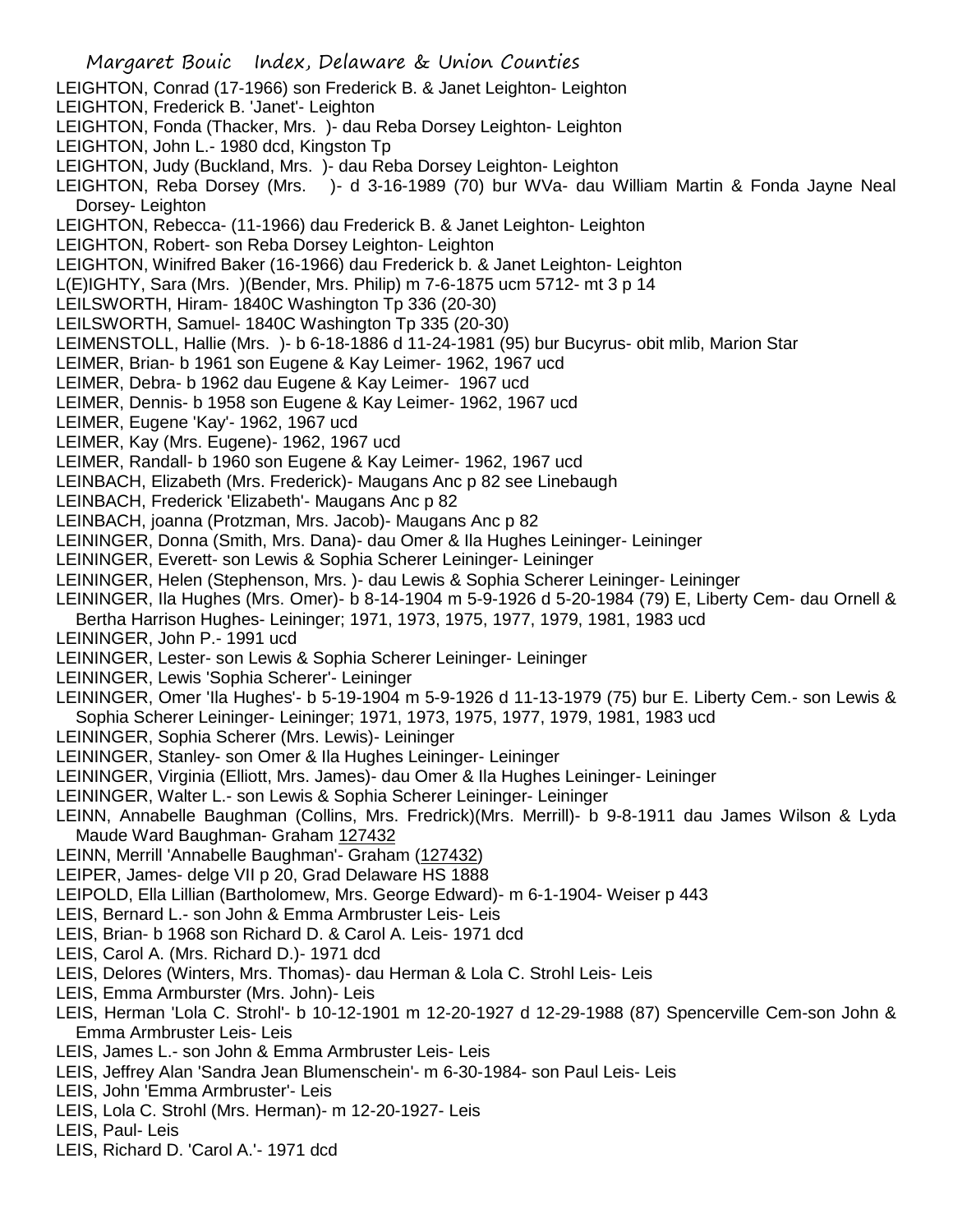- LEIS, Robert E.- son John & Emma Armburster Leis- Leis
- LEIS, Sandra Jean Blumenschein (Mrs. Jeffrey Alan)- m 6-30-1984 dau Alfred Blumenschein- Leis
- LEIS, Steven- b 1964 son Richard D. & Carol A. Leis- 1971 dcd
- LEIS, Susan- b 1965 dau Richard D. & Carol A. Leis- 1971 dcd
- LEISER, Joseph 'Mrs. Polina Grant'- m Sunday, Olen Gaz 3-5-1836; Wight I p 23
- LEISER, Polina (Grant, Mrs. )(Mrs. Joseph)- m(2) Olen Gaz 3-5-1836; Wight I p 23
- LEISKE, Kathy- 1980 dcd, Troy Tp
- LEISMAN, Herman H. 'Ruth Bergstresser'- b 11-4-1896 m 9-7-1929- Weiser p 51
- LEISMAN, Katharine Hahn (Harkins, Mrs. John Foster)- b 1-13-1933 m 6-6-1959 dau Herman H. & Ruth Bergstresser Leisman- Weiser p 51
- LEISMAN, Margaret Carolyn Morgan (Mrs. Richard Frederick)- b 2-8-1934 m 6-28-1958- Weiser p 51
- LEISMAN, Richard Frederick 'Margaret Carolyn Morgan'- b 6-25-1931 m 67-28-1958 son Herman H. & Ruth Bergstresser Leisman- Weiser p 51
- LEISMAN, Ruth Bergstresser (Mrs. Herman H.)- b 8-6-1893 m 9-7-1929 dau Frederick Ludwig & Emilie Hahn Bergstresser- Weiser p 51
- LEIST, Andrew Guthrie- b 11-2-1954 d 8-20-1992 (37) son John & Louise Leist- Leist; 1964, 1969, 1981 dcd
- LEIST, Beryl D.- b 12-19-1876 Pabst Pion I p 140
- LEIST, David- 1983 ucd
- LEIST, David- b 1-6-1912 d 10-1-1936 son Floyd Edgar & Margaret Genevieve Bennett Leist- Pabst Pion I p 1140
- LEIST, David Kingsley- son David K. & Mrs. Jack Moore- Leist- engaged to Audrey Elizabeth Ervin
- LEIST, Edith D.- b 2-25-1886 d 5-8-1886 Pabst Pion p 140, 141
- LEIST, Florence (Mrs. Dr. John)- Leist
- LEIST, Floyd Edgar- b 11-27-1872 d 11-26-1916- Pabst Pion I p 140, 141
- LEIST, George- Pabst Pion I p 147, 148
- LEIST, Henrietta- Pabst Pion I p 147, 148
- LEIST, Jacob Joseph- d 7-14-1774 (5m22d) Pabst Pion I p 141
- LEIST, Jacob Silas- b 1-22-1874 d 3-17-1873 (3m17d)- Pabst Pion I p 140
- LEIST, Jennie Day- b 3-12-1855 d 6-12-1939 dau Michael & Sarah Cook Day- Pabst Pion I p 140, 141
- LEIST, (Jo)Hannah- d between 1880-1882; delge VI p 73, VII p 65; 1880C Del Town p 22A
- LEIST, Dr. John W.'Louise'- Leist; 1964, 1969, 1971 dcd
- LEIST, Josephius D.- b 5-2-1887- Pabst Pion I p 140
- LEIST, Judith Ann- dau Dr. John & Louise Leist- Leist
- LEIST, Lemuel C.- 'Melissa Stump'- b 8-4-1850 d 10-10-1900- Pabst Pion I p 140, 141
- LEIST, Lemuel D.- b 9-19-1880- Pabst Pion I p 140
- LEIST, Lillian Margaret- dau Floyd Edgar & Margaret Genevieve Bennett Leist- Pabst Pion I p 140
- LEIST, Lillie Jane- b 11-1-1883 d 3-16-1887 Pabst Pion I p 140, 141
- LEIST, Louise (Mrs. Dr. John W.)- Leist; 1964, 1969, 1971 dcd
- LEIST, Louise Hauser (Mrs. )- d 1-29-1874- Pabst Pion p 149
- LEIST, Mahala- b 4-8-1879 Pabst Pion I p 140
- LEIST, Margaret Gast (Mrs. )- Powell p 308
- LEIST, Margaret Genevieve Bennett (Mrs. Floyd Edgar)- Pabst Pion I p 140
- LEIST, Matthew W.- son Dr. John W. & Louise Leist- Leist; 1964, 1969, 1971 dcd
- LEIST, Melissa Stump (Mrs. Lemuel)- b 11-19-1850- Pabst Pion I p 140, 141
- LEIST, Mildred (Hummell, Mrs. Willis Heiseter' m 2-14-1935- Weiser p 666
- LEIST, Patricia (Cowen, Mrs. )- dau Dr. John & Florence Leist- Leist
- LEIST, Richard- Leist
- LEIST, Rosie Day- b 7-4-1875 d 6-13-1939- Pabst Pion I p 140
- LEIST, William Bradley- b 6-8-1971 son Richard & --Bushong Leist- Leist
- LEISTER, Auleen Lorraine Renno (Mrs. Edwin Maxwell)- b 11-9-1920 dau George Samuel & Minnie Ellen Koppenhaver Renno- Weiser p 347
- LEISTER, Betty Arlene (Renno, Mrs. George Copenhaver)- b 6-23-1925 m 7-6-1946- Weiser p 346
- LEISTER, Edwin Maxwell 'Auleen Lorraine Renno'- b 11-11-1919- Weiser p 346
- LEISTER, Marie (Bierly, Mrs. Norman R.)- m 9-27-1903- Weiser p 346
- LEISTER, Mary Ann (Canb, Mrs. Robert H.)- 9-1842 Bellefontaine- unec XII p 23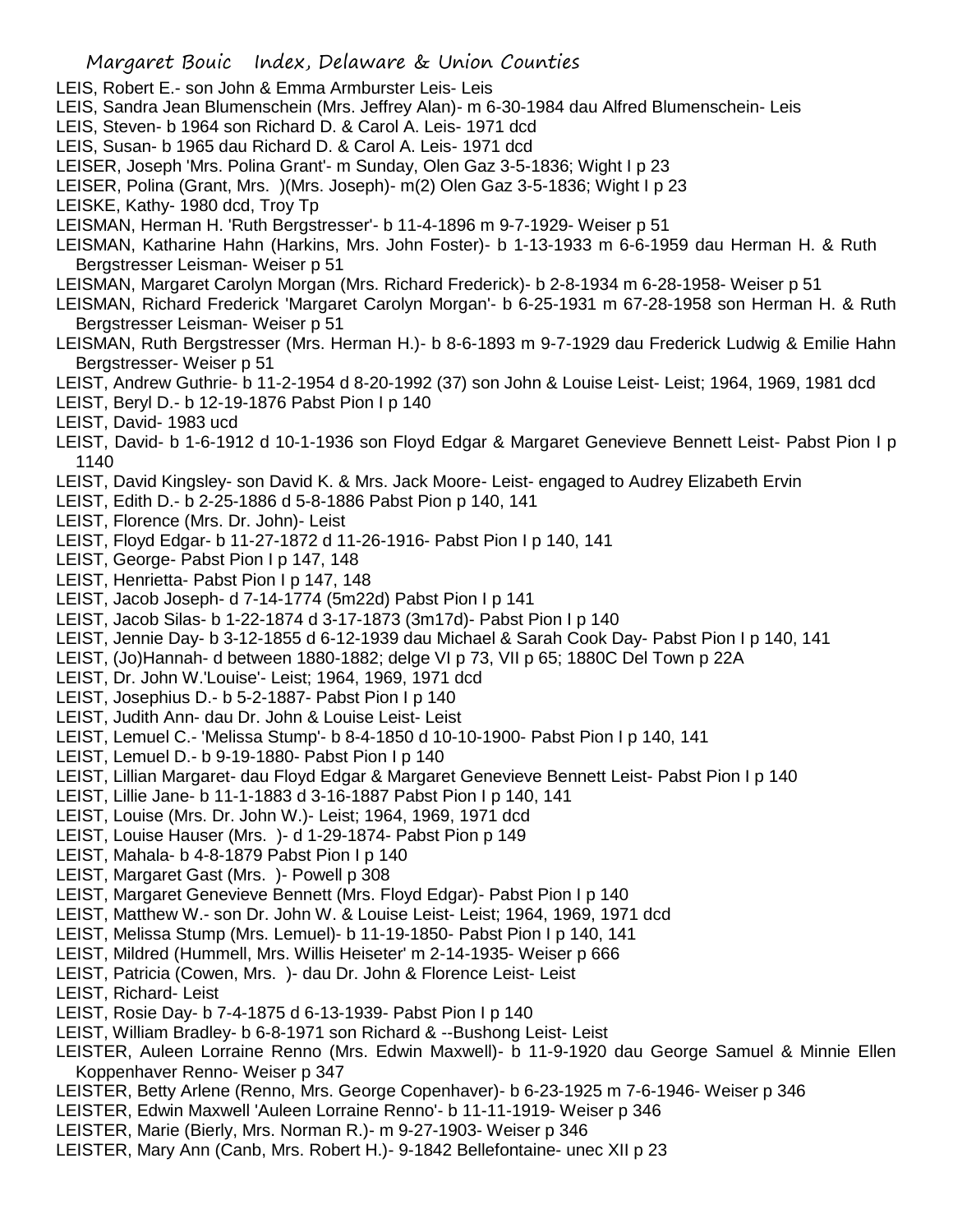LEISTON, Alfred- son Allen & Margaret Leiston- 1860C Claibourne Tp 775 (17,O) LEISTON, Allen 'Margaret'- 1860C Claibourne Tp 775 (40,O) LEISTON, Calvin- son Allen & Margaret Leiston- 1860C Claibourne Tp 775 (7,O) LEISTON, Eliza- dau Allen & Margaret Leiston- 1860C Claibourne Tp 775 (20.O) LEISTON, Francis- ch Allen & Margaret Leiston- 1860C Claibourne Tp 775 (3,O) LEISTON, Isaac- son Allen & Margaret Leiston- 1860C Claibourne Tp 775 (11,O) LEISTON, Margaret (Mrs. Allen)- 1960C Claibourne Tp 775 (45,Pa) LEISTRITZ, Cindy (Mrs. Walter H.)- 1977, 1979 ucd LEISTRITZ, Doris B. (Mrs. Henry W.)- 1975, 1979, 1981, 1983 ucd LEISTRITZ, Henry W. 'Doris B.'- Leistritz; 1975, 1979, 1981, 1983, 1991 ucd LEISTRITZ, Joann- b 1962 dau Henry W. & Doris B. Leistritz- 1975, 1979 ucd LEISTRITZ, Lisa Ann Foor (Mrs. Walter Henry)- m 9-21-1980 dau Jerry Foor- Leistritz LEISTRITZ, Walter 'Cindy'- 1977, 1979 ucd LEISTRITZ, Walter Henry 'Lisa Ann Foor'- m 9-21-1980 son Henry Leistritz- Leistritz LEISURE, Clara (Leeper, Mrs. Charles W.)- b 1856 d 10-31-1936 Oakdale Cem II p 74 (H-R-2) LEISURE, Donald- son Maudell Leisure- Leisure LEISURE, George 'Martha'- 1915 uch p 422; 1880C Jerome Tp 159-173 p 19 (53,Pa,Pa,Pa) LEISURE, Harley L. 'Shirley A.'- 1980 dcd LEISURE, Harry- son George & Martha Leisure- 1880C Jerome Tp 159-173 p 19 (11,O,O,O) LEISURE, Karla- b 1969 dau Harley L. & Shirley A. Leisure- 1980 dcd LEISURE, Karol- b 1968 dau Harley L. & Shirley A. Leisure- 1980 dcd LEISURE, Kathy- b 1967 dau Harley L. & Shirley A. Leisure- 1980 dcd LEISURE, Kelly- b 1964- ch Harley L. & Shirley A. Leisure- 1980 dcd LEISURE, Ken- b 1963 son Harley L. & Shirley A. Leisure- 1980 dcd LEISURE, Kerri- b 1971 ch Harley L. & Shirley A. Leisure- 1980 dcd LEISURE, Kirby- b 1965 ch Harley L. & Shirley A. Leisure- 1980 dcd LEISURE, Lulu (Morris, Mrs. Eugene)- dau Maudell Leisure- Leisure LEISURE, Martha (Mrs. George)- 1880C Jerome Tp 159-173 p 19 (29,O,O,O) LEISURE, Mary (Morris, Mrs. Jack)- dau Maudell Leisure- Leisure LEISURE, Maudell (Mrs. ) (Cox, Mrs. Collins E.)- Leisure LEISURE, Ora,Jr.- son Maudell Leisure- Leisure LEISURE, Paul- son Maudell Leisure- Leisure LEISURE, Robert -son Maudell Leisure- Leisure LEISURE, Shirley A. (Mrs. Harley L.)- 1980 dcd LEITCH, Dorothea Jolley (Mrs. Donald J.)- Ashley Union Cem- Leitch LEITCH, Donald J. 'Dorothea Jolley'-d 1978 d (86) Ashley Union Cem- Leitch LEITCH, Mabel L.- 1961, 1964 dcd, Lib. Tp LEITCH, Marian (Mrs. Richard)- 1961, 1964 dcd LEITCH, Richard F. 'Marian'- 1961, 1964 dcd LEITCH, Stuart- brother Donald J. Leitch- Leitch LEITE, Don C. 'Joann'- 1971, 109- dcd LEITE, Ed- 1980 dcd LEITE, James- b 1961 son Don C. & Joann Leite- 1971 dcd LEITE, Joann (Mrs. Don C.)- 1971, 1980 dcd LEITE, Michael- b 1968 son Don C. & Joann Leite- 1971 dcd LEITE, Michelle- b 1971 dau Don C. & Joann Leite- 1971 dcd LEITE, Randall- b 1959 son Don C. & Joann Leite- 1971 dcd LEITER, Cindy Marie McLemore (Mrs. Jeffrey Lee)- m 6-14-1986 dau Billy Rae McLemore- Leiter LEITER, David- Leiter- (Belle Center) LEITER, David L. 'Sandra J.'- son Samuel Elvin & Frances Craig Leiter- Leiter; 1979, 1981, 1983, 1991 ucd LEITER, Dean 'Marjorie I. Bayless'- Leiter LEITER, Don Paige 'Virginia Louise Schuh'- b 8-25-1922 m 6-8-1947- Weiser p 31

- LEITER, Duane S. 'Jenny L.'- son Dean & Marjorie I. Bayless Leiter- Leiter; 1966 dcd (6); 1979, 1983, 1991 ucd
- LEITER, Edward M. 'Joyce A.'- son Samuel Elvin & Frances Craig Leiter- Leiter; 1971, 1973, 1975, 1977,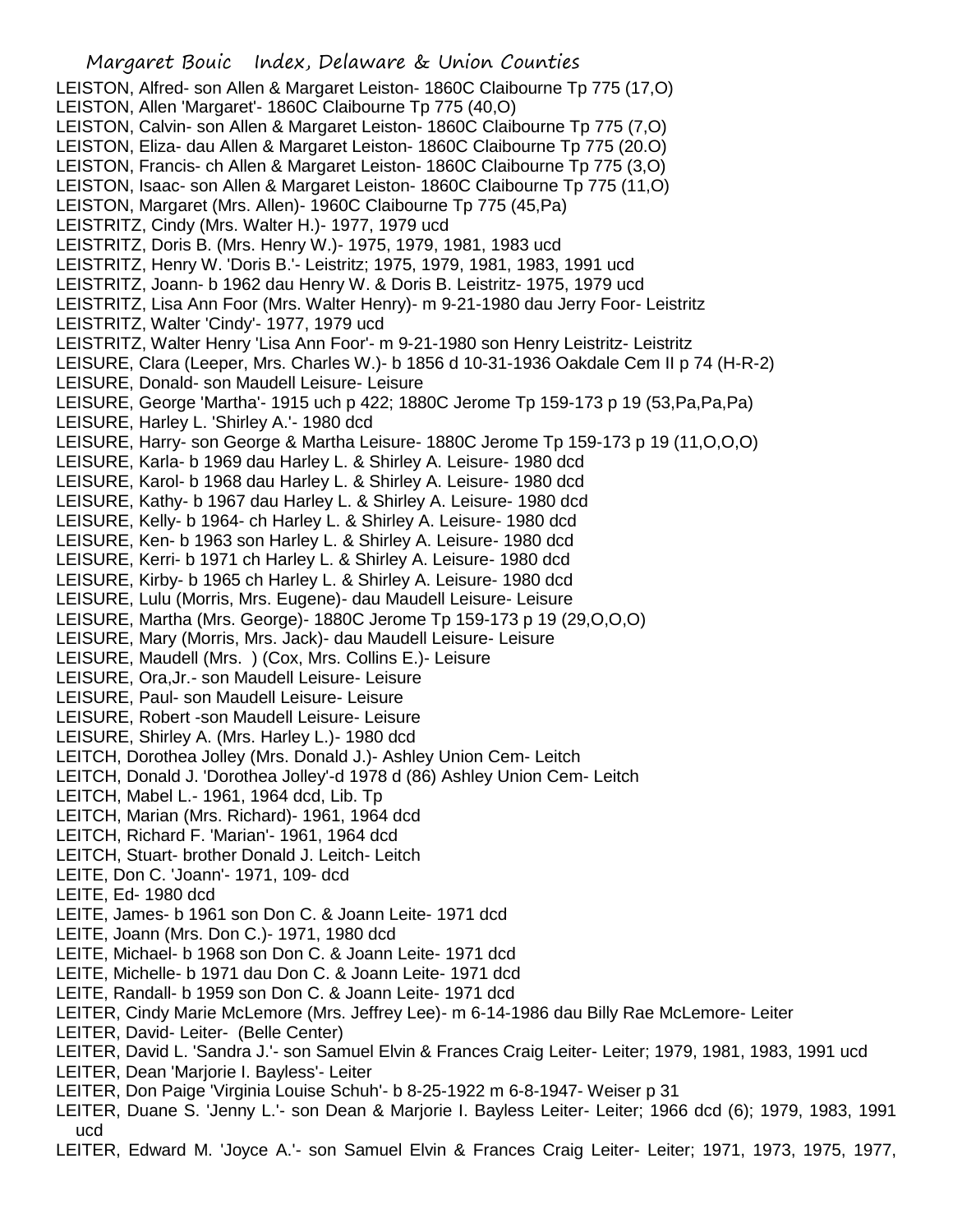- 1979, 1983, 1991 ucd
- LEITER, Eugene- son Samuel Elvin & Frances Craig Leiter- Leiter
- LEITER, Frances Craig (Mrs. Samuel Elvin)- m 8-25-1934- Leiter
- LEITER, Francie (DeCarlo, Mrs. Dale)- m 10-24-1974 dau Dean & Marjorie I. Bayless Leiter- Leiter; 1961 dcd (14)
- LEITER, Gene 'Jane'- 1962 ucd
- LEITER, George Frederick- b 9-30-1953 son Don Paige & Virginia Louise Schuh Leiter- Weiser p 31
- LEITER, Jaime- b 1975 ch Duane S. & Jenny L. Leiter- 1983, 1991 ucd
- LEITER, Jane (Mrs. Gene)- 1962 ucd
- LEITER, Jeff- dau Dean & Marjorie I. Bayless Leiter- Leiter; 1966 dcd (10)
- LEITER, Jeff 'Jenny L.- 1991 ucd
- LEITER, Jeffrey Lee 'Cindy Marie McLemore'- m 6-14-1986 son David Leiter- Leiter
- LEITER, Jeffrey Paige- b 10-10-1953 son Don Paige & Virginia Louise Schuh Leiter- Weiser p 31
- LEITER, Jenny L. (Mrs. Duane S.)- 1983 ucd
- LEITER, Jenny (Mrs. Jeff)- 1991 ucd
- LEITER, Joyce A. (Mrs. Edward M.)- 1971, 1973, 1977, 1979, 1983, 1991 ucd
- LEITER, Justin- b 1979 ch Jeff/Duane S. & Jenny L. Leiter- 1983, 1991 ucd
- LEITER, Lewis 'Nanie Dudgeon'- Leiter
- LEITER, Linda (Spahr, Mrs. )- delge I p 23
- LEITER, Marjorie I. Bayless (Mrs. Dean J.)- b 5-7-1920 d 3-3-1993 (72)- sister
- Russell Bayless- Leiter; 1980 dcd
- LEITER, Nanie Dudgeon (Mrs. Lewis)- Leiter
- LEITER, Samantha b 1974 dau Edward M. & Joyce A. Leiter- 1977, 1979, 1983, 1991 ucd
- LEITER, Samuel Elvin "Johnnie"'Frances Craig'- b 2-6-1910 m 8-25-1934 d 4-22-1980 (70) son Lewis & Nanie Dudgeon Leiter- Leiter
- LEITER, Sandra J. (Mrs. David L.)- 1979, 1981, 1983, 1991 ucd
- LEITER, Sarah- b 1978 dau Edward M. & Joyce A. Leiter- 1983, 1991 ucd
- LEITERT, Elizabeth (Keller, Mrs. Jacob)- m 5-28-1758- Powers p 45, 53
- LEITH, David- son Donald B. & Rosalys L. Case Leith- Leith
- LEITH, Donald B. 'Rosalys L. Case'- Leith
- LEITH, Donn M. 'Wanda'- dau Donald B. & Rosalys L. Case Leith- Leith
- LEITH, Rosalys L. "Rose" Case(Myers, Mrs. Melvin)(Mrs. Donald B.)- b 8-14-1906 d 1-18-1994 (87) bur Pleasantville Cem- dau Nelson & Nellie Basinger Case- Leith; Case
- LEITH, Shirley (Mrs. )- Leith
- LEITH, Wanda (Mrs. Donna M.)- Leith
- LEITNER, Catherine J. (Mrs. Robert W.)- 1964, 1969, 1980 dcd
- LEITNER, Laura- b 1961 dau Robert W. & Catherine J. Leitner- 1964, 1969 dcd
- LEITNER, Miegel- d Tues (76y) dg 7-27-1888; Cry Ab p 198
- LEITNER, Robert W. 'Catherine J.'- 1964, 1969, 1971, 1980 dcd
- LEITNER, Ruth- b 1955 dau Robert W. & Catherine J. Leitner- 1964, 1969 dcd
- LEITNER, William- b 1959 son Robert W. & Catherine J. Leitner- 1964, 1969 dcd
- LEITTELL, John F.- 1880C Delaware Town p 511A
- LEITWEIN, Edna B. (Mrs. Herman J.)- 1961, 1964 dcd
- LEITWIEN, Herman- son Herman J. & Edna B. Leitwein- 1961(8), 1964 dcd
- LEITWEIN, Herman J. 'Edna B.'- 1961, 1964 dcd
- LEITWEIN, Sharon- dau Herman J. & Edna B. Leitwein- 1961(6), 1964 dcd
- LEITWEIN, William- son Herman J. & Edna B. Leitwein- 1961(4), 1964 dcd
- LEITZ, Jacob- 1883 uch IV p 486
- LEITZ, Johanna (Hertenstein, Mrs. Jacob)- m 1-6-1859 dcm
- LEITZELL, Anna (Cummings, Mrs. Samuel)- dau Moses & Elizabeth Regina Weiser Leitzell- Weiser p 830
- LEITZELL, Cathy Jo- b 6-30-1959 dau Max,Jr. & Jacqueline S. Brungart- Weiser p 610, 630
- LEITZELL, Elizabeth- dau Moses & Elizabeth Regina Weiser Leitzell- Weiser p 830
- LEITZELL, Elizabeth Regina Weiser (Mrs. Moses)- dau Jacob & Maria Magdalena Eicholtz Weiser- Weiser p 830
- LEITZELL, Frances Maria (Stroh, Mrs. John William)- b 4-14-1860 d 1928 dau Moses & Elizabeth Regina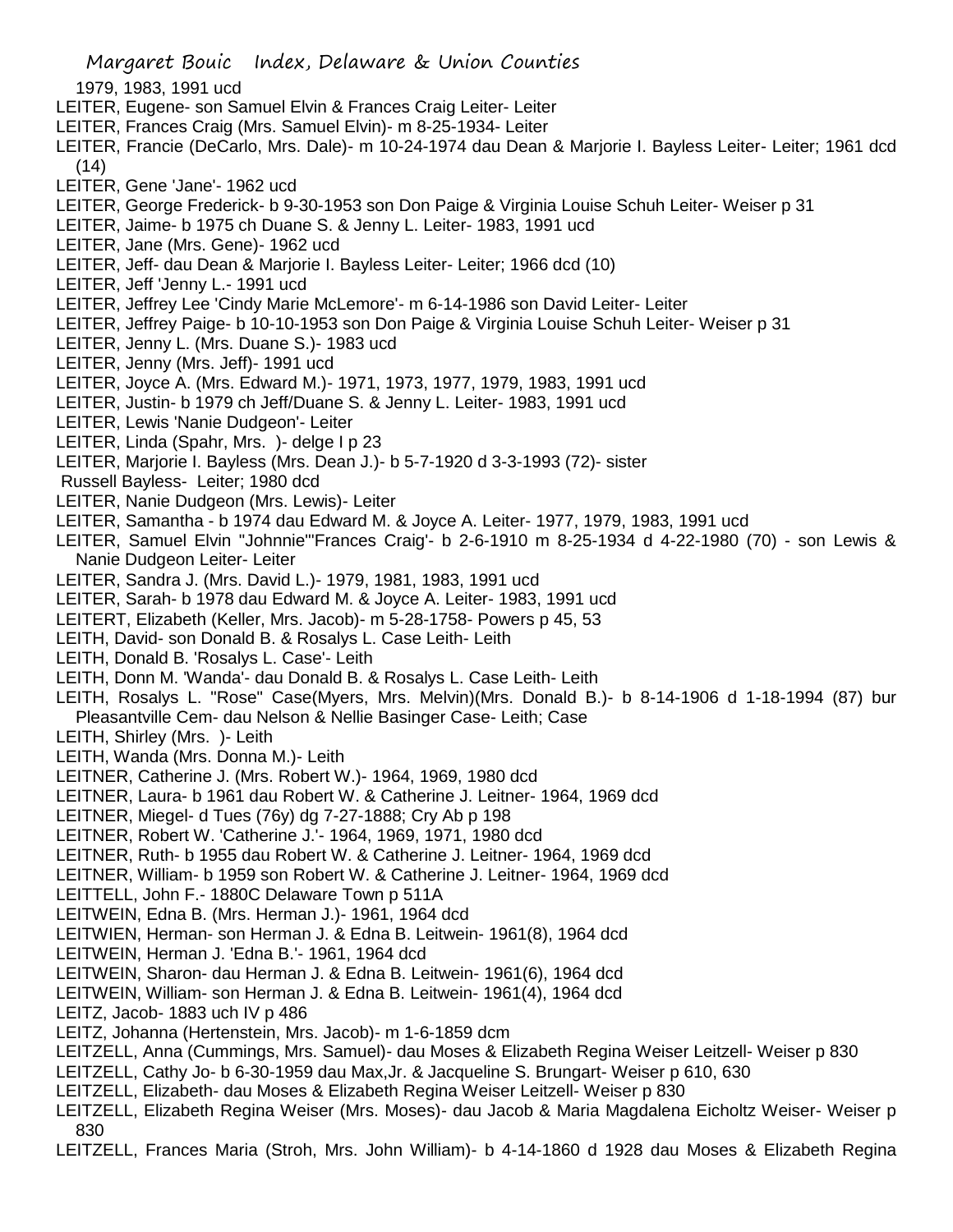- Weiser Leitzell- Weiser p 830
- LEITZELL, Jacqueline S. Brungart (Mrs. Max,Jr.)- b 1-1-1936 dau Oren & Violte K. Miller Brungart- Weiser p 610, 630
- LEITZELL, Margaret (Brungart, Mrs. Henry C.)- b 6-17-1848 d 5-15-1904- Weiser p 594
- LEITZELL, Mary Ellen (Whalen, Mrs. Andrew K.)- b 1858 dau Moses & Elizabeth Regina Weiser Leitzell-Weiser p 830
- LEITZELL, Max,Jr.'Jacqueline S. Brungart'- b 1-11-1934- Weiser p 610, 630
- LEITZELL, Moses 'Elizabeth Regina Weiser- Weiser p 830
- LEITZELL, Sarah (Stitzer, Mrs. William)- dau Moses & Elizabeth Regina Weiser Leitzell- Weiser p 831
- LEITZELL, Susan Beth- b 3-6-1955 dau Max,Jr. & Jacqueline S. Brungart Leitzell- Weiser p 610, 630
- LEITZER, Clair Ernest 'Eilene May Klinger'- b 9-29-1921- Weiser p 313
- LEITZER, Eilene May Klinger (Mrs. Clair Ernest)- b 5-2-1932 m 7-1-1948 dau Lester Leroy & Katie Almeda Klinger- Weiser p 313
- LEITZEER, Glenn Eldon- b 12-23-1953 son Clair Ernest & Eilene May Klinger Leitzer- Weiser p 313
- LEKIMAN, Laura A.- b 12-16-1879 Orange Tp dau Wm. & Louisa Durall Lekiman- dcb
- LELAND, Cecilia Yvonne- b 4-28-1951 dau Lester & Mary Hortense Alcala Leland- Weiser p 158
- LELAND, Daralys (Kline, Mrs. Raymond)- b 2-18-1920 m 3-1940 dau Lawson L. & Mary Maude Pritchel Leland- Weiser p 158
- LELAND, Darlene Ruth (Straw, Mrs. )- dau Ralph N. & Genevieve Bernice Leland- Leland
- LELAND, Delores (Yakimicki, Mrs. J. L.)- b 2-12-1926 m 9-1947- dau Lawson L. & Mary Maude Pritchel Leland- Weiser p 158
- LELAND, Genevieve Bernice (Mrs. Ralph N.)- d 7-17-1972 (63)- Leland
- LELAND, George H.- d 3-1969 (81) father of Mrs. William M. Russel- Leland
- LELAND, Larry- b 2-18-1951 son Loyd & Naomie Ralston Leland- Weiser p 158
- LELAND, Lawson L. 'Mary Maude Pritchel'- b 12-2-1882 d 4-6-1957- Weiser p 158
- LELAND, Lester 'Mary Hortense Alcala'- b 11-29-1921 m 9-1942 son Lawson L. & Mary Maude Pritchel Leland- Weiser p 158
- LELAND, Loyd 'Naomi Ralston'- b 1-28-1924 m 1-18-1950 son Lawson L. & Mary Maude Pritchel Leland-Weiser p 158
- LELAND, Mary Hortense Alcala (Mrs. Lester)- b 10-9-1918 m 9-1942- Weiser p 158
- LELAND, Mary Maude Pritchel (Mrs. Lawson L.)- b 6-23-1898 dau Louis & Alice Haschel Pritchel- Weiser p 158
- LELAND, Naomi Ralston (Mrs. Loyd)- b 5-24-1932 m 1-18-1950- Weiser p 158
- LELAND, Phyllis Jean- b 6-9-1955 dau Lester & Mary Hortense Alcala Leland- Weiser p 158
- LELAND, Ralph N. 'Genevieve Bernice'- Leland
- LELAND, Roger Wayne- b 9-13-1947 son Lester & Mary Hortense Alcala Leland- Weiser p 158
- LELAND, Sandra Jean (Swenberg, Mrs. )- dau Ralph N. & Genevieve Bernice Leland- Leland
- LELIBECK, Franklin 'Isabella Young'- m 4-9-1855 dcm
- LELIBECK, Isabella Young (Mrs. Franklin)- m 4-9-1855 dcm
- LELLARD, Kate (Erhard, Mrs. Ursimus)- Weiser p 578
- LELLEY, Frederick- b 11-8-1880-----dcb
- LELUX, Alice (Evans, Mrs. Byron M.)- Lelux; Evans
- LELUX, David- 1980 dcd, Berlin Tp
- LEM, Marietta (Mrs. V. M.)- d 4-10-1861 (52y1m) Southardtown, York Cem p 14
- LEM, V.M. 'Marietta'- York Cem p 14
- LEMAN, Dora- 1880C Concord Tp p 275C
- LEMAN, Mary- 1880C Concord Tp p 275C
- LEMAR, Caroline Saunders (Mrs. Jacob)- m 5-6-1830 ucm 202
- LEMAR, Jacob 'Caroline Saunders'- m 5-6-1830 ucm 202
- LEMASTER, Alice Fay- dau Troy LeMaster- LeMaster
- LEMASTER, Amy Charlene (Myers, Mrs. Daniel)(Gibson, Mrs. Paul Douglas)-b 1964 m 8-12-1983 m(2) 3-27- 1993 dau Charles & Linda Huffman LeMaster- LeMaster; 1971, 1973, 1975, 1977, 1979, 1981, 1983 ucd
- LEMASTER, Andrea Kelly- b 6-29-1978 dau Robert J. & Neiswinger LeMaster- LeMaster
- LEMASTER, Ann (Mrs. Clarence O.)- 1973 ucd
- LEMASTER, Angela- b 1973 dau Larry & Donna LeMaster- 1975, 1977, 1979, 1981, 1983 ucd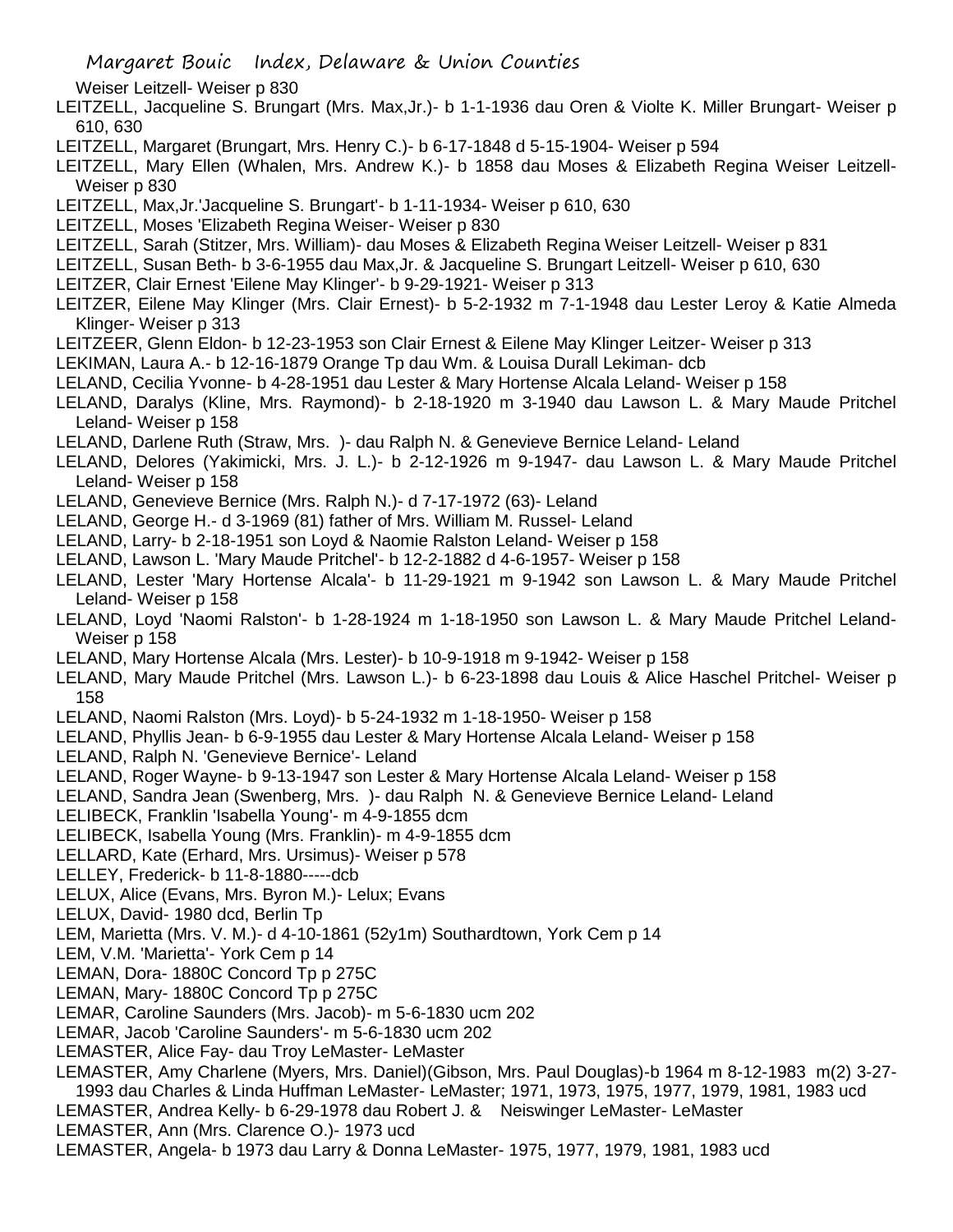- LEMASTER, Ann L. (Mrs. Robert H.)- 1961 dcd
- LEMASTER, Ann (Lott, Mrs. )- sister Herman A. LeMaster- LeMaster
- LEMASTER, Anna (Mrs. Robert H,.)- 1962, 1967 ucd
- LEMASTER, Annie (Boggs, Mrs. )- dau Lonzie & Maxie King LeMaster- LeMaster
- LEMASTER, Audrey (Davis, Mrs. )- dau Lonzie & Maxie King LeMaster- LeMaster
- LEMASTER, Audrey Rebecca (Noteman, Mrs. Charles William,Jr.)- b 1970 m 11-11-1988 dau Charles & Linda Huffman LeMaster- LeMaster; 1971, 1973, 1975, 1977, 1979, 1981, 1983 ucd
- LEMASTER, Auta 'Jessie Catherine Chandler'- b 3-18-1891 m 3-16-1912 d 4-30-1967 Oakdale Cem II p 4 (B-
- R1-7)- son William & Nora Williams LeMaster- LeMaster; 1949, 1959, 1962 ucd
- LEMASTER, Auta- ch Kenneth & Dona LeMaster- 1949 ucd
- LEMASTER, Barbara- b 1957 dau Herman A. & Catherine Jane Dowell LeMaster- LeMaster; 1967, 1971 ucd
- LEMASTER, Barbara b 1957 dau Kathryn J. LeMaster- 1973, 1975 ucd
- LEMASTER, Barbara (Jenkins, Mrs. )- dau Robert & Esta B. LeMaster- LeMaster; 1962 ucd (17)
- LEMASTER, Beatrice (Mrs. Earlie)- d 3-18-1971 (48) Fairvew Cem- LeMaster; 1961, 1964, dcd; 1967, 1971 ucd
- LEMASTER, Bernard- son Frank E. & Betsy LeMaster- LeMaster
- LEMASTER, Berta I.- 1880C Delaware Town p 483A
- LEMASTER, Betty Estep- b 2-7-1930 d 11-7-1967 Milford Cem, Un Al p 75
- LEMASTER, Betty- dau Robert & Esta LeMaster- LeMaster; 1962 ucd (14)
- LEMASTER, Betsy (Mrs. Frank E.)- b 9-14-1947 d 5-18-1986 Fairview Cem- dau Esta Bayes- LeMaster; 1971, 1977, 1979, 1981, 1983 ucd
- LEMASTER, B. M. 1991 ucd, Richwood, Honda
- LEMASTER, Bobby Gene'Dorothy Daum'- LeMaster
- LEMASTER, Bobby- son Kenneth & Dona LeMaster- 1949 ucd
- LEMASTER, Bobby Sue- dau Elbert & Kathleen LeMaster- 1949 ucd
- LEMASTER, Bradley Scott 'Teri Jo Hughes'- b 1961 m 5-14-1983 son Charles & Linda Huffman LeMaster-LeMaster; 1971, 1973, 1975, 1977, 1979, 1991 ucd
- LEMASTER, Brett Michael- b 8-24-1981 son Robert & Neiswinger LeMaster- LeMaster
- LEMASTER, Brian 'Shelley Royer'- b 1962m 4-2-1994 son Charles & Linda Huffman LeMaster- LeMaster; 1971, 1973, 1975, 1977, 1979, 1981 ucd
- LEMASTER, Bruce- son Lonzie & Maxie King LeMaster- LeMaster
- LEMASTER, Calvin 'Dude'- LeMaster
- LEMASTER, Carmaledia (Rice, Mrs. James)- dau Victor & Vickie Sparks LeMaster- LeMaster; 1962 ucd (16)
- LEMASTER, Carol- b 1968 dau Frank E. & Betsy LeMaster- LeMaster; 1971, 1977, 1979, 1981, 1983 ucd
- LEMASTER, Carolyn- dau Herman A. & Catherine Jane Dowell LeMaster- LeMaster
- LEMASTER, Carolyn- b 1954 dau Robert H. & Ann LeMaster- 1961 dcd (6); 1962, 1967 ucd
- LEMASTER, Carolyn b 1950 (Smith, Mrs. Stephen Charles)- dau Earlie & Beatrice LeMaster- LeMaster; 1961, 1964 dcd, 1967, 1971 ucd
- LEMASTER, Catherine Jane Dowell (Mrs. Herman A.)- b 1-17-1923 d 5-1-1989 (66)-dau Geroge F. & Emma Lee Walker Dowell- LeMaster; 1967, 1971 ucd
- LEMASTER, Catherine- dau Kenneth & Dona LeMaster- 1949 ucd
- LEMASTER, Cecil 'Ina Cordle'- LeMaster
- LEMASTER, Chandra (Mrs. Terry A.)- 1991 ucd
- LEMASTER, Charles- son Victor & Virgie Sparks LeMaster- LeMaster
- LEMASTER, Charles E. 'Linda Huffman'- m 3-17-1961 LeMaster; 1971, 1973, 1975, 1977, 1979, 1981, 1983, 1991 ucd
- LEMASTER, Clara Redman (Mrs. Larry)- div- LeMaster
- LEMASTER, Cheryl A. (Mrs. Jack)- 1975 ucd
- LEMASTER, Cheryl- b 1962 dau Clarence O. & Ann LeMaster- 1973 ucd
- LEMASTER, Cheryl (Mrs. Leroy)- 1971, 1973, 1975, 1977, 1991 ucd
- LEMASTER, Clarence O. 'Ann'- 1973 ucd
- LEMASTER, Clyde- son John & Melissa Salyer LeMaster- LeMaster
- LEMASTER, Darlene (Mrs. Everett M.)- 19971, 1973, 1975, 1977, 1979, 1981, 1983 ucd
- LEMASTER, David- Powers p 212
- LEMASTER, David- 1977 ucd, Dover Tp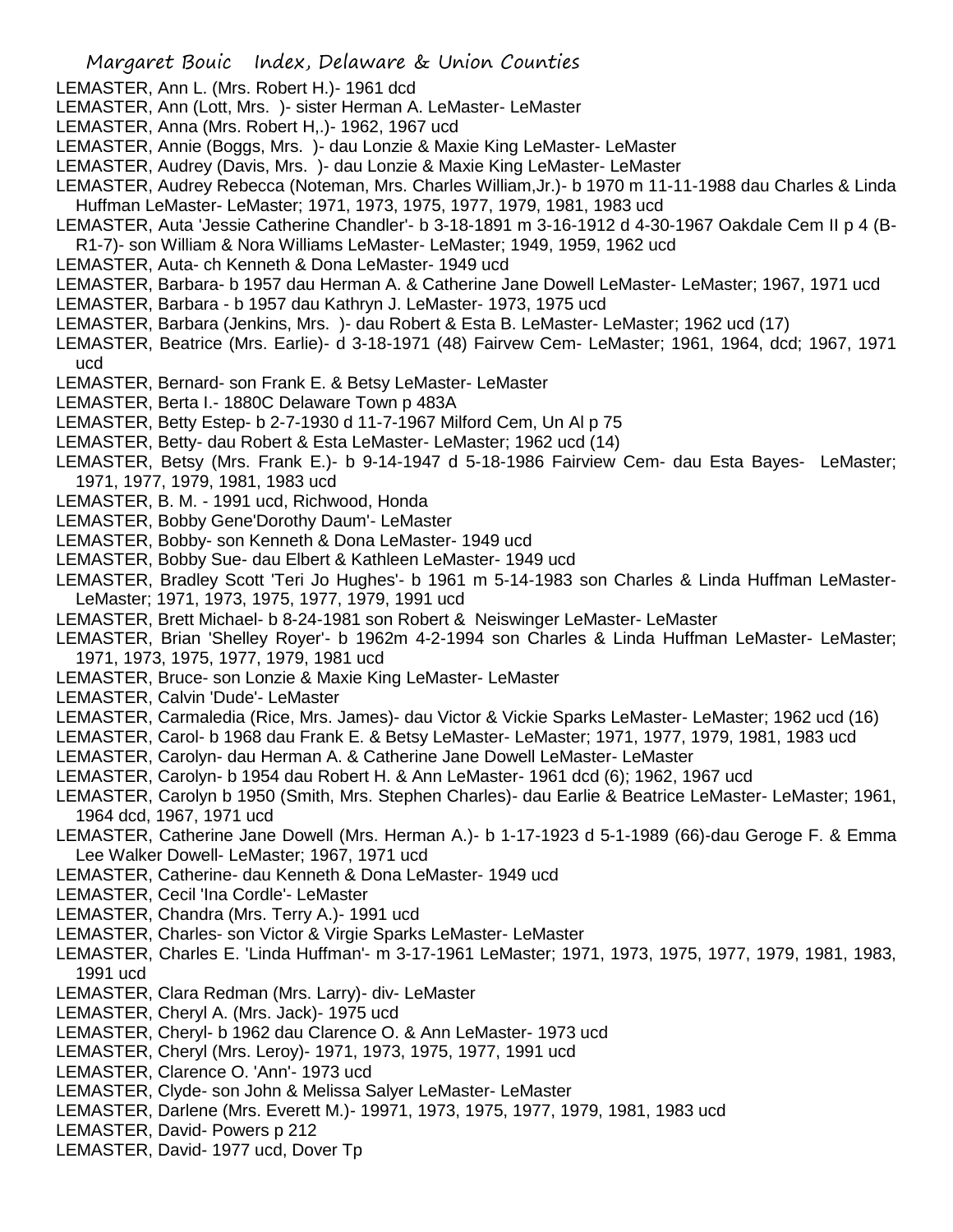LEMASTER, David 'Edie Holbrook'- b 1956 m 4-8-1978 son Guy Leon & Inis LeMaster- LeMaster; 1971, 1973 ucd

- LEMASTER, David- b 1956 son Guy Leon & Inis LeMaster- 1959, 1962, 1967 ucd
- LEMASTER, David Keith- son Elbert & Kathleen LeMaster- 1949 ucd
- LEMASTER, David L. 'Edith'- 1991 ucd, Leesburg Tp
- LEMASTER, Debbie (Lyons, Mrs. )- b 1959 dau Robert & Esta B. LeMaster- LeMaster; 1962, 1971 ucd
- LEMASTER, Deenie (Hamilton, Mrs. )- sister Earlie LeMaster- LeMaster
- LEMASTER, Diana-n 1956 dau Robert H. & Ann LeMaster- 1961 dcd (5); 1962, 1967 ucd
- LEMASTER, Dixie (Moore, Mrs. )- dau Robert & Esta B. LeMaster- LeMaster
- LEMASTER, Don- b 1960 son Don A. LeMaster- 1971 ucd
- LEMASTER, Don- son Kenneth & Dona LeMaster- 1949 ucd
- LEMASTER, Dona Wheeler (Mrs. Kenneth)- m 7-1933- LeMaster; 1949, 1967, 1971 ucd
- LEMASTER, Donald- son Earlie & Beatrice LeMaster- LeMaster; 1961(10) ,1964 dcd
- LEMASTER, Donna (Adams, Mrs. John)- dau Herman A. & Catherine Jane Dowell LeMaster- LeMaster
- LEMASTER, Donna (Mrs. Donnie)- 1971 dcd, 1991 ucd
- LEMASTER, Donna J. (Mrs. Marvin)- 1969, 1971 dcd
- LEMASTER, Donna- b 1971 dau Larry A. & Donna LeMaster- 1975, 1977, 1979, 1981, 1983 ucd
- LEMASTER, Donna (Mrs. Larry)- 1975, 1977, 1979, 1981, 1983 ucd
- LEMASTER, Donnie- b 1969 ch Larry A. & Donna LeMaster- 1971, 1975, 1977, 1979, 1981, 1983 ucd
- LEMASTER, Dorothy Darlene- engaged to Edward Glen Myers- LeMaster
- LEMASTER, Dorothy Daum (Mrs. Bobby Gene)- dau Leonard Daus- LeMaster
- LEMASTER, Dotty (Smith, Mrs. )(Hutchins, Mrs. )- b 1950 dau Herman A. & Catherine Jane Dowell LeMaster-LeMaster; 1967, 1981 ucd
- LEMASTER, Dude (Mrs. Calvin)- LeMaster
- LEMASTER, Earlie 'Beatrice'- d 5-1-1982 (67) Fairview Cem- LeMaster; 1961, 1964 dcd, 1967, 1971 ucd
- LEMASTER, Ealy- son John & Melissa Salyer LeMaster- LeMaster
- LEMASTER, Eddie- b 1960 son Jack L. & CHeryl A. LeMaster- 1975 ucd
- LEMASTER, Edgar- son Lonzie & Maxie King LeMaster- LeMaster
- LEMASTER, Edie Holbrook (Mrs. David)- m 4-8-1978 dau Earl Holbrook- LeMaster
- LEMASTER, Edith (Mrs. David L.)- 1991 ucd
- LEMASTER, Edith Ann Elsom (Mrs. Tom)- b 8-28-1949 m 1010-1970 dau Ben L & Marie Nicol Elsom-LeMaster; Elsom 4; 1959, 1967, 1971, 1973, 1975, 1977, 1979, 1981, 1983, 1991 ucd
- LEMASTER, Elbert 'Kathleen'- 1949 ucd
- LEMASTER, Elizabeth Mash (Mrs. William)- LeMaster
- LEMASTER, Ellen (Hatfield, Mrs. Snowden)- dau Victor & Virginia E. Sparks LeMaster- LeMaster
- LEMASTER, Ellie (Foe, Mrs. )- dau Lonzie & Maxie King LeMaster- LeMaster
- LEMASTER, Elmo- b 1955 son Robert & Esta B. LeMaster- LeMaster; 1962, 1971 ucd
- LEMASTER, Elsie (Mrs. Troy)- 1971, 1973, 1977, 1979 ucd
- LEMASTER, Erin Nichole- b 10-20-1980 dau David & Edie Holbrook LeMaster- LeMaster
- LEMASTER, Esta B. (Mrs. Robert)- b 7-17-1920 Ky d 4-17-1987 (66) Fairview Cem- LeMaster; 1962, 1971, 1975, 1977, 1979 ucd
- LEMASTER, Esta (Estep, Mrs. Oakley)- b 1-19-1906 m 4-18-1924 d 5-10-1988 (82) bur Ky- dau John & Melissa Salyer LeMaster- LeMaster
- LEMASTER, Eugene 'Norma'- d 5-21-1973 (30) Fairview Cem- son Earl & Beatrice LeMaster- 1961(18), 1964 dcd
- LEMASTER, Everett- son Robert & Esta B. LeMaster- LeMaster
- LEMASTER, Everett- son Lonzie & Maxie King LeMaster- LeMaster
- LEMASTER, Everett M. 'Darlene'- 1973, 1975, 1977, 1979, 1981, 1983 ucd
- LEMASTER, Faye (Neer, Mrs. )- dau Mary Ellen Crump LeMaster- LeMaster
- LEMASTER, Florence (Gullett, Mrs. )- sister Robert LeMaster- LeMaster
- LEMASTER, Florence (Mrs. John A.)- LeMaster
- LEMASTER, Florence (Mrs. Logan)- 1964, 1969, 1971, 1980 dcd
- LEMASTER, Florence M. Castle- d 1-2-1986 (92) Sunbury Mem. Pk- sister Richard Castle- LeMaster
- LEMASTER, Frank E. 'Betsy'- b 1-3-1936 d 2-3-1992 (56) Fairview Cem- son Lonzi & Maxie King LeMaster-LeMaster; 1973, 1977, 1979, 1981, 1983, 1991 ucd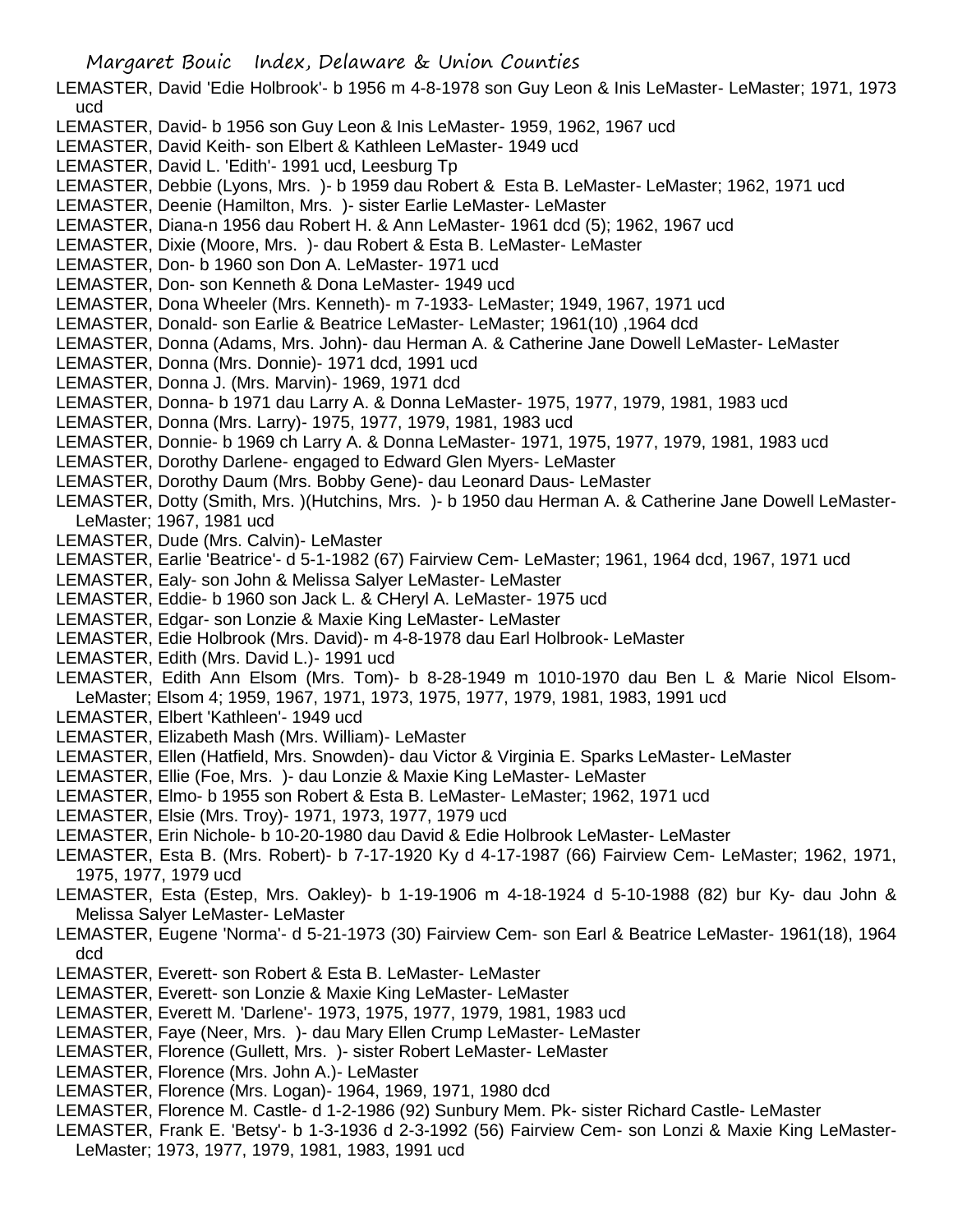- LEMASTER, J. Gary 'Karen Sue Coder'- b 1953 m 6-19-1976 son Guy Leon & Inis LeMaster- LeMaster; 1959, 1962, 1967, 1971, 1973 ucd
- LEMASTER, Gladieth (Ramey, Mrs. )- dau John A. & Florence M. Castler LeMaster- LeMaster
- LEMASTER, Grover- brother Robert LeMaster- LeMaster
- LEMASTER, Harley C. 'Osa B.'- 1949 ucd; 1910 Claibourne Tp North Prec. 46 p 2B (22,WVa,WVa,WVa) m 3y
- LEMASTER, Hazel Marie (Thompson, Mrs. R. David)- m 1968 dau Mrs. Glen McCarty- LeMaster
- LEMASTER, Herman A. 'Catherine' b 4-7-1907 d 3-8-1980 (72) bur WVa- son William & Elizabeth Mash LeMaster- LeMaster; 1967, 1971, 1973, 1975, 1977, 1979 ucd
- LEMASTER, Ina Cordle (Mrs. Cecil)- b 10-4-1919 d 1-9-1990 (70) dau Jesse & Rosa Sparks Cordle- LeMaster LEMASTER, Inis (Mrs. Leon)- LeMaster
- LEMASTER, Irene (Moss, Mrs. )- dau Earl & Beatrice LeMaster- LeMaster; 1961(13), 1964 dcd
- LEMASTER, Jack L. 'Cheryl'- 1975 ucd
- LEMASTER, Jackson- son Herman A. Catherine Jane Dowell LeMaster- LeMaster
- LEMASTER, Jalayne- b 1966 dau Don A. LeMaster, lived with William E. & Janan Barr- 1971, 1975 ucd
- LEMASTER, Jamie Ann- b 1977 dau Donna LeMaster- 1981, 1983 ucd
- LEMASTER, Janet (Keeler, Mrs. Alfred)- dau Victor & Vickie Sparks LeMaster- LeMaster
- LEMASTER, Jared Brian- b 3-1985 son Bradley Scott & Teri Jo Hughes LeMaster- LeMaster
- LEMASTER, Jean (Hatfield, Mrs. Snowden)- dau Victor & Vickie Sparks LeMaster- LeMaster
- LEMASTER, Jean (Wornstaff, Mrs. )- dau Mary Ellen Crump LeMaster- LeMaster
- LEMASTER, Jeff- b 1960 lived with William E. & Janan Barr- 1975 ucd
- LEMASTER, Jeffery C. 'Karen K.'- 1991 ucd
- LEMASTER, Jeffrey ' Winchester'- son Robert R. LeMaster- LeMaster (N.Le.)
- LEMASTER, Jenna Elizabeth- b 3-22-1987 dau J. Gary & Karen Sue Coder LeMaster- LeMaster
- LEMASTER, Jennifer- b 1966 dau Don A. LeMaster- lived with William E. & Janan Barr- 1971, 1975 ucd
- LEMASTER, Jessie Catherine Chandler (Mrs. Auta)- b 6-9-1894 m 3-16-1912 d 10-18-1966 Oakdale Cem II p
- 4 (B-R1-7)- dau Columbus & Laura LeMaster Chandler- LeMaster; 1949, 1959, 1962 ucd
- LEMASTER, Joan (White, Mrs. )- dau Mary Ellen Crump LeMaster- LeMaster
- LEMASTER, Joel Christopher- b 12-25-1979 son Gary & Coder LeMaster- LeMaster
- LEMASTER, John A."Poppy"'Florence'- d 12-24-1975 (90) Sunbury Mem. Pk- LeMaster
- LEMASTER, John- b 1971 son Frank E. & Betsy LeMaster- LeMaster;1971, 1977, 1979, 1981, 1983 ucd
- LEMASTER, John 'Melissa Salyer'- LeMaster
- LEMASTER, Karen K. (Mrs. Jeffery C.)- 1991 ucd
- LEMASTER, Karen Sue Coder (Mrs. J. Gary)- son Lloyd Coder- LeMaster
- LEMASTER, Katherine- 1962 ucd, Darby Tp
- LEMASTER, Kathleen (Mrs. Elbert)- 1949 ucd
- LEMASTER, Kathryn J.- mother of Barbara LeMaster- 1973, 1975 ucd
- LEMASTER, Keith Allen- d d 12-13-1959 Milford Cem, Un Al p 75- son Bobby Gene & Dorothy Daum LeMaster- LeMaster
- LEMASTER, Kellie (Simmerman, Mrs. )- dau Lonzie & Maxie King LeMaster- LeMaster
- LEMASTER, Kenneth T. 'Dona Wheeler'- m 7-1933- son Auta & Jessie Catherine Chandler LeMaster-LeMaster; 1949, 1967, 1971 ucd
- LEMASTER, Larry 'Clara Redman'- LeMaster
- LEMASTER, Larry 'Donna'- 1971, 1973, 1975, 1977, 1979, 1981, 1983 ucd
- LEMASTER, Larry- b 1952 son Earl & Beatrice LeMaster- LeMaster; 1961, 1964 dcd, 1967 ucd
- LEMASTER, Larry K.- son Herman A. & Catherine LeMaster- LeMaster; 1967, 1971, 1975 ucd
- LEMASTER, Larry William- b 1974 son Larry & Donna LeMaster- 1971, 1975, 1977, 1979, 1981, 1983 ucd
- LEMASTER, Laura Chandler (Mrs. Columbus)- Chandler
- LEMASTER, Leon 'Inis'- LeMaster
- LEMASTER, Leroy 'Cheryl'- 1971, 1973, 1975, 1977, 1981, 1983 ucd- LeMaster
- LEMASTER, Leroy S.- son Harley . & Osa B. LeMaster- 1910 Claibourne Tp. North Prec. (2,O,Wva,VWva)
- LEMASTER, Letha- 1977 ucd, retired, Hillcrest
- LEMASTER, Leticia Marie- b 1962 dau Leroy & Cheryl LeMaster- LeMaster- 1971, 1973, 1975, 1977 ucdengaged to Ron Speakman
- LEMASTER, Lidia McKinzie (Mrs. George W.)- LeMaster
- LEMASTER, Linda (Mrs. Charles)- LeMaster; 1983 ucd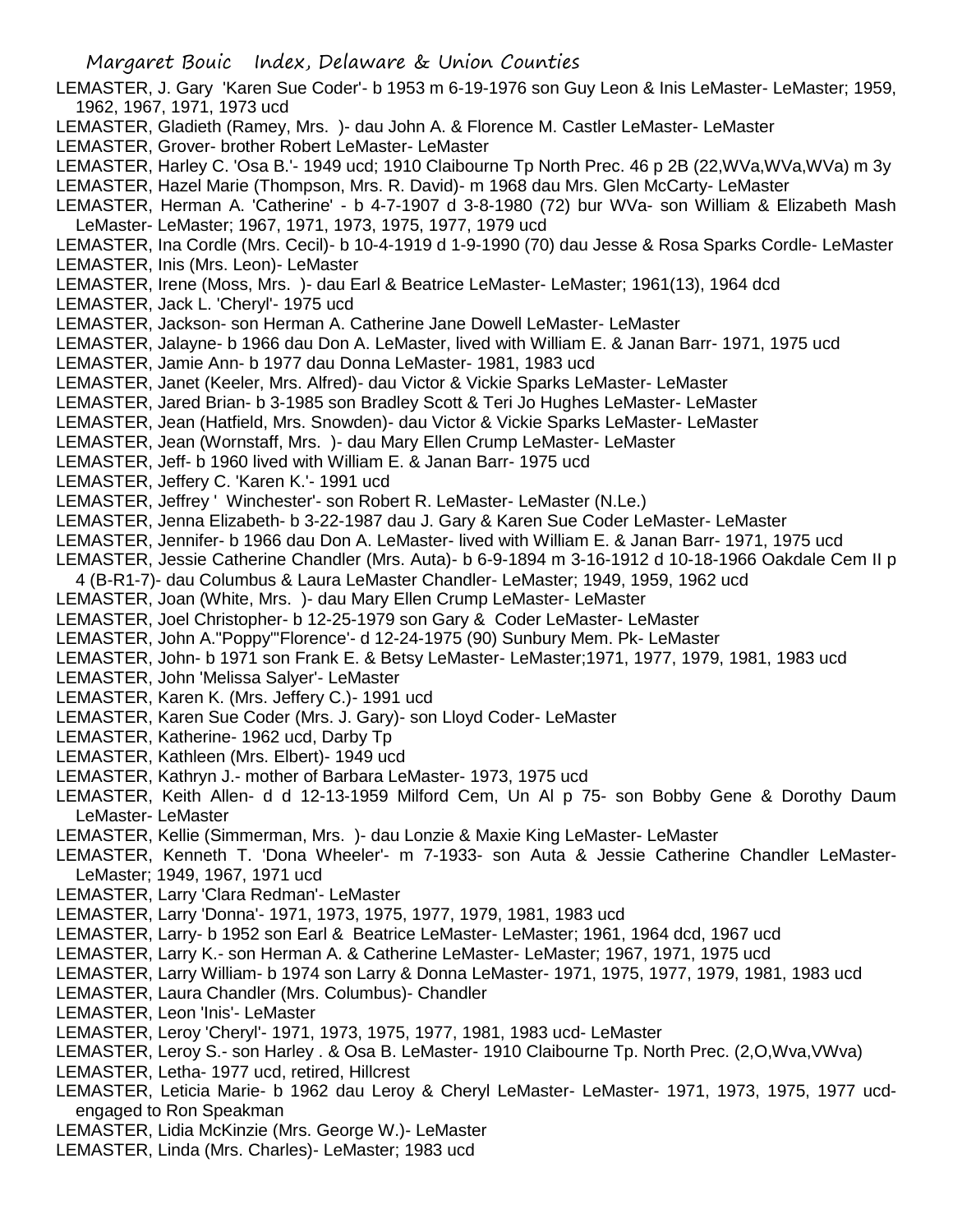- LEMASTER, Logan 'Florence'- 1964, 1969, 1971 dcd
- LEMASTER, Lonzie 'Maxie King'- LeMaster
- LEMASTER, Lorie Ann- b 5-25-1974 dau Tom & Edith Elsom LeMaster- LeMaster; Elsom; 1973, 1975, 1977, 1979, 1981, 1983, 1991 ucd
- LEMASTER, Lunda (Lanier, Mrs. )- sister Herman A. LeMaster- LeMaster
- LEMASTER, Lynn- ch Robert H. & Anna L. LeMaster- 19692 ucd (5)
- LEMASTER, Madge (Coe, Mrs. )- dau Robert & Esta B. LeMaster- LeMaster
- LEMASTER, Margaret L.- dau Harley C. & Osa B. LeMaster- 1910 Claibourne Tp Nor. Pr (3/12,O,WVa,Wva)
- LEMASTER, Margaret (Weller, Mrs. Jack Bailey)- b 1809 Maugans Anc p 189
- LEMASTER, Marilouise Ann Lombardie (Mrs. Roy Dean)- m 9-18-1982 dau Orestes Lombardi- LeMaster
- LEMASTER, Marilyn (Zimmerman, Mrs. )- b 1950 dau Earl & Beatrice LeMaster- LeMaster; 1961, 1964 dcd, 1967, 1971 ucd
- LEMASTER, Marvin- son Robert & Esta B. LeMaster- LeMaster; 1962 ucd
- LEMASTER, Marvin 'Donna J.'- 1969, 1971 dcd
- LEMASTER, Mary Ellen Crump (Mrs. )- d 10-1-1962 (69) Ashley Union cem- sister Guy Crump- LeMaster; 1961 dcd
- LEMASTER, Mary Ellen- (Ruffner, Mrs. Bradley Andrew)- b 5-17-1947 m 2-14-1979- 1985 uch p 53
- LEMASTER, Maxie King (Mrs. Lonzie)- LeMaster
- LEMASTER, Maxine (Mitchell, Mrs. Don G.)- dau Cecil & Ina Cordle LeMaster- LeMaster
- LEMASTER, Mayme- granddau Lydia Albright- dg 7-30-1901 Cry Ab p 92
- LEMASTER, Mazie (Finks, Mrs. )- dau Robert & Esta B. LeMaster- LeMaster
- LEMASTER, Melinda Susan (Collett, Mrs. Charles Richard)- m 6-9-1984 dau Robert S. LeMaster- LeMaster
- LEMASTER, Melissa (Brubaker, Mrs. Jerry)- dau Victor & Virgie Sparks LeMaster- LeMaster
- LEMASTER, Melissa (Estep, Mrs. Robert)- b 3-11-1893 m 9-14-1910 d 10-11-1980 (87) Milford Cem- dau George W. & Lidia McKinzie LeMaster- LeMaster
- LEMASTER, Melissa- dau Frank E. & Betsy LeMaster- LeMaster
- LEMASTER, Melissa Salyer (Mrs. John)- LeMaster
- LEMASTER, Melvin- 1962 ucd
- LEMASTER, Michael- b 1967 son Marvin & Donna J. LeMaster- 1969, 1971 dcd
- LEMASTER, Michael-b 1972 son Tom & Edith Elsom LeMaster- LeMaster; 1973, 1975, 1977, 1979, 1981, 1983, 1991 ucd
- LEMASTER, Miranda- b 1974 dau Jack L. & Cheryl A. LeMaster- 1975 ucd
- LEMASTER, Norma (Clonch, Mrs. )- dau Herman A. LeMaster- LeMaster
- LEMASTER, Norma (Mrs. Eugene)- LeMaster
- LEMASTER, Osa B. (Mrs. Harley C.)- 1949 ucd; 1910 Claibourne Tp Nor. Pr. 46 p 2B (21,WVa,WVa,WBa,) m 3y, 6 ch, 2 living
- LEMASTER, Pamela June (Conklin, Mrs. William Timothy)- m 4-2-1983 dau Mr. & Mrs. Marvin Estep-LeMaster; 1981 ucd
- LEMASTER, Pat (Ballard/Bell, Mrs. Arnold)- dau Victor & Virgie Sparks LeMaster- LeMaster
- LEMASTER, Paul- b 1966 son Leroy & Cheryl LeMaster- 1971, 1973, 1977 ucd
- LEMASTER, Peggy Jane- b 3-14-1947 d 11-22-1977 (30) bur Catawba- dau Victor & VIrgie Sparks LeMaster-LeMaster; 1962, 1971, 1973, 1975 ucd
- LEMASTER, Ricky- b 1975 ch Everett M. & Darlene LeMaster 1975, 1977, 1979, 1981, 1983 ucd
- LEMASTER, Robbie- b 1967 ch Everett M. & Darlene LeMaster- 1971, 1973, 1975, 1977, 1979, 1981, 1983 ucd
- LEMASTER, Robbie- son Frank E. & Betsy LeMaster- LeMaster
- LEMASTER, Robert- b 1964 son Don A. LeMaster, lived with William E. & Janan Barr- 1971, 1975 ucd
- LEMASTER, Robert H. 'Anna L.'- 1961 dcd; 1962, 1967 ucd
- LEMASTER, Robert R.- N. Lewisburg- LeMaster
- LEMASTER, Robert 'Esta'- d 1-3-1978 (66) Fairview Cem- brother Earlie LeMaster- LeMaster; 1962, 1971, 1975, 1977, 1979 ucd
- LEMASTER, Robert Wayne- son Bobby Gene & Dorothy Daum LeMaster- LeMaster; 1969 dcd
- LEMASTER, Roberta- b 195 dau Everett M. & Darlene LeMaster- 1971, 1973, 1975, 1977, 1979, 1981, 1983 ucd
- LEMASTER, Robin- b 1971 ch Everett M. & Darlene LeMaster- 1973, 1975, 1977, 1979, 1981, 1983 ucd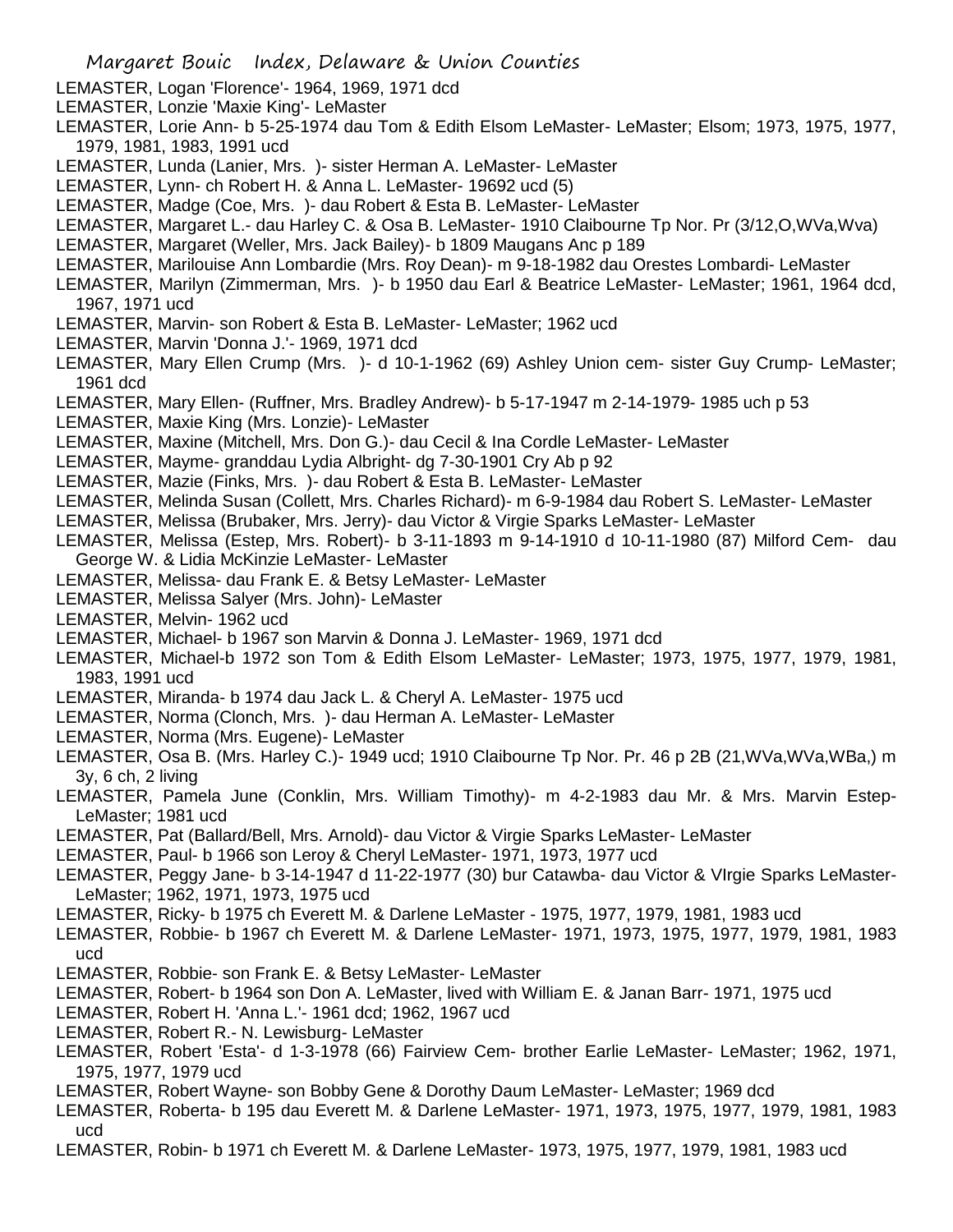- LEMASTER, Rocky- b 1966 ch Everett M. & Darlene LeMaster- 1971, 1973, 1975, 1977, 1979, 1981, 1983 ucd
- LEMASTER, Ronnie- son Kenneth & Dona LeMaster- 1949 ucd
- LEMASTER, Roy Dean 'Marilouise Lombardi'- m 9-18-1982 son Mr. & Mrs. Douglas C. Sedam- grandson of John & Sara LeMaster- LeMaster
- LEMASTER, Ruby (Powell, Mrs. Harold)- m 12-25-1964 dau Earl & Beatrice LeMaster- LeMaster; 1961 (14), 1964 dcd
- LEMASTER, Rudolph C.- son Auta & Jessie Catherine Chandler LeMaster- LeMaster
- LEMASTER, Sarah Beth- b 6-6-1987 dau Jeffrey & Kautz LeMaster- LeMaster
- LEMASTER, Scott David- b 10-12-1984 son Robert & Neiswinger LeMaster- LeMaster
- LEMASTER, Sheila- b 1969 dau Marvin & Donna J. LeMaster- 1971 dcd
- LEMASTER, Shelby (Harris, Mrs. Blake)- b 1953 dau Herman A. & Catherine LeMaster- LeMaster; 1967, 1971 u cd
- LEMASTER, Shelley Royer (Mrs. Brian)- m 4-2-1994 dau Rodney & Shannon Royer- LeMaster
- LEMASTER, Stacy- dau Frank E. & Betsy LeMaster- LeMaster
- LEMASTER, Stephanie (Conley, Mrs. James)- dau Calvin & Dude LeMaster- LeMaster
- LEMASTER, Susie- b 1965 dau Clarence O. & Ann LeMaster- 1973 ucd
- LEMASTER, Teri Jo Hughes (Mrs. Bradley Scott)- m 5-14-1983 dau Peter B. Hughes- LeMaster; 1991 ucd
- LEMASTER, Terry A. 'Chandra'- 1991 ucd
- LEMASTER, Tom 'Edith Ann Elsom'- m 10-10-1970 son Victor & Virgie E. Sparks LeMaster- LeMaster; 1962(12), 1971, 1973, 1975, 1977, 1979, 1981, 1983 ucd
- LEMASTER, Troy 'Elsie'- 1971, 1973, 1977, 1979 ucd
- LEMASTER, Vickie- b 1959 dau Dona A. LeMaster; lived with William E. & Janan Barr- 1971, 1975 ucd
- LEMASTER, Victor- b 1977 son Tom R. & Edith Elsom LeMaster- 1979, 1981, 1983, 1991 ucd
- LEMASTER, Victor 'Virgie Sparks'- b 12-3-1903 d 12-29-1975 (71) bur Catawba- LeMaster; 1962, 1967, 1971, 1973, 1975 ucd
- LEMASTER, Virgie E. Sparks (Mrs. Victor)- b 4-14-1909 d 1-19-1973 bur Catawba- dau John & Jenoa Catherine Collier Sparks- LeMaster; 1962, 1967, 1971 ucd
- LEMASTER, Virgie M.- b 1874 df 1953 Unionville Cem, DJ p 42
- LEMASTER, Virgie Wilson (Mrs. )- 1985 uch p 83
- LEMASTER, Virginia Lynne- dau Robert R. LeMaster- LeMaster- engaged to James H. King
- LEMASTER, William 'Elizabeth Mash'- LeMaster
- LEMASTER, William Wallace- son Elbert & Kathleen LeMaster- 1949 ucd
- LEMASTERS, --family of Janice S. Youhas #300, unec X p 61
- LEMASTERS, Ada Nash (Mrs. Ellis)- b 3-8-1868 m 10-15-1896 dau David Thomas & Louisa S. Gunn Nash-Nash p 323, 332
- LEMASTERS, Barbara- lived with Calvin & Maizie Finks- 1961 dcd (17)
- LEMASTERS, Brenda- dau Herbert & Elouise LeMasters- 1964 dcd (21m)
- LEMASTERS, Carol- dau William & Eva Davis LeMasters- 1985 uch p 39, 90
- LEMASTERS, Charles Edwin 'Natalie Quicke'- son Harley Clarence & Osa Fox LeMasters- 1985 uch p 90; **LeMasters**
- LEMASTERS, Charles- son Herbert & Elouise LeMasters- 1964 dcd (3)
- LEMASTERS, Cristena Core (Mrs. David Sanford)- b 1854 d 1942 Claibourne Cem p 64- 1985 uch p 90; **LeMasters**
- LEMASTERS, David Sanford 'Cristena Core'- b 1853 d 1918 Claibourne Cem p 64- 1985 uch p 90; LeMasters
- LEMASTERS, Elaine- dau William & Eva Davis LeMasters- 1985 uch p 39, 90
- LEMASTERS, Ellis 'Ada Nash'- b 5-20-1865 m 10-15-1896- Nash p 332
- LEMASTERS, Elouise (Mrs. Herbert)- 1964 dcd
- LEMASTERS, Elsie (Mrs. Troy)- 1975, 1981, 1983 ucd
- LEMASTERS, Esther L. Hull (Mrs. Leroy Sterling)- b 11-22-1908 m 6-5-1938 d 11-8-1985 (76) Claibourne Cem p 54 -dau William & Hannah Downs Hull- LeMasters; 1949, 1959, 1962, 1967, 1971, 1973, 1979, 1981, 1983 ucd
- LEMASTERS, Eva Davis (Mrs. Charles Robert)- 1985 uch p 39, 90; 1991 ucd
- LEMASTERS, Everitt- 1969 dcd
- LEMASTERS, Mrs. F. H.- d 1-5-1965 (76) bur Marion- LeMasters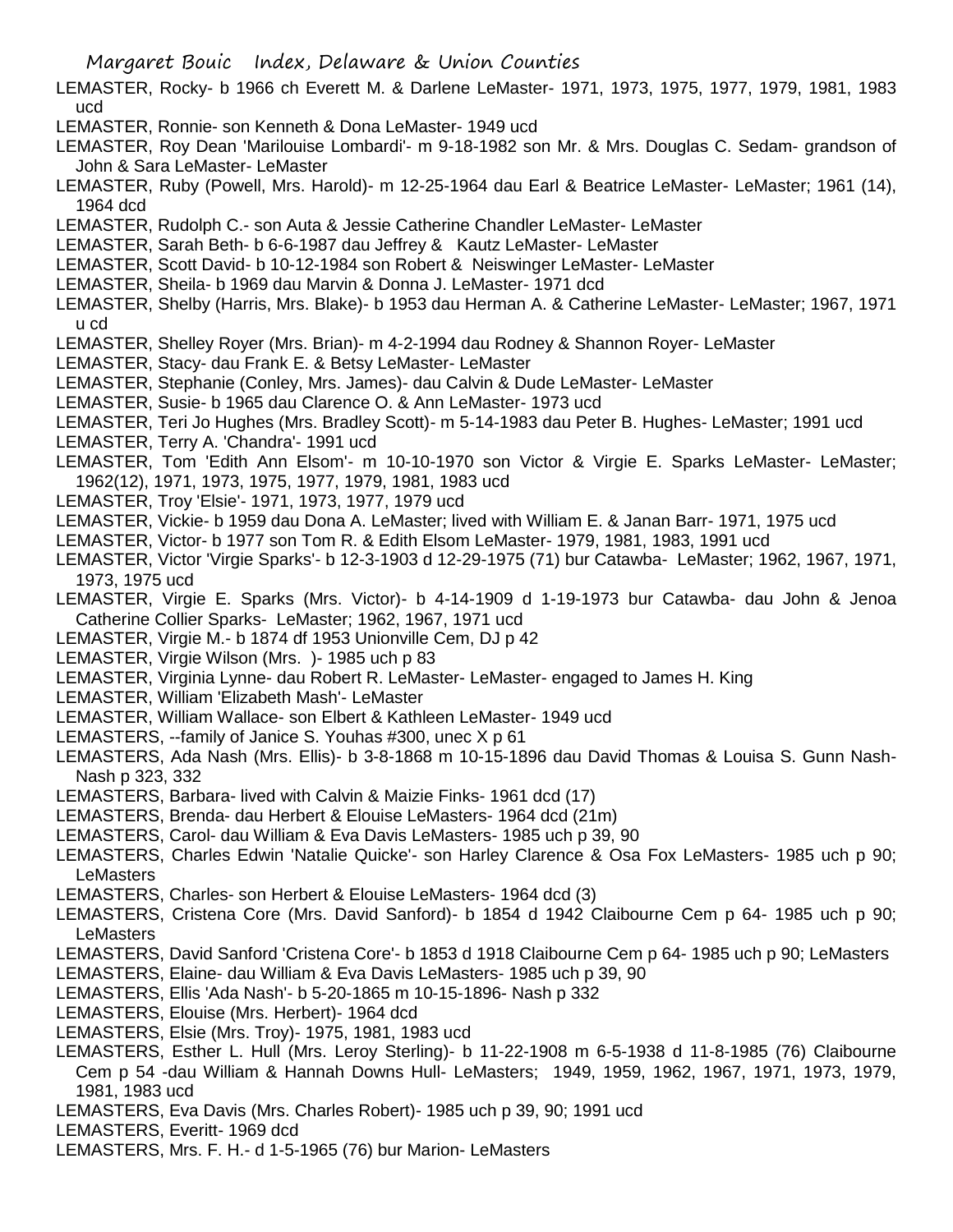- LEMASTERS, Harley Clarence 'Osa Fox'- 10-7-1887 m 7-7-1907 d 11-10-1961 Claibourne Cem p 54- son David & Cristene Core LeMasters- LeMasters; 1985 uch p 89, 90, 177; 1959 ucd
- LEMASTERS, Herbert 'Elouise'- 1964 ucd
- LEMASTERS, Inez- unec III p 57, WCTU
- LEMASTERS, LeRoy Sterling 'Esther Hull'- b 4-9-1908 d 3-24-1979 Claibourne Cem p 54- son Harley Clarence & Osa Fox LeMasters- LeMasters; 1985 uch p 90
- LEMASTERS, Mabel Florence (Gill, Mrs. Charles F.)- b 3-10-1913 dau Harley Clarence & Osa Fox LeMasters-LeMasters; 1985 uch p 59, 90, 177, 182
- LEMASTERS, Magdalena (Maine, Mrs. Nehemiah)- Asp (453q)
- LEMASTERS, Margaret Lucille (Clevenger, Mrs. Robert)(Weller, Mrs. Jack)-dau Harley Clarence & Osa Fox LeMasters- LeMasters; 1985 uch p 90, 177
- LEMASTERS, Natalie Quicke (Mrs. Charles Edwin)- 1985 uch p 90
- LEMASTERS, Nellie Hamner (Mrs. )- dau R. Clifton & Cora McKitrick Hamner- Hamner 2
- LEMASTERS, Orestes Arlington- b 6-27-1887 son David Sanford & Christina Core LeMasters- LeMasters
- LEMASTERS, Osa Ola Fox (Mrs. Harley Clarence)- b 5-30-1889 d 2-17-1969 Claibourne Cem p 54- dau Martin & Mary Ellen Johnston Fox- LeMasters; 1985 uch p 53, 90, 177; 1959, 1962 ucd
- LEMASTERS, Phoebe (Judy, Mrs.John,Sr)- unec II p 1
- LEMASTERS, Robert- adopted son Charles Edwin & Natalie Quicke LeMasters- 1985 uch p 90
- LEMASTERS, Roy Sterling 'Esther Hull'- b 4-9-1908 m 1938 d 3-24-1979 (70) Claibourne Cem- son Harley C. & Osa Fox LeMasters- LeMasters; 1949, 1959, 1962, 1967, 1971, 1973 ucd
- LEMASTERS, Thomas- adopted son Charles Edwin & Natalie Quicke LeMasters- 1985 uch p 90
- LEMASTERS, Troy 'Elsie'- 1975, 1971, 1973 ucd
- LEMASTERS, Virginia Winans (Mrs. William Robert)- 1985 uch p 90
- LEMASTERS, William Robert'Eva Davis''Virginia Winans'- b 9-8-1917 son Harley Clarence & Osa Fox LeMasters- LeMasters; 1985 uch p 39, 90
- LEMAY/LAMAY, ---family of Sandra Lowther #211, unec VII p 43, 56, VIII p 2,14
- LEMAY, ----parents of Mrs. Seymore Miller- unec VIII p 40
- LEMAY, Addison 'Hester E. Plunkett'- grandson Lewis & Cathienr Miller LeMay- LeMay; dg 3-8-1907, Cryder Ab p 24
- LEMAY, Amanda W. Skidmore (Mrs. Charles)- b 1858 m 8-14-1879 ucm 6517 d 1934 New Millcreek Cem p 32; LeMay; 1880C Millcreek Tp 15 p 2 (22,O,Va,Pa)
- LEMAY, Anna Smith (Mrs. Levi)- d 6-16-1973 (102) bur Memphis,Tn- LeMay
- LEMAY, Arabella- b 11-27-1854 d 10-8-1889 New Millcreek Cem p 32- dau Lewis & Catherine Miller LeMayunec XI p 5; 1870C Millcreek Tp 89 (15,O); 1880C Mil Tp 14 p 2 (25,O,Va,Pa)
- LEMAY, Arizona Dove Carpenter (Mrs. Erving)- b 1897 d 9-24-1967 (80); unec XI p 5
- LEMAY, Carley- son Lewis & Catharine LeMay- 1870C Millcreek Tp 89 (11,O)
- LEMAY, Cate- dau Lewis & Catharine Miller LeMay- 1880C Millcreek Tp 14; LeMay; unec XI p 5; 1870C Millcreek Tp 89 (9,O)
- LEMAY, Catharine Miller (Mrs. Lewis)- b 1-28-1829 m 1-4-1849 d 3-4-1907 New Millcreek Cem p 32; 1883 uch V p 352; unec XI p 5; 1870C Millcreek Tp 89 (40,Pa); 1880C Mil Tp 14 p 2 (51,Pa,Pa,Pa); dg 3-8-1907 Cryder Ab p 23, 24
- LEMAY, Charles- dy son Erving & Arizona D. Carpenter LeMay- P.L. Hanger letter
- LEMAY, Charles E.- grandson Lewis LeMay- LeMay; 1880C Millcreek Tp 14 (6,O,O,O)
- LEMAY, Charles- son Lewis & Catharine Miller LeMay- unec XI p 5
- LEMAY, Charles S. 'Amanda W. Skidmore'- b 1858 m 8-14-1879 ucm 6517 d 1901 New Millcreek Cem p 32; LeMay; 1880C Millcreek Tp 15
- LEMAY, Clarence son Charles A. & Amansa W. Skidmore LeMay- LeMay
- LEMAY, Gen, Curtis Emerson- b 11-15-1906 d 10-1-1990 (83) son Erving & Arizona Carpenter LeMay- LeMay; unec XI p 5
- LEMAY, Erving 'Arizona D. Carpenter- d 7-17-1966 (82) son Charles & Amanda Skidmore LeMay- LeMay; unec XI p 5
- LAMAY, Eve E.-d 5-20-1881 (8y4d) dau J. L. & N. Hathaway Cem- Un Al p 82
- LEMAY, Flora J. Williams (Mrs. William A.)- m 6-3-1873 ucm 5280
- LEMAY, Mrs. Frank- McKitrick p 248
- LEMAY, George 'Mary Jane Green'- b 11-11-1814 Martinsburg Va m 12-25-1848 d 2-8-1907 Milford, Un Al p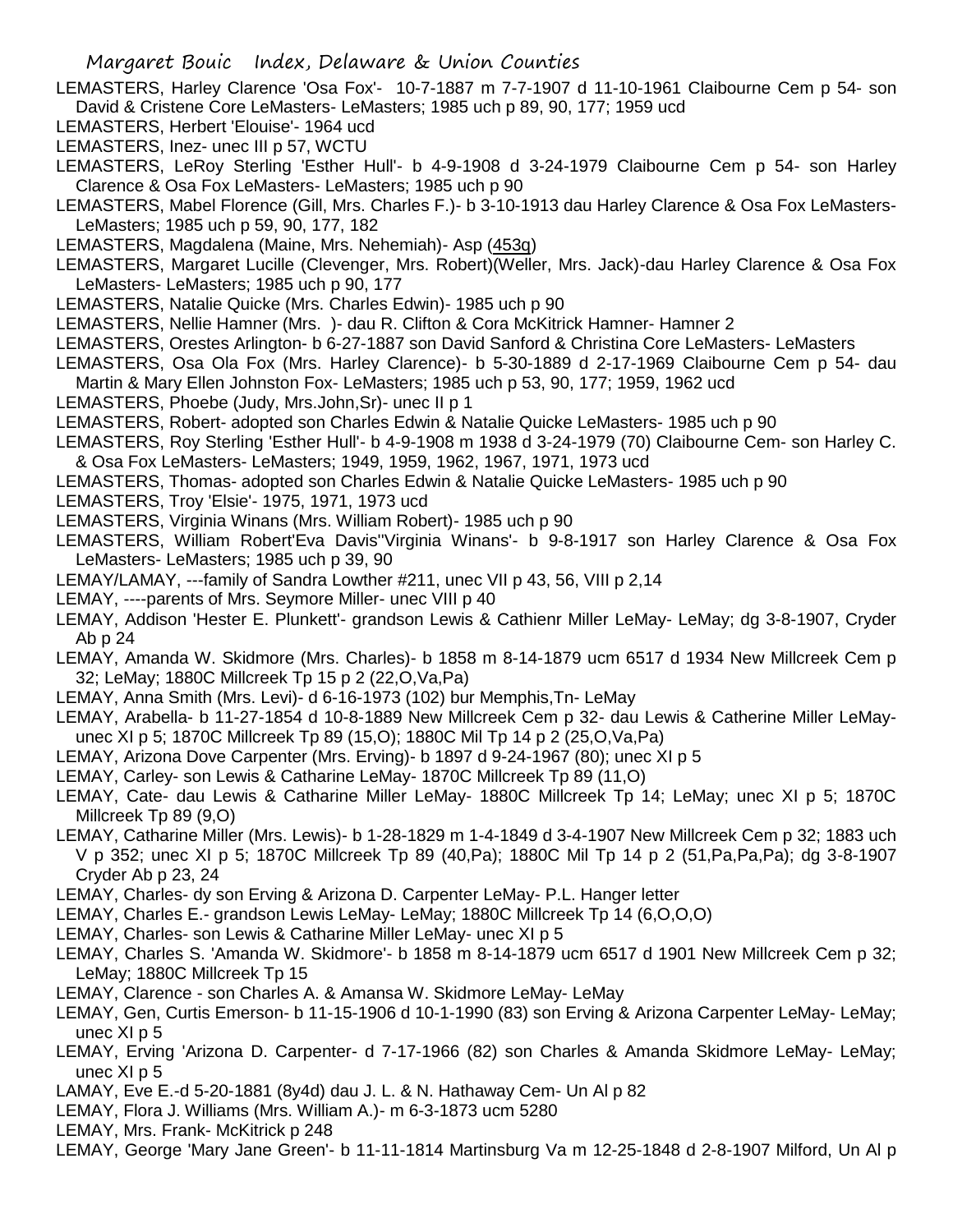16, 63; ped Delores Clifford McKnight 22; ped Sandra Sue Lowther #211 24, unec VII p 43, VIII p 2,14, X p 58; 1870C Milford 79-78 p 8 (45,Va); 1880C Milford 51 p 34 (53,Va,Va,Va); Lowther letter

- LEMAY, George W.- d 4-25-1864 (7y3m8d) Milford Cem Un Al p 16
- LEMAY, Hester E. Plunkett (Mrs. Addison)- d age 87, Oak Grove Cem- sister Earl F. Plunkett- LeMay; obit lewis Addison, dg 11-2-1951
- LEMAY, James- son Eichard G. LeMay- LeMay
- LEMAY, Jane Hess (Mrs. John)- m 8-30-1871 ucm 4961
- LEMAY, John- 1915 uch p 273; 1883 uch V p 433, 434 bur Watkins mt 2-1-1871 Millcreek Tp 80(90)
- LEMAY, John- son George & Mary Jane Green LeMay- 1870C Milford 79-78 p 9 (23,O)
- LEMAY, John Henry 'Nancy Jane Hess' b 1849 m 8-30-1871 ucm 4961 d 1911 unec VII p 56 son George & Mary Jane Green LeMay- ped Sandra Sue Morris Lowther #1211 12, unec X p 57
- LEMAY, J. L. 'N. J.'- Un Al p 82
- LEMAY, Lavina- d 12-16-1871 (5-8-16) ucd, Millcreek Tp
- LEMAY, Lawrence R.- b 2-10-1900 dcb- son Charles & Amanda W. Skidmore LeMay- Hanger letter
- LEMAY, Leila Edna Teetw (Mrs. Lloyd)- b 4-13-1918 dau John A. & Luella Trueblooc Teets- Weiser p 76
- LEMAY, Leonard- son Erving & Arizona Carpenter LeMay- Hanger letter; unec XI p 5
- LAMAY, LeRoy 'Mamie Ferguson'- b 1877 d 1970 son John Henry & Nancy Jane Hess LaMay- ped Sandra Sue Morris Lowther #211 6, unec X p 57
- LEMAY, Lewis H.- b 1-13-1876 son William A. & Flora J. Williams LeMay- unco births
- LEMAY, Lewis L.- 1908 dch 807
- LEMAY, Lewis 'Catherine Miller'- b 1820 m 1-4-1849 d 7-18-1898 New Millcreek Cem p 32; 1883 uch V p 342, 343, 352; mt 3 p 21; uca p 49; unec XI p 5; 1870C Millcreek Tp 39 (50,Va); 1880C Millcreek Tp 14 p 2 (60,Va,Va,Va); dg 3-8-1907, Cryder Ab p 24
- LEMAY, Lewis- son Lewis & Catherine Miller LeMay; 1880C Millcreek Tp 14 p 2 (10,O,O,O) unec XI p 5
- LEMAY, Lewis Addison 'Hester'- d Friday, dg 11-2-1951 (75)- grandson Lewis LeMay- 1880C Millcreek Tp 14 (4,O,O,O)
- LEMAY, Lloyd 'Leila Edna Teets'- Weiser p 76
- LEMAY, Lloyd W.- son Erving & Arizona Carpenter LeMay- Hanger let.; unec XI p 5
- LEMAY, Louisa J.- dau Lewis & Catharine LeMay- 1870C Milcreek Tp 89 (13,O)
- LEMAY, Lovinna- dau Lewis & Catharine LeMay- 1870C Millcreek Tp 89 (7,O)
- LEMAY, Lucy- dau George & Mary Jane Green LeMay- 1870C Milford 79-78 p 9 (19,O); 1880C Milford 51 (26,O,Va,Vt)
- LEMAY, Mahala M. (Wilson, Mrs. George W.)(Reed, Mrs. John)- dau Geroge & Mary Jane Green LeMay- ped Delores Clifford McKnight; 1870C Milford 79-78 p 9 (14,O)
- LAMAY, Mamie Ferguson (Mrs. LeRoy)- b 18-- d 1967 dau William W. & Mary Ann Crowley Ferguso- ped Sandra Sue Morris lowther #211 7, unec X p 57
- LEMAY, Mary Alice (Thompson, Mrs. Wray T.)- m 1-2-1872 ucm 5048 dau Lewis & Catharine Miller LeMay-1883 uch V p 352; 1870C Millcreek Tp 89 (17,O)
- LEMAY, Mary Jane Green (Mrs. George)- b 5-2-1830 Peru,Vt. m 12-25-1848 d 3-2-1907 Milford Cem, Un Al p 16, 63; ped Delores Clifford McKnight 23; ped Sandra Sue Morris Lowther #211 25, delge X p 58; unec VII p 43, VIII p 2,14; 1870C Milford 79-78 p 8 (43,Vt); 1880C Milford 51 p 34 (46,Vt,Vt,Vt)
- LEMAY, Maude- sister Lewis Addison LeMay- obit Lewis Addsion- dg 11-2-1951
- LEMAY, -- (Ridenour, Mrs. C. F.)- sister Lewis Addison LeMay-dg 11-2-1951
- LEMAY, Methyl (Kinniar, Mrs. )- dau Erving & Arizona Carpenter LeMay- Hanger letter; unec XI p 5
- LEMAY, Nancy Jane Hess (Mrs. John Henry)- b 1847 d 1916 dau Philip & Elizabeth Perkins Hess- ped Sandra Sue Morris Llowther 13, unec X p 57
- LAMAY, N. J. (Mrs. J. L.)- UN Al p 82
- LEMAY, Patricia (Hanger, Mrs. Gene)- dau Erving & Arizona D. LeMay- LeMay; unec XI p 5
- LEMAY, Paul- son Charles & Amanda W. Skidmore LeMay- Hanger letter
- LEMAY, Richard C.- son Addison & Hester E. Plunkett LeMay- LeMay; gates
- LEMAY, Richard- son Richard C. LeMay- Gates
- LEMAY, Velma (Scherr, Mrs. )- dau Erving & Arizona D. Carpenter LeMay- LeMay; unec XI p 5
- LEMAY, ---(Methy, Mrs. )- dau Erving & Arizona D. Carpenter LeMay- LeMay
- LEMAY, Warren Seymore- b 1-20-1905 Delaware Town son Addison & Ester Plunkett LeMay- dcb
- LEMAY, William A. 'Flora J. Williams- m 6-3-1873 ucm 5280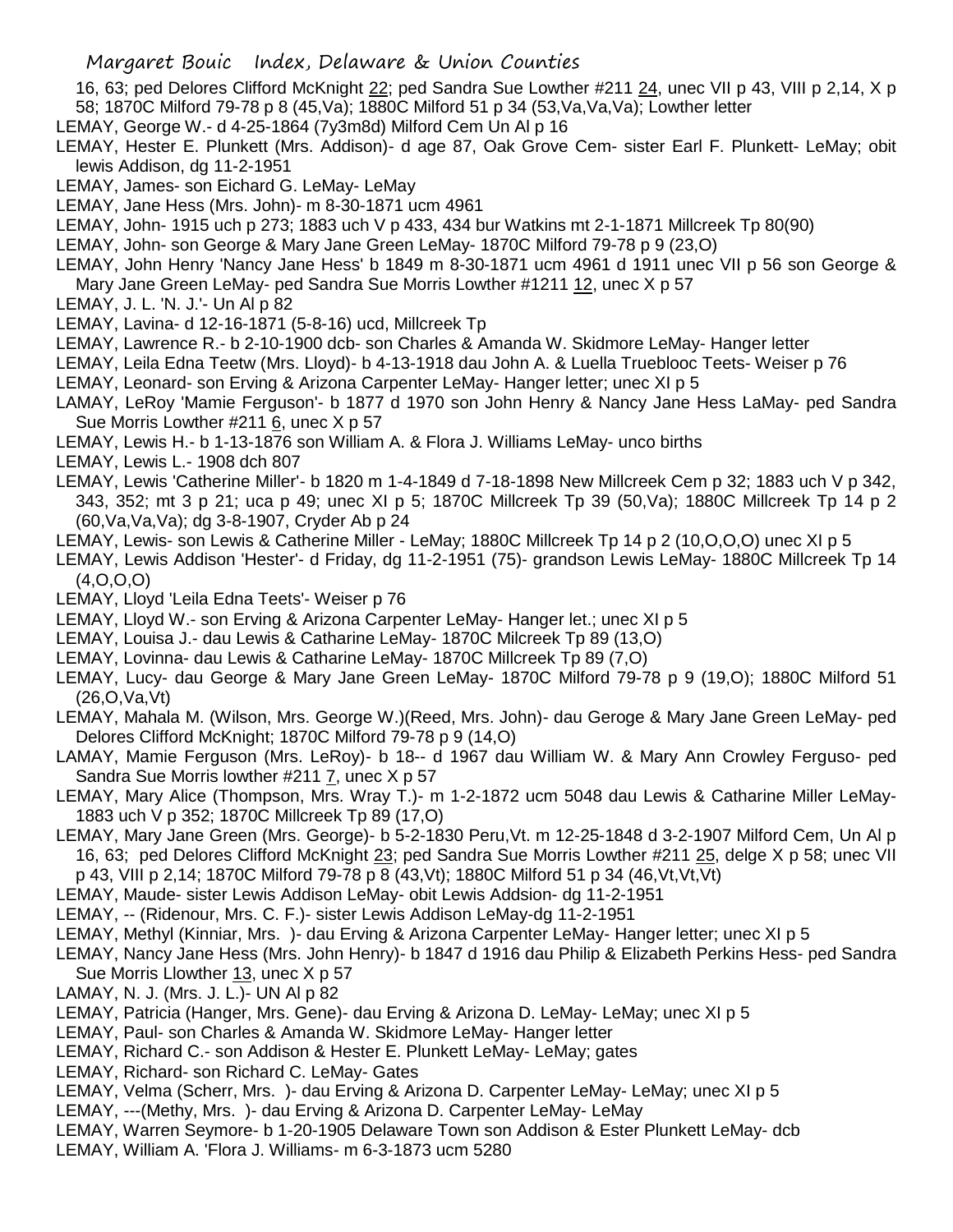- LEMBECK, Florence A.- query- Sherman, Williams- delge IV p 36, IX p 79, X p 40
- LEMBKE, Auguste Mahnke (Mrs. William)- m 5-26-1870 ucm 4725
- LEMBKE, Carl Heinrich Christian 'Caroline Matilda Gaster'- m 11-14-1872 ucm 5174
- LEMBKE, Caroline Matilda Gaster (Mrs. Carl Heinrich Christian)- m 11-14-1872 ucm 5174
- LEMBKE, Catherine Walter (Mrs. John F.)- b 11-10-1840 m 2-11-1866 d 10-1930 Iowa- dau Phillip & Barbara Walter- ped Edna M. Rees Jetter 13, delge IV p 13
- LEMBKE, Chistina Stier (Mrs. William)- ped Edna M. Rees Jetter 25, delge VI p 13
- LEMBKE, Florence Genther (Mrs. Oscar)- dau Julius & --Mruzinsky Genther- Genther p 235, 236
- LEMBKE, George 'Paula'- 1964, 1969, 1971, 1980 dcd
- LEMBKE, Henry Michael 'Perlina "Emma" Miller'- b 3-7-01867 m 1897 d 6-24-1917 son John F. & Catherine Walter Lembke- ped Edna M. Rees Jetter 6, delge IV p 13
- LEMBKE, Jeannie- b 1954 dau George & Paula Lembke- 1964, 1969, 1971 dcd

LEMBKE, John F. 'Catherine Walter'- b 4-29-1841 m 2-11-1866 d 12-21-1922 son William & Chistina Stier Lembke- ped Edna M. Rees Jetter 12, delge IV p 13

- LEMBKE, Joyce- 1983 ucd
- LEMBKE, Lynn- ch George L. & Paula J. Lembke- 1964(14), 1969 dcd
- LEMBKE, Nancy- b 1956 dau George & Paula Lembke- 1964, 1969, 1971 dcd
- LEMBKE, Oscar 'Florence Genther'- Genther p 235, 236
- LEMBKE, Oscar- son Oscar & Florence Genther Lembke- Genther p 126
- LEMBKE, Paula (Mrs. George)- 1964, 1969, 1971, 1980 dcd
- LEMBKE, Pearl Mabel (Rees, Mrs. William David)- b 4-30-1898 m 12-26-1922 d 5-3-1984 Neb. dau Henry Michael & Perline Miller Lembke- ped Edna M. Rees Jetter- delge IV p 13
- LEMBKE, Perline "Emma"Miller (Mrs. Henry Michael)- b 12-11-1874 m 6-24-1917 d 6-9-1973 Cal. dau Herman A. Miller & Lucille Jane Jones Miller- ped Edna M. Rees Jetter 7, delge IV p 13
- LEMBKE, Rev. William C. 'Auguste Mahnke'- m 5-26-1870 ucm 4725; 1915 uch p 228; 1883 uch V p 236; uca p 21
- LEMBKE, William 'Chistina Stier'- ped Edna M. Rees Jetter 24, delge IV p 13
- LEMBKE, William- son Oscar & Florence Genther Lembke- Genther p 236
- LEMEN, Dr. Milton- d 4-24-1878, unec XII p 33
- LEMING, Lydia Maria (Morton, Mrs. Francis Everett)- see Asp 1283
- LEMKE, Christina J. Bennett (Mrs. Michael K.)- Lemke
- LEMKE, Gusta Hager (Mrs. Leslie Harold)- Genther p 204
- LEMKE, James L. 'Jean Hickman'- Lemke
- LEMKE, Jean Hickman (Mrs. James L.)- Lemke
- LEMKE, Jill (Thibault, Mrs. )- dau James L. & Jean Hickman Lemke- Lemke
- LEMKE, Michael K. Christine J. Bennett'- b 3-16-1949 d 8-18-1993 (44) bur Grand Prairie Cem, Marion- son James L. & Jean Hickman Lemke- Lemke
- LEMKE, Rick J.- son James L. & Jean Hickman Lemke- Lemke
- LEMLEY, Alice (Schmidt, Mrs. )- dau Theodore W. & Mabal A. Ousey Lemley- Lemley
- LEMLEY, Betty Lou Flowers (Mrs. Donald J.)- d Aug. 1, age 53 Unionville Cem, sister Virgil Flowers- Lemley
- LEMLEY, Bud- son Lester L. & Maxine Lemley- Lemley
- LEMLEY, Carolyn (Schokatz, Mrs. )- dau Lester L. & Maxine Lemley- Lemley
- LEMLEY, Carrie C. Ward (Mrs. Rex A.)- b 12-10-1909 m 11-29-1930 d 5-16-1995 (85) bur Gallia Co- Lemley; 1985 uch p 124
- LEMLEY, Cora Ralph (Mrs. James)- Lemley
- LEMLEY, Diana (Doup, Mrs. )- dau Lester L. & Maxine Lemley- Lemley
- LEMLEY, Donald J. 'Betty Lou Flowers'- Lemley
- LEMLEY, Edythe Adele (Mrs. Sherman)- d 1959 (77) Oak Grove Cem- Lemley
- LEMLEY, James 'Cora Ralph'- Lemley
- LEMLEY, Kathryn Jean (Shaw, Mrs. James)- m 9-19-1953 dau Rex A. & Carrie C. Ward Lemley- Lemley; 1985 uch p 124; Bouic(12645); Graham (145345). (181645); Hamilton (15345); Lakin (128626345)
- LEMLEY, Les- 1980 dcd
- LEMLEY, Lester L. 'Maxine'- d 7-23-1983 (74)bur Mt. Gilead- Lemley
- LEMLEY, Lillian (Mrs. Walter)- Lemley
- LEMLEY, Mabel A. Ousey (Mrs. Theodore)- d 7-22-1975 (88) Oak Grove Cem- Lemley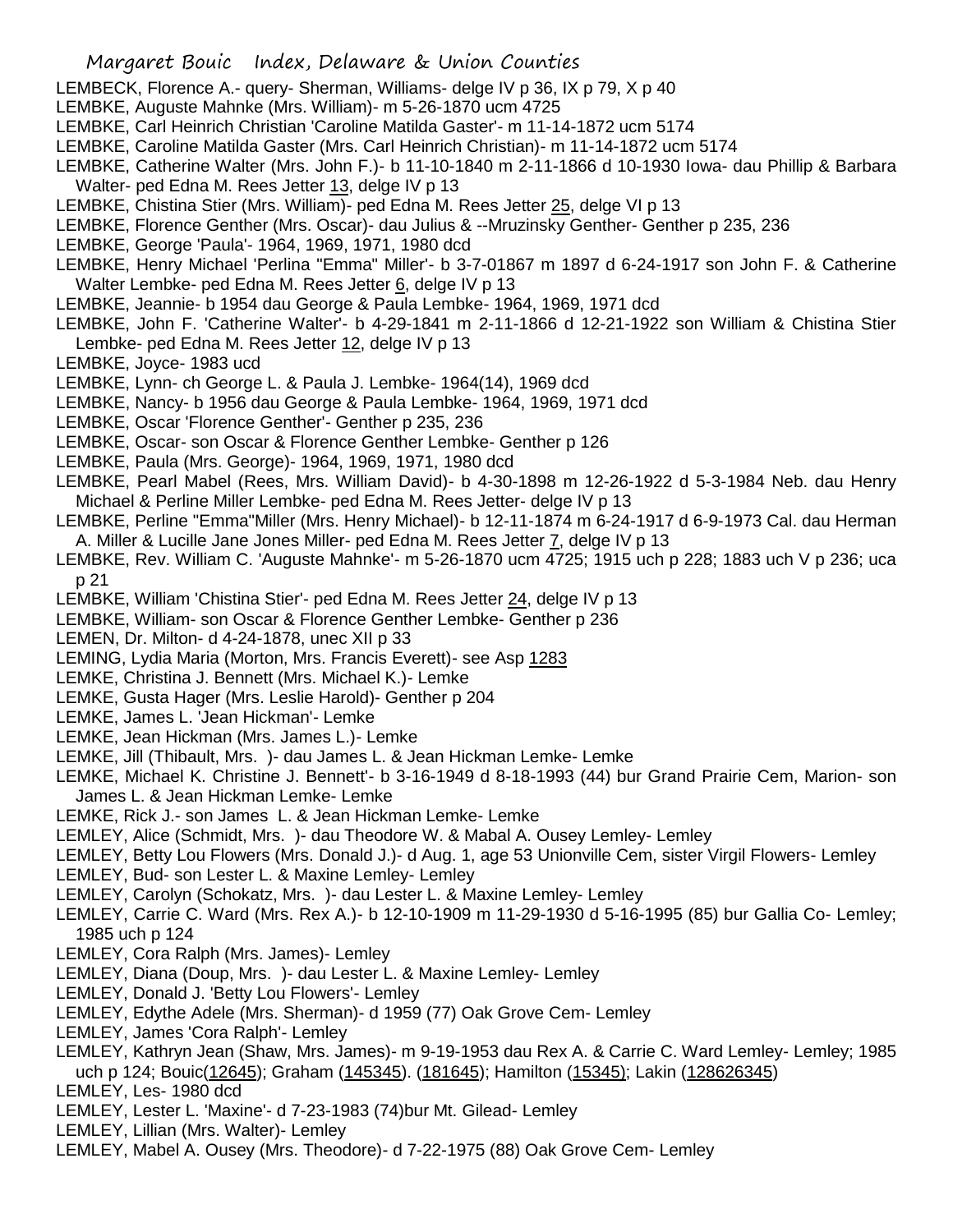- LEMLEY, Margaret- 1975, 1977, 1979, 1981 uce, nurse, Lib. Tp
- LEMLEY, Maxine (Mrs. Lester L.)- Lemley
- LEMLEY, Patricia- dau Lester L. & Maxine Lemley- Lemley
- LEMLEY, Ralph- son James & Cora Ralph Lemley- Lemley
- LEMLEY, Ray- son James & Cora Ralph Lemley- Lemley
- LEMLEY, Rex A. 'Carrie C. Ward'- b 7-15-1909 m 11-29-1930 d 1-8-1990 (80)- son James & Cora Ralph Lemley- Lemley; 1985 uch p 124
- LEMLEY, Richard- son Sherman & Edythe Adele Lemley- Lemley
- LEMLEY, Sherman 'Edythe Adele'- Lemley
- LEMLEY, infant Ted- Oak Grove Cem, Powell p 436
- LEMLEY, Theodore W. 'Mabel A. Ousey'- b 5-31-1884 son W. C. & Ida A. Brownsberger Lemley- dcb; Lemley
- LEMLEY, Walter 'Lillian'- d 12-1-1964 (69) bur Davenport, Fla- Lemley
- LEMLEY, ---(Hines, Mrs. Raymond)- dau Walter Lemley- Lemley
- LEMLEY, Wesley C.- b 1843 d 1886 Oak Grove Cem, Powell p 436; 1908 dch 398; 1880C Delaware Town p 504A; delge VIII p 25
- LEMMEL, John- Pabst 2 p 86
- LEMMING, Minnie Adelaide (Rudolph, Mrs. Edward)- b 12-23-1862 m 10-28-1891 d 12-9-1946- McKitrick p 251, 252
- LEMMON, Bernard J.- Lemmon
- LEMMON, Eliza J. (Mrs. J. C.)- d 12-9-1872 (31y 22d)- Hopewell Cem, djlm p 84
- LEMMON, Hannah (Mrs. Jacob)- m 1-1856, unec XII p 62
- LEMMON, Jacob 'Hannah'- b 10-22-1831 m 1856 d 1905- unec XII p 62
- LEMMON, J. C. 'Eliza J.'- djlm p 84; uca p 23
- LEMMON, Joseph- 1880C Leesburg Tp 188 (32,O,Md,Md)
- LEMMON, Judy Arron- Harrison Co- Freshwater p 48
- LEMMON, Rev. Mary- 1908 dch 264
- LEMMON, Mary Ann- b 11-1856 dau Jacob & Hannah Lemmon- unec XII p 62
- LEMMON, Moses J.- d 5-13-1867 (86-7-11) Hopewell Cem, djlm p 83; uca p 75
- LEMMON, Sarah A.- d 2-1-1864 (22-10-26) Hopewell cem, djlm p 83
- LEMMON, Susan Marie- dau Bernard J. Lemmon & Mrs. Richard Klosterman- Lemmon- engaged to Mark Leatherman
- LEMMON, W. A.- uca p 75
- LEMMON, Walter W.- d 10-25-1908 (7y7m) Oakdale Cem Cem 2152 (284E)
- LEMON, Amelia Grauman (Mrs. Howard)- b 8-2-1866/7 d 5-7-1929 (62) Oakdale Cem 4136 (E-284) I p 45 (E-R44-5)- dau William & Mary Heckman Grauman; obit, mlib
- 1900C Marysville 300-310 p 13B (32,O,Ger,O) m 11y, 1 ch
- LEMON, Ann (Galloway, Mrs. John)- b 1790/1 d 1853 ped Rebecca Romine Hardin #272, unec XI p 47
- LEMON, Ann (Mrs. Moses)- 1860C Leesburg Tp 545 (60,Md); 1870C Leesb. Tp 77-79- p 10 (69,Md); 1880C Leesburg Tp 188 (80,Md,Wales,Eng)
- LEMON, A. W. 'Ellener'- 1860C Leesburg Tp 595-566 p 78 (44,Md)
- LEMON, Bertha May- dau Edward F. & Mary Frances Funk Lemon- Genther p 132
- LEMON, Carol W.- b 5-17-1906 d 2-1968 Union Cem- dau Clarence & Mary Jane Harpeer Lemon- Lemon; 1949, 1959, 1967, 1971 ucd; dg 10-2-1953
- LEMON, Charles Orlando- son Edward F. & Mary Frances Funk Lemon- Genther p132
- LEMON, Clara- d 7-23-1902 (86-8-1) obit mlib
- LEMON, Clarrie B.- dau Joseph & Eliza Lemon- 1870C Leesburg Tp 130-136 p 16 (6,O); 1880C Leesburg Tp 188 (14,O,O,O)
- LEMON, W. Clarence 'Mary Jane Harper'- Lemon; 1949 ucd; dg 10-2-1953
- LEMON, Edward F. 'Mary Frances Funk'- b 11-20-1840 m 12-31-1868 son Thornton & Sarah Hendricks Lemon- Genther p 132
- LEMON, Eliza (Mrs. Joseph)- 1870C Leesburg Tp 130-136 p 16 (26,O), see Lemmon
- LEMON, Ellener (Mrs. A. W.)- 1860C Leesburg Tp 595-566 p 78 (42,O)
- LEMON, Emett- son Jacob M. & Hannah Lemon- 1860C Leesburg Tp 597-568 (2/12,O)
- LEMON, Esther (Coder, Mrs. )- dau Clarence & Mary Jane Harper Lemon- Lemon; dg 10-2-1953
- LEMON, Hannah (Mrs. Jacob M.)- 1860C Leesburg Tp 597-568 (23,Md)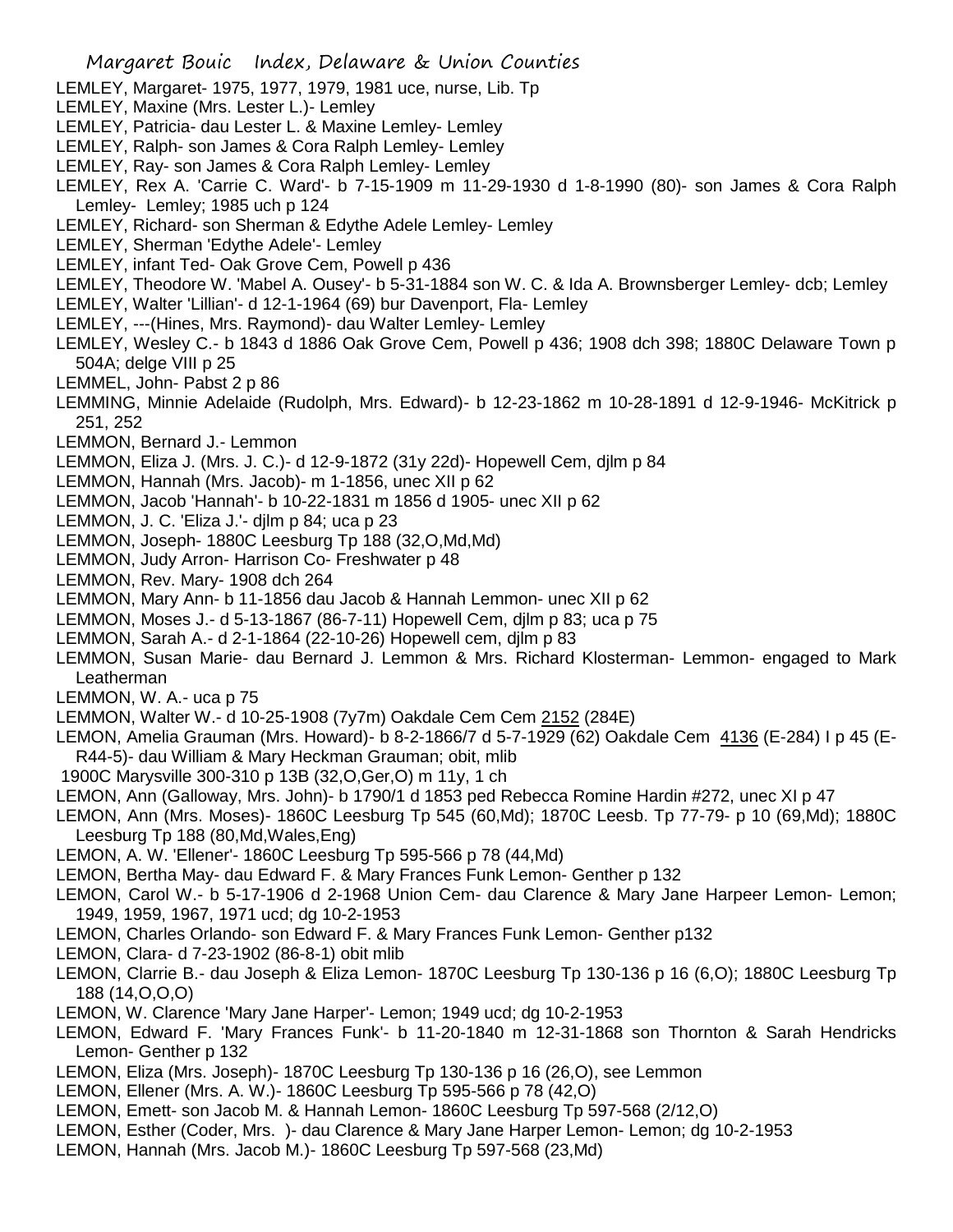- LEMON, Howard 'Amelia '- b 8-8-1867 d 6-20-1931 (63) Oakdale Cem 4354 (E284) p 45 (E-T44-5)- son William A. & Rebecca Battee Lemon- obit mlib; 1870C Leesburg Tp 77-78 p 10 (4,O); 1900C Marysville 300-310 p 113B (32,O,O,O) m 11y
- LEMON, I. O.- son Moses & Ann Lemon- 1860C Leesburg Tp 545 (23,O)
- LEMON, J.- CCC (Orange Tp 1875)
- LEMON, Jacob M. 'Hannah'- 1860C Leesburg Tp 597-568 (27,O)
- LEMON, Jennie (Bowman, Mrs. )- dau William & Rebecca A. Lemon- 1870C Leesburg Tp 77-78 p 10 (7,O); obit Howard, mlib
- LEMON, Joseph 'Eliza'- d 6-12-1909 uninf p 14 (73-1908); 1870C Leesburg Tp 130-136 p 16 (30,O)
- LEMON, Laura (Patterson, Mrs. )- b 4-1890 dau P. Howard & Amelia Grauman Lemon- obit Amelia, mlib; 1900C Marysville 300-310 p 13B (10,O,O,O)
- LEMON, Leander- son A. W. & Ellener Lemon- 1860C Leesburg Tp 595-566 p 78 (16,Md)
- LEMON, Lillian- dau William & Rebecca Battee Lemon- obit Howard, mlib
- LEMON, Maria- dau A. W. & Ellener Lemon- 1860C Leesburg Tp 595-566 p 78 (8,Md)
- LEMON, Mary- 1860C Leesburg Tp 597-568 (64,Md)
- LEMON, Mary Frances Funk (Mrs. Edward F.)- m 12-31-1868 dau Joseph & Maria Funk- Genther p 132
- LEMON, Mary J.- dau A. W. & Ellener Lemon- 1860C Leesburg Tp 595-566 p 78 (18,Md)
- LEMON, Mary- dau Jacob M. & Hannah Lemon- 1860C Leesburg Tp 597-568 (3,O)
- LEMON, Mary Jane Harper (Mrs. Clarence)- d 10-1953 bur Union Cem- Lemon; 1949 ucd; dg 10-2-1953
- LEMON, Mary L.- b 11-1869 dau William & Rebecca A. Lemon- 1870C Leesburg Tp 77-78 p 10 (6/12,O)
- LEMON, Moses 'Ann'- 1860C Leesburg Tp 545 (60,Md)
- LEMON, Oris- son Clarence & Mary Jane Lemon- dg 10-2-1953
- LEMON, Ralph- son Claence & Mary Jane Harper Lemon- Lemon; dg 10-2-1953
- LEMON, Rebecca A. (Mrs. William)- 1870C Leesburg Tp 77-78 p 10 (28,O); obit Howard, mlib
- LEMON, Robert- unec IV p 34 Taylor Tp
- LEMON, Sarah Hendricks (Mrs. Thornton)- b 1-1-1795 dau William & Susannah Taylor Hendricks- Genther p 132
- LEMON, Sarah- dau Moses & Ann Lemon- 1860C Leesburg Tp 545 (19,O)
- LEMON, Thornton 'Sarah Hendricks'- Genther p 132
- LEMON, Walter W.- d 10-25-1908 (7y7m) Oakdale Cem I p 45 (E-R43-5) son Howard Lemon; obit, mlib
- LEMON, William A.- 1883 uch IV p 519; uca p 104; 1850C Jerome Tp 1877-1898 p 274 (12,O)
- LEMON, William 'Rebecca A.'- 1870C Leesburg Tp 77-78 p 10 (28,O); obit Howard, mlib
- LEMORSEN, Isaac C.- d 3-15-1875 (44-7-25) Price Cem, djlm p 29
- LEMPLEY, Susan (Rudolph, Mrs. Jarry J.)- McKitrick p 250
- LEMSER, Margaret (Arnold, Mrs. Harry Franklin)- m 6-4-1921- Weiser p 746
- LEMSEY, Augusta (Mrs. Rev. William)- 1870C Darby Tp 53-45 p 50 (33,Ger)
- LEMSEY, Rev. William 'Augusta'- 1870C Darby Tp 53-45 p 50 (33,Ger)
- LEMUEL, John- uca p 98, York Tp
- LEN, Daynolt- Ekelberty Ledger- delge X p 53
- LENA, -- 1880C Berlin Tp p 366A
- LENABERRY, Mrs. L.- dau A. J. Smith- dg 7-27-1900
- LENAHAN, Dr. Florence C.- Lenahan, Delaware Co coroner
- LENAHAN, Linda Shafer (Mrs. Norris)- Lenahan
- LENAHAN, Norris 'Linda Shafer'- m 6-30-1979- Lenahan
- LENARD, ---b 10-9-1867 Delaware Tp son John & Sarah Lenard- dcb
- LENBURG, Betty Overmeyer (Mrs. Donald)- b 9-25-1923 m 5-23-1941 dau Fred & Mabel Haschel Overmeyer-Weiser p 158
- LENBURG, Donald 'Betty Overmeyer'- b 5-6-1920 m 5-23-1941- Weiser p 158
- LENBURG, Jan Lee- b 9-9-1944 dau Donald & Betty Overmeyer Lenburg- Weiser p 158
- LENBURG, Marsha Gay- b 9-12-1942 dau Donald & Betty Overmeyer Lenburg- Weiser p 158
- LENDLETON, Nathaniel- unec II p 20
- LENDMAN, John 'Phyllis'- d 5-31-1977 (38) suicide- Lendman; 1977 ucd
- LENDMAN, Jonathan M.- b 4-23-1939 d 5-3-1977 US Marine Oakdale Cem II (M-R14-2)
- LENDMAN, Phyllis (Mrs. John)- Lendman; 1977 ucd
- LENDWIG, infant b 3-8-1879 Radnor Tp dau John S. & C. Welch Lendwig- dcb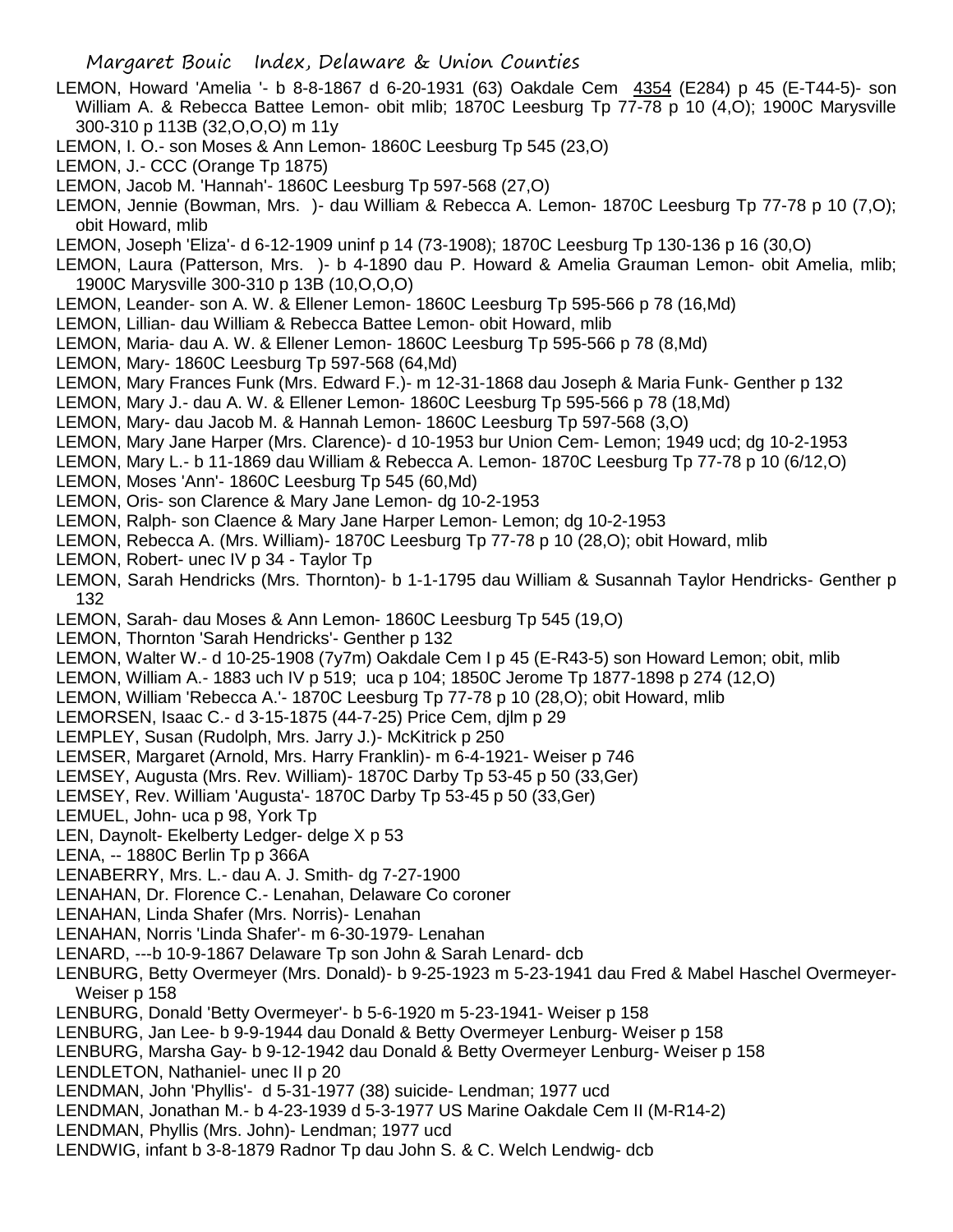- LENE, Hannah (Withum, Mrs. Otis)- m 11-9-1832 Madison Co, unec VII p 9
- LENEDY, Lucinda I.- 1880C Marysville 1588-1582 p 208 (14,Va) should be Kennedy

LENEGAR, Angela- 1964 dcd

- LENEGAR, Betty (Allen, Mrs. )- dau Walter Cecil & Clela Faye Lenegar- Lenegar
- LENEGAR, Brenda- b 1963 dau James H. & Mona L. Leneger- 1980 dcd
- LENEGAR, Clela Faye (Mrs. Walter Cecil)- Lenegar
- LENEGAR, Craig- b 1971 son James H. & Mona L. Leneger- 1980 dcd
- LENEGAR, Daniel W.- son Francis L. & Rosalie O. Butler Lenegar- Lenegar
- LENEGAR, Francis Leroy 'Rosalie O.Butler'- b 9-16-1905 d 11-25-1988 (83) Trenton Cem- brother Walter Cecil Lenegar- Lenegar; 1969, 1971, 1980 dcd
- LENEGAR, James- 1908 dcd, Genoa tp
- LENEGAR, James H. 'Mona L.'- 1980 dcd
- LENEGAR, Jennifer- b 1965 dau John H. & Joan M. Lenegar- 1971 dcd
- LENEGAR, Joan M. (Mrs. John H.)- 1971 dcd
- LENEGAR, John H. 'Joan M.'- 1971 dcd
- LENEGAR, Rev. John R.- son Francis L. & Rosalie O. Butler Lenegar- Lenegar; 1980 dcd, Berkshire Tp
- LENEGAR, Kathy (Smith, Mrs. ) b 1958- dau Francis L. & Rosalie O. Butler Lenegar- Lenegar; 1969, 1971 dcd
- LENEGAR, Mary (Lemke, Mrs. )- dau Francis L. & Rosalie O. Butler Lenegar- Lenegar
- LENEGAR, Mona L. (Mrs. James H.)- 1980 dcd
- LENEGAR, Nancy (Sorrell, Mrs. )- dau Francis L. & Rosalie O. Butler Lenegar- Lenegar
- LENEGAR, Opal (Rebman, Mrs. )- dau Walter Cecil & Clela Faye Lenegar- Lenegar
- LENEGAR, Roger- son Francis L. & Rosalie O. Butler Lenegar- Lenegar
- LENEGAR, Rosalie O. Butler (Mrs. Francis L.)- Lenegar; 1969, 1971, 1980 dcd
- LENEGAR, Russell- brother Walter Cecil Lenegar- Lenegar
- LENEGAR, Teresa- b 1969 dau James H. & Mona L. Leneger- 1980 dcd
- LENEGAR, Walter Cecil 'Clela Faye'- d 12-31-1972 (65) Trenton Cem- brother Francis L. Lenegar- Lenegar
- LENENGA, Ed- brother Ruth Lenenga Brozek- Lenenga
- LENENGA, Ethel (Johnson, Mrs. )- sister Ruth Lenenga Brozek- Lenenga
- LENENGA, Joseph- brother Ruth Lenenga Brozek- Lenenga
- LENEGAR, Marion (Eggert, Mrs. )- sister Ruth Lenenga Brozek
- LENENGA, Ruth L. (Brozek, Mrs. Bernard T.)- d 12-29-1981 (65) bur Muskegon, Lenenga
- LENFEST, Claire Irene (Mrs. Donald)- b 7-19-1913 d 1-14-1989 (75) Lenfest
- LENFEST, Donald 'Claire Irene'- d 1952- Lenfest
- LENFEST, Donald E.- son Donald & Claire Irene Lenfest- Lenfest
- LENGENMEINE, L.- unec II p 3, German Bible
- LENGERICH, Era (Roades, Mrs. Dusty)- m 11-10-1940- Roades; Lengerich
- LENGUE, Aaron T.- son Wesley & Rebecca J. Lengue- 1870C Union Tp 3 p 1 (8,O)
- LENGUE, Cerenus B.- son Wesley & Rebecca J. Lengue- 1870C Union Tp 3 p 1 (19,O)
- LENGUE, Ida M.- dau Wesley & Rebecca J. Lengue- 1870C Union Tp 3 p 1 (17,O)
- LENGUE, Lawler E.- son Wesley & Rebecca J. Lengue- 1870C Union Tp 3 p 1 (2,O)
- LENGUE, Rebecca J. (Mrs. Wesley)- 1870C Union Tp 3 p 1 (40,O)
- LENGUE, Wesley 'Rebecca J.'- 1870C Union tp 3 p 1 (46,O)
- LENHAM, 1880C Allen Tp 108-117 p 12 (22,O,Irel,Irel)
- LENHARD, Bertha- b 10-7-1882 Delaware Town dau J. H. & Mary Lenhard- dcb
- LENHARDT, Lewis A.- 1908 dch 414
- LENHART, Ann (Brown, Mrs. Raymond)- dau Walter C. & Norma Whipple Lenhart- Lenhart; obit Norma, dg 11-19-1951
- LENHART, Ann (Mrs. Joseph)- 1975, 1977, 1979 ucd
- LENHART, Audrey (Mrs. George R.)- Lenhart
- LENHART, Cecile Moore (Mrs. Oliver)- b 5-20-1969 (65) Oak Grove Cem- Lenhart
- LENHART, Cecile- obit Oliver G.- dg 1-26-1947
- LENHART, Cecyl Mae- dau Oliver G. & Cecila Lenard- obit Oliver G.- dg 1-26-1947
- LENHART, Earl- brother George R. Lenhart- Lenhart
- LENHART, Earl- son Oliver & Cecil Moore Lenhart- Lenhart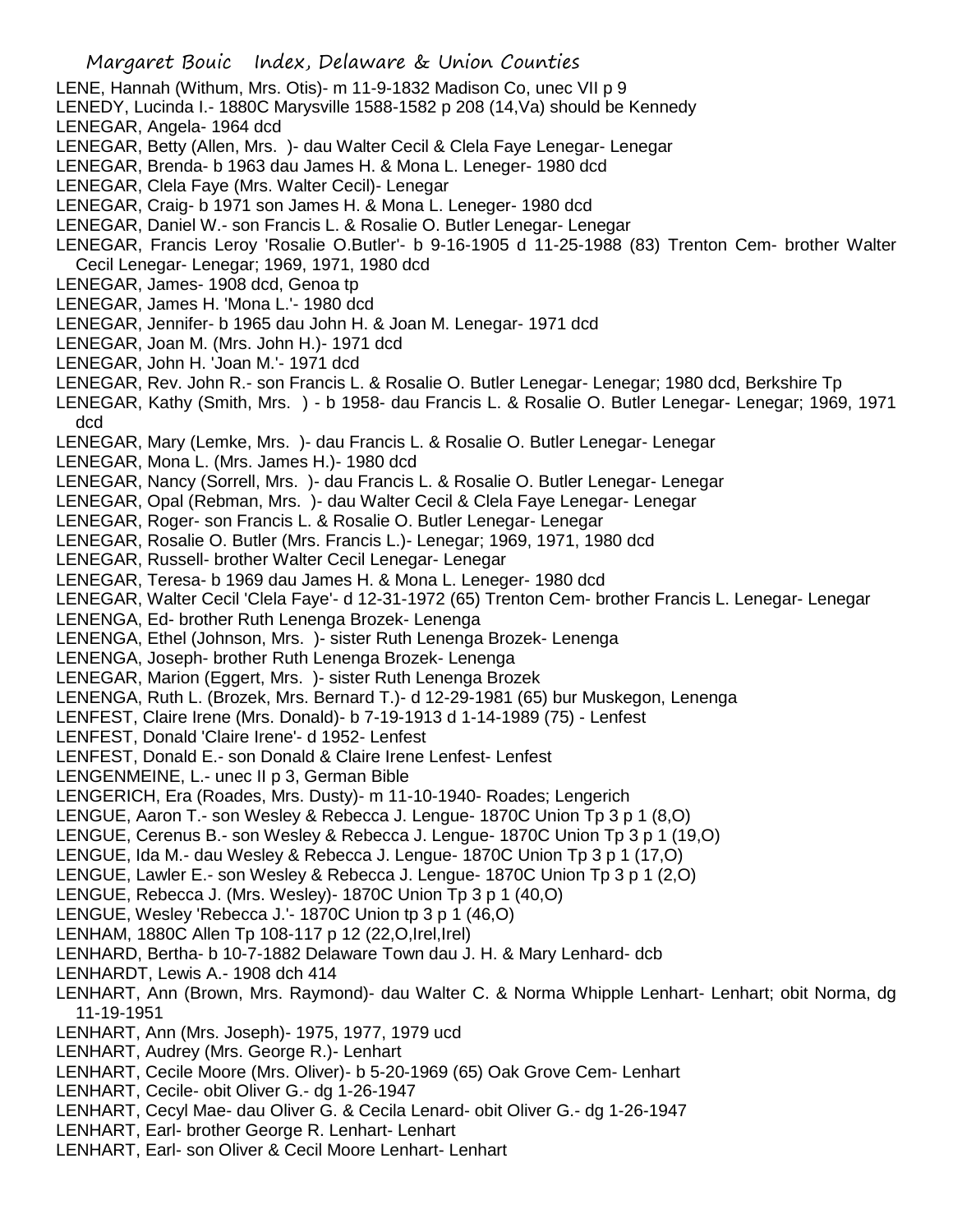- LENHART, Edward- son John P. & Mary M. Lenhart- 1870C Union Tp 48 p 7 (2,O)
- LENHART, Eliza Morgan (Mrs. John)- 1908 dch 606
- LENHART, Ella A. (Mrs. Oliver G.)- Pabst 2 p 99; dg 2-5-1949, obit Oliver G.
- LENHART, Elouise (McClain, Mrs. Robert)- b 1-5-1902 Delaware Tp dau Oliver J. & Ella Olney Lenhartdcb; obit Oliver G., dg 1-26-1947
- LENHART, Frederick A.- b 1867 d 1868 Oak Grove Cem, Powell 435
- LENHART, George- son Oliver & Cecil Moore Lenhart- Lenhart; obit Oliver J. dg 2-5-1949
- LENHART, George R. 'Audrey'- b 4-8-1935 d 7-1-1988 (53) Oak Grove Cem- Lenhart
- LENHART, George R. II- son George R. & Audrey Lenhart- Lenhart
- LENHART, Jacob- unec IX p 41, from Bavaria, citizenship intent
- LENHART, Jane (Dawson, Mrs. )- dau Oliver G. & Cecile Lenhart- Pabst 2 p 101
- LENHART, Jane- obit Oliver G.- dg 1-26-1947
- LENHART, E. Jane (Henry, Mrs. John)- dau Oliver & Cecil Moore Lenhart- Lenhart
- LENHART, Jerald- Lenhart
- LENHART, John- Pabst 2 p 101, 103
- LENHART, John C.- b 8-1870 son John P. & Mary M. Lenhart- 1870C Union Tp 48 p 7 (1/12,O)
- LENHART, John 'Eliza Morgan'- 1908 dch 606
- LENHART, John- son John P. & Mary M. Lenhart- 1870C Union Tp 48 p 7 (7,O)
- LENHART, John 'Mary Baltzle Wurm'- delge V p 57
- LENHART, John- son Oliver & Cecil Moore Lenhart- Lenhart
- LENHART, John P. 'Mary M.'- 1870C Union Tp 48 p 7 (34,Ger)
- LENHART, John 'Sarah Felty'- m 1-31-1860 dcm
- LENHART, Joseph 'Ann'- 1975, 1977, 1979 ucd
- LENHART, Leanna Kay (Burson, Mrs. Jay Boyd)- m 8-5-1989 dau Jerald Lenhart- Lenhart
- LENHART, Leon Erick- son George R. & Audrey Lenhart- Lenhart
- LENHART, Lizzie- 1880C Delaware Town p 483A
- LENHART, Lois (Whisman, Mrs. Robert)- dau Walter O. & Margaret A. Lenhart- Lenhart
- LENHART, E. May/Mae (Woodworth, Mrs. Edward)- dau Oliver & Cecil Moore Lenhart- Lenhart
- LENHART, Margaret A. Mills (Cantrell, Mrs. )(Mrs. Walter O.)- d 12-26-1983 (73) sister Richard Mills- Lenhart; 1964, 1969, 1971, 1980 dcd
- LENHART, Margret- dau John P. & Mary M. Lenhart- 1870C Union Tp 48 p 7 (4,O)
- LENHART, Marion- son Oliver & Cecil Moore Lenhart- Lenhart
- LENHART, Mary Baltzle Wurm (Mrs. John)- delge V p 57
- LENHART, Mary M. (Mrs. John P.)- 1870C Union Tp 48 p 7 (30,O)
- LENHART, Mary M. (Johnston, Mrs. William)- dau Oliver & Cecil Moore Lenhart- Lenhart; obit Oliver G.- dg 1- 26-1947
- LENHART, Mathias- from Ger Nat 9-28-1857, delge IX p 58
- LENHART, Minnie (Hummel, Mrs. )- sister Oliver J. Lenhart- obit Oliver J. dg 2-5-1949
- LENHART, Mrs. O. J.- dau Mrs. Ella Olney- dg 11-21-1899, Cry Ab p 225
- LENHART, Norma D. Whipple (Mrs. Walter O.) sister Edward R. Whipple- d Mon (49) dg 11-19-1951
- LENHART, O. J.- pallbearer for Mrs. C. F. Stricklin- dg 5-29-1901, Cry Ab p 83
- LENHART, O. J.- pallbearer for C. F. Miller- dg 11-15-1904, Cry Ab p 272
- LENHART, Olive G.- Pabst 2 p 98, 99
- LENHART, Oliver- Pallbearer for Howard Kelchner- dg 7-10-1906, Cry Ab p 107
- LENHART, Oliver 'Cecil Moore'- b 5-30-1898 d Sun, dg 1-26-1947, obit, son O. J. Lenhart; Lenhart
- LENHART, Oliver G.- b 5-30-1897 Delaware Town son Oliver J. & Ella Olney Lenhart- dcb; Oak Grove Cem
- LENHART, Oliver J.'Ella A.' d Sat (77) dg 2-5-1949, brother George Lenhart, obit- Pabst 2 p 97, 98, 102 Mrs. Oliver J.- Pabst 2 p 102
- LENHART, Samantha (Brown, Mrs. william H.)- WBrown V p 578
- LENGUE, Sarah- b 1839 d 1869 Oak Grove Cem Powell 435
- LENHART, Sarah (Bagley, Mrs. Samuel)- dau John & ELiza Morgan Lenhart- 1908 dch 606
- LENHART, Sarah Felty (Mrs. John)- m 1-31-1860 dcm
- LENHART, Sue (Beardsly, Mrs. )- dau Walter O. & Norma D. Whipple Lenhart- Lenhart
- LENHART, Tammy May (Dewindt, Mrs. )- dau George R. & Audrey Lenhart- Lenhart
- LENHART, Thomas O.- son Walter O. & Margaret A. Lenhart- Lenhart; Sunbury p 144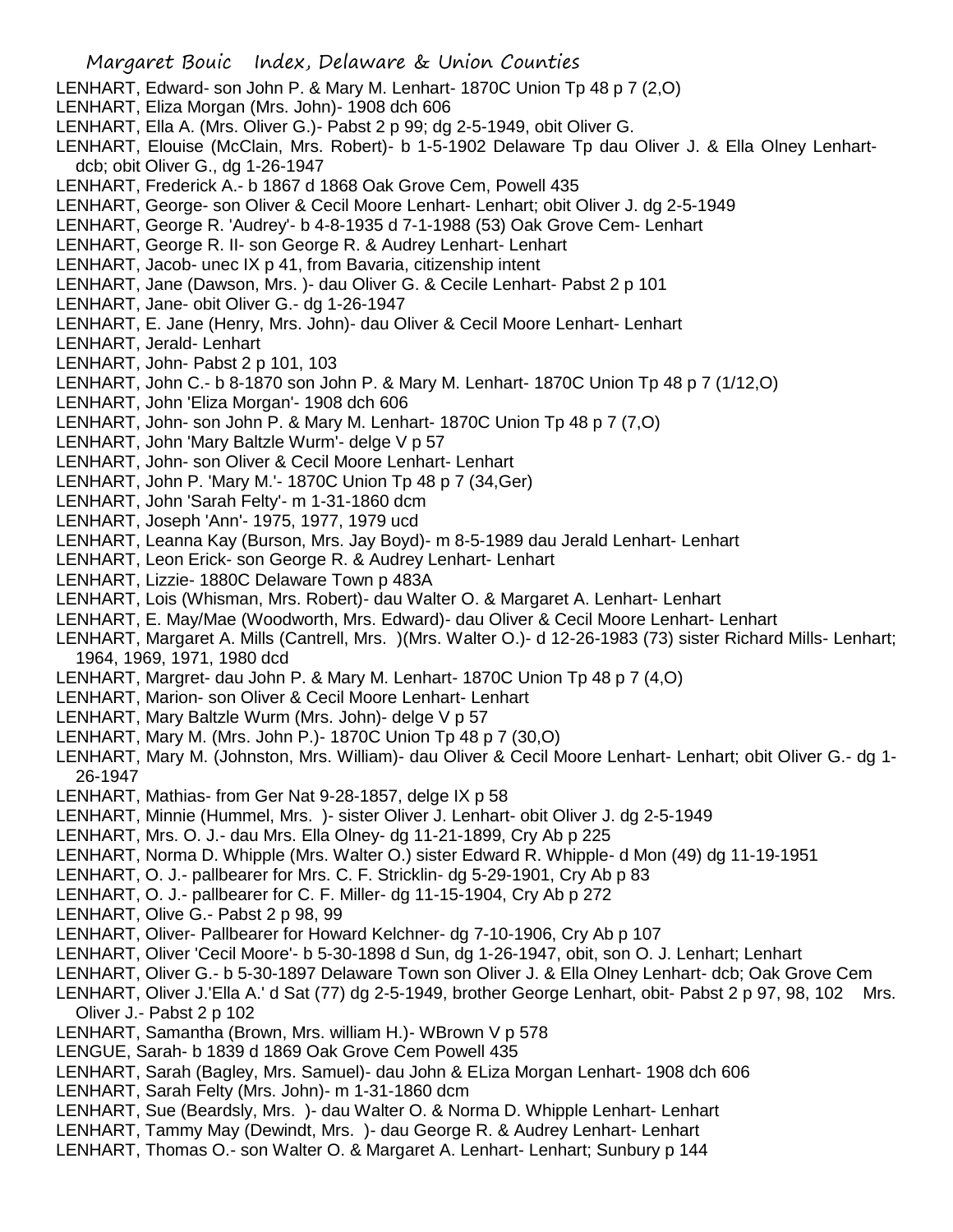- LENHART, Walter O. 'Norma D. Whipple''Margaret A.'- d 6-14-1973 (69) bur Sunbury- son Oliver J. & Ella A. Lenhart- Lenhart; Sunbury p 144; obit Oliver G.- dg 1-26-1947; obit Norma, dg 11-19-1951; 1964, 1969, 1971 dcd
- LENICK, James- 1971 dcd, Delaware Tp
- LENIER, Phebe- 1880C Pabst Town p 496A
- LENIG, Ann Barnett (Mrs. Lawrence)- m 6-1947- Weiser p 817
- LENIG, Annie Herold (Mrs. Paul)- b 11-14-1894 m 1916 dau Wellington & Emma Weiser Harold- Weiser p 816 LENIG, Beatrice Aucker (Mrs. Robert)- Weiser p 816
- LENIG, Duane- b 5-1-1946 son Robert & Beatrice Aucker Lenig- Weiser p 817
- LENIG, Janet -b 2-27-1957 dau John & Viola Mae Renn Lenig- Weiser p 557
- LENIG, Janice- b 6-28-1951 dau Robert & Beatrice Aucker Lenig- LENIG, 817
- LENIG, John 'Viola Mae Renn'- m 8-3-1946- Weiser p 557
- LENIG, Kenneth- b8-3-1951 son John & Viola Mae Renn Lenig- Weiser p 557
- LENIG, Larry- b 9-20-1948 son Lawrence & Ann Barnett Lenig- Weiser p 817
- LENIG, Lawrence 'Ann Barnett'- b 11-5-1918 m 6-1947- Weiser p 817
- LENIG, Lucille- b 3-12-1947 dau John & Viola Mae Renn Lenig- Weiser p 557
- LENIG, Marilyn- b 10-31-1948 dau John & Viola Mae Renn Lenig- Weiser p 557
- LENIG, Paul 'Annie Herold'- b 1-26-1895 m 1916 d 11-10-1951- John & Viola Mae Renn Lenig- Weiser p 816
- LENIG, Richard- b 3-24-1954 son Lawrence & Ann Barnett Lenig- Weiser p 817
- LENIG, Robert 'Beatrice Aucker'- b 2-114-1917 son Paul & Annie Herold Lenig- Weiser p 816
- LENIG, Stephen- b 8-3-1951 son John & Viola Mae Renn Lenig- Weiser p 558
- LENIG, Viola Mae Renn (Mrs. John)- b 9-10-1926 m 8-3-1946- dau Calvin Blair & Helen Dailey Renn- Weiser p 557
- LENIG, William- b 3-25-1950 son John & Viola Mae Renn Lenig- Weiser p 557
- LENINGTON, John C.- d 10-7-1854 (10m) son William & Julia Lenington- Galena Cem- Powell 18
- LENINGTON, Julia (Mrs. William)- Powell 18
- LENINGTON, William 'Julia'- Powell 18
- LENKER, Albert Ray 'Erma Irene Teter'- b 10-23-1920 son Allen & Gertrude Isabelle Klinger Lenker- Weiser p 326
- LENKER, Alberta Mae (Miller, Mrs. Floyd Allen)- b 7-29-1918 m 12-24-1935 dau Allen & Gertrude Isabelle Klinger Lenker- Weiser p 326
- LENKER, Alene Lorraine- 12-10-1953 dau Charles Allen,Jr. & Wilma Leoda Creswell Lenker- Weiser p 326
- LENKER, Allen Franklin 'Sarah Jane Klinger'- b 4-8-1926 m 6-7-1947 son Charles Allen & Gertrude Isabelle Klinger Lenker- Weiser p 326
- LENKER, Anita Kay- b 1-5-1958 dau Carl David Lamar & Ione Naomi Yergas Lenker- Weiser p 329
- LENKER, Anna Mae (Linn, Mrs. John Stover)- m 11-14-1927 m 12-30-1950 dau Homer Jacob & Elva Elizabeth Weaver Lenker- Weiser p 328
- LENKER, Bernice June (Patton, Mrs. Roy Thomas Mitchell)- b 2-9-1937 m 6-25-1955 dau Charles Allen & Gertrude Isabelle Klinger Lenker- Weiser p 327
- LENKER, Betty Pearl (Miller, Mrs. Kenneth Marlin)- b 4-4-1934 m 9-28-1862 dau Clinton Nthaniel & Ruth Ester Paul Lenker- Weiser p 328
- LENKER, Beulah Snody (Mrs. Herbert Charles)- b 11-15-1918 m 12-24-1934, div- Weiser p 325
- LENKER, Beverly Jane Fasold (Mrs. Leon)- b 1-20-1933 dau Theron Reuben & Hazel Wands Fasold- Weiser p 573
- LENKER, Bonnie Lou- b 10-16-1953 dau Elwood Freeman & Jane Ruth Snyder Lenker- Weiser p 325
- LENKER, Carl David Lamar 'Ione Naomi Yerges'- b 4-27-1927 m 7-5- son Frederick Daniel & Rachel Estella Lebo Lenker- Weiser p 329
- LENKER, Catharine Elizabeth (Bogdanovic, Mrs. Steve)- b 12-20-1920 m 3-20-1940 dau George Frank & Pearl Joann Fisher Lenker- Weiser p 323
- LENKER, Catharine Shaffer (Mrs. Freeman)- Weiser p 329
- LENKER, Charles Allen III- b 4-17-1950 son Charles Allen,Jr. & Wilma Leoda Creswell Lenker- Weiser p 326
- LENKER, Charles Allen 'Gertrude Isabelle Elinger'- b 5-25-1891 m 11-1-1912 d 5-15-1949 son Clayton Jonathan & Ebbie Jane Koppenheffer Lenker- Weiser p 324
- LENKER, Charles Allen,Jr. 'Wilma Leoda Creswell'- b 2-15-1929 m 11-8-1947 son Charles Allen & Gertrude Isabelle Klinger Lenker- Weiser p 326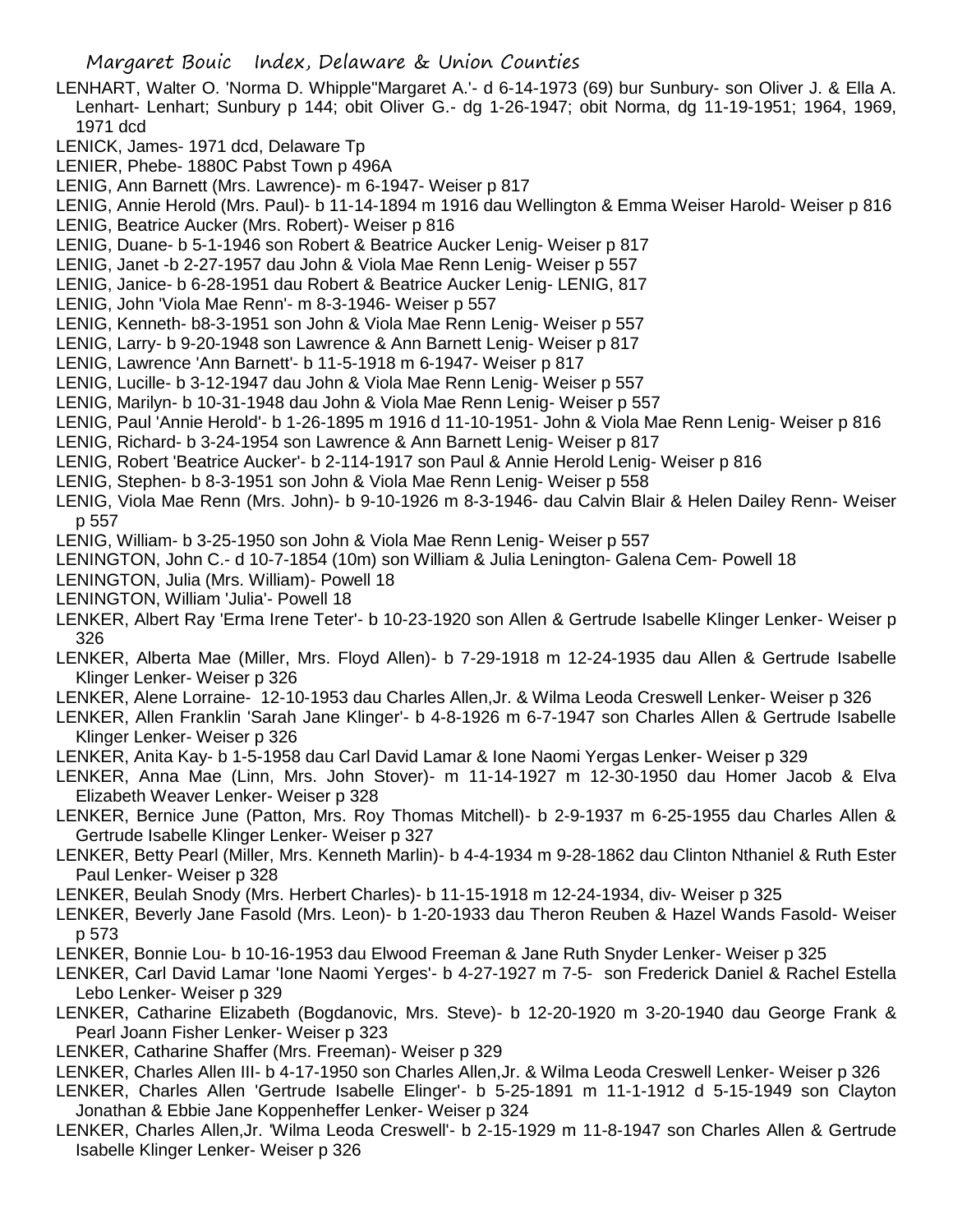- LENKER, Clayton Frederick 'Ruth Mae Hoover'- b 11-3-1916 m 7-9-1938 son Lester Clayton & Hazel Senior Lenker- Weiser p 324
- LENKER, Clayton Jonathan 'Ebbie Jane Koppenheffer'- b 3-21-1862 m 9-15-1883 d 9-28-1944- Weiser p 322, 323
- LENKER, Clayton Lavern 'Lucille Lou katt'- b 6-3-1927 son Hiram & Edith Agnes Nickel Lenker- Weiser p 323
- LENKER, Clayton Philip 'Shirley Fae Scholl'- b 6-6-1935 m 10-10-1953 son Charles Allen & Gertrude Isabelle Klinger Lenker- Weiser p 326
- LENKER, Clell Newton 'Marian Keiffer'- b 2-7-1907 son George Frank & Pearl JoAnn Fisher Lenker- Weiser p 323
- LENKER, David Allen- b 8-24-1950 son Allen Franklin & Sarah Jane Klinger Lenker- Weiser p 326
- LENKER, Dennis R.- b 7-28-1948 son Clayton Frederick & Ruth Mae Hoover Lenker- Weiser p 324
- LENKER, Dorothy Elizabeth (Ferguson, Mrs. Floyd Harvey)- b 6-8-1914 m 1-10-1937 dau Hiram & Edith Agnes Nickel Lenker- Weiser p 323
- LENKER, Dorothy Lurene (Kitchen, Mrs. Harry Wilson)- b 7-14-1921 m 8-9-1939 dau Lester Clayton & Hazel Senior Lenker- Weiser p 324
- LENKER, Dorothy Noggal (Mrs. Harvey James)- Weiser p 325
- LENKER, Dorothy Virginia (Underkoffler, Mrs. Floyd harper)- b 3-3-1924 m 8-14-1943 dau Charles Allen & Gertrude Isabelle Klinger Lenker- Weiser p 326-
- LENKER, Ebbie Jane Koppenheffer (Mrs. Clayton Jonathan)- b 5-28-1866 m 9-15-1883 d 2-16-1942- dau Moses & Elizabeth Ritzman Koppenheffer- Weiser p 322
- LENKER, Edith Abbiegial (Aitwell, Mrs. Russell)- b 7-5-1918 dau Hiram & Edith Agnes Nickel Lenker- Weiser p 323

LENKER, Edith Agnes Nickel (Mrs. Hiram)- b 7-24- m 11-15-1912- Weiser p 323

- LENKER, Ellen Doris- b 2-15-1948 dau Elwood Freeman & Jane Ruth Snyder Lenker- Weiser p 324
- LENKER, Ellen Selena (Miller, Mrs. Cyrus henry,Jr.)- b 2-9-1897 m 2-16-1918 dau Clayton Jonathan & Ebbie Jane Koppenheffer Lenker- Weiser p 328
- LENKER, Elva Elizabeth Weaver (Mrs. Homer Jacob)- b 8-8-1904 m 5-13-1927- Weiser p 328
- LENKER, Elwood Freeman 'June Ruth Snyder'- b 12-13-1923 m 3-23-1946 son Lester Clayton & Hazel Senior Lenker- Weiser p 324
- LENKER, Elwood Freeman,Jr. b 7-27-1946 son Elwood Freeman & Jane Ruth Snyder Lenker- Weiser p 3224
- LENKER, Erma Irene Teter (Mrs. Albert Ray)- b 8-27-1923- Weiser p 326
- LENKER, Evelyn Joann (Baker, Mrs. Marlin)- b 8-30- d 1929 dau George Frank & Pearl Joann Fisher Lenker-Weiser p 323
- LENKER, Frederick Daniel 'Rachel Estella lebo'- b 2-9-1908 son Clayton Jonathan & Ebbie Jane Koppenheffer Lenker- Weiser p 329
- LENKER, Freeman 'Catharine Shaffer'- son Clayton Jonathan & Ebbie Jane Koppenheffer Lenker- Weiser p 329
- LENKER, George F.- son Clell Newton & Marian Keiffer Lenker- Weiser p 323
- LENKER, George Frank 'Pearl Joann Fisher'- b 6-16-1885 m 8-10-1907 d 2-4-1951 son Clayton Jonathan & Ebbie Jane Koppenheffer Lenker- Weiser p 323
- LENKER, Geraldine Jane (Shaffer, Mrs. Stanley R.)- b 7-24-1932 m 4-9-1955- dau Homer Jacob & Elva Elizabeth Weaver Lenker- Weiser p 329
- LENKER, Gertrude Isabelle Klinger (Mrs. Charles Allen)- b 7-9-1894 m 11-1-1912- Weiser p 324
- LENKER, Gregory Abe- son Albert Ray & Erma Irene Teter Lenker- Weiser p 326
- LENKER, Harvey James 'Dorothy Noggal'- b 9-11-1935 son Herbert Charles & Beulah Snody Lenker- Weiser p 325
- LENKER, Hazel Emma Hoffman (Mrs. Lester Lamar)- b 10-30-1918 m 10-1-1945- Weiser p 324
- LENKER, Hazel Senior (Mrs. Lester Clayton)- b 9-16-1892 m 5-31-1913- Weiser p 324
- LENKER, Herbert Charles 'Beulah Snody''Josephine Hardesty Schlegel'- b 6-1-1913 m(1) 12-24-1934 (2) 10- 3-1946 son Charles Allen & Gertrude Isabelle Klinger Lenker- Weiser p 325
- LENKER, Hilda Arlene Woland (Mrs. Walter Eugene)- b 11-18-1920 m 10-22-1945- Weiser p 324
- LENKER, Hiram 'Edith Agnes Nickel'- b 3-6-1884 m 11-15-1912 d 2-12-1938 son Clayton Jonathan & Ebbie Jane Koppenheffer Lenker- Weiser p 223
- LENKER, Homer Jacob 'Elva Elizabeth Weaver'- b 6-11-1904 m 5-13-1927 son Clayton Jonathan & Ebbie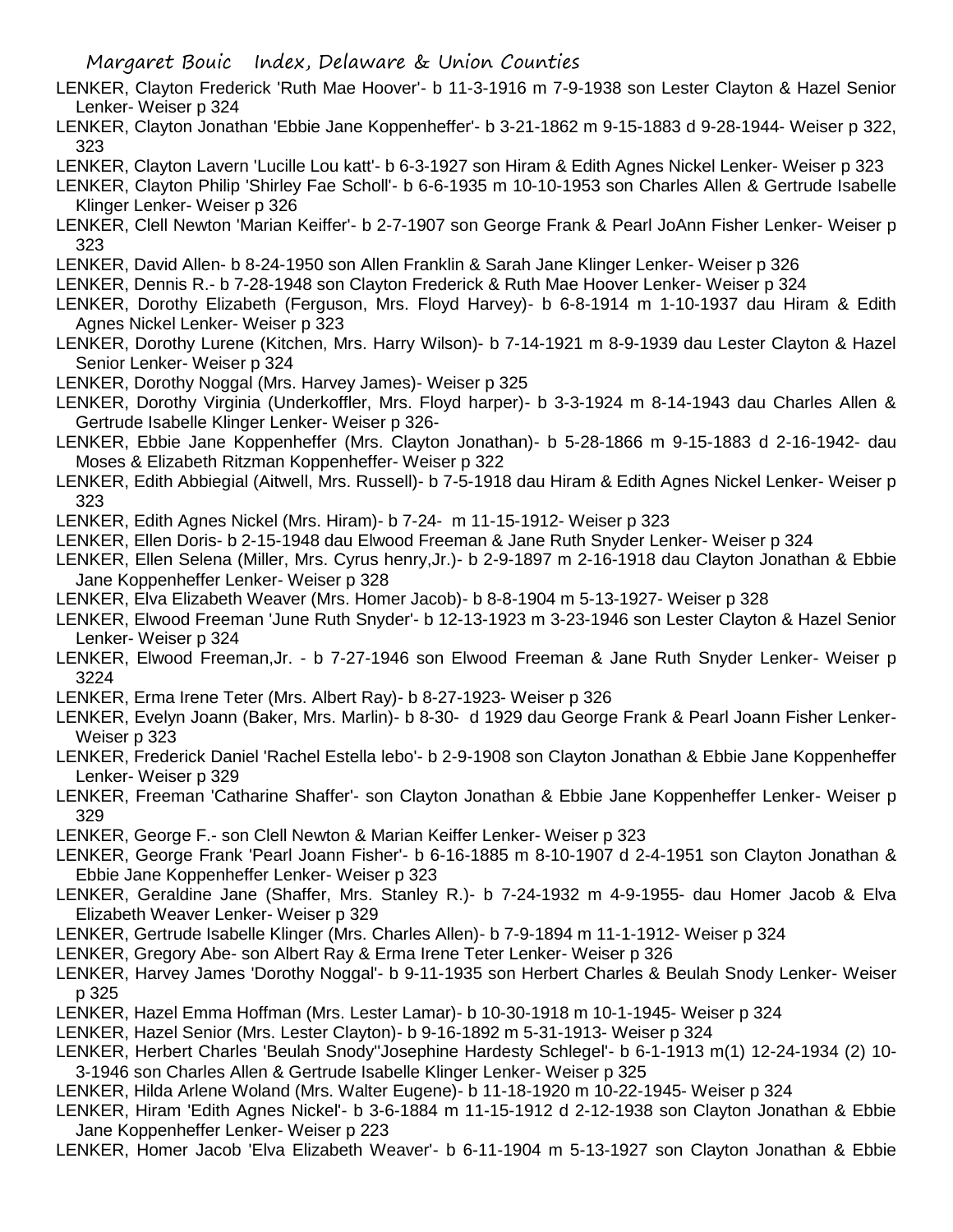- Jane Koppenheffer Lenker- Weiser p 328
- LENKER, Ione Naomi Yerges (Mrs. Carl David Lamar)- b 11-20-1930 m 7-3- Weiser p 329
- LENKER, Irvin Lester- b 1-17-1957 son Elwood Freeman & Jane Ruth Snyder Lenker- Weiser p 324
- LENKER, Jane Ardell- b 2-13-1953 dau Carl David Lamar & Ione Naomie Yerges Lenker- Weiser p 329
- LENKER, Jane Elizabeth- b 8-15-1955 dau Oester Lamar & Hazel Emma Hoffman Lenker- Weiser p 324
- LENKER, Jane Ruth Snyder (Mrs. Elwood Freeman)- b 6-28-1928 m 3-23-1946- Weiser p 324
- LENKER, Janie Elaine- b 9-21-1948 dau Raymond Franklin & June Delaine orner Lenker- Weiser p 326
- LENKER, Jean Ann- b 8-7-1950 dau Elwood Freeman & Jane Ruth Snyder Lenker- Weiser p 324
- LENKER, Jean Elizabeth (Zeigler, Mrs. Homer Lee)- b 12-30-1930 m 5-19-1951 dau Homer Jacob & Elva Elizabeth Weaver Lenker- Weiser p 328
- LENKER, Joan Marie- b 11-14-1954 dau Allen Franklin & Sarah Jane Klinger Lenker- Weiser p 326 LENKER, John Nicholas- 1908 dch 234
- LENKER, Josephine Hardesty Schlegel (Mrs. Herbert Charles)- m 10-3-1946- Weiser p 325
- LENKER, Juanita Miriam Bergey (Mrs. Warren Dean)- b 7-21-1931 m 1-24-1953- Weiser p 329
- LENKER, June Delaine Orner (Mrs. Raymond Franklin)- b 5-4-1923 m 8-7-1943- Weiser p 326
- LENKER, Kandy Zoe- b 8-17-1955 ch Harvet James & Dorothy Noggal Lenker- Weiser p 325
- LENKER, Kevin Dean- b 10-23-1957 son Leon & Beverly Jane Fasold Lenker- Weiser p 573
- LENKER, Kim Allen- b 1-18-1955 ch Leon & Beverly Jane Fasold Lenker- Weiser p 573
- LENKER, Leon 'Beverly Jane Fasold'- Lenker573
- LENKER, Lester Clayton 'Hazel Senior'- b 12-13-1889 m 5-31-19113 d 12-3-1956 son Clayton Jonathan & Ebbie Jane Koppenheffer Lenker- Weiser p 324
- LENKER, Lester Lamar 'Hazel Emma Hoffman'- b 6-16-1914 m 10-11-1945- son Lester Clayton & Hazel Senior Lenker- Weiser p 324
- LENKER, Linn Walter- b 9-22-1955 son Walter Eugene & Hilda Arlene Woland Lenker- Weiser p 324
- LENKER, Lucille Lou Katt (Mrs. Clayton Lavern)- Weiser p 323
- LENKER, Mack Nelson- b 5-4-1947 son Charles Allen, Jr & Wilma Leoda Creswell Lenker- Weiser p 326
- LENKER, Mae Faith (Maurer, Mrs. John)- b 5-24-1937 m 9-12-1953 dau Clinton Nathaniel & Ruth Esther Paul Lenker- Weiser p 328
- LENKER, Manora Jane- dau Clell Newton & Marian Keiffer Lenker- Weiser p 323
- LENKER, Marian Keiffer (Mrs. Clell Newton)- Weiser p 323
- LENKER, Marlene- dau Clell Newton & Marian Keiffer Lenker- Weiser p 323
- LENKER, Mary Agnes (Koppenhaver, Mrs. Allen Lark)- d 7-30-1881-Weiser p 343
- LENKER, Mildred Marie (Roush, Mrs. Homer William)- b 7-12-1916 m 9-7-1939 dau Allen & Gertrude Isabelle klinger Lenker- Weiser p 325
- LENKER, Miriam Maybelle (Kamets, Mrs. Andrew)- b 5-16-1922 dau Hiram & Edith Agnes Nickel Lenker-Weiser p 323
- LENKER, Mollie Irene- b 7-20-1888 d 1890 dau Clayton Jonathan & Ebbie Jane Koppenheffer Lenker- Weiser p 324
- LENKER, Pauline Elizabeth (Forney, Mrs. Harry)- b 1-3-1915 d 10-3-1952 dau Charles Allen & Gertrude Isabelle Klinger Lenker- Weiser p 325
- LENKER, Pauline Wilhemina (Lee, Mrs. Lawrence William)- b 6-24-1916 dau Hiram & Edith Agnes Nickel Lenker- Weiser p 323
- LENKER, Pearl Joann Fisher (Mrs. George Frank)- m 8-10-1907- Weiser p 323
- LENKER, Pearl Marie (Dietrich, Mrs. Alvin Howard)- b 2-10-1937 m 6-17-1955 dau Herbert Charles & Beulah Snody Lenker- Weiser p 325
- LENKER, Phyllis May- b 4-3-1953 dau Raymond Franklin & June Delaine Orner Lenker- Weiser p 326
- LENKER, Rachel Estella Lebo (Mrs. Frederick Daniel)- b 1-1-1910, div; Weiser p 329
- LENKER, Randy Lee- b 2-13-1954 son Clayton Philip & Shirley Fae Scholl Lenker- Weiser p 326
- LENKER, Raymond Franklin 'June Delaine Orner'- b 10-20-1922 m 8-7-1943 son Charles Allen & Gertrude Isabelle Klinger Lenker- Weiser p 326
- LENKER, Reba (Fulkroad, Mrs. Ivan Robert)- Weiser p 358
- LENKER, Richard Edward- b 11-15-1935 son Clinton Nathaniel & Ruth Esther Paul Lenker- Weiser p 328
- LENKER, Robert E.- b 11-27-1940 son Clayton Frederick & Ruth Mae Hoover Lenker- Weiser p 324
- LENKER, Roger R.- son Clell Newton & Marian Keiffer Lenker- Weiser p 323
- LENKER, Ronald L.- b 6-26-1945 son Clayton Frederick & Ruth Mae Hoover Lenker- Weiser p 324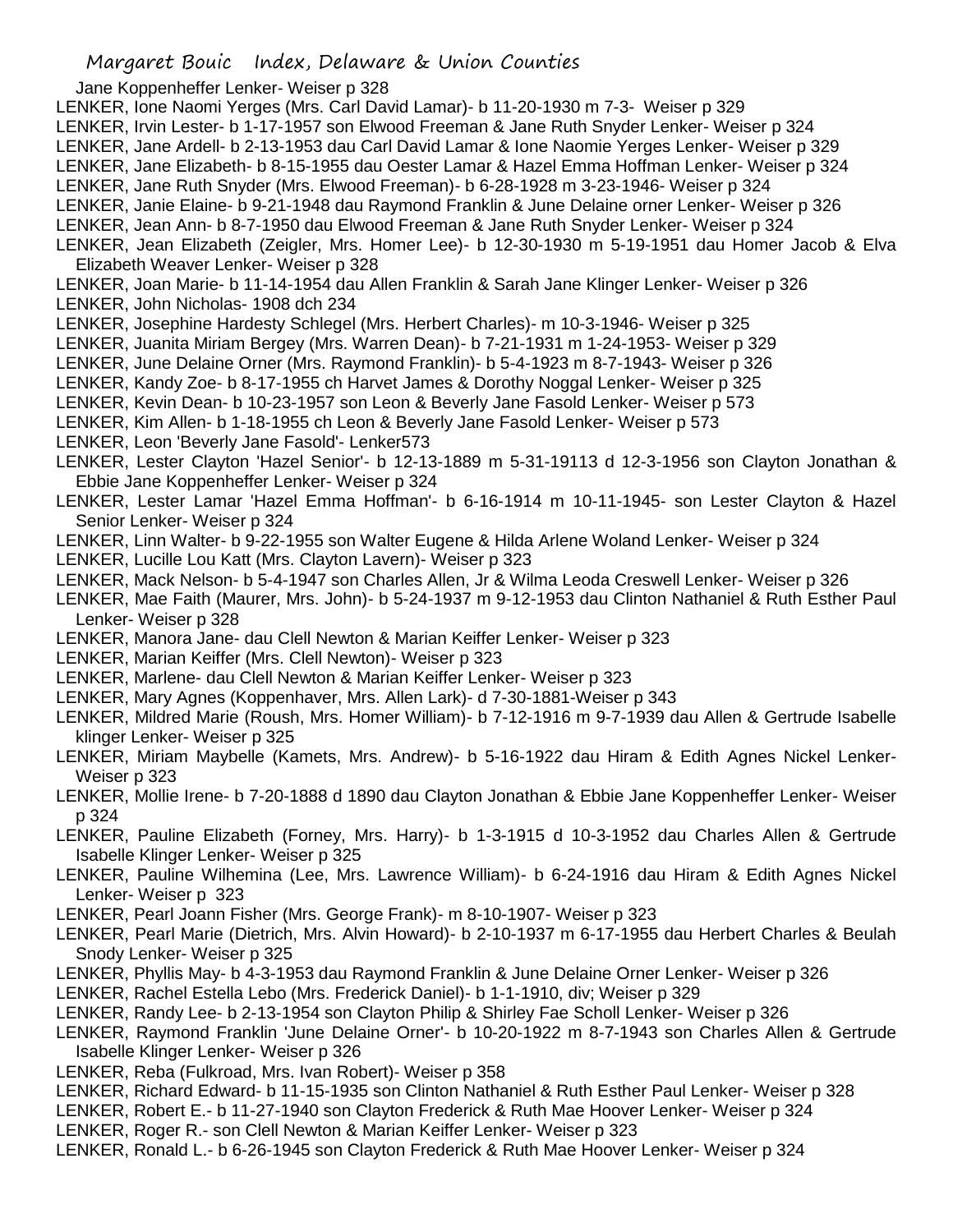- LENKER, Ruth Abbie (Ray, Mrs. Roy E.)- b 6-7-1909 dau George Frank & Pearl Joann Fisher Lenke Weiser p 323
- LENKER, Ruth Ester Paul (Mrs. Clinton Nathaniel)- m 3-27-1934- Weiser p 328
- LENKER, Ruth May Hoover (Mrs. Clayton Frederick)- b 10-7-1919 m 7-9-1938- Weiser p 324
- LENKER, Sara (Witmer, Mrs. Carl M.)- b 12-16-1915 m 6-26-1937- Weiser p 349
- LENKER, Sara (Houser, Mrs. Paul Wagner)- b 7-3-1901 m 2-21-1924- Weiser p 780
- LENKER, Sarah Jane Klinger (Mrs. Allen Franklin)- b 2-13-1926 m 6-7-1947- Weiser p 326
- LENKER, Shirley Fae Scholl (Mrs. Clayton Philip)- b 1-28-1936 m 10-10-1953- Weiser p 326
- LENKER, Steven Craig- b 3-28-1949 son Herbert Charles & Josephine Hardesty Schlegel Lenker- Weiser p 325
- LENKER, Terry L.- b 3-25-1950 ch Clayton Frederick & Ruth Mae Hoover Lenker- Weiser p 324
- LENKER, Tony Lee- b 3-25-1959 son Clayton Philip & Shirley Fae Scholl Lenker- Weiser p 326
- LENKER, Verna Jane (Snyder, Mrs. George Alvin)- b 5-3-1934 m 9-1-1951 dau Charles Allen & Gertrude Isabelle Klinger Lenker- Weiser p 326
- LENKER, Verna Salome (Liddick, Mrs. Calder Raymond)- b 12-15-1892 m 6-1-1911 dau Clayton Jonathan & Ebbie Jane Koppenheffer Lenker- Weiser p 327
- LENKER, Walter Eugene 'Hilda Arlene Woland'- b 7-27-1918 m 10-11-1945 son Lester Clayton & Hazel Senior Lenker- Weiser p 324
- LENKER, Warren Dean 'Juanita Miriam Bergey'- b 3-20-1929 m 1-24-1953 son Frederick Daniel & Rachel Estella Lebo Lenker- Weiser p 329
- LENKER, William Robert- b 7-21-1939 son Herbert Charles & Beulah Snody Lenker- Weiser p 325
- LENKER, Wilma Leoda Creswell (Mrs. Charles Allen,Jr.)- b 1-17-1930 m 11-8-1947- Weiser p 326
- LENKINS, James- 1883 uch V p 331
- LENKNER, Owen L.- 1991 ucd
- LENNON, Emma Wiles (Mrs. John)- dau Peter & Nancy Hall Wiles- 1908 dch 619
- LENNON, John 'Emma Wiles'- 1908 dch 619
- LENNON, Sylva C. (Mrs. Charles)- d 5-7-1961 (74) bur Marion, cousin Elmer Main- Lennon
- LENNOX , AMBOS &- delge IV p 26
- LENOX, School- Claibourne Cem p 114
- LENOX, Alice Lillard Bryant (Mrs. Walter Vernon)- Weiser p 245
- LENOX, LENNOX, Anna (Mun(m)ford, Mrs. F. M.)- m 9-16-1875 ucm 5736 dau John T. & Rachel Hoskins Lenox- 1915 uch p 661; mt 3 p 16; 1870C Claibourne Tp 20 p 4 (14,O)
- LENOX, Anna- 1870C Delaware Twon 292 (23\*)
- LENOX, Charles d 1849 age 1 mo Bokescreek Cem p 53; 1915 uch p 494 son D. & M. E.
- LENOX, Christine- b 1894 d 1959 Claibourne Cem p 94
- LENOX, Cynthia (Hastings, Mrs. W. C.)- m 12-22-1869 ucm 4661 dau John T. & Rachel Lenox- 1915 uch p 661; 1860C Claibourne Tp 787 (9,O)
- LENOX, Daisy- b 2-1883 1900C Richwood 185-195 p 7B (17,O,O,O)
- LENOX, Daniel L. d 10-11-1994 (54) Northlawn Memory Gar.- son Virgil & Margaret A. Rickner Lenox- Lenox; 1980 dcd, Liberty Tp
- LENOX, Darrell Ray- b 1-21-1943 son Walter Vernon & Alice Lillard Bryant Lenox- Weiser p 245
- LENOX, David 'Ruth'- brother Daniel L. Lenox- Lenox
- LENOX, Donald Wayne- b 7-11-1941 son Walter Vernon & Alice Lillard Bryant Lenox- Weiser p 245
- LENOX, Elijah 'Harriet Fisher'- m 12-8-1859 ucm 2961 son John & Mary Phillips Lenox- 1915 uch p 662; dcw Bk 3 p 166; unec IV p 18; 1850C Claibourne Tp 139 p 22 (17,Md)
- LENOX, Eliza (Hakes, Mrs. Eber S.)- Asp (381-3)
- LENOX, Gail (Cole, Mrs. )- sister Daniel L. Lenox- Lenox
- LENOX, L. Girtie Stevenson (Mrs. William H.)- m 1-28-1869 ucm 4498; mt 2-24-1869
- LENOX, Harried Fisher (Mrs. Elijah)- m 12-8-1859 ucm 2961, unec IV p 18
- LENOX, Harriet (Lister, Mrs. Elijah)- m 10-2-1865 ucm 3800 dau Luke & Mary Lenox- 1860C Jackson Tp 1135-1148 p 150 (12,Md)
- LENOX, Helen (McDorman, Mrs. )- b 10-1888 d 1961 Claibourne Cem p 32- dau Oliver P. & Ruth Fisher Lenox- 1915 uch p 663; 1900C Richwood 339-358 p 13B (11,O,O,O)
- LENOX, James Henry 'Julia Frances Valentine'- b 12-23-1908 son Walter Elsworth & Mary Elizabeth Heidman Lenox- Weiser p 245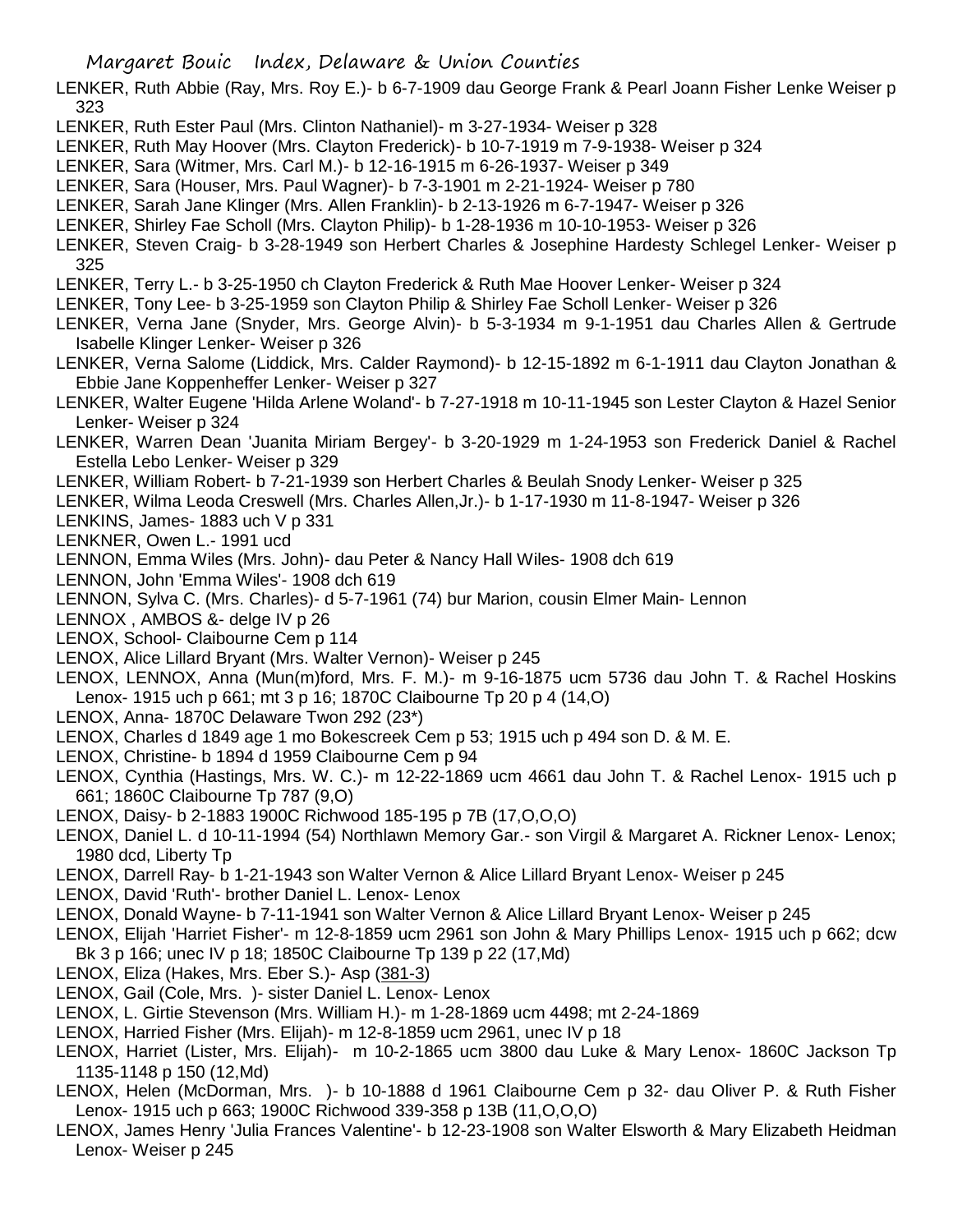LENOX, J. Fred- Claibourne Cem p 31

- LENOX, J. K.- uca p 104
- LENOX, John 'Mary Phillips'- d 1854 (71) Bokescreek Cem p 53; dcw Bk 3 p 166, will; 1840C Scioto Tp ; 1915 uch p 662; 1880 dch p 740; hadc p 50
- LENOX, John T/L 'Rachel Hoskins'- m 2-12-1840 dcm d 2-7-1880 (61-7-10) Claibourne Cem p 17- son John & Mary Phillips Lenox- 1915 uch p 661, 662; 1883 uch III p 329, V p 581, 633; 1908 dch 679; 1915 uch p 144; Hoskins p 2; Hoskins 3; dcw Bk 3 p 166; 1850C Claibourne Tp 139 (32,Md); 1870C Claib. Tp 20 p 3 (52,Md); uca p 87, 92, 93, 98
- LENOX, Judith Ann- b 7-23-1942 dau James Henry & Julia Frances Valentine Lenox- Weiser p 245
- LENOX, Julia Frances Valentin (Mrs. James Henry)- b 6-6-1912- Weiser p 245
- LENOX, Lavonia (Case, Mrs. Jason)- b 1843 m 7-31-1870 ucm 5754 d 1923 Claibourne Cem p 51- dau John T. & Rachel Lenox- 1915 uch p 661, 671; 1850C Claib. Tp 139 p 22 (7,O); 1860C Claib. 787 (18,O); 1870C Claib. Tp 2 p 4 (26,O)
- LENOX, Lemuel- d 5-27-1892 (36-10-13) Claibourne Cem p 17 son John T. & Rachel Lenox- 1915 uch p 662; 1860C Claibourne Tp 787 (5,O); 1870C Claib. Tp 20 p 4 (14,O); 1880C Claib. 127-134 (24,Md,O)
- LENOX, Leonard- son Luke & Mary Lenox- 1860C Jackson Tp 135-1148 p 150 (3,Md)
- LENOX, Luke- son John & Mary Phillips Lenox- 1915 uch p 662; dcw Bk 3 p 166; 1860C Jackson Tp 1135- 1148 p 150 (37,Md)
- LENOX, Margaret A. Rickner (Mrs. Virgil)- Lenox
- LENOX, Margaret R. (Watson, Mrs. Elkanah)- m 12-1-1842 dcm -dau John Lenox- dcw Bk 3 p 166
- LENOX, Marian Gertrude- b d 1887 Claibourne Cem p 32 dau Oliver P. & Ruth Fisher Lenox- 1915 uch p 663
- LENOX, Mary Elizabeth Heidman (Mrs. Walter Elsworth)- b 8-25-1876 m 3-5-1908 d 12-22-1942 dau George Henry & Anna Susanna Weiser Heidman- Weiser p 245
- LENOX, Mary Kirk (Mrs. Richard)- m 12-23-1852 dcm
- LENOX, Mary (Mrs. Luke)- 1860C Jackson Tp 1135-1148 p 150 (35,Md)
- LENOX, Mary- dau Luke & Mary Lenox- 1860C Jackson Tp 1135-1148 p 150 (6,Md)
- LENOX, Mary Phillips (Mrs. John)- d 1840 (48-2-26) Bokescreek Cem p 53- 1880 dch p 740; 1915 uch p 661
- LENOX, Mary (Wilson, Mrs. John)- m 7-25-1849 dcm- dau John & Mary Phillips Lenox- 1880 dch p 740; 1915 uch p 662; dcw Bk 3 p 166
- LENOX, Mayme Hickey (Mrs. (Oliver P.)- 1915 uch p 663
- LENOX, Melissa- b 1980 dau Stuart A. & Robin L. Lenox- 1991 ucd
- LENOX, Melva (Swanzey, Mrs. )- sister Daniel L. Lenox- Lenox
- LENOX, Neil- b 1982 son Stuart A. & Robin L. Lenox- 1991 ucd
- LENOX, Nikke- 1991 ucd
- LENOX, Oliver Perry 'Mayme Hickey'- b 3-27-1881 d 3-26-1911 Claibourne Cem p 32 son Oliver P. & Ruth Fisher Lenox- 1915 uch p 663; 1900C Richwood 339-358 p 13B (19,O,O,O)
- LENOX, Oliver Perry 'Ruth Ellen Fisher'- b 1848 m 9-12-1878 ucm 6311 d 1928 Claibourne Cem p 32- son John T. & Rachel Lenox- 1915 uch p 661, 662, 663; 1850C Claibourne Yp 139 p 22 (1,O); 1860C Claib. 787 (12,O); 1870C Claib. Tp 20 p 4 (21,O); 1880C Claib. Tp 127-134 (31,O,Md,O); 1900C Richwood 339-338 p 13B (52,O,Md,O) m 21y
- LENOX, P.- uca p 92, Richwood
- LENOX, Perry- d 12-4-1857 (7-5-4) Bokescreek Cem p 53 son L. & M. E. Lenox
- LENOX, Rachel Hoskins (Mrs. John T.)- m 2-12-1840 dcm d 7-17-1892 (71-1-9) Claibourne Cem p 17- 1915 uch p 661; 1850C Claibourne Tp 20 p 4 (50,O); 1880C Claib. Tp 127-134 p 12 (60,O,O,O)
- LENOX, Ralph W.- b 12-1879 d 1950 Claibourne Cem p 60 son Oliver P. & Futh Fisher Lenox- 1915 uch p 663; 1900C Richwood 339-358 p 13B (20,O,O,O)
- LENOX, Richard 'Mary Kirk'- m 12-23-1852 dcm son John & Mary Phillips Lenox- 1915 uch p 662; dcw Bk 3 p 166; 1850C Claibourne Tp 139 p 22 (23,Md)
- LENOX, Robert- son Perry Lenox- Hoskins p 13
- LENOX, Robert S.- b 9-1895 son Oliver P. & Ruth Fisher Lenox- 1915 uch p 663; 1900C Richwood 339-358 p 13B (4,O,O,O); 1971, 1973, 1975, 1977, 1979, 1981, 1983, 1991 ucd
- LENOX, Robin (Mrs. Stuart A.)- 1971, 1973, 1991 ucd
- LENOX, Ruth (Mrs. David)- Lenox
- LENOX, Ruth Ellen Fisher (Mrs. Oliver P.)- b 1858 m 9-12-1878 ucm 6311 d 1922 Claibourne Cem p 32- dau Larkin D. Fisher; 1915 uch p 663- 1900C Richwood 339-358 p 13B (41,O,O,O) m 21y 4 ch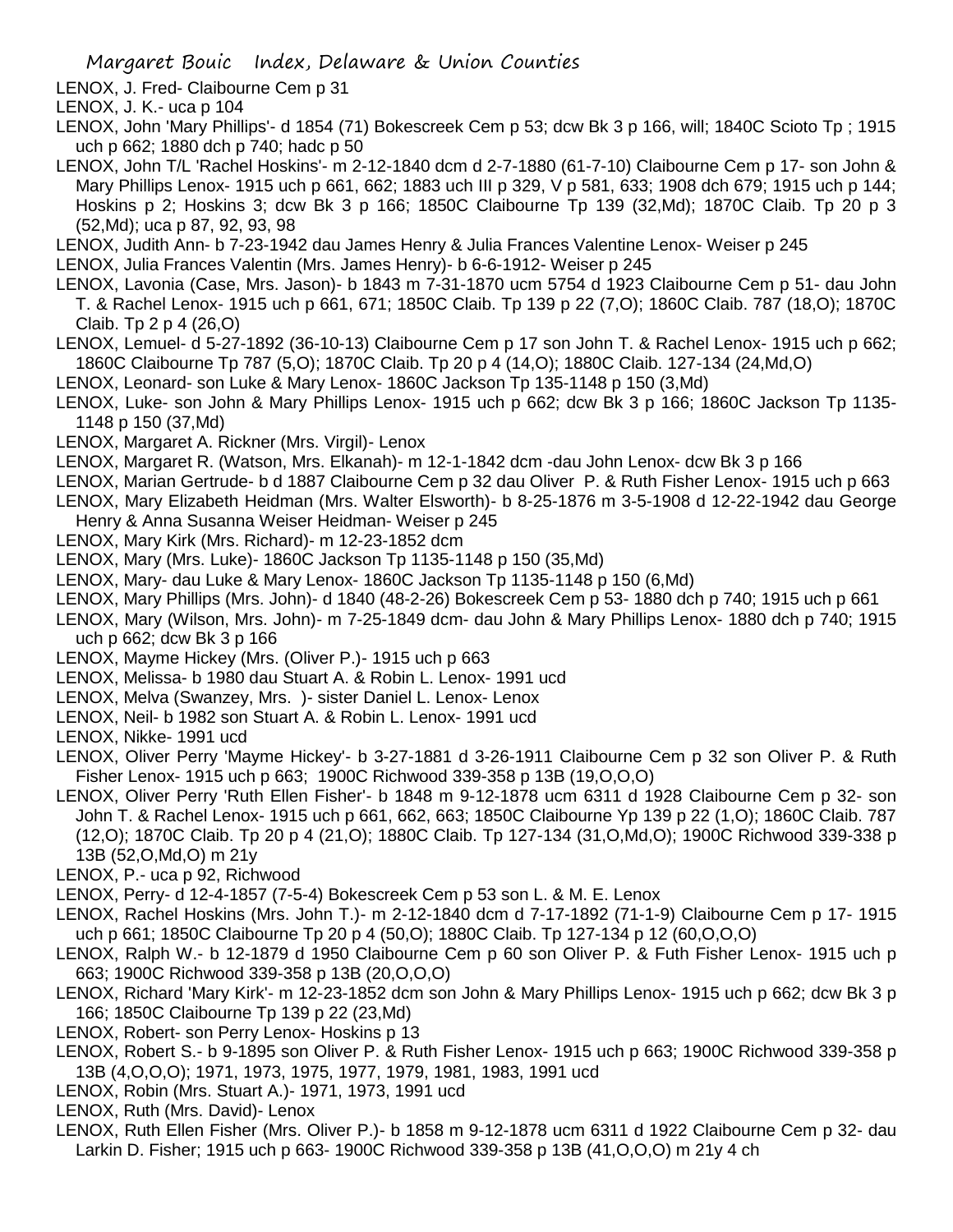- LENOX, R. W.- 1915 uch p 499, 500
- LENOX, Stuart A. 'Robin'- 1973, 1981, 1983, 1991 ucd
- LENOX, Susanna (Fegley, Mrs. Jacob)- m 3-23-1848 dcm dau John & Mary Phillips Lennox; 1915 uch p 662; dcw Bk 3
- LENOX, Valerie dau Daniel L. Lenox- Lenox
- LENOX, Vera M. Van Winkle(Mrs. Ralph M.)- b 5-1884 d 7-1972 Claibourne Cem p 60; dau Samuel & Emma Virginia "Jennie" Loveless Van Winkle- 1985 uch p 140; 1971 ucd
- LENOX, Vernon LeRoy- b 7-9-1937 son Walter Vernon & Alice Lillard Bryant Lenox- Weiser p 245
- LENOX, Vicki- dau Daniel L. Lenox- Lenox
- LENOX, Virgil 'Margart A. Rickner'- Lenox
- LENOX, Walter Elsworth 'Mary Elizabeth Heidman'-b 1878 m 3-5-1908- Weiser p 245
- LENOX, Walter Vernon 'Alice Lillard Bryant'- b 10-1-1910 d 2-16-1958- son Walter Elsworth & Mary Elizabeth Heidman Lenox- Weiser p 245
- LENOX, William H. son John T. & Rachel Lenox- 1915 uch p 661, 663; 1883 uch IV p 507; 1850C Claibourne Tp 139 p 22 (9,O); 1900C Richwood 185-195 p 7B (58,O,O,O); uca p 57, 104
- LENOX, William H.- d 11-5-1839 (2-10-10) Bokescreek Cem p 53 son J. & M. Lenox
- LENOX, William H. 'L. Girtie Stevenson'- m 1-28-1869 ucm 4498; mt 2-24-1869
- LENSIL, George- d 2-18-1930 (76) Oakdale Cem 4220 (H-22)
- LENSLAY, Charles- 1898 (86y) Potter's Field lptw p 58
- LENSLEY, Sophronia (Russell, Mrs. James)- m 8-26-1849 dcm
- LENT, Dane E.- 1980 dcd
- LENT, John R. 'Nanette'- 1980 dcd
- LENT, John 'Sarah Pounds'- m 7-25-1826 Holmes Co, DAR Marriages
- LENT, Nanette (Mrs. John R.)- 1980 dcd
- LENOX, Sarah Pounds (Mrs. John)- m 7-25-1826 Holmes Co DAR Marriages
- LENT, Susanna Frazier- dau John Frasher- Frazier 2; Pounds p 6
- LENTS, Civilla (83-1880), delge VIII p 52
- LENTS, Gary 'Terri Hartley'- Lents
- LENTS, Jesse Lee- b 5-1983 son Gary & Terri Hartley Lents- Lents
- LENTS, Terri Hartley (Mrs. Gary)- Lents
- LENTARY, Catherine (Mrs. Samuel)- 1860C Allen Tp 817-816 p 111 (20,Va)
- LENTARY, Samuel 'Catherine'- 1860C Allen Tp 817-816 p 111 (24,Va)
- LENTZ, Andrea (Mrs. Edward)- Lentz
- LENTZ, B.- 1883 uch IV p 500
- LENTZ, Barbara- dau John Merritt,Jr. & FLorence Kelton Lentz- Lentz
- LENTZ, Bessie Edna (Rabuck, Mrs. Goerge Weiser)- b 3-6-1884 m 1-18-1902- Weiser p 412
- LENTZ, Betty Hievner (Mrs. Edward)- dau George & Viola May Fenton Heivner- Weiser p 564
- LENTZ, Caroline- 1870C Oxford Tp 435 (14)
- LENTZ, Catherine Poling (Mrs. Samuel)(Boord, Mrs. Samuel C.)-m 3-15-1868 ucm 4355; 1915 uch p 1025; uca p 58, 1870C Allen Tp 163-156 p 11 (29,Va)
- LENTZ, Charles F.- b 1859 Perry Co d 3-14-1904 (54y11m) Oakdale Cem I p 130 (F-R9-2)
- LENTZ, Charles F.'Kate Reagle'- b 4-1849 Lentz; 1900C Marysville 1st ward 323-337 p 14B (51,O,Ger,Pa)- m 10y
- LENTZ, Charles F. 'Lydia Mooney'- d 1904; 1915 uch p 534, 610, 611, 1062; Lentz; Marysvillep 51
- LENTZ, Clara Belle Davis (Mrs. Monroe)- b 12-5-1865/4 d Sat 3-13-1943 Milford Cem, Un Al p 76- dau Joseph & Mary Lyons Davis, obit, mlib
- LENTZ, Clara- b 6-8-1870 Oxford Tp dau J. & Frederick Lentz- dcb
- LENTZ, Clara Davis (Mrs. Sylvester)- dau James H. & Mary Whelpley Davis- dumch p 1025; 1910 Allen Tp 181-1813 p 7B (45,O,O,O) m 7y, no ch
- LENTZ, C. M.- brother Sylvester Lentz- 1915 uch p 1025
- LENTZ, Clara (Mrs. H. L.)- b 6-1837- 1900C Marysville 39 p 2A (62,Tn,Tn,Tn)
- LENTZ, Curtis 'Mary Emma Jane Herman'- Weiser p 308
- LENTZ, David- 1870C Oxford Tp 435 (12)
- LENTZ, Delberta M.- b 5-1861; 1900C Allen tp 144-148 p 7A (39,O,WVa,WVa)
- LENTZ, Edward 'Andrea'- Lentz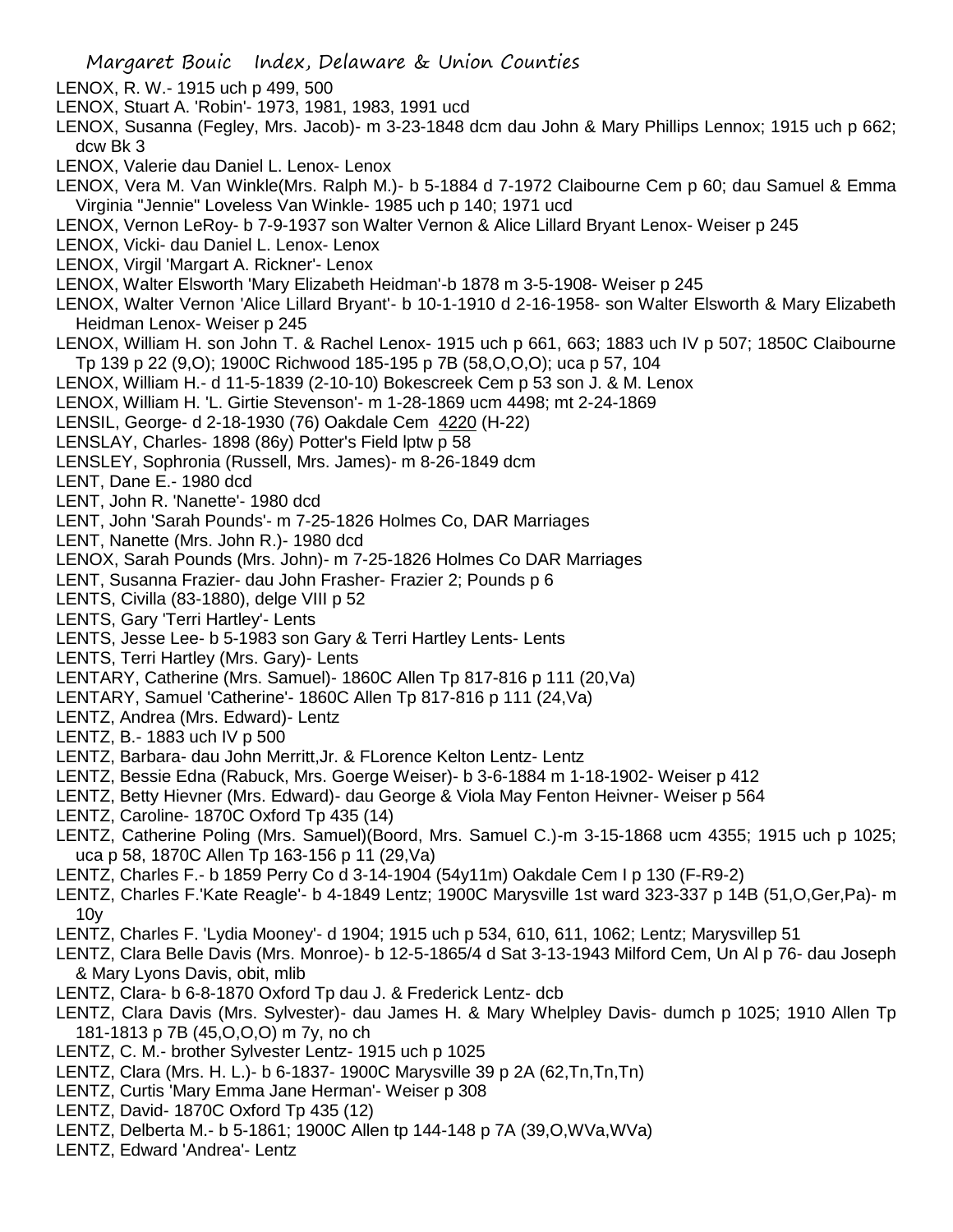- LENTZ, Eliza- 1870C Marlborough Tp 408 (15)
- LENTZ, Eliza- sister Charles F. Lentz- 1915 uch p 611
- LENTZ, Elizabeth- b 2-14-1898 d 2-7-1978 (79) cremated Oakdale Cem I p 130 (F-R9-2)- dau Charles F. & Kate Reagle Lentz- Lentz; 1900C Marysville 323-337 p 14B (2,O,O,Md)
- LENTZ, Elizabeth- sister Charles F. Lentz- 1915 uch p 611
- LENTZ, Elizabeth Freshwater (Pearson, Mrs. Dan)(Mrs. Roy)(Rodgers, Mrs. Ronald)(Christman, Mrs. Edward)- b 9-13-1906 d 5-23-1962 Cal. dau Robert & Mary Jane Ralston Freshwater - Freshwater p 134
- LENTZ, Elizabeth "Libby" Kelton (Davison, Mrs. Craig Scott)- m 5-18-1968 dau John Merritt Jr. & Florence Kelton Lentz- Lentz
- LENTZ, Florence- b 10-1876 d 1-24-1962 Oakdale Cem I p 130 (F-R9-2) dau Charles F. & Lydia Mooney Lentz- Lentz; 1915 uch p 610; 1900C Marysville 323-337 p 14B (23,O,O,O)
- LENTZ, Florence (Peterson, Mrs. Gary) m 2-24-1979 dau John M.,Jr. & Florence Kelton Lentz- Lentz
- LENTZ, Florence H. Kelton (Mrs. John M.Jr)- Lentz
- LENTZ, Florence Wilkins (Mrs. John Merritt,Sr)- b 6-23-1885 d 12-5-1947 Oakdale Cem II p 99 (H-RE-19)- dau Joseph S. & Minnie Court Wilkins- Lentz; 1915 uch p 611
- LENTZ, Frederick R. 'Josephine Court'- b 12-1891 son Charles F. & Katie Lentz- Lentz; 1900C Marysville 1st ward 323-337 p 14B (8,O,O,Md)
- LENTZ, Fredreka Schwegler (Mrs. Philip)- b 4-26-1830 Ger m 9-1-1850 d 1-5-1893, delge X p 65; 1870C Oxford Tp 435 (4,O)
- LENTZ, Guy Burton 'Nellie Grant Cochrel'- m 6-18-19113 Cochrel Bible- unec IX p 39
- LENTZ, H. L. 'Clara'- b 10-1832 1900C Marysville 39 p 2A (67,O,Ger,Ger) m 48y
- LENTZ, John- brother Charles F. Lentz- 1915 uch p 611
- LENTZ, John M.,Jr.'Florence Kelton'- b12-2-1908 m 3-15-1946 son John M.,Sr. & Florence Wilkins Lentz-Lentz; 1915 uch p 611; obit Florence, mlib
- LENTZ, John Merritt,Sr. 'Florence Wilkins'- b 12-1879 d 1952 Oakdale Cem II p 99 (H-RE-19) son Charles F. & Lydia Mooney Lentz- 1915 uch p 610, 611, 612, 1062; Lentz; Marysville p 45, 49; 1900C Marysville 323-337 p 14B (20,O,O,O)
- LENTZ, John Merritt III 'Shelley Clarke Kilbourne'- son John M.,Jr. & Florence Kelton Lentz- Lentz
- LENTZ, John Merritt IV- b 4-19-1986 son john M. III & Shelley Lentz- Lentz
- LENTZ, Joseph W. 'Martha Wilson'- m 6-12-1943 son John M.,Sr. & Florence Wilkins Lentz- Lentz; obit Florence, mlib
- LENTZ, Josephine Court (Mrs. Fred R.)- b 1894 d 1969 Oakdale Cem I p 130 (F-R9-2); Lentz
- LENTZ, J. S.- d 1-27-163- 1883 uch IV p 500
- LENTZ, Kate Reagle (Mrs. Charles F.)- Lentz; 1900C Marysville 1st ward 323-337 p 11B (35,Md,Md,Md)- m 10y, 2 ch
- LENTZ, Laura (Weidman, Mrs. Walter R.)- b 6-1878 dau Charles F. & Lyida Mooney Lentz- 1915 uch p 1062; Lentz; 1900C Marysville 323-337 p 14B (21,O,O,O)
- LENTZ, Loretta- dau Joseph W. Lentz- Lentz
- LENTZ, Lorry (Evans, Mrs. )- dau Joseph W. & Martha Wilson Lentz- Lentz
- LENTZ, Lucy- 1870C Oxford Tp 435 (10)
- LENTZ, Lydia Mooney (Mrs. Charles F.)- dau M. L. & Jemima Mooney- Lentz; 1915 uch p 611, 1062
- LENTZ, Manis- 1880C Delaware Town p 489A
- LENTZ, Margaret (Mrs. Noah)- b 1838 d 1920 Marengo Cem- Powell p 377
- LENTZ, Marie- 1870C Brown Tp 238 (19)
- LENTZ, Marjorie L. Sipe (Mrs. )- b 9-6-1911 d 2-5-1994 (82) Lentz
- LENTZ, Martha Wilson (Mrs. Joseph W.)- m 6-12-1943- Lentz
- LENTZ, Mary- sister Charles F. Lentz- 1915 uch p 611
- LENTZ, Mary Emma Jane Herman (Mrs. Curtis)- b 1-22-1904 dau Michael Edwin & Mary Louisa Klinger Herman- Weiser p 307
- LENTZ, Monroe 'Clara'- b 5-7-1861 d 6-18-1922 Milford Cem, Un Al p 70; son Samuel & Kathryn Poling Lentzobit Clara Belle Lentz, mlib; obit Monroe
- LENTZ, Naomi M.- 1870C Oxford Tp 435 (2)
- LENTZ, Nellie Grant Cochrel (Mrs. Guy Burton)- m 6-18-1913, Cochrel Bible- unec IX p 39
- LENTZ, Noah 'Margaret'- b 1832 d 1923 Marengo Cem, Powell 377
- LENTZ, Patricia (Steele, Mrs. William Charles)- m 9-14-1968 dau Joseph W. & Martha Wilson Lentz- Lentz;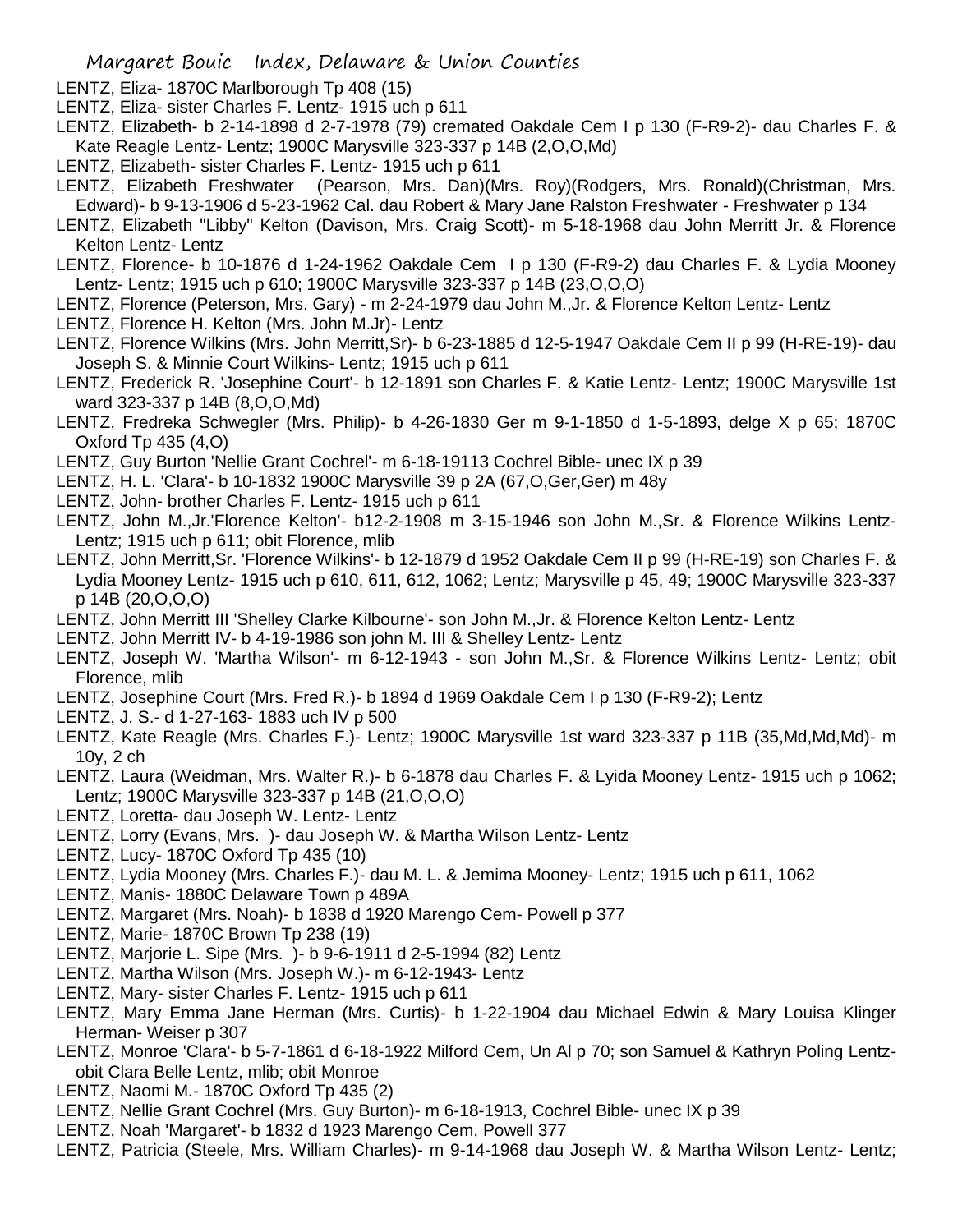Margaret Bouic Index, Delaware & Union Counties

1991 ucd

- LENTZ, Philip 'Fredreka Schwegler'- m 9-1-1850 delge X p 65; 1870C Oxford Tp 435 (42\*); funeral Friday dg 6-25-1901, Cry Ab p 86
- LENTZ, Ralph C.- b 6-1870 d 10-6-1922 Oakdale Cem I p 130 (F-R9-2)- son Charles F. & Lydia Mooney Lentz; 1915 uch p 610; 1900C Marysville 323-337 p 14B (29,O,O,O); Marysville p 48
- LENTZ, Roy 'Elizabeth Freshwater'- Freshwater p 134
- LENTZ, Sabella- 1870C Oxford Tp 435 (74\*)
- LENTZ, Sabella- 1870C Oxford Tp 435 (5)
- LENTZ, Samuel 'Catherine Poling'- 1915 uch p 1025
- LENTZ, Shelley Clarke Kilbourne (Mrs. John Merritt,III)- dau Mr. & Mrs. Herbert L. Osborne- Lentz
- LENTZ, Stephen Wilson- b 12-15-1947 d 2-29-1948 Oakdale Cem II p 98 (H-RD-9) son J. W. & Martha Lentz
- LENTZ, Sylvester M. 'Clara Davis'- b 5-5-1861 son Samuel & Catherine Poling Lentz- 1915 uch p 1024, 1025; 1870C Allen Tp 163-156 p 10 (9,O); 1880C Allen Tp 51-56 p 6 (19,O,Va,Va); 1910 Allen Tp 81-83 p 7B (49,O,WVa,WVa) m 7y
- LENTZ, Temple- dau Edward & Andrea Lentz- Lentz
- LENTZ, Virginia (Elsea, Mrs. Scott)- dau John M.,Sr. & Florence Wilkins Lentz- Lentz; 1915 uch p 611; obit Florence, mlib
- LENYARD, Charles 'Helen Doner'- Lenyard
- LENYARD, Helen Doner (Mrs. Charles)- Lenyard
- LENZ, Bernice Grotthouse(Mrs. Maurice A.)- m 1-10-1931 d 6-23-1989- sister Robert Grotthauser- Lenz
- LENZ, Carol (Mrs. William D.)- 1969 dcd
- LENZ, Caroline- Pabst 2 p 80
- LENZ, Charles- b 1962 son William D. & Carol Lenz- 1969 dcd
- LENZ, Jason- b 1967 son William D. & Carol Lenz- 1969 dcd
- LENZ, Jennifer- b 1967 dau William D. & Carol Lenz- 1969 dcd
- LENZ, Marjorie- sister Maurice A. Lenz- Lenz
- LENZ, Maurice A. "Bob" 'Bernice Grotthouse'- b 4-11-1907 m 1-10-1931 d 10-20-1989 (82) bur Nova, Ohiobrother Paul H. Lenz- Lenz
- LENZ, Patricia (Yothers, Mrs. )- dau Maurice A. & Bernice Lenz- Lenz
- LENZ, Paul H.- brother Maurice A. Lenz- Lenz
- LENZ, Rick- son Maurice A. & Bernice Lenz- Lenz
- LENZ, William D. 'Carol'- 1969 dcd
- LENZ, William- b 1965 son William D. & Carol Lenz- 1969 dcd
- LEO, Brad- son Jack H. & Emily Leo- Leo
- LEO, Chrissie (Nist, Mrs. )- dau Jack H. & Emily Leo- Leo
- LEO, Craig- son Jack H. & Emily Leo- Leo
- LEO, Emily (Mrs. Jack H.)- Leo
- LEO, Jack H. 'Emily'- d 12-21-1987 (63) Marengo Cem- Leo
- LEO, Janie- dau Jack H. & Emily Leo- Leo
- LEO, --Horn (Mrs. Harry)- dau Mrs. Sarah Horn- dg 4-22-1902, Cry Ab p 134
- LEODY, ---b 8-2-1867 Delaware Tp dau Daniel & Sarah Leody- dcb
- LEODY, ---b 9-10-1867 Delaware Tp son Daniel & Sarah Leody- dcb
- LEODY, -- b 8-2-1868 Delaware Tp dau Daniel & Sarah Leody- dcb
- LEOFFERT, Mary Louise- b 1-15-1898 Delaware Town dau John & Jennie Grubaugh Leoffert- dcb
- LEOFFERT, Paul E.- b 2-26-1892 Delaware Town son John H. & Jennie Grubaugh Leoffert- dcb
- LE'ONARD, Earl Charles 'Jane Peacher'- Le'Onard
- LE'ONARD, Jane Peaches (Mrs. Earl Charles)- d 7-28-1993 983) bur Asheville, N.C- Le'Onard
- LEOFIELD, Alphius- 1835 men p 64 #72 p 120 Westfield Tp
- LEONARD, ---btp p 14; 1915 uch p 464 dg 1-27-1908 p 3, delge VIII p 14
- LEONARD, --b 9-6-1868 Brown Tp son Leroy & M. Leonard, dcb
- LEONARD, ---b 10-9-1867 Delaware Tp son John & Sarah Leonard, dcb
- LEONARD, -- b 9-6-1868 Brown Tp son Leroy & M. Leonard- dcb
- LEONARD, Miss- attended funeral of Edward Keefe- dg 3-24-1908, Cry Ab p 120
- LEONARD, Mrs. sister A. E. Dent- dg 2-22-1901 Cry Ab p 67
- LEONARD, Mrs. Dr.- sister George S. Howard- dg 9-7-1897 Cry Ab p 127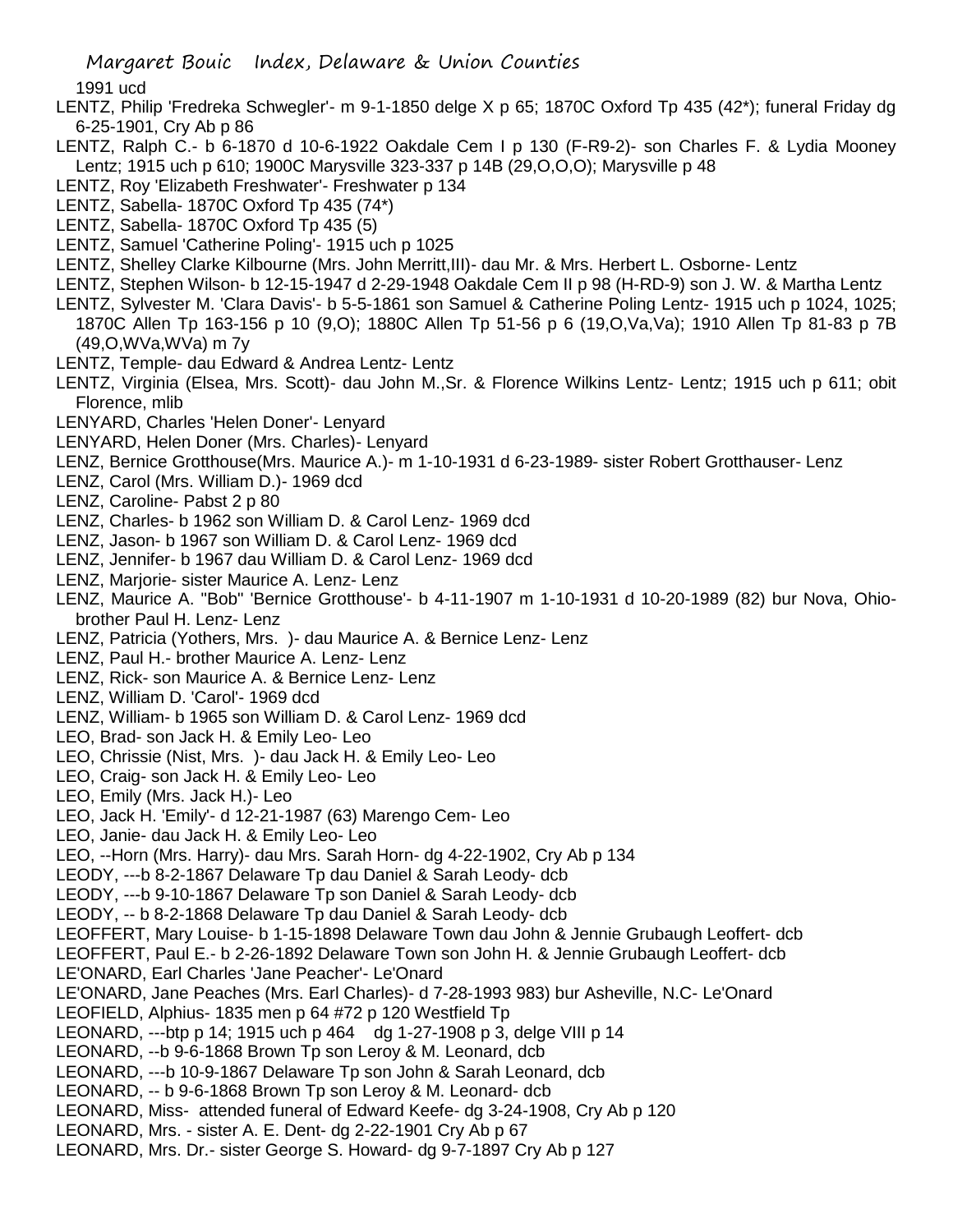- LEONARD, A.- 1880 dch p 559; 1908 dch 446; Pabst Pion II p 188; 1883 uch V p 683
- LEONARD, A.- unec III p 17, shoemaker
- LEONARD, Abigail Ann- dau Abijah & Nancy Leonard- 1850C Brown Tp 2980 p 13 (12,O)
- LEONARD, Abigail (Fuller, Mrs. Thomas)- b 10-26-1823 m 2-20-1839 d 10-26-1886 dau Noah & Electa Smith Leonard- ped Elton Roy Dutton 13 delge IV p 53
- LEONARD, Abigail (McLauglin, Mrs. Charles G.)- m 5-6-1855 dcm
- LEONARD, Abijah 'Nancy Potter'- m 8-16-1834 d 4-12-1855, dg 9-22-1899, Cry Ab p 217- son Zenas & Nany Leonard- 1880 dch p 812; Pabst Pion II p 152, 154, 155; delge X p 54; 1840C Brown Tp (20-30); 1850C Brown Tp 2980 p 163 (36,Pa); hadc p 20; CCC
- LEONARD, Abiron L. 'Sarah J. Conner'- m 5-5-1855 son Joseph & Jane C. Leonard- 1850C Brown Tp 2852 p 158 (18,O); Abyram- Pabst Pion II p 153
- LEONARD, Abram- hmp p 43
- LEONARD, Abraham 'Elizabeth Paver'- b 1772 d 5-5- or 7-1853(81y24d) Buck Run Cem, Un Al p 90; 1915 uch p 273, 461; 1883 uch IV p 433, 434, V p 455, 467, 477; 1830C Allen Tp 482 (50-60); 1840C Allen Tp 649 (60-70); 1850C Allen Tp 1539-1559 p 228 (78,Va); unec VII p 30
- LEONARD, Mrs. A. C.- sister Lovell Caulkins- dg 6-23-1871 Cry Ab p 88
- LEONARD, Ada Marie- dau Robert W. & Marie Leonard- dg 9-30-1951
- LEONARD, Adoniram J. 'Angeline'- Pabst Pion II p 153, 154; 1870C Brown Tp 245 (36\*)
- LEONARD, Adoram- son Joseph & Jane C. Leonard- 1850C Brown Tp 2852 p 158 (16,O)
- LEONARD, A. 'F. L.'- Powell p 16
- LEONARD, A. H.- 1915 uch p 303; 1883 uch IV p 503; uca p 104
- LEONARD, A. J.- brother G. W., Mrs. Jonathan Leonard- dg 4-25-1905, Cry Ab p 22
- LEONARD, Alexander 'Mary Martha'- b 2-1827 to US 1848 NA; 1860C Liberty Tp 1052-1062 p 143 (32,Baden); 1900C Taylor Tp 230-235 p 10B (73,Ger,Ger,Ger)
- LEONARD, Alice- 1870C Brown Tp 248 (7)
- LEONARD, Alice (Mrs. Walter L.)- Leonard
- LEONARD, Almon 'Emmaletta A.'- son Samuel & Nancy Brown Leonard- Pabst pion II 151, 152, 153, 154; dcw Bk 4 p 45(6); 1850C Berkshire Tp 49 p 6 (23,O)
- LEONARD, Althea (RIcks, Mrs. Milton)- ped Marsha Marie Russell Sorrell 19, delge V p 49
- LEONARD, Andene?- Pabst Pion II p 155
- LEONARD, Anderson- son Abijah & Nancy Leonard- Pabst Pion II p 152; 1850C Brown Tp 2980 p 163 (5,O)
- LEONARD, Angelina- dau Abijah & Nancy Leonard- 1850c Brown Tp 2980 p 163 (9,O)
- LEONARD, Angeline (Mrs. Adoniram J.)- Pabst Pion II p 153, 155; 1870C Brown Tp 245 (35)
- LEONARD, Angeline (Bell, Mrs. John A.)- m 9-27-1857 dcm
- LEONARD, Angeline- dau George & Mary Leonard- 1850C Brown tp 2827 p 157 (12,O)
- LEONARD, Angeline (Glass, Mrs. Marshall)- m 1-1-1856 dcm- dau George & Mary Jewett Leonard- 1880 dch p 810
- LEONARD, Angeline Reed (Mrs. Judson A.)- Pabst 2 p 38
- LEONARD, Anjaline- dau Alexander & Mary Leonard- 1860C Liberty Tp 1052-1062 p 143 (5,O)
- LEONARD, Ann Eliza- Pabst 6 p 24
- LEONARD, Ann (Hamblen, Mrs. John)- m 11-19-1849 Madison Co, unec XI p 45
- LEONARD, Anna (Healy, Mrs. Ebenezer 1st)- 1908 dch 677
- LEONARD, Anna L.- 1964 dcd, Delaware Tp
- LEONARD, Annetta- dau Caroline Leonard- 1850C Brown Tp 2867 p 158 (5,O)
- LEONARD, Barbara- dau Dr. & Bertha Hopkins Leonard- obit Bertha Leonard- mlib
- LEONARD, Barbara K."Babbs" (Mrs. George G.) 1969, 1971, 1980 dcd
- LEONARD, Benjamin- delge VIII p 10; 1835 men p 16 #19 p 23 Brown Tp
- LEONARD, Bernice Lucile Weaver (Mrs. Charles Edgar)- b 4-5-1901 m 9-10-1920 dau Edwin Johnson & Emma Idella Gebhart Weaver- Weiser p 726
- LEONARD, Bertha Hopkins (Mrs. Dr.)- b 6-30-1944 dau Marion Hopkins- obit mlib
- LEONARD, Bessue- b 1-5-1887 Berlin Tp dau C. M. & Anna Eastman Leonard- dcb; dg 4-25-1905, Cry Ab p 18
- LEONARD, Beverly K. (Mrs. Donald E.)- 1991 ucd
- LEONARD, Billy 'Joyce'- 1971 dcd
- LEONARD, Bishop- Pabst 8 p 27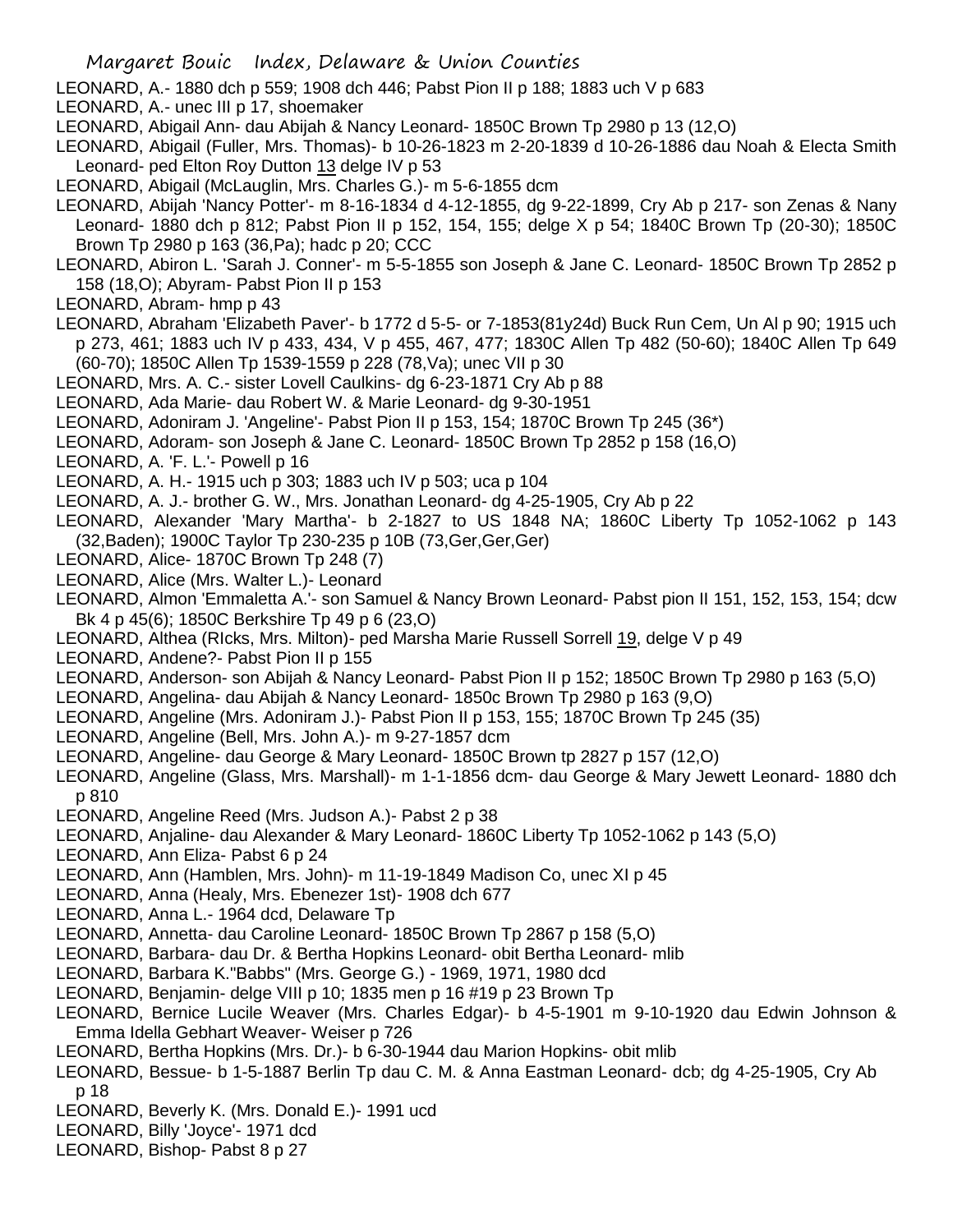- LEONARD, Blanche (Berger, Mrs. Samuel)- 1915 uch p 917
- LEONARD, Blanche- b 10-1888 dau Jacob & Mary Jane McGill Leonard- obit Jacob, mlib; 1900C Allen Tp 153-157 p 7B (11,O,O,O)
- LEONARD, Brad- b 1962 son George G. & Barbara K. Leonard- 1969, 1971, 1980 dcd
- LEONARD, Brooks- b 4-19-1889 d Fri (16) son Caleb M. & Annie Eastman Leonard- dg 3-28-1905 Cry Ab p 18
- LEONARD, Byram- delge VI p 24, Harmony Tp 1826
- LEONARD, Caleb- 1870C Berlin Tp 223 (11); dg 4-25-1905 Cry Ab p 18
- LEONARD, Caleb M.- 1908 dch 102 Caleb N.- Pabst Pion II p 154
- LEONARD, Carla Anne (Jones, Mrs. William Robert)-- m 4-1-1988 dau F. B. Leonard- Leonard
- LEONARD, Caroline- 1850C Brown Tp 2867 p 158 (38,Vt)
- LEONARD, Carolyn (Mrs. Gene R.)- 1973 ucd
- LEONARD, Carrie- d 4-3-1880 (3m5d) Buck Run Cem, Un Al p 90, 91 dau J. C. & M. J.
- LEONARD, Catharine- b Ireland d 2-3-1905 (78-2-10) Delaware Co Deaths
- LEONARD, Catherine- dau Alexander & Mary Leonard- 1860C Liberty Tp Un Co 1052-1062 p 143 (5,Va)
- LEONARD, Catharine Heisserman (Mrs. John)- m 11-20-1855 dcm
- LEONARD, Catherine (Mrs. Patrick)- d Fri (80) bur Columbus- dg 2-3-1905, Cry Ab p 7
- LEONARD, Cecil 'Virgie E. Minshall'- Leonard
- LEONARD, Cekua- (Jones, Mrs.Marien R.)- m 9-1884 dau Leroy & Emaline kelsey Leonard- 1870C Brown Tp 242 (11)
- LEONARD, Celinda (Perfect, Mrs. John)- b 1824 m 11-18-1845 dcm d 1883 Galena Cem- Powell p 25
- LEONARD, Charles- 1908 dch 446
- LEONARD, Charles A.- son James Leonard- 1870C Allen Tp 2245-236 p 15 (5,O)
- LEONARD, Charles Edgar 'Bernice Lucile Weaver'- b 9-1-1900 m 9-10-1920- Weiser p 726
- LEONARD, Charles- b 5-28-1875 Brown Tp son Fred & Jemima Dent Leonard- dcb
- LEONARD, Charles- son John & Hannah Leonard- 1850C Berkshire Tp 250 p 26 (3,O)
- LEONARD, Charles- son Walter L. & Alice Leonard- Leonard
- LEONARD, Charlotte C.-dau Harry & Ruth Baker Leonard- Leonard
- LEONARD, Christopher- from France, Nat 5-8-1855, delge IX p 58
- LEONARD, Cintha- dau Joseph & Jane C. Leonard- 1850C Brown Tp 2852 p 158 (5,O)
- LEONARD, Clara E. (Mrs. )- d 1890 age 22, Delaware Co deaths
- LEONARD, Clara L. (Fogle, Mrs. )- dau James & Weltha Mozzella Leonard- Leonard
- LEONARD, Clara Wolfley (Mrs. William)- dau Silas D. & Maggie Ellen Wolfley- 1908 dch 373; dumch p 372; Fowler p 107
- LEONARD, Clinton 'Nancy'- 1883 uch V p 466
- LEONARD, C. M.- pallbearer for D. M. Simpson- dg 4-23-1907, Cry Ab p 37
- LEONARD, Connie (Mrs. Gary)- Leonard; 1980 dcd
- LEONARD, Cora E. (Beightler, Mrs. Emmett)- b 10-13-1878 d 3-17-1959 Oakdale Cem II p 20 (B-R10-1) dau Jacob & Mary Jane McGill Leonard- 1883 uch V p 477; 1880c Allen Tp 156-168 p 16 (2,O,O,Va); obit Jacob
- LEONARD, Daniel 'Jane Heath'- m 3-25-1855 dcm
- LEONARD, David- Pabst 6 p 24, 76
- LEONARD, David Brigham 'Jane Kristen Knuttila'- m 7-24-1993 son George & Vicky Leonard- Leonard
- LEONARD, David 'Mary S. Dustin'- m 3-2-1841 dcm
- LEONARD, David R.- b 1965 son J. Richard & Mary Lou Leonard- Leonard; 1969, 1971, 1980 dcd
- LEONARD, David Z.- d 9-11-1855 (2-5-8) Old Kilb Cem p 4; Powell 65
- LEONARD, Debra Lee- b 10-23-1957 dau Don Edmund & Eunice Patricia Quidley Leonard- Weiser p 726
- LEONARD, Della (Staley, Mrs.Walter M.)- b 2-19-1872 d 12-15-1950 Oakdale Cem II p 9 (B-R6-1)- dau Jacob & Mary Jane McGill Leonard- 1915 uch p 976; 1900C Allen Tp 153-157 p 7B (28,O,O,O) m 9y
- LEONARD, Dewitt C.- son Alexander & Mary Leonard- 1860C Liberty Tp Un Co 1052-1062 p 144 (8,Pa)
- LEONARD, Don Edmund'Eunice Patricia Quidley'- b 11-10-1926 m 9-4-1952 son Charles Edgar & Bernice Lucile Weaver Leonard- Weiser p 726
- LEONARD, Donald E. 'Beverly K.'- 1991 ucd
- LEONARD, Donald- son Walter L. & Alice Leonard- Leonard
- LEONARD, Donna Patricia- b 9-19-1953 dau Don Edmund & Eunice Patricia Quidley Leonard- Weiser p 726 LEONARD, Dorothy d 10-8-1851 (11-5-24) Buck Run Cem, Un Al p 90- dau Abraham & Elizabeth Paver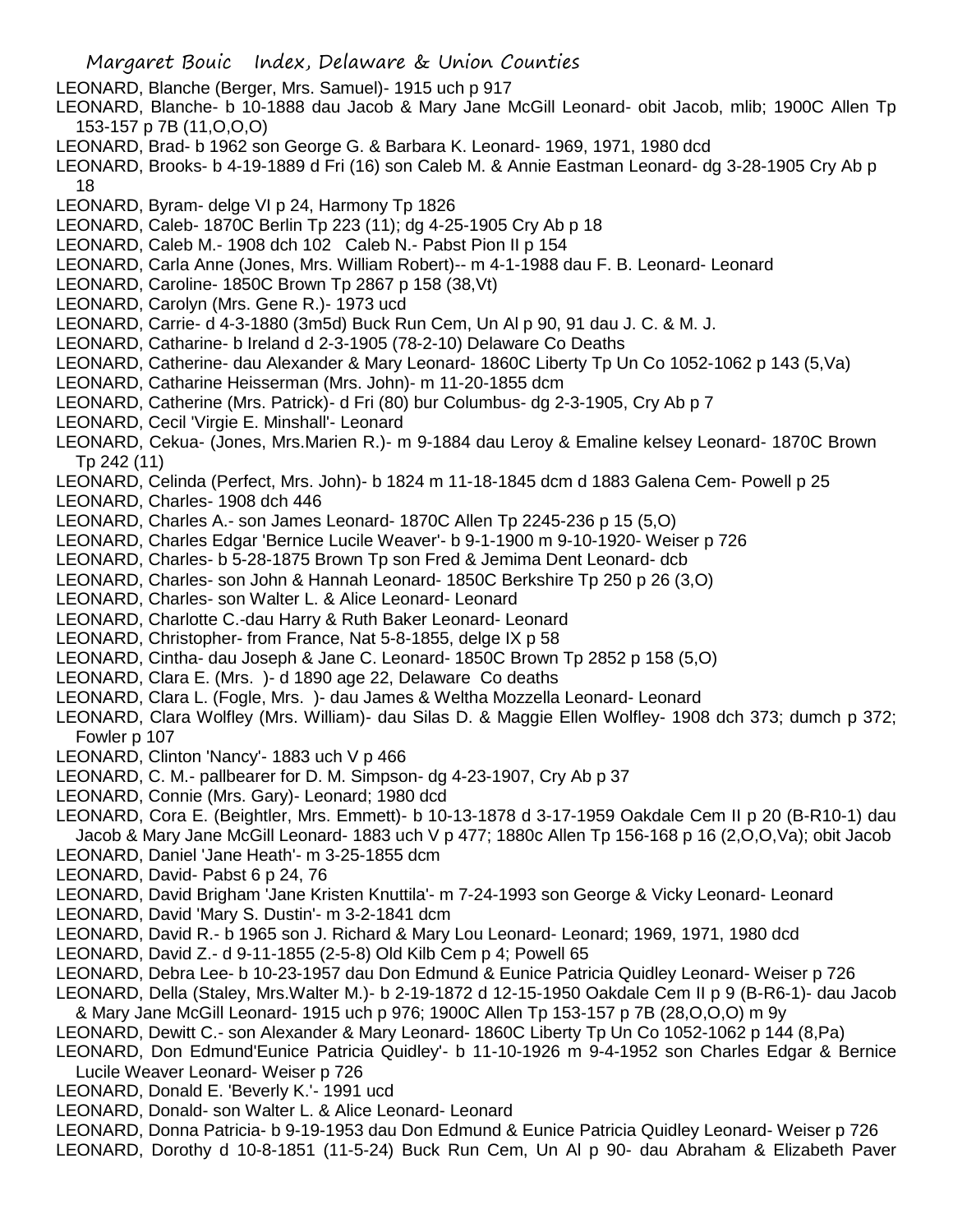- Leonard- 1883 uch V p 455; 1850C Allen Tp 1539-1559 p 228 (10,O)
- LEONARD, Edgar- d 3-11-1880 (1-11-10) Old Kilb Cem p 4, Powell p 5; dcdeaths
- LEONARD, Edgar- son Zenas & Elizabeth Leonard- 1850C Brown Tp 2933 p 161 (2,O)
- LEONARD, Effie- 1870C Delaware Tp 273 (4)

LEONARD, Effie (Scott, Mrs. )- dau Jacob & Mary Jane McGill Leonard- 1883 uch V p 477; 1880C Allen Tp 158-168 p 16 (5,O,O,Va)

- LEONARD, Eileen Sullivan (Mrs. Lewis)- m 10-30-1859 dcm (Ellen)- 1870C Delaware Tp 273 (27)
- LEONARD, Electa Smith (Mrs. Noah)- b ca 1796 m 12-8-1817 d -9-1862 ped Elton Roy Dutton 27, delge IV p 53
- LEONARD, Electa Vining (Mrs. Jonah B.)- m 12-221-1844 dcm
- LEONARD, Eliza (Debolt, Mrs. Inaley J.)- m 8-13-1846 dcm
- LEONARD, Eliza (Forwood, Mrs. John)- m 3-10-1859 dcm
- LEONARD, Eliza- dau Samuel & Nancy Brown Leonard- 1850C Berkshire Tp 49 p 6 (15,O); dcw Bk 4 p 45(6)
- LEONARD, Elizabeth- hmp p 145
- LEONARD, Elizabeth- 1870C Brown Tp 245 (12)
- LEONARD, Elizabeth- 1870C Delaware Tp 278 (9)
- LEONARD, Elizabeth Hoge (Mrs. Lot)- 1880 dch p 812
- LEONARD, Elizabeth Johnson (Mrs. John)- m 9-15-1865 ucm 3789

LEONARD, Elizabeth Leonard (Mrs. Jonathan)- m 4-26-1849 dcm; sister A. J. & G. W. Leonard- dg 4-25-1905, Cry Ab p 22; 1908 dch 337, 536; Pabst Pion II p 153; 1870C Brown Tp 248 (39)

- LEONARD, Elizabeth- dau Joseph & Jane C. Leonard- 1850C Brown Tp 2852 p 158 (20,O)
- LEONARD, Elizabeth Paver (Mrs. Abraham)- d 1-14-1860 dau John & Elizabeth Wagoner Paver- 1915 uch p 461; 1883 uch V p 455, 477; 1830C Allen Tp 482 (20-30); 1840C Allen Tp 699 (30-40); 1850C Allen Tp 1539-1559 p 228 (45,O)
- LEONARD, Elizabeth (White, Mrs. George)- dau Joseph Leonard- White (3); 1880 dch p 827; 1908 dch 747
- LEONARD, Elizabeth (Mrs. Zenas)- 1850C Brown Tp 2933 p 161 (44,Pa)
- LEONARD, Ella- 1870C Brown Tp 242 (9)- dcb

LEONARD, Emeline Kelsey (Mrs. Leroy)- m 8-6-1857 ucm 2582, mt 9-2-1857, unec IV p 53, XII p 15; dg 3-20- 1906 Cry Ab p 88; 1870C Brown Tp 242 (40)

- LEONARD, Emily (Lowry, Mrs. Erwin F.)- b 11-9-1892 Del Town d 10-27-1962 dau Caleb M. & Anna Eastman-Leonard- Lowry; dg 4-25-1905, Cry Ab p 18
- LEONARD, Emma C.- Pabst Pion II p 155
- LEONARD, Emma- 1870C Berlin Tp 223 (13)
- LEONARD, Emma C.- 1870C Brown Tp 239 (19)
- LEONARD, Emma (Mrs. William)- b 1-1875 1900C Dover Tp 166-168 p 8A (25,O,O,O) m 1y, 1 ch
- LEONARD, Emmaletta A. (Mrs. Almon)- Pabst Pion II p 154
- LEONARD, Esther Wright (Mrs. James M.)- d 1-24-1974(65) Green Mound Cem- Leonard
- LEONARD, Eugene- son Robert W. & Marie Leonard- dg 9-30-1951
- LEONARD, Eunice- 1850C Berkshire Tp 91 p 10 (8,O)
- LEONARD, Eunice Patricia Quidley (Mrs. don Edmund)- b 6-5-1932 m 9-4-1952 Weiser p 726
- LEONARD, Eva Baker (Mrs. Grant)- b 2-26-1868 d 4-29-1946 (78) Kilbourne Cem- dau Elias & Rebecca Baker- dg
- LEONARD, Everett B.- son Harry & Ruth Baker Leonard- Leonard; 1961 dcd
- LEONARD, Ezekiel B.- d 7-10-1859 (29-9-4) Galena Cem- Powell p 6- son Samuel & Nancy Brown Leonard-1850C Berkshire Tp 49 p 6 (19,O)
- LEONARD, Fanny (Potter, Mrs. Harry J.)- m 1-12-1865 dcm
- LEONARD, F. B.- Leonard
- LEONARD, F. L. (Mrs. A.)- Powell p 16
- LEONARD, ---infant d 3-12-1877 dau F. & N. Old Eden Cemn, Powell p 65
- LEONARD, Forest Open Sky- 5-29-1995- son Scott & Haley Leonard- Leonard
- LEONARD, Frances E.- Pabst 5 p 9, 11
- LEONARD, Frances (Potter, Mrs. Walter)- dau Isaac & Nancy Thurston Leonard- Thruston p 3; dcw Bk 2 p 285
- LEONARD, Frances C. Osborn (Mrs. Robert B.)- b 10-1-1914 d 7-19-1991 (77)- dau Brice & Marie George Osborn- Leonard; 1961, 1964, 1969, 1971 dcd
- LEONARD, Francis- 1850C Brown Tp 2825 p 157 (8,Pa)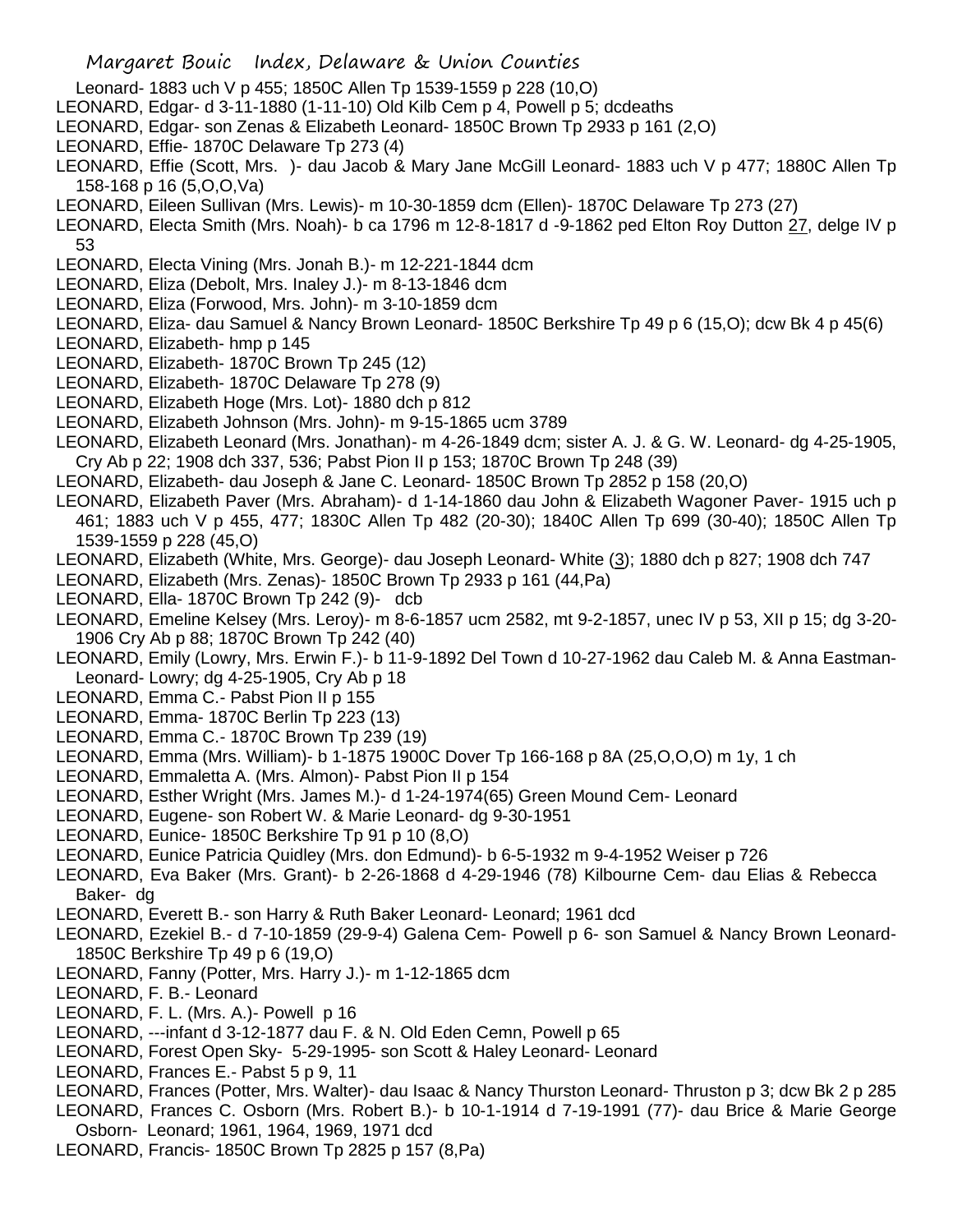- LEONARD, Francis M.- son Zenas & Elizabeth Leonard- 1850C Brown Tp 2933 p 171 (7,O)
- LEONARD, Francis W.- son James & Weltha Mozzella Leonard- Leonard
- LEONARD, Fredrick- 1870C Brown Tp 242 (21)
- LEONARD, Gary W. 'Connie'- Leonard; 1980 dcd
- LEONARD, Gene- son Robert B. & Frances Leonard- Leonard; 1961(12), 1964, 1969, 1971 dcd
- LEONARD, Gene R. 'Carolyn'- 1973 ucd
- LEONARD, Geneva (Irey, Mrs. )- dau Grant & Eva Baker Leonard- Leonard; dg 4-29-1946
- LEONARD, Rev. George- Pabst 2 p 93 Rev. G. E., Sbc p 10
- LEONARD, George E.- son Harry & Ruth I. Baker Leonard- Leonard; 1908 dch 539
- LEONARD, George G. 'Barbara K.'- 1969, 1971, 1980 dcd
- LEONARD, George- son George & Mary Leonard- 1850C Brown Tp 2827 p 157 (1,O); 1880C Brown Tp p 385A
- LEONARD, George H.- son Joseph & Jane C. Leonard- 1850C Brown Tp 2852 p 158 (14,O)
- LEONARD, George- son John & Hannah Leonard- 1850C Berkshire Tp 250 p 26 (1,O)
- LEONARD, George- son Lot & Elizabeth Hoge Leonard- Pabst 7 p 61; 1880 dch p 810, 812, picture p 369; Pabst Pion I p 151, 152; CCC Brown Tp
- LEONARD, George 'Mary Jewett'- d 4-17-1881 (80-7-8) Old Kilbourne Cem p 4, Powell p 65, dcdeaths; delge VIII p 52; 1850C Brown Tp 2827 p 157 (50,Pa); 1870C Brown Tp 242 (69\*); dg 11-19-1869 Cry Ab p 76; dg 3-20-1906, Cry Ab p 88; dg 4-21-1881 Cry Ab p 55
- LEONARD, George 'Vicky'- Leonard
- LEONARD, George W. 'Sarah A.'- Pabst Pion I p 153
- LEONARD, George W.- son Zenas & Elizabeth Leonard- 1850C Brown Tp 2933 p 161 (15,O)
- LEONARD, Georgia Elizabeth- b 1-31-1907 d 11-15-1994 (87) Green Mound Cem- dau Harry & Ruth Baker Leonard- Leonard
- LEONARD, Gloria (Delaplane, Mrs. )- dau William C. Leonard- Leonard
- LEONARD, Grace H.- Pabst Pion I p 154
- LEONARD, Grace Howard (Mrs. Dr. Wilbur N.)- d Wed, dg 6-11-1952 Oak Grove Cem- dau George M. Howard- dg 10-9-1906, Cry Ab p 123; Fowler p 107
- LEONARD, Grant 'Eva Baker'- m 9-5-1889; obit; Pabst 7 p 19
- LEONARD, G. W.- d 4-2-1905 (67) dg 4-25-1905 brother A. J. & Mrs. Jonathan Leonard- Cry Ab p 22
- LEONARD, Haley (Mrs. Scott)- Leonard
- LEONARD, Hannah (Mrs. )- sister Mrs. Joseph C. Cox- dg 12-14-1900; Cry Ab p 42, 48
- LEONARD, Hannah Vanloon (Mrs. John)- m 5-30-1847 dcm; 1850C Berkshire Tp 250 p 26 (22,O)
- LEONARD, Harold B.- b 9-13-1898 (61-1960), uninf p 33
- LEONARD, Harriet H.- 1850C Brown Tp 2825 p 157 (6,Pa)
- LEONARD, Harriet (Holt, Mrs. Evan)- m 10-6-1864 dcm dau Isaac & Nancy Thurston Leonard- Thurston p 3; dcw Bk 2 p 285
- LEONARD, Harry 'Ruth I.Baker'- b 12-17-1865 m 6-15-1905 son Jonathan & Elizabeth Leonard- Leonard; 1908 dch 337, 338, 532, 536; dg 1-7-1908, 1-24- 1908, delge VIII p 14; 1870C Brown Tp 248 (4)
- LEONARD, Hazel F.- dau William & Emma Leonard- 1900C Brown Tp 166-168 p 8A (5,O,O,O)
- LEONARD, Hazel M. (Smith, Mrs. C. Alden)(Mrs. William C.)- d 3-223-1983 (75) bur Salem,O.- Leonard
- LEONARD, Hiram- son Joseph & Jane C. Leonard- 1850C Brown Tp 2852 p 158 (25,O)
- LEONARD, Hiram Z. 'Levica S.'- Pabst Pion II p 153
- LEONARD, Homer R.- son Robert Newton Leonard- dg 3-22-1951
- LEONARD, Howard- Pabst 6 p 24
- LEONARD, Irene T. Arehart (Mrs. )- b 10-4-1911 d 11-5-1995 984) Oak Grove Cem- dau Adrian Thomas & Lettie May Arehart- Leonard
- LEONARD, Isaac- d 1833 age 27, Old Kilb Cem p 4
- LEONARD, Isaac- d 10-3-1844 (37-2-26) Old Eden Cem- Powell 65
- LEONARD, Isaac- 1880 dch p 559; 1908 dch 81, 446; hadc p 20; CCC 1849 Brown Tp; Pabst Pion II p 152; 1835 men p 16 #27 p 24 Brown Tp, Powell p 72
- LEONARD, Isaac N. 'M. J.'- Pabst Pion II p 153
- LEONARD, Isaac N.- son Joseph & Jane C. Leonard- 1850C Brown Tp 2852 p 158 (12,O)
- LEONARD, Isaac 'Nancy Thurston'- m 6-29-1840 dcm; Thurston p 3; 1840C Brown Tp; Olen Gaz 7-3-1840, Wight I p 43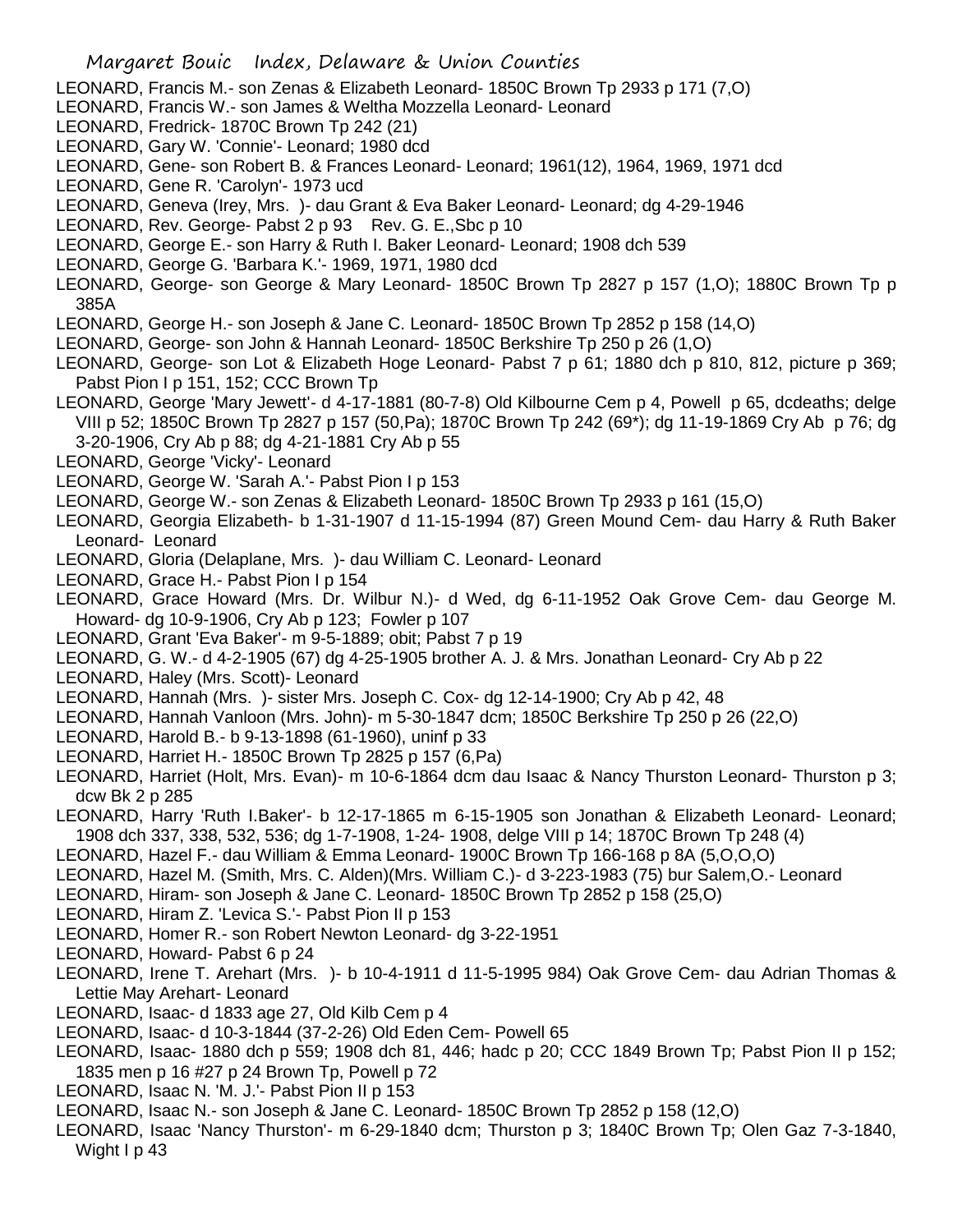Margaret Bouic Index, Delaware & Union Counties

- LEONARD, J.- uca p 70, Marysville
- LEONARD, Jacob- b 1834 d 3-16-1906 (72y) Army Oakdale Cem I p 104 (F-R1-1); 1860C Allen Tp 885-895 p 121 (26,O); uca p 21, 58
- LEONARD, Jacob 'Mary Jane McGill'- b 3-6-1838 m 11-18-1869 ucm 4648 son Abraham & Elizabeth Paver Leonard- 1915 uch p 460, 976; 1883 uch V p 452, 455, 477; 1840c Allen Tp 49 (5-10); 1850C Allen Tp 1539-1559 p 228 (16,O); 1870C Allen Tp 27 p 2 (33,O); 1880C Allen Tp 158-168 p 16 (42,O,Va,O)
- LEONARD, James ?- Pabst Pion II p 151
- LEONARD, James- uca p 39, Union Tp
- LEONARD, James F.- d 7-8-1970 (43) Leonard
- LEONARD, James- son Grant & Eva Baker Leonard- dg 4-29-1946
- LEONARD, James H.- hmp p 144
- LEONARD, James 'Jane Huff'- m 4-22-1860 ucm 3027 son Abraham & Elizabeth Paver Leonard- 1883 uch V p 455, 477; 1850C Allen Tp 1539-1559 p 228 (18,O); 1860C Allen Tp 885-895 (28,O)
- LEONARD, James M. 'Esther Wright'- d 6-5-1974 (66) Green Mound, Cem- Leonard
- LEONARD, James 'Minerva'- 1870C Allen Tp 245-236 p 15 (36,O)
- LEONARD, James- son Robert W. & Marie Leonard- dg 4-29-1946
- LEONARD, James 'Weltha Mozzella'- Leonard
- LEONARD, Jane- d 11-21-1893 (74-9-8) Galena Cem- Powell p 16
- LEONARD, Jane- b 3-1856; 1900C Allen Tp 88-92 p 4B (44,Va,Va,Va)
- LEONARD, Jane C. Cruikshank (Mrs. Joseph)- m 10-25/27-1849 dcm d 3-20-1863 (51-9-18) Old Kilb Cem p 5, Powell p 65; dau George & Elizabeth Conway Cruikshank- 1908 dch 782; 1850C Brown Tp 2852 p 150 (40,NY); dg 4-10-1863, Cry Ab p 30
- LEONARD, Jane Hoff (Mrs. James)- m 4-22-1860 ucm 3027; 1860C Allen Tp 885-895 (18,O)
- LEONARD, Jane (Mrs. I/J) d 3-11-1840 (32-6-19) Old Kilb Cem p 4, Powell p 65
- LEONARD, Jane Kristen Knuttila (Mrs. David Brigham)- m 7-24-1993 dau Jack & Janice Knuttilla- Leonard
- LEONARD, Jane- dau Samuel & Mary Brown Leonard- Pabst Pion II p 154, dcw Bk 4 p 45(6); 1850C Berkshire Tp 49 p 6 (31,O); 1870C Berk. Tp 219 (52)
- LEONARD, Janice Elaine Durham (Mrs. Robert Rugene)- m 8-16-1975 dau Richard Durham Leonard
- LEONARD, Jarvix- Maugans Anc p 142
- LEONARD, J. C. 'M. J.'- Un Al p 90
- LEONARD, Jeffrey W. 'Lisa L. Hedges'- m 9-8-1990 son Gary & Connie Leonard- Leonard
- LEONARD, Jesse-son Grant & Eva Baker Leonard- Leonard; dg 4-26-1946
- LEONARD, Jessie Ruth- b 10-25-1892 Ber. Tp dau Nelson & Sarah Butt Leonard- dcb
- LEONARD, John- 18353 men p 8 #158 p 7 Berkshire Tp, delge VIII p 55
- LEONARD, John- 1880C Delaware Town p 540C; delge II p 11
- LEONARD, John- delge VII p 62, 1810 John,Jr.- delge VII p 62, 1810
- LEONARD, John,Jr- delge VIII p 55, Sunbury Tp
- LEONARD, John- 1870C Berlin Tp 223 (15)
- LEONARD, John- 1870C Delaware Two 28 (35\*)
- LEONARD, John B.- Pabst 6 p 51; delge III p 9
- LEONARD, John 'Catharine Heisserman'- m 11-20-1855 dcm
- LEONARD, John E.- son James Leonard- 1870C Allen Tp 245-236 p 15 (9,O)
- LEONARD, John 'Elizabeth Johnson'- m 9-15-1865 ucm 3789
- LEONARD, John H.- Pabst 1 p 69
- LEONARD, John 'Hannah Vanloon'- m 5-30-1847 dcm; 1850c Berkhsire Tp 49 p 6 (27,O)
- LEONARD, John K. 'Susanna Doughty'- m 9-22-1848 dcm
- LEONARD, John R.'Mary L.'- 1980 dcd
- LEONARD, John 'Sarah'- Pabst Pion II p 150, bur Berkshire Cem
- LEONARD, John 'Sarah'- b 1748 d 2-12-1820 ? (71-9-1),Galena Cem- 1820C Sunbury Tp; Pabst 1 p 36, 5 p 2; Powell p 16
- LEONARD, John W.- son Zenas & Elizabeth Leonard- 1850C Brown Tp 2933 p 161 (10,O)
- LEONARD, Jonah B.'Electa Vining'- m 12-21-1844 dcm; Pabst Pion II p 254
- LEONARD, Jonas- Pabst Pion II p 152
- LEONARD, Jonathan 'Elizabeth Leonard'- b 2-5-1820 m 4-26-1849 dcm- 1908 dch 337, 536; Pabst Pion II p 152, 153; Pabst 7 p 62; 1870C Brown Tp 248 (50\*); 1880C Brown Tp 378C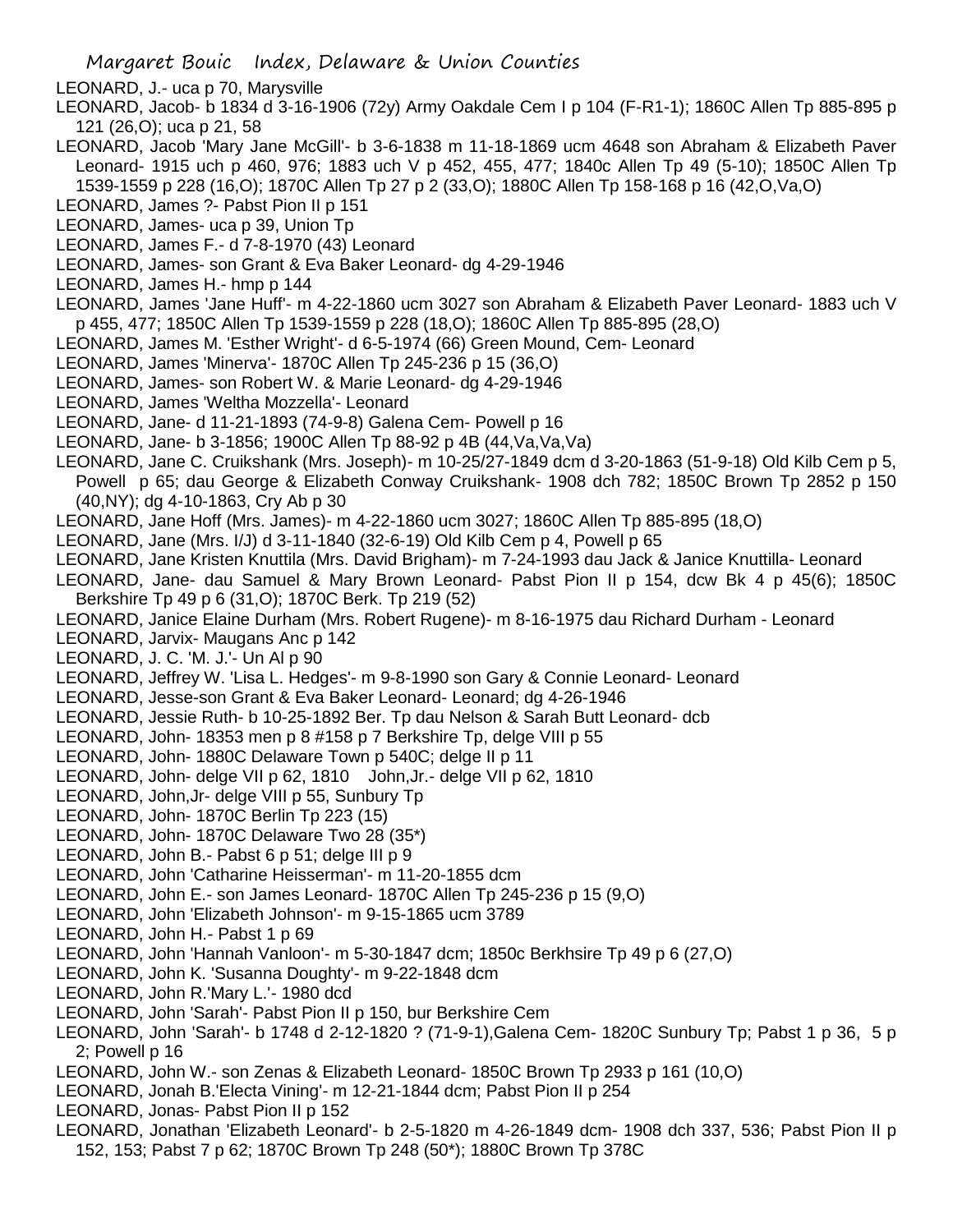- LEONARD, Joseph- 1840C Brown Tp (60-70)
- LEONARD, Joseph Earl 'Mary'- d 2-29-1960 (74) Leonard
- LEONARD, Joseph- 'Jane C. Cruikshank'- m 10-25-1849 d 8-24-1867 (62) Old Kilb Cem p 5 Powell p 65-1880 dch p 560; 1908 dch 446, 747, 782; hadc p 20; CCC Brown Tp; Pabst Pion II p 152; 1840C Brown Tp (30- 40); 1850C Brown Tp 2852 p 158 (46,Pa); dg 4-10-1863 Cry Ab p 30
- LEONARD, Joseph M. 'Nancy Potter Leonard- m 3-21-1864 d 9-22-1899 Cry Ab p 217; Pabst Pion II p 151, 153; delge VII p 10
- LEONARD, Josiah- 1835 men p 10 #38 p 12 Bennington Tp
- LEONARD, Joyce (Mrs. Billy)- 1971 dcd
- LEONARD, Judson- 1850C Delaware Town 10050 p 82 (16,O); 1880C Brown Tp 382A
- LEONARD, Julia W.- son Zenas & Elizabeth Leonard- 1850C Brown Tp 2933 p 161 (4,O)
- LEONARD, Katherine R. (Dorst, Mrs. Paul Henry)- m 7-24-19--- dau Norman Leonard- Leonard
- LEONARD, Keith- son Walter L. & Alice Leonard- Leonard
- LEONARD, Kittie M. (Mrs. Paul E.)- Leonard; 1961 dcd
- LEONARD, Lanson- 1850C Berkshire Tp 206 p 21 (10,O)
- LEONARD, Leah (Brown, Mrs. )- b 2-28-1892 dcm dau Grant & Eva Baker Leonard- Leonard; dg 4-29-1946
- LEONARD, Lena- 1870C Delaware Tp 278 (30)
- LEONARD, Leonard- 1850C Marysville 546-557 p 83 (25,O)
- LEONARD, Leroy- 1908 dch 398; Pabst Pion II p 152, dg 1-7-1908 p 2, delge VIII p 14; Pabst Pion II p 152; 1880C Brown Tp p 385A
- LEONARD, Leroy- b 9-24-1895 Brown Tp son Grant & Eva Baker Leonard- dcb
- LEONARD, Leroy 'Emaline Kelsey'- b 6-13-1825 m 8-6-1857 ucm 2582 d 3-9-1906 (80-9-27)- son George & Mary Leonard- mt 9-2-1857, unec IV p 53, XII p 15; dg 6-24-1886 Cry Ab p 134; dg 3-20-1906 Cry Ab p 88
- LEONARD, Lettie (Herbert, Mrs. J. Nelson)- m 12-1922- Freshwater p 99
- LEONARD, Levica S. (Mrs. Hiram Z.)- Pabst Pion II p 153
- LEONARD, Lewis- 1870C Delaware Town 300 (20)
- LEONARD, Lewis 'Eileen Sullivan'- m 10-30-1859 dcm; 1870C Delaware Town 273 (30\*)
- LEONARD, Linda Wagoner (Mrs. Martin)- 1883 uch V p 455
- LEONARD, Lisa Leslynn Hedges (Mrs. Jeffrey William)- m 9-8-1990- dau Leslie,Jr. & Bettye Hedges- Leonard
- LEONARD, Loiza- dau George & Mary Leonard- 1850C Brown Tp 2827 p 157 (19,O)
- LEONARD, Lorin B.- d 1905 (15-0-19) Del Co deaths
- LEONARD, Lot 'Elizabeth Hoge'- 1880 dch p 812; hadc p 20; CCC 1849 Brown Tp
- LEONARD, Louisa- 1870C Brown tp 242 (37)
- LEONARD, L. P.- Powers p 306
- LEONARD, Lucile- dau Walter L. & Alice Leonard- Leonard
- LEONARD, Lucinda- dau Joseph & Jane C. Leonard- 1850C Brown Tp 2852 p 158 (10,O)
- LEONARD, Lucy- dau George & Mary Leonard- 1850C Brown Tp 2827 p 157 (24,O)
- LEONARD, Lucy (Thompson, Mrs. John)-1880 dch p 98
- LEONARD, Luther- 1840C Brown Tp (30-40)
- LEONARD, M.- uca p 104
- LEONARD, Mabel (LeVan, Mrs. Victor)- d 9-1953 (63) bur Pa- dau Grant & Eva Baker Leonard- Levan; dg 4- 26-1946
- LEONARD, Margaret- 1870C Delaware Tp 273 (7)
- LEONARD, Margaret- dau Dr. & Bertha Hopkins Leonard- obit Bertha,mlib
- LEONARD, Margaret E.- dau Zenas & Elizabeth Leonard- 1850C Brown Tp 2933 p 161 (7/12,O)
- LEONARD, Margaret (Maize, Mrs. )- 1880 dch p 805
- LEONARD, Mart- 1883 uch IV p 541
- LEONARD, Martha E. (Seaman, Mrs. Mike)(Burba, Mrs. Raymond)- b 7-24-1912 d 2-14-1993 dau James & Weltha Mozzella Leonard- Leonard
- LEONARD, Martha J.- d 9-20-1842 (1) Old Kilb Cem p 11, Powell p 62 dau A. & N. Leonard
- LEONARD, Martin 'Lina Wagoner'-d 9-11-1877 (33-5-25) Buck Run Cem, Un Al p 90- son Abraham & Elizabeth Paver Leonard- unec III p 50, GS, 1860; 1850C Allen Tp 1539-1559 p 228 (7,O); 1860C Allen Tp 885-895 p 121 (16,O)
- LEONARD, Mary- 1980 dcd, Berlin Tp
- LEONARD, Mary- 1870C Berlin Tp 223 (50)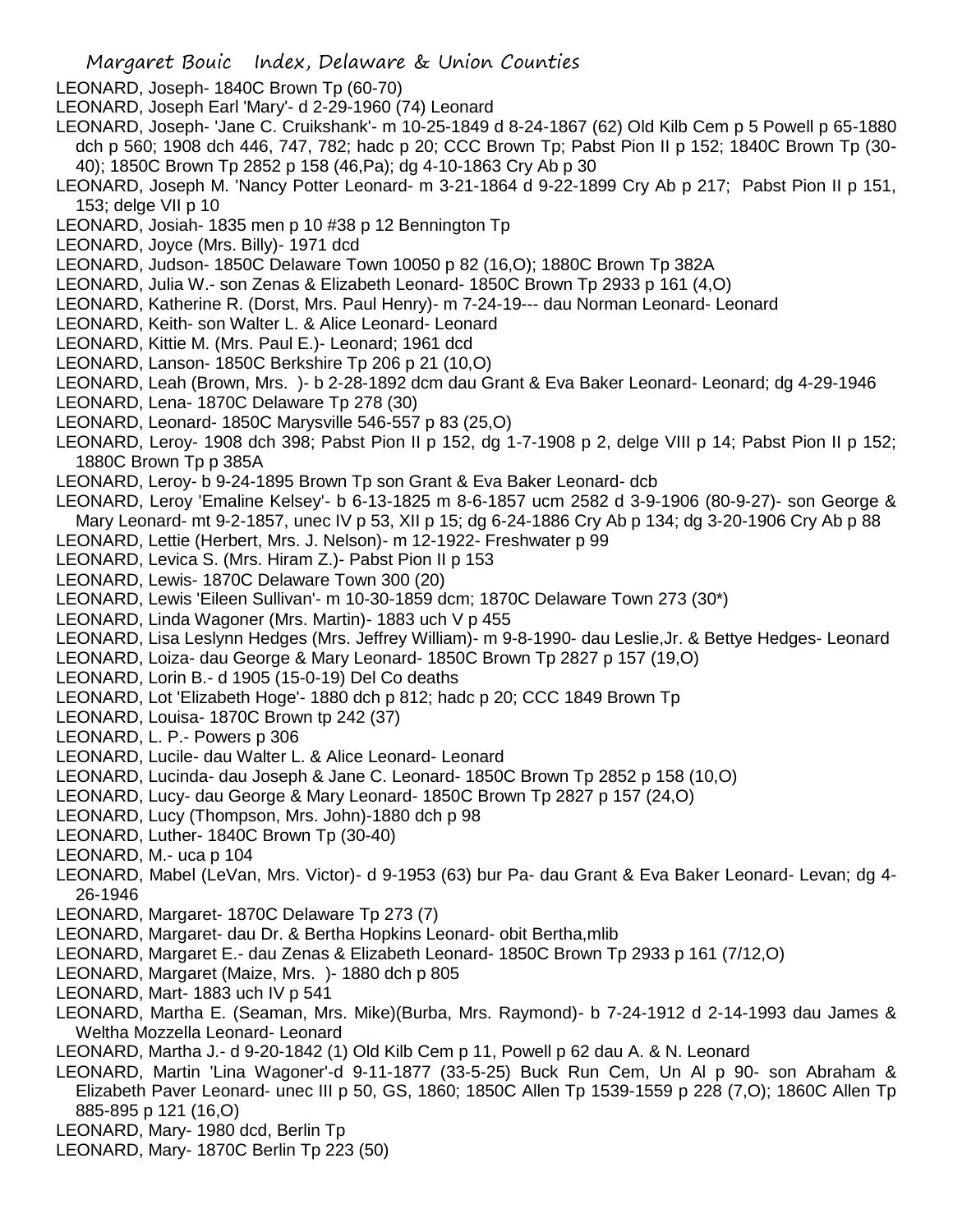- LEONARD, Mary A.- Pabst 1 p 69
- LEONARD, Mary (Mrs. Alexander)- 1860C Liberty Tp Un C0 1052-1062 p 144 (27,Pa)
- LEONARD, Mary (Allen, Mrs. Jedediah)- m 11-20-1862 dcm
- LEONARD, Mary Ann d 1-30-1840 (19-2-2) Buck Run Cem, Un Al p 90- dau Abraham & Elizabeth Paver Leonard-  $1883$  uch V p 455
- LEONARD, Mary Ann- d 1-23-1842 (1y1m) Old Kilb Cem p 5, Powell p 54; dau Joseph & Nancy Leonard
- LEONARD, Mary B.- b 1832 d 1921 Galena Cem- Powell p 16; dau Samuel & Nancy Brown Leonard- 1850C
- Berkshire Tp 49 p 6 (18,O); 1870C Berk. Tp 219 (38); Pabst Pion II p 153-154; dcw Bk 4 p 45(6)
- LEONARD, Mary E.- d 9-25-1891 973) dcdeaths
- LEONARD, Mary J.- mother of Effie Scott- b 3-1852; 1900C Marysville 4th ward p 10A (48,WVa,WVa,WVa)
- LEONARD, Mary- dau George & Mary Leonard- 1850C Brown Tp 2827 p 157 (7,O); dg 4-21-1881, Cry Ab p 55
- LEONARD, Mary Jane McGill (Mrs. Jacob)(Paver, Mrs. Ira)- m 11-18-1869 ucm 4648 dau Eli & Millie McGill-1883 uch V p 477; 1915 uch p 970; 1870C Allen Tp 27 p 2 (18,Va); 1880C Allen Tp 156-168 p 16 (26,Va,Va,Va); obit Pearl, mlib
- LEONARD, Mary Jewett (Mrs. George)- d 11-12-1869 (66-10-12) Old Kilb Cem, dcdeaths- Powell p 65- dau Daniel & Mary Jewett- 1880 dch p 810, 812; 1850C Brown Tp 2827 p 157 (44,Vt); Delaware Herald 11-18- 1869; dg 3-20-1906, Cry Ab p 88; dg 11-19-1869 Cry Ab p 76
- LEONARD, Mary (Mrs. Joseph Earl)- Leonard
- LEONARD, Mary Lou (Downin, Mrs. Donald Edwin)- Maugans Anc p 60
- LEONARD, Mary Lou (Mrs. J. Richard)- Leonard; 1964, 1969, 1971, 1980 dcd
- LEONARD, Mary S. Dustin (Mrs. David)- m 3-2-1841 dcm
- LEONARD, Mary (Yahn, Mrs. )- b 1-4-1903 Brown Tp- twin dau Grant & Eva Baker Leonard- dg 4-26-1946
- LEONARD, Matilda dau Abijah & Nancy Leonard- 1850C Brown Tp 2980 p 163 (15,O)
- LEONARD, Matilda (Mrs. Alexander)- b 5-1832, 1900C Taylor Tp 230-235 p 10B (58,O,O,O) m 26y
- LEONARD, Matilda (Blair, Mrs. William)- m 2-19-1854 dcm
- LEONARD, Matilda (Durling, Mrs. Benjamin)- m 5-15-1834, dcga p 64, Ohio St.Gaz.; Olen Gaz 5-21-1834, Wight I p 18
- LEONARD, M. B.- Pabst Pion II p 152
- LEONARD, Mildred (Bosteder, Mrs. )- b 1-4-1903 twin Dau Grant & Eva Baker Leonard- Leonard; dg 4-29- 1946, dcb
- LEONARD, Millie Della (Staley, Mrs. Walter)- dau Jacob & Mary Jane McGill- 1883 uch V p 477; 1880C Allen Tp 156-168 p 16 (8,O,O,Va)
- LEONARD, Minerva (Elliott, Mrs. Joshua)- m 4-27-1848 dcm; Wight II p 34; 5-19-1849
- LEONARD, Mineerva- dau Isaac Leonard- dcw Bk 2 p 285
- LEONARD, Minerva (Mrs. James)- 1870C Allen Tp 245-236p 15 (25,O)
- LEONARD, Minnie- 1870C Delaware Tp 278 (6)
- LEONARD, Miriam- Leonard
- LEONARD, M.J. (Mrs. Isaac N.)- Pabst Pion II p 153
- LEONARD, M. J. (Mrs. J. C.)- Un Al p 90
- LEONARD, Moodie- d 1-3-1878/3 (4-1-25) dau J. C. & M. J. Buck Run Cem, Un Al p 90, 91
- LEONARD, Morency- d 4-8-1880 (15y7m) Old Kilb Cem p 4, dcdeaths
- LEONARD, Nancy- d 6-10-1852 (66-8-25) Powell p 65- 1850C Brown Tp 2871 p 159 (64,O); Pabst Pion II p 153, 154
- LEONARD, N.- 1880 dch p 264; 1908 dch 30; CCC p 31
- LEONARD, Nancy- Pabst Pion II p 151, 152
- LEONARD, Nancy- 1880C Brown Tp p 386C
- LEONARD, Nancy- 1880C Berkshire Tp p 411A
- LEONARD, Nancy Potter (Mrs. Abijah)- b 3-13-1818 m 8-16-1834 d 9-14-1899 (81y6m) dg 9-22-1899, Cry Ab p 217; 1850C Brown Tp 2980 p 162 (32,Va); 1870C BRtown Tp 239 (52\*); Pabst Pion II p 155
- LEONARD, Nancy Brown (Mrs. Samuel)- d 8-7-1882 (89-7-1) dau Ezekiel Brown, Galena Cem, Powell p 16; 1880 dch p 446; dcw Bk 4 p 45(6); 1850C Berkshire Tp 49 p 6 (57,Pa); 1870C Berk. Tp 219 (76\*)
- LEONARD, Nancy (Mrs. Clinton)- 1883 uch V p 466
- LEONARD, Nancy (Leonard, Mrs. Joseph)- m 3-21-1864 dcm; delge VIII p 10, 52 (87-1880)
- LEONARD, Nancy Sheffler (Mrs. Richard L.)- m 7-13-1968 dau Jack C. Sheffler- Leonard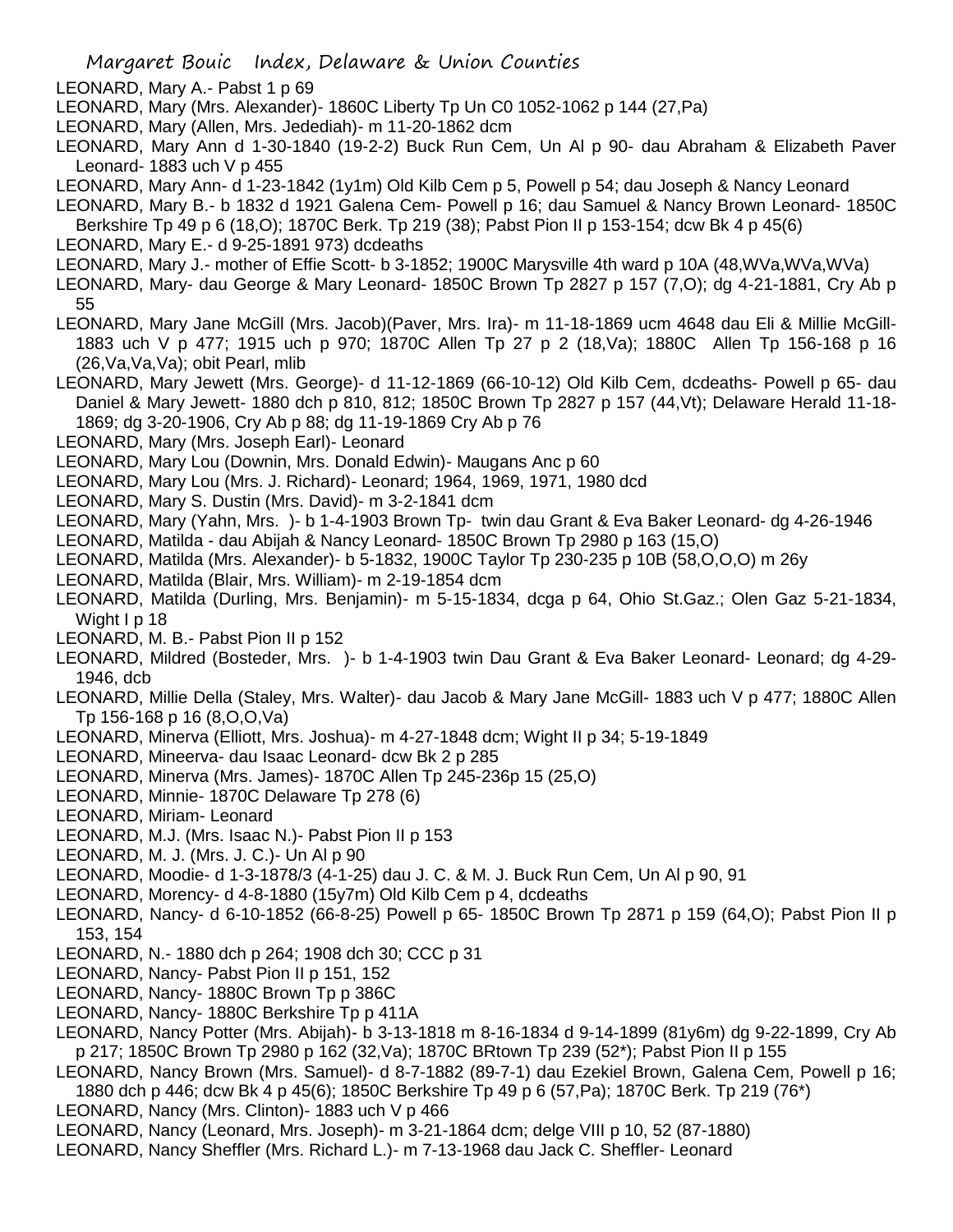- LEONARD, Nancy Thurston (Mrs. Isaac)(Hipple, Mrs. George)- m(1) 6-29-1840 dcm, (2) 6-30-1846 dcm -dau Daniel Greene & Frances Thayer Thurston- Thurston p 3; dcw Bk 2 p 285; Olen Gaz 7-3-1840 Wight I p 43, II p 21, 7-10-1846
- LEONARD, Nancy (Mrs. Zenas)- d 10-9-1848 (42-4-12) Old Eden Cem- Powell p 65; 1880 dch p 812, or d 1852 age 66, Old Kilb Cem p 4

LEONARD, Nellie- 1880C Delaware Town p 532A

- LEONARD, Nelson- hadc p 92; CCC Berlin Tp 1900; Pabst Pion II p 151, 152, 153, 154; dcw Bk 4 p 401(42) appr; Powers p 61; 1870C Berlin Tp 223 (45\*); 1880C Berlin Tp 360A
- LEONARD, N. J.- hadc p 18; CCC, 1849 Berlin Tp
- LEONARD, Noah 'Electa Smith'- b 11-13-1796 m 12-8-1817 d 12-7-1862 ped Elton Roy Dutton 26, delge IV p 53
- LEONARD, Norman- Leonard
- LEONARD, Pamela (Patterson, Mrs. )- dau Robert B. & Frances Osborn Leonard- Leonard; 1961, 1964, 1969, 1971 dcd
- LEONARD, Pamelia- dau Joseph & Jane C. Leonard- 1850C Brown Tp 2852 p 159 (22,O)
- LEONARD, Patrick 'Catherine'- fahter of Mrs. Ed Keefe- dg 2-3-1905, Cry Ab p 7
- LEONARD, Paul E. 'Kittie M.'- d 10-13-1976 (81) bur Findlay- Leonard; 1961 dcd
- LEONARD, Paul- b 6-15-1893 Brown Tp dcb d France WWI- son Grant & Eva Baker Leonard- obit Eva Baker
- LEONARD, Pearce- Pabst Pion II p 152
- LEONARD, W. Pearl- b 1883 d 9-10-1906 (23y6m) Oakdale Cem 2078 (1F) i p 104 (F-R1-1), obit, mlib-son Jacob & Mary Jane McGill Leonard- obit Jacob,mlib; 1900C Allen Tp 153-157 p 7B (17,O,O,O)
- LEONARD, Phebe (Longwell, Mrs. James)- dau Zenas & Nancy Leonard- 1880 dch p 8112; delge X p 54
- LEONARD, Rachel- d 12-26-1874 (84-2-14) dcdeaths; Old Kilb Cem p 11; Powell p 67; Pabst 8 p 6; 1870C Brown Tp 248 (79\*)
- LEONARD, Rachael (Epp(e)s, Mrs. William)- b 1830 m 11-20-1851 ucm 1737 d 7-30-1912 Oakdale Cem I p 51 (E-R52-2)- dau Abraham & Elizabeth Paver Leonard- 1883 uch V p 455; unec XIV p 66; 1830C Allen Tp 482 p 294 (-5); 1850C Allen Tp 1539-1559 p 228 (20,O)
- LEONARD, Ray M.- d 1889, age 6 mos. dcdeaths
- LEONARD, Ray W.- b 2-20-1889 Del. Town son W. N. & Clara Wolfley Leonard- dcb
- LEONARD, J. Richard 'Mary Lou'- d 1-4-1983 (68) Green Mound Cem- son Harry & Ruth Baker Leonard-Leonard; 1961, 1964, 1969, 1971 dcd
- LEONARD, Richard L. 'Nancy Sheffler'- m 7-13-1968 son James Leonard- Leonard
- LEONARD, Robert B.'Frances'- d 8-18-1976 (62) Green Mound Cem- son Grant & Eva Baker Leonard-Leonard; dg 4-29-1946; 1961, 1964, 1969, 1971 dcd
- LEONARD, Robert Eugene 'Janice Elaine Durham'- m 8-16-1875- son Robert B. Leonard- Leonard
- LEONARD, Robert N. d Thurs dg 3-22-1951; 1870C Brown Tp 245 (5)
- LEONARD, Robert- son Robert W. & Marie Leonard- dg 9-30-1951
- LEONARD, Robert W. 'Marie'- d Sunday dg 9-30-1951
- LEONARD, Roy Edmund- b 12-7-1954 son Don Edmund & Eunice Patricia Quidley Leonard Weiser p 726
- LEONARD, Ruby Regina (Hause, Mrs. Arthur Elwood)- m 8-31-1940- Maugans Anc p 58
- LEONARD, Ruth I. Baker (Mrs. Harry)- m 6-15-1905 d 11-18-1961 (85) Green Mound Cem- 1908 dch 539; Leonard
- LEONARD, Sally- d 4-20-1843 Galena Cem, Powell p 16- dau Samuel & Nancy Leonard
- LEONARD, Samuel- Powers Pat p 134
- LEONARD, Samuel- 1880 dch p 432, 446; War of 1812; delge X p 34; Pabst 5 p 2, 6 p 53; Pabst Pion II p 151; hadc p 16; CCC p 52; 1820C Sunbury Tp; 1840C Berkshire Tp p 183; 1835 men p 8 #166 p 7 Berkshire Tp; 1850C Berk. Tp 49 p 6 (63,Pa)
- LEONARD, Samuel- Pabst Pion II p 154
- LEONARD, Samuel 'Nancy Brown'- d 11-16-1859 (72-5-16) Galena Cem, Powell p 16; dcw Bk 4 p 45(6) will
- LEONARD, Sarah (Mrs. Abyram L.)- Pabst Pion II p 153
- LEONARD, Sarah A. (Mrs. George W.)- Pabst Pion II p 153
- LEONARD, Sarah (Harman, Mrs. Silas)- 1880 dch p 810
- LEONARD, Sarah (Mrs. John)- d 9-16-1825 (74) Galena Cem- Powell p 16; Pabst Pion II p 151
- LEONARD, Sarah L.- dau Isaac Leonard- dcw Bk 2 p 285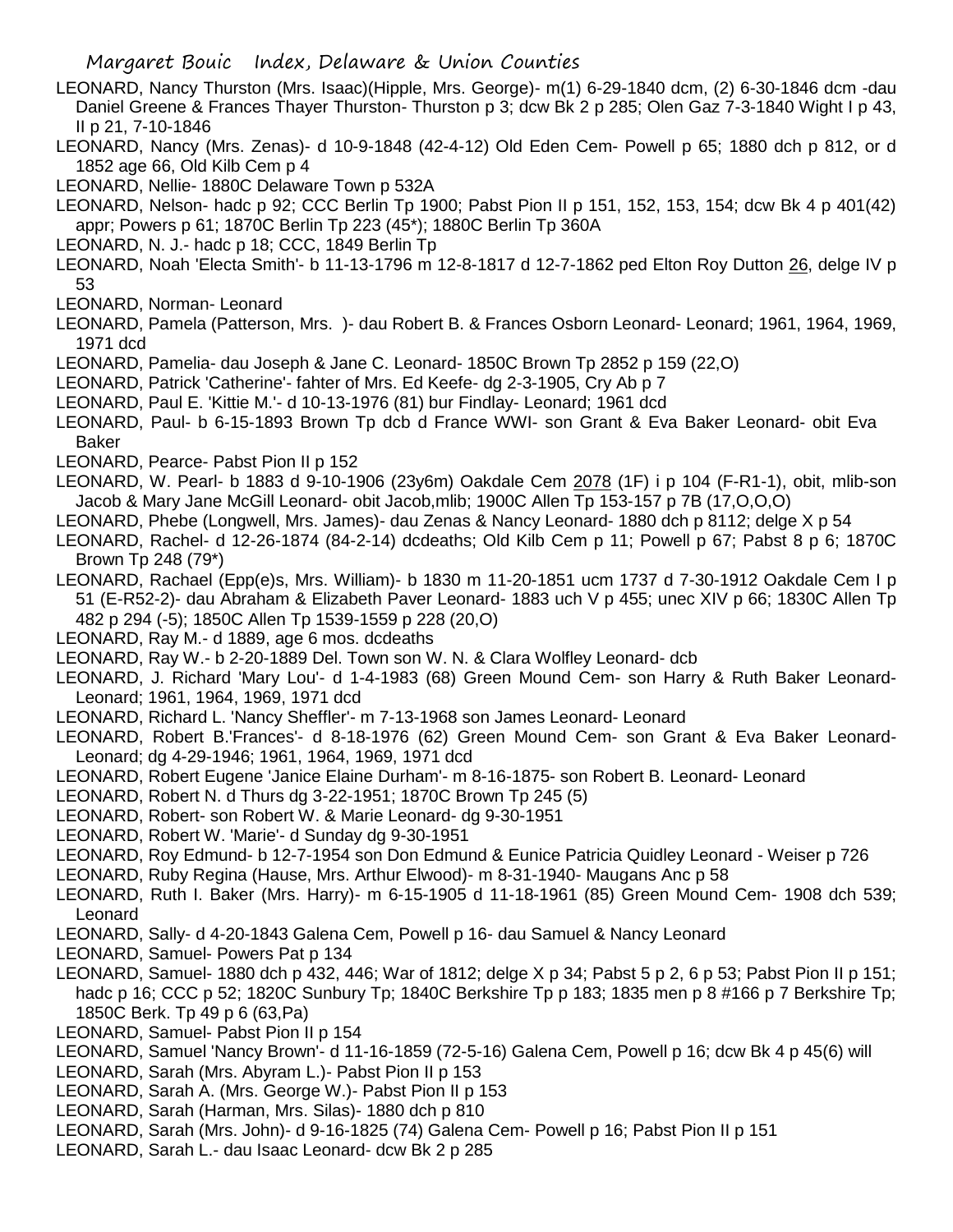- LEONARD, Saul- 1880C Claibourne Tp 19-21 (19,O,NJ.O)
- LEONARD, Scott'Haley'- Leonard
- LEONARD, Servy (Lervy?)- hadc p 95, Brown Tp
- LEONARD, Sophronia- dau Nathan & Ann Dustin- heir of Benjamin Carpenter; dcw Bk 3 p 273; Pabst 6 p 25, 76
- LEONARD, Susanna Doughty (Mrs. John K.)- m 9-22-1848 dcm
- LEONARD, Susanna (Spain, Mrs. Abraham)- m 7-8-1871 ucm 4948 dau Abraham & Elizabeth Paver Leonard-1883 uch V p 455, 477; 1830C Allen Tp 482 (-5); 1850C Allen Tp 1539-1559 p 228 (22,O)
- LEONARD, Susie Blanch (Robson, Mrs. )(Barger, Mrs. Sam)- dau Jacob & Mary Jane McGill Leonard- 1883 uch V p 477; obit Jacob, mlib; 1880C Allen Tp 156-168 p 16 (9,O,O,Va)
- LEONARD, Tabitha (Bartholomew, Mrs. Reuben)- dau Abijah & Nany Leonard- Powell p 189; Pabst Pion II p 155; 185OC Brown Tp 2980 p 163 (7,O)
- LEONARD, Tom- son Paul E. & Kittie Leonard- Leonard
- LEONARD, Trevor- b 1966 son George G. & Barbara K. Leonard- 1969, 1971, 1980 dcd
- LEONARD, Ulysses G.- 1870C Brown tp 242 (2)
- LEONARD, Vera Cruz- b 9-1869 dau James & Minerva Leonard- 1870C Allen Tp 245-236 p 15 (9/12,O)
- LEONARD, Vicky (Mrs. George)- Leonard
- LEONARD, Virgie E. Minshall (Mrs. Cecil)- d 1-31-1988 (86) Forest Grove Cem- dau William & Julia Shipley Minshall- Leonard
- LEONARD, Virginia (Cruikshank, Mrs. Harvey)(Hammond, Mrs. )- dau Joseph Earl Leonard- Leonard
- LEONARD, Walter L. 'Alice'- b 2-12-1900 dcb d 5-21-1960 (60) bur Case City, Mich.- son Grant & Eva Baker Leonard- dg 4-29-1946- Leonard
- LEONARD, Weltha Mozzella (Mrs. James)- Leonard
- LEONARD, Dr. Wilbur N. 'Grace Howard''Clara Wolfley'- d 5-29-1896 (34-8-9) son Joseph & Elizabeth Leonard- 1908 dch 103, 337, 373; dumch p 372; Fowler p 107; Pabst Pion II p 154; 1870C Brown tp 248 (8)
- LEONARD, Willett-son Alexander & Mary Leonard- 1860C Liberty Tp 1052-1062 p 144 (3)
- LEONARD, William- 1870C Delaware Tp 273 (2)
- LEONARD, William- Pabst 6 p 58, 59; Pabst Pion I p 28; 1835 men p 16 #16 p 232 Brown Tp; delge VIII p 10
- LEONARD, William- 1880C Claibourne Tp 19-21 (23,O,NJ.O)
- LEONARD, William 'Anna'- b 2-1845 1900C Dover Tp 165-167 p 7B (55,O,O,O) m 1y
- LEONARD, William C. ' ''Hazel M. Smith'- d 1977- Leonard
- LEONARD, William C.- son William C. Leonard- Leonard
- LEONARD, William- son Cecil & Virgie E. Minshall Leonard- Leonard
- LEONARD, Willie- d 7-24-1863 son A. & F. L. Galena Cem, Powell p 16
- LEONARD, Wilma Gum- #284, query Foreman, Dilts- dau Perry & Lily Evelyn Rusch Gum- ped 1; unec X p 50 XII p 2, XIII p 3, 16, 22, XIV p 63
- LEONARD, Zenas 'Elizabeth'- 1840C Brown Tp ; delge VIII p 10; 1850C Brown Tp 2933 p 161 (45,Pa); CCC Brown Tp 1849; hadc p 20
- LEONARD, Zenas 'Nancy'- d 9-18-1823 (44/41-3-25) Powell p 65 Old Kilb Cem p 4; 1880 dch p 556, 558, 812; 1908 dch 270, 445
- LEONARD, Zenas- son Zenas & Elizabeth Leonard- 1850C Brown Tp 2933 p 161 (13,O)
- LEONE, Donna L. (Mrs. Robert M.)- 1980 dcd
- LEONE, Mat- b 1973 son Robert M. & Donna L. Leone- 1980 dcd
- LEONE, Mia- b 1979 ch Robert M. & Donna L. Leonie- 1980 dcd
- LEONE, Robert M. 'Donna L.'- 1980 dcd
- LEONHARD, ---1915 uch p 149
- LEONHARD, A. (55-1882) unec III p 2, Broadway S. S.
- LEONHARD, Alexander 'Matilda Wheeler'- m 8-28-1873 ucm 5311; 1880C Taylor Tp 2 (52,Ger,Bad,Bad)
- LEONHARD, Alonzo- 1880C Allen Tp 177-190 p 18 (19,O,Ger,Pa)
- LEONHARD, Angelina (Andrews, Mrs. Marion)- m 7-3-1873 ucm 5295 dau Alexander Leonard- 1870C Liberty Tp 29 p 3 (15,O)
- LEONHARD, Arthur W.'Nancy Elizabeth "Lizzie"'- son Clinton & Nancy W. Leonhard- 1880C Allen Tp 86-94 p 10 (5,O,Pa,O); 1900C Allen Tp 2-3 p 1 (25,O,O,O); 1910 Allen Tp 30-31 p 3 (35,O,O,O) m 12y
- LEONHARD, Bessie E.- adopted dau Nancy Leonhard- 1900C Allen Tp 2 p 1 (10,O,O,O)
- LEONHARD, Clinton A.- son Arthur W. & Nancy Elizabeth Leonhard- 1910 Allen Tp 30-31 p 3 (6,O,O,O)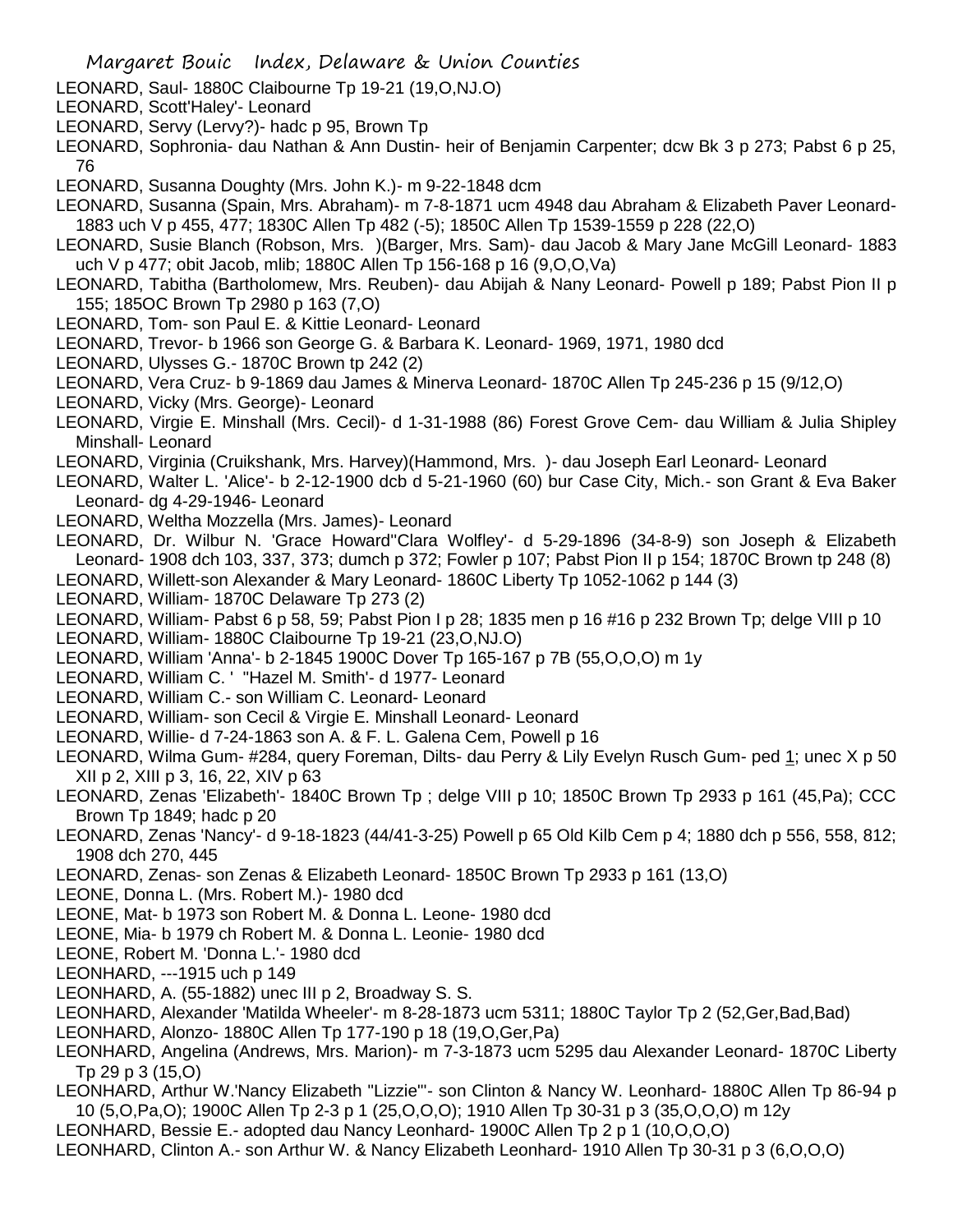LEONHARD, Clinton 'Nancy W. Rino'- b 1853 m 12-31-1873 ucm 5416 d 3-22-1896 (43y8m) Oakdale Cem I p 26 (E-R23-2); 1880C Allen Tp 86-94 p 10 (27,Pa,Ger,Pa); uca p 58

- LEONHARD, Cristina- dau Alexander & Matilda Wheeler Leonhard- 1880C Taylor Tp 2 (11,O,Bad,Pa)
- LEONHARD, Edna J.- b 2-1899 dau Arthur & Nancy Elizabeth Leopard- 1900C Allen Tp 2-3 p 1 (-,O,O,O); 1910 Allen Tp 30-31 p 3 (11,O,O,O)
- LEONHARD, Edna May- b 1879 d 2-3-1898 (18-9m) Oakdale Cem I p 26(E-R24-2) SR-dau Clinton & Nancy W. Leonhard- 1880C Allen Tp 86-94 p 10 (1,O,Pa,O)
- LEONHARD, Imo M.- dau Arthur W. & Nancy Elizabeth Leonhard- 1910 Allen Tp 30-31 p 3 (9,O,O,O)
- LEONHARD, Matilda Wheeler (Mrs. Alexander)- m 8-28-1873 ucm 5311; 1880C Taylor Tp 2 (37,O,Md,O) LEONHARD, M. D. (39-1882) unec III p 2; Broadway SS
- LEOPARD, Nancy Elizabeth "Lizzie" (Mrs. Athur W.)- b 7-1874 1900C Allen Tp 2-3 p 1 (-,O,O,O) m 2 y, 1 ch; 1910 p 30-31 p 3 (30,O,O,O) m 12y 3 ch
- LEONHARD, Nancy W. Rino (Mrs. Clinton)- b 11-1857/8 m 12-31-1873 ucm 5416 Oakdale Cem I p 26 (E-R23-2); 1880C Allen Tp 86-94 p 10 (-.O,NS, Nova Scotia); 1900C Allen Tp 2 p 1 (42,O,Can,Can)
- LEONHARD, Tenie (13-1882) Broadway SS, unec III p 3
- LEONHARDT, Alice L. Miller (Mrs. )- b 1-20-1937 d 5-13-1995 (58) cremated- dau Frank J. & Datha Kirkendall Miller- Leonhardt
- LEONHARDT, Mrs. Arthur- d Sunday 6-3-1945, obit, mlib; Marion
- LEONHARDT, Barbara J. (Mrs. Gerald D.)- 1980 dcd
- LEONHARDT, Gerald D. 'Barbara J.'- 1980 dcd
- LEONHARDT, Jeffrey- b 1966 son Gerald J. & Barbara J. Leonhardt- 1980 dcd
- LEONHARDT, Kathy (Wotruba, Mrs. Dale)- Leonhardt
- LEONHART, Alonzo- son Alexander & Mary J. Leonhart- 1870C Liberty Tp Un Co 29 p 4 (4,O)
- LEOPARD, Catharine (Middleton, mrs. Daniel)- m 1-1-1877 ucm 6007- dau Alexander Leonhard- 1870C Liberty Tp Un Co 29 p 3 (15,O)
- LEONHART, Mary J. (Mrs. Alexander)- 1870C Liberty Tp Un Co 29 p 3 (43,Baden)
- LEONHART, Philantha Lee (Mrs. Wendall)- m 7-11-1859 ucm 2901
- LEONART, Unice C.- dau Alexander & Mary J. Leonhart- 1870C Liberty Tp Un Co 29 p 4 (2,O)
- LEONHART, Wendall 'Philantha Lee'- m 7-11-1859 ucm 1902
- LEONHART, Willard- son Alexander Leonhart- 1870C Liberty Tp Un Co 29 p 3 (13,Va)
- LEONZO, Mrs. E.- d 7-11-1934 Delaware Mausoleum- delge III p 57
- LEONZO, H.- d 12-15-1928 Delaware Mausoleum- delge III p 575
- LEOPARD, Cande Sue (Stuart, Mrs. Brian)(Brake, Mrs. William Douglas)- m 7-18-1980 (2)10-1-1988 dau Harold R. Leopard & Ruth Ann Dotson- Leopard
- LEOPARD, Charles 'Olive Catherine Munger/Monger'- b 1-8-1884 d 4-15-1965 bur Urbana- son William & Elizabeth Nincehelser Leopard- Leopard
- LEOPARD, Charles Raymond 'Virginia Ruth Coe'- b 5-14-1941 son Joseph Harold & Frances E. Dunn Leopard- Leopard; 1967, 1971, 1973, 1975, 1977, 1979, 1981, 1983 1991 ucd
- LEOPARD, Diana Sue (Uther, Mrs. Henry Howard)- b 5-9-1864 m 8-20-1987 dau Charles Raymond & Virginia Coe Leopard- Leopard; 1985 uch p 29; 1967, 1971, 1973, 1975, 1977, 1979, 1981, 1983 ucd
- LEOPARD, Doris Ann Dietz (Mrs.John)- b 4-5-1936 m 2-2-1955- dau John Henry & Ella Easter Manon Dietz-Weiser p 132
- LEOPARD, Frances E. Dunn (Mrs. Joseph Harold)- b 10-17-1918 d 9-4-1976- Maple Grove Cem- dau Justice Clark & Mary Worley Dunn- Leopard; 1985 uch p 29
- LEOPARD, Harold R. 'Ruth Ann'- son charles & Olive Katherine Leopard- Leopard; 1979, 1981 ucd
- LEOPARD, Helen (Lookabaugh, Mrs. )- dau Joseph Harold Leopard- Leopard
- LEOPARD, Herman- son Charles & Olive Catherine Leopard- Leopard
- LEOPARD, Howard- son Charles & Olive Catherine Leopard- Leopard
- LEOPARD, Janet (Schilliger, Mrs.John)- dau Joseph Harold & Frances E. Dunn Leopard- Leopard
- LEOPARD, John 'Doris Ann Dietz'- m 2-2-1955- Weiser p 132
- LEOPARD, Joseph Harold 'Frances Dunn'- d 10-9-1991 (81) Maple Grove Cem son Charles E. & Olive Catherine Monger Leopard- Leopard; 1985 uch p 29
- LEOPARD, Lorrie Linn- b 8-14-1955 ch John & Doris Ann Dietz Leopard- Weiser p 132
- LEOPARD, Margaret (Parker, mrs. )- dau Joseph Harold Leopard- Leopard
- LEOPARD, Marjorie (Orahood, Mrs. Ralph L.)- b 10-27-1931 m 10--27-1952 d 12-23-1992 dau Charles & Olive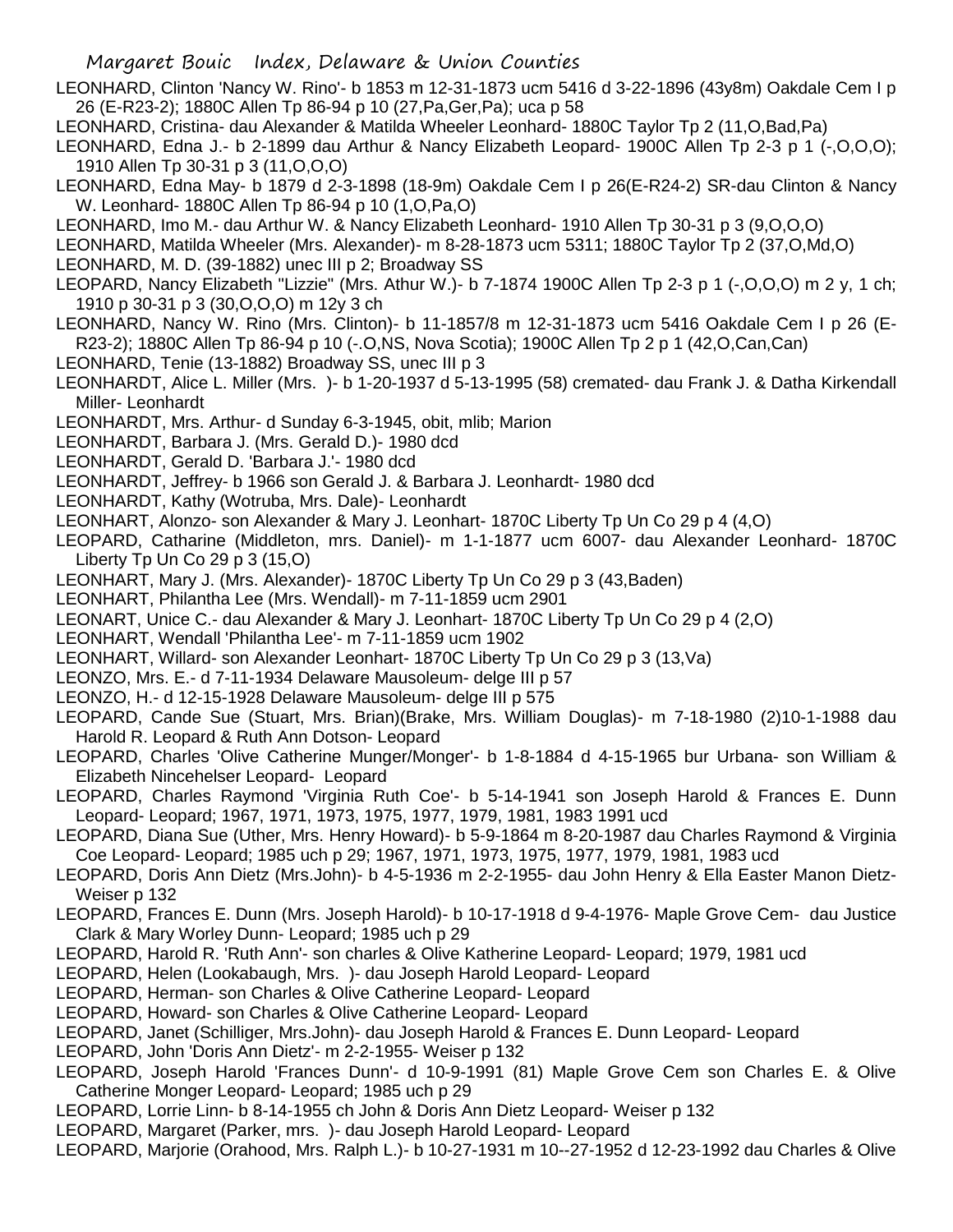- Catherine Munger Leopard- Leopard
- LEOPARD, Mary (McKellop, Mrs. Floyd)- dau Charles E. & Olive Catherine Monger Leopard- Leopard
- LEOPARD, Nicholas- 1835 men p 22 #89 p 36 Delaware Tp
- LEOPARD, Olive Catherine Munger/Monger (Mrs. Charles)- d 7-13-1963 (74) Leopard
- LEOPARD, Raymond- son Joseph Harold & Frances E. Dunn Leopard- Leopard
- LEOPARD, Robert- son Joseph Harold & Frances E. Dunn Leopard- Leopard
- LEOPARD, Ruth Ann (Mrs. Harold R.)(Dotson, Mrs. )- Leopard
- LEOPARD, Virginia Ruth Coe (Mrs.Charles Raymond)- dau Loree L. & Rella Margaret George Coe- Leopard;
	- 1985 uch p 29; 1967, 1971, 1973, 1975, 1977, 1979, 1981, 1983, 1991 ucd
- LEOPLEY D.- unec V p 32, unclaimed letter 1850
- LEOPOLD, Connie Wright (Mrs. )- dau James & Maxine Druhard Wright- 1985 uch p 150
- LEOTO, John- 1850C Delaware Town 983 p 78 (45,France)
- LEPAGE, Ada Van Atta (Mrs. Rev. Frank A.)- b 3-21-1904 Un Co d 6-26-1959 Oakdale Cem II p 54 (G-R11- 15)
- LEPAGE, Rev. Frank A. 'Ada Van Atta'- b 1-25-1898 d 1961 Oakdale Cem II p 54 (G-R11-5)
- LEPAGE, John Paul- d 4-24-1930 (7y) Oakdale Cem 4246 (G179) II p 54 (G-R11-15)
- LEPAGE, Stella M. Rowe (Mrs. )- d 9-14-1961 (75) bur Sunbury- Lepage
- LEPARD, Harold- 1983 ucd (LePard)
- LEPARD, George -1908 dch 398
- LEPARD, Mary V.- 1969, 1971 dcd
- LEPART, Preston- 1908 dch 398
- LEPERT, -- d 9-1830, dcga p 51, Ohio State Gazette
- LEPERT, Delilah Stayner (Mrs. William)- m 2-26-1840 dcm
- LEPERT, Elizabeth Jones (Mrs. George)- m 4-19-1838 Olen Gaz 4-21-1838, Wight I p 30
- LEPERT, George 'Elizabeth Jones'- m 4-19-1838 Olen Gaz 4-21-1838, Wight I p 30; d 2-4-1846 (36) Wight II p 16, 2-6-1846
- LEPERT, Mary A. (Bowersmith, Mrs. Jacob )- m 1-8-1839 dcm
- LEPERT, William 'Delilah Stayner'- m 2-26-1840 dcm; Wight II p 18, 3-6-1846
- LEPHAM, Carol McBride (Mrs. )- dau Dale & Verna Crawford McBride- 1985 uch p 112
- LEPHLER, --delge IX p 62, Joslin Ledger
- LEPINSKI, Jacinda Leigh Rostorfer (Mrs. Jonathan Paul)- m 8-19-1995 dau Jerry & Brenda Rostorfer- Lepinski
- LEPINSKI, Jonathan Paul 'Jacinda Leigh Rostorfer'- m 8-19-1995- son Tom & Lynette Lepinski- Lepinski
- LEPINSKI, Lynette (Mrs. Tom)- Lepinski
- LEPINSKI, Tom 'Lynette'- Lepinski
- LEPINSKI- Tom- son Tom & Lynette Lepinski- Lepinski
- LEPLEY, ---family of Bonniejay Headington #330, unec XI p 25
- LEPLEY, Catharine- dau John & Mary Lepley- Freshwater p 65, 69; 1850C Killbuch Tp, Holmes Co (18,O)
- LEPLEY, Charles- b 7-28-1894 (1y25d) Oakhill Cem, Holmes Co, Freshwater p 70
- LEPLEY, Edith L.- b 1861 d 1945 Oakhill Cem, Holmes Co Freshwater p 70
- LEPLEY, Emma Jane (Korten, Mrs. Ernest,Jr.)- Weiser p 387
- LEPLEY, Fanny- d 9-18-1888 (87-7-14) Oakhill Cem- dau John & Mary Lepley- Freshwater p 65, 70; 1850C Killbuck Tp (16,O)
- LEPLEY, Gerald- b 1881 d 1954 Oakhill Cem, Holmes Co- Freshwater p 70
- LEPLEY, Jacob- b 1853 d 1906 Oakhill Cem, Holmes Co- Freshwater p 70
- LEPLEY, Jennie B.(Mrs. John L.)- b 1869 d 1929 Oakhill Cem, Freshwater p 70
- LEPLEY, John L. 'Jennie B.'- b 1869 d 1929 Oakhill Cem, Freshwater p 70
- LEPLEY, John 'Mary Freshwater'- m 12-23-1830 d 6-18-1850 (51-3-5) Oakhill Cem, Holmes Co- Freshwater p 63, 65, 668, 69, 70, 71; 1850C Holmes Co (51,PA
- LEPLEY, Julie- heir of Fanny Freshwater Estate- Freshwater p 69
- LEPLEY, Katharine- d 4-29-1887 (55) Oakhill Cem, Holmes Co- Freshwater p 65, 70
- LEPORE, Kathy (Mrs. Thomas M.)- 1969, 1971 dcd
- LEPORTE, Darlene Alice- b 5-17-1940 dau Harry Ransome & Imogene Elizabeth Orr LePorte- Freshwater p 159B
- LEPORTE, Harry Ransome 'Imogene Elizabeth Orr'- m 6-29-1952- Freshwater p 159B
- LEPORTE, Imogene Elizabeth Orr (Mrs. Harry Ransome)- b 3-13-1919 m 6-29-1952 dau Bertie Sanford &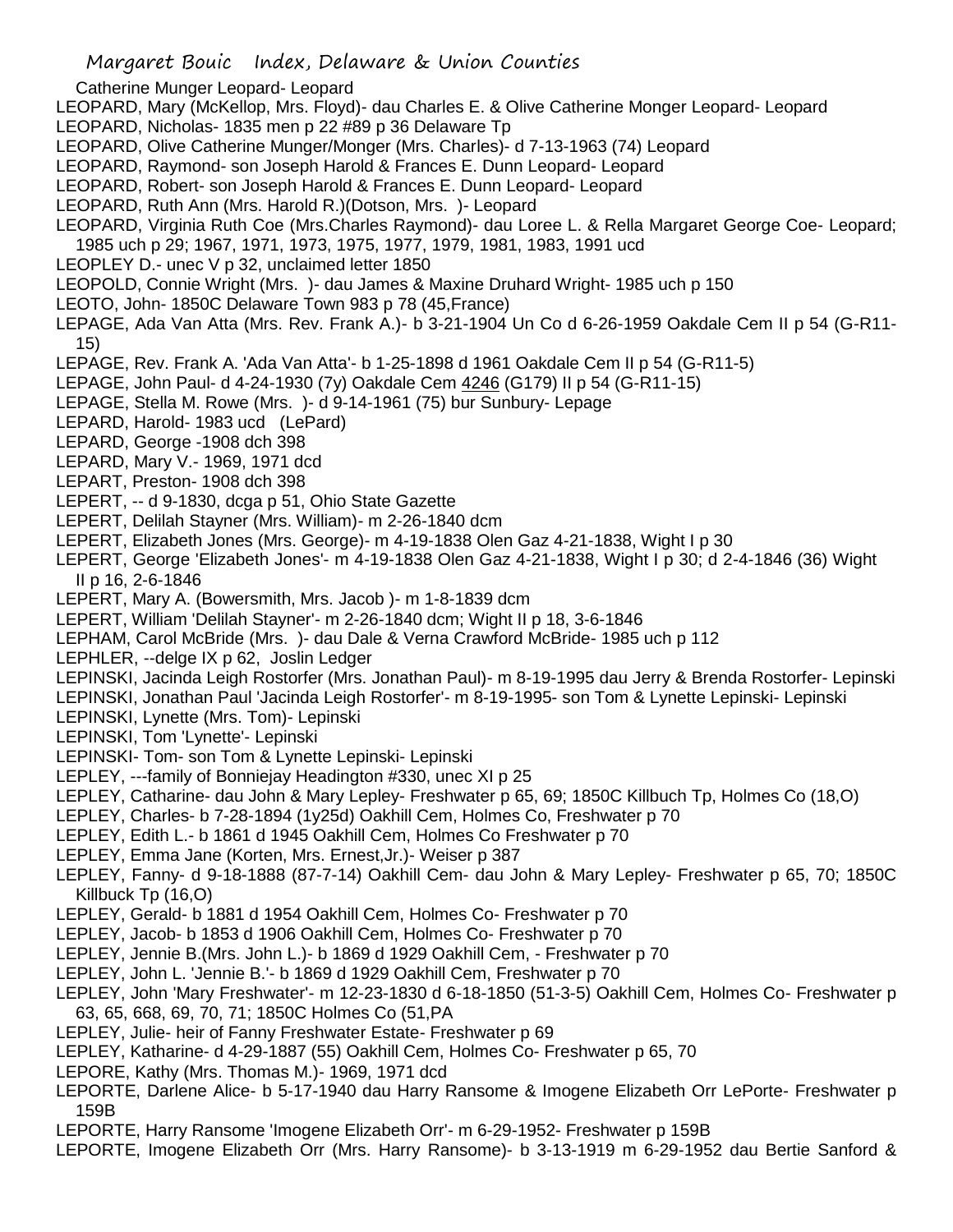Alda Kansas Taylor Orr- Freshwater p 159A

- LEPORTE, Janice Christine- b 2-20-1945 dau Harry Ransome & Imogene Elizabeth Orr LePorte- Freshwater p 159B
- LEPLEY, Mary (Mrs. John)- m 12-23-1830 d 9-6-1888 (80-7-19) dau William Freshwater Freshwater p 63, 65, 68, 69, 70, 71; 1850C Killbuck Tp (42,Va)
- LEPLEY, Nancy- dau John & Mary Freshwater Lepley- 1850C Kilbuck Tp (14); Freshwater p 65, 69
- LEPLEY, Pater- son John & Mary Freshwater Lepley- 1850C Kilbuck Tp (5,O); Freshwater p 65,69
- LEPLEY, William- heir of Mary Lepley in Fanny Freshwater estate- Freshwater p 69
- LEPORE, Thomas M. 'Kathy'- 1969, 1971 dcd
- LEPPER, Charles 'Jane Heron'- McKitrick p 221
- LEPPER, Jane Heron (Mrs. Charles)(Mrs. Robert S.)- dau John & Sarah Mathews Lepper- McKitrick p 21
- LEPPER, Mary Alice (Leibold, Mrs. John Wesley) m 11-5-1957- Leibold; Weiser p 247; Dodge
- LEPPER, Robert S. 'Jane Heron'- McKitrick p 221
- LEPPART, Audrey (Mrs. Lester J.)- 1961, 1969, 1971, 1980 dcd
- LEPPERT, Charles 'Susie Inez Davis'- Leppert
- LEPPERT, Donald 'Helen Blakesley'- b 1-22-1926 son Emerald C. & Hulda Chambers Leppert- Maugans Anc p 131
- LEPPERT, Elizabeth- dau Charles & Susie Inez Davis Leppert- Leppert
- LEPPERT, Emerald C. 'Hulda Chambers'- b 10-19-1895- Maugans Anc p 131
- LEPPERT, Georgia Mae Geese (Mrs. Ralph A.)- b 5-26-1903 d 6-21-1995 (92) Dublin Cem- dau William & Martha Robinson Geese- Leppert
- LEPPERT, Helen Blakesley (Mrs. Donald)- 1880 dch p 131
- LEPPERT, Hulda Chambers (Mrs. Emerald C.)- b 11-13-1893 d 7-10-1943 dau William & Mattie Pounds Chambers- Maugans Anc p 131
- LEPPERT, John- son Lester J. & Audrey R. Leppert- 1961(18), 1964 dcd
- LEPPERT, John R. 'Mary Billingsley'- b 8-25-1912 m 3-1949 d 12-20-1992 (80) Dublin Cem- son William & Mary Sells Leppert- Leppert; 1979, 1981, 1983, 1991 ucd
- LEPPERT, Lawrence 'Zelda F. Chambers'- b 3-19-1896 m 5-1-1919- Maugans Anc p 131
- LEPPART, Lester J. 'Audrey'- 1961, 1969, 1971, 1980 dcd
- LEPPERT, Letha (Heath, Mrs. Lawrence)- 1985 uch p 44
- LEPPERT, Linda (Thornton, Mrs. David)- dau John R. & Mary Billingsley Leppert- Leppert
- LEPPERT, Lorna May (Leonard, Mrs. Thomas K.)- b 4-2-1933 m 4-30-1954 dau Lawrence & Zelda F. Chambers Leppert- Maugans Anc p 131
- LEPPERT, Louise (Wolpert, Mrs. Chris G.)- b 3-25-1901 d 11-3-1987 Dublin Cem- dau Charles & Susie Inez Davis Leppert- Leppert
- LEPPERT, Mary Billingsley (Mrs. John R.)- m 3-1949- Leppert; 1981, 1983 ucd
- LEPPERT, Mary Sells (Mrs. William)- Leppert
- LEPPERT, Norman- son Lester J. & Audrey R. Leppert- 1961(16), 1969, 1971 dcd
- LEPPERT, Ralph A. 'Georgia Mae Geese'- Leppert
- LEPPERT, Rebecca Jo Ann (Coleman, Mrs. Carl David)- m 9-4-1976 dau Richard A. Leppert- Leppert
- LEPPERT, Richard- son Ralph A. & Georgia Mae Geese Leppert- Leppert
- LEPPERT, Richard- son Richard A. Leppert- Leppert
- LEPPERT, Ruth (Rouse, Mrs. Tommy L.)- b 7-29-1927 dau Lawrence & Zelda F. Chambers Leppert- Maugans Anc p 131; 1985 uch p 120
- LEPPERT, Susan (Kinzer, Mrs. Kent)- dau John R. & Mary Billingsley Leppert- Leppert
- LEPPERT, Susie Inez Davis (Mrs. Charles)- Leppert
- LEPPERT, William 'Mary Sells'- Leppert
- LEPPERT, Zelda F. Chambers (Mrs. Lawrence)- b 10-25-1895 m 5-1-1919 d 1967 dau William & Mattie Pounds Chambers- Maugans Anc p 131
- LEPPRAT, Ann- 1870C Delaware Town 307 (27)
- LEPPRAT, Charles- 1870C Delaware Town 307 (4)
- LEPPRAT, Dotty- 1870C Delaware Town 307 (10m)
- LEPPRAT, Press- 1870C Delaware Town 307 (28\*)
- LERAN, Raymond- b 8-12-1881 Del Town son Clinton & Susan Miller Leran- dcb
- LERANS, Anna- b 11-26-1882 Del Town dau Frank F. & Mary E. Davis Lerans- dcb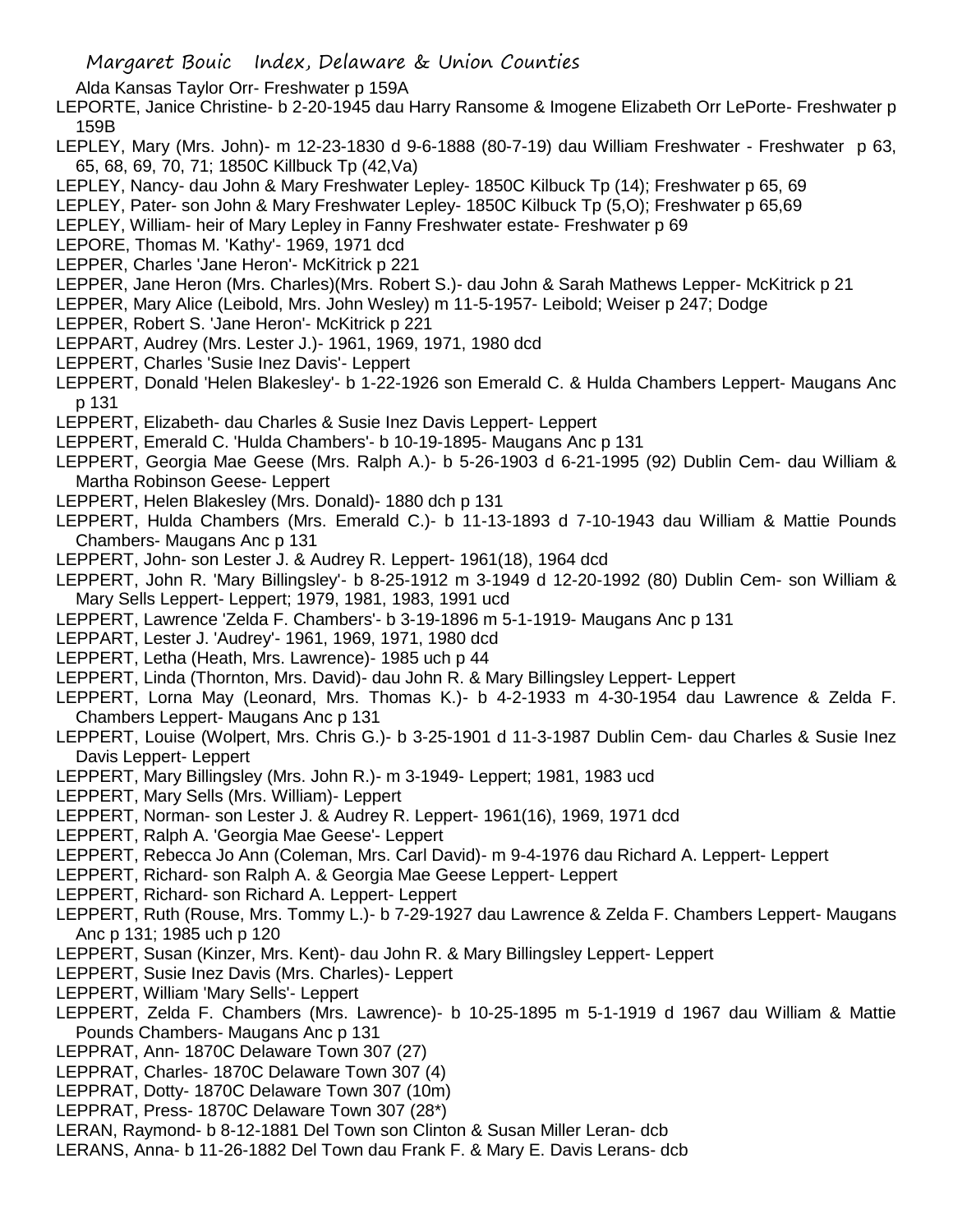- LERAY, Emma (Gray, Mrs. Lyman)- Asp (442)
- LERCH, A. J.- Pabst 7 p 29
- LERCH, Arlene (Mrs. Donald C.,Sr)- Lerch
- LERCH, Belle Lincoln (Mrs. J. C.)- dau Thomas & Rachel Kay Lincoln- dumch p 368
- LERCH, Donald C.,Sr. 'Arlene'- b 9-18-1919 d 11-3-1990 (71) bur Canal Fulton- son William & Gertrude A. Brown Lerch- Lerch
- LERCH, Donald C,Jr- son Donald C.,Sr. Lerch- Lerch
- LERCH, Eugene A.- son William & Gertrude A. Brown Lerch- Lerch
- LERCH, Gertrude A. Brown (Mrs. William)- Lerch
- LERCH, James- son William & Gertrude A. Brown Lerch- Lerch
- LERCH, J. C. 'Belle Lincoln'- dumch p 368
- LERCH, Jeannie (Davis, Mrs. )- dau Donald C.,Sr. Lerch- Lerch
- LERCH, Marie L. b 5-30-1902 Delaware d 8-16-1992 990) Oak Grove Cem- Lerch
- LERCH, Marilyn (Killen, Mrs. )- dau William & Gertrude A. Brown Lerch- Lerch
- LERCH, Mary- dau William & Gertrude A. Brown Lerch- Lerch
- LERCH, Nancy K.- dau Donald C. Lerch,Sr.- Lerch
- LERCH, William 'Gertrude A. Brown'- Lerch
- LERCH, William R.- son William & Gertrude A. Brown Lerch- Lerch
- LEREDE, Roger- Nash p 36
- LERETILLEY, Carrie (Bonnett, Mrs. Charles)- dau Edward LeRetilley- Powers p 313
- LERETILLEY, Edward- b 1-22-1852 son James,Jr. & Eliza Ferguson LeRetilley- Powers p 313
- LERETILLEY, Eliza Taylor (Mrs. James,Sr.)- d 3-21-1880- Powers p 313
- LERETILLEY, Elizabeth Turner Ferguson (Mrs. James,Jr.)- b 3-29-1828 m 10-27-1845- Powers p 313
- LERETILLEY, Elsworth- son James & Elizabeth Turner Ferguson LeRetilley- Powers p 313
- LERETILLEY, James,Sr. 'Eliza Taylor'- b 2-18-1788 m 2-1-1816- Powers p 313
- LERETILLEY, James,Jr.' Elizabeth Turner Ferguson'- b 4-26-1821 m 10-27-1845 son James,Sr. & Eliza Taylor LeRetilley- Powers p 313
- LEREW, Charles 'Lydia Mader'- Weiser p 492
- LEREW, Diane Gilbert- b 1-17-1943 dau Jack Charles & Janet Gilbert Lerew- Weiser p 492
- LEREW, Esther Elizabeth (Hoover, Mrs. William)- b 10-23-1907 dau Charles & Lydia Mader Lerew- Weiser p 492
- LEREW, Esther Miller (Mrs. Harry Mader- Weiser p 492
- LEREW, Grace Hilda (Glazier, Mrs. Jack)- dau Charleds & Lydia Mader Lerew- Weiser p 492
- LEREW, Harry Mader 'Esther Miller'- b 3-6-1917 son Charles & Lydia Mader Lerew- Weiser p 492
- LEREW, Jack Charles 'Janet Gilbert'- b 6-13-1920 son Charles & Lydia Mader Lerew- Weiser p 492
- LEREW, Janet Gilbert (Mrs. Jack Charles)- Weiser p 492
- LEREW, Kay Ellen- b 12-3-1941 dau Harry Mader & Esther Miller Lerew- Weiser p 492
- LEREW, Lydia Mader (Mrs. Charles)- b 5-1-1887 d 3-3-1927 dau Daniel E. & Veronica Warner Mader- Weiser p 492
- LEROW, S. M.- delge VII p 10, unclaimed letter
- LEROY, Caroline (Webster, Mrs. Daniel)- youngest dau Herman LeRoy- m 12-1829, dcga p 48, Delaware Patron & Franklin Chronicle
- LEROY, Charles 'Sara'- LeRoy
- LEROY, Crissy- dau David Charles LeRoy- LeRoy
- LEROY, David Charles 'Julieanne Behrens'- m 7-5-19-- son Charles & Sara LeRoy- LeRoy
- LEROY, E. L.- 1880 dch p 411
- LEROY, George R.- LeRoy
- LEROY, Herman- dcga p 48, Delaware Patron & Franklin Chronicle
- LEROY, Julieanne Behrens (Sekardi, Mrs. )(Mrs. David Charles)- dau Winfield E. Behrens- LeRoy
- LEROY, Rhonda Long (Mrs. Steven)- m 10-3-1993 dau Ronald & Karen Long- LeRoy
- LEROY, Sara (Mrs. Charles)- LeRoy
- LEROY, Sarah Esther- b 9-11-1995 dau Steven & Rhonda Long LeRoy- LeRoy
- LEROY, Steven 'Rhonda Long'- m 10-3-1993 son George R. LeRoy- LeRoy
- LERSCHEN, Betty (Mrs. Rolf)- 1969, 1971 dcd
- LERSCHEN, Rolf L.'Betty'- 1969, 1971 dcd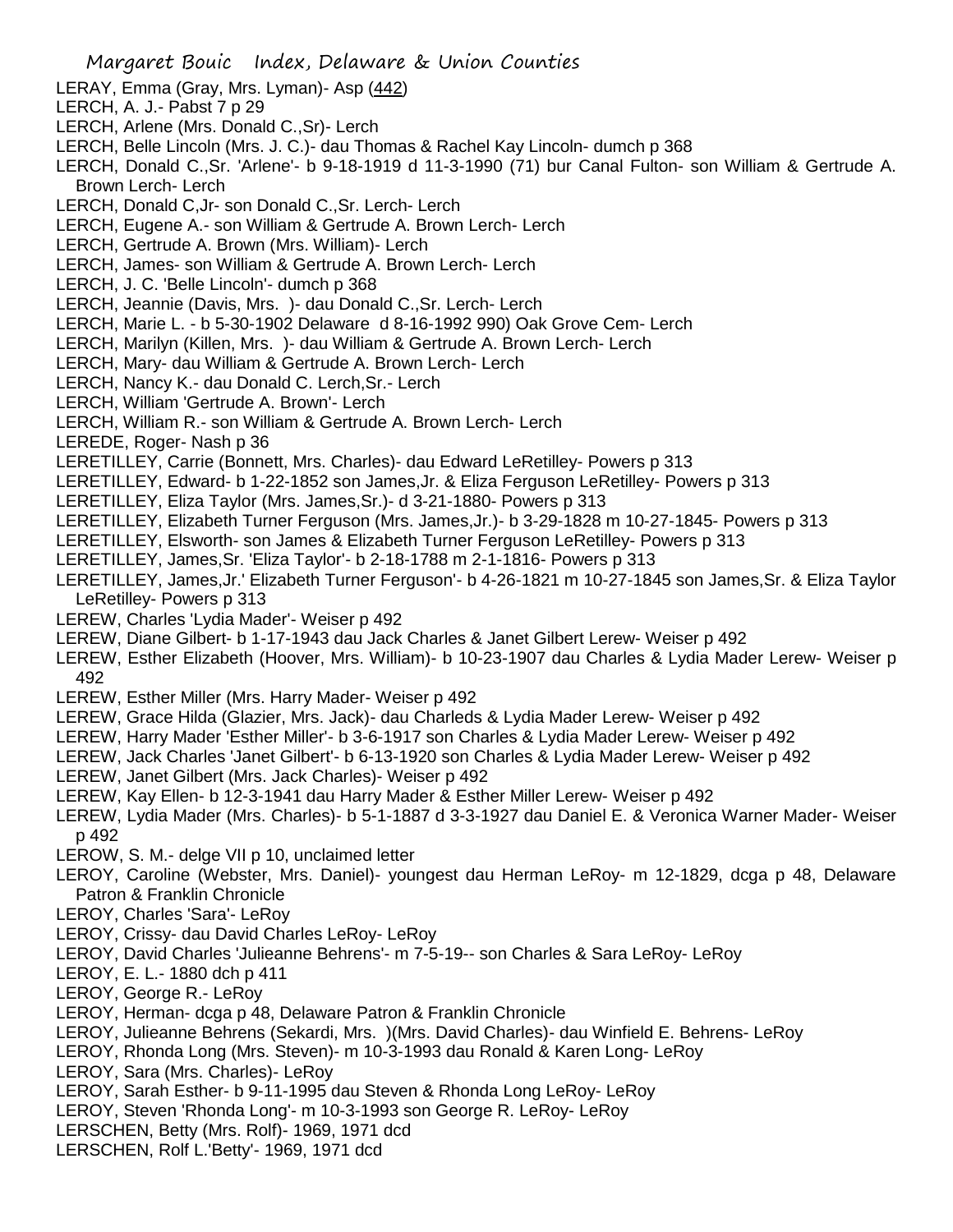- LERUTH, Adele (Maugans, Mrs. Samuel)- d 12-22-1965 bur Oklahoma- dau Gustav LeRuth- Maugans Anc p 19
- LERUTH, Gustav- Maugans Anc p 19
- LESAGE, Iris (Mrs. William S.)- 1971 dcd
- LESAGE, Julia (Woolridge, Mrs. LeRoy)- b 3-7-1902 m 8-3-1925- Weiser p 110
- LESAGE, Laura- b 1957 dau William S. & Iris LeSage- 1971 dcd
- LESAGE, William S. 'Iris'- 1971 dcd
- LESCALETTE, Kathryn (Warrenfeltz, Mrs. Joseph)- Maugans Anc p 71
- LESGAR, Marian- 1971 dcd
- LESHER, Albert 'Isabelle Harper'- b 11-16-1910 m 11-24-1944- Weiser p 42
- LESHER, Anna Mary Brehm (Mrs. Clarence)- b 4-3-1918 m 1-23-1942 dau William Henry & Mary Poutz Brehm- Weiser p 150
- LESHER, Byron Keith- b 10-2-1957 son Marion & Genevieve K. Skiles Lesher- Maugans Anc p 23
- LESHER, Clarence 'Anna Mary Brehm'- b 10-6-1918 m 1-23-1942- Weiser p 150
- LESHER, Genevieve K. Skiles (Mrs. Marion)- b 5-9-1934 m 8-1-1954 dau Joseph D. & Elma Sides Skiles-Maugans Anc p 22, 23
- LESHER, Emma (Cooper, Mrs. David William)- m 3-28-1888- Weiser p 568
- LESHER, Gregory Marion- b 10-2-1957 son Marion & Genevieve K. Skiles Lesher- Maugans Anc p 23
- LESHER, Isabelle Harper Richter (Mrs. R. Albert)- b 4-18-1917 m 11-24-1944 dau William Henry,Jr. & Elizabeth Crull Richter- Weiser p 42
- LESHER, Mabel (Skiles, Mrs. Roy D.)- b 6-18-1927 m 4-5-1953- Maugans Anc p 24
- LESHER, Marion 'Genevieve K.Skiles'- b 3-31- m 8-1-1954- Maugans Anc p 22, 3
- LESHER, Marjorie (Wessner, Mrs. H. Curtis)- Lesher; Wessner
- LESHY, George V. 'Judy M.'- 1991 ucd
- LESHY, John- Leshy
- LESHY, Judy M. (Mrs. George V.)- 1991 ucd
- LESHY, Mary Katherine- dau John Leshy- Leshy
- LESKO, Ann Marie (Powell, Mrs )- b 1956 dau Peter & Mary Ditto Lesko- Lesko; 1959, 1962, 1967, 1971, 1973, 1977, 1979 ucd
- LESKO, Arthur- son Peter & Mary Ditto Lesko- Lesko; 1959, 1962 ucd (16)
- LESKO, Daniel- 1959 ucd
- LESKO, Daniel- son Peter & Mary Ditto Lesko- Lesko; 1959 ucd(19)
- LESKO, Mary Ditto (Mrs. Peter)- m 6-18-1938- Lesko; 1959, 1962, 1967, 1971, 1973, 1977, 1979 ucd
- LESKO, Peter 'Mary Ditto'- m 6-18-1938- Lesko; 1959, 1962, 1967, 1971, 1973, 1977, 1979 ucd
- LESKO, S.- 1969 dcd
- LESKO, Susan- b 1950- dau Peter & Mary Ditto Lesko- Lesko; 1959, 1962, 1967 ucd
- LESLEIN, Catherine M. (Davis, Mrs. Elton Ray)- b 5-22-1915 d 12-30-1990 (75) Forest Grove Cem- dau John & Ona Jane Postle Leslein- Leslein
- LESLEIN, Jerry- 1980 dcd, Harlem Tp
- LESLEIN, John 'Ona Jane Postle'- Leslein
- LESLEIN, Lucille- dau John & Ona Jane Postle Leslein- Leslein
- LESLEIN, Olive (Mehler, Mrs. )- dau John & Ona Jane Postle Leslein- Leslein
- LESLEIN, Ona Jane Postle (Mrs. John)- Leslein
- LESLEY, Mary (Mrs. )- dau Louisa Milten- dg 1-25-1907, Cryder Abstract p 9
- LESLIE, Dr, Andrew 'Terri Lynn Korn'- m 7-15-1989 son Dr. James S. Leslie- Leslie
- LESLIE, Barbara (Mrs. John)- Leslie
- LESLIE, Benjamin- d 9-18-1988 son John Benjamin & Dena Ray Mitchell Leslie- Leslie
- LESLIE, B. F.- Powers p 305
- LESLIE, Brittany Nicole- b 8-14-1990 d 9-28-1994 (4) dau John Benjamin & Dena Ray Mitchell Leslie- Leslie
- LESLIE, Deborah Jean (Beck, Mrs. Allen William,Jr.)- m 4-18-1981 dau Dr. James S. Leslie- Leslie
- LESLIE, Dena Ray Mitchell (Mrs. John Benjamin)- dau Dan & Donna Mitchell- Leslie
- LESLIE, Diana Marie (McComas, Mrs. Gregory Scot)- m 4-3-1982 dau Dr. James S. Leslie- Leslie
- LESLIE, Donald Melvin- b 10-25-1948 son Walter Melvin,Jr. & Rosemary Ruth Walker Leslie- Weiser p 66 LESLIE, Frank- Leslie
- LESLIE, Gladys I. Elliott (Albin, Mrs. Theodore)(Mrs. James "Pete")- b 9-8-1910 d 7-4-1992 dau George &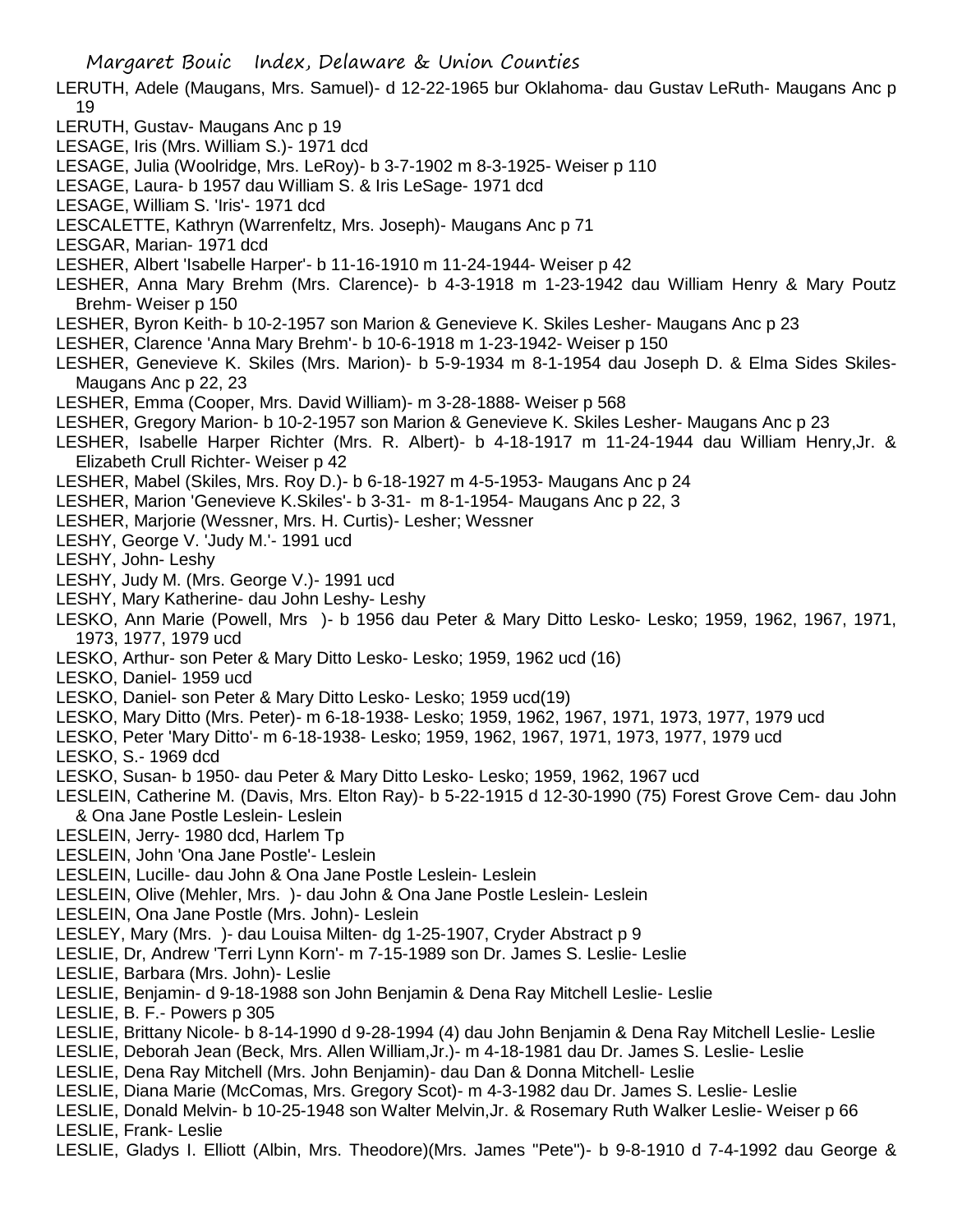- Alice Lehman Elliott- Leslie
- LESLIE, Jacob Stewart- b 6-18-1990 dau Dr. Andrew & Terri Lynn Korn Leslie- Leslie
- LESLIE, Dr. James- Leslie
- LESLIE, James "Pete"'Gladys I. Elliott'- d 4-12-1990- Leslie
- LESLIE, Jeanette (Ferson, Mrs. James)- dcq Doris Whittier Pierce 49
- LESLIE, Jennifer Helen (Vaughn, Mrs. Charles W.Jr)- m 12-28-1982 dau Dr. James Leslie- Leslie
- LESLIE, Jerrold William- b 8-4-1954 son Walter Melvin,Jr. & Rosemary Ruth Walker Leslie- Weiser p 66
- LESLIE, Joan (Mrs. John M.)- 1969 dcd
- LESLIE, John 'Barbara'- Leslie
- LESLIE, John Benjamin 'Dena Ray Mitchell'- son John & Barbara Leslie- Leslie
- LESLIE, John M. 'Joan'- 1969 dcd
- LESLIE, Kristen- dau Dr. James Leslie- Leslie
- LESLIE, Martin 'Sarah V.'- Cowgill p 7
- LESLIE, Maude Blanch (Bowsher, Mrs. Gilbert Elery)- b 1-9-1891 m 8-25-1908 d 10-15-1955 dau Martin & Sarah V. Leslie- Cowgill p 7
- LESLIE, Pamela- b 1951 dau John M. & Joan Leslie- 1969 dcd
- LESLIE, Robin Ridge (Mrs. Ron L.)- m 9-28-1962 Leslie
- LESLIE, Ron L. 'Robin Ridge'- m 9-28-1962 son Frank Leslie- Leslie
- LESLIE, Rosemary Ruth Walker (Mrs. Walter Melvin,Jr.)- b 3-13-1929 m 8-31-1947 dau John William & Gertrude Millsap Walker- Weiser p 66
- LESLIE, Sarah V. (Mrs. Martin) Cowgill p 7
- LESLIE, S. C.- 1883 uch IV p 518
- LESLIE, Terri Lynn Korn (Mrs. Andrew Campbell)- m 7-15-1989- dau Dr. L. Richard Korn & Sherry Rae Clay-Leslie
- LESLIE, Walter Melvin,Jr. 'Rosemary Ruth Walker'- b 8-12-1927 m 8-31-1947- Weiser p 66
- LESOURD, Arloine Leonard (Mrs. Howard)- LeSourd
- LESOURD, Catherine (Marshall, Mrs. Rev. Peter)(Mrs. Leonard Earle)- m(2) 1959- LeSourd
- LESOURD, Howard 'Arloine Leonard'- LeSourd
- LESOURD, Leonard Earle 'Catherine Marshall'- m 1959 son Howard & Arloine Leonard LeSourd- LeSourd
- LESOURD, Marion- 1880C Delaware Town p 483A
- LESSER, Fred E. 'Nancy'- Lesser; 1975 ucd
- LESSER, Joshua Robert- b 1-11-1976 son Fred Lesser- Lesser
- LESSER, Nancy (Mrs. Fred E.)- 1975 ucd
- LESSING, Clara (Huntley, Mrs. Oscar)- m 11-1-1866 dau Dr. S. S. & Rebecca White Lessing- Huntley 7,8; opc 290; dg 12-2-1887 ,Cry Ab p 170
- LESSING, Rebecca White (Mrs. Dr. S. S.)- see Huntley
- LESSING, Dr. S. S. 'Rebecca White'- see Huntley
- LESTABLE, Anna Rose- d 3-13-1968 (87) bur Jerome- Lestable
- LESTABLE, ---(Plotner, Mrs. Nicole)- dau Anna Rose Lestable- Lestable
- LESTER, Alka Counts (Mrs. Estel)- d 5-13-1971 (45) Marlborough Cem- dau Dorse Counts- Lester
- LESTER, Alma (Phillips, Mrs. Noah)- b 1-13-1900 d 3-27-1994 (94) Forest Grove Cem- dau Harmen & Isabelle Skaggs Lester- Lester
- LESTER, America Wallin (Mrs. Rufus)- b 1-9-1922 m 4-5-1939 d 2-4-1995 (73) Jerome Cem; DH p 121- dau Hood & Bessie Fyfe Wallin- Lester; 1967, 1971, 1973, 1975, 197, 1979, 1981, 1983 ucd
- LESTER, Andrew- Powers Pat p 7
- LESTER, Anne Louise Hall (Mrs. Charles O.)- m 8-6-1988- dau Ken & Audrey Hall- Lester
- LESTER, Betty (Wooten, Mrs. Thomas)- dau Clyde & Evelyn Adkins Lester- Lester; 1959(10), 1962 ucd
- LESTER, Beverly (Mrs. Ronald)- 1980 dcd
- LESTER, Brenda (Roush, Mrs. William)- m 1-26-1964 dau Estel & Alka Counts Lester- Lester
- LESTER, Carmen- dau Ray Lester- Lester
- LESTER, Charles- b 1967- son Clyde & Evelyn Adkins Lester- 1971, 1973 ucd
- LESTER, Charles O. 'Anne Louise Hall'- m 8-6-1988 son Mr. & Mrs. Carl Page- Lester
- LESTER, Claudis Gary 'Marie'- b 11-17-1943 d 6-13-1984 (40) Jerome Cem- son Rufus & Merica Lester-Lester; DJ Cem p 121 1973, 1975, 1977, 1979, 1981, 1983 ucd
- LESTER, Clyde 'Evelyn Adkins'- m 10-21-1943- Lester; 1959, 1962, 1967, 1971, 1973, 1975, 1977, 1979,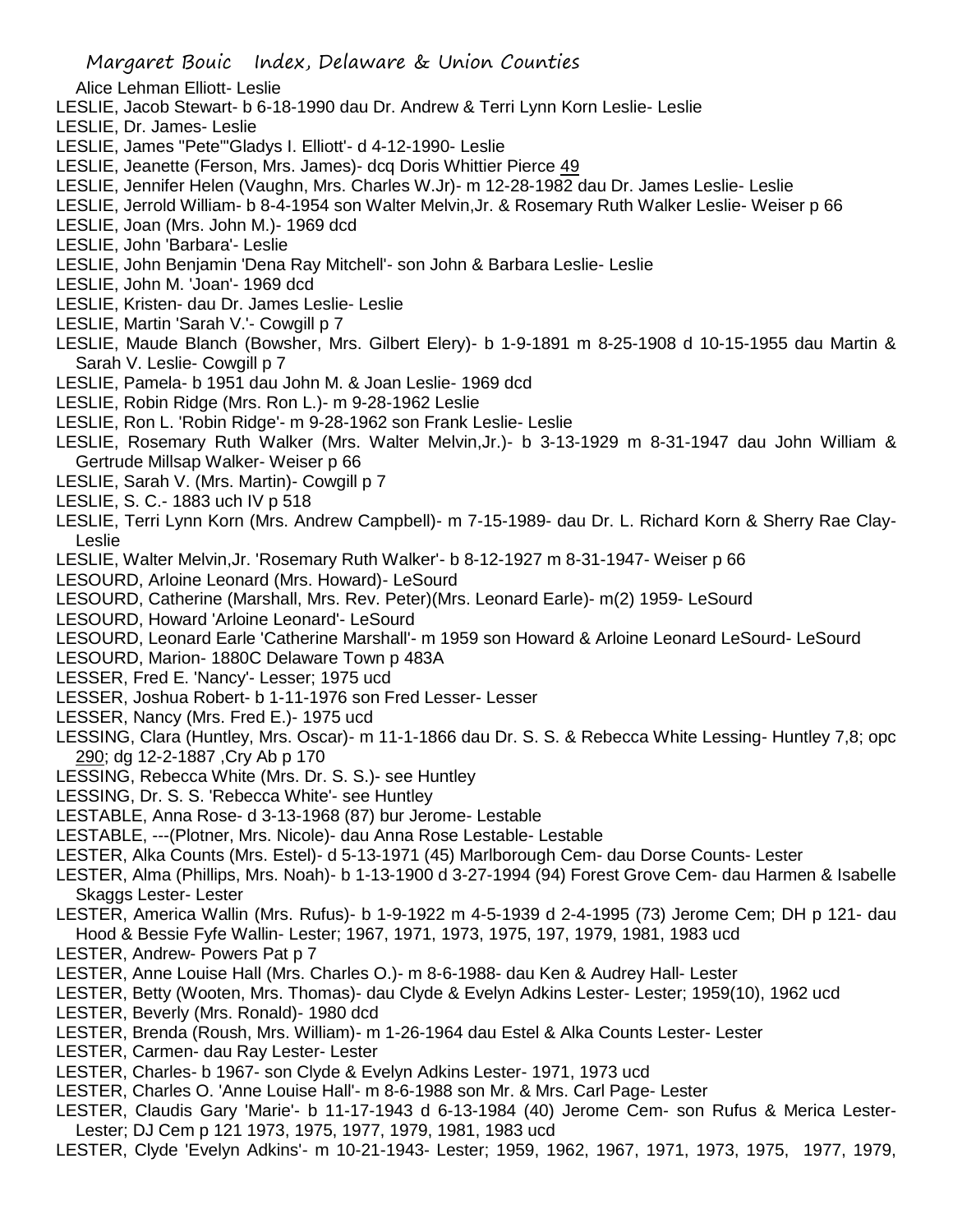1981, 1983, 1991 ucd

- LESTER, David- son Ray Lester- Lester
- LESTER, Debbie Hayes, Mrs. )- dau Ray Lester- Lester
- LESTER, Donna (Cochran, Mrs. Ronald)- b 1950 dau Clyde & Evelyn Adkins Lester- Lester; 1959, 1962, 1967 ucd
- LESTER, Doris (McCarty, Mrs. David)- b 1956 dau Clyde & Evelyn Adkins Lester- Lester; 1959 1962, 1967, 1971, 1973, 1975 ucd
- LESTER, Dustin Charles- b 5-23-1989
- LESTER, Edward 'Myrtle Lister'- Lester
- LESTER, Elijah 'Harriet M. Fisher'-1883 uch V p 618
- LESTER, Estel "Bud"'Alka Counts''Joyce Norman'- b 2-24-1926 d 3-8-1994 (68) Marlborough Cem- son Edward & Myrtle Lister Lester- Lester
- LESTER, Evelyn M. Adkins (Mrs. Clyde)- b 4-4-1926 m 10-21-1943 d 8-29-1987 (61)
- Price Cem- dau Ralph & Grace Porter Adkins- Lester; 1959, 1962, 1967, 1971, 1973, 1975, 1977, 1979, 1979, 1981, 1983, 1991 ucd
- LESTER, Gary- son Ray Lester- Lester
- LESTER, Gary Michael- b 1965 son Claudis Gary & Marie Lester- Lester; 1973 1979, 1981, 1983, 1991 ucd
- LESTER, George- 1964 dcd
- LESTER, Gretta- dau Ray Lester- Lester
- LESTER, Harmen 'Isabelle Skaggs'- Lester
- LESTER, Harold Ray- son Edward & Myrtle Lister Lester- Lester
- LESTER, Harriet M. Fisher (Mrs. Elijah)- dau William & Margaret Graham Fisher- 1883 uch V p 618
- LESTER, Inis (Bise, Mrs. )- dau Edward & Myrtle Lister Lester- Lester
- LESTER, Isabelle Skaggs (Mrs. Harmen)- Lester
- LESTER, James 'Nancy'- 1977, 1979 ucd
- LESTER, Jennie Vivian Lombard (Mrs. Paul)- b 3-29-1929 m 7-14-1947 dau Asa B. & Esther Worthington Lombard- Genther p 107, 109
- LESTER, Jennie Wynn (Crager, Mrs. John)(Phillips, Mrs. Benny Edward Phjillips)- b 7-18-1849 m(1) 1-23- 1971 (2) 9-18-1982 dau Paul & Jennie V. Lombard Lester- Genther p 109
- LESTER, John Lowell- son Rev. William Lester- Lester
- LESTER, John 'Sarah'- Powell p 286
- LESTER, Joyce L. (Mrs. Larry M.)- 1971, 1973, 1975, 1977, 1979, 1981, 1983, 1991 ucd
- LESTER, Joyce Norman (Mrs. Estel)- Lester
- LESTER, Joshua 'Renuia Morse'- unec I p 21, VI p 14
- LESTER, Karen Ann Mayberry (Mrs. Paul Mitchell)- Genther p 109
- LESTER, Kathleen- sister Ray Lester- Lester
- LESTER, Keith- b 1975 son Larry M. & Joyce L. Lester- 1979, 1981, 1983, 1991 ucd
- LESTER, Kenneth- son Lionel H. & Margaret L. Lester- 1961 dcd (14)
- LESTER, Kenneth 'Marie'- b 1943 d 1973 Price Cem, djlm p 70- son Clyde & Evelyn Lester- 1959, 1967, 1973 ucd
- LESTER, Kenneth R.- b 1964 d 1985 Price Cem, djlm p 71
- LESTER, Larry M. 'Joyce'- son Rufus & America Wallin Lester- Lester; 1967, 1971, 1973, 1975, 1977, 1979, 1981, 1983, 1991 ucd
- LESTER, Larry b 1973 son Larry M. & Joyce Lester- 1975, 1977, 1979, 1981, 1983 ucd
- LESTER, Laura Spring (Mrs. William T.)-Cowgill p 43
- LESTER, Leah (Heacock, Mrs. )(Thomas, Mrs. )- dau Estel & Alka Counts Lester- Lester
- LESTER, Leonard 'Rachel'- m 3-9-1850- delge X p 81
- LESTER, Lionel H. 'Margaret L.'- 1961, 1964, 1969, 1971 dcd
- LESTER, Lisa- b 1962 dau Clyde & Evelyn Adkins Lester- 1971, 1973, 1975, 1977 ucd
- LESTER, Lorrie- b 1968 dau Ronald S. & Saundra A. Lester- 1980 dcd
- LESTER, Margart H. (Standbury, Mrs. David)- m 4-19-1847 Madison Co, unec X p 63
- LESTER, Margaret L. (Mrs. Lionel H.)- 1961, 1979, 1981 dcd
- LESTER, Marie (Mrs. Claudis Gary)- Lester; DJ Cem p 121; 1973, 1979, 1981, 1982 ucd
- LESTER, Marie (Mrs. Kenneth)- djlm p 70
- LESTER, Mary- b 1973 dau Ronald S. & Saundra A. Lester- 1980 dcd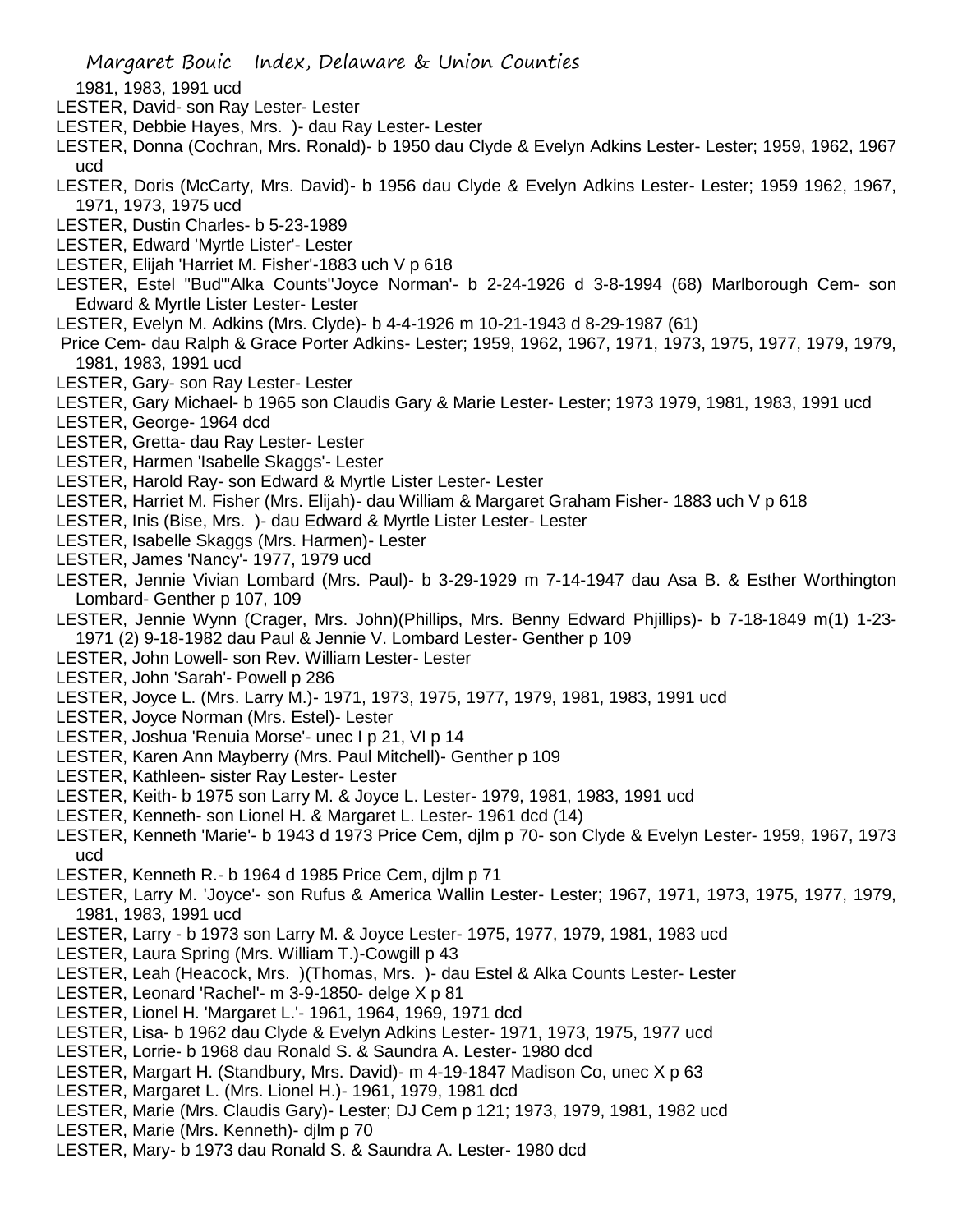- LESTER, Maxine (Troesch, Mrs.Lutrelle)- b 8-3-1931 m 11-25-1949 sister Ray Lester- Lester; Rausch (13822) II p 266
- LESTER, Minnie E. (Smart, Mrs. Ray Melvin)(Grosso, Mrs. Vincent R.)- b 1-12-1904 m(1) 4-4-1925 dau William T. & Laura Spring Lester- Weiser p 43
- LESTER, Mollie Aldred- dau James & Rosa Aldred- Nash p 299
- LESTER, Myrtle Lister (Mrs. Edward)- Lester
- LESTER, Nadine (Leisure, Mrs. )- dau Edward & Myrtle Lister Lester- Lester
- LESTER, Nancy (Mrs. James)- 1977, 1979 ucd
- LESTER, Patricia (Peters, Mrs. )- dau Ray Lester- Lester
- LESTER, Paul 'Jennie Vivian'- b 7-8-1928 m 7-14-1947- Genther p 107-109
- LESTER, Paul Jerod- b 7-3-1975 son Paul Mitchell & Karen Ann Mayberry Lester- Genther p 109
- LESTER, Paul Mitchell 'Karen Ann Mayberry'- b 3-31-1953 m 5-21-1973 son Paul & Jennie V. Lombard Lester-Genther p 109
- LESTER, Paul- brother Ray Lester- Lester
- LESTER, Paulette (Mays, Mrs. )(Parson, Mrs. )- b 1951 dau Rufus & Merica Wallin Lester- Lester; 1967 ucd
- LESTER, Pearl (Reedy, Mrs. )- dau Edward & Myrtle Lister Lester- Lester
- LESTER, Rachel C. (Mrs. Leonard)- m 3-9-1850, delge X p 81
- LESTER, Rachel N.- d 3-14-1857 (18-6-15) Marlborough Cem p 164, Powell p 286- dau John & Sarah Lester
- LESTER, Ray d 4-1981 (55) bur Johnstown- Lester
- LESTER, Ray Stanley 'Sarah Edna Taylor'- m 5-21-1939; Carr (1147146); Thomas 4
- LESTER, Renuia Morse (Mrs. Joshua)(Calender, Mrs. Amos)-b 2-25-1802 dau Joseph & Renuia Greene Morse- unec I p 21, VI p 14
- LESTER, Rhonda- b 1971 dau Ronald S. & Saundra A. Lester- 1980 dcd
- LESTER, Rhonda- 1 975 dau Ronald & Beverly Lester- 1980 dcd
- LESTER, Richard- son Estel & ALka Counts Lester- Lester
- LESTER, Robert Clarence 'Willa'- d 11-10-1976 (91) Maple Grove Cem- Lester
- LESTER, Ronald 'Beverly'- 1980 dcd
- LESTER, Ronald- son Lionel H. & Margaret L. Lester- 1961 dcd (9)
- LESTER, Ronald S. 'Saundra A.'- 1980 dcd
- LESTER, Rufus 'America Wallin'- m 4-5-1939 Lester; DJ Cem p 121; 1967, 1971, 1973, 1975, 1977, 1979, 1981, 1983, 1991 ucd
- LESTER, Ryan Austin- b 7-17-1991 son Charles O. & Anna Louise Hall Lester- Lester
- LESTER, Sarah Edna Taylor (Mrs. Ray Stanley)- dau William Thomas & Susan Ellen Buckwalter Taylor- Carr 1147146; Thomas 4
- LESTER, Sarah (Mrs.John)- d 4-8-1851 (43-3-5) Marlborough Cem p 164, Powell p 286
- LESTER, Saundra A. (Mrs. Ronald S.)- 1980 dcd
- LESTER, Scott- son Estel Lester- Lester
- LESTER, Shawn- b 1970 son Ronald & Beverly Lester- 1980 dcd
- LESTER, Shelba (Childers, Mrs. William)- dau Clyde & Evelyn Adkins Lester- Lester; 1959 (13), 1962 ucd
- LESTER, Sherry (Jalbert, Mrs. )- dau Ray Lester- Lester
- LESTER, Sherry M. (Mrs. Terry L.)- 1991 ucd
- LESTER, Sonya- b 1966 dau Ronald S. & Saundra A. Lester- 1980 dcd
- LESTER, Stella Skaggs (Mrs. Rev. William)- d 9-22-1984 (80) bur Ky- Lester
- LESTER, Tara May- b 5-22-1978 dau Paul Mitchell & Karen Ann Mayberry Lester- Genther p 109
- LESTER, Teresa- dau Ray Lester- Lester
- LESTER, Terry 'Sherry M.'- b 1968 ch Claudis G. & Marie Lester- 1973, 1979, 1981, 1983, 1991 ucd
- LESTER, Vivian Lombard (Mrs. )- dau Asa B. & Esther Worthington Lombard- 1985 uch p 13; Lombard (Maxine White's sister)
- LESTER, Willa (Mrs. Robert Clarence)- Lester
- LESTER, Rev, William 'Stella Skaggs'- d 1980- Lester
- LESTERMAN, Elizabeth Woolford (Mrs. Paul)- dau Mel & Mary Woolford- Lesterman
- LESTERMAN, Molly Elizabeth- b 7-31-1992 dau Paul & Elizabeth Woolford Lesterman- Lesterman
- LESTERMAN, Paul 'Elizabeth Woolford'- Lesterman
- LESTRANGE, Eleanor Gifford (Mrs. Fulk)- dau John & Maud DeClifford LeStrange- McKitrick p 137
- LESTRANGE, Elizabeth (Corbet, Mrs. Robert)- bc 1270 dau Fulk & Eleanor Gifford LeStrange- McKitrick p 137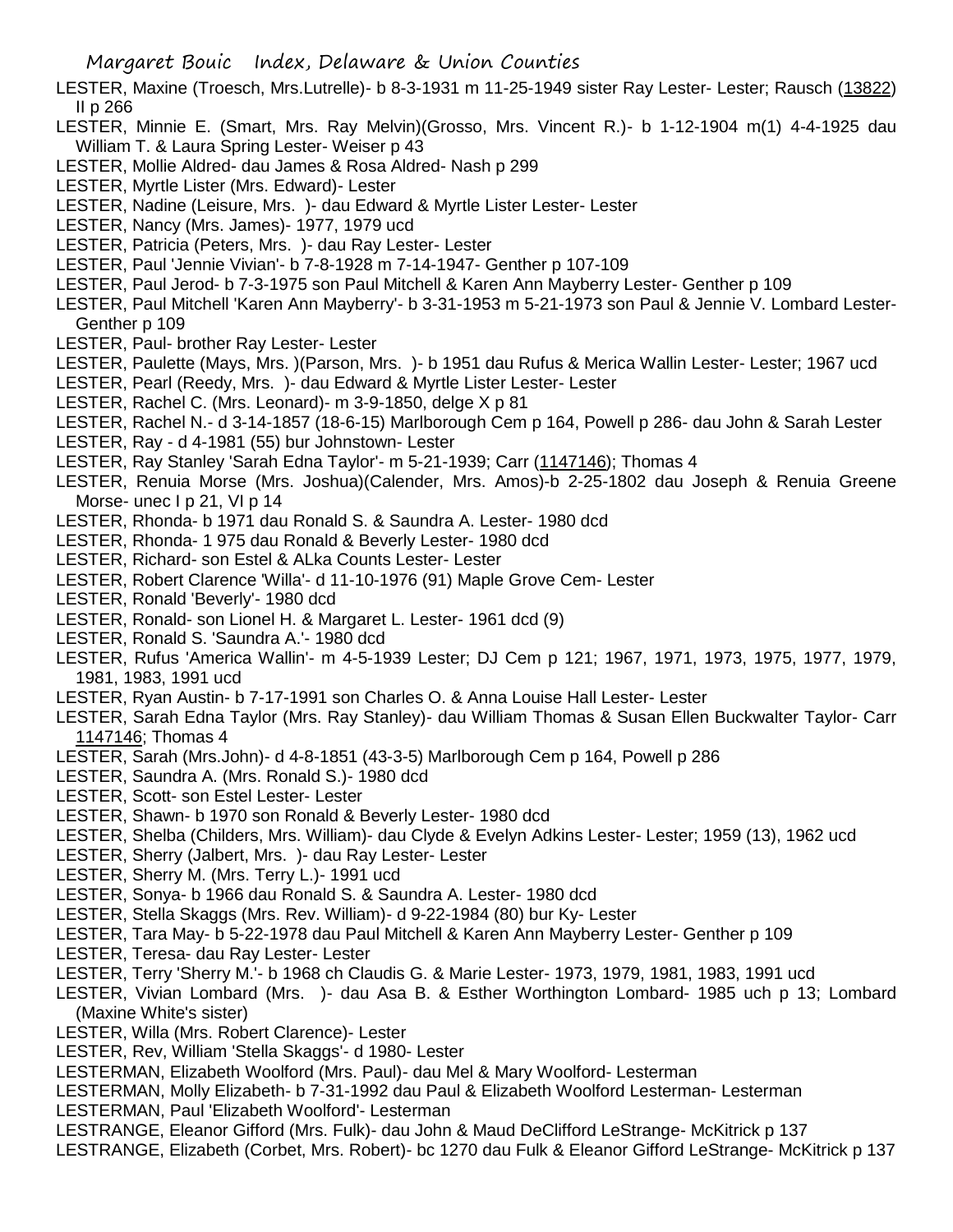- Margaret Bouic Index, Delaware & Union Counties LESTRANGE, Fulk 'Eleanor Gifford'- McKitrick p 137 LETANG, Josephine (Armstrong, Mrs. Earl)- LeTang LETCH, Lillian (Tyson, Mrs. Sidney Brown)- Weiser p 604 LETEMAN, Hans Debolt- b about 1675 see Leatherman- Maugans Anc p 76 LETERICK?, D. D.- 1860C Dover Tp 225 (35,O) LETERICK, Eliza- 1860C Dover Tp 225 (29,O) LETERICK, Hiram- son D. D. & Eliza Leterick- 1860C Dover Tp 225 (6,O) LETERICK, Sarah- dau D. D. & Eliza Leterick- 1860C Dover Tp 225 (9,O) LETERICK, Surelda?- dau D. D. & Eliza Leterick- 1860C Dover Tp 225 (1,O) LETHERS, E. Alan- son Edward W. & Lucille Lethers- 1961 dcd (14) LETHERS, Edward W. 'Lucille'- 1961 dcd LETHERS, Lucille (Mrs. Edward W.)- 1961 dcd LETHERS, Paul- son Edward W. & Lucille Lethers- 1961 dcd (5) LETOURNEAU, Alfred- son George & Margaret James Letourneau- Letourneau LETOURNEAU, Charles- son George & Margaret James Letourneau- Letourneau LETOURNEAU, Enid Estelle- b 1-19-1943 dau Dr. Norman Harold & Frances A. Pontius Letourneau- Weiser p 340 LETOURNEAU, Frances A. Pontius (Mrs. Dr. Norman Harold)- b 4-24-1915 m 11-16-1940 dau Harry Elmer & Mildred Katharine Messner Pontius- Weiser p 340 LETOURNEAU, George 'Margaret James'- LeTourneau LETOURNEAU, Gerard N. "Gerry"'Jean Parker'- b 9-11-1935 m 2-8-1963 d 1-0-1988 son George & Margaret James Letourneau- Letourneau LETOURNEAU, Gerry,Jr.- son Gerard N. & Jean Parker Letourneau- Letourneau LETOURNEAU, Jean Parker (Mrs. Gerard N.)- m 2-8-1963- Letourneau LETOURNEAU, Kim- dau Gerard N. & Jane Parker Letourneau- Letourneau LETOURNEAU, Leo- son George & Margaret James Letourneau- Letourneau LETOURNEAU, Margaret James (Mrs. George)- Letourneau LETOURNEAU, Missy- dau Gerard N. & Jane Parker Letourneau- Letourneau LETOURNEAU, Dr. Norman Harold 'Frances A. Pontius'- b 11-10-1910 m 11-16-1940- Weiser p 340 LETOURNEAU, Patti Kay- b 6-23-1944 dau Dr. Norman Harold & Frances A. Pontius Le Tourneau- Weiser p 340 LETT, Ann- dau Renrick & Rosella Lett- Lett LETT, Charles- Pabst 7 p 2; 1820C Harlem Tp LETT, Charles- son Nelson Lett- Lett LETT, Corenne- b 1967 dau Larry L. & Patricia S. Lett- 1980 dcd LETT, Darlene (Salmon, Mrs. )- dau Nelson Lett- Lett LETT, DeWitt C.- delge X p 77 LETT, Dimple (Mrs. James H.)- 1961, 1964 dcd LETT, Esther M. Gardner (Mrs. Don)- b 1-27-1886 d 8-7-1981 (95) bur Marion; twin sister of Ethel Garner Moore; obit, mlib LETT, Jack E. 'Patsy J. '- son Nelson Lett- Lett; 1961, 1964, 1969, 1971, 1980 dcd LETT, Jacqueline- b 1957 dau Jack E. & Patsy J. Lett- 1961, 1964, 1969, 1971 dcd LETT, James H. 'Dimple'- 1961, 1964 dcd LETT, James- son Nelson Lett- Lett LETT, Jennifer- dau Renrick & Rosella Lett- Lett LETT, Jeremy Heath- b 8-31-1974 son Larry L. & Patricia S. Harter Lett- Lett; 1980 dcd LETT, Jerry L. 'Laura A. Kaple'- b 1955 m 6-24-1978 son Jack E. & Patsy J. Lett- Lett; 1961, 1964, 1969 dcd LETT, Joseph 'Susannah Pauley'- b 1790, dcc Larry Jackson 34 LETT, Julie- b 1970 dau Larry L. & Patricia S. Lett- 1980 dcd
- LETT, Larry- b 2-4-1976 son Larry L. & Patricia S. Reeder Lett- Lett; 1980 dcd
- LETT, Larry L. 'Patricia S.'- b 1952 son Jack E. Patsy J. Lett- Lett; 1961, , 1964, 1969, 1971, 1980 dcd
- LETT, Larry Nathan- b 2-4-1976 son Larry & Harter Lett- Lett
- LETT, Laura A. Kaple (Mrs. Jerry L.)- m 6-24-1978- dau Maurice A. Kaple- Lett
- LETT, Laura L. Thrall (Mrs. Mason D.)- m 12-7-1848 dcm; 1850C Brown Tp 2813 p 157 (24,O)
- LETT, Mary E. (Mrs. Robert E.)- 1961, 1964 dcd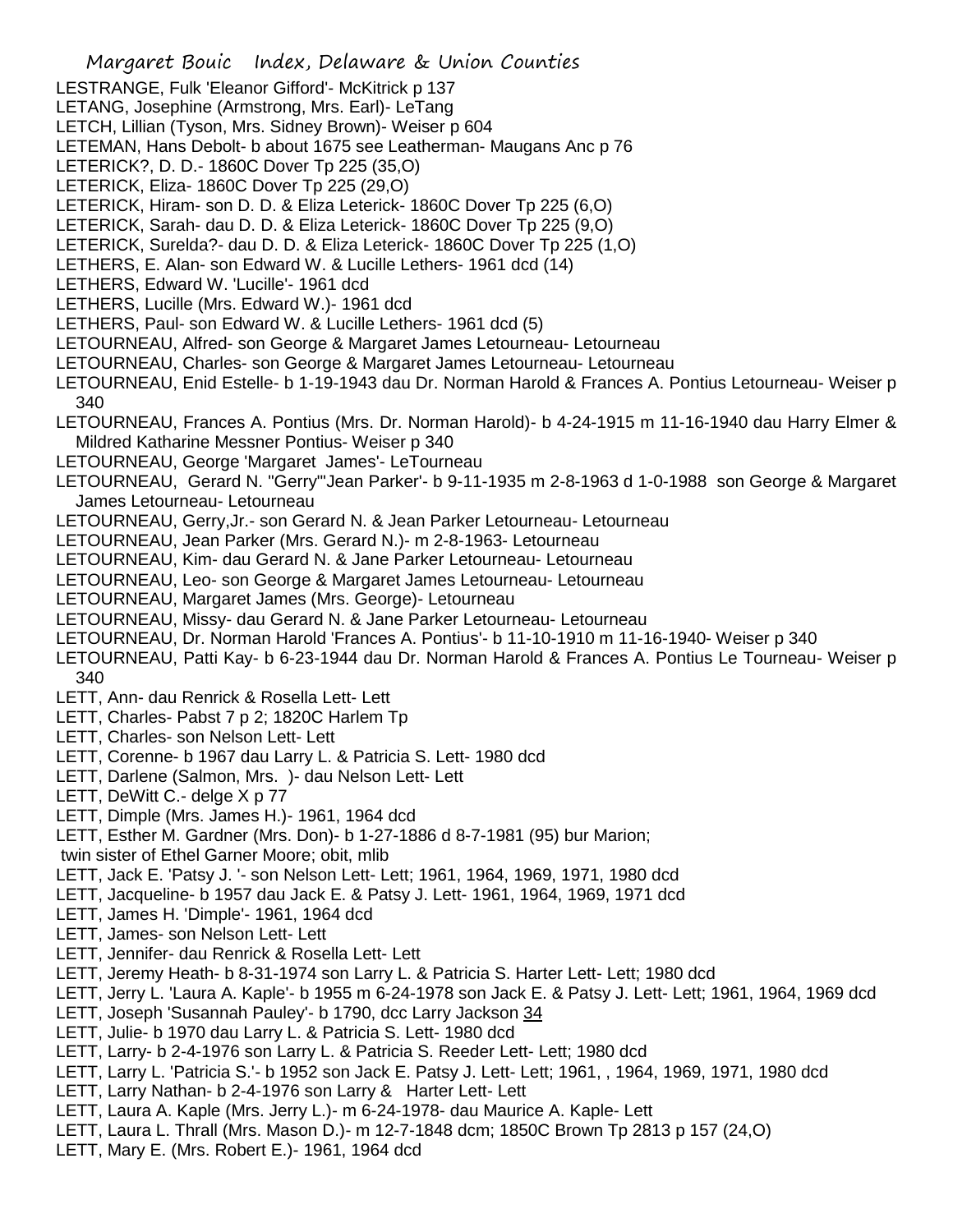- LETT, Mary (Wilson, Mrs. Eli B.)- lic 4-28-1882 ucm 7169
- LETT, Mason D. 'Laura L. Thrall'- m 12-7-1848 dcm; 1850C Brown Tp 2815 p 157 (24,O)
- LETT, Michael- son Renrick & Rosella Lett- Lett
- LETT, Myrtle A. (Taylor, Mrs. Rolla d.)- White II (75)
- LETT, Nancy Ann (Jackson, Mrs. Miles)- b 1819 dau Joseph & Susanna Pauley Lett- dcc Larry Jackson 17
- LETT, Nelson- Lett
- LETT, Patricia S. Reeder (Mrs. Larry L.)-dau Clayton Reeder- Lett; 1980 dcd
- LETT, Patricia (Wells, Mrs. )- dau Nelson Lett- Lett
- LETT, Patsy J. Reeder (Mrs. Jack E.)- d 12-29-1983 (50) Green Mound Cem- dau Clayton & Loma Reeder-Lett; 1961, 1964, 1969, 1971, 1980 dcd
- LETT, Randy- son Renrick & Rosella Lett-Lett
- LETT, Rebecca- dau Renrick & Rosella Lett- Lett
- LETT, Renny,Jr.- son Renrick & Rosella Lett-Lett
- LETT, Renrick 'Rosella'- d 1-2-1975 (46) bur Indianapolis- son Nelson Lett- Lett
- LETT, Richard- son Renrick & Rosella Lett- Lett
- LETT, Robert E. 'Mary E.'- 19961, 1964 dcd
- LETT, Rosella (Mrs. Renrick)- Lett
- LETT, Susanna Pauley (Mrs. Joseph)- dcc Larry Jackson 35
- LETT, Timothy- son Renrick & Rosella Lett- Lett
- LETTAN, Lewis- 1880C Marysville 496-543 p 39 (28,O,France,Ger)
- LETTEN, Jane Glenn (Mrs. Joshua)- m 1-11-1818 Madison Co, unec IV p 30
- LETTEN, Joshua 'Jane Glenn'- m 1-11-1818 Madison Co, unec IX p30
- LETTERMAN, Carrie Belle (Winkleman, Mrs. Roy Mauck)- m 12-27-1906- Weiser p 759
- LETTICE, Mary Lodwig- dau Thomas Lodwig- dcw Bk 2 p 181
- LETTICE, Thomas- dcw Bk 2 p 181
- LETTICK, John- 1870C Delaware Tp 277 (24)
- LETTICK, Margaret- 1870C Delaware Tp 269 (27\*)
- LETTICK, Margaret- 1870C Delaware Tp 277 (25)
- LETTICK, Phebe- 1870C Delaware Tp 277 (56)
- LETTICK, Sarah- 1870C Delaware Tp 277 (22)
- LETTIE, Arlette T. (Mrs. Donald L.)- 1980 dcd
- LETTIE, Donald L. 'Arlette T.'- 1980 dcd
- LETTIE, Jason- b 1970 son Donald L. & Arlette T. Lettie- 1980 dcd
- LETTS, --Sackett (Mrs. O. E.)- dau Guy & Eliza Sackett- dg 12-29-1903 Cry Ab p 212; dg 1-1-1904 Cry Ab p 216
- LETTS, --(Hiedelbaugh, Mrs. )- dau Reid & Sarah A. Letts- dg 9-26-1902, Cry Ab p 156
- LETTS, A. R.- 1908 dch 191
- LETTS, Arthur Reed- son Joel & Ella Pace Letts- 1880 dch p 687, 672; Sunbury p 38, 75; 1870C Berkshire Tp 206(6)
- LETTS, Edward Howard- d 10-19-1865 94y9m) son Joel & Ella Letts- Sunbury Cem, Powell p 35- son Joel & Ella Pace Letts- 1908 dch 673
- LETTS, Ella Pace (Mrs. Joel)- b 1830 m 10-4-1859 dcm d 1920 Sunbury Cem, Powell p 35- dau Michael & Elizabeth Jonese Pace- 1908 dch 673; 1880 dch p 687; 1870C Berkshire Tp 206 (40)
- LETTS, Frances M.- b 7-13-1893 Berkshire Tp dau A. R. & Mary M. Loop Letts- dcb
- LETTS, Ida M.- dau Rees & S. A. Smith Letts- 1880 dch p 687; 1870C Berkshire Tp 209 (16)
- LETTS, Israel 'Mary Jane Mller'- m 6-26-1851 dcm
- LETTS, Joel 'Ella Pace' m 10-4-1859 dcm d 5-25-1896 (73-9-7) Sunbury Cem- Powell 35- son John & Mary Hanna Letts- 1908 dch 673; 1880 dch p 687; Sunbury p 154; 1870C Berkshire Tp 206 (46\*); 1880C Berkshire Tp p 426C
- LETTS, John 'Mary Hanna'- 1880 dch p 686, 687; 1908 dch 673
- LETTS, Joseph- 1880 dch p 443, 444
- LETTS, Lillian May (Whittier, Mrs. Frank M.)- dau Joel & Ella Pace Letts- 1908 dch 673; 1880 dch p 687; 1870C Berkshire Tp 206 (3)
- LETTS, L. W.- delge VIII p 67, 1855
- LETTS, Mary Hanna (Mrs. John)- 1908 dch 673; 1880 dch p 687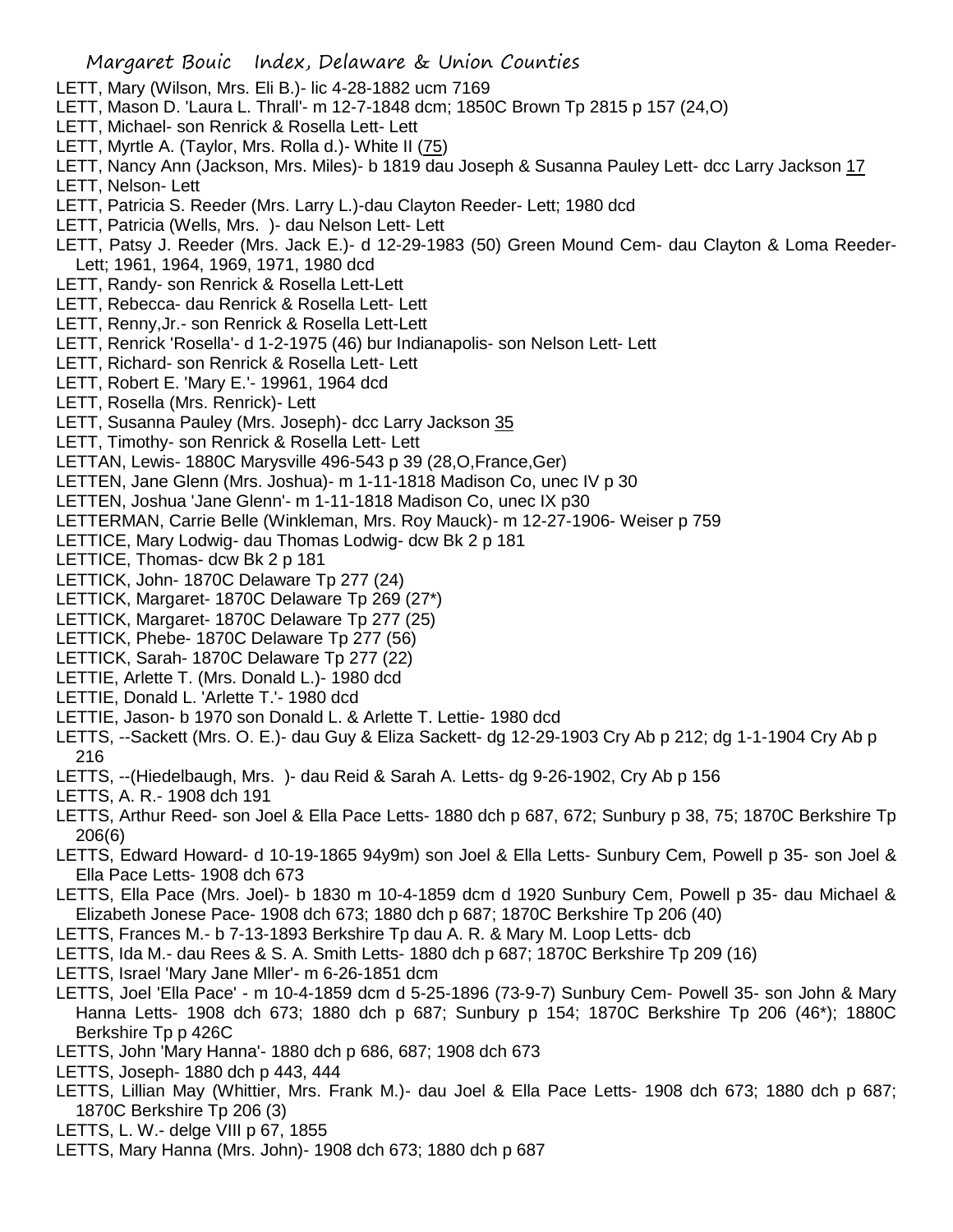- Margaret Bouic Index, Delaware & Union Counties LETTS, Mary Jane Miller (Mrs. Israel)- m 6-26-1851 dcm LETTS, Orlan S.- ch Rees/Reed & S. A. Smith Letts- 1880 dch p 687; 1870C Berkshire Tp 209 (14); dg 9-26- 1902 Cry Ab p 156 LETTS, Read- d 8-16-1876 (52) dg 8-31-1876 Cry Ab p 14Pabst Pion I p 97 LETTS, Rees 'S. A. Smith'- son John & Mary Hanna Letts- 1880 dch p 686; 1870C Berkshire Tp 209 (47\*) LETTS, Roy- b 5-23-1882 Berkshire Tp son O. S.& Anna Sackett Letts- dcb LETTS, Sarah A.- d 9-25-1902 (74) bur Gambier; dg 9-26-1902 Cry Ab p 155, 156; 1870C Berkshire Tp 209 (42); 1880C Berk. Tp p 414C LETTS, Sarah A. Smith (Mrs. Rees/Reid)- dau James & Frances Smith- 1880 dch p 686 LEUALLEN, Beverly Ann (Shaw, Mrs. Donald L.)- m 7-8-1961 dau Dr. E. E.Leuallen- Shaw LEUALLEN, Dr. E. E.- Shaw LEUDENBERGER, John- dcw Bk 1 p 20 LEUDENBERGER, Susan (Firman/Fornum, Mrs. Douglas)- dau John Leudenberger- dcw Bk 1 p 20 LEUM, Balinda- b 7-26-1867 Concord Tp dau George & Elizabeth Leum- dcb LEUNHART, Philanther (Mrs. Windle)- 1860C Allen Tp 706-712 p 97 (20,O) LEUNHART, Windle 'Philanther'- 1860C Allen Tp 706- 712 p 97 (25,O) LEUORSON, Samuel- Powers Pat p 30 LEUPOLD, Eva (Gossling, Mrs. Werner Rudolf Gustav)- Weiser p 198 LEUQUE, Kate- 1980 dcd, Orange Tp LEUQUE, Kathleen- 1980 dcd Orange Tp LEUWISTER,? Amanda (Mrs. S. T.)- 1880C Jackson Tp 3 p 236A (42,O,O,O) LEUWISTER, Elisabeth- dau S. T. & Amanda Leuwister- 1880C Jackson Tp 3 p 236A (11,O,O,O) LEUWISTER, Nettie A.- dau S. T. & Amanda Leuwister- 1880C Jackson Tp 3 p 236A (9,O,O,O) LEUWISTER, S. T. 'Amanda'- 1880C Jackson Tp 3 p 236A (45,O,O,O) LEVAC, Mary (Ohaver, Mrs. George)- 1985 uch p 107 LEVAIL, Michael- 1850C Orange Tp 1794 p 114 (60,Ireland) LEVALLEY, Aaron- son Rusty & Jackie LeValley- 1991 ucd LEVALLEY, Alice (Marker, Mrs. James)- dau Samuel N. & Anna Belle Winter LeValley- LeValley LEVALLEY, Anna Belle Winter (Mrs. Samuel N.)- LeValley LEVALLEY, Ashley- dau Rusty & Jackie LeValley- 1991 ucd LEVALLEY, Elizabeth A. Mulligan (Mrs. D. Russell)-b 10-13-1936 m 10-13-1954 Claibourne Cem p 101- **LeVallev** LEVALLEY, Esther (Bragler, Mrs. Garrett)- dau Samuel N. & Anna Belle Winter LeValley- LeValley LEVALLEY, Fern (Smith, Mrs. Fred)- dau Samuel N. & Anna Belle Winter LeValley- LeValley LEVALLEY, Glen- son Samuel N. & Anna Belle Winter LeValley- LeValley LEVALLEY, Jackie (Mrs. Rusty)- 1991 ucd LEVALLEY, JoAnn (Wilcox, Mrs. Joe)- dau Lawrence D. & Myrtle I. LeValley- LeValley; obit D. Russell, mlib LEVALLEY, Lawrence D. 'Myrtle Pfouts'- LeValley LEVALLEY, Mabel (Sloan, Mrs. Ray & Samuel N. & Anna Belle Winter LeValley- LeValley LEVALLEY, Marjorie (Amerine, Mrs. Rado)- dau Samuel N. & Anna Belle Winter LeValley- LeValley LEVALLEY, Mary Keitha Maurice (Mrs. Robert W.)- m 9-24-1934 - LeValley LEVALLEY, Mary (Patrick, Mrs. Paul)- dau Samuel N. & Anna Belle Winter LeValley- LeValley
- LEVALLEY, Michelle (McComas, Mrs. Len)- dau D. Russell & Elizabeth Mulligan LeValley- LeValley; obit, D. Russell, mlib
- LEVALLEY, Myrtle Il Pfouts (Mrs.Lawrence D.)- b 12-9-1910 d 11-24-1992 (81) dau Frank & Bessie Penhorwood Pfouts- LeValley
- LEVALLEY, Robert K.- son Robert W. & Mary Keitha Maurice LeValley- LeValley
- LEVALLEY, Robert W. 'Mary Keitha Maurice'- b 11-22-1911 d 1-26-1986 (74) bur W. Liberty- son Samuel N. & Anna Belle Winter LeValley- LeValley
- LEVALLEY, Rosemay Lou (Hagar, Mrs. Russell)- dau Robert W. & Mary Keitha Maurice LeValley- LeValley
- LEVALLEY, D. Russell 'Elizabeth A. Mulligan'- b 10-13-1934 m 10-13-1954 d 3-18-1981 (46) Claibourne Cem p 101- son Lawrence D. & Myrtle Pfouts LeValley- LeValley; obit mlib
- LEVALLEY, Russell D.- son D. Russell & Elizabeth Mulligan LeValley- LeValley
- LEVALLEY, Rusty 'Jackie'- 1991 ucd
- LEVALLEY, Samuel N. 'Anna Belle Winter'- LeValley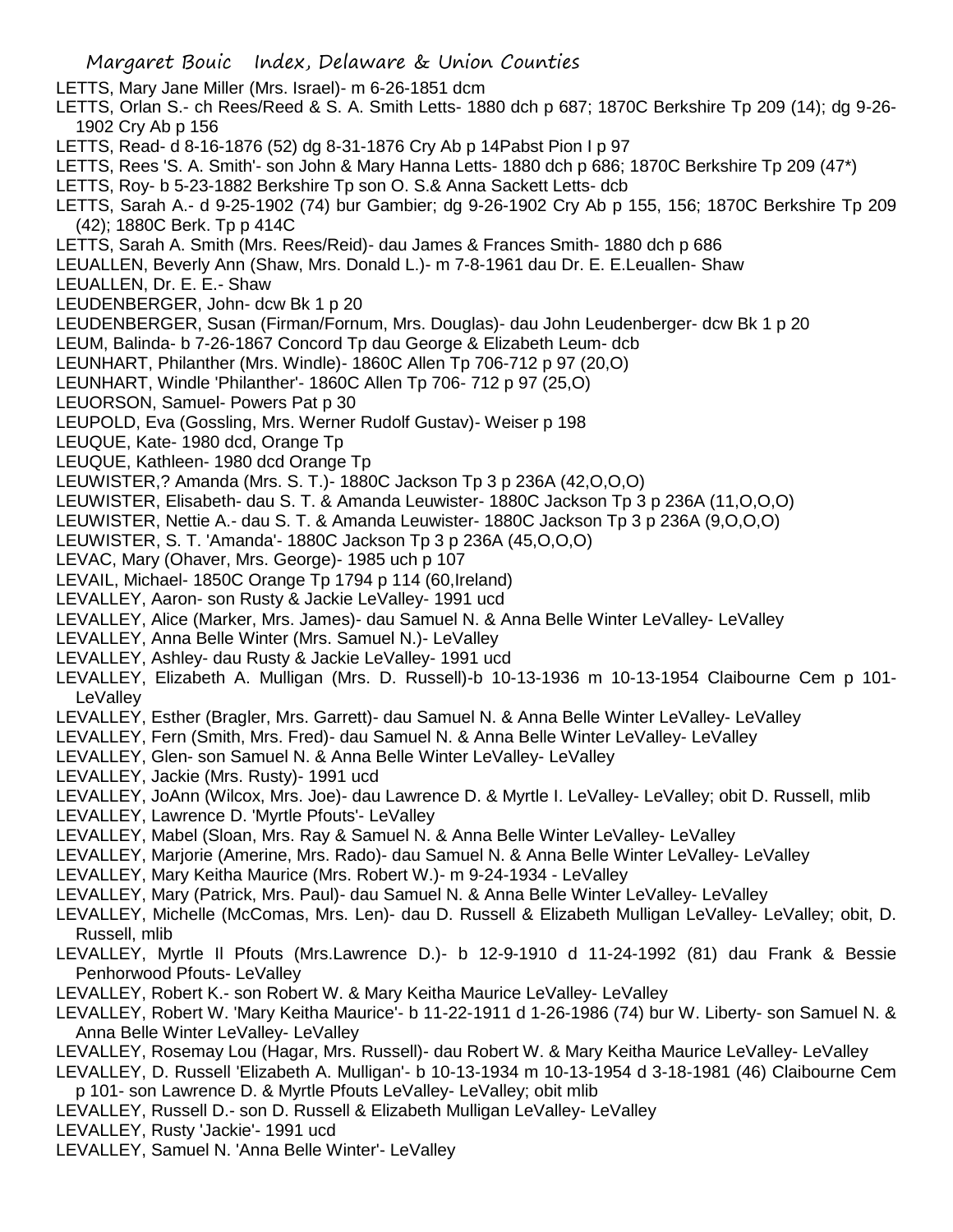- LEVALLEY, Whitney- son Rusty & Jackie LeValley- 1991 ucd
- LEVALLY, Elizabeth A. (Mrs. DeMaine)- 1971, 1975, 1977, 1983 ucd
- LEVALLY, Michelle- b 1956 dau DeMaine & Elizabeth LeValley- 1971, 1973 ucd
- LEVALLY, Mrytle I- 1959, 1962, 1967, 1971, 1973 ucd
- LEVALLY, Russell/Demaine 'Elizabeth'- 1971, 1973, 1975, 1977 ucd
- LEVALLY, Russell "Rusty"- son DeMaine & Elizabeth LeValley- 1971, 1973, 1975 ucd
- LEVALLY, Shelly- b 1956 ch De Maine R. & Elizabeth LeVally- 1973 ucd
- LEVAN, Abraham 'Esther'- son Isaac & Mary Ann Ellmaker LeVan- Weiser p 756
- LEVAN, Albert- d Friday (28)- son Clinton Levan dg 8-12-1902 Cry Ab 8-12-1902, Cry Ab p 146
- LEVAN, Alice (Kinney, Mrs. Carlie)- m 5-18-1918 d 11-9-1978- dau Charles E. & Rosa Mae Parks LeVan-LeVan; Kinney
- LEVAN, Amanda- b 1977 dau Willard LeVan,Jr- 1983 ucd
- LEVAN, Amy (Adams, Mrs. )- dau Lewis A. & Nettie Carman LeVan- LeVan
- LEVAN, Amy- dau Willard O. II & Brenda Rowan LeVan- LeVan
- LEVAN, Angeline (Cronkleton, Mrs. James)- b 8-19-1838 m 4-10-1856 dcm- dau Samuel & Ann LeVan-1850C Berlin Tp 1868 p 117 (16,O); Cronkleton
- LEVAN, Ann (Mrs. Samuel)- 1850C Berlin Tp 1868 p 117 (45,Pa)
- LEVAN, Anna Maria (Weiser, Mrs. Benjamin)- dau Abraham & Esther LeVan- Weiser p 756, 757, 764, 774, 776
- LEVAN, Anthony Yoursif- b 2-24-1986 son Ronald Lee & Judy Harris Gibboney LeVan- St. Paul p 62
- LEVAN, April- dau Charles Robert & ViAnn Krouskop LeVan- LeVan
- LEVAN, Bertha May (Nichols, Mrs. )- dau Harry & Ethel M. Overfield LeVan- LeVan
- LEVAN, Bessie (Foreman, Mrs. Pearl)- dau Charles E. & Rosa Mae Parks LeVan- LeVan
- LEVAN, Blanche (Ackley, Mrs. Halley E.)- m 4-7-1928 m 4-7-1928 d 10-25-1987 E. Liberty Cem- dau Charles & Emma Garman LeVan- LeVan
- LEVAN, Brenda Rowan (Mrs. Willard O II)(Miller, Mrs. )- LeVan; 1973, 1975, 1977, 1979, ucd
- LEVAN, Bryan Carl- b 1-24-1995 son Harry & Loretta Picklesimer LeVan- LeVan
- LEVAN, Carolyn (Dague, Mrs. Thomas)- m 9-14-1968 dau Willard O. & Maude E. Harper LeVan- 1985 uch p 90; 1959 (11), 1962 ucd; History of Slyh Family by John Gray p 153
- LEVAN, Carolyn Smith (Mrs. William)- Atha; 1967 ucd
- LEVAN, Charles E. 'Rosa Mae Parks'- b 4-27-1876 m 7-13-1899 bur North Greenfield- son Jonathan & Sarah Slonecker LeVan- LeVan
- LEVAN, Charles 'Emma Mae Garman'- LeVan
- LEVAN, Charles- b 1786 d 1821 son John & Margaret Kohler LeVan- dcc James Fathbruckner 208
- LEVAN, Charles- son John & Minerva Boysel LeVan- LeVan
- LEVAN, Charles Matthew "Chip"- son Charles Robert & ViAnn Krouskop LeVan- LeVan
- LEVAN, Charles Robert 'ViAnn Krouskop'- b 11-7-1940 m 12-3-1966 d 10-4-1993 (52) son John & Minerva Boysel LeVan- LeVan
- LEVAN, Charles 'Sarah Fletcher'- b 7-9-1832 d 1-3-1899 son David & Ester Old LeVan- dcc James Fathbruckner 52
- LEVAN, Cheryl Lynn Anderson (Mrs. David Alan)- b 9-29-1955 m 12-4-1976- St. Paul p 62
- LEVAN, Christa- 1991 ucd, Liberty Tp
- LEVAN, Christopher- son Harry E. & Martha LeVan- 1975 ucd
- LEVAN, Clarence'Lilibeth Macapagal'- b 1964 m 1-1991 Phillipines- son Harry E. & Florence LeVan- 1971 ucd
- LEVAN, Clinton- delge VII p 24, dg 1-3-1902 p 5c2, Cry Ab p 146; 1880C Delaware Town p 525C
- LEVAN, Clinton Lewellyn 'Susan Deisher Miller'- b 9-13-1855 d 11-2-1904 son Charles & Sarah Fletcher LeVan- dcc James Fathbruckner 26; delge II p 41
- LEVAN, Crystol (Ropp, Mrs. Clyde E.)- LeVan
- LEVAN, Cyrus (72-1936) Paris Tp, to State Hospital- uninf p 23
- LEVAN, Daniel 'Marie Beau'- b France- dcc James Fathbruckner 3328
- LEVAN, Daniel 'Susanna Siegfried'- Weiser p 833
- LEVAN, David Alan 'Cheryl Lynn Anderson'- b 12-15-1952 m 12-4-1976 son Earnest Arthur & Helen Mary Catherine Nicol LeVan- LeVan; Rausch 134412 III p 271; St. Paul p 62
- LEVAN, David 'Ester Old'- b 3-4-1811 d 11-24-1867 son Charles LeVan- dcc James Fathbruckner 104
- LEVAN, David- son Samuel & Ann LeVan- 1850C Berlin Tp 1868 p 117 (15,Pa)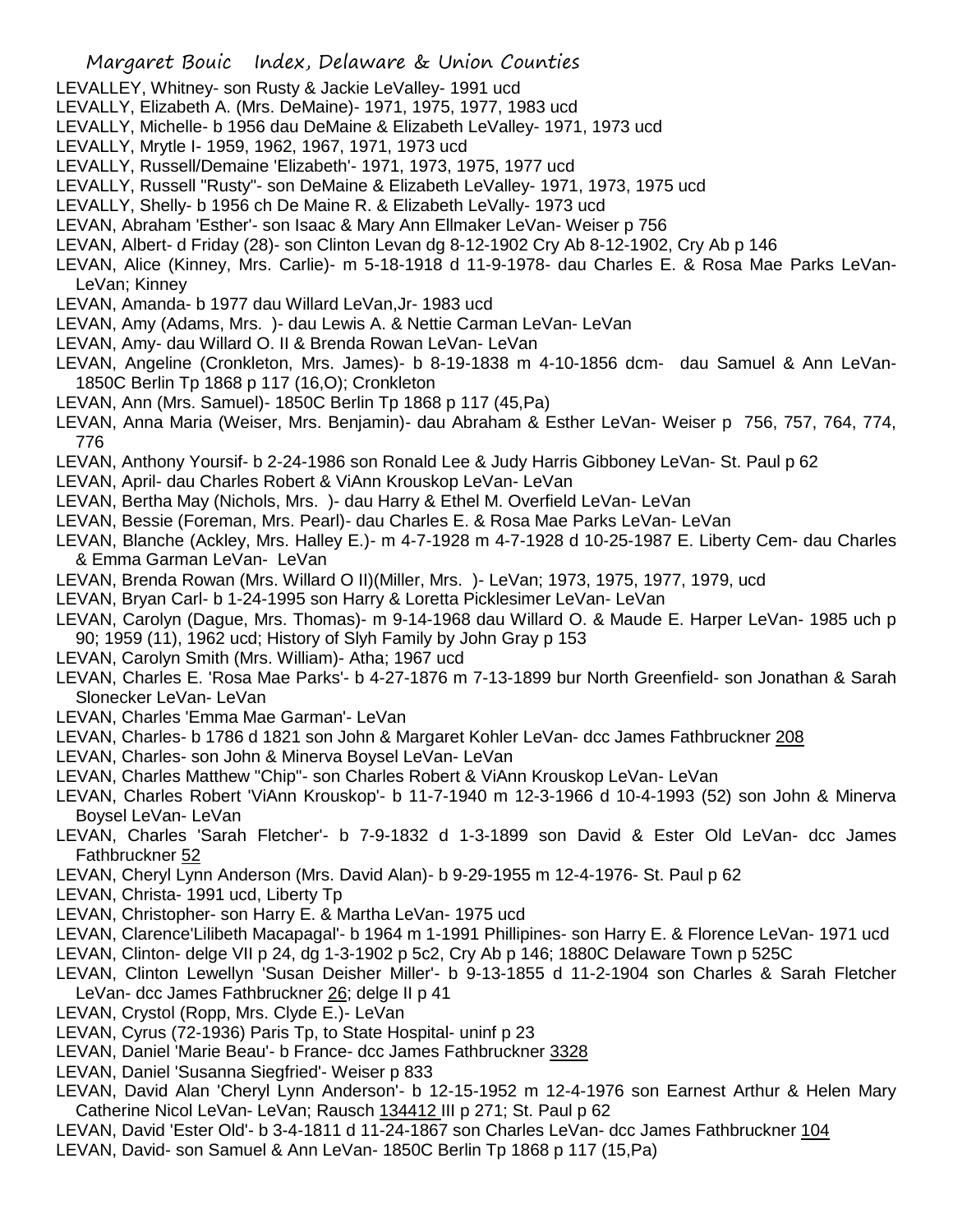- LEVAN, Dominick Lee- b 8-18-1984 son Ronald Lee & Judy Harris Gibboney LeVan- St. Paul p 62
- LEVAN, Edith- dau Ethel LeVan- 1949 ucd
- LEVAN, Earnest Arthur'Helen Mary Catherine Nicol'- b 11-28-1917 m 10-31-1948- LeVan; Rausch (13441) II p 265, III p 271; St. Paul p 61
- LEVAN, Edith (Federer, Mrs. )- dau Harry & Ethel M. Overfield LeVan- LeVan
- LEVAN, Eileen (Stults, Mrs. Kenneth)- dau Victor & Esther Poling LeVan- LeVan; 1949, 1959 ucd
- LEVAN, Eliza Ann (Cronkleton, Mrs. William)- b 3-14-1840 dau Samuel & Ann LeVan- 1850C Berlin Tp 1868 p 117 (12,O)
- LEVAN, Elizabeth (Miller, Mrs. Henry, Sr)- b 1805 d 1889 dcq Raymond L. Miller 9; dcc Lawrence Colflesh 25
- LEVAN, Elizabeth- b 1974 dau Willard & Brenda LeVan,Jr.- LeVan; 1975, 1977, 1979, 1983 ucd
- LEVAN, Ella Florence (Atha, Mrs. David Perry)- b 9-18-1865 m 11-25-1882 d 7-13-1959 Green Lawn Cem,Cols.- dau William & Carolyn Smith LeVan- LeVan
- LEVAN, Elmer E.- son Lewis A. & Nettie Garman LeVan- LeVan
- LEVAN, Elva (Banta, Mrs. Carl)- dau Lewis A. & Nettie Garman LeVan- LeVan
- LEVAN, Emma Mae Garvin (Mrs. Charles)- LeVan
- LEVAN, Ester Old (Mrs. David)- dcc James Fathbruckner 105
- LEVAN, Esther (Mrs. Abraham)- Weiser p 756
- LEVAN, Esther Hoch (Mrs. Jacob)- b 1789 dau Abraham & Susannah Weiser Hoch- Weiser p 844
- LEVAN, Esther Poling (Mrs. Victor)- m 12-30-1936- LeVan; 1959 ucd
- LEVAN, Esther (Weiser, Mrs. Benjamin)(Bleiny, Mrs. John)- b 11-24-1752 m(1) 2-7-1772 (2) 7-11-1784 d 7-29- 1798 dau Daniel & Susanna Siegfried LeVan- Weiser p 833
- LEVAN, Ethel- 1973, 1975, 1979 ucd
- LEVAN, Ethel May Overfield (Mrs. Harry)- b 6-27-1894 m 1912 d 3-29-1977 Broadway Cem, lptw p 80- dau Ira & Viola Reed Overfield- 1985 uch p 90; LeVan
- LEVAN, Ethel (Moder, Mrs. Lewis J. G.)- m 2-25-1934- dau Charles E. & Rosa Parks LeVan- LeVan
- LEVAN, Esther (Mrs. Victor)- 1949 ucd
- LEVAN, Florence- delge VII p 24, dg 1-3-1902 p 5c2
- LEVAN, Florence (Mrs. Harry E.)- 1971 ucd
- LEVAN, Flossee- dau Clinton Levan- dg 8-12-1902, Cry Ab p 146
- LEVAN, Rev.- son Clinton Levan= dg 8-12-1902, Cry Ab p 146
- LEVAN, Gary V. 'julie L.'- b 1959 son Harry E. & Florence LeVan- 1971, 1991 ucd
- LEVAN, Gladys Pauline (Miller, Mrs. )- dau Harry & Ethel M. Overfield LeVan- LeVan
- LEVAN, Glenn- son Victor & Mabel Leonard LeVan- LeVan; dg 9-15-1953
- LEVAN, Grace- Pabst 2 p 53
- LEVAN, Harman 'Mary Clingerman'- LeVan
- LEVAN, Harriet Caroline Smith (Mrs. William)- m 2-28-1856 dcm
- LEVAN, Harry E. 'Martha S.'- m 3-4-1972 son Willard O. LeVan- LeVan; 1973, 1975, 1977, 1979, 1981, 1983 ucd
- LEVAN, Harry 'Ethel May Overfield'- b 1886 d 1941 Broadway Cem, lptw p 80; 1985 uch p 90
- LEVAN, Harry E.'Florence'- 1971 ucd
- LEVAN, Harry 'Loretta Picklesimer'- b 1966 son Harry E. & Florence LeVan- LeVan; 1971 ucd
- LEVAN, Harry- b 1974 son Harry E. & Martha S. LeVan- 1977, 1979, 1981, 1983 ucd
- LEVAN, Harry- son Victor & Mabel Leonard LeVan- LeVan; dg 9-15-1953
- LEVAN, Helen (Holycross, Mrs. Edward)- dau Herman & Mary Clingerman LeVan- LeVan
- LEVAN, Helen Mary Catherine Nicol (Mrs. Earnest Arthur)- b 6-19-1919 m 10-31-1948- dau Henry & Mabel Dora Stierhoff Micol- Rausch 13441 II p 265, III p 271; LeVan; St. Paul p 61
- LEVAN, Herbert 'Rosemary'- son Victor & Esther Poling LeVan- LeVan; 1949, 1959, 1962 ucd
- LEVAN, Herman 'Mary Clingerman'- LeVan
- LEVAN, Inabelle (Pettit, Mrs. Don)- dau Lewis A. & Nettie Garman LeVan- LeVan
- LEVAN, Isaac 'Mary Margaret'- b 1700 d 1783 son Daniel & Marie Beau LeVan- Weiser p 756
- LEVAN, Isaac 'Mary Ann Ellmaker'- d 1800- Weiser p 756
- LEVAN, Jacob 'Esther Hoch'- Weiser p 844
- LEVAN, Jacob 'Mary'- d 1768 son Daniel & Marie Bean LeVan- dcc James Fathbruckner 1664
- LEVAN, James- Pabst 7 p 39; 1870C Delaware Tp 269 (30\*)
- LEVAN, James- b 1980 son Harry E. & Martha S. LeVan- 1981, 1983 ucd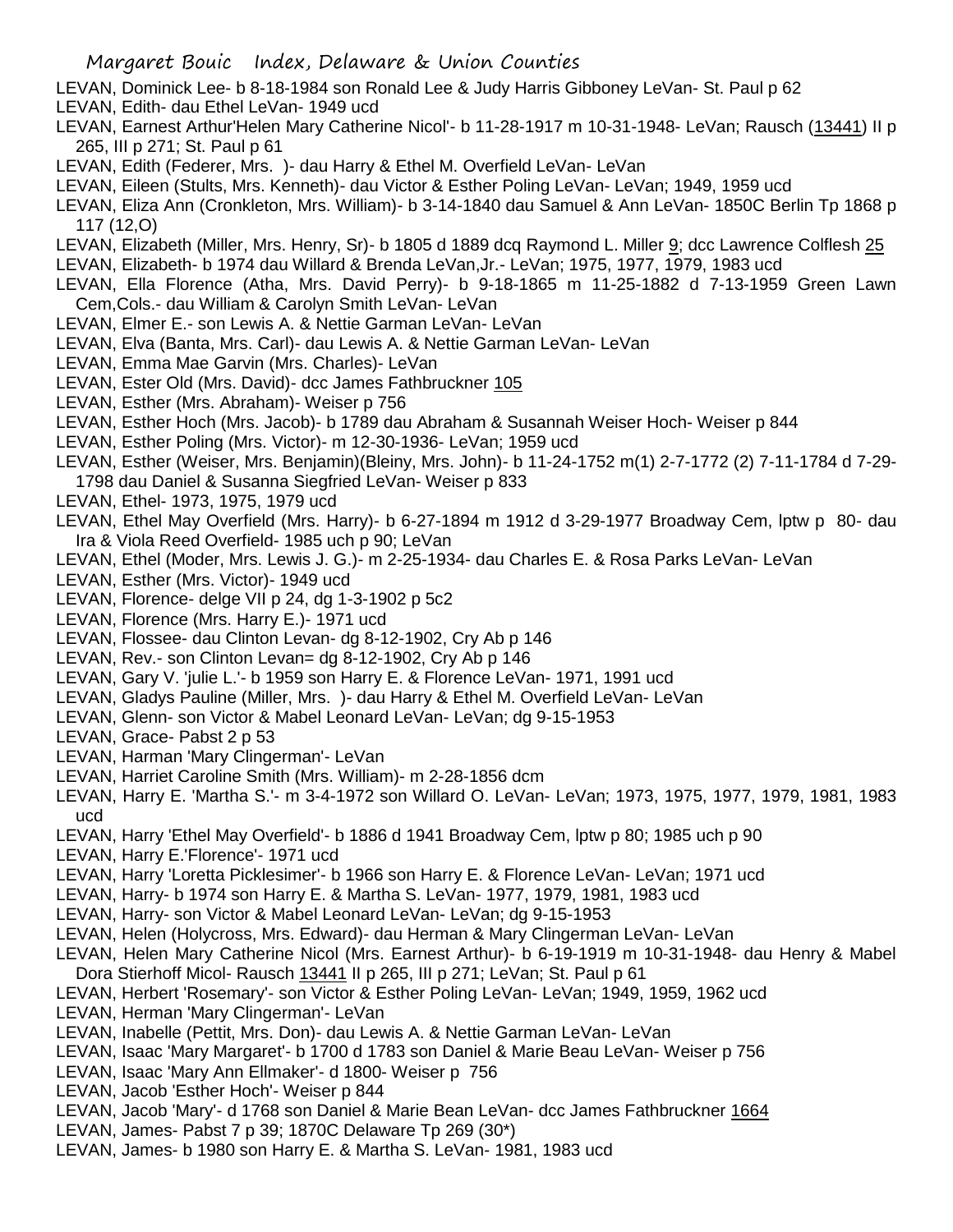- LEVAN, Janet (Moore, Mrs. James)- dau Paul & Rilla Zipporah LeVan- LeVan
- LEVAN, Jason Scott- b 7-20-1981 son David Alan & Cheryl Lynn Anderson LeVan- St. Paul p 62
- LEVAN, Jean- dau Lowell Edward LeVan- LeVan
- LEVAN, Jennie Marie (Kelly, Mrs. )- dau Harry & Ethel M. Overfield LeVan- LeVan; LeVan- 1949 ucd
- LEVAN, Jessica- b 1976 dau Harry E. & Martha S.LeVan- 1977, 1979, 1981, 1983 ucd
- LEVAN, John 'Margaret Kohler'- d bef 9-30-1801 son Sebastian & Susanna Snyder LeVan- dcc James Fathbruckner 416
- LEVAN, John 'Minerva Boysel'- b 3-5-1918 m 5-18-1940 d 12-10-1979 (61) north Greenfield Cem- son Harmen & Mary Clingerman LeVan- LeVan
- LEVAN, Jonathan- son Samuel & Ann LeVan- 1850C Berlin Tp 1868 p 117 (13,O)
- LEVAN, Joshua Ronald- b 9-16-1987 son Ronald Lee & Judy Harris Gibboney LeVan- St. Paul p 62
- LEVAN, Judith (Weiser, Mrs. Samuel)- dau Isaac & Mary Margaret LeVan- Weiser p 756
- LEVAN, Judy Harris Gibboney (Mrs. Ronald Lee)- b 4-4-1951 m 121-18-1982- St. Paul p 62
- LEVAN, Julia Ann- b 6-8-1985 dau David Alan & Cheryl Lynn Anderson LeVan- St. Paul p 62
- LEVAN, Julie L. (Mrs. Gary C.)- 1991 ucd
- LEVAN, Laura (Chamberlain, Mrs. Clifford)- dau Charles E. & Rosa Mae Parks LeVan- LeVan
- LEVAN, Leona (Shough, Mrs. )- dau Lewis A. & Nettie Garman LeVan- LeVan
- LEVAN, Lewis A. 'Nattie Garman'- m 11-17-1901 d 1935- LeVan
- LEVAN, Lilibeth Macapagal (Mrs. Clarence)- m 1-1991 Phillipines- dau Conrado & Elizabeth Macapagal-LeVan
- LEVAN, Linda Lou (Lehman, Mrs. Richard Wayne)- b 6-12-1949 m 6-5-1971 dau Earnest Arthur & Helen Mary Catherine Nicol LeVan- Rausch 134411 III p 271; St. Paul p 61
- LEVAN, Loretta Picklesimer (Mrs. Harry)- dau Carl & Rose Picklesimer- LeVan
- LEVAN, Louis Victor 'Melissa Ann Schwieterman'- m 8-29-1992- son Herb & Rosemary LeVan- LeVan
- LEVAN, Lowell Edward- LeVan
- LEVAN, Mabel Leonard (Mrs. Victor)- d 9-1853 (63) bur Pa- sister Robert Leonard- LeVan; dg 9-15-1953
- LEVAN, Margaret Kohler (Mrs. John)- d bef 1800 dau John Kohler- dcc James Fathbruckner 417
- LEVAN, Marie Beau (Mrs. Daniel)- dcc James Fathbruckner 3329
- LEVAN, Martha S. Vanetta (Mrs. Harry E.)- dau Juanita Vanetta- 1985 uch p 90; 1973, 1975, 1977, 1979, 1981, 1983 ucd
- LEVAN, Mary Ann Ellmaker (Mrs. Isaac)- dau Leonard Ellmaker- Weiser p 756
- LEVAN, Mary Clingerman (Mrs. Herman)- LeVan
- LEVAN, Mary- b 10-9-1883 Delaware Town dau Clinton& Susan Miller Levan- dcb
- LEVAN, Mary (Mrs. Jacob)- d 1785- dcc James Fathbruckner 1665
- LEVAN, Mary Lillian (Egger, Mrs. John Baptist)- b 5-9-1888 m 9-17-1906 d 2-1-1959 dau Clinton Lewellyn & Susan Deisher Miller LeVan- dcc James Fathbruckner 13, delge II p 41
- LEVAN, Mary Francis- b 9-16-1975 d 1-6-1995 (19) bur LaRue- dau Willard O, II & Brenda LeVan,Jr.-LeVan; 1974, 1977, 1979, 1983 ucd
- LEVAN, Mary Margaret (Mrs. Isaac)- Weiser p 756
- LEVAN, Matilda- dau Samuel & Ann LeVan- 1850C Berlin Tp 1868 p 117 (5,O)
- LEVAN, Maude E. Harper (Mrs. Willard,Sr.)- b 3-9-1919 m 10-16-1939 dau Names & Viola Wigle Harper-LeVan; 1985 uch p 90; 1949, 1959, 1962, 1967, 1971, 1973, 1975, 977, 1979, 1983, 1991 ucd
- LEVAN, Maude (Henry, Mrs. Jack)- dau Herman & Mary Clingerman LeVan- LeVan
- LEVAN, May- b 5-8-1888 Delaware Town dau Clinton & Susan Miller Levan- dcb
- LEVAN, Melissa Ann Schwieterman (Mrs. Louis Victor)- m 8-29-1992 dau Avit & Nancy Schwieterman- LeVan
- LEVAN, Merien Olive- b 1-28-1901 Delaware Town dau Albert & Maria Seigfried Levan- dcb
- LEVAN, Millard- b 1951 son Willard O. & Maude E. LeVan-1962, 1969(7), 1971, 1973, 1975, 1977, 1979, 1981, 1983, 1991 ucd
- LEVAN, Millard- Maskill Cem, no dates, lptw p 96
- LEVAN, Minerva Boysel (Mrs. John)- m 5-18-1940- LeVan
- LEVAN, Nathan- son Samuel & Ann LeVan- 1850C Berlin Tp 1868 p 117 (19,Pa)
- LEVAN, Nathan- son Samuel & Ann LeVan- 1850C Berlin tp 1868 p 117 (11,O)
- LEVAN, Nettie Garman (Mrs. Lewis A.)- m 11-17-1901 d 2-26-1960 bur W. Mansfield -dau Peter & Eliza Cronkleton Garman- Weiser p
- LEVAN, Oscar- Maskill Cem, no dates- lptw p 96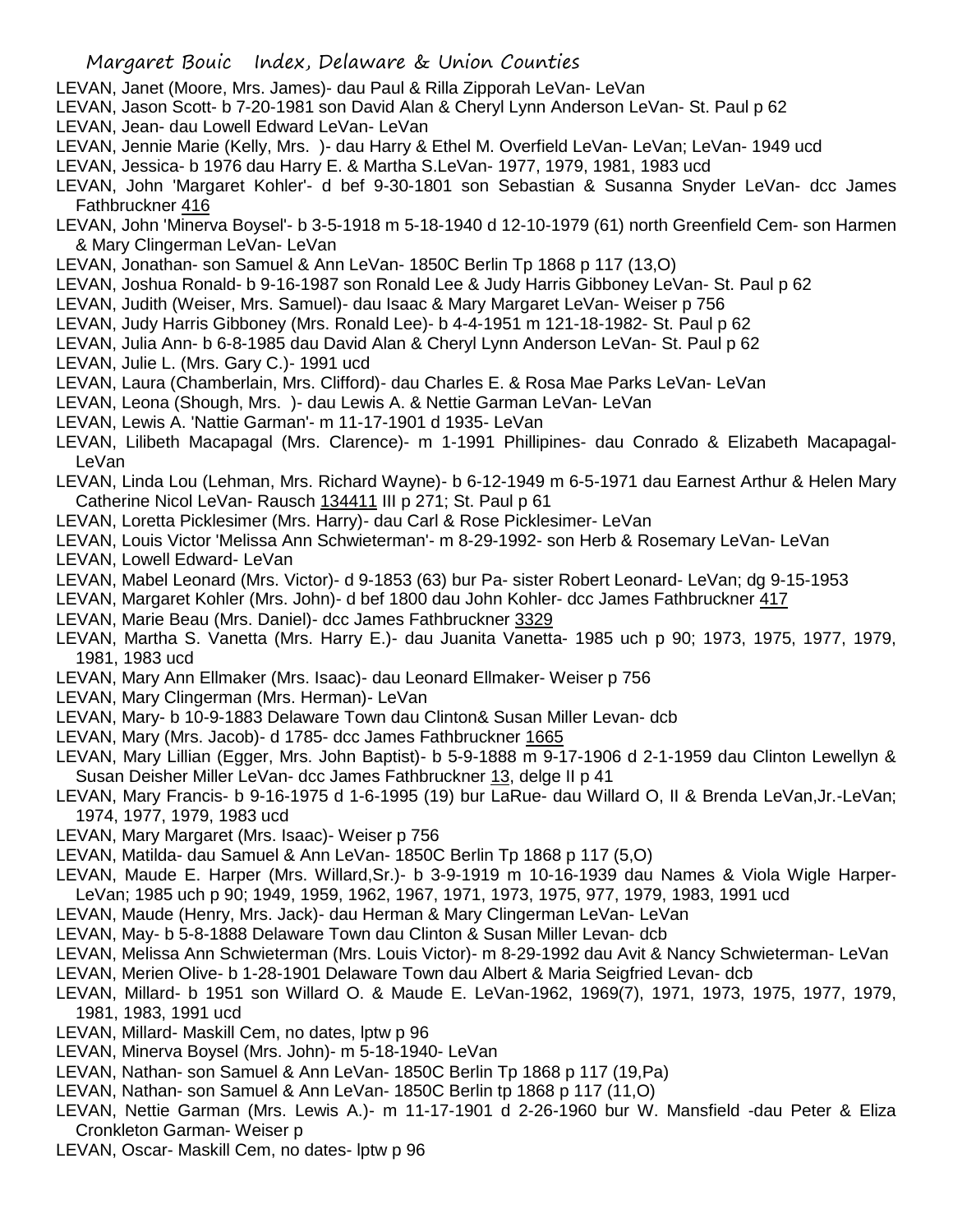- LEVAN, Paul "Pete" 'Rilla Zipporah Roney'- b 8-1-1906 m 8-13-1932 d 3-22-1983 E. Liberty Cem- son Charles & Emma Mae Garman LeVan- LeVan
- LEVAN, Phyllis (Hatcher, Mrs. Roger)- dau John & Minerva Boysel LeVan- LeVan
- LEVAN, Raquel- 1991 ucd, Liberty Tp
- LEVAN, Raymond- son Harry & Ethel M. Overfield LeVan- LeVan
- LEVAN, Rilla Zipporah Roney (Mrs. Paul)- m 8-13-1932- LeVan
- LEVAN, Ronald Lee 'Judy Harris Gibboney'- b 8-12-1954 m 12-18-1982 son Earnest Arthur & Helen Mary Catherine Nicol LeVan- LeVan; Rausch 134413 III p 271; St. Paul p 102
- LEVAN, Rosa Mae Parks (Mrs. Charles E.)- m 7-13-1899 d 3-14-1959- LeVan
- LEVAN, Rosemary (Mrs. Herb)- LeVan
- LEVAN, Samuel 'Ann'- 1850C Berlin Tp 1868 p 117 (49,Pa); hadc p 18; CCC, 1849 Berlin Tp
- LEVAN, Sarah Fletcher (Mrs. Charles)- b 6-28-1836 dau Thomas & Sarah Wallace Fletcher- dcc James Fathbruckner 53
- LEVAN, Sebastian 'Susanna Snyder'- b 1727 m 5-8-1751 d 12-22-1790 son Jacob & Mary LeVan- dcc James Fathbruckner 832
- LEVAN, Sheila- b 1962 dau Harry E. & Florence LeVan- 1971 ucd
- LEVAN, Sheri- dau Charles Robert & ViAnnKrouskop LeVan- LeVan
- LEVAN, Susan Deisher Miller (Mrs. Clinton Lewellyn)- b 3-16-1856 d 6-29 dau Albert G. & Mary C. Flickinger Miller- dcc James Fathbruckner 27; delge II p 4`
- LEVAN, Susanna Siegfried (Mrs. Daniel)- Weiser p 833
- LEVAN, Susanna Snyder (Mrs. Sebastian)- m 5-8-1751 dau Hans Snyder/Schneider- dcc James Fathbruckner 833
- LEVAN, Terry- son John & Minerva Boysel LeVan- LeVan
- LEVAN, Tonya- b 1960 dau Harry E. & Florence LeVan- 1971 ucd
- LEVAN, Venia (Foreman, Mrs. George Alexander)- m 8-14-1926 dau Charles E. & Rosa Mae Parks LeVan-LeVan; 1985 uch p 53
- LEVAN, ViAnn Krouskop (Mrs. Charles Robert)- m 12-3-1966 LeVan
- LEVAN, Victor 'Esther Poling' m 12-30-1936 LeVan; 1949, 1959, 1962 ucd
- LEVAN, Victor 'Mabel Leonard- dg 9-15-1953
- LEVAN, Walter- son Victor & Mabel Leonard LeVan- LeVan
- LEVAN, Willard O.,Sr 'Maude Harper'- b 7-17-1917 m 10-16-1939 d 10-13-1987 (70) bur LaRue- son Harry & Ethel Overfield LeVan- 1985 uch p 90; LeVan; 1949, 1959, 1962, 1967, 1971, 1973, 1975, 1977, 1979, 1981, 1983 ucd
- LEVAN, Willard O. II- son Willard,Jr. LeVan- 1971, 1983, 1991 ucd Dover Tp
- LEVAN, Willard Orville III"Buddy" b 10-4-1978 d 1-6-1995 (16) bur LaRue- son Willard O,II & Brenda Rowan LeVan-LeVan
- LEVAN, Willard,Jr. 'Willie" 'Brenda'- 1959(9), 1962, 1967, 1973, 1975, 1977, 1979 ucd- son Willard O.,Sr. & Maude Harper LeVan- 1985 uch p 90
- LEVAN, William 'Carolyn Smith'- Atha
- LEVAN, William 'Harriet Caroline Smith'- m 2-28-1856 dcm
- LEVAN, William- son Samuel & Ann LeVan- 1850C Berlin Tp 1868 p 117 (16,Pa)
- LEVARRON, Ada Maine (Mrs. Warren)- dau Daniel T. & Nancy Maine Maine- Asp 2088f
- LEVARRON Mariette (Maine, Mrs. Winter)- Asp (528)
- LEVARRON, Ruby Maine (Mrs. William)- dau Nathan & Deborah Maine- Asp 197c
- LEVARRON, Warron 'Ada Maine'- Asp (2088f)
- LEVARRON, William 'Ruby Marine'- Asp (197c)
- LEVASSEUR, Betty Louise (Anderson, Mrs. Roger Allen)- b 1-26-1940 m 6-24-1957- Weiser p 269
- LEVATHURN, Robert- unec II p 37; Record Book A p 89
- LEVECK, David D.- son Raymond & Florence C. Chappell LeVeck- LeVeck
- LEVECK, Florence C. Chappell (Mrs. Raymond)- b 8-15-1891 m 10-12-1920 d 10-6-1980 (89) Hale Cem- dau Charles & Anna Abrahams Chappell- LeVeck
- LEVECK, Florence (Conklin, Mrs. )- dau John A. & Frances LeVeck- LeVeck
- LEVECK, Frances (File, Mrs. ) (Pyers, Mrs. )- dau Raymond & Florence C. Chappell LeVeck- LeVeck
- LEVECK, John A. 'Frances'- LeVeck
- LEVECK, John W.- son Raymond & Florence C. Chappell LeVeck- LeVeck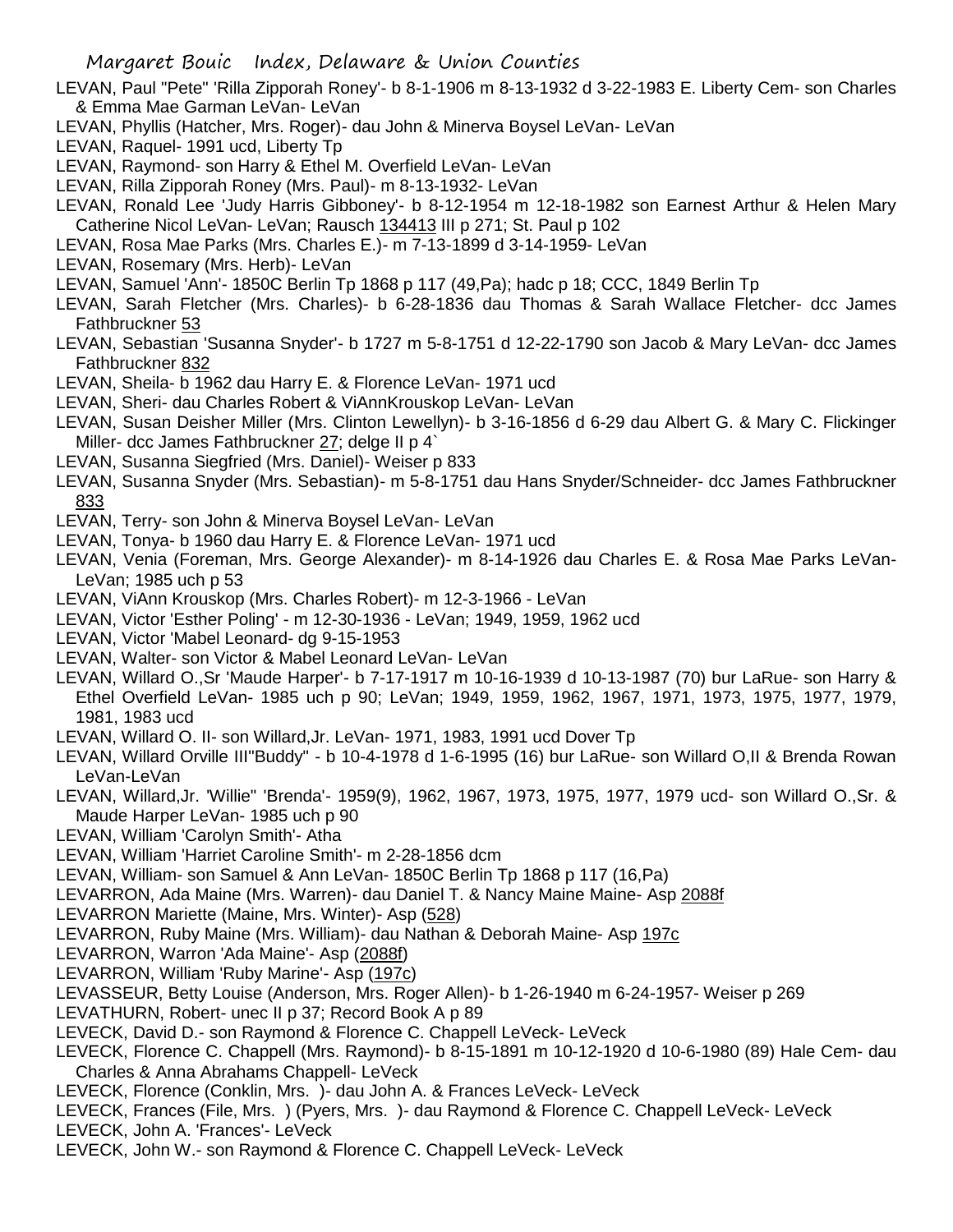Margaret Bouic Index, Delaware & Union Counties LEVECK, Margaret Ann (Dissinger, Mrs. )- dau Raymond & Florence C. Chappell LeVeck- LeVeck LEVECK, Mary Alice (Moody, Mrs. )- dau Raymond & Florence C. Chappell LeVeck- LeVeck LEVECK, Munson P.- b 8-1880; 1900C Washington Tp 99 p 5A (19,O,O,O) LEVECK, Raymond 'Florence C. Chappell'- b 12-6-1892 m 10-12-1920 d 1968- son John A. & Frances LeVeck- LeVeck LEVAN, Raymond G.- son Raymond & FLorence Chappell LeVeck- LeVeck LEVENGOOD, Artha Moses (Mrs. Harold)- d 7-16-1964 (50) Greenlawn Cem, Cols. dau Walter Moses-Levengood LEVENGOOD, Harold 'Artha Moses'- Levengood LEVENGOOD, Jeremiah- unec XI p 67, unclaimed letter 1842 LEVENGOOD, Merrily (Suchman, Mrs. )- dau Harold & Artha Moses Levengood- Levengood LEVENIER, Elise- 1977 ucd LEVENTRY, Jane G.- 1973 ucd LEVENTRY, Robert B.- 1975 ucd LEVENTRY, Robert M. 'Marjorie'- 1975, 1977 ucd LEVECK, Raymond G.- son Raymond & Florence C. Chappell LeVeck- LeVeck LEVEL, Mrs. Lieut.- d Sat, dg 1-24-1905, Cry Ab p 5 LEVENTRY, Lynne Christine (Shive, Mrs. Thomas Albert)- m 8-30-1975 dau Robert M. Leventry- Leventry LEVENTRY, Marjorie (Mrs. Robert M.)- 973, 1977, 1979, 1981, 1983, 1991 ucd LEVENTRY, Robert B.- 1973, 1981, 1983 ucd LEVENTRY, Robert M. 'Marjorie'- Leventry; 1973, 1969, 1981, 1983, 1991 ucd LEVEQUE, Coolie- ch Frederick W. & Katherine S. LeVeque- 1961(2), 1964, 1969, 1971 dcd LEVEQUE, Dominique- son Phillip E. & Eve E. LeVeque- 1964 dcd (9) LEVEQUE, Eve (Mrs. Philllip E.)- 1964, 1969 dcd LEVEQUE, Frederick W. 'Katherine S.'- LeVeque; 1961, 1964, 1969, 1971 dcd LEVEQUE, Frederick- son Frederick W. & Katherine S. LeVeque- 1961(6), 1964, 1969, 1971 dcd LEVEQUE, Katherine- dau Frederick W. & Katherine S. LeVeque- 1961(5), 1964, 1969, 1971 dcd LEVEQUE, Katherine S. (Mrs. Frederick W.)- 1961, 1964, 1971 dcd LEVEQUE, Leslie- ch Frederick W. & Katherine S. LeVeque- 1961(8), 1964 1969, 1971 dcd LEVEQUE, Paul- b 1952 son Phillip E. & Eve LeVeque- 1964, 1969 dcd LEVEQUE, Peter- son Phillip E. & Eve E. LeVeque- 1964(14), 1969 dcd LEVEQUE, Phillip E. 'Eve E.'- 1964, 1969 dcd LEVEQUE, Phillip- son Phillip E. & Eve E. LeVeque- 1964(15), 1969 dcd LEVEQUE, Rochelle- b 1953 ch Phillip E. & Eve LeVeque- 1964, 1969 dcd LEVER, Ann (Jones, Mrs. John)- m 2-4-1845 Madison Co, unec X p 17 LEVER, Carolyn- dau Clarence & Elizabeth Poe Martin Lever- Poe p 18 LEVER, Clarence 'Elizabeth Poe Martin'- Poe p 18 LEVAN, Elizabeth Poe Martin (Mrs. Clarence)- Poe p 18 LEVER, Elsie (Powell, Mrs. Robert)- dau Henry & Mary McKitrick Lever- McKitrick p 440 LEVAN, Gladys (Dart, Mrs. )- dau Clarence & Elizabeth Poe Martin Lever- Poe p 18 LEVER, Henry 'Mary McKitrick'- McKitrick p 440 LEVER, Lorne- son Henry & Mary McKitrick Lever- McKitrick p 440 LEVER, Martha (Groves, Mrs. John)- McKitrick p 253 LEVER, Mary McKitrick (Mrs. Henry)- dau Patrick & Mary Simpson McKitrick - McKitrick p 440 LEVER, Maud (Colter, Mrs. William)- dau Henry & Mary McKitrick Lever- McKitrick p 440 LEVER, Wesley Argus- son Henry & Mary McKitrick Lever- McKitrick p 440 LEVER, Wm, died 9-1880, unec XIV p 53 LEVERATTO, Agustina- b 1981 dau Marcele & Maria Pia Torres Leveratto- Genther p 81 LEVERATTO, Alfredo- b 4-20-1960 son Lorenzo Herman & Ana Ines Newbery Leveratto- Genther p 81 LEVERATTO, Ana Ines Newbery (Mrs. Lorenzo Herman)- b 8-4-1934 dau Guillerma & Maria Ines Breve De Newberry- Genther p 80, 81 LEVERATTO, Andrea Maria- b 7-3-1961 dau Lorenzo Herman & Ana Ines Newbery Leveratto- Genther p 81 LEVERATTO, Florencia- b 1982 dau Marcelo & Maria Pia Torres Leveratto- Genther p 81 LEVERATTO, Gernan 'Silvina Donovan'- b 12-4-1956 m 2-4-1983 twin son Lorenzo Herman & Ana Ines Newbery Leveratto- Genther p 81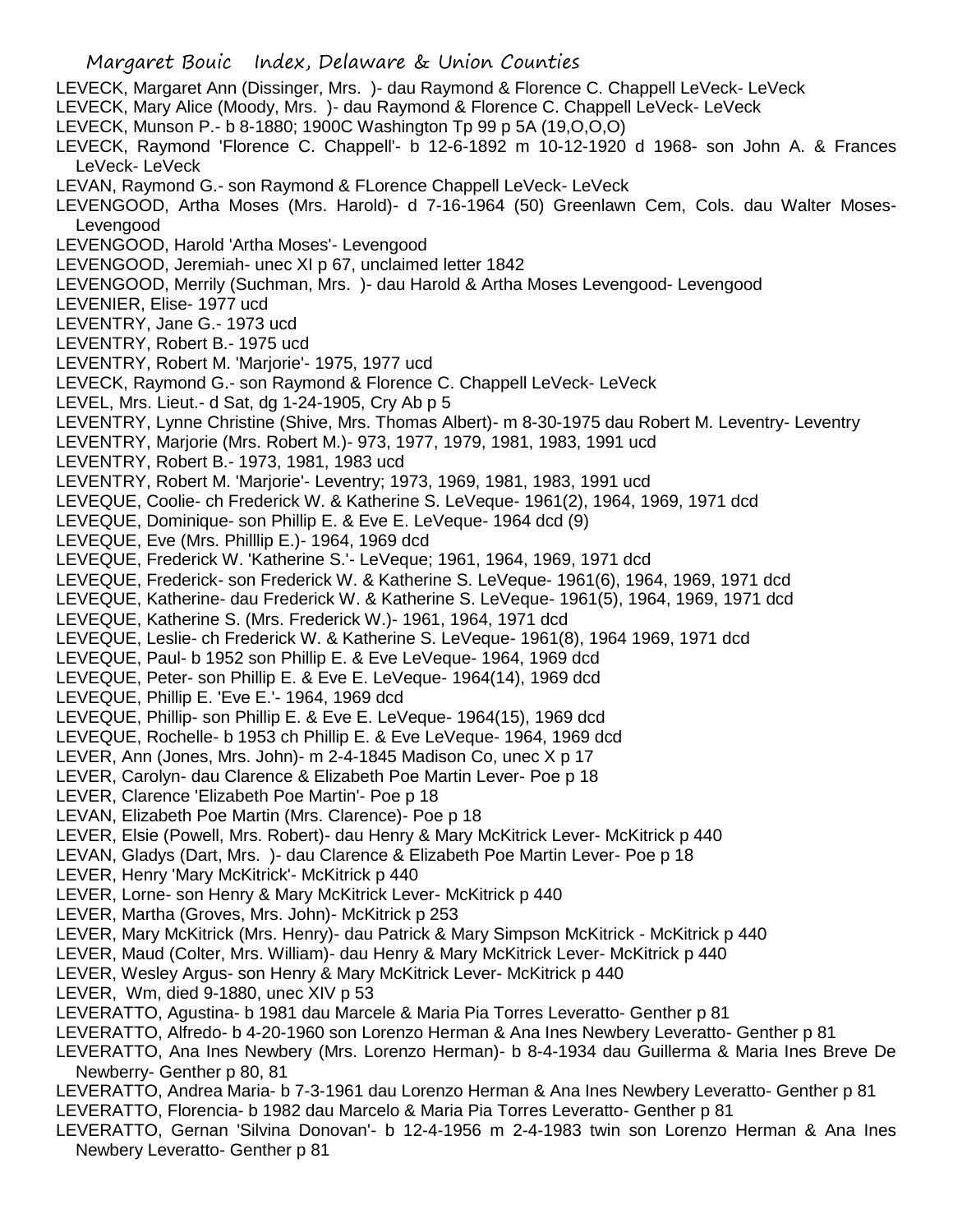- Margaret Bouic Index, Delaware & Union Counties LEVERATTO, Lorenzo Herman 'Ana Ines Newbery'- Genther p 80, 81 LEVERATTO, Marcelo 'Maria Pia Torres'- b 12-4-1956 twin m 12-22-1979 son Lorenzo Herman & Ana Ines Newbery Leveratto- Genther p 81 LEVERATTO, Maria Pia- b 10-6-1973 dau Lorenzo Herman & Ana Ines Newbery Leveratto- Genther p 81 LEVERATTO, Maria Pia Torres (Mrs. Marcelo)- m 12-22-1979- Genther p 81 LEVERATTO, Martin Lorenzo 'Silvina Perez Baglio'- b 1958 son Lorenzo Herman & Ana Ines Newbery Leveratto- Genther p 81 LEVERATTO, Paula Maria- b 5-23-1977 dau Lorenzo Herman & Ana Ines Newbery Leveratto- Genther p 81 LEVERATTO, Silvina Donovan (Mrs. German)- m 2-4-1983 Genther p 81 LEVERATTO, Silvina Perez Vaglio (Mrs. Martin Lorenzo)- Genther p 81 LEVERENZ, Gerald P.- d 5-28-1982 cremated- Leverenz LEVERENZ, Ruth (Gatz, Mrs. )- dau Gerald P. Leverenz- Leverenz LEVERETT, Catherine (Harris, Mrs. Manston)- dau Hill Leverett- Leverett LEVERETT, Charles- son Hill Leverett- Leverett LEVERETT, Constance- dau Hill Leverett- Leverett LEVERETT, Elizabeth (Kelly, Mrs. Onnie)- dau Hill Leverett- Leverett LEVERETT, Helena (Hudson, Mrs. Dwayne)- dau Hill Leverett- Leverett LEVERETT, Hill - d 1-1979 (76) Union Cem- Leverett LEVERETT, ----(James, Mrs. Ruby)- dau Hill Leverett- Leverett LEVERETT, Pauline (Place, Mrs. Edward G.)- dau Hill Leverett- Leverett LEVERETT, Will- son Hill Leverett- Leverett LEVERETTE, Pettt Ellen (Hutchins, Mrs. John Wayne)- m 4-19-1970- McKitrick p 150, 151 LEVERING, Ada R. Hathaway (Mrs. Samuel)- b 1-13-1830- 1880 morch p 655 LEVERING, Allen- son Margan & Mary Bell Levering- dumch p 313 LEVERING, Andree- b 1980 son Martin A. & Carol A. Levering- 1981 ucd LEVERING, Annalee- b 1973 dau Martin A. & Carol A. Kellogg Levering- 1981 ucd LEVERING, Byron- son Morgan & Mary Bell Levering- dumch p 313 LEVERING, Carol A. Kellogg (Mrs. Martin Allen)- m 6-23-1969 dau Mr. & Mrs. Donald C. Schweinfurth-Levering; 1981 ucd LEVERING, Charles L.'Nina Mae Hammons'- Levering; 1973, 1975, 1977, 1979 ucd LEVERING, Clara Marie- dau Samuel & Ada R. Hathaway Levering- 1880 morch p 655 LEVERING, Cora- b 1964 dau Murland & Nellie Levering; 1967, 1973, 1975 ucd LEVERING, Daniel- dumch p 313 LEVERING, Danny- b 1970 son Lee & Nellie Levering- 1975 ucd LEVERING, Douglas- son Charles & Nina Mae Hammons Levering- Levering; 1973, 1975 ucd LEVERING, Elizabeth Van De Wall (Mrs. Rosier)- dumch p 312 LEVERING, Fanny Esther- dau Samuel & Ada R. Hathaway Levering- 1880 morch p 655 LEVERING, Floyd- Levering LEVERING, Gerhard- son Rosier Levering- dumch p 313 LEVERING, George- b 5-29-1814 d 5-14-1886 Crunkleton Cem, Lib. Tp, Powell 158 LEVERING, George Canby- son Samuel & Ada R. Hathaway Levering- 1880 Morch p 65 LEVERING, Griffith 'Hannah Griscom'- b 8-10-1818 d 9-25-1873 Alum Creek Friends Cem, Powell p 337, 344 son Thomas & Rachel Ann Scofield Levering- 1880 morch p 654; Pabst 8 p 96 LEVERING, Hannah- b 10-27-1838 (4-6-190 Alum Creek Friends Cem, Powell 336 LEVERING, Hannah Griscom (Mrs. Griffith)- Powell p 344; 1880 morch p 654 LEVERING, Henrietta (Mrs. )- d 10-17-1895 (68) dg 10-18-1895 Cry Ab p 42 LEVERING, Henry- son Daniel Levering- dumch p 312 LEVERING, Hibbard B.- son Robert Bell & Louisa J. Dillon Levering- dumch p 314 LEVERING, James M.- son Kathryn L. Issle Levering- Levering LEVERING, Jennie Eva- dau Samuel & Ada R. Hathaway Levering- 1880 morch p 655 LEVERING, Jennie M. (Mrs. )- b 3-12-1845 Delaware d age 63 Wed in Texas, dg 1-24-1908. Cryder Ab p 102 LEVERING, John Allen- son Robert Bell & Louisa J. Dillon Levering- dumch p 413 LEVERING, Kathryn L. Issler (Mrs. )- b 6-21-1907 d 8-17-1991 (84) Prospect Cem- dau John M. & Effie Lauer Issler- Levering
- LEVERING, Laura Letitia- dau Samuel & Ada R. Hathaway Levering- 1880 morch p 655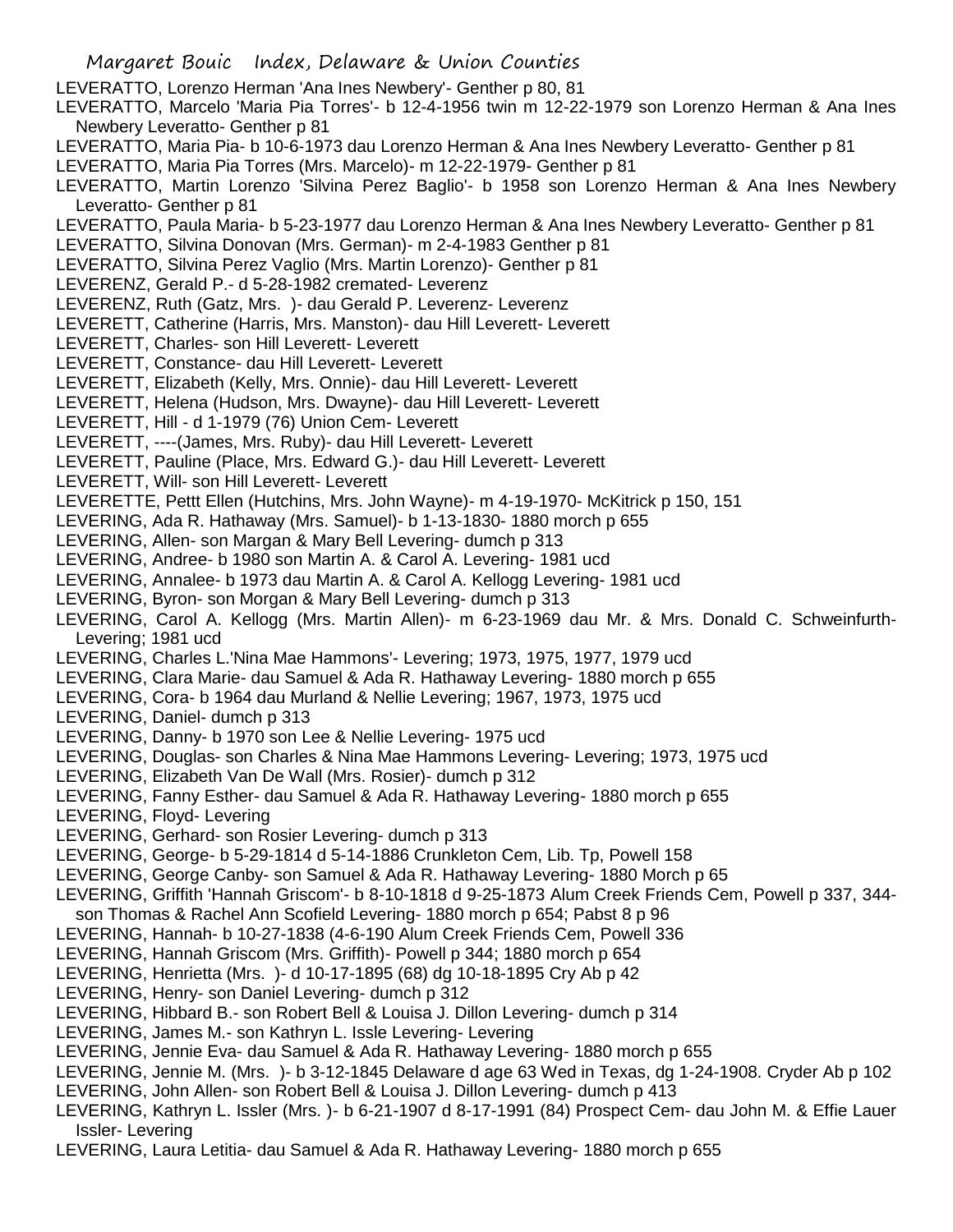- LEVERING, Lavina (Patrick, Mrs. Harmon)- m 3-3-1859 ucm 2853
- LEVERING, Linda L.(Russ, Mrs. Charles M.)- b 1962 dau Charles & Nina Hammons Levering- Levering; 1973, 1975, 1977, 1979 ucd
- LEVERING, Louisa J. Dillon (Mrs. Robert Bell)- m 4-6-1871 dau Dr. Alexander Dillon
- LEVERING, Martin Allen 'Carol Kellogg'-b 1957 m 6-23-1969 son Charles & Nina Mae Hammons Levering-Levering; 1973, 1975, 1981, 1991 ucd
- LEVERING, Mary Alice- dau Samuel & Ada B. Hathaway Levering- 1880 morch p 655
- LEVERING, Mary Bell (Mrs. Morgan)- b 1813 d 4-13-1884 (72) dumch p 313
- LEVERING, Mary Blanch- dau Robert Bell & Louisa J. Dillon Levering- dumch p 314
- LEVERING, Mary K. (Temple, Mrs. Ernest)- dau Kathryn L. Issler Levering- Levering
- LEVERING, Mary (Taylor, mrs. Giles)- m 10-17-1848 dcm
- LEVERING, Michael- b 1966 son Murland Lee & Nellie Leverint- 1967, 1973, 1975 ucd
- LEVERING, Morgan Alexander- son Robert Bell & Louisa J. Dillon Levering- dumch p 314
- LEVERING, Morgan 'Mary Bell'- b 1808 Pa m 1838 d 1-25-1860 (52) son William Levering- dumch p 312
- LEVERING, Murland/Lee 'Nellie'- 1967, 1971, 1973, 1975 ucd
- LEVERING, Nathan- hadc p 36 (1849 Lincoln Tp)
- LEVERING, Nellie (Mrs. Lee)- 1975 ucd
- LEVERING, Nellie (Mrs. Murland)- 1967, 1973 ucd
- LEVERING, Nina Mae Hammons (Mrs. Charles)- b 1-8-1924 d 2-21-1995 (71) Oak Grove Cem- dau Herbert & Rose Gantz Hammons- Levering; 1973, 1975, 1977, 1979 ucd
- LEVERING, Rachel Ann Schofield (Mrs. Thomas)- b 1798 m 1814 Powell p 341; Pabst 8 p 96
- LEVERING, Rachel Ella- dau Samuel & Ada R. Hathaway Levering- 1880 morch p 655
- LEVERING, Ralph Griffith- son Samuel & Ada R. Hathaway Levering- 1880 morch p 655
- LEVERING, Robert Bell 'Louisa J. Dillon'- b 9-21-1846 m 4-6-1871 son Morgan & Mary Bell Levering- dumch p 312, 313, 314; hmp p 110
- LEVERING, Rosier 'Elizabeth Van De Wall'- dumch p 312
- LEVERING, Ruth K.- dau Robert Bell & Louisa J. Dillon Levering- dumch p 314
- LEVERING, Samuel 'Ada R. Hathaway'- b 9-22-1928 m 1852 son Thomas & Rachel Ann Schofield Levering-1880 morch p 655; Pabst 8 p 96; Powell p 344
- LEVERING, Shirley (Gray, Mrs. Theodore)- b 1781 m 1814 dau Floyd Levering- Levering
- LEVERING, Susanna- d 10-19-1838 (7-9-21) Alum Creek Friends Cem, Powell 336
- LEVERING, Susanna Matilda- dau Samuel & Ada R. Hathaway Levering- 1880 morch p 655
- LEVERING, Susanna- dau Thomas Levering- Pabst 8 p 96
- LEVERING, Susie, Miss- d 4-28-1887 dg 4-29-1887 Cry Ab p 156, sister-in-law of W. E. Osborne
- LEVERING, Thomas- Pabst 2 p 46; hadc p 44 (Peru Tp), 1835 men p 49 #101 p 90
- LEVERING, Thomas Henry- son Samuel & Ada R. Hathaway Levering- 1880 morch p 655
- LEVERING, Thomas 'Rachel Ann Schofield'- b 1781 m 1814 Pabst 8 p 96; Powell p 344
- LEVERING, Wanda- b 1963 dau Murland'Lee & Nellie Levering- 1967, 1973, 1975
- LEVERING, Wigard- dumch p 313
- LEVERING, William 1971 dcd, Berlin Tp
- LEVERING, William- d age 84- son Henry Levering- dumch p 312
- LEVERING, Willie Robert- son Robert Bell & Louisa J. Dillon Levering- dumch p 314
- LEVERNIER, Elsie/Elise- 1979, 1981, 1983 ucd
- LEVESAY,---(Kennedy, Mrs. Jack)- dau Paul T. & Mary Shisler Levesay- Levesay
- LEVESAY, Mary Shisler (Mrs. Paul T.)- Levesay
- LEVESAY, Paul T. 'Mary Shisler'- d 10-9-1961 (65) Oak Grove Cem- Levesay
- LEVETS, 4th son d consumption- dg 2-27-1863, Cry Ab p 219
- LEVI, Donita Marie (Dixon, Mrs. Thomas E.)- m 1-20-1973 dau Ralph Levi- Levi; 1964, 1969 dcd
- LEVI, Carla/Karla- dau Ralph & Marie Levi- Levi; 1964, 1969 dcd
- LEVI, Marie (Mrs. Ralph W.)- 1964, 1969 dcd
- LEVI, Ralph W. 'Marie'- Levi; 1964, 1969 dcd
- LEVI, Renea- dau Ralph & Marie Levi- 1964, 1969 dcd
- LEVICH, Robert 'Wanda May Freshwater' m 10-23-1948- Freshwater p 86
- LEVICH, Wanda May Freshwater (Mrs. Robert)- b 1-29-1914 m 10-23-1948 dau Harry Carl & Estella Hanieline- Freshwater p 86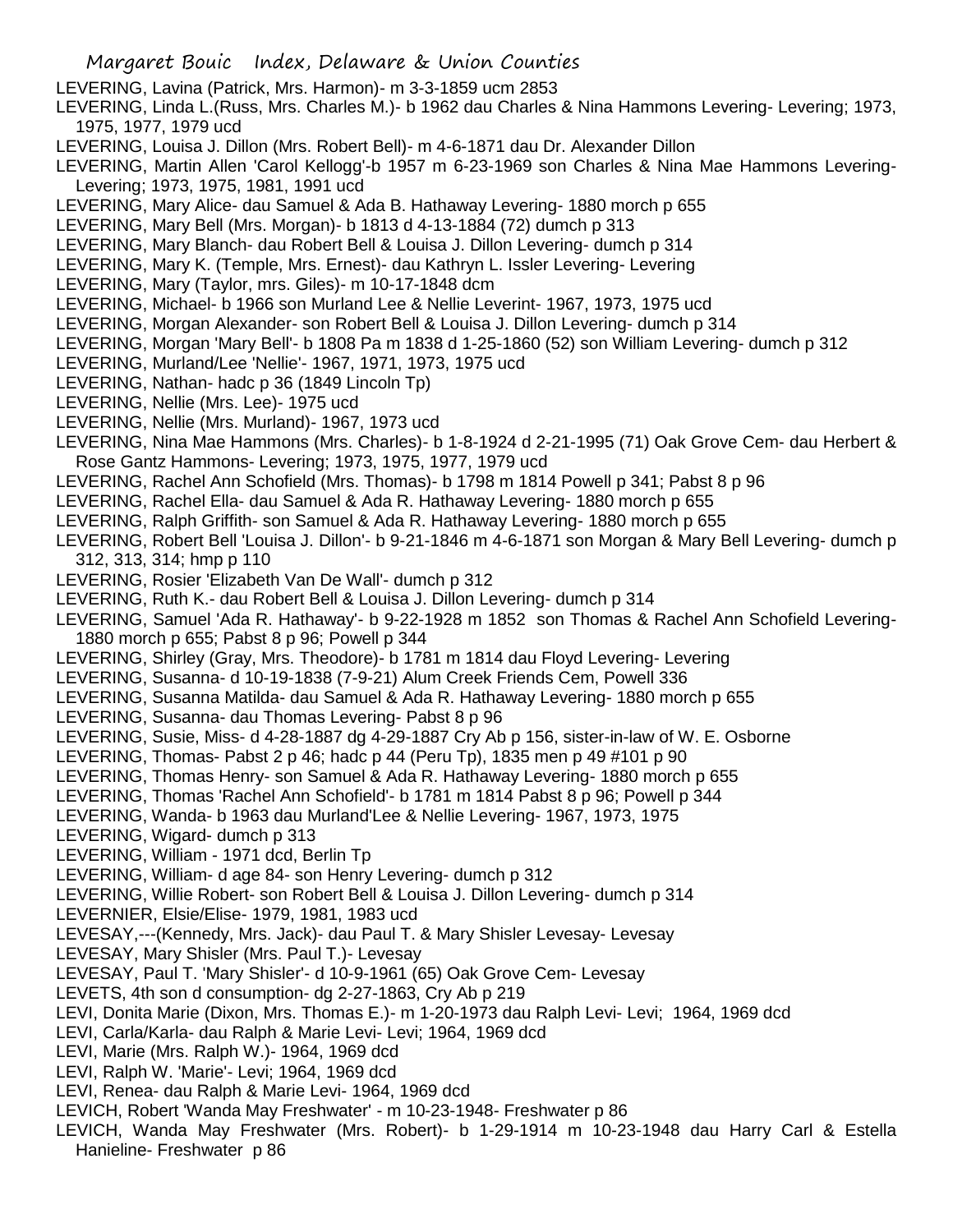LEVICK, Lucinda (Wileyk Mrs. Richard M.)- , 9-13-1842 Madison Co, unec IX p 65

- LEVIN, Barbara Diver (Mrs. David Thomas) -Weiser p 555
- LEVIN, Beulah G. Renn (Mrs. Jack L.)- b 9-9-1908 m 1929 dau Thomas Jefferson & Charlotte Snyder Renn-Weiser p 555
- LEVIN, Carol Alma- b 4-8-1945 dau Jack L. & Beulah G. Levin- Weiser p 555
- LEVIN, David Thomas 'Barbara Diver'- son Jack Douglas & Janet Neer Levin- b 2-7-Weiser p 555
- LEVIN, Jack Douglas 'Janet Neer'- b 7-17- son Jack L. & Beulah G. Renn Levin- Weiser p 555
- LEVIN, Jack L. 'Beulah G. Renn'- m 1929- Weiser p 555
- LEVIN, Janet Neer (Mrs. Jack Douglas) Weiser p 555
- LEVIN, Jeffrey A. 'Talina M. van der Hoeven'- son Jon & Lila Levin- Levin
- LEVIN, Johanna Taline- b 4-6-1987 dau Jeffrey A. & Talina M. van der Hoeven Levin- Levin
- LEVIN, John 'Rachel Bennet'- m 3-3-1838 ucm 489 unec III p 30

LEVIN, Jon 'Lila'- Levin

LEVIN, Joseph Adrian (3-1987) son Jeffrey A. & Talina M. van der Hoeven Levin- Levin

LEVIN, Lila (Mrs. Jon)- Levin

- LEVIN, Mary Beth- b 2-1957 dau David Thomas & Barbara Diver Levin- Weiser p 555
- LEVIN, Michael- b 7-31- son Jack L. & Beulah C. Renn Levin- Weiser p 555
- LEVIN, Rachel Bennet (Mrs. John)- m 3-3-1838 ucm 489, unec III p 30
- LEVIN, Talina M. van der Hoeven'- dau Gus & Anneke van der Hoeven- Levin
- LEVIN, Wandela Janelle- b d 10-18-1989 bur Ks.- dau Jeffrey A. & Talina M. van der Hoeven Levin- Levin
- LEVINE, Camilla (Mrs. Phillip)- Levine
- LEVINE, Charles- son Phillip & Camilla Levine- Levina
- LEVINE, Karen Ann Hyatt (Mrs. Phillip Mark)- m 4-9-1994- dau John & Patricia Hyatt- Levine

LEVINE, Phillip 'Camilla'- Levine

- LEVINE, Phillip Mark 'Karen Ann Hyatt'- m 4-9-1994 son Phillip & Camilla Levine- Levine
- LEVING, Charles S.- b 12-8-1884 Del Town son George W. & Clara A. Luke Leving- dcb
- LEVINGATON, Ethlinda Miller (Mrs. Joseph)- m 9-9-1869 ucm 4596, mt 10-13-1869, 9-28-1869
- LEVINGATON, Joseph 'Ethelinda Miller'- m 9-9-1869 ucm 4596; mt 10-13-1869, 9-28-1869
- LEVINGS, Alice- 1870C Delaware Town 332 (18)
- LEVINGS, Alice- b 5-23-1892 Del Town dau Frank & Mary Davis Levings- dcb
- LEVINGS, Alice Marie (Wright, Mrs. Gary Eugene)- m 2-15-1964 dau Bennie W. & Edith Levings- Levings
- LEVINGS, Barbara (Borham, Mrs. )- dau Bessie Marie Brush Levings- Levings
- LEVINGS, Bennie W. 'Edith'- d 4-2-1964 (60) Oak Grove Cem- son Ira C. Levings- Levings
- LEVINGS, Bertha (Mrs. )- d 12-11-1960 (90) Oak Grove Cem- Levings
- LEVINGS, Bessie Marie Brush (Mrs. )- d 3-18-1974 (73) Levings
- LEVINGS, Beulah (Enck, Mrs. Eddie)- dau William & Dora E. Levings- Levings
- LEVINGS, L. Callie- Oak grove Cem, Powell 435
- LEVINGS, Carol- dau Charles R. & Mary M. Levings- 1964 dcd (9)
- LEVINGS, Carol (Mash, Mrs. John)- dau Charles R. & Ramona Benedict Levings- Levings
- LEVINGS, Cathy- dau Maynard & Donna June Levings- Levings
- LEVINGS, Cecil- brother Othel V. Levings- Levings
- LEVINGS, Celina- b 1978 dau Jerry D. & Vickie M. Levings- 1980 dcd
- LEVINGS, Charles- son Charles R. & Mary M. Levings- 1964 dcd (7)
- LEVINGS, Charles A.- d 1978 grandson Maynard & Donna June Levings- Levings
- LEVINGS, Charles 'Joan'- 1980 dcd
- LEVINGS, Charles- son Othel V. & Clara Mae Mullet Levings- Levings
- LEVINGS, Charles R. 'Ramona Benedict'- div- Levings
- LEVINGS, Charles R. 'Mary M.'- 1964, 1971, 1980 dcd
- LEVINGS, Charley- d Tuesday (16) dg 8-16-1901, Cry Ab p 95
- LEVINGS, Charlotte Carol (Nash, Mrs. )- dau Romona K. Benedict Levings- Levings
- LEVINGS, Cheryl- b 1960 dau Warren L. & Shirley A. Levings- 1962, 1967, 1971, 1973, 1975, 1977, 1979 ucd
- LEVINGS, Christopher- b-1960- son Floyd E. & Mildred A. Covrett Levings- Levings; 1969 dcd
- LEVINGS, Clara Mae Mullet (Mrs. Othel)- d 7-9-1961 (49) bur Bryn Zion, Morrow Co. Levings
- LEVINGS, Coa- b 1966 ch Othel V. & Jeannette H. Levings- 1980 dcd
- LEVINGS, Connie R. (Mrs. Francis V.)- 1980 dcd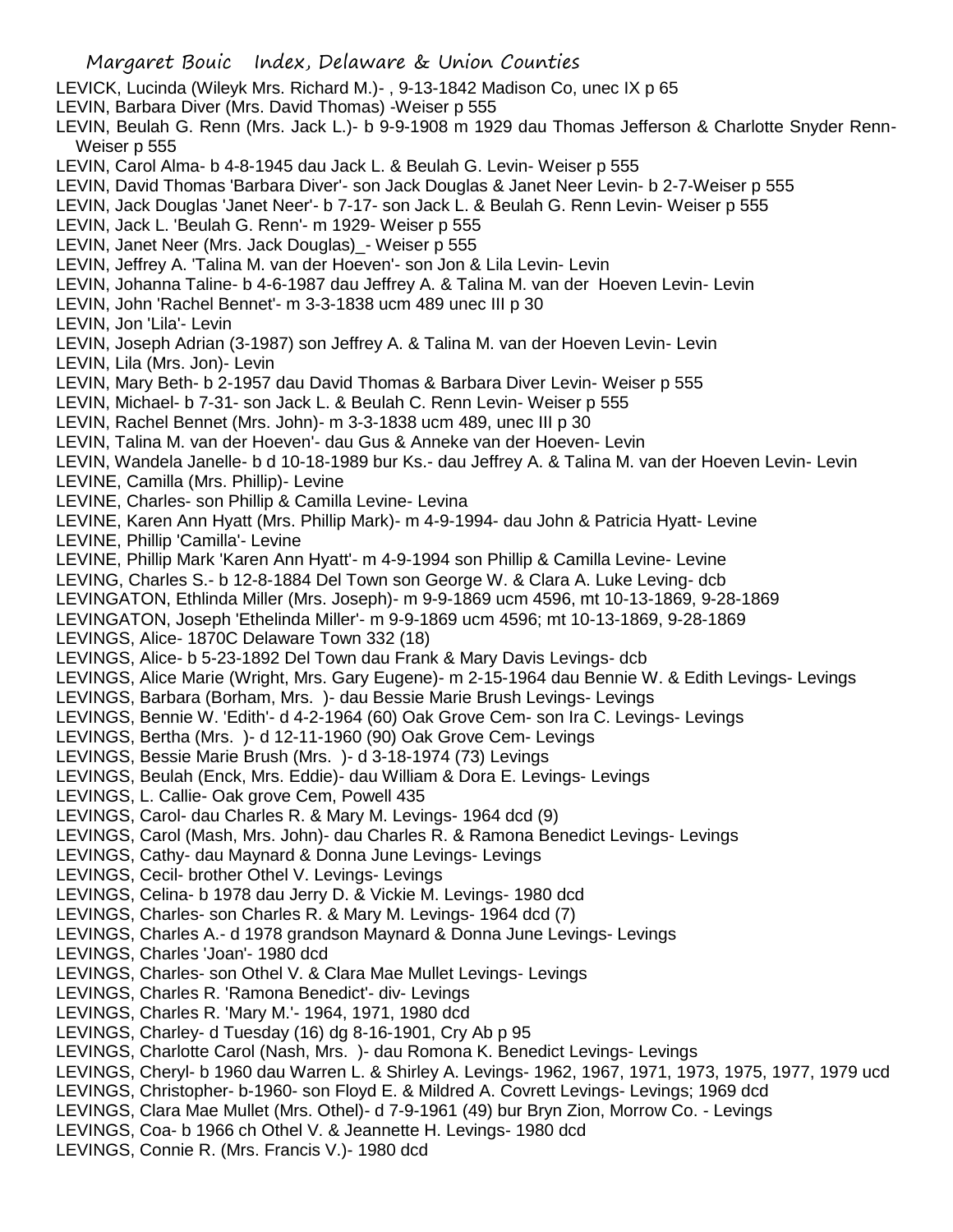LEVINGS, David- b 1963 son Floyd E. & Mildred A. Covrett Levings- Levings; 1969, 1980 dcd

- LEVINGS, David- son Robert & Jean Sewell Levings- Levings
- LEVINGS, David Steven- son Robert Levings- Levings; 1967 ucd
- LEVINGS, Donna June (Mrs. Maynard)- d 10-15-1986 (59) Oak Grove Cem- Levings
- LEVINGS, Dora- 1980 dcd Oxford Tp
- LEVINGS, Dora E. (Mrs. )- d 8-11-1978 (84) bur Glendale Cem- Levings
- LEVINGS, Dora- b 1962 dau Othel V. & Jeannette H. Levings- 1980 dcd
- LEVINGS, Dwight- son Othel V. Levings- Levings
- LEVINGS, Eddie- 1980 dcd, Oxford Tp
- LEVINGS, Edith (Mrs. Bennie W.)- Levings
- LEVINGS, Eliza F. Clark (Mrs. Stephen)- m 5-13-1861 dcm
- LEVINGS, Ethel (Oberle, Mrs. )- dau Bessie Marie Brush Levings- Levings
- LEVINGS, Eugene- son Maynard & Donna June Levings- Levings
- LEVINGS, Flora (Benedict, Mrs. )- dau Othel V. & Clara Mae Mullet Levings- Levings
- LEVINGS, Floyd- son Bessie Marie Brush Levings- Levings
- LEVINGS, Floyd E. 'Mildred A. Covrett'- m 8-15-1953- Levings; 1959, 1962 ucd; 1969, 1971, 1980 dcd
- LEVINGS, Floyd- son Othel V. Levings- Levings (Neward)
- LEVINGS, Floyd,Jr.- b 1954 son Floyd E. & Mildred A. Covrett Levings- Levings; 1959, 1962 ucd, 1969 dcd
- LEVINGS, Frances (Mrs. Richard)- 1967 ucd
- LEVINGS, Francis V. 'Connie R.'- son Othel V. & Clara Mae Mullet Levings- Levings; 1980 dcd
- LEVINGS, Frank- brother Ira C. Levings- Levings
- LEVINGS, Franklin- 1870C Delaware Town 332 (15)
- LEVINGS, Franklin- b 1953 son Charles R & Mary Levings- 1971 dcd
- LEVINGS, Franklin F. 'Mary Ellen Davis'- (30-1888) dcb late (Mary Ellen)
- LEVINGS, Garnet (Wisner, Mrs. Barnett)- dau William & Dora E. Levings- Levings
- LEVINGS, George- Cronkleton; Levings
- LEONARD, George- dg 8-16-1901 Cry Ab p 95
- LEVINGS, George 'Henrietta Willmonth'- m 11-26-1857 dcm
- LEVINGS, George Riley- d 7-1945 (86) Oak Grove Cem- Levings
- LEVINGS, ---(Shaw, Mrs. George)- dau George Riley Levings- Levings
- LEVINGS, ---(Rowe, Mrs. John)- dau George Riley Levings- Levings
- LEVINGS, George 'Henrietta Willmonth'- 1870C Delaware Town 332 (56\*); 1880C Del. Town p 500A
- LEVINGS, Gladys (Carpenter, Mrs. Vern)- dau William & Dora E. Levings- Levings
- LEVINGS, Guy- son Bessie Marie Brush Levings- Levings
- LEVINGS, Helga Francisca Maria Ritz (Mrs. Ronald C.)- m 5-22-1971 dau Josef Ritz- Levings
- LEVINGS, Henrietta Willmonth (Mrs. George)- m 11-26-1857 dcm; 1870C Delaware Town 332 (46)
- LEVINGS, Henry- b 8-31-1892 Delaware Town -son Ralph & Clara Luke Levings- dcb
- LEVINGS, Ira C.- d 10-5-1964 (87) Oller Cem- Levings
- LEVINGS, James B.- son Bennie W. & Edith Levings- Levings
- LEVINGS, Jason Edward- b 7-29-1973 son Floyd,Jr. & Conners Levings- Levings
- LEVINGS, Jean Sewell (Mrs. Robert)- b 4-22-1927 d 4-18-1985 bur Washington- dau Cecil & Nora Fancey Sewell- Levings; 1967 ucd
- LEVINGS, Jeanette- 1973 ucd (Byhalia)
- LEVINGS, Jeannette Cummins (Graham, Mrs. Elmer)(Mrs. Othel V.)- m(1) 12-23-1940 Graham (161256); Richey 8,9; Levings; 1980 dcd
- LEVINGS, Jeffrey son Floyd E. & Mildred A. Covrett Levings- Levings; 1959(3), 1962 ucd
- LEVINGS, Jerry 'Vicki M. '- son Charles R. & Ramona Benedict or Mary M. Levings- Levings; 1964(8), 1980 dcd
- LEVINGS, Joan (Mrs. Charles)- 1980 dcd
- LEVINGS, John- son Othel V. & Clara Mae Mullet Levings- Levings
- LEVINGS, John- son Robert & Jean Sewell Levings- Levings
- LEVINGS, Johnny b 1978 son Charles & Joan Levings- 1980 dcd
- LEVINGS, Jon- b 1951 son Robert E. & Jean Sewell Levings- Levings; 1967 ucd
- LEVINGS, Judith- b 1941 d 1958 son Floyd Biggs- Byhalia Cem, lptw p 120
- LEVINGS, Kevin- son Ronald Levings- Levings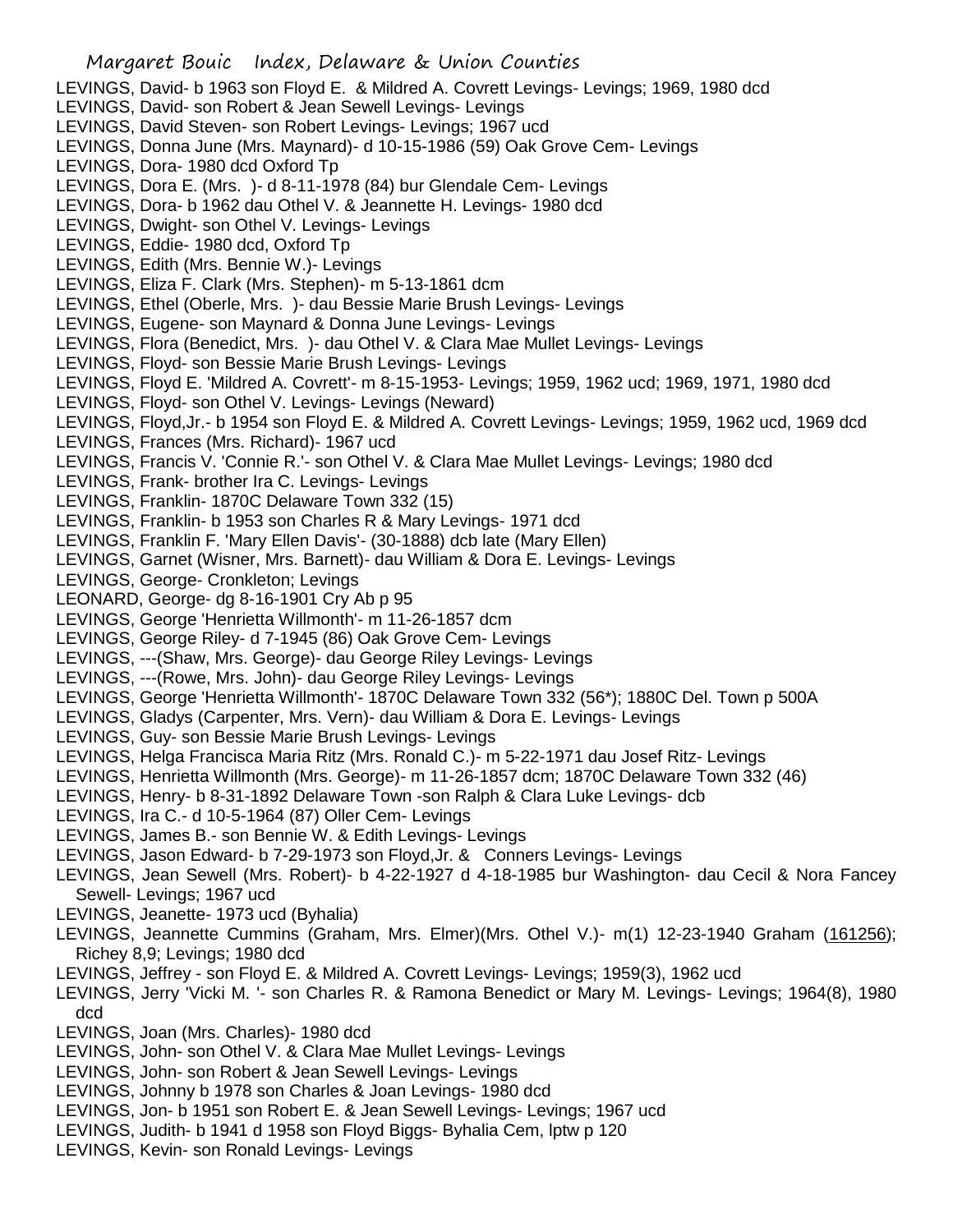- LEVINGS, Lara- b 1962 dau Richard & Frances Levings- 1967 ucd
- LEVINGS, Lee Ann- b 8-30-1984 dau Jerry Levings- Levings
- LEVINGS, Lisa- b 1963 dau Robert E. & Jean Levings- 1967, 1971 ucd
- LEVINGS, Lisa- b 1963 dau Warren L. & Shirley A. Levings- 1973, 1975, 1977, 1979l 1981 ucd
- LEVINGS, Lyttia- 1870C Delaware Town 332 (26)
- LEVINGS, Margaret Ann (Hensley, Mrs. )- dau Bennie W. & Edith Levings- Levings
- LEVINGS, Marjorie (DeGehoff, Mrs. )- dau Bessie Marie Brush Levings- Levings
- LEVINGS, Marvin Donald- son Othel V. Levings- Levings
- LEVINGS, Mary (Clark, Mrs. )- sister Ira C. Levings- Levings
- LEVINGS, Mary Ellne- b 4-8-1888 dau Franklin F. & Mary Ellen Davis Levings- dcb, dcb late
- LEVINGS, Mary Ellen Davis (Mrs. Franklin F.)- dcb late (Mary Ellen)
- LEVINGS, Mary M. (Mrs. Charles R.)- 1964, 1971, 1980 dcd
- LEVINGS, Mary (Mitchell, Mrs. )- dau Bessie Marie Brush Levings- Levings
- LEVINGS, Mary (Rhoades, Mrs. )- dau Othel V. & Clara Mae Mullet Levings- Levings
- LEVINGS, Maxine (Poole, Mrs. )- dau Bessie Marie Brush Levings- Levings
- LEVINGS, Maynard E. 'Donna June'- son Bennie W. & Edith Levings- Levings
- LEVINGS, Michael- son Othel V. & Jeanneyye H. Levings- 1980 dcd; Levings
- LEVINGS, Mildred A. Covrett (Mrs. Floyd E.)- m 8-15-1953 Levings; 1959, 1962, ucd; 1969, 1980 dcd
- LEVINGS, Othel V. 'Clara Mae Mullette'Jeanette Cummins'- d 12-25-1986 (74) bur Mt. Gilead- Levings; 1980 dcd
- LEVINGS, Othel V,Junior- son Othel V. & Clara Mae Mullet Levings- Levings
- LEVINGS, Patty (Peterson, Mrs. )- dau Maynard E. & Donna June Levings- Levings
- LEVINGS, Paul- b 1964 son Floyd E. & Mildred A. Covrett Levings- Levings; 1969, 1980 dcd
- LEVINGS, Ramona Benedict "Ralph" (Mrs. Charles R.)- b 9-25-1934 d 3-26-1993 (58) dau Williard & Lula Mae Howell Benedict- Levings
- LEVINGS, Rebecca Sue(Russell, Mrs. )- dau Charles R. & Ramona Benedict or Mary M. Levings- Levings; 1964(11), 1971 dcd
- LEVINGS, Regina (Bennett, Mrs. )- dau Bessie Marie Brush Levings- Levings
- LEVINGS, Reuben 'Bertha'- son George Riley Levings- Levings; 1870C Del Town 332 (10)
- LEVINGS, Richard- son Bessie Marie Brush Levings- Levings
- LEVINGS, Richard 'Frrances'- 1967 ucd
- LEVINGS, Rick- son Charles R. & Ramona Benedict or Mary Levings- Levings; 1971 dcd
- LEVINGS, Riley- 1870C Delaware Town 332 (12)
- LEVINGS, Rita (Murray, Mrs. )- dau Othel V. & Clara Mae Mullet Levings- Levings
- LEVINGS, Robbie- son Robert,Jr. Levings- Levings
- LEVINGS, Robert- son Bessie Marie Brush Levings- Levings
- LEVINGS, Robert E. 'Jean Sewell'- Levings; 1967 ucd
- LEVINGS, Robert, Jr- son Robert & Jean Sewell Levings- Levings
- LEVINGS, Roger- b 1958 son Floyd E. & Mildred Covrett Levings- Levings; 1959, 1962 ucd; 1969 dcd
- LEVINGS, Ronald C. 'Helga Francisca Maria Ritz'-m 5-22-1971- son Robert & Jean Sewell Levings- Levings; 1971 ucd
- LEVINGS, Ruby (Ingmire, Mrs. Lee)- dau William & Dora E. Levings- Levings
- LEVINGS, Ruth Ellen (Monte, Mrs. )- dau Bennie W. & Edith Levings- Levings
- LEVINGS, Sadie May- b 4-10-1887 Del Town dau George R. & Carrie Luke Levings- dcb
- LEVINGS, Shane- b 1977 ch Charles & Joan Levings- 1980 dcd
- LEVINGS, Shawn Michael- b 7-8-1984 son Ronald Levings- Levings
- LEVINGS, Sheila- dau James B. Levings- Levings- engaged to Donald Gene Honeter
- LEVINGS, Sherman- son Othel & Clara Mae Mullet Levings- Levings
- LEVINGS, Shirley A. (Mrs. Warren L.)- 1962, 1967, 1971, 1973, 1957, 1977, 1979, 1981 ucd
- LEVINGS, Sonja (Mrs. Wes)- 1991 ucd
- LEVINGS, Stephen 'Eliza F. Clark'- m 5-13-1861 dcm
- LEVINGS, Tina L.- 1980 dcd; Delaware Tp
- LEVINGS, Vicki Faye (Riley,Mrs. Richard)- dau Charles R. & Ramona Benedict Levings- Levings
- LEVINGS, Vicki M. (Mrs. Jerry D.)- Levings
- LEVINGS, Vicky- dau Charles R. & Mary J. Levings- 1964 dcd (13)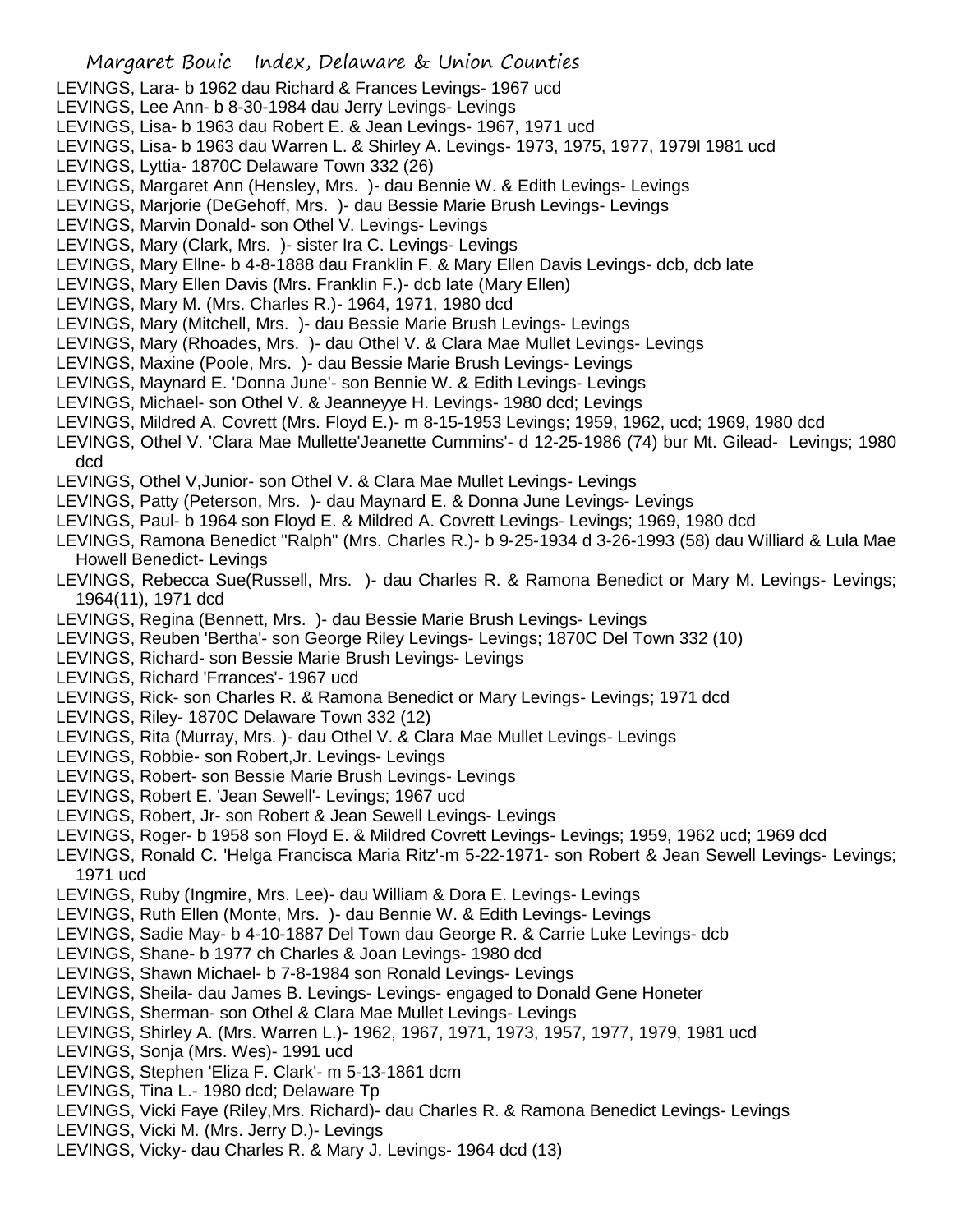Margaret Bouic Index, Delaware & Union Counties LEVINGS, Warren L. 'Shirley A.'- 1962, 1967, 1971, 1973, 1975, 1977, 1979, 1981 ucd LEVINGS, Wayne- b 1961 son Floyd E. & Mildred A. Covrett Levings- Levings; 1969, 1980 dcd LEVINGS, Wesley'Sonja'- b 1966 son Warren L. & Shirley A. Levings- 1967, 1971, 1973, 1975, 1977, 1979, 1991 ucd LEVINGS, W. G.- b 10-29-1890 Delaware Town son F. F. & Mary Davis Levings- dcb LEVINGS, William- m 4-18-1911- Levings LEVINGS, Zoa (Hoover, Mrs. )- dau Othel V. Levings- Levings LEVINGSTON, Benny H.- d 12-13-1863 (22-9-9) Claibourne Cem p 5 son S. & J. LEVINGSTON, Chelsey Jade- b 5-8-1987 dau David Brian & Patti Jo Riedmiller Levingston- Levingston LEVINGSTON, Cori Ashton- b 3-22-1994 dau David Brian & Patti Jo Riedmiller Levingston- Levingston LEVINGSTON, David Brian 'Patti Jo Riedmiller'- m 9-114-1985 son Mr. & Mrs. John F. Collins- Levingston LEVINGSTON, David Brian, Jr.- b 10-11-1988 son David Brian & Pattie Jo Riedmiller Levingston- Levingston LEVINGSTON, Elizabeth Lawrence (Mrs. George W.)- m 5-26-1867 ucm 4191 LEVINGSTON, George 'Sandra'- Levingston LEVINGSTON, George W. 'Elizabeth Lawrence'- m 5-26-1867 ucm 4191 LEVINGSTON, Hugh 'Margaret H.'- Powell p 65 LEVINGSTON, John D.- son George Levingston & Sandra Collins- Levingston- engaged to Sherri Ann Rausch LEVINGSTON, Margaret H. (Mrs. Hugh)- d 8-28-1854 (73-11-29) Old Eden Cem- Powell p 65 LEVINGSTON, Martha Stout (Mrs. Thomas J.)- m 9-29-1868 ucm 4438 LEVINGSTON, Patti Jo Riedmiller (Mrs. David Brian)- m 9-14-1985 dau Bernard J. Riedmiller- Levingston LEVINGSTON, Sandra(Mrs. George)(Collins, Mrs.John F.)- Levingston LEVINGSTON, Sarbina- d 12-19-1862 (2-6-18) Claibourne Cem dau W. & E. A. LEVINGSTON, Thomas J. 'Martha Stout'- m 9-29-1868 ucm 4438 LEVINNINTON, James- 1820C Big Rock Tp LEVINS, Henrietta- dcw Bk 4 p 192 (21) LEVINS, Reuben- 1880C Delaware Town p 510C LEVISAY, John 'Nancy Woolum'- unec X p 29 LEVISAY, Nancy Wollum (Mrs. John)- b 1849 dau Jacob & Fannie Neal Woolum- unec X p 29,IX p 50 LEVITT, E. A.- Levitt LEVON, Elizabeth- Pabst 2 p 84 LEVY, Catharine Cynthia- b 6-4-1974 dau Larry & Cheryl Kern Levy- Levy LEVY, Cheryl Kern (Mrs. Larry)- dau Dale & Bernie Kern- Levy LEVY, George Cameron 'Jane Dorset Savage'- b 11-14-1804 m 12-24-1829 d 7-21-1846 ped Norma Ellis Oller Lawrence 30, delge V p 51 LEVY, Hattie James (Rose, Mrs. Leroy Horton)- b 12-31-1863 Ga m 1-20-1886 d 5-3-1955 dau John Henry & Lucy Elizabeth Spade- ped Norma Ellis Oller Lawrence 7; delge V p 51 LEVY, Jane Dorset Savage (Mrs. George Cameron)- b 6-112-1804 m 12-24-1829 d 11-25-1866 ped Norma Ellis Oller Lawrence 31, delge V p 51 LEVY, John Henry 'Lucy Elizabeth Spade'- b 9-24-1834 NC m 9-19-1860 d 12-22-1923 son George Cameron & Jane Dorset Savage Levy- ped Norma Ellis Oller Lawrence 14; delge V p 51 LEVY, Kacy (2 1/2 1977) dau Larry & Cheryl Kern Levy- Levy LEVY, Larry 'Cheryl Kern'- Levy LEVY, Lucy Elizabeth Spade (Mrs. John Henry)- b 1-21-1841 m 9-19-1860 d 10-15-1908 dau Frederick & Stacy Clarissa Baker Spade- ped Norma Ellis Oller Lawrence 15, delge V p 51 LEVY, Matthew (4-1974) son Larry & Cheryl Kern Levy- Levy LEW, Eva Delores (Keister, Mrs. Earl Donald)- b 4-10-1929 div 1975 dau Paul Lew- Maugans Anc p 37, 132 LEW, Paul- Maugans Anc p 37, 132 LEWALLEN, Hannah (Curren, Mrs. Joseph)- m 9-24-1846 dcm LEWALLEN, Phyllis J.- 1967 ucd LEWALLEN, T. J.- d 12-14-1862, 1883 uch IV p 485 LEWALLEN, Tracy- b 1966 ch Phyllis J. Lewallen- 1967 ucd LEWARD, Adelaide C. (Bowers, Mrs. Charles Jackson)- b 11-28-1833 d 10-3-1929 dau Henry & Eva Maria Elizabeth Weiser Leward- Weiser p 133, 145 LEWARD, Eva Maria Elizabeth Weiser (Fasig, Mrs. Jacob)(Mrs. Henry)- b 6-16-1788 m(1) 3-8-1808 d 3-22-

1880- Weiser p 132, 133, 145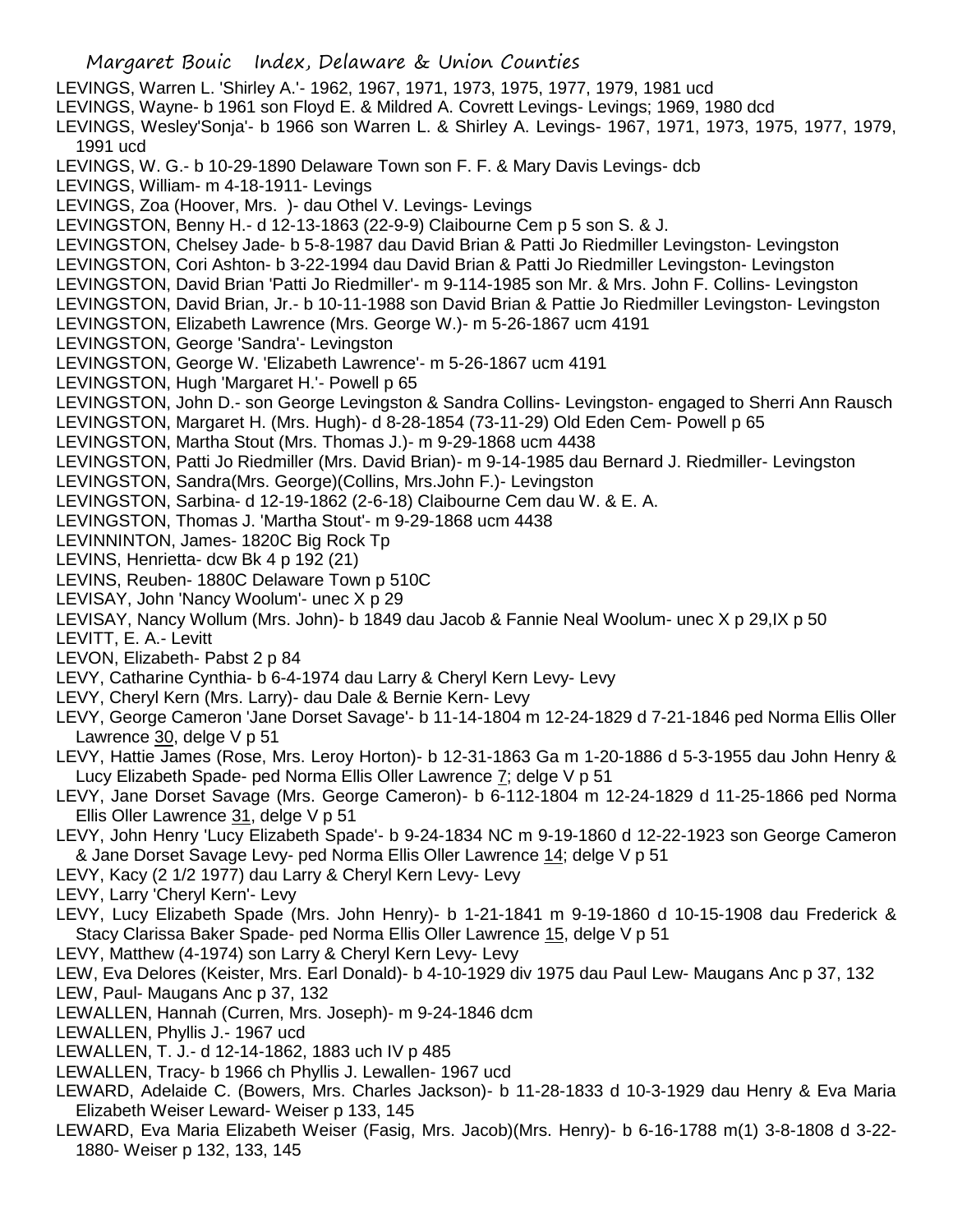- Margaret Bouic Index, Delaware & Union Counties LEWARD, Henry 'Eva Maria Elizabeth Weiser'- b 10-6-1785 d 11-8-1852- Weiser p 59, 132, 133 LEWARRE, Aprill- b 1956 dau James B. & Kathryn LeWarre 1971, 1973 ucd LEWARRE, Ben- 1971 ucd LEWARRE, James B. 'Kathryn'- 1971, 1973 ucd LEWARRE, Kathryn (Mrs. James B.)- 1971, 1973 ucd LEWARRE, Kathy- b 1954 dau James B. & Kathryn LeWarre- 1971, 1983 ucd LEWARRE, Sheila b 1963 dau James B. & Kathryn LeWarre- 1971, 1973 ucd LEWEGARD (Lewegwel), G. W. L.- Pabst 3 p 13, 14 LEWELLAN, Andrew 'Elizabeth Jackson'- m 2-26-1861 ucm 3153 LEWELLAN, Elizabeth Jackson (Mrs. Andrew)- m 2-26-1861 ucm 3153 LEWELLEN, Elizabeth (Brake, Mrs. George)- m 7-4-1863 ucm 3453 LEWELLEN, Mary Edna (Flennikien, Mrs. Hugh Wright)- b 6-15-1900- Powers p 147 LEWELLYN, Annela Featherlin (Mrs. Levi)- dcc Cuba Faust Vance 23 LEWELLYN, Donald Eugene 'Gladys McPeek'- d 12-2-1976 (53)bur Middletown- Lewellyn LEWELLYN, Donald Scott- son Donald Eugene & Gladys McPeek Lewellyn- Lewellyn LEWELLYN, Gladys McPeek (Mrs. Donald Eugene)- Lewellyn LEWELLYN, John- Nash p 224 LEWELLYN, Levi 'Annela Featherlin'- b 1811- dcc Cuba Faust Vance 22 LEWELLYN, Mary Jane (Justice, Mrs. John Bennett)- dau Levi & Annela Featherlin Lewellyn- dcc Cuba Faust Vance 11 LEWELLYN, Mary Jane (Lacery, Mrs. )- sister Donald Eugene Lewellyn- Lewellyn LEWES, Anna (Loveless, Mrs. William)- dau Robert Lewes- Loveless p 2 LEWES, Robert- Loveless p 2 LEWGER, John- Nash p 17 LEWIN, Louis- from Ger. Nat 11-5-1887 to US 12-8-1870, delge IX p 58 LEWIN, Polly (Henry, mrs. Enoch)- m 7-2-1807 onwq I LEWIN-EPSTEIN, Anna- dau Max Lewin-Epstein- Lewin-Epstein LEWIN-EPSTEIN, David- son Max Lewin-Epstein- Lewin-Epstein LEWIN-EPSTEIN, Florence (Mrs. Hyman)- Lewin-Epstein LEWIN-EPSTEIN, Hyman'Florence'- d 2-7-1964 brother-in-law of Mrs. Joe Simon-Lewin-Epstine LEWIN-EPSTEIN, Max- son Hyman & Florence Lewin-Epstein- Lewin-Epstein LEWIN-EPSTEIN, Richard- son Max Lewin-Epstein LEWIS, Mr.- Powers p 248, 277 LEWIS, Dr.- Fowler p 50, 66; 1880 dch p 238 LEWIS, --family of Janet Cook Payne #274, unec XI p 12, XII p 2, Susan A. Bauer #634, delge X p 79, Mamie R. Way #259, unec XI p 3, Imogene Sehnert #111, unec V p 2, VI p 2, VII p 8, IX p 14, X p 114, XI p 26, XII p 2 LEWIS, Capt- postmaster, Berlin, delge VII p 41 LEWIS, Col.- mt 8-15-1860 (38) LEWIS, Mr.- 1835 men p 53 #111 p 98 Radnor Tp LEWIS, Rev.- dcga p 40. Sunbury- Del. Pat. & Fr Chron 10-25-1827 LEWIS-WILLIAMS Family- delge VI p 53 LEWIS, --b 4-5-1874 Concord Tp dau Benton & Lotella Mason Lewis- dcb LEWIS, --b 11-23-1867 Delaware Tp son David Lewis- dcb LEWIS, --b 12-27-1869 Harlem Tp, twins, son, dau, ch of Dennis & Ann Mary Dufin Lewis- dcb LEWIS, A.- Powers p 248; unclaimed lewtter 4-1843, unec XII p 58 LEWIS, Abednego- son Nancy Lewis- 1850C Delaware Town 1189 p 89 (6,O); black LEWIS, Abigail (Bruce, Mrs. Joel)- Powell p 323, Harmony Tp LEWIS, Abigail Melvin (Mrs. Philip)- m 3-7-1816 Madison Co, unec IV p 29 LEWIS, Abraham 'Anna Fagar/Fagan'- m 8-11-1869 ucm 4580; Un Al p 14; mt 9-1-1869; 1870C Union Tp 163- 162 p 22 (25,Pa); 1880C Milford 17 p 31 (35,Va,Va,Va) LEWIS, Abraham H. 'Elizabeth Kennedy'- m 1-2-1845 Madison Co, unec X p 8
- LEWIS, A. D.- 1883 uch IV p 533
- LEWIS, Ada L. Eickemeyer (Mrs. Ray Harold,Jr.)- b 9-30-1923 m 11-21-1945 d 2-9-1995 (71) Oakdale Cem II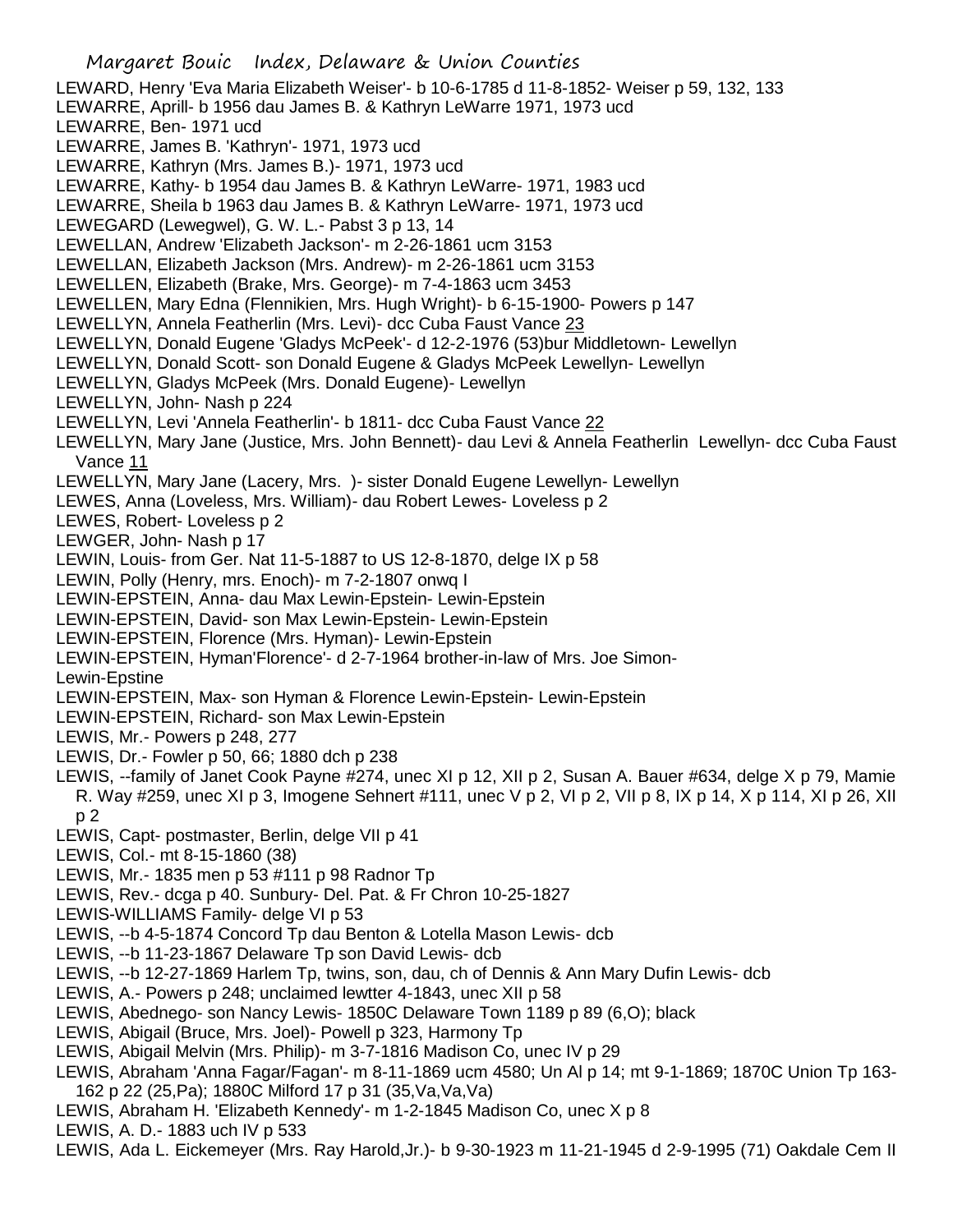- p 111 (K-R1-19)- dau Martin & Lorna Fladt Eickemeyer- Lewis
- LEWIS, Adaline Trippier (Mrs. James)- m 1867 dau Solomon & Elizabeth Trippier- dumch p 182
- LEWIS, Adam?- son John Lewis- Pabst 8 p 83
- LEWIS, Addison- b 1868 d 1940 Byhalia Cem, lptw p 130; 1870C Harlem Tp 372 (5m)
- LEWIS, Adelaide A. Barnes (Mrs. John)- m 9-10-1860 dcm
- LEWIS, Adoni- Pabst 8 p 92
- LEWIS, Adonija- son John Lewis- Pabst 8 p 83
- LEWIS, Agnes (Freshwater, Mrs. John Newton)- dau Martin & Mary Johnson Lewis- Freshwater p 158, 159
- LEWIS, Mrs. A. H.- moved to Sumner,Il- unec VIII p 30
- LEWIS, A. J. "Bedney"- son John Lewis- dg 5-10-1872, Cry Ab p 96
- LEWIS, Alanson- son Capt. John Lewis- Pabst 1 p 22; btp p 3
- LEWIS, Albert- Pabst 3 p 32, 6 p 11
- LEWIS, Albert- 1870C Marlborough Tp 409 (18)
- LEWIS, Albert S.- 1870C Berlin Tp 236 (32\*)
- LEWIS, Albert Thomas 'Clara Elizabeth Marie Wilhelmirena Schartel'- b 3-13-1888 m 9-10-1913 d 3-12-1969, ped Norma June Lewis Claypoole 2
- LEWIS, Alberta (Bartlett, Mrs. Charles)- d 11-1950 -dumch p 255; dg 11-19-1950 sister C. Grant Lewis
- LEWIS, Alethen- 1870C Delaware Tp 276 (8)
- LEWIS, Alfred- 1870C Berkshire Tp 209 (15)
- LEWIS, Alfred 'Elizabeth Botleman'- dcq Hester Taylor Mettler Crawford 30
- LEWIS, Alfred J.- b 9-8-1876 Morrow Co, Wes. Tp son Albert W. & Mary Hauck Lewis- dcb
- LEWIS, Alfred- son Steven & Sarah Milligan Lewis- dumch p 132; 1850C Harlem Tp 688 p 61 (11,O); 1870C Harlem Tp 371 (31\*); 1880C Harlem Tp p 446A
- LEWIS, Alice Carey (Mrs. Romeo)- m 1-31-1867, delge X p 75
- LEWIS, Alice (Tricca, Mrs. Eugene)- sister Emerson Jordan Lewis- Lewis
- LEWIS, Allie (Caldwell, Mrs. Dr. W. P.) sister C. G. Lewis- dpc p 98; Grad Delaware HS 1879, delge VI p 72
- LEWIS, Alma- 1870C Delaware Town 346 (15)
- LEWIS, Alma (B(r)ockover, Mrs. Noe)- m 3-14-1844 dcm; Wight II p 13, 3-16-1844
- LEWIS, Alma (Gilkey, Mrs. )- dau Chester & Hattie Aensler Lewis- Pabst 1 p 20; Pabst Pion II p 157
- LEWIS, Alma Ruth Shaw (Mrs. Winthrop Thatcher)- b 6-30-1918 m 5-25-1940 d 12-6-1994 976) bur Falmouth, Mass,- dau Orrin H. & Ruth Hamilton Shaw- Bouic 12642; Lewis; Hamilton 15342; Graham 145342, 181642; 1985 uch p 124, 125; unec VI p 19, VII p 55, ped #66
- LEWIS, Alma (Shaw, Mrs. James S.)- dumch p 302
- LEWIS, Almira Caulkins (Mrs. David,Jr.)- b 2-14-1784 d 10-25-1880 Powell 49, 51; delge VIII p 52; Pabst 1 p 20, 47, 7 p 103, 194; dg 11-1-1877, Cry Ab p 25; dg 4-5-1883, Cry Ab p 81; dg 2-9-1897, Cry Ab p 105; 1850C Berlin Tp 1988 p 121 (66,Conn); 1870C Berlin Tp 222 (86); 1880C Berlin Tp p 362 (96)
- LEWIS, Almira E. (Mrs. J. J.)- 1880C Jackson Tp 2 p 7 (27,O,O,O)
- LEWIS, Almira- b 12-18-1881 Delaware Town dau Lester E. & Catharine Hawkins Lewis- dcb
- LEWIS, Almy- ch Chester Lewis- dcw Bk 1 p 66
- LEWIS, Alonzo- son Chester Lewis- dcw Bk 1 p 66
- LEWIS, Alta- 1870C harlem Tp 372 (3m)
- LEWIS, Alton- son John & Jessie Williams Lewis- Lewis
- LEWIS, Alvin- brother Otha L. Lewis- Lewis
- LEWIS, Alvin,Jr. 'Sharon McBride'- m 7-10-1971 Rausch (138411)
- LEWIS, Alvira (Roberts, Mrs. Reuben L.)- m 1833; Pabst 8 p 96
- LEWIS, Alwood S.- son Moses & Julia A. Lewis- 1850C Berlin Tp 2013 p 122 99,O)
- LEWIS, Amanda (Mrs. Seth L.)- b 7-1866- 1900C Washington Tp 178 p 8A (33,O,Eng,O); m 16y, 3 ch
- LEWIS, Amelia W. (Dickerson, Mrs. Reuben C.)- dau William T. & Sarah Fowler Lewis- 1880 dch p 714; 1908 dch 610
- LEWIS, Amy- dau Isaac & Florilla Welch Lewis- Pabst 1 p 20; Pabst Pion II p 157
- LEWIS, Amy- b 1-18-1784 dau Hezekiah & Annie Maine Lewis- Asp 273
- LEWIS, Anderson 'Mary P. Mayho'- m 11-23-1852 ucm 1884, unec VII p 58
- LEWIS, Andrew 'Edith'- 1964 dcd
- LEWIS, Andson- 1870C Radnor Tp 459 (10)
- LEWIS, Ann- 1870C Delaware Town 348 (65\*); 1880C Delaware Town p 551A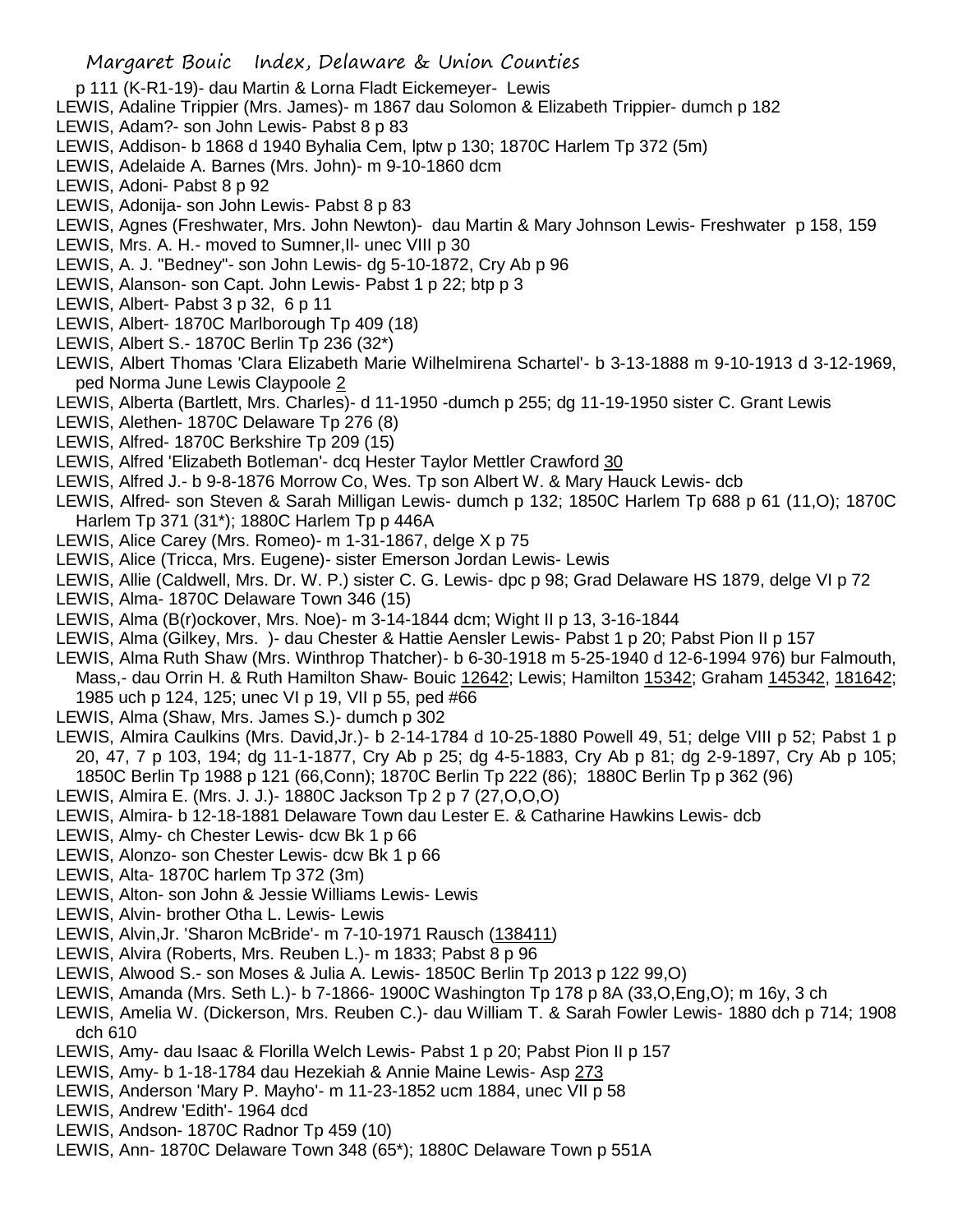- LEWIS, Ann- 1870C Delaware Town 319 (16)
- LEWIS, Ann- 1870C Delaware Tp 276 (22)
- LEWIS, Ann (Carpenter, Mrs. Eleazar)- m 10-23-1823 dcga p 21, Del Pat & Fr Ch
- LEWIS, Ann- dau Edward & Hannah Jones Lewis- 1880 dch p 775
- LEWIS, Ann- sister Edward Lewis- 1880 dch p 775
- LEWIS, Ann- dau Evan Lewis- dcw Bk 2 p 291
- LEWIS, Ann E. (Whyte, Mrs. George W.)- m 12-29-1859 dcm
- LEWIS, Ann E. (Zimmerman, Mrs. Jacob)- m 4-22-1849 dcm Wight II p 42, 4-27-1849
- LEWIS, Ann (Jesper Mrs. Thomas)- m 1700 dau Edward Lewis- Freshwater p 19
- LEWIS, Ann (Jones, Mrs. Robert)- Nash p 226
- LEWIS, Ann (Morris, Mrs. )- b 4-24-1894 dau Orrin John & Esther Rebecca Boyer Lewis- dcb late
- LEWIS, Ann Williams (Mrs. David R.)- m 12-15-1853 dcm
- LEWIS, Anna- 1880C Delaware Town p 549C
- LEWIS, Anna (Mrs. Abram)- 1870C Union Tp 163-162 p 22 (23,NY); Un Al p 14; 1880C Milford 17 p 31 (33,NY,Irel,Irel)
- LEWIS, Anna (Adams, Mrs. )- dau Mrs. Leffie A. Ford Lewis- Lewis
- LEWIS, Anna (Adams, Mrs. )- sister Joseph Lewis- Lewis
- LEWIS, Anna (Beckwith, Mrs. Harry)(Benton, Mrs. )- b 4-2-1805 dau Prentice & Polly Thompson Lewis- Asp 270-5
- LEWIS, Anna C. (Alexander, Mrs. Dr. R. C.)- dau William T. & Sarah Fowler Lewis- 1908 dch 613; 1880 dch p 714; dg 3-6-1908, Cry Ab p 115; 1870C Del Town 332 (14)
- LEWIS, Anna E. (Rush, Mrs. Truman D.)- m 1-1866 dcm 739
- LEWIS, Anna Fagar/Fagan (Mrs. Abraham)- m 8-11-1869 ucm 4580; mt 9-1-1869
- LEWIS, Anna M.- dau John K. & Unsta Littleton Lewis- 1985 uch p 91
- LEWIS, Anna R.- 1880C Jackson Tp 7 p 224 (27,O,O,O)
- LEWIS, Anna- dau Steven & Sarah Milligan Lewis- dumch p 182; 1850C Harlem Tp 688 p 61 (4,O)
- LEWIS, Anna (Risher, Mrs. )- sister Charles W. Lewis- dg 4-1-1953
- LEWIS, --(Danford, Mrs. W. A.)- sister Charles W. Lewis- dg 4-1-1953
- LEWIS, --(Bishop, Mrs. W. O.)- sister Charles W. Lewis- dg 4-1-1953
- LEWIS, --(Callis, Mrs. John)- sister Charles W. Lewis- dg 4-1-1953
- LEWIS, --(Butler, Mrs. William)- sister Charles W. Lewis- dg 4-1-1953
- LEWIS, --(Willis, Mrs. LeRo)- sister Charles W. Lewis- dg 4-1-1953
- LEWIS, Anna Thomas (Mrs. David)- d 4-10-1854 (38) Old Welsh Chyd, Radnor, Powell p 209; 1880 dch p 832
- LEWIS, Annabell Fritz (Mrs. Kermit W.)- Lewis
- LEWIS, Anne E.- dau Nancy Lewis- 1850C Delaware Town 1189 p 89 (10,O), black
- LEWIS, Anne- b 9-10-1768 dau Hezekiah & Annie Maine Lewis- Asp 269
- LEWIS, Anne Johnson (Mrs. Martin L.)- m 10-17-1827 dcga p 40 Del Pat & Fr Chron
- LEWIS, Anne Marie (Fowler, Mrs. Mark Wayne)- m 5-6-1989 dau Larry K. & Ruth A. Lewis- Lewis
- LEWIS, Annettie (Mrs. Edward M.)- b 1865 d 1943 Price Cem R 16, djlm p 26
- LEWIS, Annie E. (Mrs. Dana K.)- 1991 ucd
- LEWIS, Annie Maine (Mrs. Hezekiah)- dau Andrew & Fear Holmes Maine- Asp 101
- LEWIS, Annie Wood (Mrs. Griffith)- dau Daniel & Phoebe Benedict Wood- dumch p 261
- LEWIS, Arlie (Morgan, Mrs. Charles L.)- Lewis
- LEWIS, Arthur- dpc p 94
- LEWIS, Arthur 'Barbara'- 1964 dcd
- LEWIS, Arthur B. 'Susan Scott'- m 8-23-1879 son Rev. J. B. Lewis- dg 2-8-1883, Cry Ab p 79
- LEWIS, Arthur Deane 'Sharon Lynn Brewster'- m 4-11-1969 d 10-12-1974 Cowgill p p 43
- LEWIS, Asa A.- son Moses & Julia A. Lewis- 1850C Berlin Tp 2013 p 122 (7,O)
- LEWIS, Asal- ch Isaac & Florilla Welch Lewis- Pabst 1 p 20; Pabst Pion II p 157
- LEWIS, Asher W.- 1835 men p 15 #117 p 21 Burlin Tp
- LEWIS, Ashley- dau Scott & Sharon Lewis- Lewis
- LEWIS, Audrey Gayle Wilson (Mrs. Jeffery Edward)- m 8-30-1968 dau W. Audrey Wilson- Lewis
- LEWIS, Audrey (Mrs. Jeffrey E.)- Lewis
- LEWIS, Audrey (Spangler, Mrs. )- dau Herman Jacob & Bessie F. Baker Lewis- Lewis
- LEWIS, Augusta Martin (Boger, Mrs. )(Mrs. Joseph)- dumch p 307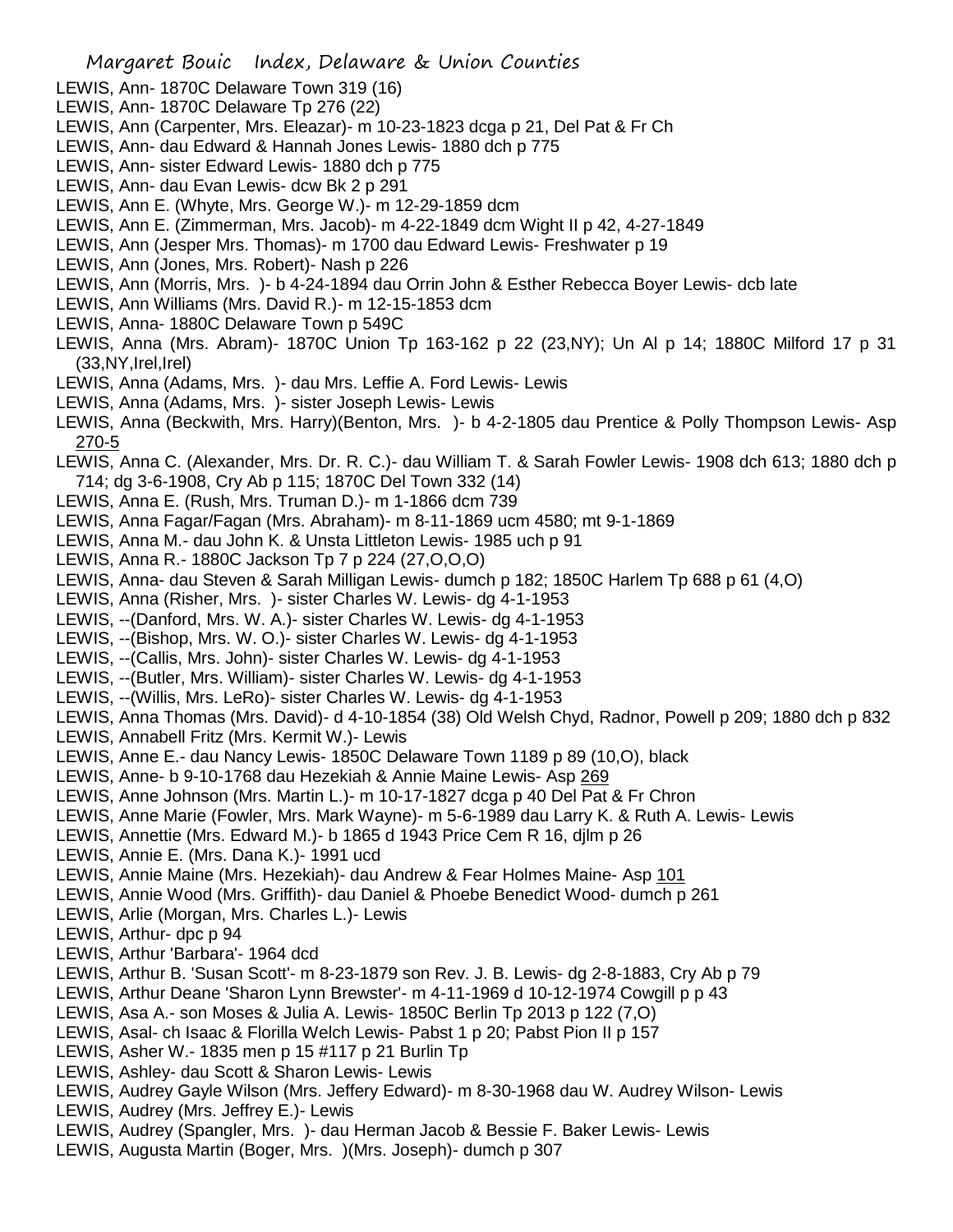- LEWIS, Augusta N. "Gussie" (Prentice, Mrs. E. I.)- b 3-23-1852 m 9-22-1874 d 7-10-1885; dg 7-30-1885 Cry Ab p 115- dau William T. & Sarah E. Fowler Lewis- 1880 dch p 714; 1908 dch 613; 1870C Orange Tp 431 (18)
- LEWIS, Austen- 1870C Delaware Town 332 (6m)
- LEWIS, David Austin 'Estelle Hickok'- b 6-14-1896 d 3-4-1948- Claibourne Cem p 61; Weaver (1259(12)); 1985 uch p 91
- LEWIS, Austin R. 'Rose Malespen'- m 6-8-1863 dcm
- LEWIS, Azile (Phillips, Mrs. Robert)- b 9-3-1928 m 9-2-1944 dau John Loren & Irene Kinikin Lewis- Lewis; 1985 uch p 91
- LEWIS, Barbara (Mrs. Arthur)- 1964 dcd
- LEWIS, Barbara Hackmeister (Mrs. Richard C.)- d 5-2-1983 (37)- dau Edward Hackmeister- Lewis
- LEWIS, Barbara J. (Moore, Mrs. )- dau Zelman & Sibyl A. Lewis- Lewis
- LEWIS, Barbara- dau John & Emma Lewis- 1964 dcd (4)
- LEWIS, Barbara J. (Scott, Mrs. )- dau Carl & Viola Andrews Lewis- Lewis
- LEWIS, Barbara Loann- b 6-2-1949 dau Lawrence & Helen Marcena Wilson Lewis- Freshwater p 191
- LEWIS, Barbara (Simons, Mrs. )- sister Russell E. Lewis- Lewis
- LEWIS, Barry 'Elizabeth DeWitt'- ped Jane Cook Payne #275, unec XI p 19
- LEWIS, Becky- b 1967 dau Robert K. & Sandra Lewis- 1980 dcd
- LEWIS, Bell (Mrs. Ernest)- 1900C Jackson Tp 150-152 p 7A (43,O,Scotland,O)
- LEWIS, Ben- b 1976 son Bradley L. & Melody K. Lewis- 1977, 1979 ucd
- LEWIS, Benjamin 'Lois'- Librarian OWU- Lewis
- LEWIS, Dr. Benjamin M.- Lewis
- LEWIS, Benjamin b 1974- son Robert & Nancy Scott Lewis- Lewis; Liggett; 1975, 1977, 1979, 1981, 1983, 1991 ucd
- LEWIS, Benjamin- b 1987 son Steve P. & Ruth Lewis- 1991 ucd
- LEWIS, Bennie- b 10-25-1904 Thompson Tp son Jesse & Della Fryman Lewis- dcb
- LEWIS, Bertha H. Tabor (Mrs. Jessie A.)- Lewis
- LEWIS, Bessie F. Baker (Mrs. Herman Jacob)- d 8-8-1982 (83) Forest Grove Cem- Lewis
- LEWIS, Bessie Irene (Ma(r)cy, Mrs. Lawson F.)- b 1-26-1902 m 6-26-1924 dau Thomas Samuel & Mary Sutton Lewis- Weiser p 82; dcb late
- LEWIS, Bessie (Marcy, Mrs. Dr. Lawson F.)- Lewis
- LEWIS, Betsey Ann- b12-9-1974 dau Donald Vernon & Jane Ann Clapper Lewis- Hamilton 15343212; Bouic 1264212; Graham 1453421, 18164212
- LEWIS, Betsey Maine (Mrs. John)- dau Jonathan Maine- Asp 231
- LEWIS, Betsy (B(r)ockover, Mrs. Nelson)- m 11-16-1837 dcm dau John & Ruth Scott Lewis- Pabst 1 p 18, 21; Olen Gaz 12-2-1837, Wight I p 29
- LEWIS, Betsy- dau David Lewis,Sr.- Pabst 1 p 20
- LEWIS, Betsy (Elizabeth)(Johnson, Mrs. John)- dau David J. & Almina Caulkins Lewis- Pabst 1 p 21; btp p 4
- LEWIS, Betty (Black, Mrs. Harold)- dau Percy B. & Elmo E. Lewis- obit Elmo mlib
- LEWIS, Betty Jane (Mrs. Edwin E.)- 1949 ucd
- LEWIS, Betty (Mrs. John)- d 2-1-1852 (79y4m) Blockhouse Cem, Powell 50
- LEWIS, Betty J. (Phillips, Mrs. Harold L.)- b 1-17-1935 m 1951 d 11-27-1991 dau Clarence & Sadie Cristes Lewis- Lewis
- LEWIS, Billy M.- 1975 ucd, Jackson Tp
- LEWIS, Blanche Case (Mrs. Byron Clyde)- (23-1902) dcb late Paul Wesly
- LEWIS, Blanche (Mrs. Robert E.)- Lewis
- LEWIS, Bob- son Edith Malone Lewis- Lewis
- LEWIS, Bobby R. 'Brenda'- 1991 ucd
- LEWIS, Bolly- moved to Jacksonville Fla; unec VIII p 30
- LEWIS, Bradley L. 'Melody K.'- 1977, 1979 ucd
- LEWIS, Brenda (Mrs. Bobby R.)- 1991 ucd
- LEWIS, Brenda- b 1959 dau John E. & Jenny M. Lewis- 1973 ucd
- LEWIS, Brenda Joyce Morcher (Mrs. Myrl Dean)- m 10-22-1983 dau George William Morcher- Lewis
- LEWIS, Bridget- b 12-21-1800 d 11-14-1801 ch Prentice & Polly Thompson Lewis- Asp 270-3
- LEWIS, Bryant- son John C. & Harriet Brundige Lewis- dumch p 103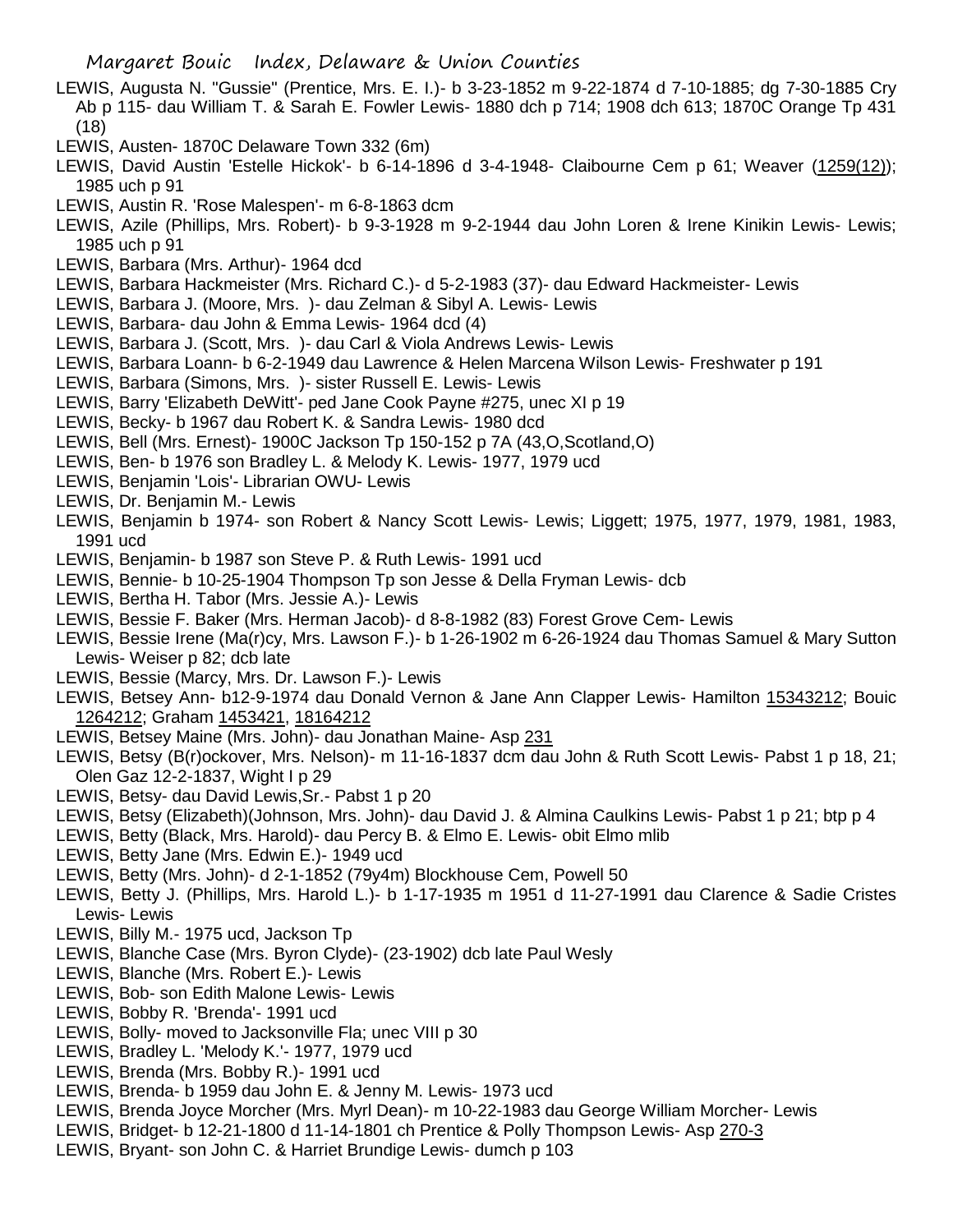- LEWIS, Byrt- pall bearer for William Filler- dg 6-20-1899, Cry Ab p 204
- LEWIS, Byron Clyde 'Blanche Case'- (26-1902) dcb late Paul Wesley Lewis
- LEWIS, Byron- b 1-29-1870 Marlborough Tp son Jerome Lewis- ---dcb
- LEWIS, Byron- brother Roy F. Lewis- Lewis
- LEWIS, C.et al- delge VI p 21
- LEWIS, Mrs. C. A.- sister Catherine Davis Updyke, dau Rev. Mr. & Mrs. G. R. Davis- dg 5-11-1906, Cry Ab p 98
- LEWIS, Caleb 'Elizabeth Jenkins'- m 3-17-1844 Madison Co, unec X p 7
- LEWIS, Carl 'Joyewx'- 1964 dcd
- LEWIS, Carl R. 'Viola Andrews'- d 12-22-1967 (54) Oak Grove Cem- Lewis; Andrews
- LEWIS, Carl R. 'Viola M.'- 1961 dcd
- LEWIS, Carol A.- #261, unec X p 3
- LEWIS, Carol (Mrs. David)- 1973 ucd
- LEWIS, Carol Jean Glauque (Mrs. John David)- 1985 uch p 911
- LEWIS, Caroline- 1870C Delaware Town 308 (28)
- LEWIS, Caroline (Bockover, Mrs. )- dau Warren & Mary Garinger Scott Lewis- Pabst 1 p 21; Pabst Pion II p 157
- LEWIS, Caroline (10-1981)- dau Jeffrey E. & Audrey Lewis- Lewis; dg 9-28-1881
- LEWIS, Caroline Morehouse (Mrs. Edwin)- m 11-11-1857, dg 3-26-1907 Cry Ab p 30; 1870C Delaware Town 308
- LEWIS, Caroline (Partridge, Mrs. John Wesley)- m ca 1856, unec X p 26
- LEWIS, Carolin (Shaw, Mrs. Henry John)- dumch p 353; Powell p 364
- LEWIS, Carolyn (Fuller, Mrs. Dr. Robert F.)- Oakdale Cem II p 156 (M-R22-4)
- LEWIS, Carrie- 1870C Jerome Tp 109 p 15 (9,O)
- LEWIS, Carrie- 1870C Delaware Town 347 (4)
- LEWIS, Carroll W. 'Loraine'- d 10-27-1986- Bloomfield Cem- brother Kermit Lewis- Lewis
- LEWIS, Catharine Ellen McKittrick (Mrs. Dr. Vernon)- b 3-31-1943 m 3-2-1974 dau Leo P. & Florence L. McDermott McKittirck- McKitrick p 438
- LEWIS, Catherine- 1835 delinquent tax, delge IX p 34
- LEWIS, Catherine- Pabst 1 p 48
- LEWIS, Catherine F.- dau William T. & Sarah E. Fowler Lewis- 1880 dch p 714; 1908 dch 613
- LEWIS, Catherine (Griffith, Mrs. Owen)- dumch p 110
- LEWIS, Catherine (Griffiths, Mrs. Evan)- b 1806 d 1893- dcc William Carr 31
- LEWIS, Catherine (Mrs. Robert)- 1850C Delaware Tp 1380 p 97 (48,Pa)
- LEWIS, Catherine -dau Thomas & Jane Lewis- 1850c Berlin Tp 2053 p 124 (8,O)
- LEWIS, Carolyn Sue-dau Lawrence & Helen Marcena Wilson Lewis- Freshwater p 191
- LEWIS, Catherine Milburn- b 12-14-1976 dau Jeffrey Lewis- Lewis
- LEWIS, Cecil (2-1883)- dau Arthur B. & Susan Scott Lewis- dg 2-8-1883, Cry Ab p 79
- LEWIS, Celia Reed (Mrs. William)- dau James & Sarah E. Jones Reed- 1985 uch p 114
- LEWIS, Dr. C. G.- cousin Mrs. E. E. Jones- dg 5-1-1903, Cry Ab p 183
- LEWIS, Mrs. C. H.- 1961 dcd
- LEWIS, C. H. 'Naomi'- 1964 dcd
- LEWIS, Chad D.- son Thomas & Jane Lewis- 1850C Berlin Tp 2053 p 124 (4,O)
- LEWIS, Chancey G.- Grad Delaware HS 1884, delge VII p 6
- LEWIS, Chaney- Pabst 2 p 45
- LEWIS, Charity (Mrs. George C.)- 1969, 1971 dcd
- LEWIS, Charles- Marion, O.- Lewis
- LEWIS, Charles- Nash p 226
- LEWIS, Charles- 1870C Radnor Tp 470(7); delge X p 55, Radnor 1888
- LEWIS, Charles C.- 1870C Delaware Town 332 (3)
- LEWIS, Charles D.- Pabst 1 p 48
- LEWIS, Charles 'Deborah''Edna'- Lewis
- LEWIS, Charles E.- 1870C Berkshire Tp 213 (5)
- LEWIS, Charles- son Edward & Hannah Jones Lewis- 1880 dch p 775
- LEWIS, Charles- b 1960 son Ellis F. & Louis J. Lewis- 1961, 1964, 1969, 1971 dcd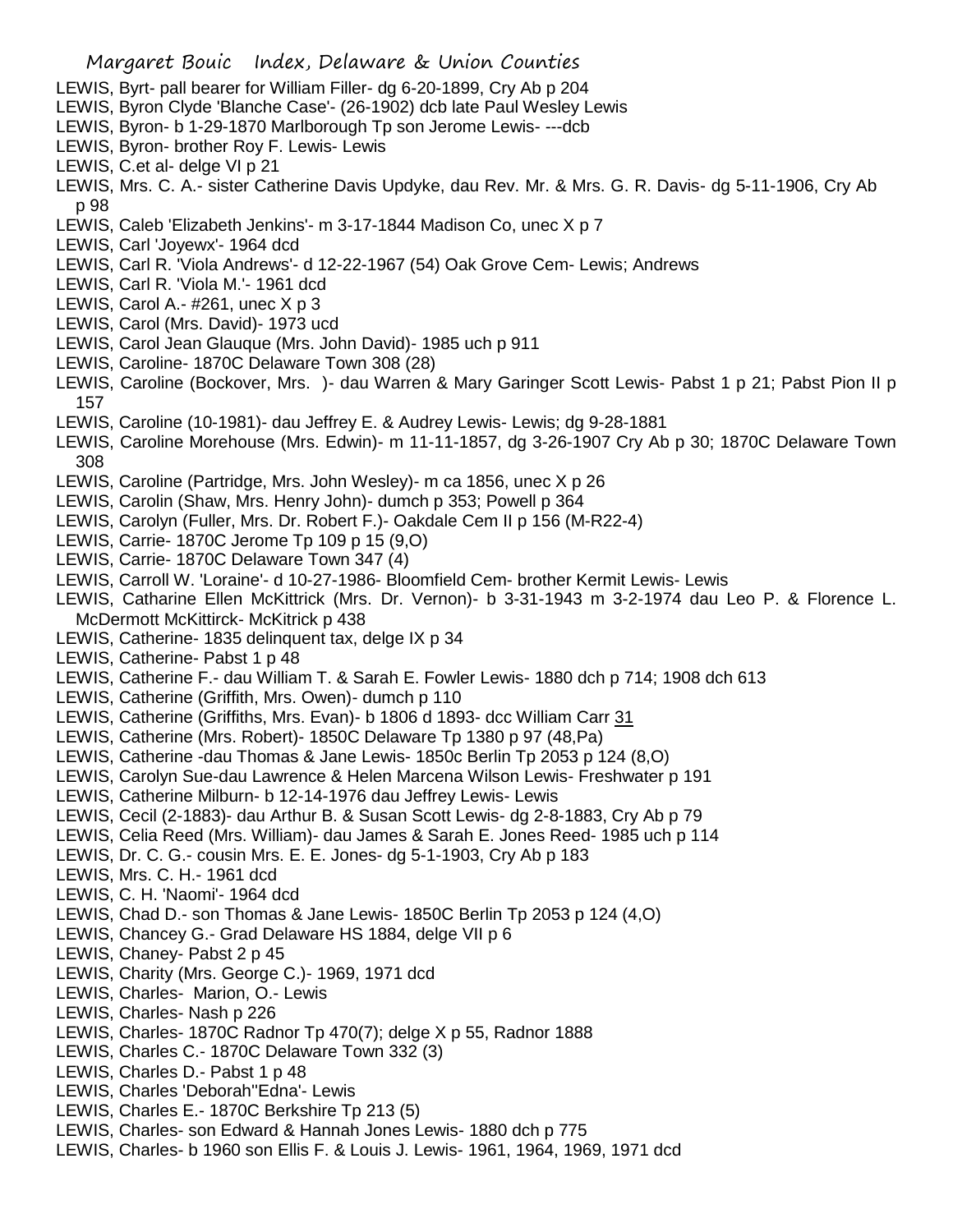- LEWIS, Charles F.- 1908 dch 398; delge IX p 37 (22-1834)
- LEWIS, Charles G.- 1870C Marlborough Tp 409 (4)
- LEWIS, Charles H. 'Clara B.'- b 11-16-1925 m 5-18-1946 d 11-18-1994 (69) Oak Grove Cem- son Elmer & Louree Nibert Lewis- Lewis
- LEWIS, Charles 'Hannah Thomas'- dg 3-15-1895 Cry Ab p 14
- LEWIS, Charles 'Hester L.'- b 8-1865 1900C Darby Tp 3-4 p 1A (34,O,O,O) m 10y
- LEWIS, Charles M.'Mary Linker' m 9-9-199- son Ray Harold,Jr. & Ada Eickemeyer Lewis- Lewis
- LEWIS, Charles- brother Othelo Lewis- 1880C Marysville 401-443 p 30 (18,O,O,O)
- LEWIS, Charles R.- d 7-20-1858 (Child)- son E. & C. Westfield Cem, Powell p 362
- LEWIS, Charles R. E. 'Harriet Francina Moore'- m 5-14-1884- Nash p 90
- LEWIS, Charles 'Rose Hostetler'- Lewis
- LEWIS, Charles- stepson Samuel & Mary Grow- 1880C Marysville 381-422 (14,O,Eng,O)
- LEWIS, Charles W. 'Deborah'- Lewis
- LEWIS, Charles W. 'Edna'- son Charles H. & Clara Lewis- Lewis
- LEWIS, Charles W. 'Ruth'- d Wed (60), dg 4-1-1953
- LEWIS, Charles W. II 'Shelly Lyn Driggs'- m 5-4-1991 son Charles W. & Deborah Lewis- Lewis
- LEWIS, Charlotte (Neds, Mrs. Theodore)-b 1858 d 1929- dcc Frederick Lon Lowry 11
- LEWIS, Charlotte (Perry, Mrs. Ralph)- m 1-1-1846 dcm dau Morgan & Cyrene Schofield Lewis- dumch p 306
- LEWIS, Charlotte Rebecca Evans (Mrs. Henry)- dau George Coleman & Louisa Agnes Taylor Evans- Thomas 4; Carr 1147131
- LEWIS, Chauncey- 1840C Marlborough Tp 256 (30-40)
- LEWIS, Dr. Chauncey G.- 1908 dch 1121; dumch p 152; dpc p 70, 77, 91, 99; 1840C Waldo, delge IV p 68; pallbearer for Frank McElroy- dg 3-29-1904, Cry Ab p 237
- LEWIS, Chauncy- 1870C Delaware Tp 276 (2)
- LEWIS, Cheryl Ann (McGrew, Mrs.Christopher Alan)- m 7-17-1982 dau Charles H. & Clara B. Williams Lewis-**Lewis**
- LEWIS, Cheryl- dau Arthur & Barbara Lewis- 1964 dcd
- LEWIS, Chester 'Catherine'- will dcw Bk 1 p 66; dcga p 27 Del Pat & Fr Chr 3-20-1825, delge VIII p 54
- LEWIS, Chester 'Hattie Aensler'- son David Lewis,Sr.- 1820C Berlin Tp; 1880 dch p 192, 452, 456, 463; 1908
- dch 75, 140, 439, 440; Pabst 1 p 3, 12, 30, 5 p 4; Pabst Pion II p 157; adm sale dcga p 23, Del Pat & Fr Chron 6-15-1826; delge V p 36; btp p 4
- LEWIS, Chester- brother Otha L. Lewis- Lewis
- LEWIS, Chester- son Thomas & Jane Lewis- Pabst 1 p 48; 1850C Berlin Tp 2053 p 124 (13,O)
- LEWIS, Christopher- son Rev. Edwin & Sharon Lewis- Lewis
- LEWIS, Christopher- b 1989 son James W. & Deborah A. Lewis- 1991 ucd
- LEWIS, Christopher Elliott- son Ronald L. Lewis- Lewis
- LEWIS, Christopher- b 1971 son William F. & Joyce A. Lewis- 19973, 1975, 1977, 1979, 1981, 1983 ucd
- LEWIS, Christy- dau Richard C. & Barbarra Hackmeister Lewis- Lewis
- LEWIS, Cindy Inscho (Mrs. Dustin)- Lewis
- LEWIS, Cindy- b 1968 dau Richard L. & Janet A. Lewis- 1975, 1977, 1981 ucd
- LEWIS, Clair- brother Delphi Lewis- obit Delphi, mlib
- LEWIS, Clair E. d 12-26-1977 (88) Forest Grove Cem- half-brother Stanley Lewis-Lewis
- LEWIS, Clara A.- 1870C Marlborough Tp 409 (2)
- LEWIS, Clara B. Williams (Mrs. Charles H.)- m 5-18-19446- Lewis
- LEWIS, Clara Elizabeth Marie Wilhelmina Schartel (Mrs. Albert Thomas)- b 9-20-1889 m 9-10-1913 d 11-22- 1977 ped Norma June Lewis Claypoole 3, filed Westlake- dau John & Caroline Sorg Schartel
- LEWIS, Clara Etta (Price, Mrs. John Henry)- dau John Willis & Mary Jane Forst Lewis- 1985 uch p 91
- LEWIS, Clara (Layton, Mrs. Dell)- Cowgill p 41
- LEWIS, Clara Thomas (Mrs. David)- Maugans Anc p 69
- LEWIS, Clarence 'Sadie Crites'- Lewis
- LEWIS, Clarissa (Flarity, Mrs. )- dau Steven & Sarah Milligan Lewis- dumch p 182; 1850C Harlem Tp 688 p 61  $(17, 0)$
- LEWIS, Clarissa (Longshore, Mrs. Jonathan W.)- m 3-17-1852 dcm
- LEWIS, Claude E. (Red)'Maude'- b 4-3-1887 Oxford Tp m 2-26-1907 d 5-26-1968 bur Marlborough Cem- son C. Grant & Marth Wonstaff Lewis- dg 11-19-1950; dcb; Lewis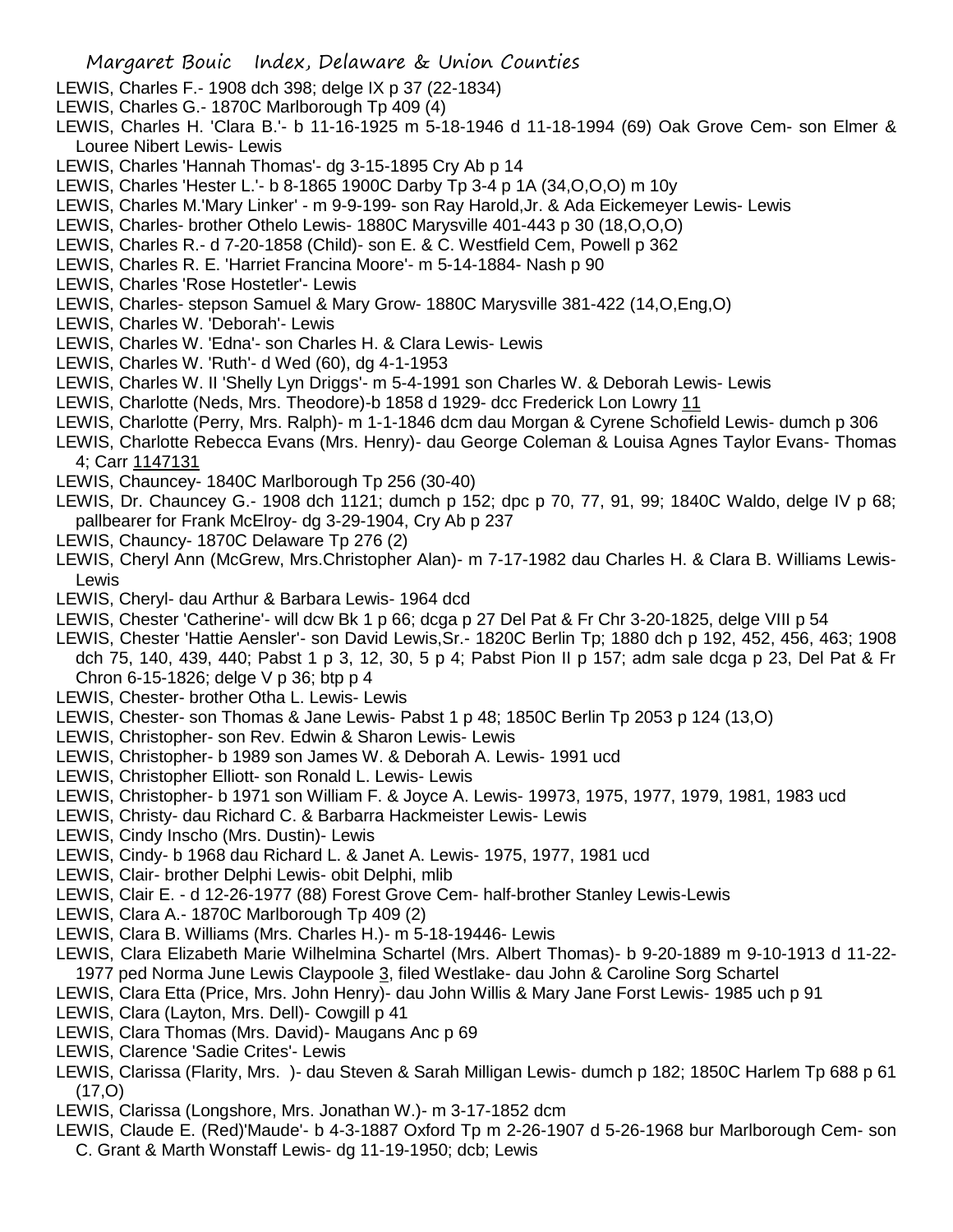- LEWIS, Clifford C. 'Rosealie'- Lewis
- LEWIS, Clifford 'Rose'- Lewis
- LEWIS, Clyde C. 'Margaret'- 1961 dcd
- LEWIS, Clyde Edward 'Lois M.'- son Forest & Lena Barbour Lewis- Lewis; 1964, 1969, 1981, 1980 dcd
- LEWIS, Col 'Mary' (Indian) 1915 uch p 377
- LEWIS, Columbus D.- son Robert & Catherine Lewis- 1850C Delaware Tp 1380 p 97 (6,O)
- LEWIS, Comfort- CCC p 65
- LEWIS, Connie L. (Fitzpatrick, Mrs. )- dau Carroll W. & Loraine Lewis- Lewis
- LEWIS, Constant- son David Lewis,Jr,- Pabst 7 p 86; Pabst Pion II p 157
- LEWIS, Cora (Buel, Mrs. Virga)- dau James & Adaline Trippier sLewis- dumch p 182
- LEWIS, Cora Cary (Mrs. Frank C.)- d 3-27-1978 (83) Forest Grove Cem- Lewis
- LEWIS, Cora Emma- b 7-18-1902 Thompson Tp dau Jessie & Della Fryman Lewis- dcb
- LEWIS, Cora L. (Downin, Mrs. Otho Bruce)- b 12-12-1877- Maugans Anc p 59
- LEWIS, Craig Stuart 'Krista Marie Burns'- m 5-19-1984 son Augustus Lewis- Lewis; St. Paul p 18, 86
- LEWIS, Cynthia- 1870C Delaware Tp 271 (17)
- LEWIS, Cynthia Baird (Mrs. Tom)- m 1979- Lewis
- LEWIS, Cynthia Lynn (Blevins, Mrs. Matthew)- b 1969 m 5-6-1989 dau Richard L. & Janet A. Lewis- Lewis; 1971, 1973 ucd
- LEWIS, Cynthia (Willits, Mrs. Joel) b Pa 1807/5 m 1827 d 1-2-1887(81), Powell p 345; dau John & Hannah Lewis- dumch p 309; Pabst 8 p 90; dg 1-14-1887, Cry Ab p 147
- LEWIS, Cyrene Schofield (Mrs. Morgan)- d 1862, dumch p 306
- LEWIS, Dr.- Fowler p 50, 66
- LEWIS, D.- CCC Delaware Tp 1875
- LEWIS, Daisy- 1870C Berlin Tp 226 (2)
- LEWIS, Dale- brother Jefferson F. Lewis- Lewis
- LEWIS, Dan G. 'Wilma J.'- 1980 dcd, Harlem Tp
- LEWIS, Dana K. 'Annie E.'- 1991 ucd
- LEWIS, Daniel 'Mary'- son John & Sarah Lewis- 1880 dch p 782; Lewis p 1
- LEWIS, Daniel W.'Margaret Williams'- b Pembrokeshire, S. Wales 3-17-1831 m 12-15-1859 dcm d 8-8-1908 (77-4-21)- son John & Sarah Hughes Lewis- 1880 dch p 783; Lewis p 3; dg 8-14-1908 Cryder Ab p 149
- LEWIS, Danny R.- son Russell E. & Garnet Lewis- Lewis
- LEWIS, David- 1880 dch p 398; 1908 dch 245; 1869 wsc p 1
- LEWIS, David- 1870C Delaware Tp 276 (56\*)
- LEWIS, David- 1870C Thompson Tp 498 (18)
- LEWIS, David- 1870C Delaware Tp 276 (19)
- LEWIS, David- d 7-24-1837 (75) Berlin Tp House Cem, Powell p 46
- LEWIS, David- b 1757 d 1832 Rev. War- Powell p 48
- LEWIS, David A- son Kermit W. & Annabell Fritz Lewis- Lewis
- LEWIS, David Allen- son Lawrence & Helen Marcena Wilson Lewis- Freshwater p 191
- LEWIS, David,Jr. 'Almira Caulkins'- b 8-20-1780 m 9-29-1806 d 2-13-1861 Blockhouse Cem, Powell p 51 son David & Sarah Adams Lewis- 1880 dch p 434, 452, 454, 457, 458; 1908 dch 77, 441; Pabst 1 p 5, 20, 47, 5 p 4, 7 p 103, 104; Pabst Pion II p 157, 163; delge VIII p 54; dg 4-12-1883, Cry Ab p 81; dg 2-9-1897, Cry Ab p 105; 1820C Berlin Tp; 1840C Ber. Tp 202 (50-60); 1850C Berl. Tp 1988 p 12 (70,Conn); btp p 4; hadc p 18; CCC
- LEWIS, David 'Anna Thomas''Margart Griffiths'- m 11-20-1855 dcm d 9-28-1877 (80y20d) Welsh Chyd Powell p 209; 1880 dch p 632
- LEWIS, David 'Carol'- 1973 ucd
- LEWIS, David 'Clara Thomas'- Maugans Anc p 69
- LEWIS, David- b 1951 son Ellis F. & Lois J. Lewis- 1961, 1964, 1969, 1981 dcd
- LEWIS, David,Sr.- d 1-24-1832 (75)-delge II p 21; 1820C Berlin Tp; 1835 men p 15 #129 p 22 Burlin Tp; 1880 dch p 353, 356, 452, 457, 462, 464, 507; 1908 dch 75, 265, 285, 439, 440, 441; Pabst 1 p 3, 5, 12, 13, 17, 20, 43, 5 p 40, 6 p 1, 4; btp p 3; Pabst Pion II p 157, 163; delge V p 36, VIII p 54
- LEWIS, David- father of George W. & Frank A. Lewis- dg 6-21-1883, Cry Ab p 83
- LEWIS, David 'Hannah Williams'- son John & Sarah Hughs Lewis- 1880 dch p 783; Lewis p 3
- LEWIS, David- b 1950 son John E. & Jocelyn Lewis- 1959, 1962, 1967 ucd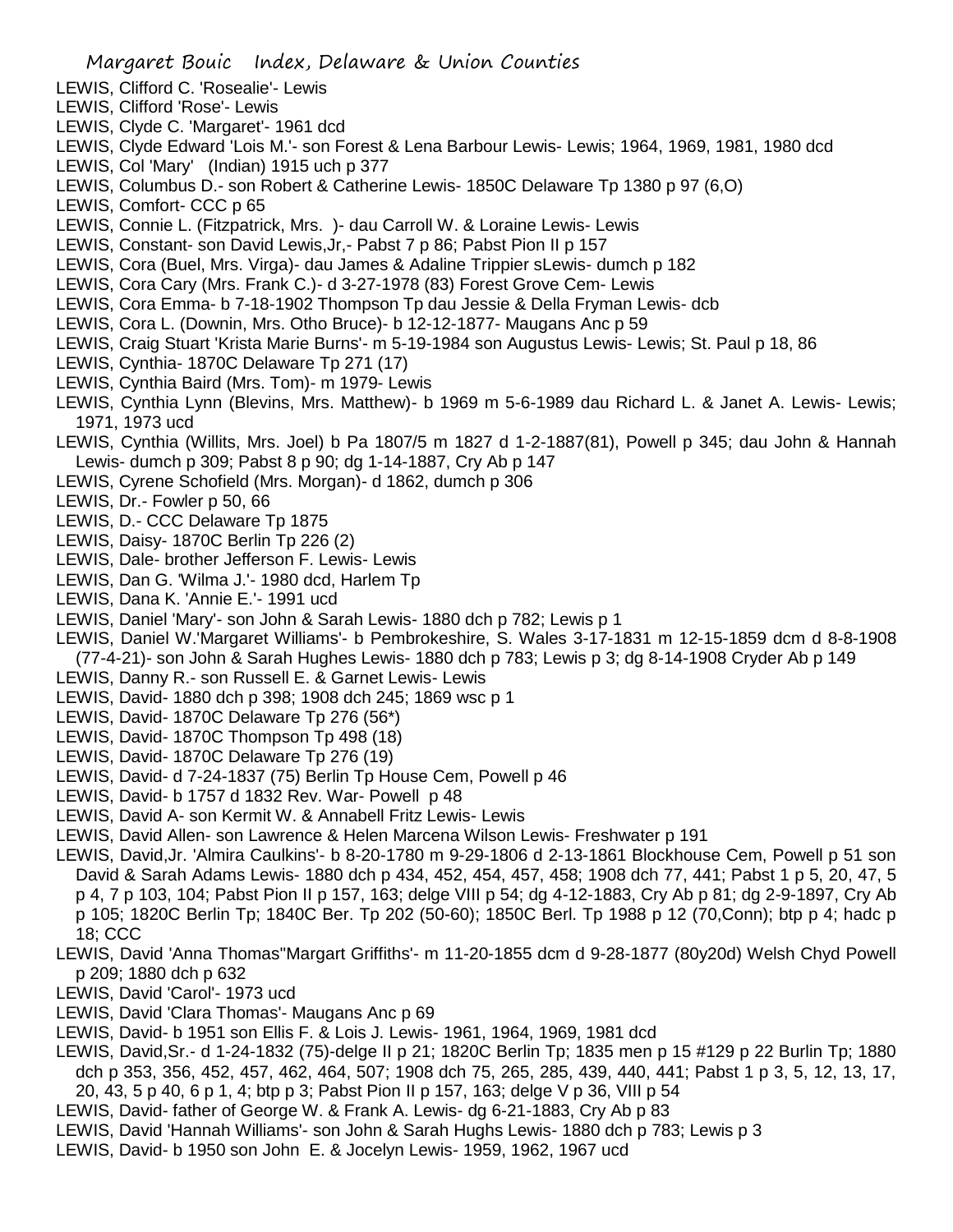- LEWIS, David- son Joseph & Sarah Sherwood Lewis- Pabst 1 p 20; Pabst Pion II p 157
- LEWIS, David- son Larry & Patty Peterman Lewis- Lewis
- LEWIS, David- son Otha L. Lewis- Lewis
- LEWIS, David R. 'Ann Williams'- m 12-15-1853 dcm
- LEWIS, David 'Rebecca Thompson'- m 4-18-1844 Madison Co, unec X p 7
- LEWIS, David- b 3-30-1873 Delaware Town- son Richard Lewis- dcb
- LEWIS, David- brother Robert E. Lewis- Lewis
- LEWIS, David- brother Samuel Lewis- dg 2-26-1901, Cry Ab p 67
- LEWIS, David 'Sandra'- 1971 dcd
- LEWIS, David William- son Evan Lewis- dcw Bk 2 p 291
- LEWIS, Debbie- dau Eldo W. & Eva F. Lewis- 1964 dcd (10)
- LEWIS, Deborah A. (Mrs.James W.)- 1991 ucd
- LEWIS, Deborah (Benton, Mrs. Martin/Merlin)- m 3-225-1835 Olen Gaz 4-4-1835, Wight i p 20; d 8-28-1866 (50-9-23) Oller Cem p 15; dau Isaac & Florilla Welch Lewis- Pabst 1 p 20; dcq Dorance Arehart 21; Pabst Pion I1 p 157
- LEWIS, Deborah (Mrs. Charles)(Morris, Mrs. Stephen)- Lewis
- LEWIS, Deborah- dau Clifford & Rose Lewis- Lewis
- LEWIS, Deborah (Mrs. Del)- Lewis
- LEWIS, Deborah (Mrs. Duane R.)- 1991 ucd
- LEWIS, Debra Jean- b 1954 dau John E. & Jocelyn Evans Lewis- 1985 uch p 91; 1959, 1962, 1967, 1971, 1973, 1977, 1979, 1981, 1983 ucd
- LEWIS, Deidre Marie (Mosholder, Mrs. )- dau Ronald L. Lewis- Lewis
- LEWIS, Dek 'Deborah'- son Delphi & Martha Kaufman Lewis- Lewis
- LEWIS, Delbert H.- 1870C Harlem Tp 371 (9)
- LEWIS, Delia (Adams, Mrs. Samuel)- m 9-12-1839 dcm dau David,Jr. & Almira Caulkins Lewis- Pabst 1 p 20, 47, 7 p 103; Pabst Pion II p 157; Olen. Gaz. 9-14-1839, Wight I p 36; dg 2-9-1897, Cry Ab p 105
- LEWIS, Delila (Tinder, Mrs. Asher W.)- m 8-21-1827 Madison Co unec V p 28
- LEWIS, Della- b 12-15-1893 Berlin Tp dau Frank & Lilly Smith Lewis- dcb
- LEWIS, Della Fryman (Mrs. )- dau Samuel Fryman- dg 10-29-1901, Cry Ab p 105
- LEWIS, Della (Mrs. Jesse P.)- b 1-1877, 1900C Claibourne Tp 219-234 p 9B (23,O,O,O)
- LEWIS, Della Marie- b 1-27-1944 dau Austin & Estelle Hickok Lewis- Weaver 1259(12)1; 1949 ucd
- LEWIS, Della M. Freshwater (Mrs. George N.)- m 1-8-1882 dcm
- LEWIS, Delphi 'Lulu B.''Martha Kaufman'- b 1876 m 12-17-1924 d 10-25-1946 Milford Cem, Un Al p 68
- LEWIS, Delphi,Jr.- son Delphi Lewis- obit Delphi, mlib
- LEWIS, Demas/Dennis'Lavonia Huston'- m 7-27-1858 dcm son Steven & Sarah Milligan Lewis- dumch p 297; 1850C Harlem Tp 688 p 61 (14,O); 1870C Harlem Tp 371 (34\*); 1880C Harlem Tp p 446A
- LEWIS, Denver E. 'Iva'- 1964 dcd
- LEWIS, Denver 'Margaret'- 1973, 1975 ucd
- LEWIS, Denver,Jr. b 1966 son Denver & Margaret Lewis- 1973, 1975 ucd
- LEWIS, Mrs. D. G.- sister David Williams- dg 5-11-1907, Cyr. Ab p 48
- LEWIS, Mrs. D. W.- sister David Williams- d 5-11-1907, Cryder Ab p 48
- LEWIS, Diane- 1981 ucd, Union Tp
- LEWIS, Docie Ellen Sites (Mrs. Frank B.)- b 11-10-1874/3 m 1-15-1895 d 10-22-1961 York Cem p 65- dau George & Mary Ann Richardson Sites- Lewis; 1959 ucd
- LEWIS, Doct. C/G 'Mariah'- Powell p 286
- LEWIS, Donald- son Otha L. Lewis- Lewis
- LEWIS, Donald- son Edith Malone Lewis- Lewis
- LEWIS, Donald- brother Samuel Lewis- dg 2-26-1901 Cry Ab p 67
- LEWIS, --(Williams, Mrs. W. W.)- sister Samuel Lewis- dg 2-26-1901, Cry Ab p 67
- LEWIS, Donald Vernon 'Jane Ann Clapper' -b 3-27-1943 m 8-20-1966- son Winthrop Thatcher & Alma Ruth Shaw Lewis- Lewis; Bouic 126421; Graham 1453421, 1816421; Hamilton 153421; 1985 uch p 125
- LEWIS, Donna Renee Bishop (Mrs. Ryan Scott)- m 8-14-1993 dau Tim & Kay Bishop- Lewis
- LEWIS, Dora B.- 1870C Berkshire Tp 213 (18)
- LEWIS, Dora (Gorsuch, Mrs. John E.)- dau Demas Lewis- dumch p 297
- LEWIS, Dora M. Bell (Mrs. Lyman P.)- m 6-29-1882 d 5-28-1892 dau William & ELizabeth Ady Bell- dumch p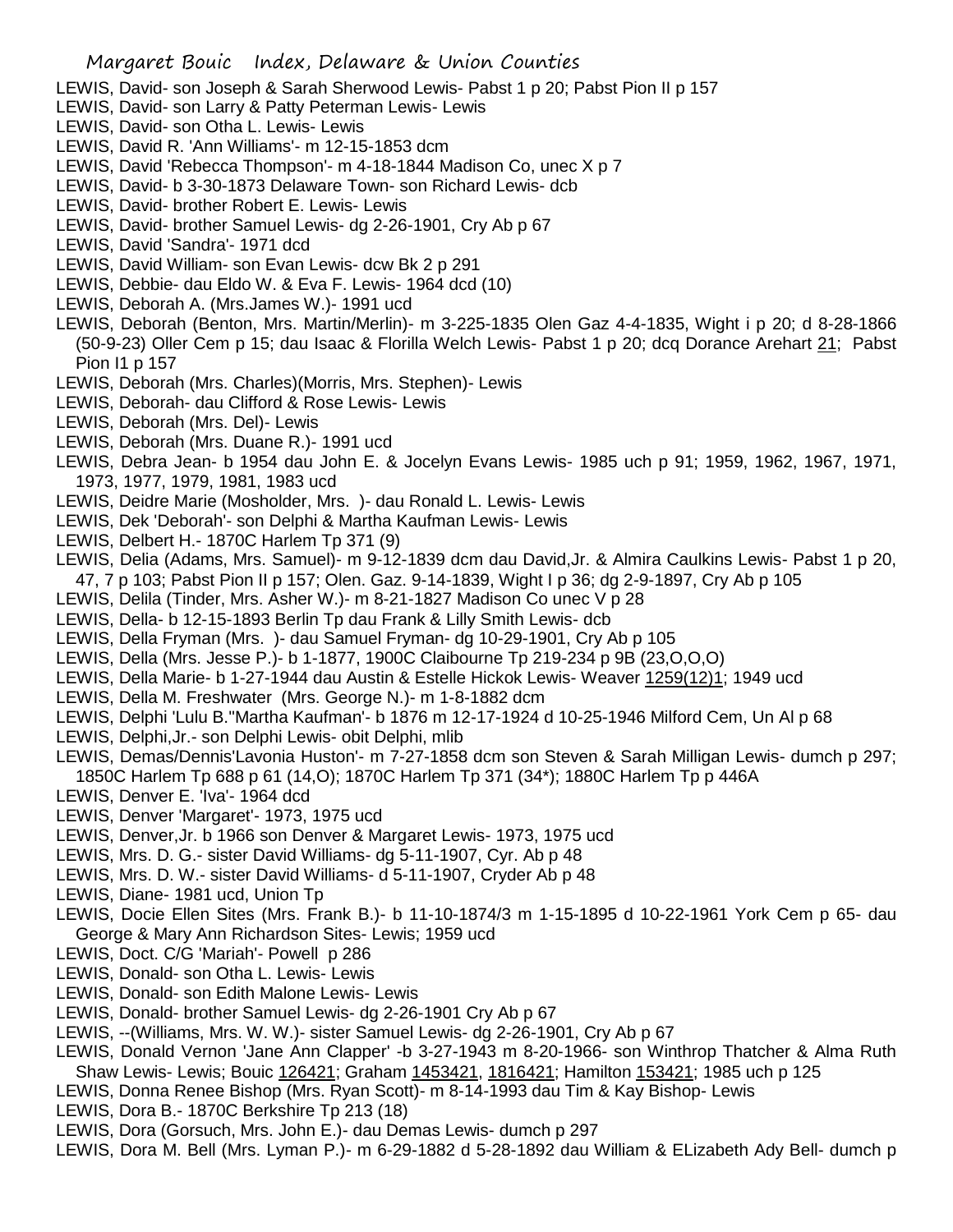- 275
- LEWIS, Dorothy- 1964, 1969, 1981 dcd
- LEWIS, Dorothy d 1-20-1978 984) cremated- Lewis
- LEWIS, Dorothy (Bowles, Mrs. Oren Glen)- Lewis
- LEWIS, Dorothy (McKittrick, Mrs. Roy E.)- b 3-23-1903 m 1921 d 2-5-1970- McKitrick p 382, 385
- LEWIS, Dorothy (Richey, Mrs. )- sister Jefferson F. Lewis- Lewis
- LEWIS, Drusilla Howlett (Mrs. George)- dcw Bk 2 p 93
- LEWIS, Duane Russell 'Deborah Griffith''Rosemary'- b 1952 son Joseph Russell & Marilyn Titus Lewis- 1985 uch p 91; 1959, 1962, 1967, 1971, 1973, 1975, 1977, 1979k 1981, 1983, 1991 ucd
- LEWIS, Dunning 'Sally'- dcga p 19, 31, Westfield Tp, Del Pat & Fr Chron 7-28-1825
- LEWIS, Dustin 'Cindy Inscho'- Lewis
- LEWIS, Earl M.- son Othelo & Phebe J. Lewis- 1880C Marysville 401-443 (4,O,O,Pa)
- LEWIS, Earnest- b 2-18-1905 Radnor Tp son Frank & Mary Eckerd Lewis- dcb
- LEWIS, Eben 'Macks McWilliams'- m 1-12-1841 dcm, 1840c Marlborough Tp p 250 (20-30)
- LEWIS, Ebenezer,Jr.- insolvent debtor- dcga p 35, Del Pat & Fr Chron 10-19-1826
- LEWIS, Ed- son Rudolph & Virginia Lewis- 1860C Marysville 1466-1456 p 193 (5,O)
- LEWIS, Eddie- son Harry Lewis- Pabst 1 p 22
- LEWIS, Edgar- b 5-19-1886 Harlem Tp son Delbert & Clarie Edwards Lewis- dcb
- LEWIS, Edgar M. 'Marie M.'- 1962 ucd
- LEWIS, Edith (Mrs. Andrrew)- 1964 dcd
- LEWIS, Edith (Mrs. John)- Lewis
- LEWIS, Edith Malone- d 3-9-1984 (80) Lewis
- LEWIS, Edna (Mrs. Charles W.)- Lewis
- LEWIS, Edward- Rappahannoch Co, Va.- Freshwater p 19
- LEWIS, Edward A. 'Hannah Jones'- b 5-21-1816 Wales d 4-12-1877 Radnor Cem Powell 219- 1880 dch p 775; 1870C Radnor Tp 470 (54)
- LEWIS, Edward E.- 1964 dcd, Genoa Tp
- LEWIS, Edward- son Edward & Hannah Jones Lewis- 1880 dch p 775; 1870C Radnor Tp 470 (14)
- LEWIS, Edward- b 1955 son Gerald O. & Esther H. Lewis- 1961, 1969 dcd
- LEWIS, Edward Levi 'Susan E.'- b 1833 d 5-3-1925 York Cem p 64
- LEWIS, Edward M. 'Annettie'- b 1861 d 1941 Price Cem, djlm p 26
- LEWIS, Marion Edward- son Levi E. & Susan E. Marten Lewis- 1883 uch V p 508; 1985 uch p 91
- LEWIS, Edwin 'Caroline Morehouse- son James E. & Julia Lewis- dg 3-26-1907, Cryd Ab p 30
- LEWIS, --(Rouse, Mrs. James)- granddau Edwin & Caroline Morehouse Lewis- dg 3-26-1907, Cryder Ab p 30
- LEWIS, Edwin E. 'Betty Jane'- 1949 ucd
- LEWIS, Edwin E.,Jr.- son Edwin E. & Betty Jane Lewis- 1949 ucd
- LEWIS, Rev. Edwin 'Sharon'- Lewis
- LEWIS, Edwin- b 1-5-1871 Delaware Town son George & Hannah Cox Lewis- dcb
- LEWIS, E. H.- Pabst 7 p 92
- LEWIS, E. Judson- b 12-25-1889 son Samuel & Mary J. Gallant Lewis- 1880 dch p 761; dumch p 53
- LEWIS, Elanson- 1880 dch p 461; 1908 dch 441
- LEWIS, Eldo 'Eva F.'- 1964 dcd
- LEWIS, Eldora (McKitrick, Mrs. Clarence Wilbar)- b 3-28-1865 m 1-15-1885 d 8-19-1943- McKitrick p 110
- LEWIS, Eleanor Bowles (Douthat, Mrs. Robert)- dau Fielding Lewis- Powers Pat p 89
- LEWIS, Eleanor (Carpenter, Mrs. Robert)-dau Robert & Nancy Lewis- dcq Louise Bennett Pinney 15; Pabst 6 p 105, 106
- LEWIS, Elias 'Julia Ann Fairfield'- m 2-16-1854 ucm 2077; unec VIII p 19
- LEWIS, Elias 'Martha Wyley'- m 11-1821, dcga p 1, Del Pat & Fr Chron
- LEWIS, Elijah- 1820C Big Rock Tp
- LEWIS, Eliza J. (Henderson, Mrs. George)- dau William & Sarah E. Fowler Lewis- 1880 dch p 714; 1908 dch 613; 1870C Orange Tp 43 (28)
- LEWIS, Eliza- dau John & Ruth Scott Lewis- Pabst 1 p 21
- LEWIS, Eliza- dau John K. & Uneta Littleton Lewis- 1985 uch p 91
- LEWIS, Eliza (Nafus, Mrs. Silas)- m 2-24-1842 dcm; Pabst 1 p 19, 22
- LEWIS, Eliza P.- 1870C Thompson Tp 498 (13)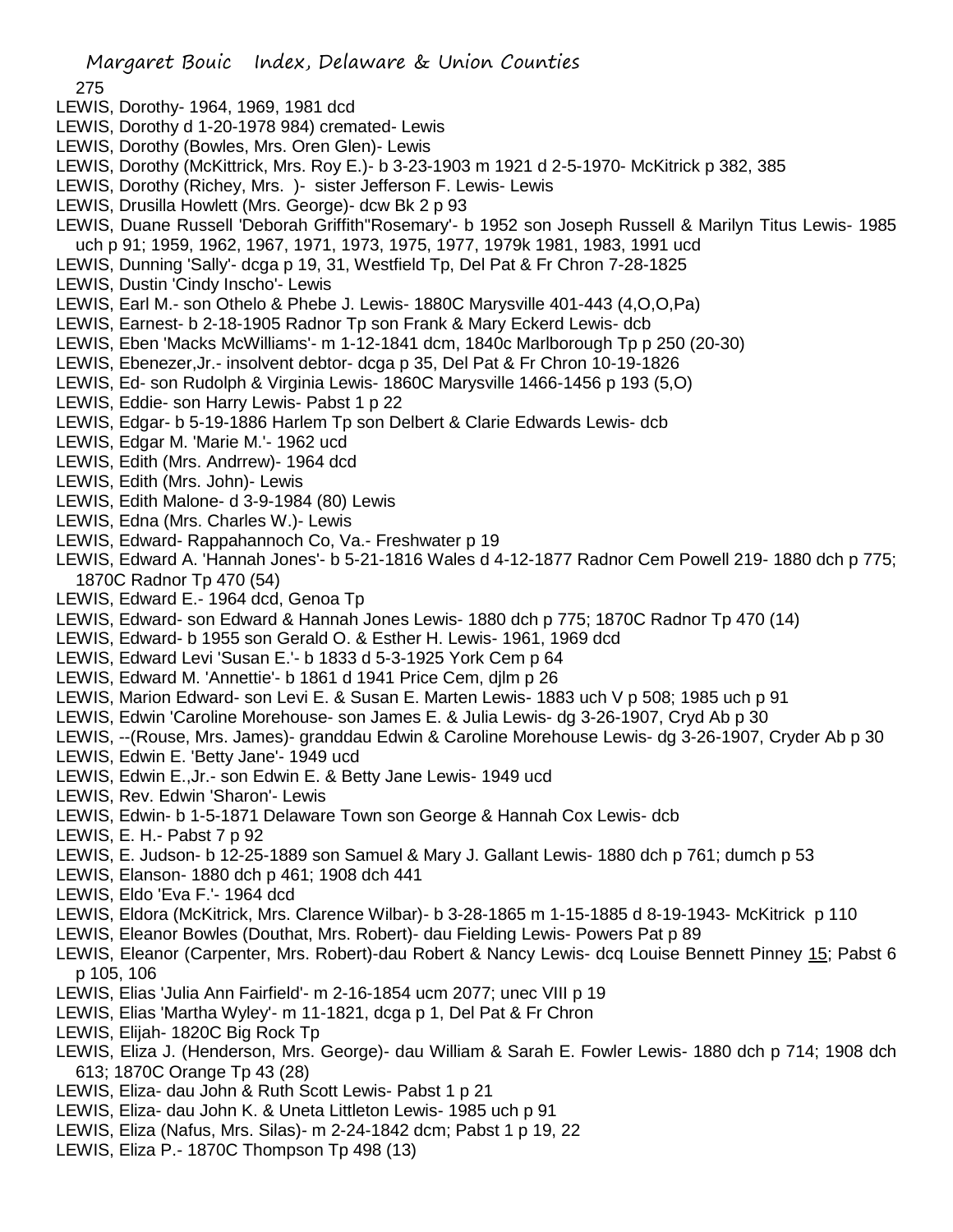LEWIS, Eliza R. (Mrs. Jesse)- 1880C Allen Tp 30-33 p 4 (49,O,NY,NJ)

- LEWIS, Eliza R. (Williams, Mrs. W. W.)- m 6-8-1865 dau John & Sarah Lewis- 1880 dch p 782; 1908 dch 600; Lewis p 3,4; dg 3-5-1907, Cryder Ab p 23
- LEWIS, Eliza R. (Zimmerman, Mrs. Jacob)- 1880 dch p 677
- LEWIS, Eliza (Wyley, Mrs. Isaac)- m 11-1821 Worthington, dcga p 1 Del Pat & Fr Chron
- LEWIS, Elizabeth- 1850C Berlin Tp 1930 p 119 (77,Conn)
- LEWIS, Elizabeth Ann (Everton, Mrs. )(Mrs. )- b 3-22-1917 d 11-26-1994 (77) dau Thomas V. & Ruth C. Lewis- Lewis
- LEWIS, Elizabeth Ann Mayfield (Mrs. James)- dau Abram Mayfield- m 3-19-1863 dcm, d one year after mar. dumch p 182
- LEWIS, Elizabeth (Botleman (Mrs. Alfred)- dcq Hester Taylor Mettler Crawford 31
- LEWIS, Elizabeth Case (Mrs. Joseph)- b 1658 m 4-30-1674 dau John Case- Pabst Pion II p 162
- LEWIS, Elizabeth (Cook, Mrs. Isaac)- m 3-9-1820 Madison Co, unec IV p 52
- LEWIS, Elizabeth (Mrs. David,Sr.)- Pabst 1 p 20; 1840C Berlin Tp 202 (80-90)
- LEWIS, Elizabeth- d 3-8-1854 (2m17d) dau David & Anna Thomas Lewis- Old Welsh Graveyard, Powell p 209
- LEWIS, --infant, not date- Old Welsh Graveyard, Powell p 209
- LEWIS, Elizabeth DeWitt (Mrs. Barry)- ped Janet Cook Payne #274 19, unec XI p 19
- LEWIS, Elizabeth Jenkins (Mrs. Caleb)- m 3-17-1844 Madison Co, unec X p 7
- LEWIS, Elizabeth Kennedy (Mrs. Abraham H.)- m 1-2-1845 Madison Co, unec X p 8
- LEWIS, Elizabeth, Mr. )- sister Lydia Pickering Berry- dg 5-4-1906, Cry Ab p 97
- LEWIS, Elizabeth Nash (Mrs. Philip)- dau Isaac & Mary Nash- Nash p 294
- LEWIS, Elizabeth (Pumphrey, Mrs. Felming)- 1880 dch p 825
- LEWIS, Elizabeth Shoemaker (Mrs. Jerome)- dumch p 306; 1870C Marlborough Tp 409 (38)
- LEWIS, Elizabeth (Taylor, Mrs. Simon)- d 1727 dau Edward Lewis- Freshwater p 19
- LEWIS, Elizabeth (Toland, Mrs. Aquila)- m 4-11-1822 Madison Co, unec IV p 63
- LEWIS, Elizabeth (Williams, Mrs. David)- 1883 uch V p 655
- LEWIS, Elizabeth Williams- dau Evan Lewis- dcw Bk 2 p 291
- LEWIS, Elizabeth (WIlliams, Mrs. Nathan)- 1908 dch 852
- LEWIS, Ella- 1870C Harlem tp 371 (6)
- LEWIS, Ella- 1880C Brown Tp 381C (16,O), p 382B
- LEWIS, Ella- d 10-11-1860 Westfield Cem dau E. & C.- Powell p 362
- LEWIS, S. Ella (Jones, Mrs. E. E.)- b 11-28-1857 m 11-5-1878 dau Samuel & Mary J. Gallant Lewis- 1880 dch p 761; dumch p 53
- LEWIS, Ellen (Beams, Mrs. Charles)- dau Ralph O. & Opal Lewis- Lewis
- LEWIS, Ellen (Tallman, Mrs. Britton)- m 5-22-1851 dcm
- LEWIS, Ellis F. 'Lois J.'- 1961, 1964, 1969, 1971, 1980 dcd
- LEWIS, Ellis M.- son Zelman M. & Sibyl A. Lewis- Lewis
- LEWIS, Ellsworth- 1870C Harlem Tp 371 (6)
- LEWIS, Ellsworth- son J. J. Lewis- 1880C Jackson Tp 2 p 24 (23,O,O,O)
- LEWIS, Elmer- 1980 dcd, Delaware Tp
- LEWIS, Elmer- son Elmer & Louree Nibert Lewis- Lewis
- LEWIS, Elmer 'Louree Nibert'- Lewis
- LEWIS, Elmo E. (Mrs. Percy B.)- b 3-10-1895 m 6-21-1917 d 4-29-1981, obit Elmo, mlib
- LEWIS, Elton- b 4-9-1891 Delaware Town son Theo & Georgia Bell Lewis- dcb
- LEWIS, Elva P.- b 5-1892, 1900C Darby Tp 3-4 p 1A (8,Ks,O,O,)
- LEWIS, Elvira J.- dau Moses & Julia A. Lewis- 1850C Berlin Tp 2013 p 122 (13,Vt)
- LEWIS, Emerson E.- b 3-1894 son John H. & Sarah C. Lewis- 1900C Jackson Tp 151-153 p 7A (6,O,O,O)
- LEWIS, Emerson Jordan 'Norma'- d 2-14-1977 (61) bur Mass.- Lewis; 1971 dcd
- LEWIS, Emily K.- d 2-28-1848 (4m) adopted dau Doct. C/G. & Mariah Lewis- Marlborough Cem
- LEWIS, E. M. 'Marie'- 1959 ucd
- LEWIS, E/ Minnie- b 4-5-1863 dau Samuel & Mary J. Gallant Lewis- 1880 dch p 761; dumch p 53
- LEWIS, Emma- first death, Berlin Tp, Powell p 61
- LEWIS, Emma- Pabst 1 p 59; 1880 dch p 461; 1908 dch 442; delge III p 58, Maus.
- LEWIS, Emma, Miss- dpc p 38
- LEWIS, Emma- 1870C Berlin Tp 226 (3)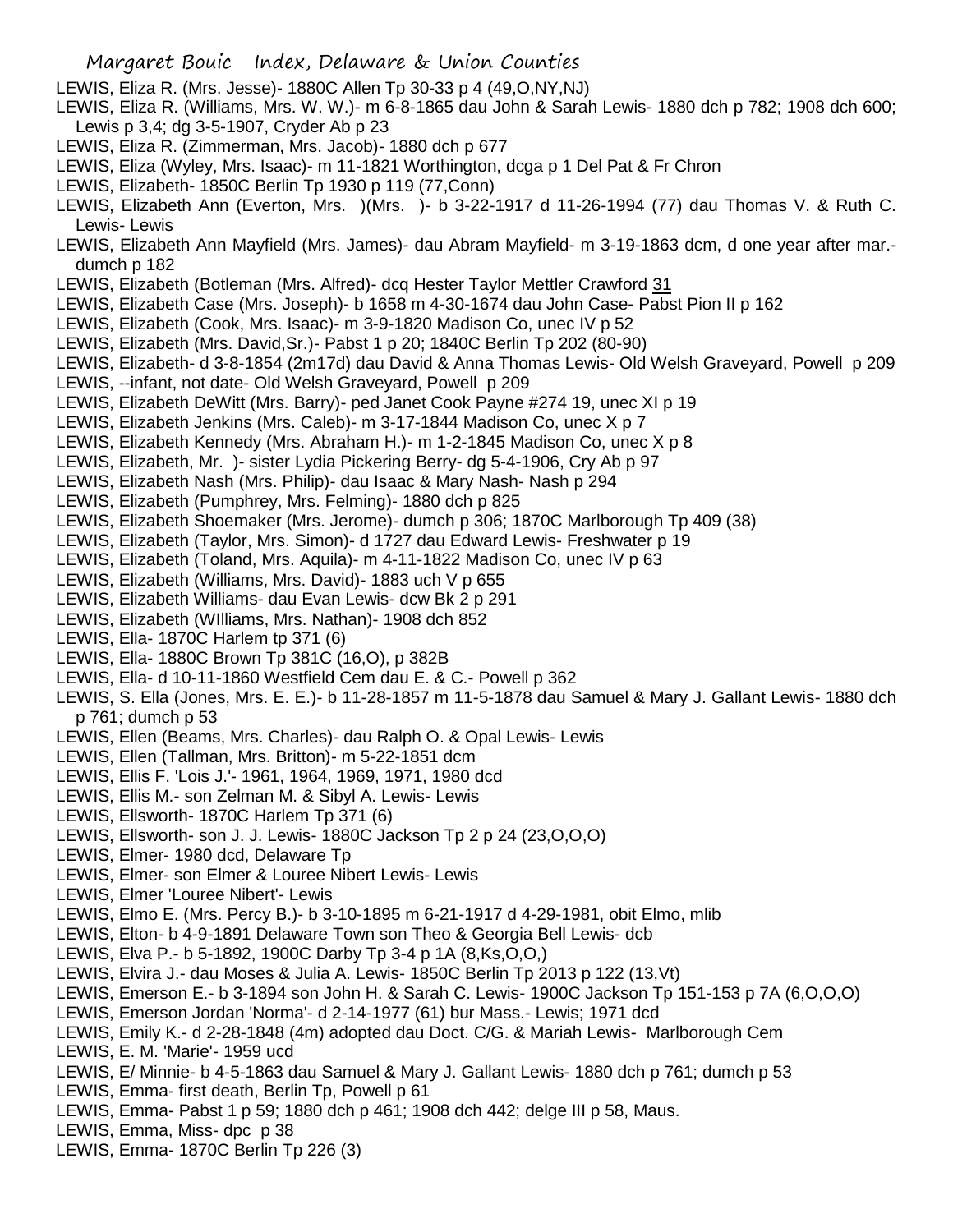- LEWIS, Emma C. (Ryant, Mrs. James Corbin)- b 4-18-1828 m 11-5-1851 dcm d 3-10-1903 dg 3-27-1903, Cry Ab p 177- dau Joseph & Sarah Sherwood Lewis- Pabst 1 p 20, 47, 3 p 28, 6 p 8; Pabst Pion II p 157; 1880 dch p 693; 1850C Berlin Tp 1926 p 119 (21,O)
- LEWIS, Emma (Mrs. John)- 1964 dcd
- LEWIS, Emma L. (Rouse, Mrs. )- b 1874 d 1897 Marlborough Cem p 151, Powell p 293
- LEWIS, Emma M.- dau J. J. Lewis- 1880C Jackson Tp 2 p 224 (13,O,O,O)
- LEWIS, Emma Rosetta- Pabst 7 p 103
- LEWIS, Emmet- b 10-7-1884 Harlem Tp son Delbert & Clara Edwards Lewis- dcb
- LEWIS, Ephraim- 1961 dcd, Genoa Tp
- LEWIS, Erma (King, Mrs. )- b 5-17-1883 dau Hynter Thomas & Lessie Jane Uhl Lewis- dcb late
- LEWIS, Ernest 'Bell'- b 3-1858, 1900C Jackson Tp 150-152 p 7A (42,O,O,O) m 2y
- LEWIS, Ernest- brother Carl R. Lewis- Lewis
- LEWIS, Ernest 'Tressa Story'- Lewis
- LEWIS, Ernestine (Dudleson, Mrs. Carl)(Mrs. Otha Leland)- Lewis
- LEWIS, Estelle Hickok (Mrs. D. Austin)(Fillinger, Mrs. Leland)- b 1904 d 1970 Claibourne Cem p 61- dau Will & Della Shreyer Hickok- Weaver 1259(12); 1985 uch p 91; 1949 ucd
- LEWIS, Esther- delge VI p 72, Grad Delaware HS 1879
- LEWIS, Esther H. (Mrs. Gerald O.)- 1961, 1969, 1971 dcd
- LEWIS, Esther (Mrs. Kenneth)- 1967, 1971, 1973, 1975 ucd
- LEWIS, Esther Rebecca Boyer (Mrs. Orrin John)- (39-1894) dcb late (Ann Morris)
- LEWIS, Etta I.- dau Loran P. & Mira S. Dutton Lewis- dumch p 274
- LEWIS, Etta M. (Mrs. Reason A.)- b 7-1870, 1900C Jerome Tp 52-56 p 2B (29,O,O,O); m 7y, 4 ch
- LEWIS, Eula (Welch, Mrs. )- dau James Everett & Stella Mae Gibson Lewis- Lewis
- LEWIS, Eunice (Brown, Mrs. )- granddau David Lewis- Powell p 48
- LEWIS, Eunice Caulkins (Watrous, Mrs. )(Scott, Mrs. )- dau David,Jr. & Almira Caulkins Lewis- Pabst 1 p 20, 7 p 103; Pabst Pion II p 157
- LEWIS, Eunice dau Isaac & Florilla Welch Lewis- Pabst 1 p 20; Pabst Pion II p 157
- LEWIS, Eunice Marie (Brown, Mrs. William)- m 9-17-1846 dcm dau John & Ruth Scott Lewis- Pabst 1 p 17 21; Pabst Pion II p 157
- LEWIS, Eva F. (Mrs. Eldo W.)- 1964 dcd
- LEWIS, Evaline- dau J. J. Lewis- 1880C Jackson Tp 2 p 224 (17,O,O,O)
- LEWIS, Evan,Sr.- d 5-19-1845 (72y2m) Radnor Cem, Powell p 215- from Wales, Nat 9-18-1840, delge IX p 58
- LEWIS, Evan D.- d 1-1-1850 (2-3-5) Radnor Cem, Powell p 215, son Thomas & Mary J. Lewis
- LEWIS, Evan- son Evan Lewis- dcw Bk 2 p 291
- LEWIS, Evan N.- 1880C Radnor Tp p 474A
- LEWIS, Evelyn (Bunnell, Mrs. )- sister Kermit W. Lewis- Lewis
- LEWIS, Evelyn S. (Mrs. Jerry L.)- 1967 ucd
- LEWIS, Even- dcw bk 2 p 291
- LEWIS, Even- 1840C Radnor Tp p 103 (60-70): 1835 men p 53 #110 p 98 Radnor Tp- from Wales Nat 10-14- 1842, delge IX p 58
- LEWIS, Everett- query- Jacob Lewis- unec VIII p 27
- LEWIS, ----female- 1870C Radnor Tp 459 (1)
- LEWIS, Rev. F.- 1883 uch V p 188
- LEWIS, Faye (Cowan, Mrs. )- dau James Everett & Stella Mae Gibson Lewis- Lewis
- LEWIS, Rev. F. F.- 1883 uch V p 237; dg 11-27-1863, Cry Ab p 36
- LEWIS, Fidelia (McKittrick, Mrs. William Gilbert)- m 11-4-1909 d 1921- McKitrick p 122
- LEWIS, Fielding 'Sophia Burriss'- Powers Pat p 89; ped Belvia Osborne Holloway #104, unec VII p 20
- LEWIS, Finley- 1870C Delaware Town 347 (13)
- LEWIS, Fletcher- Pabst 6 p 45, 46, 48
- LEWIS, Flora Neill (Mrs. Webster)- dau Samuel Lane & Mary DeWitt Neill- Neill 2
- LEWIS, Flora (Sackett, Mrs. Robert D.)- m 9-13-1838 dcm; dg 3-13-1900 Cry Ab p 12
- LEWIS, Florence M.- 1870C Harlem Tp 371 (6)
- LEWIS, Florence (Mrs. Roy F.)- Lewis
- LEWIS, Florence- d 7-14-1982 (87) Radnor Cem- Lewis
- LEWIS, Florence Mae- b 2-23-1895 dau Thomas S. & Mary Sutton Lewis- Weiser p 81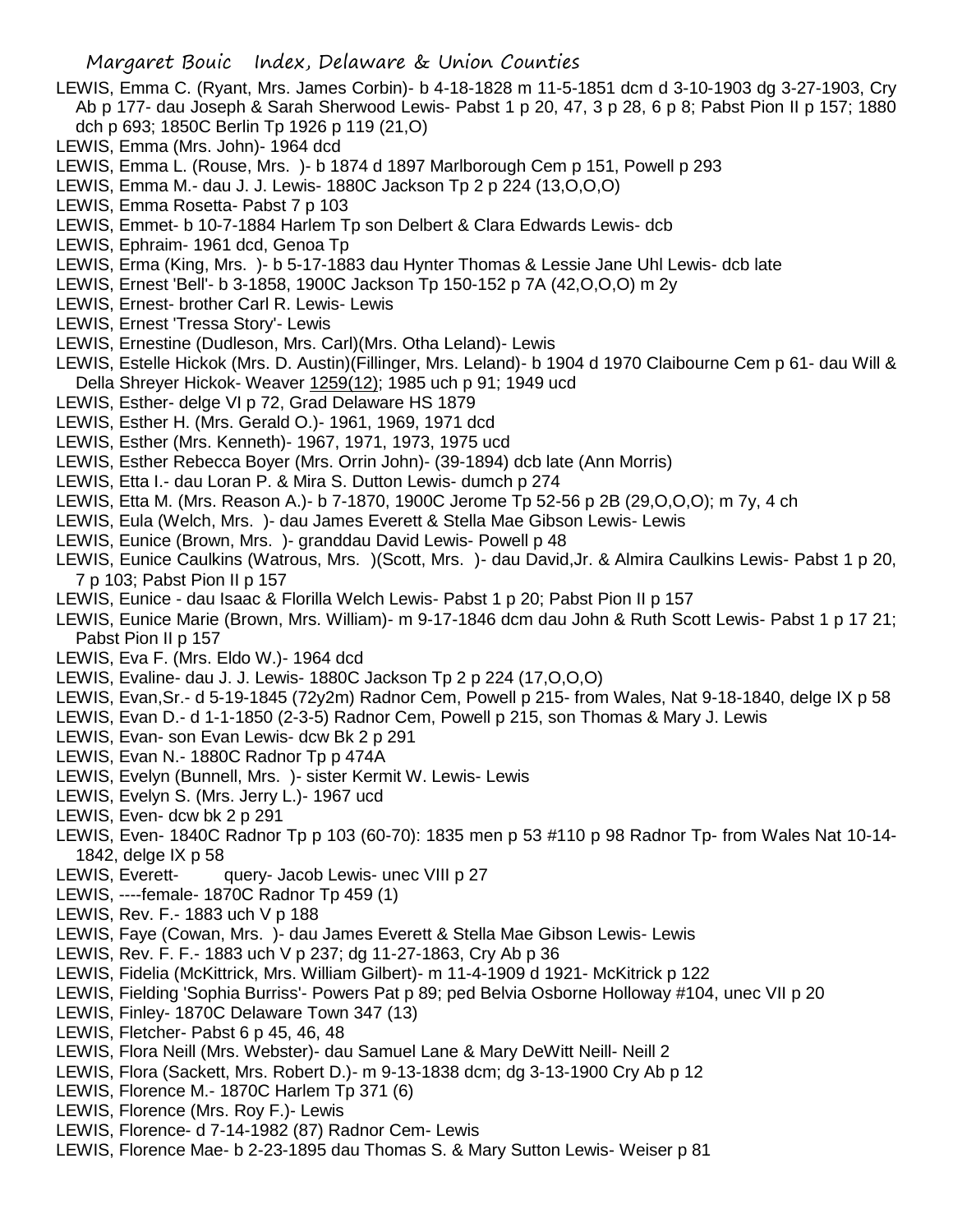- LEWIS, Florella/Florilla Welch (Mrs. Isaac)- m 1-8-1808 onwq I; Pabst 1 p 3, 20, 43; btp p 7; delge V p 36
- LEWIS, Floyd- son Clifford Lewis- Lewis
- LEWIS, Forest Edward 'Lena Barbour'- b 9-12-1885 d 4-25-1949- Claibourne Cem p 60; son John Willis & Mary Jane Forst Lewis- 1985 uch p 91 Lewis; 1949 ucd
- LEWIS, Mrs. Forest H.- Pabst 8 p 39, 41
- LEWIS, Frances Elmore- b 5-10-1897 Del Town dau L. P. & Carrie F. Longwell Lewis- dcb
- LEWIS, Frank- 1870C Berlin Tp 226 (11)
- LEWIS, Frank- 1870C Berlin Tp 371 (3)
- LEWIS, Frank d 8-19-1948 (59-1936); uninf p 23, 29
- LEWIS, Frank A.- b 1870 d 5-17-1883 Oak Grove Cem, Powell p 436; dg 5-24-1883, Cry Ab p 82
- LEWIS, Frank B. 'Docie Ellen Lewis'- b 1871 m 1-15-1895 d 2-10-1935 York Cem p 65; Lewis
- LEWIS, Frank C. 'Cora Cary'- Lewis
- LEWIS, Frank- son John & Emma Lewis- 1964 dcd (14)
- LEWIS, Frank- son Joseph & Phoebe Hinton Lewis- dumch p 307
- LEWIS, Frank 'Josie H. Stacy'- m 10-27-1875 ucm 5774, mt 3 p 17
- LEWIS, Franklin- 1870C Del Tp 276 (6m)
- LEWIS, Franklin Brown- son Rev.Levi E. & Susan E. Morten Lewis- 1915 uch p 235; 1883 uch V p 508; 1985 uch p 91
- LEWIS, Franklin F.- unvmec p 39
- LEWIS, Franklin- son J. J. Lewis- 1880C Jackson Tp 2 p 224 (15,O,O,O)
- LEWIS, Fred A. 'Ruth A.'- 1991 ucd
- LEWIS, Fred W. b 6-22-1961 d 1-2-1988 (26) bur Bloomfield, Morrow Co.- son Carroll W. & Loraine Lewis-Lewis
- LEWIS, Gale- dau Charles Lewis- Lewis- engaged to Paul Skaggs
- LEWIS, Gardner 'Ruth Hutcheson'- m 5-8-1848 Madison Co, unec X p 64
- LEWIS, Garnet (Cunningham, Mrs. James)- dau Clair E. Lewis- Lewis
- LEWIS, Garnet (Mrs. Russell E.)- Lewis
- LEWIS, Gary- son Dr. Benjamin Lewis- Lewis
- LEWIS, Gary 'Rena Miller'- b 11-8-1959 m 8-11-1984 S. Paul p 10, 143
- LEWIS, Gary- son Robert & Lois Lewis- Lewis
- LEWIS, G. B.- 1908 dch 425
- LEWIS, Dr. G. C.- Pallbearer for Dr. W. H. Hague- dg 11-13-1906, Cry Ab p 131
- LEWIS, George- b 1858 d 1883 Oak Grove Cem, Powell p 436
- LEWIS, George- 1880C Delaware Tp p 332A
- LEWIS, George- d Ashley, age 58- dg 3-19-1885, Cry Ab p 107
- LEWIS, George- 1870C Delaware Town 346 (40.\*)
- LEWIS, George- 1870C Delaware Tp 276 (12)
- LEWIS, George- 1870C Ornge Tp 421 (17)
- LEWIS, Rev. George- Lewis p 4; 1908 dch 251; delge VI p 37
- LEWIS, George- 1908 dch 412; 1850C Delaware Town 1221 p 90 (18,O) black
- LEWIS, George- delge VI p 71, Oxford Tp, 1826; IX p 34, delinquent tax
- LEWIS, George- b 6-1870 son Abram & Anna Fagar/Fagan Lewis- 1870C Union Tp 163-162 p 22 (1/12); 1880C Milford 17 p 3 (10,O,Pa,NY)
- LEWIS, George B. 'Maria E. Whyte'- m 8-24-1858 dcm
- LEWIS, George Camley Simpson'- Pabst 3 p 25
- LEWIS, George C. 'Charity'- 1969, 1971 dcd
- LEWIS, George C. S.- 1880C Delaware Tp p 494C
- LEWIS, George D.- son William S. & Mary E. Lewis- 1870C York Tp 73-72 p 10 (1,O)
- LEWIS, George 'Drusilla Howlett'- dcw Bk 2 p 93
- LEWIS, George H.'Vivian'- d 12-10-1962 (69) Lewis
- LEWIS, George- son Jesse & Eliza R. Lewis- 1880C Allen Tp 30-33 p 4 (13,O,O,O)
- LEWIS, George 'Littuce Lamb'- m 5-17-1822 Madison Co, unec X p 64
- LEWIS, George- son Nancy Lewis- 1850C Delaware Town 1189 p 89 (16,O), black
- LEWIS, George N. 'Della M. Freshwater'- m 1-8-1882 dcm
- LEWIS, George- stepson Samuel & Mary Grow- 1880C Marysville 381-422 (7,Ind,Eng,O)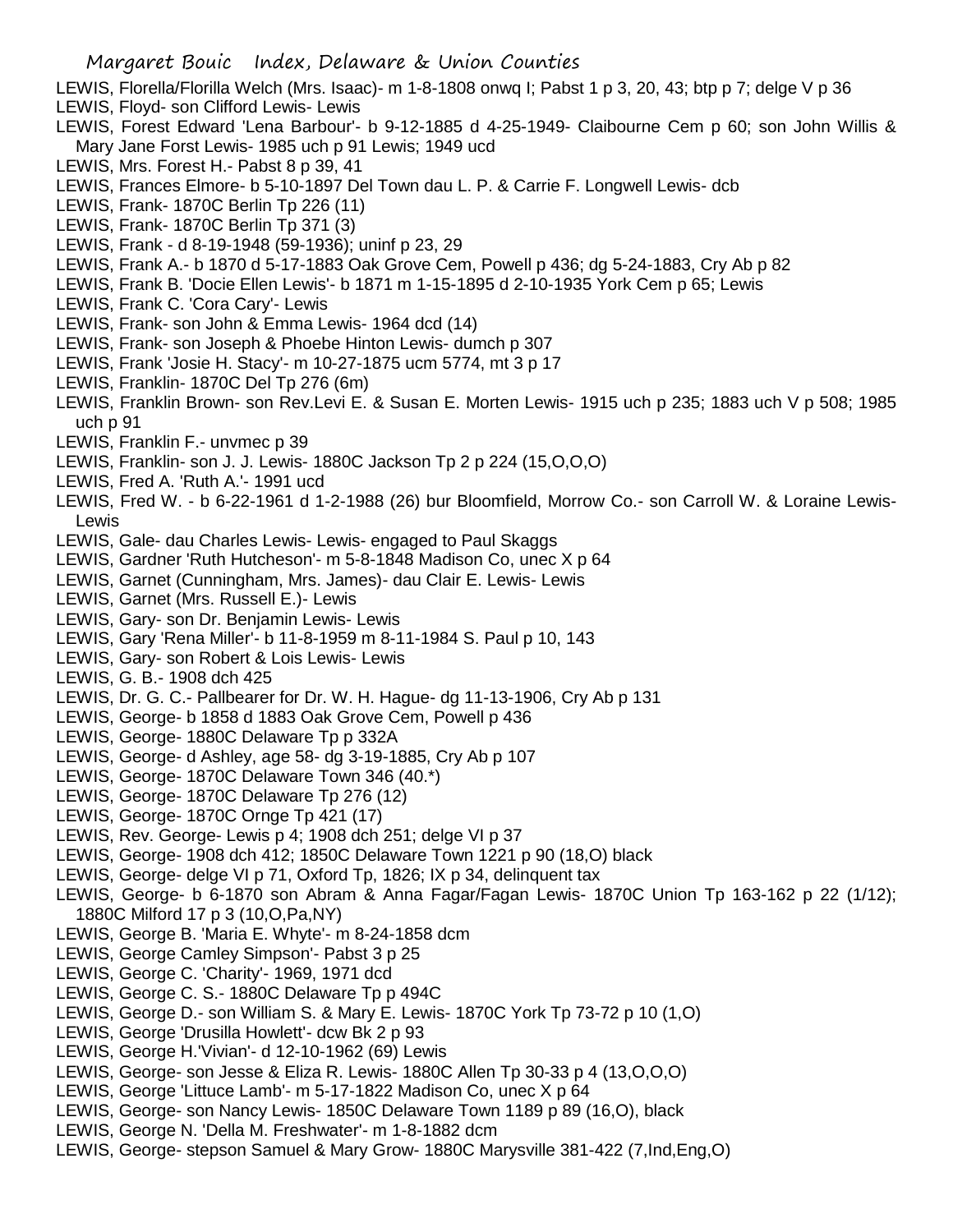- LEWIS, George 'Sherrie'- son John W.,Sr & Mary J. Shuster Lewis- Lewis
- LEWIS, George T.- delge VII p 20, Grad Delaware HS 1886
- LEWIS, George W.- 1880C Liberty Tp, Delaware Co p 317C
- LEWIS, George W. d Friday- dg 6-21-1883 Cry Ab p 83- son David Lewis- Lewis p 4; 1880 dch p 632
- LEWIS, George W. 'Mary F. Melvin'- m 10-7-1830 Madison Co, unec V p 40
- LEWIS, George W. 'Sarah Bryson'- m 7-8-1869; mt 8-11-1869
- LEWIS, George Washington 'Lucretia Francis'- m 9-24-1829 Madison Co, unec V p 40
- LEWIS, Georgia E. Mr. & Mrs. dg 3-17-1908, Cryder Ab p 117
- LEWIS, Gerald- Lewis
- LEWIS, Gerald O. 'Esther'- 1961, 1969, 1971, 1980 dcd
- LEWIS, Gerald Thomas- b 8-3-1895 Delaware Town son Theodore & Georgie Bills Lewis- dcb
- LEWIS, Geraldine (Peoples, Mrs. Virgil)- dau Ray Harold,Sr. & Mabel Turney(r) Lewis- Lewis; obit Mabel, mlib
- LEWIS, Gertrude (Finley, Mrs. Roy Delmont)- m 9-17-1911 Maugans Anc p 159
- LEWIS, G. 'Hannah'- Powell p 362
- LEWIS, Gina Marie- b 1976 dau Duane R. & Debra Griffith Lewis- 1985 uch p 90; 1981, 1983, 1991 ucd
- LEWIS, Mrs. Glenn- 1991 ucd, Taylor Tp
- LEWIS, Goldie (McVay, Mrs. Jay)- dau John & Edith Lewis- Lewis
- LEWIS, Grace (Cook, Mrs. David)- b 4-5-1872 d 11-1953 (81) dau Milo Henry & Henrietta Marsh Thompson Lewis- Pabst Pion II p 246; Pabst I p 65; granddau Rev. J. W. Thompson- Lewis
- LEWIS, Grace (Rengert, Mrs. )- sister Carl H. Lewis- Lewis
- LEWIS, C. Grant- b 1865 d 11-19-1950- Marlborough Cem p 184; dg 11-19-1950
- LEWIS, Griffith 'Annie Wood'- dumch p 261
- LEWIS, Gregory '--Modena'- b 1961 son Richard L. & Janet A. Lewis- Lewis; 1967, 1971, 1973, 1975, 1977 ucd
- LEWIS, Gregory Carl- son Ronald L. Lewis- Lewis
- LEWIS, G. W.- d 8-30-1878, unec XII p 33
- LEWIS, Gwendolyn (Newberry, Mrs. Tomas Horacio)- Genther p 80
- LEWIS, Gwilyn- 1961 dcd, Concord Tp
- LEWIS, H.- 1840c Dover Tp 1360 (30-040)
- LEWIS, H.- hadc p 26 (1849) Genoa tp
- LEWIS, Hal- brother Robert E. Lewis- Lewis
- LEWIS, Hanah- 1880C Troy Tp p 336C
- LEWIS, Hannah- 1870C Delaware Town 346 (39)
- LEWIS, Hannah- 1870C Radnor Tp 470 (43)
- LEWIS, Hannah- 1870C Thompson Tp 498 (5)
- LEWIS, Hannah (Caswell, Mrs. Wilbur)-b 10-20-1802 m 1817/8 d 4-14-1897 (94y6m) dg 4-232-1897, Cry Ab p 115; dg 4-28-1881, Cry Ab p 86- dau David Lewis,Sr.- Pabst 1 p 20; btp p 4; Pabst Pion II p 157, 163; dg 1- 19-1907, Cryd Ab p 9
- LEWIS, Hannah DeWitt (Mrs. Jesse)- ped Dwight Park Marshall by Lulu Mae Keathly #392,unec III p 12, XIV p 21
- LEWIS, Hannah Foulke (Mrs. John)- Pabst 8 p 93; dg 1-14-1887, Cry Ab p 148
- LEWIS, Hannah (Mrs. G.) Powell p 362
- LEWIS, Hannah (Green, Mrs. Joseph)- dau Rev. Isaiah Lewis- Powers Pat p 114
- LEWIS, Hannah Jones (Jenkins, Mrs. Richard)(Mrs. Edward)- b 12-2-1826 d 3-8-1904 Radnor Cem, Powell p 219- dau John & Dorothy Jones- 1880 dch p 452, 775; 1908 dch 439
- LEWIS, Hannah (Lombard, Mrs. Jedediah)- m 11-18-1699 dau Capt. James Lewis- Powers Pat p 114
- LEWIS, Hannah- b 1990 dau Steve P. & Ruth Lewis- 1991 ucd
- LEWIS, Hannah Thomas (Mrs. Charles)- d 2-17-1895 (29) Radnor Cem- dg 3-1-1895, dg 3-15-1895, Cry Ab p 10, 14- dau Stephen Thomas
- LEWIS, Hannah (Thomas, Mrs. Henry)- m 5-9-1838 dg 10-7-1902 Cry Ab p 157
- LEWIS, Hannah Williams (Mrs. David)- dau William & Margart Davis Williams- 1880 dch p 783
- LEWIS, Harley Otwa- b 10-12-1887 d 9-10-1946 WWI Price Cem, djlm p 26- son Edward M. & Arnettie M. Lewis
- LEWIS, Harlow 'Mehitabel Whitney'-m 1820 hadc p 18; CCC; Pabst 6 p 2; delge V p 36; dcw Bk 3 p 211; dg 1- 20-1881, Cry Ab p 50; 1840C Berlin Tp p 204 (40-50); 1850C Berlin Tp 1930 p 119 (53,Conn)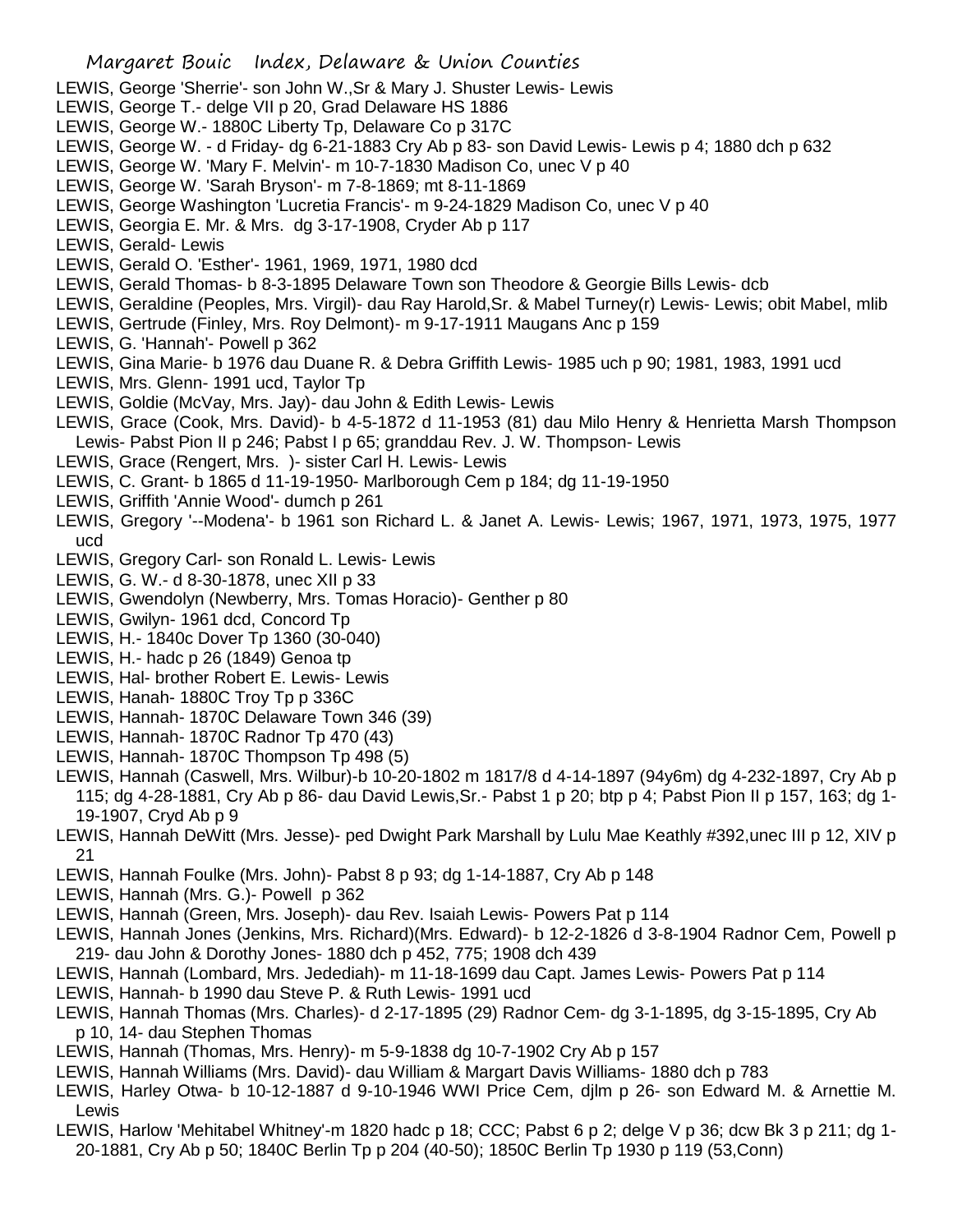- LEWIS, Harold J. 'Minnie C.'- b 1892 d 1974 Price Cem, djlm p 70
- LEWIS, Ray Harold, Jr.'Ada Eickemeyer'- b 11-15-1923 m 11-21-1945 d 5-3-1979 (55)- Oakdale Cem II p 111 (K-R1-19)-son Ray,Sr. & Mabel Turney Lewis- Lewis; Navy WWII
- LEWIS, Harriet- Pabst 2 p 58
- LEWIS, Harriet (Adams, Mrs. Elias)- Powell p 61; 1880 dch p 461; 1908 dch 441
- LEWIS, Harriet (Brundige, Mrs. John C.)- dau William & Philurs Smith Brundige- dumch p 102
- LEWIS, Harriet (Carpenter, Mrs. Capt. N. E.)- b 9-4-1843 Berlin Tp m 9-14-1865 d 2-10-1905- dg 2-21-1905, Cry Ab p 10
- LEWIS, Harriet C. M.- b 7-21-1875 Harlem Tp dau James M. & Adaline Trippin Lewis- dcb
- LEWIS, Harriet Daugherty (Mrs. )- sister Mrs. Abigail Cavin- dg 9-27-1901, Cry Ab p 101
- LEWIS, Harriet E.- d 3-27-1865 (23y1m) dau David & Anna Thomas Lewis- Old Welsh Grvyd- Powell 209
- LEWIS, Harriet Francina Moore (Mrs. Charles R. E.)- b 4-3-1848 m 5-14-1884 d 3-27-1927 dau Thomas Jefferson & Lydia C. Beson Moore- Nash p 89, 90
- LEWIS, Harriet (Garringer, Mrs. Jacob,Jr.)- m 12-5-1846 dcm
- LEWIS, Harriet- dau James Lewis- 1850C Berlin Tp 1907 p 118 (7,O)
- LEWIS, Harriet (Kelly, Mrs. Jonathan)- dau Alfred & Elizabeth Botleman Lewis- dcw Hazel Mettler Crawford 15
- LEWIS, Harriet (Mooney, Mrs. George)(Trindle, Mrs. William)- dau Morgan & Cyrene Schofield Lewis- dumch p 306
- LEWIS, Harriet (Needles, Mrs. Samuel E.)- m 3-5-1865 dcm dau Steven & Sarah Milligan Lewis- dumch p 182
- LEWIS, Harriet- b 11-1898 dau Reason A. & Etta M. Lewis- 1900C Jerome Tp 52-56 p 2B (1,O,O,O)
- LEWIS, Harriette- Lewis1 p 21
- LEWIS, Harriette (Carpenter, Mrs. Newell E.)- m 9-14-1865 dau Perry & Jane Lewis- Pabst 1 p 21; Nash p 307; dg 3-25-1880, Cry Ab p 43
- LEWIS, Harry- 1870C Berkshire Tp 213 (8)
- LEWIS, Harry- b 1887 son Ernest & Bell Lewis- 1900C Jackson Tp 1150-152 p 7A (13,O,O,O)
- LEWIS, Harry- son John & Ruth Scott Lewis- Pabst 1 p 19, 21, 22
- LEWIS, Harry- d Friday (18m) bur Sandusky O, dg 10-21-1886, Cry Ab p 141-youngest ch & only son Lyman B. Lewis
- LEWIS, Harry 'Mary Ann'- 1850C Berlin Tp 1905 p 118 (24,O)
- LEWIS, Harry 'Mary Porter/Ports'- m 12-26-1847 dcm; Powell p 51; Wight II p 30, 1-21-1848
- LEWIS, Harry P.- d 5-8-1847 (31y11m) Blockhouse Cem, Powell p 51
- LEWIS, Harvey P. 'Jane Searles'- m 10-6-1840 dcm; Olen Gaz 10-6-1840, Wight I p 46
- LEWIS, Hattie Aensler (Mrs. Chester)- Pabst 1 p 20
- LEWIS, Hazel- dau John E. & Jenny M. Lewis- 1973 ucd
- LEWIS, Hazel Kling (Mrs. Ralph Tobias)- b 6-12-1886 m 2-22-1936 d 8-18-1981 (95) bur Marion- dau Clifford B. & Susan Kling- obit mlib
- LEWIS, Hazel (Pfeiffer, Mrs. )- dau James Everett & Stella Mae Gibson Lewis- Lewis
- LEWIS, Hazel- b11-1890 dau Seth L. & Amanda Lewis- 1900C Washington Tp 178 p 8B (9,O,O,O)
- LEWIS, Helen- query- Clark, Brown- unec VI p 20
- LEWIS, Helen- Grad Broadway HS 1923- unec III p 20
- LEWIS, Helen Dalton (Mrs. Charles Edward)- dau William & Wilda Smith Dalton- opc 769
- LEWIS, Helen (Jolliff, Mrs. Edwin M.)- d 1943- Lewis
- LEWIS, Helen Marcena Wilson (Mrs. Lawrence)- b 7-13-1927 m 9-21947 dau Ernest P. & Valeta Erdean Winston Wilson- Freshwater p 191
- LEWIS, Helieth- b 1976 ch Willis & Trouby M. Lewis- 1977 ucd
- LEWIS, Henrietta (Mrs. )- sister Hannah Jane Thompson Scofield- dg 8-15-1899, Cry Ab p 211
- LEWIS, Henrietta Knowles (Mrs. Milo)- b 3-4-1815 d 2-20-1966 Blockhouse Cem, Powell p 51
- LEWIS, Henrietta Marsh Thompson (Mrs. Milo Henry)- b 12-26-1844 m 11-17-1870 d 4-6-1929 dau Rev. John
- Wilmot & Mary Crowell Freeman Thompson- Pabst Pion II p 246; Pabst 1 p 66; dg 5-27-1898, Cry Ab p 156 LEWIS, Henry- Pabst 7 p 91
- LEWIS, Henry 'Charlotte Rebecca Evans'- Carr (1147131); Thomas 4
- LEWIS, Henry- b 9-7-1879 Del Town , colored, son Frank & Mary E. Hans Lewis- dcb
- LEWIS, Henry- d 10-18-1858 (26-7-4) son James E. & M. Lewis- Westfield Cem, Powell 362
- LEWIS, Henry- d 2-5-1844 (44) Radnor Cem, Powell p 230- son S. & E. Lewis
- LEWIS, Herman Jacob 'Bessie F. Baker'- Lewis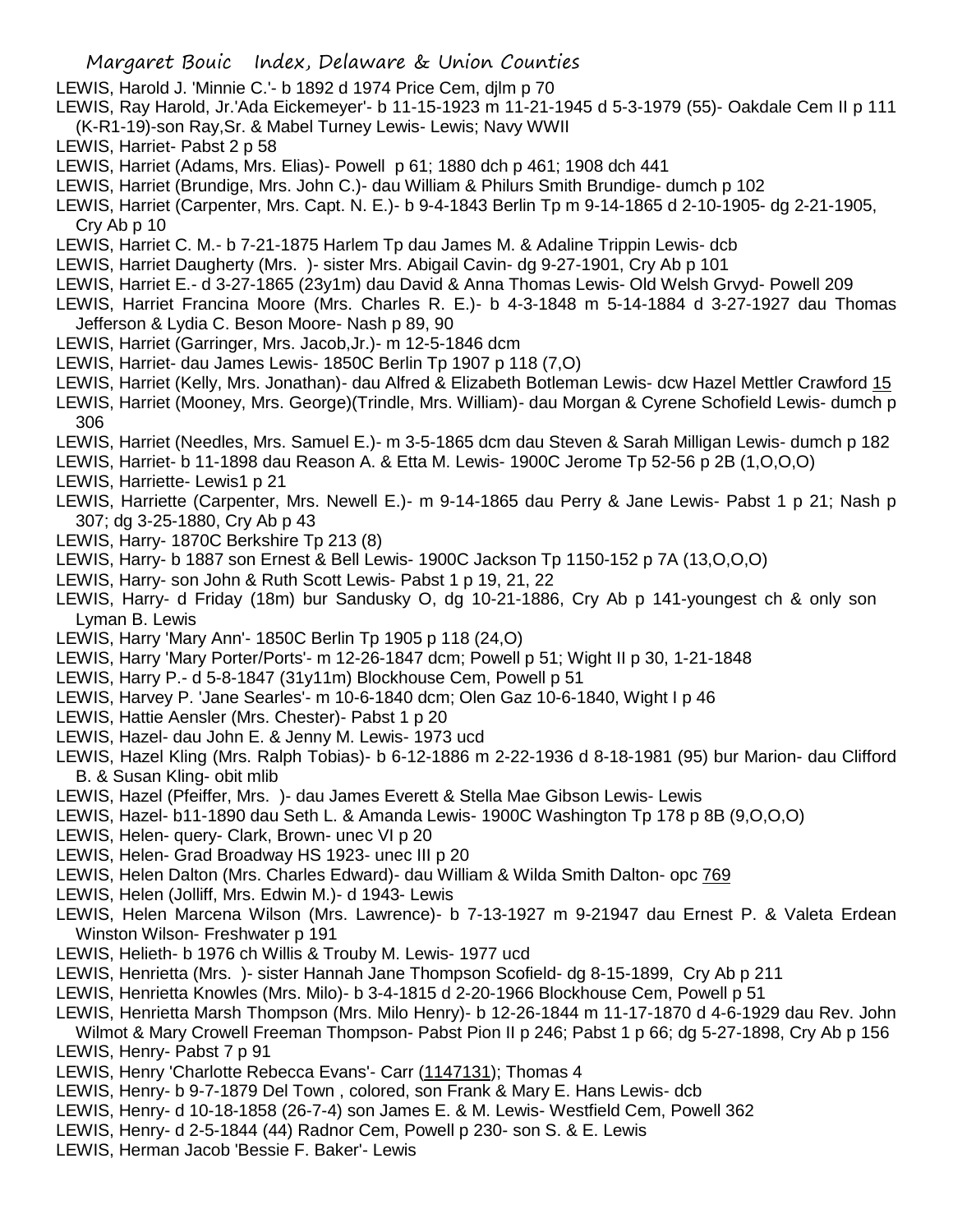- LEWIS, Hern- b 11-12-1895 Del Town son Sam & Susanna Vogt Lewis- dcb
- LEWIS, Hester- 1870C Delaware Tp 276 (10)
- LEWIS, Hester Bailey (Mrs. )- dau John P. & Sarah Holycross Bailey- 1915 uch p 819
- LEWIS, Hester L. (Mrs. Charles M.)- b 7-1871 1900C Darby Tp 34 p 1A 928,O,O,O) 1 ch, m 10y
- LEWIS, Hezekiah 'Annie Maine'- b 10-24-1744 son John & Thankful Lewis- Asp (101)
- LEWIS, H. H. died- dg 5-3-1872, 5-10-1872, Cry Ab p 96
- LEWIS, Huldah Maine- b 4-23-1784 dau Ezekiel Maine- Asp 146a
- LEWIS, Humphrey Edmond- d 2-4-1863 (6-10-11) son David & Margaret Griffith Lewis- Old Welsh Grvyd Powell 209
- LEWIS, Hunter Thomas 'Lessie Jane Uhl'- (31-1887) dcb late (Erma)
- LEWIS, Hurd- b 12-22-1846; hjt p 45; 1915 uch p 422; 1883 uch V p 276, 325
- LEWIS, Ida- b 3-9-1879 d 1-31-1925 dau Milo Henry & Henrietta/Nellie Marsh Thompson Lewis- Pabst Pion II p 246; Pabst 1 p 66; dcb
- LEWIS, Imogene (Sehnert, Mrs. Frank)- b 4-22-1921 m 4-22-1945 dau John Loren & Irene Kinikin Lewis-Lewis; 1985 uch p 91
- LEWIS, Inez (Houck, Mrs. )- dau sister Joseph Lewis- Lewis
- LEWIS, Irene Kinikin (Mrs. John Loran)- b 6-27-1897 m 9-1915 d 3-17-1963 Claibourne Cem p 93- dau Joseph M. & Anna Lee Fisher Kinikin- Lewis; 1985 uch p 90, 91- Lewis; 1949, 1959, 1962 ucd
- LEWIS, Irvin- 1860C Dover Tp 357-337 (11,O) lived with Lewis Filler
- LEWIS, Isaac- brother Chester Lewis- dcw Bk 1 p 66
- LEWIS, Isaac 'Florilla Welch'- m 1-8-1808 onwq I son David Lewis,Sr.- 1880 dch p 463; 1908 dch 140; Pabst 1
- p 20, 5 p 4; btp p 4; Pabst Pion II p 157; delge VIII p 54, X p 34, War of 1812; 1820C Berlin Tp
- LEWIS, Isadora- 1870C Harlem Tp 371 (14)
- LEWIS, Rev. Isaiah- Powers Pat p 114
- LEWIS, Iva (Mrs. Denver E.)- 1964 dcd
- LEWIS, Jack- d Sat. train accident (32) dg 7-16-1906, Cryder Ab p 55
- LEWIS, Jack Uriah- b 1-14-1868 unec VIII p 27
- LEWIS, Jacki- b 1967 ch Dan G. & Wilma J. Lewis- 1980 dcd
- LEWIS, Jacob- Ohio Pen.- dcga p 12, Franklin Chronicle 8-27-1820
- LEWIS, Jacob- mt 6-2-1869, mt 2 p 11
- LEWIS, Jacob 'Pheba'- unec VIII p 27
- LEWIS, Jacob 'Rachel Morgan'- m 9-19-1844 dcm- 1850C Liberty Tp Del Cp 1635 p 107 (26,Pa: also 1648 p 108
- LEWIS, Jacqueline- dau Gerald O. & Esther H. Lewis- 1961 dcd
- LEWIS, Capt. James- Powers Pat p 114
- LEWIS, James- d 2-23-1863 (22-5-6) son David & Anna Thomas Lewis- Old Welsh Chyd Powell p 209
- LEWIS, James E. 'Julia'- d 3-26-1907 Cryder Ab p 30
- LEWIS, James E. 'Julia- d 12-27-1869 (72y26d) Westfield Cem, Powell 362
- LEWIS, --(Compton, Mrs. John)- dau James E. & Julia Lewis- dg 3-27-1907, Cry Ab p 30
- LEWIS, --(Aldrich, Mrs. Elias)- dau James E. & Julia Lewis- dg 32-27-1907, Cryder Ab p 30
- LEWIS, James Edwin 'Judith Lynn Warren'- m 11-14-1981 son Gerald Lewis- Lewis
- LEWIS, James Everett 'Stella Mae Gibson'- Lewis
- LEWIS, James H.- 1977 ucd , Dover Tp
- LEWIS, James 'Jane'- 1850C Brown Tp 2832 p 157 (22,O)
- LEWIS, James J. 'Virginia K.'- 1980 dcd
- LEWIS, James- son Roy F. & Florence Lewis- Lewis
- LEWIS, James 'Sarah S. Pool'- son John & Sarah Lewis- 1880 dch p 778, 782; Lewis p 3
- LEWIS, James W. 'Deborah A.'- 1991 ucd
- LEWIS, James W.- b 3-6-1890 Delaware Town son Wells & Ella Barrett Lewis- dcb
- LEWIS, Jamie Kathryn Dianne- b 6-2-1980 dau Greg & --Modena Lewis- Lewis
- LEWIS, Jane- 1880C Marlborough Tp p 343A
- LEWIS, Jane- 1850C Berlin Tp 1907 p 118 (30,O)
- LEWIS, Jane Ann Clapper (Mrs. Donald Vernon)- m 8-20-1966 dau Samuel Price Clapper- Bouic (126421); Graham (1453421), (1816421); Hamilton (153421)
- LEWIS, Jane (Bockover, Mrs. )- dau Warren & Mary Caringer Lewis- Pabst 1 p 21; Pabst Pion II p 157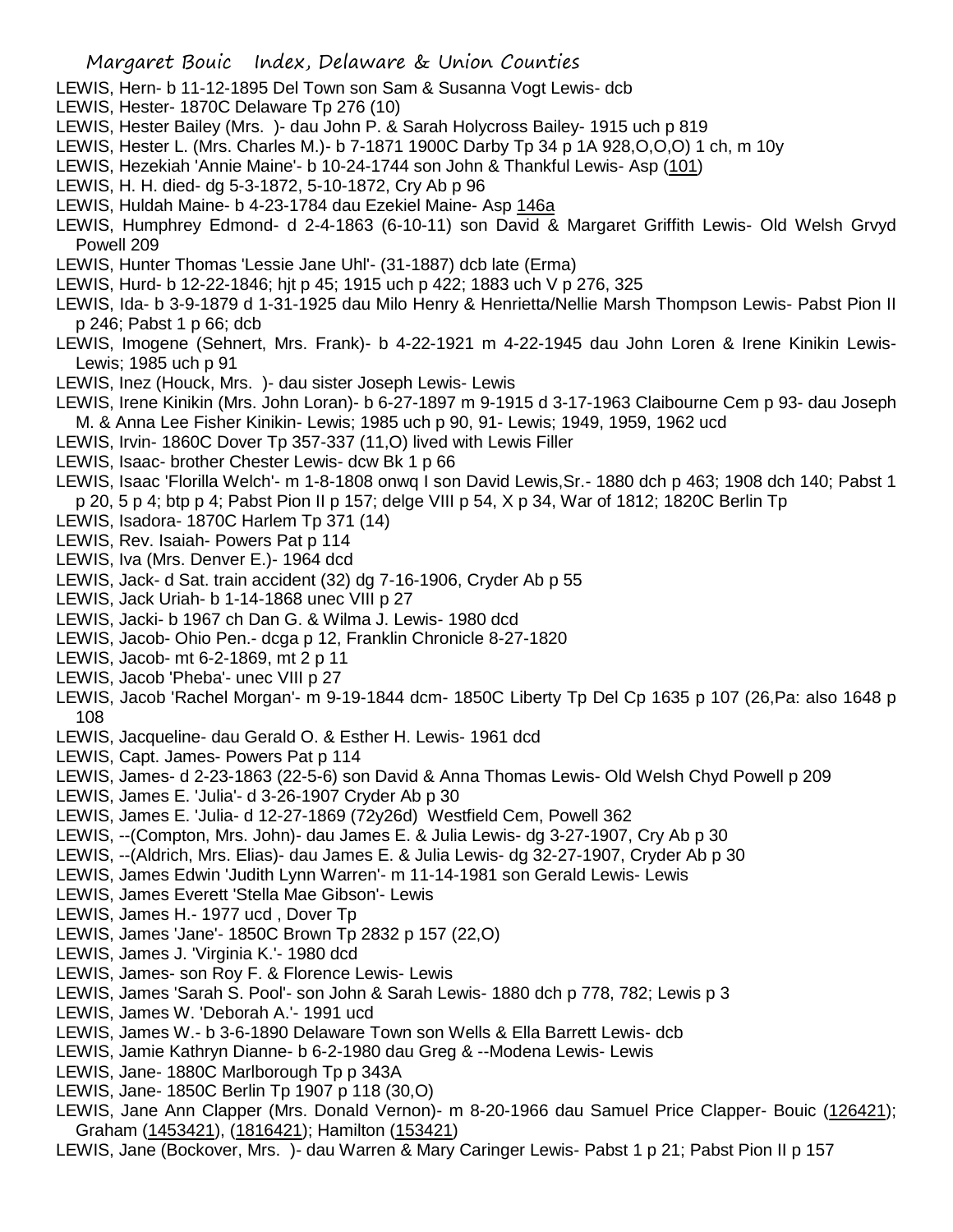- LEWIS, Jane E. (Arnold, Mrs. John T.)- dau John & Sarah Hughes Lewis- Pabst 3 p 31;, 6 p 10; Lewis p 3
- LEWIS, Jane E. (Cooper, Mrs. Jacob)- m 1-16-1854 dcm
- LEWIS, Jane- dau Eldo W. & Eva F. Lewis- 1964 dcd (7)
- LEWIS, Jane (Hooper, Mrs. )- dau Harlow & Mehitable Lewis- dcw Bk 3 p 211; 1850C Berlin Tp 1930 p 119 (28,O)
- LEWIS, Jane (Mrs. James)- 1850C Brown Tp 2832 p 157 (20,O)
- LEWIS, Jane- dau John & Sarah Lewis- 1880 dch p 782
- LEWIS, Jane Markovin (Mrs. Thomas)- m 11-23-1836 dcm
- LEWIS, Jane Roberts (Mrs. John)- Pabst 8 p 83
- LEWIS, Jane Searles (Mrs. Harvey P.)- m 10-6-1840 dcm; Olen Gaz, Wight I p 45
- LEWIS, Jane S. (Nash, Mrs. Samuel)(Mrs. Perry)- m 4-13-1851 dcm dau John P. Slack- btp p 13; Pabst 1 p 21; Nash p 306, 307
- LEWIS, Jane (Soul, mrs. )- heir of Magdalin Harson- dcw Bk 1 p 84
- LEWIS, Jane (Mrs. Thomas)- 1850C Berlin Tp 2053 p 124 (30,NJ)
- LEWIS, Janet A. (Mrs. Richard L.)- Lewis; 1967, 1971, 1973, 1975 1977, 1979, 1981 ucd
- LEWIS, Jared- b 3-6-1767 son Hezekiah & Annie Maine Lewis- Asp 268
- LEWIS, Jayne (Walker, Mrs. Donald)- dau Percy B. & Elmo E. Diehl- obit Elmo, mlib
- LEWIS, Rev. J. B.- father of Arthur B. Lewis- dg 2-8-1883, Cry Ab p 79
- LEWIS, Rev. J. C.- delge VI p 37
- LEWIS, Mrs. J. E.- delge VIII p 7
- LEWIS, Jeannette (Keller, Mrs. Arthur)- sister Roy F. Lewis- Lewis.
- LEWIS, Jeff- son Clyde C. & Margaret Lewis- 1961 (16), 1964 dcd
- LEWIS, Jefferson F. 'Ollie M. Blair'- d 4-17-1977 (68)- bur Hayesville- Lewis; 1969, 1971 dcd
- LEWIS, Jeffrey Edward 'Audrey Gayle Wilson'- m 8-30-1968 son Clyde E. Milburn Lewis- Lewis
- LEWIS, Jennie- b 1870 d 1926 Byhalia Cem, lptw p 130
- LEWIS, Jennie Jones (Mrs. )- dau Richard & Alice Jones- dg 4-13-1903, Cry Ab p 180
- LEWIS, Jennie- Pabst 7 p 91
- LEWIS, Jennie- b 7-6-1880 dau Milo Henry & Heniretta Marsh Thompson Lewis- Pabst Pion II p 246; dcb
- LEWIS, Jennie (Peacock, Mrs. Rev. Edgar J.)- hmp p 284; dpc p 38
- LEWIS, Jenny M. (Mrs. John E.)- 1973 ucd
- LEWIS, Jeptha 'Marium Webster'- m 7-3-1869 ucm 4567, mt 7-7-1869; 1870C Union Tp 58 p 8 (29,Pa)
- LEWIS, Jerome- cousin of Edwin Lewis- dg 3-27-1907, Cry Ab p 30
- LEWIS, Jerome 'Elizabeth Shoemaker'- son Morgan & Cyrene Schofield Lewis- dumch p 306; 1908 dch 398, 625; 1870C Marlborough Tp 409 (39\*)
- LEWIS, Jerry- Mt. Sterling- Lewis, father of Myrl
- LEWIS, Jerry L. 'Evelyn'- 1967 ucd
- LEWIS, Jerry L. 'Shirley E.'- 1971 dcd
- LEWIS, Jerry L.'Teri'- son Charles H. & Clara B. Lewis- Lewis
- LEWIS, Jerry- son Richard C. & Barbara Hackmeister Lewis- Lewis
- LEWIS, Jerry 'Verlina'- 1964 dcd
- LEWIS, Jesse 'Eliza R.'- 1880C Allen Tp 30-33 (52,O,Va,NJ)
- LEWIS, Jesse 'Hannah DeWitt'- b 1800 ped Dwight Park Marshall 26 by Lulu Mae Keathly #392, unec XIII p 14, XIV p 21
- LEWIS, Jesse P.'Della'- b 2-1870, 1900C Claibourne Tp 219-224 p 9B (30,O,O,O), m 6y
- LEWIS, Jessica- b 1974 d 5-4-1983 (8) dau Scott M. & Sharon Lewis- Lewis; 1980 dcd
- LEWIS, Jessie- 1880C Berlin Tp p 270A
- LEWIS, Jessie A. 'Bertha H. Tabor'- Lewis
- LEWIS, Jessie B. (Caldwell, Mrs. )- sister Russell E. Lewis- Lewis
- LEWIS, Jessie Williams (Mrs. John)- Lewis
- LEWIS, Jill- dau Roger & Nancy J. Eldridge Lewis- Lewis
- LEWIS, J. J.- hadc p 111; 1900 Orange Tp
- LEWIS, J. J. 'Almira'- 1880C Jackson Tp 2 p 224 (46,O,Ct,Ct); 1915 uch p 472
- LEWIS, J. 'M. D.'- Un Al p 14
- LEWIS, Joan- dau Edwin E. & Betty Jane Lewis- 1949 ucd
- LEWIS, Joanne (Ranney, Mrs. Terrance Raymond)- b12-22-1946 m 8-23-1969 dau Winthrop T. & Alma Shaw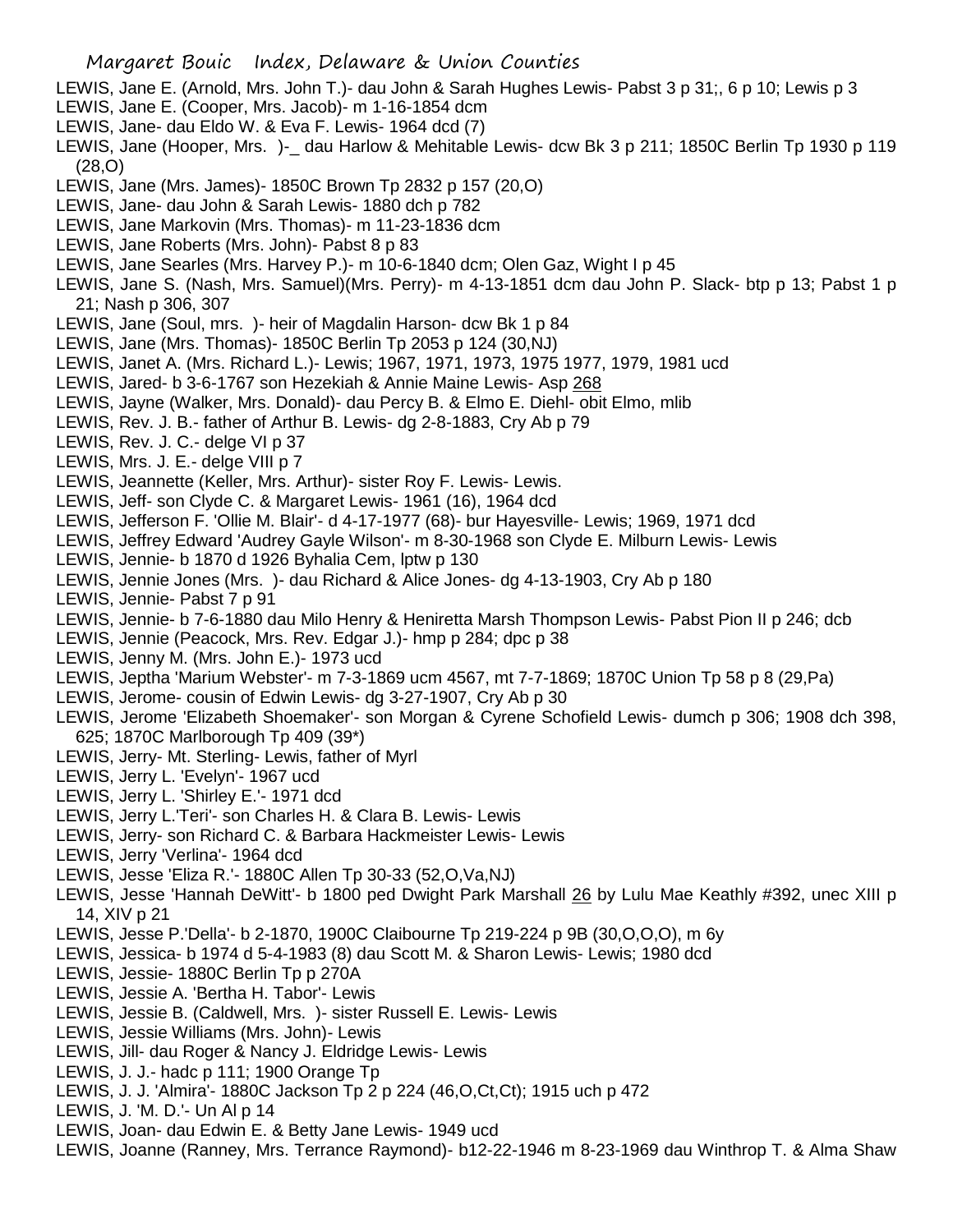Lewis- Lewis; 1985 uch p 125; Bouic 12642, Graham 1453522, 1816422; Hamilton 153422

- LEWIS, Jocelyn Evans (Mrs. John E.)- 1985 uch p 91; 1959, 1962, 1967, 1971, 1973, 1975, 1977, 1979, 1981, 1983, 1991 ucd
- LEWIS, Joe- 1964 dcd, Trenton Tp
- LEWIS, Joe R. 'Marilyn'- 1962, 1973, 1975, 1983 ucd
- LEWIS, --d age 1 yr son John Lewis- Madison Co Democrat 8-27-1879, unec VII p 8
- LEWIS, Joe R. 'Marilyn- 1949, 1959, 1967, 1971, 1977, 1979, 1981, 1991 ucd
- LEWIS, Johanna (Linton, Mrs. William)- dau Edward Lewis- Freshwater p 19
- LEWIS, Johanna R. (Millikan, Mrs. John)- m 11-26-1839 d 1891 dg 2-11-1908, Cry Ab p 107; Olen Gaz 12-14- 1839, Wight I p 39
- LEWIS, Capt. John- d 6-9-1846 Wight II p 21, 6-19-1846
- LEWIS, John- delge VII p 27, Commissioner candidate
- LEWIS, John- 1835 men #73 p 19 Burlin Tp
- LEWIS, John- 1850C Radnor Tp 100 p 178 (22,Wales)
- LEWIS, John-hadc p 29; 1849 Harmony Tp
- LEWIS, John- Grantor, 1810, delge III p 47
- LEWIS, John- delge III p 58; Delaware Mausoleum
- LEWIS, John, 2nd- Pabst 2 p 44
- LEWIS, Capt. John- 1908 dch 439, 440; Pabst 6 p 1; btp p 3
- LEWIS, John- 1971, 1973 ucd, Claibourne Tp, retired
- LEWIS, John- 1908 dch 412
- LEWIS, John- 1870C Delaware Town 332 (61\*)
- LEWIS, John- dumch p 309
- LEWIS, Dr. John- b 11-8-1791 NY d 1-10-1874 (83)- dg 1-16-1874, Cry Ab p 112; 1908 dch 380; delge VIII p 29
- LEWIS, John- 1880C Troy Tp p 336C
- LEWIS, John- d 1862 (19y7m) co K 31 Regt Old Welsh Chyd- Powell 209
- LEWIS, John 'Adelaide A. Barnes'- m 9-10-1860 dcm
- LEWIS, John, colored, father of A. J. "Bedney"- dg 5-10-1872, Cry Ab p 96
- LEWIS, John 'Betsy Maine'- Asp (231)
- LEWIS, John 'Betty'- d 6-1-1846 974) War of 1812 Blockhouse Cem, Powell p 56
- LEWIS, John C. 'Harriet Brundige'- dumch p 102
- LEWIS, John- adm of Chester Lewis- dcga p 27, Del Pat & Fr Chron 3-20-1825
- LEWIS, John D.- 1826 Berlin Tp, delge V p 36
- LEWIS, John David'Carol Jean Glauque'- 1967 son John E. & Jocelyn Evans Lewis-; 1985 uch p 91; 1973 ucd
- LEWIS, John- b 9-20-1884 Harlem Tp son Demas & Mary Watson Lewis- dcb
- LEWIS, John E.- b 1-2-1884 son Charles R. E. & Harriet Francina Moore Lewis- Nash p 90
- LEWIS, John 'Edith'- d 1-19-1977 (70) bur Big Darby Bapt. Cem- Lewis
- LEWIS, John- son Edward Lewis- Va- Freshwater p 19
- LEWIS, John- son Edward & Hannah Jones Lewis- 1880 dch p 775; 1870C Radnor Tp 470 (16)
- LEWIS, John Edward'Jocelyn Evans'- son John Loren & Irene Kinikin Lewis- 1985 uch p 90, 91; 1959, 1962, 1967, 1971, 1973, 1975, 1977, 1979, 1981, 1983, 1991 ucd
- LEWIS, John E. 'Jennie'- 1973 ucd
- LEWIS, John E.- son John Loren & Irene Kinikin Lewis- Lewis
- LEWIS, John- son Elmer & Louree Nibert Lewis- Lewis
- LEWIS, John- son Evan Lewis- dcw Bk 2 p 291
- LEWIS, John- son Harlow Lewis- dcw Bk 3 p 211
- LEWIS, John- b 4-28-1776 son Hezekiah & Annie Maine Lewis- Asp 271
- LEWIS, John 'Huldah Maine'- Asp (146c)
- LEWIS, John J.- 1870C Thomson Tp 498 (21)
- LEWIS, John- son Jacob & Rachel Lewis- 1850C Liberty Tp Del Co 1635 p 107 (5, or 6,O), also 1648 p 108
- LEWIS, John 'Jane Roberts''Hannah Foulke'- Pabst 8 p 80, 83, 85, 89, 93.
- LEWIS, John 'Jessie Williams'- Lewis
- LEWIS, John- son John & Emma Lewis- 1964 dcd (16)
- LEWIS, John- son Capt. John Lewis- btp p 3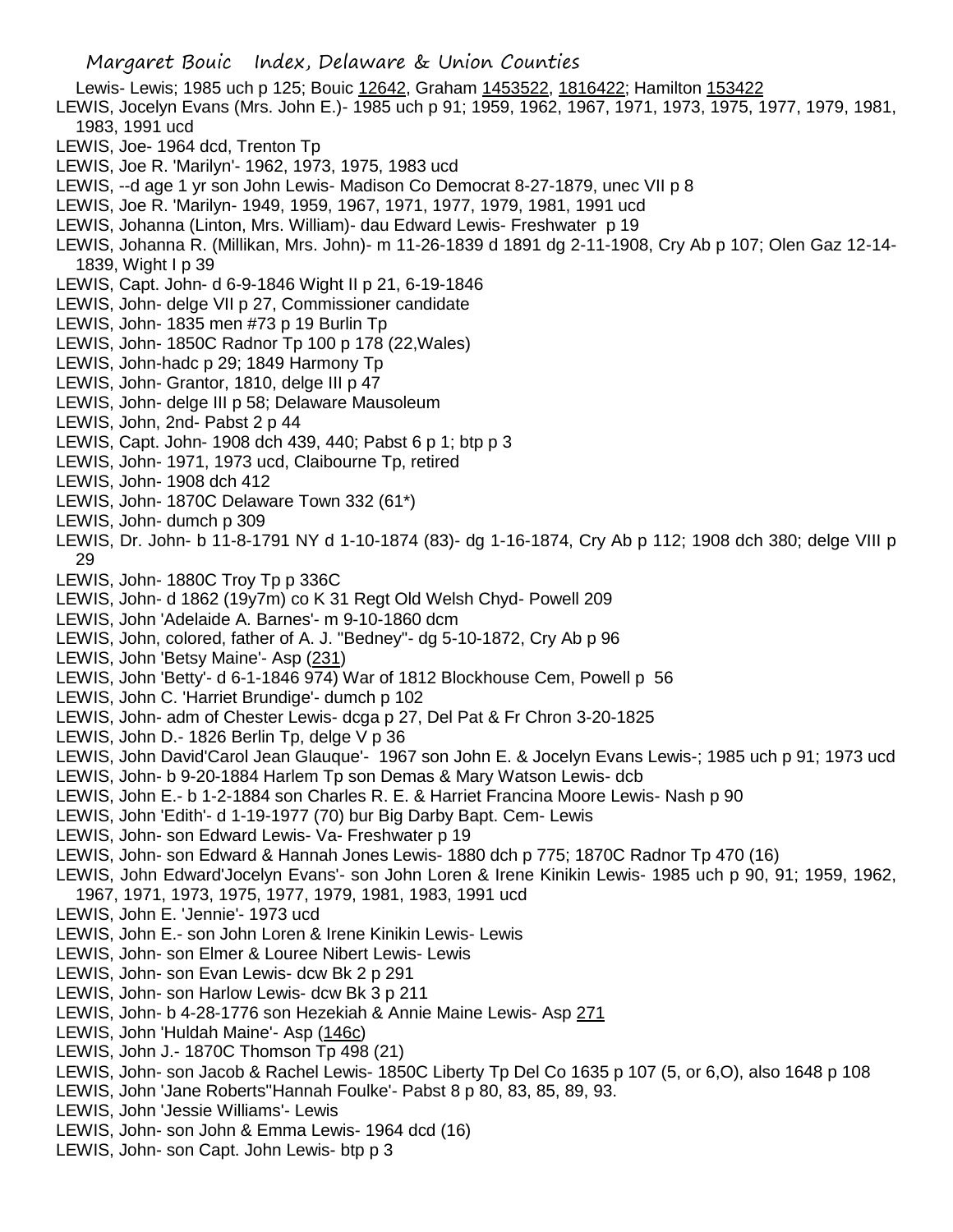## Margaret Bouic Index, Delaware & Union Counties

- LEWIS, Dr. John K. b 12-27-1834 d Memphis 10-11-1862 Asst. Surgeon, Cheshire Cem, Powell p 58
- LEWIS, John J. 'Sarah C.'- b 3-1834- 1900C Jackson Tp 151-152 p 7A (66,O,NY,CT)
- LEWIS, John K.- son John & Ruth Scott- Pabst 1 p 46; 1850C Berlin Tp 1906 p 118 (15,O)
- LEWIS, John K. 'Uneta Littleton''Martha Mitchell'- b 3-22-1800 d 12-30-1882; 1985 uch p 91; 1883 uch V p 508
- LEWIS, John Kingsley- Pabst 3 p 35, 6 p 15
- LEWIS, John L.- 1971 dcd- Shawnee Hills
- LEWIS, John L.- 1967, 1971, 1973, 1975, 1977; retired, Rt 47
- LEWIS, John Loren 'Irene Kinikin'- b 1-19-1890 d 2-11-1979 (89) Claibourne Cem- son John & Mary Jane Forest Lewis- Lewis
- LEWIS, John 'Marguerite''Mary Brown'- d 9-16-1657- Pabst Pion II p 159, 160
- LEWIS, John 'Mary Jane Forest'- Lewis
- LEWIS, John 'Mary Munn'- son Samuel Lewis- dcq Roy Scott 76
- LEWIS, John 'Mary Pumphrey'- b 9-14-1638 m 6-16-1675 d 1695- son John Lewis- Pabst Pion II p 160
- LEWIS, H. John 'Millie/Minnie C. Long'- b 1-23-1892 m 11-26-1913 d 5-11-1974 son Ernest & Tressa Story Lewis- Lewis
- LEWIS, John- son Miller & --Collier Lewis- Lewis
- LEWIS, John- brother Otha L. Lewis- Lewis
- LEWIS, John Q.- Pabst 1 p 3
- LEWIS, Dr. John 'Ruth Scott'- d 1-10-1874 (82-2-2) War of 1812, Cheshire Cem, Powell p 58- son David Lewis- 1880 dch p 463; Pabst 1 p 18; 3 p 13, 17, 20, 42, 43 6 p 10; dcw Bk 1 p 42; delge B p 36, VIII p 54, X p 34, War of 1812; ; Pabst Pion II p 163; hadc p 18; CCC; 1820C Berlin Tp; 1840C Berlin Tp p 204 (60- 70); 1850C Berlin Tp 1906 p 118 (58,NY); 1870C Berlin Tp 236 (78\*)
- LEWIS, John,Jr.- 1820C Berlin Tp; Pabst 1 p 5, 5 p 4; delge III p 9
- LEWIS, John 'Sarah'- dcq Roy Scott 608
- LEWIS, John 'Sarah''Frances Bowen'- son Daniel & Mary Lewis- 1880 dch p 760, 782; dumch p 53
- LEWIS, John 'Sarah Gordon'- son John & Mary Munn Lewis- dcq Roy Scott 38
- LEWIS, John 'Thankful'- see Asp 10
- LEWIS, John T.- son Thomas & Mary J. Lewis- 1850c Radnor Tp 100 p 178 (1,O)
- LEWIS, John W.- 1870C Delaware Town 332 (26)
- LEWIS, John W.- d 8-20-1864 (22); 1880 dch p 408, 1908 dch 398; delge IX p 37
- LEWIS, John Willis 'Mary Jane Forst'- b 2-3-1855 d 3-12-1930 Byhalia Cem, lptw p 180 son Levi Edward & Susan E. Marton Lewis- 1985 uch p 90, 91
- LEWIS, John W.- son Jane Lewis- 1850C Berlin Tp 1907 p 118 (9,O)
- LEWIS, John W.- b 7-2-5-1872 Berlin Tp son J. W. & Naomi Lewis- dcb
- LEWIS, John W.- son Levi E. & Susan E. Morten Lewis- 1883 uch V p 508
- LEWIS, John W.- son Nancy Lewis- 1850C Delaware Town 1189 p 89 (8,O) black
- LEWIS, John W.,Sr. 'Mary J. Shuster'- b 5-8-1921 d 2-8-1995- Oak Grove Cem- son Elmer & Louree Nibert Lewis- Lewis
- LEWIS, John W.,Jr 'Pat'- son John W.,Sr & Mary J. Shuster Lewis- Lewis
- LEWIS, John W.- son Russell E. & Garnet Lewis- Lewis
- LEWIS, Rev. John W.- 1908 dch 254
- LEWIS, Mrs. John- dpc p 94
- LEWIS, Johnny- son Loren & Irene Lewis- 1949 ucd
- LEWIS, Jon- son Ray & VIrginia Lewis- Lewis
- LEWIS, Jonathan- Powell p 368, Westfield Tp Civil War
- LEWIS, Jonathan C. 'Vicki Hale'- m 8-1-1992- son Clyde & Lois Margart Milburn Lewis- Lewis; 1961(11), 1964, 1971, 1980 dcd
- LEWIS, Jonathan- brother John Lewis- Pabst Pion II p 160
- LEWIS, Jonathan 'Mabel Hoyt'- d 6-26-1860, War of 1812; 1908 dch 398; dumch p 306
- LEWIS, Joseph- adm notice Berlin Tp, dcga p 53, 63; Ohio St. Gaz 4-28-1831
- LEWIS, Joseph,Jr.- Pabst 1 p 9
- LEWIS, Joseph- 1820C Berkshire Tp; 1880 dch p 132
- LEWIS, Joseph- 1870C Delaware Town 332 (15)
- LEWIS, Joseph- d 10-5-1966 (66) Trenton Cem- Lewis; 1961 dcd
- LEWIS, Joseph- dcga p 12, Franklin Chronicle 8-27-1820, Sharon Tp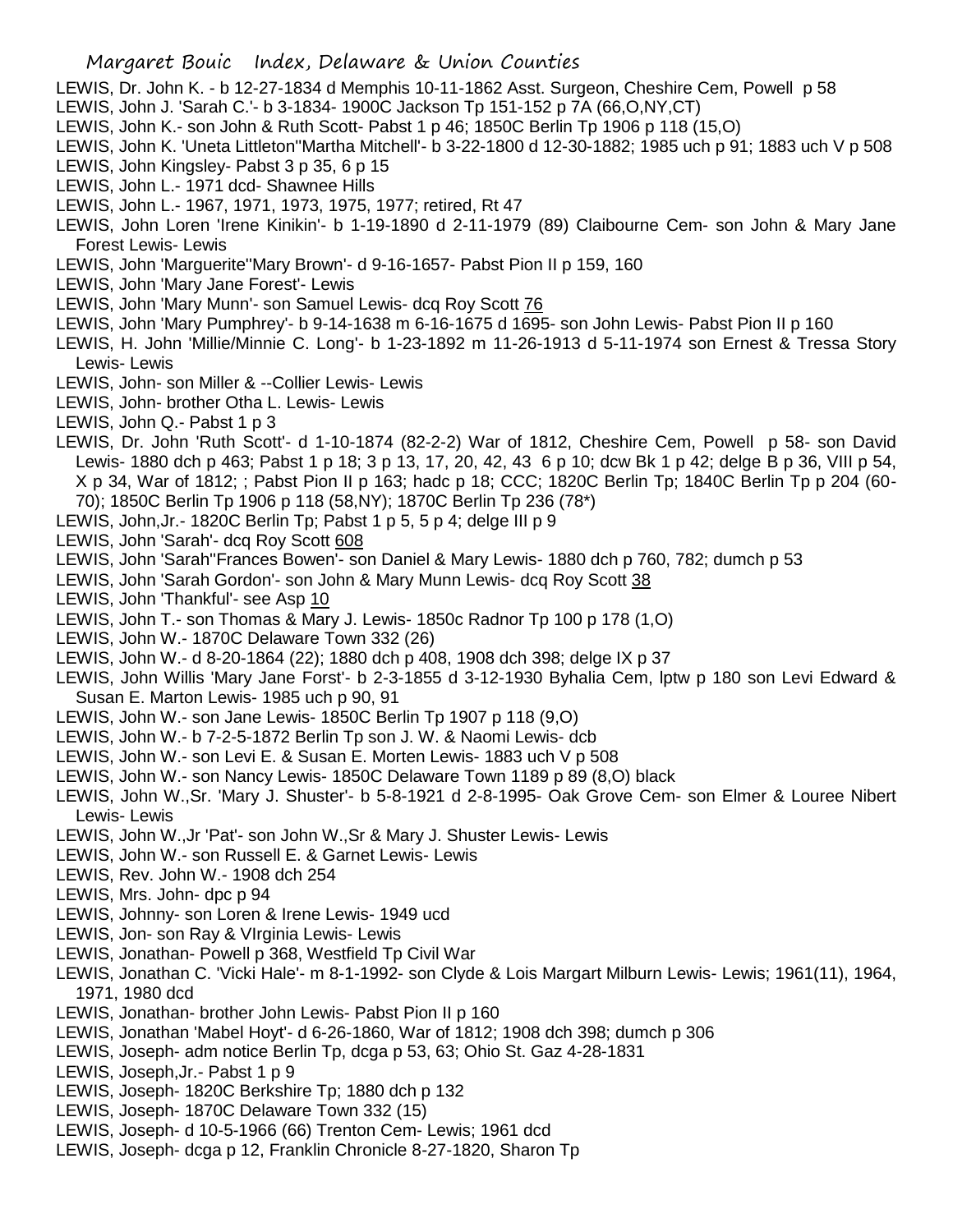- LEWIS, Joseph Constant 'Mary/Nancy Knowles'- b 9-29-1806 d 10-19-1877, dc 11-1-1877, Cry Ab p 25, Powell p 61 son David,Jr. & Almira Caulkins Lewis- 1880 dch p 199, 462, 463, 542; 1908 dch 76, 439; Pabst 1 p 20, 7 p 103; Pabst Pion II p 163
- LEWIS, Joseph- cousin of Edwin Lewis- dg 3-26-1907, Cryder ab p 30
- LEWIS, Joseph 'Elizabeth Case'- m 4-30-1674 son John Lewis- Pabst Pion II p 162
- LEWIS, Joseph- brother John Lewis- Pabst Pion II p 160
- LEWIS, Joseph- son John & Sarah Lewis- dcw Roy Scott 304
- LEWIS, Joseph 'Lucina K.'- b 1838 d 1915 Westfield Cem, Powell p 363
- LEWIS, Joseph 'Phoebe Hinton''Augusta Martin''Lucinda Aldrich'- b 12-21-1839 m 1860 son Morgan & Cyrene Schofield Lewis- dumch p 305; 1908 dch 398
- LEWIS, Joseph- d 10-5-1966 (66) Trenton Cem- brother Mrs. Rosa Fravel- Lewis
- LEWIS, Joseph R.- moved from Mad. Co to Walla Walla, Wash- unec VIII p 30
- LEWIS, Joseph R.- son John Lorene & Irene Kinikin Lewis- Lewis
- LEWIS, Joseph Russell 'Marjorie Titus'- b 8-11-1916 son J. Loren & Irene Kinikin Lewis- Lewis; 1985 uch p 90, 91
- LEWIS, Joseph 'Sarah Sherwood'- son David Lewis,Sr.\_ 1820C Berlin Tp; Pabst 1 p 3, 20, 43, 5 p 2,4; btp p 4; Pabst Pion II p 157; delge III p 9, V p 36, Powell VII p 5, X p 73; dg 3-27-1903 Cry Ab p 177
- LEWIS, Josephine R. (Taft, Mrs. W. J.)- dau William & Sarah Fowler Lewis- 1880 dch p 714; 1908 dch 613
- LEWIS, Josiah/Isaiah- b 7-31-1789 son Hezekiah & Annie Maine Lewis- Asp 274
- LEWIS, Josie- 1870C Orange Tp 431 (7)
- LEWIS, Josie H. Stacy (Mrs. Frank)- m 10-27-1875 ucm 5774; mt 3 p 17
- LEWIS, Joy Lynn Bradford (Mrs. Michael)- m 8-15-1986 dau Garrett & Joyce Bradford- Lewis
- LEWIS, Joyce A. (Mrs. William F.)- 1973, 1975, 1977, 1979, 1981, 1983, 1991 ucd
- LEWIS, Joyce- b 1968 dau William F. & Joyce A. Lewis- 1973, 1975, 1977, 1979, 1981, 1983 ucd
- LEWIS, Joyewx (Mrs. Carl)- 1964 dcd
- LEWIS, Judith A. (Mrs. Richard L.)- 1991 ucd
- LEWIS, Judith Lynn Warren (Mrs James Edwin)- m 11-14-1981 dau Joe Warren- Lewis
- LEWIS, Judy Lee Gruber (Mrs. Lloyd Randall)- m 7-11-1987 dau Charles F.,Sr. & Eleanor F. Gruber- Lewis
- LEWIS, Judy (Novanty, Mrs. )- dau Clarence & Sadie Crites Lewis- Lewis
- LEWIS, Julia- Pabst 7 p 103
- LEWIS, Julia A. (Mrs. James E.)- d 1-14-1893 (86-11-22) Westfield Cem, Powell p 362; 1870C Oxford Tp 438 (64\*); 1880C Oxford Tp 396C
- LEWIS, Julia A. (Mrs. Moses)- 1850C Berlin Tp 2013 p 122 (34,Vt)
- LEWIS, Julia Ann Fairfield (Mrs. Elias)- m 2-16-1854 ucm 2077; unec VIII p 19
- LEWIS, Julia (Mrs. James E.)- dg 3-26-1907 Cryder Ab p 30
- LEWIS, Julia R.- delge IV p 26; 1840
- LEWIS, Julia Ripley (Platt, Mrs. )- d 4-26-1883 (65y4m) Cry Ab p 81- dau David,Jr. & Almira Caulkins Lewis-Pabst 1 p 20; Pabst Pion II p 157
- LEWIS, June- 1969 dcd
- LEWIS, J. B.- Pabst 3 p 24
- LEWIS, Karen Dianne (Akers, Mrs. Brian William)- b 12-1-1958 m 4-21-1985- St. Paul p 148
- LEWIS, Karen S.- b 3-11-1958 d -27-1990 (32) bur Bloomfield Cem- dau Carroll W. & Loraine Russell Lewis-Lewis
- LEWIS, Kate (Null, Mrs. )- Lewis
- LEWIS, Katherine (Deeke, Mrs. Joseph)- Freshwater p 19
- LEWIS, Kathleen Crane (Mrs. Theras Gordon)- b 3-19-1941 dau Brighan & WIlma Laura Gardner Crane-McKitrick p 326
- LEWIS, Kathleen (Fox, Mrs. Lewis)- son Ralph O. & Opal Lewis- Lewis
- LEWIS, Katharine- (4-1981)- dau Jeffrey E. & Audrey Lewis- Lewis
- LEWIS, Kathline- dau Carl & Joyewx Lewis- 1964 dcd (2)
- LEWIS, Kathryn- b 1989 dau Fred A. & Ruth A. Lewis- 1991 ucd
- LEWIS, Kathryn (Gray, Mrs. Miles .)- Weiser p 553
- LEWIS, Kathryn (McKee, Mrs. Charles)- dau Percy B. & Elmo E. Lewis- obit Elmo, mlib
- LEWIS, Katy Ann (Lumbart, Mrs. George)- m 7-11-1850 dcm; Wight II p 57, 7-12-1850
- LEWIS, Kaylone- b 1964 dau Jerry L. & Evelyn S. Lewis- 1967 ucd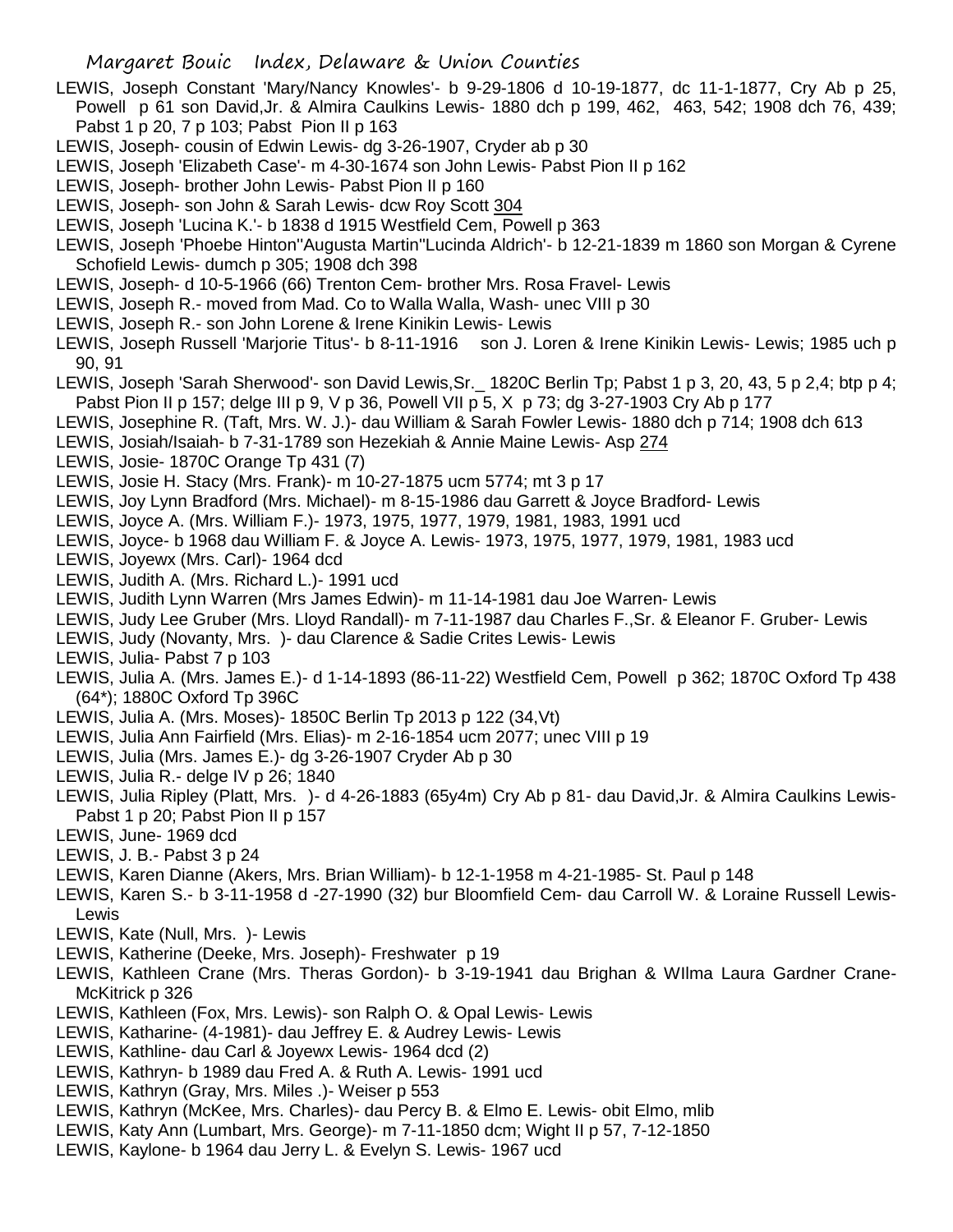- LEWIS, Kelsey- b 10-8-1993 ch Gary & Rena Miller Lewis- St. Paul p 10, 143
- LEWIS, Kenneth 'Esther'- 1967, 1971, 1973, 1975 ucd
- LEWIS, H. Kermit- 1980 dcd, Troy Tp
- LEWIS, Kermit W. 'Annabell Fritz'- b 6-14-1914 d 8-27-1988 (74) brother Carroll W. Lewis- Lewis
- LEWIS, Kingsley, Surgeon- son Dr. John & Ruth Scott Lewis- Pabst 1 p 18, 19, 10, 3 p 24
- LEWIS, Kittie- d 2-2-1887 dg 2-11-1887, Cry Ab p 123-dau Mrs. S. E. Lewis; 1870C Orange Tp 431 (9)
- LEWIS, Krista Marie Burns (Mrs. Craig Stuart)- b 12-17-1960 m 5-19-1984 dau John "David" & Flora Verdell Rieckers Burns- Lewis; St. Paul p 18, 86
- LEWIS, Kristen Anne- dau John David & Carol Jean Grauque Lewis- 1985 uch p 91
- LEWIS, Mrs. L.- 1908 dch 178
- LEWIS, Lanson- d 9-20-1813 (24y) Blockhouse Cem, Powell 49, 50, 61; War of 1812 son John Lewis,Esq.; delge III p 9, X p 34
- LEWIS, Larry- 1961 dcd, US service
- LEWIS, Larry- son Carl & & Viola Andrews Lewis- Lewis
- LEWIS, Larry- son John & Emma Lewis- 1964 dcd (13)
- LEWIS, Larry K. 'Ruth A.'- Lewis
- LEWIS, Larry 'Patty Peterman'- m 3-21-1964 Lewis
- LEWIS, Larry R.- son Carl & Viola Andrews Lewis- Lewis
- LEWIS, Layra- b 1819 Berlin Tp d cheshire- dg 2-23-1882, Cry Ab p 65
- LEWIS, Laura Turner (Mrs. Morgan)- b 10-12-1816 m 5-18-1862 d 2-29-1901 (84) dg 2-26, 3-15-1901, CryAb p 67, 72- sister Mrs. Annie Bean- dumch p 306;
- LEWIS, Laurette- dau John & Ruth Scott Lewis- Pabst 1 p 21
- LEWIS, Lavonia Huston (Mrs. Demas)- m 7-27-1858 dcm
- LEWIS, Lawrence R.- 1980 dcd
- LEWIS, Lawrence 'Helen Marcena Wilson'- m 9-27-1947- Freshwater p 191
- LEWIS, Lawrence,Jr.- b 4-19-1948 son Lawrence & Helen Marcena Wilson Lewis- Freshwater p 191
- LEWIS, Lawrence- brother-in-law of Joseph Higbee- dcw Bk 2 p 23; 1880 dch p 714
- LEWIS, Lawson- 1880 dch p 192
- LEWIS, Rev. L. E.- 1915 uch p 1101
- LEWIS, Lee L.- b 9-28-1886 son Charles R. E. & Harriet Francina Morre Lewis- Nash p 90
- LEWIS, Leffie A. Ford- d 12-27-1960 (83) Trenton Cem- Lewis
- LEWIS, Lela Ethel (Crisp, Mrs. Estill)- b 5-16-1917 m 8-16-1935 d 9-16-1989 Oakdale Cem dau Jessie A. & Bertha H. Tabor Lewis- Lewis
- LEWIS, Lella- dau Jesse & Eliza R. Lewis- 1880C Allen Tp 30-33 p 4 (7,O,O,O)
- LEWIS, Lena "Peggy" Barbour (Mrs. Forest)- d 7-20-1983 (85) Claibourne Cem- Lewis
- LEWIS, Lena (Beckley, Mrs. Daniel)- dau John & Sarah Gordon Lewis- dcq Roy Scott 19
- LEWIS, Lena (Mrs. Forrest)- Claibourne Cem p 60; 1949 ucd
- LEWIS, Lenise A.- dau J. J. & ALmira E. Lewis- 1880C Claibourne Tp 2 p 224 (7,O,O,O)
- LEWIS, Leon Butler- b 6-26-1898 Morrow Co, Wes. Tp son W. J. & Belle Butler Lewis- dcb
- LEWIS, Leona M. Jackson (Mrs. Merle L.)-b 1909 m 1935 York Cem p 90; Lewis; 1959, 1962, 1967, 1971, 1973 ucd
- LEWIS, Lessie Jane Uhl (Mrs. Hunter Thomas)- (24-1883) dcb late, Erma
- LEWIS, Lester E.- 1870C Delaware Tp 271 (15); 1880C Delaware Tp p 330C
- LEWIS, Leticia Jenkins (Mrs. Zeal)- m 11-19-1840 Madison Cp, unec IX p 32
- LEWIS, Letta- b 1-1888 dau Seth L. & Amanda Lewis- 1900C Washington Tp 178 p 8A (12,O,O,O)
- LEWIS, Rev. Levi- 1900C Jackson Tp 215-217 p 9B (67,Md,Md,Md) m 47y
- LEWIS, Rev. Levi E. 'Susan E. Morten'- b 5-23-1833 m 8-18-1853 d 3-3-1928 son John K. & Uneta Littleton Lewis- 1985 uch p 91
- LEWIS, Lewis- son Harry Lewis- Pabst 1 p 22
- LEWIS, Lewis- son Jesse & Eliza R. Lewis- 1880C Allen Tp 30-33 p 4 (9,O,O,O)
- LEWIS, Libbie- 1870C Belin Tp 222 (12)
- LEWIS, Lila- b 2-1889 dau Ernest & Bell Lewis- 1900C Jackson Tp 150-152 p 7A (11,O,O,O)
- LEWIS, Lillian B.- dau John & Jessie Williams Lewis- Lewis
- LEWIS, Linda I. (Sagar, Mrs. )- dau Carroll W. & Loraine Lewis- Lewis
- LEWIS, Linda K. (Brown, Mrs.Stephen)- dau Charles H. & Clara B. Lewis- Lewis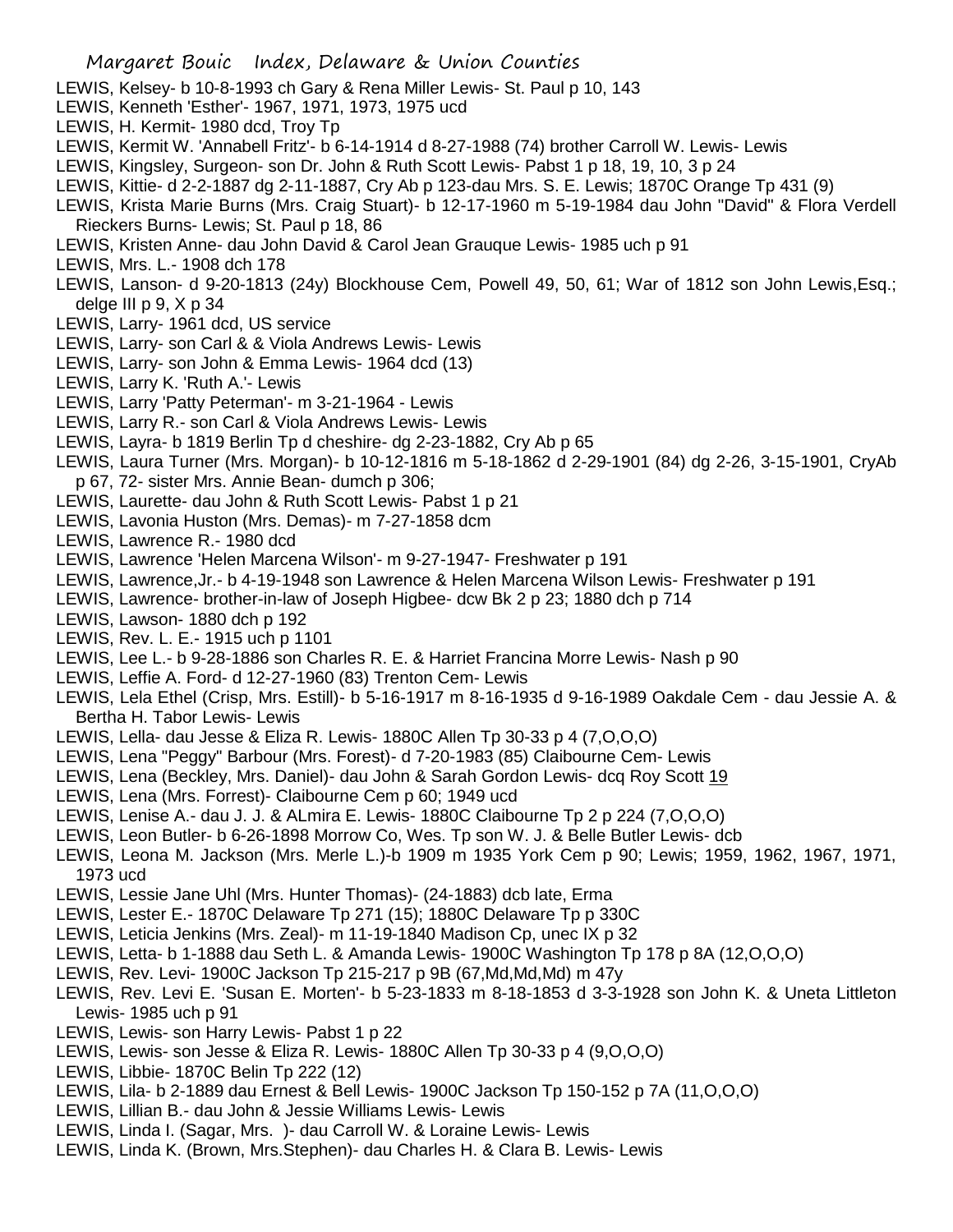## Margaret Bouic Index, Delaware & Union Counties

- LEWIS, Lindsey Anne- b 11-19-1985 dau Michael & Barbara Baxter Lewis- Lewis
- LEWIS, Lizzie A. (Scott, Mrs. )- dau Daniel W. & Margaret Williams Lewis- Cryder Ab p 149, dg 8-14-1908
- LEWIS, Lizzie (Prouty, Mrs. Chauncy)- m 8-12-1891 dg 3-21-1889, Cry Ab p 193
- LEWIS, Lizzie- b 2-17-1873 dau Samuel & Mary J. Gallan Lewis- 1880 dch p 761; dumch p 53
- LEWIS, L. L.- d 2-11-1882 (63y20d) Cheshire Cem, Powell p 58; dau Dr. John & Ruth Lewis
- LEWIS, Lloyd Randall 'Judy Lee Gruber'- m 7-11-1987 son Clifford C. & Rosealie Lewis- Lewis
- LEWIS, Lois (Mrs. Benjamin)- Lewis
- LEWIS, Lois J. (Mrs. Ellis F.)- 1961, 1964, 1969, 1971, 1980 dcd
- LEWIS, Lois Margaret (Mrs. Clyde E.)- Lewis; 1964, 1971, 1980 dcd
- LEWIS, Lois (Mrs. Robert)- d 11-1-1838 963) Vans Valley cem, Powell p 280- Lewis
- LEWIS, J. Loren 'Irene'- b 1890 d 1979 Claibourne Cem p 93 son John Willis & Mary Jane Forst Lewis- Lewis; 1949, 1959 ucd
- LEWIS, Loraine (Mrs. Carroll W.)- Lewis
- LEWIS, Loraine- d 11-1-1863, carriage accident dau Rev. F. F. Lewis- dg 11-27-1863, Cry Ab p 36
- LEWIS, Loran P. 'Mira S. Dutton'- d 5-7-1893, dumch p 274
- LEWIS, John Loren 'Irene Kinikin'- b 1-19-1890 m 9-1915 d 2-11-1979- 1985 uch p 90. 91; Lewis; 1962 ucd
- LEWIS, Loretta (Williams, Mrs. Ethan)- dau Joseph & Phoebe Hinton Lewis- dumch p 307
- LEWIS, Lorraine (Riffle, Mrs. )- dau James Everett & Stella Mae Gibson Lewis- Lewis
- LEWIS, Lotha (Kerr, Mrs. Samuel N.)- m 9-11-1825 Madison Co, unec V p 16
- LEWIS, Lottie- dau Thomas & Naomi Waters Lewis- Pabst 1 p 22; Pabst Pion II p 158
- LEWIS, Louis- Pabst 5 p 5; hmp p 133
- LEWIS, Louise (Davis, Mrs. Dallas)- dau Claude & Maude Lewis- Lewis
- LEWIS, Louise Maugans (Mrs. Robert)- b 10-28-1921 dau Ronnie & Lotta Darling Maugans- Maugans Anc p p 16
- LEWIS, Louree Nibert (Mrs. Elmer)- Lewis
- LEWIS, Lovond- 1870C Harlem Tp 371 (36)
- LEWIS, Lucinda Aldrich (Mrs. Joseph)- dau Smith Aldrich- dumch p 307
- LEWIS, Lucinda (Osborne, Mrs. Henry Owen)- b 1849 d 1944 ped Belvia Osborne Holloway #104- dau Fred Arville & Ivy Mrytle Jones Osborne- unec VII p 20
- LEWIS, Lucina K. (Mrs. Joseph)- b 1844 d 1909 Westfield Cem, Powell p 363
- LEWIS, Lucina- dau Thomas & Jane Lewis- 1850C Berlin Tp 2053 p 124 (10,O)
- LEWIS, Lucius- Pabst 1 p 48
- LEWIS, Lucretia Francis (Mrs. George Washington)- m 9-24-1829 Madison Co, unec V p 40
- LEWIS, Lucy- 1870C Delaware Tp 280, Delaware Town 319 (17)
- LEWIS, Lucy (Fairbanks, Mrs. Luther)- 1883 uch V p 246
- LEWIS, Lucy I.- dau John & Ruth Scott Lewis- Pabst 1 p 46; 1850C Berlin Tp 1906 p 118 (31,O); 1870C Berlin Tp 236 (51)
- LEWIS, Lucy (Wyley, Mrs. Charles)- m 11-1821 dcga p 1 Worthington, Del Pat & Fr Chron
- LEWIS, Luke- b-29-1990 son Gary & Rena Miller Lewis- St. Paul p 10. 143
- LEWIS, Lula (Young, Mrs. )- sister John Lewis- Lewis
- LEWIS, Lulu B. (Mrs. Delphi)- b 1881 d 1924 (43) Milford Cem, Un A p 68- sister Mrs. Edward Stillings- obit Mrs. Delphi, mlib
- LEWIS, Lucina Rosey- b 9-26-1901 Berlin Tp dau Albert & Leslie Ford Lewis- dcb
- LEWIS, Mr. & Mrs. Lyman B.- dg 10-21-1886 Cry Ab p 141
- LEWIS, Lyman P. 'Dora M. Bell'- b 4-7-1861 m 6-29-1882 son Loran P. & Mira S. Dutton Lewis- 1908 dch 102; dumch p 274
- LEWIS, Lynetta- b 1967 dau Jerry L. & Evelyn S. Lewis- 1967 ucd
- LEWIS, M.- Mexican War-- delge X p 35
- LEWIS, Mabel (Ames, Mrs. Sloan)- m 8-29-1841 dcm; Pabst 1 p 49; Wight II p 6, 9-3-1841
- LEWIS, Mabel A. Turney(r) (Mrs. Ray H.)- b 5-14-1898 m 10-17-1917 d 9-20-1981 (83) Oakdale Cem II p 111 (K-R1-19) dau Denver & Ida Burkholder Turney- Lewis; obit Mabel, mlib
- LEWIS, Mabel Hoyt (Mrs. Jonathan)- d 9-27-1849, dumch p 306
- LEWIS, Mabel- dau John & Ruth Scott Lewis- Pabst 1 p 21
- LEWIS, Macks McWilliams (Mrs. Eben)- m 1-21-1841 dcm
- LEWIS, M. Adel- b 1-19-1869 ch Samuel & Mary J. Gallant Lewis- 1880 dch p 761; dumch p 53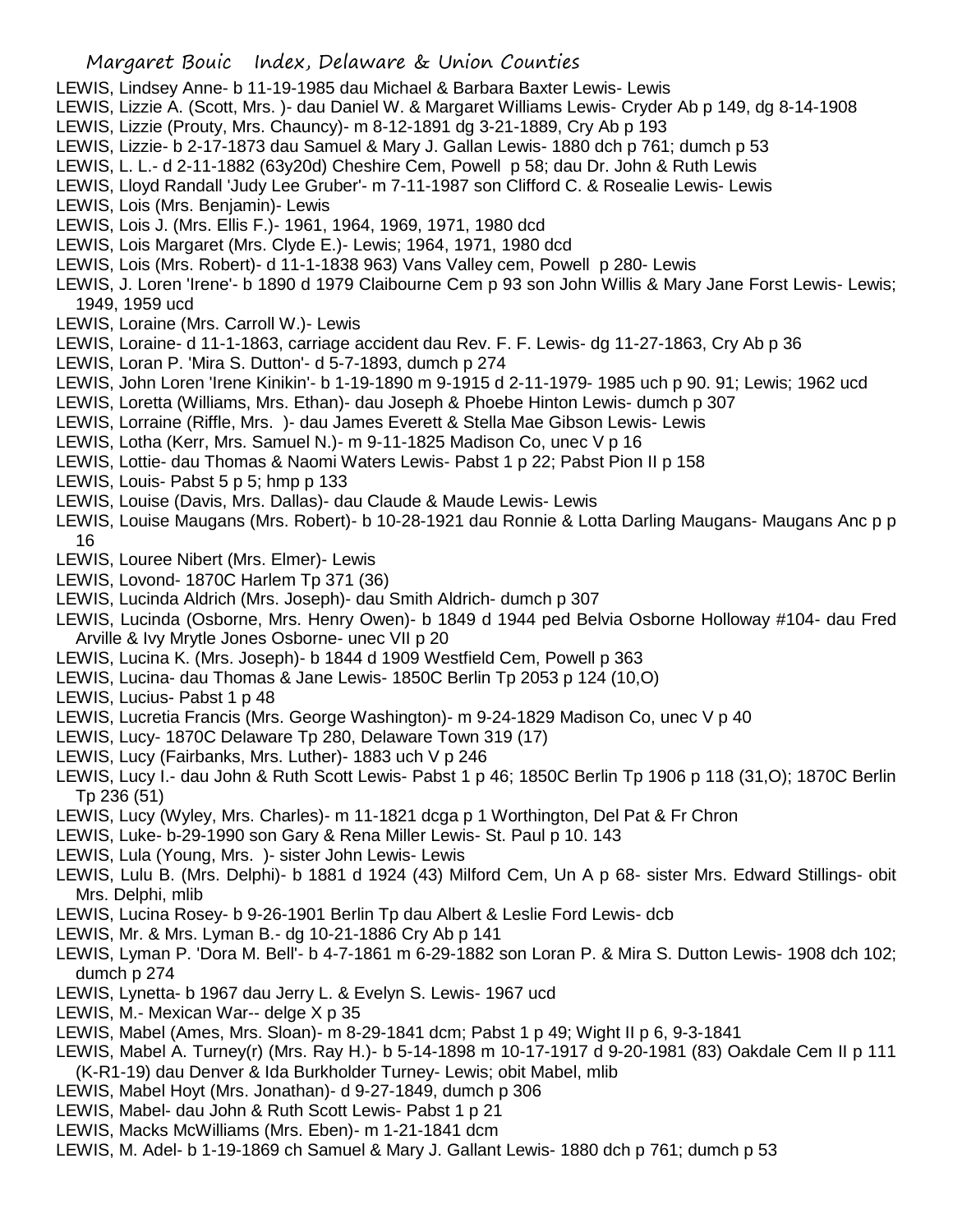- LEWIS, Madge (Rockett, Mrs. Edward)- sister Emerson Jordan Lewis- Lewis
- LEWIS, Mae (Wiseley, Mrs. Orrin)- dau Clair E. Lewis- Lewis
- LEWIS, Mahitable (Mrs. Harlow)- dcw Bk 3 p 211; 1850C Berlin Tp 1930 p 119 (53,Conn); 1870C Berlin Tp 226 (73\*); 1880C Berlin Tp p 365C
- LEWIS, Malida- dau Harry Lewis- Pabst 1 p 22
- LEWIS, Manerva- dau Rudolph & Virginia Lewis- 1860C Marysville 1466-1456 p 193 (2,O), mulatto
- LEWIS, Mardissa- b 1956 dau Ellis F. & Lois J. Lewis- 1961, 1964, 1969, 1981 dcd
- LEWIS, Margaret- 1880C Delaware Tp p 320A
- LEWIS, Margaret- sister Mrs. Richard Thomas- dg 4-15-1886, Cry Ab p 129
- LEWIS, Margaret (Bevan, Mrs. David,Sr.)- 1880 dch p 615, 616; 1908 dch 535, 667; rtc p 8
- LEWIS, Margart (Mrs. Clyde C.)- 1961 dcd
- LEWIS, Margaret (Mrs. Denver)- 1973, 1975 ucd
- LEWIS, Margaret Griffiths (Mrs. David)- m 11-20-1855 dcm; 1880 dch p 632; 1870C Delaware Tp 276 (45)
- LEWIS, Margaret (Mrs. Reason F.)- d 4-4-1871 (41y) Plain City Cem, unec VII p 65, VIII p 38
- LEWIS, Margaret Williams (Mrs. Daniel)- m 12-15-1849 dcm -dau William & Margaret Davis Williams- 1880 dch p 783; dg 8-14-1908, Cryder Ab p 149
- LEWIS, Margaretta- dau Nancy Lewis- 1850c Delaware Town 1189 p 89 (2,O), black
- LEWIS, Margarite (Mrs. John)- d 4-10-1649, Pabst Pion II p 159
- LEWIS, Margie (Van Hoose, Mrs. Clyde)- dau John & Edith Lewis- Lewis
- LEWIS, Marguerite (Pennock, Mrs. Edwin Leo)- Graham (127212)
- LEWIS, Mari A.- 1880C Delaware Town p 496A
- LEWIS, Maria- Pabst 3 p 32; 1870C Berlin Tp 226 (37)
- LEWIS, Maria (Mrs. Doct. C/G.) Powell p 286
- LEWIS, Maria E. Whyte (Mrs. George B.)- m 8-24-1858 dcm
- LEWIS, Marie M. (Mrs. E. M.)- 1959, 1962 ucd
- LEWIS, Marilyn Titus (Mrs. Joseph Russell)- 1985 uch p 91; 1949, 1959, 1962, 1967, 1971, 1973, 1975, 1977, 1979, 1981, 1983, 1991 ucd
- LEWIS, Marium Webster (Mrs. Jeptha)- m 7-3-1869 ucm 4567, mt 7-7-1869, 1870C Union Tp 58 p 8 (20,O)
- LEWIS, Marjorie Sargent (Mrs. Robert)- m 6-7-1969 dau Max Sargent- Lewis
- LEWIS, Mark -b 1964- son Robert K. & Sandra Lewis- Lewis; 1980 dcd
- LEWIS, Marlene A. (Belcher, Mrs. )- dau Zelman M. & Sibyl A. Lewis- Lewis
- LEWIS, Marshall Jefferson 'Myrtle Viola Maugans'- b 2-25-1913 m 7-24-1944 son David & Clara Thomas Lewis- Maugans Anc p 69
- LEWIS, Martha- 1971, 1973 ucd, 24 RR St
- LEWIS, Martha- b 1867 Marlborough Cem p 184
- LEWIS, Martha- (45-1941) Paris Tp, uninf p 25
- LEWIS, Martha- 1850C Orange Tp 1736 p 112 (74,Ct)
- LEWIS, Martha- 1870C Thompson Tp 498 (7)-
- LEWIS, Martha Burson (Mrs. )- b 1896 d 10-5-1941 (45) Oakdale Cem dau Preston V. & Irene Winter Burson-1985 uch p 125; Grad Broadway HS 1915; unec III p 19
- LEWIS, Martha- sister Edward Lewis- 1880 dch p 775
- LEWIS, Martha- dau Evan Lewis- dcw Bk 2 p 291
- LEWIS, Martha (Fern, Mrs. Ephraim)- m, 5-24-1848 Madison Co, unec XI p 8
- LEWIS, Martha Jane (Carter, Mrs. Hiram)- m 7-1-1855 dcm
- LEWIS, Martha Kaufman (Mrs.Delphi)- b 5-29-1899 m 12-17-1924 d 11-4-1993 (94) Milford Cem- dau Jacob & Rickie Brett Kaufman- Lewis
- LEWIS, Martha Louella (Thayer, Mrs. )- dau Claude & Maude Lewis- Lewis
- LEWIS, Martha (Mayho, Mrs. Charles)- m 10-7-1852; mt 10-13-1952; unec VII p 58
- LEWIS, Martha (Mitchell, Mrs. )(Mrs. John K.)- 1883 uch V p 508; 1985 uch p 91
- LEWIS, Martha- dau Robert & Catherine Lewis- 1850C Delaware Tp 1380 p 97 (14,O)
- LEWIS, Martha- dau Steven & Sarah Milligan Lewis- dumch p 182; 1850C Harlem Tp 688 p 61 (51,O)
- LEWIS, Martha Wyley (Mrs. Elias)- m 11-1821 Worthington, dcga p 1, Del Pat 7 Fr Chron
- LEWIS, Martin Edward- b 8-14-1873 Ber. Tp son M. H. & Nellie Thompson Lewis- dcb
- LEWIS, Martin Edwin- son m. R. & M. H. Lewis- Pabst 1 p 66
- LEWIS, Martin- son Jacob & Rachel Lewis- 1850C Liberty Tp Del Co 1635 p 107 (8/12,O), also 1648 p 108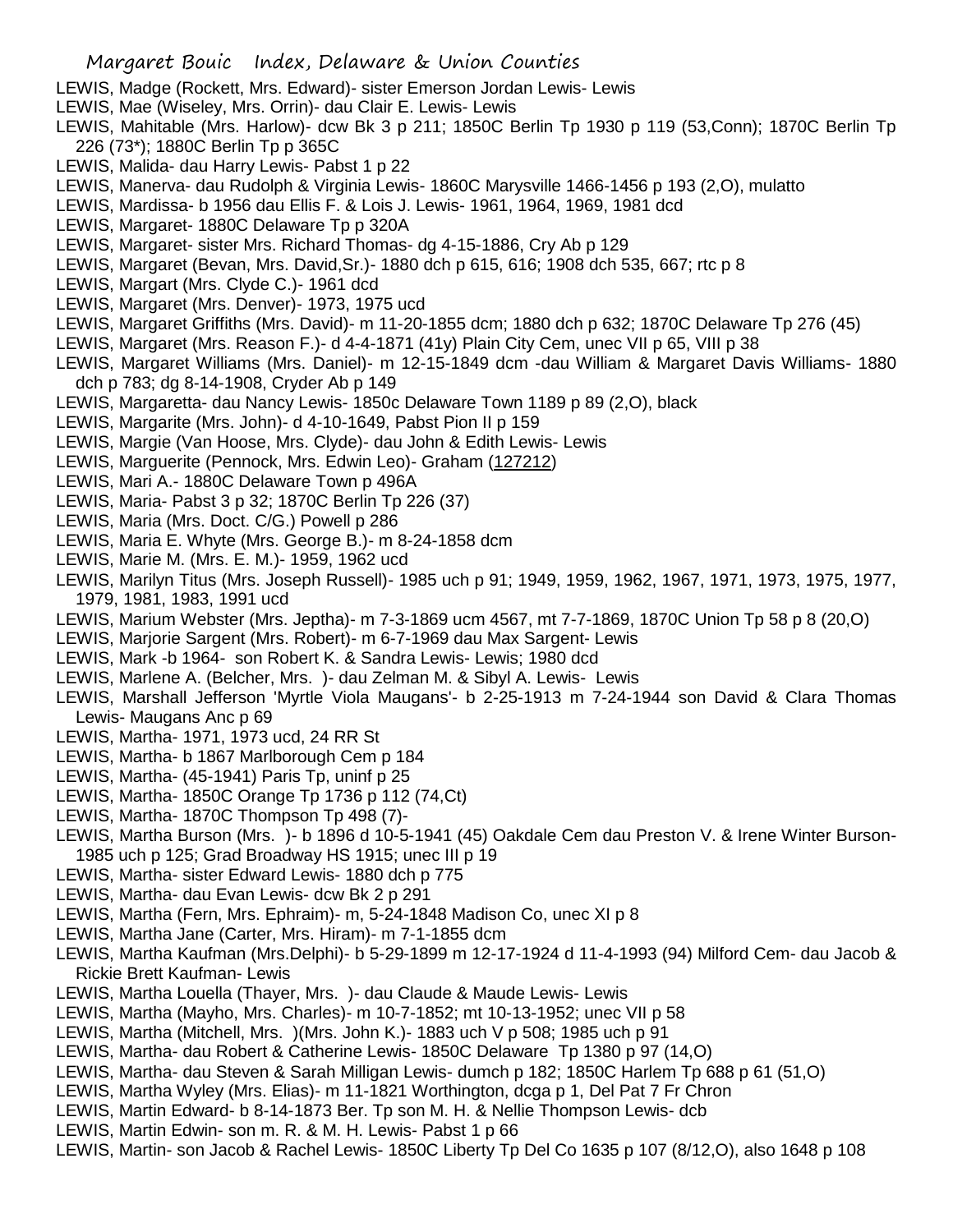- LEWIS, Martin L. 'Anne Johnson'- m 10-17-1827, dcga p 40 Del Pat & Fr Chron LEWIS, Martin 'Mary Johnson'- Freshwater p 159 LEWIS, Martin V.- b 7-1897 son John & Sarah C. Lewis- 1900C Jackson Tp 151-153 p 7A (2,O,O,O) LEWIS, Mary- Sbc p 26, 33 LEWIS, Mary- 1908 dch 259; Pabst 2 p 58 LEWIS, Mary- 1870C Berkshire Tp 213 (44\*) LEWIS, Mary- 1870C Delaware Town 332; Thompson Tp 498 LEWIS, Mary- 1870C Delaware Town 332 (13) LEWIS, Mary- 1870C Delaware Tp 271 (41) LEWIS, Mary- 1870C Rdnor Tp p 459 (34) LEWIS, Mary (Mrs. )- b 1838 d Sunday (75) dg 4-16-1901, Cry Ab p 76 LEWIS, -- (Jackson, Mrs. W. A.)- dau Mrs. Mary Lewis- dg 4-16-1901, Cry Ab p 76 LEWIS, --(Crawford, Mrs. Stewart)- dau Mrs. Mary Lewis- dg 4-16-1901, Cry Ab p 76 LEWIS, --(Clay, Mrs. Henry)- dau Mrs. Mary Lewis- dg 4-16-1901, Cry Ab p 76 LEWIS, Mary Ann (Mrs. Harry)- 1850C Berlin Tp 1905 p 118 (21,O) LEWIS, Mary Ann- dau Moses & Julia A. Lewis- 1850C Berlin Tp 2013 p 112 (11,O) LEWIS, Mary B. (20-1890) Jerome Tp to Asylum, uninf p 6 LEWIS, Mary (Beach, Mrs. Abel)- m 1757, unec XIV p 56 LEWIS, Mary Bettes (Mrs. Tilman)- m 12-12-1839 Madison Co, unec IX p 18 LEWIS, Mary (Bockover, Mrs. )- dau Warren & Mary Caringer Scott- Pabst 1 p 21, Pabst Pion II p 157 LEWIS, Mary Brown (Mrs. John)(Cutler, Mrs. )- dau Abraham Brown- Pabst Pion II p 159 LEWIS, Mary Catherine- dau Dick H. Lewis- Lewis LEWIS, Mary (Indian) (Mrs. Col)- 1915 uch p 377 LEWIS, Mary (Curtiss, Mrs. John)- m 12-2-1762 d 9-9-1815- dcc Leta Curtiss 17 LEWIS, Mary Cussins (Mrs. Thomas)- m 2-20-1855 ucm 2245; unec VIIII p 35 LEWIS, Mary Dewey (Mrs. Charles)- d 7-25-1964 (53) Fairview Mem. pk- sister Wesley Dewey- Lewis LEWIS, Mary E.- d 5-17-1868 (19?y) dau David & Anna Thomas Lewis- Old Welsh Chyd, Powell p 209 LEWIS, Mary E.- Sbc p 26, 30 LEWIS, Mary- sister Edward Lewis- 1880 dch p 775 LEWIS, Mary E. (Mrs. )(Grow Mrs. Samuel)- m 12-30-1877 ucm 6180 LEWIS, Mary Ellen Thompson (Mrs. Richard H.)- Lewis LEWIS, Mary (Ellis, Mrs. Lewis A.)- unec X p 4; ped Welthea M. Ellis #263 5, unec IX p 50, XI p 6 LEWIS, Mary- dau Ellis F. & Lois J. Lewis- 1961 (11), 1964 dcd LEWIS, Mary E. (Mrs. Richard H.)- 1973, 1975, 1977 ucd LEWIS, Mary Etta- dau Rev. Levi E. & Susan E. Morten Lewis 1883 uch V p 508; 1985 uch p 91 LEWIS, Mary (Evans, Mrs. Edward)- m 1845 dg 11-27-1888, Cry Ab p 208 LEWIS, Mary E. (Mrs. William G.)- 1870C York Tp 73-72 p 10 (28,O) LEWIS, Mary F. Mayho (Mrs. Anderson)- m 11-23-1852 ucm 1884; unec VII p 58 LEWIS, Mary F. Melvin (Mrs. George W.)- m 10-7-1830 Madison Co, unec V p 40 LEWIS, Mary Gallant (Mrs. Samuel)- b 7-6-1836 m 12-25-1856 d 8-20-1900, dg 9-7-1900 Cry Ab p 34; dg 8- 24-1900, Cry Ab p 31 LEWIS, Mary Garinger (Mrs. Warren)- Pabst 1 p 21 LEWIS, Mary Humphrey (Mrs. John)- m 6-16-1675 Pabst Pion II p 160 LEWIS, Mary J.- b 1863 d 1947 Byhalia Cem, lptw p 130 LEWIS, Mary Jane Forest (Mrs. John)- Lewis LEWIS, Mary Jane Forst (Mrs. John Willis)- b 9-24-1862 m 3-18-1882 d 9-21-1947 dau John & Priscilla Jane Woolem Forst- 1985 uch p 90, 91 LEWIS, Mary Jane Gallant (Mrs. Samuel)- m 12-25-1856 dcm- dau Elisha & Eleanor Moore Gallant- 1880 dch p 761; dumch p 53, 311 LEWIS, Mary Jane (Minton, Mrs. James)- m 3-26-1863 dcm LEWIS, Mary- b 6-1896 dau Jesse P. & Della Lewis- 1900C Claibourne Tp 219-234 p 9B (3,O,O,O) LEWIS, Mary Johnson (Mrs. Martin)- Freshwater p 159 LEWIS, Mary Jo Kerns (Mrs. Michael V.)- dau Lloyd G. Kerns- Lewis
- LEWIS, Mary- twin sister Joseph Lewis- Pabst Pion II p 160
- LEWIS, Mary J. (Mrs. Thomas)- 1850C Radnor Tp 100 p 178 (25,NY)

Margaret Bouic Index, Delaware & Union Counties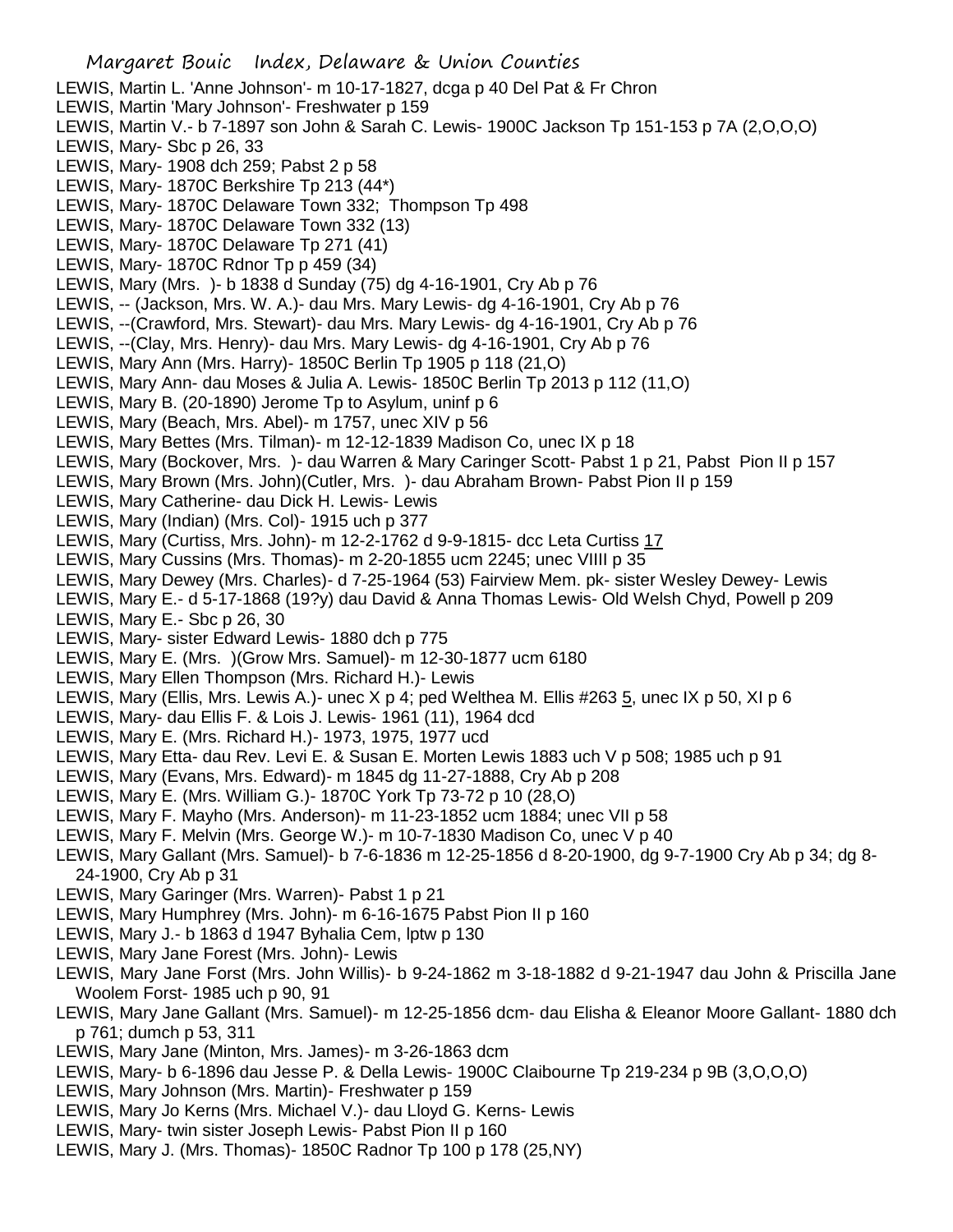- LEWIS, Mary J. Shuster (Mrs. John W.,Sr)- b 8-20-1995 d 9-2-1995 (74) Oak Grove Cem- dau Sam & Nellie Hummel Shuster- Lewis
- LEWIS, Mary J. Stenger (Mrs. Thomas)- b 1829 Md, ped Norma June Lewis Claypoole 9, filed Westlake
- LEWIS, Mary/Nancy Knowles (Mrs. Joseph Constant)- Pabst 7 p 104; dg 11-1-1877, Cry Ab p 25
- LEWIS, Mary L.- b 5-2-1882 Concord Tp, colored- dau John & Ida Childs Lewis- dcb
- LEWIS, Mary Linker (Mrs. Charles)- m 9-9-199-- dau Ron & Beverly Linker- Lewis
- LEWIS, Mary Louise (Kahle, Mrs. Francis Urbin'- b 5-27-1860 m 9-27-1892- Weiser p p 686
- LEWIS, Mary Maine (Mrs. Maxon)- b 6-15-1784 m 10-21-1805 d 7-10-1845 dau Joshua & Mary Fuller Maine-Asp 283
- LEWIS, Mary Munn (Mrs. John)- dcw Roy Scott 77
- LEWIS, Mary- dau Nancy Lewis- 1850C Delaware Town 1189 p 89 (14,O), black
- LEWIS, Mary (Nickols, Mrs. Leonard E.)- dau John & Sarah Lewis- 1880 dch p 782; Lewis p 2
- LEWIS, Mary (Omelia, Mrs. Bryan)- Nash p 378
- LEWIS, Mary "Polly"(Peckham, Mrs. Cyrus)- b 10-23-1795 m 10-3-1816 dau Prentice & Polly Thompson Lewis- Asp 270-1
- LEWIS, Mary P. (Hempstead, Mrs. Alexander S.)- dau William & Sarah E. Fowler Lewis- 1880 dch p 714; 1908 dch 613
- LEWIS, Mary Porter/Ports (Mrs. Harry)- m 12-26-1847 dcm; Powell 51; Wight II p 301, 1-21-1848
- LEWIS, Mary (Pridham, Mrs. Christopher)- dau Edward Lewis- Freshwater p 19
- LEWIS, Mary- b 9-1890 dau Reason A. & Etta M. Lewis- 1900C Jerome Tp 52-56 p 2B (9,O,O,O)
- LEWIS, Mary- b 2-1895- 1900C Jerome Tp 52-56 p 2B (5,O,O,O)
- LEWIS, Mary (Rupe, Mrs. John)- dau Delphi & Martha Kaufman Lewis- Lewis
- LEWIS, Mary Shoemaker (Mrs. Morgan)- m 6-3-1847 dcm- dau Jacob & Elizabeth Waters Lewis- dg 5-21- 1885, Cry Ab p 111
- LEWIS, Mary Sutton (Mrs. Thomas Samuel)- b 10-14-1863 m 2-7-1894 d 2-21-1926 dau Amariah & Eliza E. Weiser Sutton- Weiser p 81; dcb late (Bessie Irene)
- LEWIS, Mary (Thomas, Mrs. )- dau Evan Lewis- dcw Bk 2 p 291
- LEWIS, Mary U. (Hall, Mrs. George Dewey)- b 1-20-1925 m 1-21-1939 d 3-5-1988 (63) dau James Everett & Stella Mae Gibson Lewis- Lewis
- LEWIS, Mary (Witter, Mrs. John)- Powers Pat p p 316
- LEWIS, Matilda- 1870C Delaware Town 332 (11)
- LEWIS, Matilda (Coberly, Mrs. George)- b 1798 d 1828 Oller Cem- Powell p 89 "bound girl" of Sithman Homan
- LEWIS, Matthew- b 1977 son Scott & Sharon Lewis- Lewis; 1980 dcd
- LEWIS, Mattie Snodgrass (Mrs. William)- m 10-21-1869 ucm 4625; mt 10-27-1869, 11-13-1869; 1870C Marysville 50 p 6 (24,O)
- LEWIS, Maud Gail- b 11-17-1883 dcb- dau Lyman P. & Dora M. Bell Lewis- dumch p 275
- LEWIS, Maude (Mrs. Claude)- m 2-26-1907 d 5-1-1970 (80) Marlborough Cem- Lewis
- LEWIS, Maxine (Davis, Mrs. Harold)- dau Ray Harold,Sr. & Mabel Turney Lewis-; obit Mabel, mlib; Lewis
- LEWIS, Maxon 'Mary Maine'- b 12-13-1782 m 10-1805 son Hezekiah & Annie maine Lewis- Asp 272, (283)
- LEWIS, May- 1870C Berlin Tp 226 (10)
- LEWIS, May L. (Wilcox, Mrs. )- dau Daniel W. & Margaret Williams Lewis- dg 8-14-1908 Cryder Ab p 149
- LEWIS, M. D. (Mrs. J.)- Un Al p 14
- LEWIS, Meerie/Marriah Burns (Mrs. Theodore)- m 10-31-1854 dcm; Pabst 3 p 28, 6 p 11
- LEWIS, Mehitable Whitney (Mrs. Harlow)- m 1820 d 1-11-1881 (84) (83-1880) Berlin Tp, delge VIII p 52; dg 1- 20-1881, Cry Ab p 50; 1870C Berlin Tp 226 (73\*)
- LEWIS, Melody K. (Mrs. Bradley L.)- 1977, 1979 ucd
- LEWIS, Merle L.'Leona M. Jackson'- b 5-9-1893 m 1935 d 7-7-1973 York Cem p 90- son John & Jessie Williams Lewis- Lewis; 1959, 1962, 1967, 1971 ucd
- LEWIS, Merton Edwin- b 8-14-1873 son Milo Henry & Henrietta Marsh Thompson Lewis- Pabst Pion II p 246
- LEWIS, M. H.- hmp p 85
- LEWIS, Michael- 1983 ucd, attorney
- LEWIS, Michael 'Barbara Baxter'- son Kermit Lewis- Lewis
- LEWIS, Michael- son Edwin E. & Betty Lewis- 1949 ucd
- LEWIS, Michael- son Jefferson F. & Ollie Blair Lewis- Lewis; 1971 dcd
- LEWIS, Michael 'Joy Lynn Bradford'- m 8-15-1986 son William Lewis- Lewis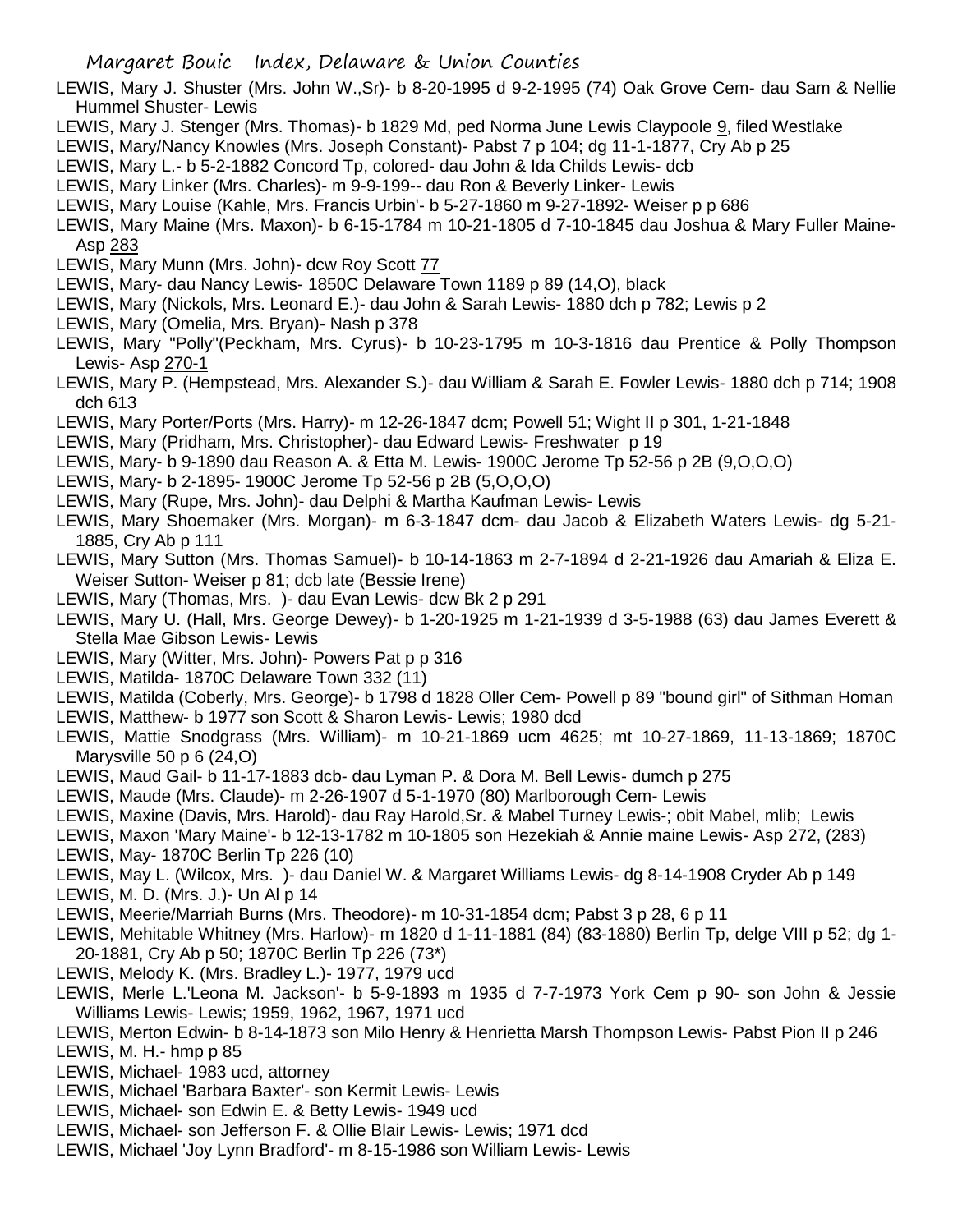- LEWIS, Michael- son Roger & Nancy J. Eldridge Lewis- Lewis
- LEWIS, Michael- son Roy F. & Florence Lewis- Lewis
- LEWIS, Michael- son Russell E. & Garnet Lewis- Lewis
- LEWIS, Michael Scott- son Ronald L. Lewis- Lewis
- LEWIS, Michael V. 'Mary Jo Kerns'- m 6-30-1979 son Carroll Lewis- Lewis
- LEWIS, Mike- son Eldo W. & Eva F. Lewis- 1964 dcd (12)
- LEWIS, Mike- son John & Emma Lewis- 1964 dcd (7)
- LEWIS, Miles- 1870C Harlem Tp 371 (7)
- LEWIS, Miller '--Collier '- son Miller Lewis,Sr.-Lewis
- LEWIS, infant dau Miller & Collier Lewis- d 9-23-1973 Oak Grove Cem- Lewis
- LEWIS, Millie C. Long (Mrs. H. John)- Lewis
- LEWIS, Milo 'Henrietta Knowles'- b 12-5-1810 Berlin d 2-20-1866 Washington C. D. Blockhouse Cem, Powell p 51; 1880C Berlin Tp p 365C
- LEWIS, Milo Henry 'Henrietta Marsh Thompson'- b 1836 m 1870 d 1898 son David & Almira Caulkins Lewis-1880 dch p 282, 300; 1908 dch 399; Pabst 1 p 64, 65, 3 p 30, 32, 6 p 10, 11; 7 p 80. 86, 92, 93, 103, 104; CCC p 31, Pabst Pion II p 157, 246; dg 5-27-1898, Cry Ab p 156
- LEWIS, Milton- b 10-1884 son Seth L. & Amanda Lewis- 1880C Washington Tp 178 p 8A (15,O,O,O)
- LEWIS, Mimmie- 1870C Berlin tp 237 (22)
- LEWIS, Minnie- 1870C Radnor Tp 459 (7)
- LEWIS, Minnie C.- b 1896 d 1970 Price Cem, djlm p 70
- LEWIS, Minnie Coranis- b 8-7-1870 Berlin Tp dau F. C. & Maoma Waters Lewis- dcb
- LEWIS, Minnie- d12-5-1879 (7y19d) dau J. & M. D. Lewis- Milford Cem, Un Al p 14
- LEWIS, Minnie Long (Mrs. H. John)- b 7-28-1896 m 1913 d 2-17-1970 Price Cem dau George & Emma Rice Long- Lewis
- LEWIS, Minnie- dau Thomas & Naomi Walters Lewis- Pabst 1 p 22; Pabst Pion II p 158
- LEWIS, Mira S. Dutton (Mrs. Loran P.)- dumch p 274
- LEWIS, Mollie J. Forrest (Mrs. Walter)- Lewis
- LEWIS, Monta- ch John & Emma Lewis- 1964 dcd (3)
- LEWIS, Morgan- b 8-10-1826 d 12-30-1886 Westfield Cem, Powell p 363
- LEWIS, Morgan 'Cyrene Schofield''Laura Turner'- b 7-15-1806 NY m 5-18/12-1862 dcm- son Jonathan & Mabel Hoyt Lewis- dumch p 306; Cline p 10; dg 2-26-1901, Cry Ab p 67; dg 3-15-1901, Cry Ab p 72
- LEWIS, Morgan- b 6-1883 son Reason A. & Etta M. Lewis- 1900C Jerome Tp 52 p 2B (11,O,O,O)
- LEWIS, Morgan S. 'Mary Shoemaker'- m 6-3-1847; 1870C Delaware To 271 (50\*); 1880C Delaware Tp p 220C; dg 5-21-1885, Cry Ab p 111
- LEWIS, Morris- son Robert & Catherine Lewis- 1850C JTp 1380 p 97 (16,O)
- LEWIS, Moses 'Julia A.'-1840C Berlin Tp 203 (20-30); 1850C Berlin Tp 2013 p 122 (38,NH)
- LEWIS, Musa- ch Thomas & Naomi Walter Lewis- Pabst 1 p 22; Pabst Pion II p 158
- LEWIS, Myrl Dean 'Brenda Joyce Morcher'- m 10-22-1983- son Jerry Lewis- Lewis
- LEWIS, Myrna (Basiger, Mrs. Robert)- dau Carl Lewis- Basiger; Lewis
- LEWIS, Myrna K. (Nelson, Mrs. )- dau Carl & Viola Andrews Lewis- Lewis
- LEWIS, Myrtle- b 8-27-1887 dcb- dau Lyman P. & Dora M. Bell Lewis- dumch p 275
- LEWIS, Myrtle Viola Maugans (Mrs. Marshall Jefferson)- b 7-24-1912 m 7-24-1944 d 9-16-1969 dau John Robert & Christie Elizabeth Murphy Maugans- Maugans Anc p p 69
- LEWIS, Nancy- Pabst 3 p 32
- LEWIS, Nancy- 1850C Delaware Town 1189 p 89 (40,O), black
- LEWIS, Nancy (12-1966)- dau Dr. Benjamin & Lois Lewis- Lewis
- LEWIS, Nancy (Carter, Mrs. Lyman)- m 4-2-1823 dau Robert Lewis- dcga p 18? Del Pat & Fr Chron
- LEWIS, Nancy (Carpenter, Mrs. Lyman)- dau Robert Lewis- dumch p 160; Pabst 0
- LEWIS, Nancy- dau Delphi Lewis- obit Delphi, mlib
- LEWIS, ---(Rupe, Mrs. John W.)- dau Delphi Lewis- obit Delphi, mlib
- LEWIS, Nancy (Huber, Mrs. Philip H.)- m 3-14-1948- Lewis
- LEWIS, Nancy J. Eldridge (Mrs. Roger)- b 4-19-1939 m 9-1957 d 7-21-1983 dau Lloyd & Bessie Wright Eldridge- Lewis
- LEWIS, Nancy- dau J. J. Lewis- 1880C Jackson Tp 2 p 224 (16,O,O,O)
- LEWIS, Nancy K. (Mrs. Robert H.)- 1975, 1977, 1979, 1981, 1983, 1991 ucd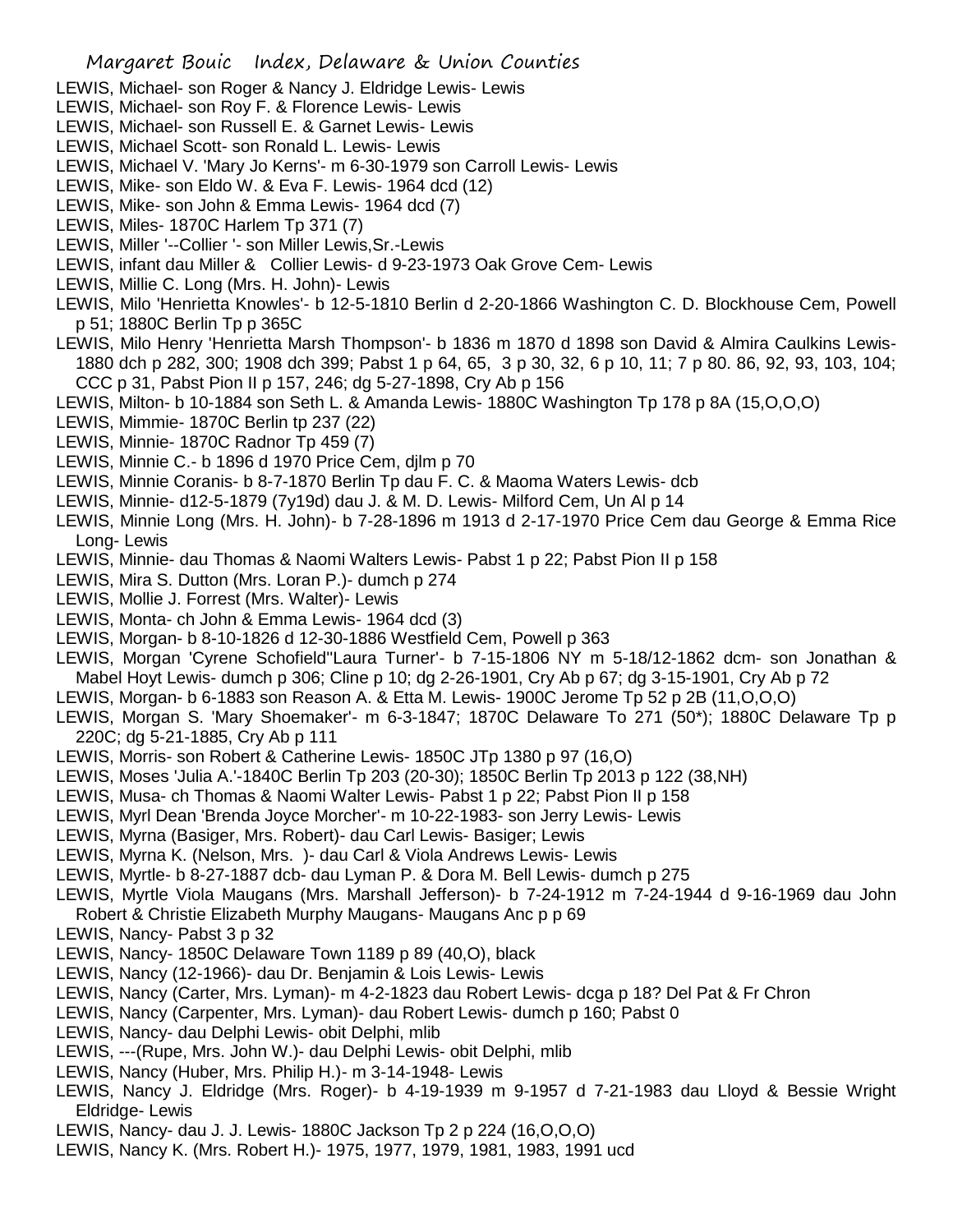- LEWIS, Nancy (Mrs. Randy)- Lewis
- LEWIS, Nancy (Richmond, Mrs. Ted)- dau Delphi & Martha Kaufman Lewis- Lewis
- LEWIS, Nancy (Mrs. Robert)- d age 64; dcq Louise Bennett Pinney 31; Pabst 6 p 11, 106
- LEWIS, Nancy Kay Scott (Mrs. Robert)- b 4-14-1949 m 11-27-1970 dau Jack & Anna Jean Liggett Scott-Lewis; Ayres 5,6; Carr 114316432; Thompson 6,7; Rittenhouse
- LEWIS, Naomi (Mrs. C. H.)- 1964, 1969 dcd
- LEWIS, Naomi Walters (Mrs. Thomas)- Pabst 1 p 22; Pabst Pion II p 158
- LEWIS, Nathan Charles- b 2-15-1977 son Robert & Nancy Scott Lewis- Lewis; 1983, 1991 ucd
- LEWIS, Nathaniel- Pabst Pion II p 162
- LEWIS, Nellie- d12-13-1879 (7m14d) dau A. & A. Dilsaver- Milford Cem, Un Al p 14
- LEWIS, Nelly T. (Henry, Mrs. Everett)- b 4-11-1915 m 2-1-1940 d 2-12-195 (69) Price Cem- dau H. John & Millie C. Long Lewis- Lewis
- LEWIS, Nettie (Curtis, Mrs. )- dau Elmer & Louree Nibert Lewis- Lewis
- LEWIS, Nettie M. Thompson (Mrs. E. H.)- Pabst 3 p 30
- LEWIS, Nettie (Wallace, Mrs. Robert)- dau Jerome Lewis- 1908 dch 624
- LEWIS, N. M. (Gardner, Mrs. Robert S.)- m 9-20-1842 Un. Gaz, unec XII p 39
- LEWIS, Noe B.- ch Thomas & Jane Lewis- 1850C Berlin Tp 2053 p 124 (2,O)
- LEWIS, Nora- 1870C Berlin Tp 226 (7)
- LEWIS, Norian- 1870C Harlem Tp 369 (19)
- LEWIS, Norma (Mrs. Emerson Jordan)- Lewis; 1971, 1980 dcd
- LEWIS, Norma H. (Mrs. Robert)- d 7-21-1978 (71)- bur W. Va- Lewis
- LEWIS, Norma Jean- b 6-21-1945 dau Marshall Jefferson & Myrtle Viola Maugans Dilsaver- Maugans Anc p 67
- LEWIS, Norma June (Claypoole, Mrs. Samuel Blair,Jr.)- b 6-30-1926 m 9-30-1950 dau Albert Thomas & Clara Elizabeth Marie Wilhelmena Shartel- ped Norma June Lewis Claypoole 1
- LEWIS, Norman- 1870C Harlem Tp 371 (12)
- LEWIS, Norman- son Steven & Sarah Milligan Lewis- dumch p 182
- LEWIS, Oliver- d 7-22-1825 son Dunning Lewis- dcga p 29 Del Pat & Fr Chron 2-28-1825
- LEWIS, Oliver T. 'Sarah Jane Westlake'- b 8-9-1856 m 1-9-1885 d 3-22-1931 son Thomas & Mary J. Stenger Lewis- ped Norma June Lewis Claypoole 4, filed Westlake
- EWIS, Ollie Blair (Mrs. Jefferson F.)- d 2-20-1985 967) bur Hayesville- sister Ozzie Blair- Lewis; 1971, 1980 dcd
- LEWIS, Opal (Mrs. Ralph)- Lewis
- LEWIS, Ora Mae Dixon (Mrs. )- b 3-10-1889 d 10-28-1990 (91) dau George Washginton Stacey & Anna Belle Dixon- Lewis
- LEWIS, Oran J.- 1880C Delaware Town p 518C
- LEWIS, Orlando- 1870C Marlborough Tp 409 (15)
- LEWIS, Orrin John 'Esther Rebecca Boyer'- (39-1894) dcb late (Ann Lewis)
- LEWIS, Orson- Civil War- Westfield Tp, Powell p 368
- LEWIS, Orson- son Morgan & Cyrene Schofield Lewis- 1908 dch 399; dumch p 306
- LEWIS, Orvin J.- 1870C Delaware Tp 271 (9)
- LEWIS, Otha Leland 'Ernestene'- d 5-25-1978 (69) bur Lawrence County- Lewis
- LEWIS, Othelo 'Phebe J.'- 1880C Marysville 401-443 p 30 (29,O,O,O)
- LEWIS, Pamela Waller Steffens (Mrs. Scott Milburn)- m 12-28-1968 dau Robert Steffens- Lewis
- LEWIS, Pansy- 11-1879 dau Othelo & Phebe J. Lewis- 1880C Marysville 401-443 p 30 (7/12,O,O,Pa)
- LEWIS, Pat (Mrs. John W.,Jr.)- Lewis
- LEWIS, Patrick- son Rev. Edwin & Sharon Lewis- Lewis
- LEWIS, Patty Martha- dau David Lewis,Sr.- btp p 4
- LEWIS, Patty Peterman (Mrs. Larry)- m 3-21-1964- Lewis
- LEWIS, Patty (Underhill, Mrs. John)- dcq CH 11
- LEWIS, Paul Michael- b 1984 son Steve Paul & Ruth Ann Mabry Lewis- 1985 uch p 91; 1991 ucd
- LEWIS, Paul Wesly- b 11-4-1902 son Byron Clyde & Blanche Case Lewis- dcb late
- LEWIS, Pearl- b 11-9-1876 Mad. Co. d 10-23-1906 (28y11m) Madison Co Oakdale Cem 2090 (246E) I p 40, 41 (E-R39-1)
- LEWIS, Pearl E.- dau Othelo & Phebe J. Lewis- 1880C Marysville 401-443 p 30 (1,O,O,Pa)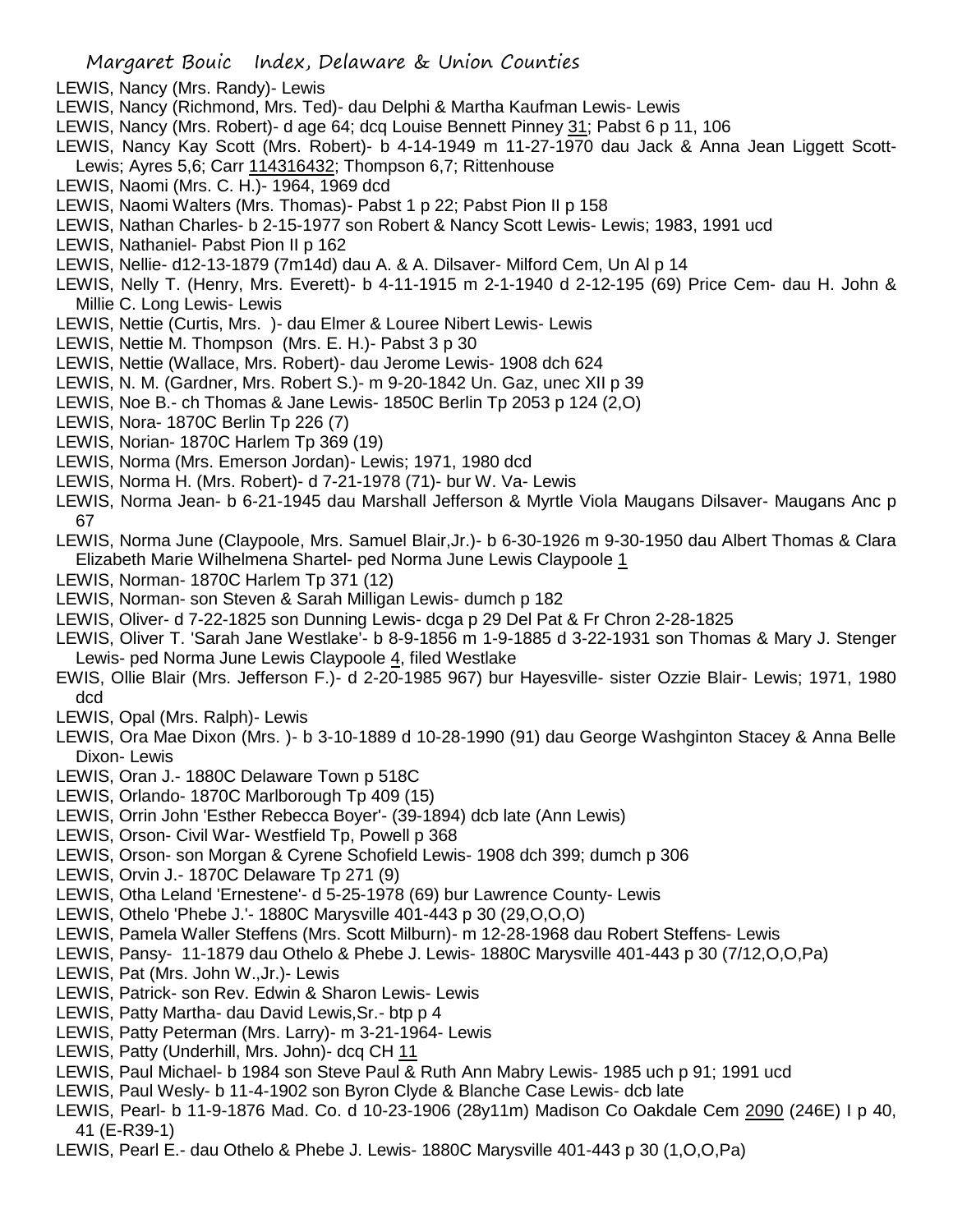- LEWIS, Pearley- b 9-1894 dau Jesse P. & Della Lewis- 1900C Claibourne Tp 219-234 p 9B (5,O,O,O)
- LEWIS, Peggy- delge V p 37
- LEWIS, Peggy- d 3-23-1822 (19) Galena Cem, Powell p 27
- LEWIS, Percy B. 'Elma E.'- m 6-21-1917 d 11-6-1946, obit Elmo E., mlib
- LEWIS, Perry Ellsworth- d 9-11-1865 (1-4-20) son David & Margaret Griffiths Lewis- Old Welsh Chyd- Powell p 209
- LEWIS, Perry- d 9-13-1849 (11m13d) son Harry & Mary Lewis- Blockhouse cem, Powell p 51
- LEWIS, Perry- son John & Ruth Scott Lewis- Pabst 1 p 18
- LEWIS, Pheba (Mrs. Jacob)- unec VIII p 27
- LEWIS, Phebe J. (Mrs. Othelo)- 1880C Marysville 401-443 p 30 (28,Pa,Pa,Pa)
- LEWIS, Phil W.- b 11-4-1902 Delaware Town son B. C. & Blanche Case Lewis- dcb
- LEWIS, Philena (Clark, Mrs. John Niday)- b 1821 d 1877 ped Dwight Park Marshall by Lulu Mae Keathly #392 13, unec XIII p 11, XIV p 21 dau Jesse & Hannah deWitt Lewis
- LEWIS, Philura Victoria- dau John C. & Harriet Brundige Lewis- dumch p 103
- LEWIS, Phillip- 1915 uch p 130, 131; 1883 uch III p 370, 371
- LEWIS, Philip 'Abigail Melvin'- m 3-7-1816 Madison Co, unec IV p 29
- LEWIS, Philip 'Elizabeth'- Nash p 294
- LEWIS, Phebe York (Osterhout, Mrs. Jacob)- dau Stephen & Rebecca Crandall York- Asp 157o-6
- LEWIS, Phebe York (Mrs. Samuel)- 11-30-1762 dau Bell & Ruth Maine York- Asp 155
- LEWIS, Phoebe Hinton (Mrs. Joseph)- m 1860 d 1865 dau William Hinton- dumch p 307
- LEWIS, Phoebe L. (Dalrymple, Mrs. Jacob)- dau William Lewis- dumch p 487
- LEWIS, Polly (Cotton, Mrs. Bruce)- m 9-15-1984 dau Mr. & Mrs. Charlesn N. Modena- Lewis
- LEWIS, Polly Thompson (Mrs. Prentice)- Asp (270)
- LEWIS, Prentice 'Polly Thompson'- b 3-16-1772 m 12-7-1794 d 1-1-1842 Asp 270
- LEWIS, Prentice-b 9-27-1797 son Prentice & Polly Thompson Lewis- Asp 270-2
- LEWIS, Priscilla Jane Woolem (Mrs. John Willis)(Landex, Mrs. Samuel)- b 1846 d 3-6-1923; 1985 uch p 91
- LEWIS, Rachel Ann (Cook, Mrs. Lincoln Jay)- b 1868 d 1913 dau Barry & Elizabeth DeWitt Lewis- ped Janet Cook Payne #274 9, unec XI p 19; Lewis
- LEWIS, Rachel (Foreman, Mrs. Martin)- 1880 dch p 780
- LEWIS, Rachel (Hills, Mrs. Amos)- 1908 dch 509
- LEWIS, Rachel Morgan (Mrs. Jacob)- m 9-19-1844 dcm; 1850C Liberty Tp Un Co 1635 p 107 (27,O) also 1648 p 108
- LEWIS, Rachel (Willets, Mrs. Ellis)- m 1822; Pabst 8 p 84
- LEWIS, Ralph- delge VIII p 14
- LEWIS, Ralph O.'Opal'- d 1-27-1984 (83) Lewis
- LEWIS, Ralph Raymond- b 10-9-1888 son Charles R. E. & Harriet Francina Moore Lewis- Nash p 90
- LEWIS, Ralph- son Ruth I. Lewis- Lewis
- LEWIS, Ralph Tobias 'Hazel Kling'- m 2-22-1936 d 3-28-1967 obit, Hazel K, mlib
- LEWIS, Randolph- (8-1981) son Jeffrey E. & Audrey Lewis- Lewis
- LEWIS, Randy R.- son Mr. & Mrs. Paul Campbell- Lewis
- LEWIS, Randy 'Nancy'- Lewis
- LEWIS, Ray Harold,Sr. 'Mabel A.Turney(r)'- b 10-10/11-1894 Guernsey Co m 10-17-1917 d 7-8-1971 Oakdale Cem II p 111 (K-R1-19)-son Charles & Rose Hostetler Lewis- Lewis; Marysville p 54; obit Mabel A., mlib
- LEWIS, Ray Harold, Jr- son Ray Harold,Sr. & Mabel A. Turner Lewis- Lewis
- LEWIS, ---(Young, Mrs. Louis)- dau Ray & Virginia Lewis- Lewis
- LEWIS, Ray 'Virginia'- d 2-24-1962 (54) son Claude & Maude Lewis- Lewis
- LEWIS, Ray,Jr.- son Ray & Virginia Lewis- Lewis
- LEWIS, Reason A. 'Etta M.'- b 7-1838 1900C Jerome Tp 52-56 p 2B (61,O,O,O) m 7y
- LEWIS, Rebecca- Pabst 8 p 92
- LEWIS, Rebecca A. (Bryands, Mrs. George)- m 2-16-1843 dcm
- LEWIS, Rebecca A. (Burris, Mrs. Andrew)- m 3-4-1849 Madison Co, unec XI p 9
- LEWIS, Rebecca (Owens, Mrs. Thomas)- d 5-6-1898 1908 dch 569; dg 12-11-1906,
- Cryd Ab p 172
- LEWIS, Rebecca (Mrs. Robert)- d 10-30-1845 (40-1-29) Vans Valley Cem, Powell p 280; dcw Bk 2 p 153
- LEWIS, Rebecca (Robinson, Mrs. William Daniel)- b 11-9-1800 m 11-1824 d 1890, Hill Cem p 3; 1915 uch p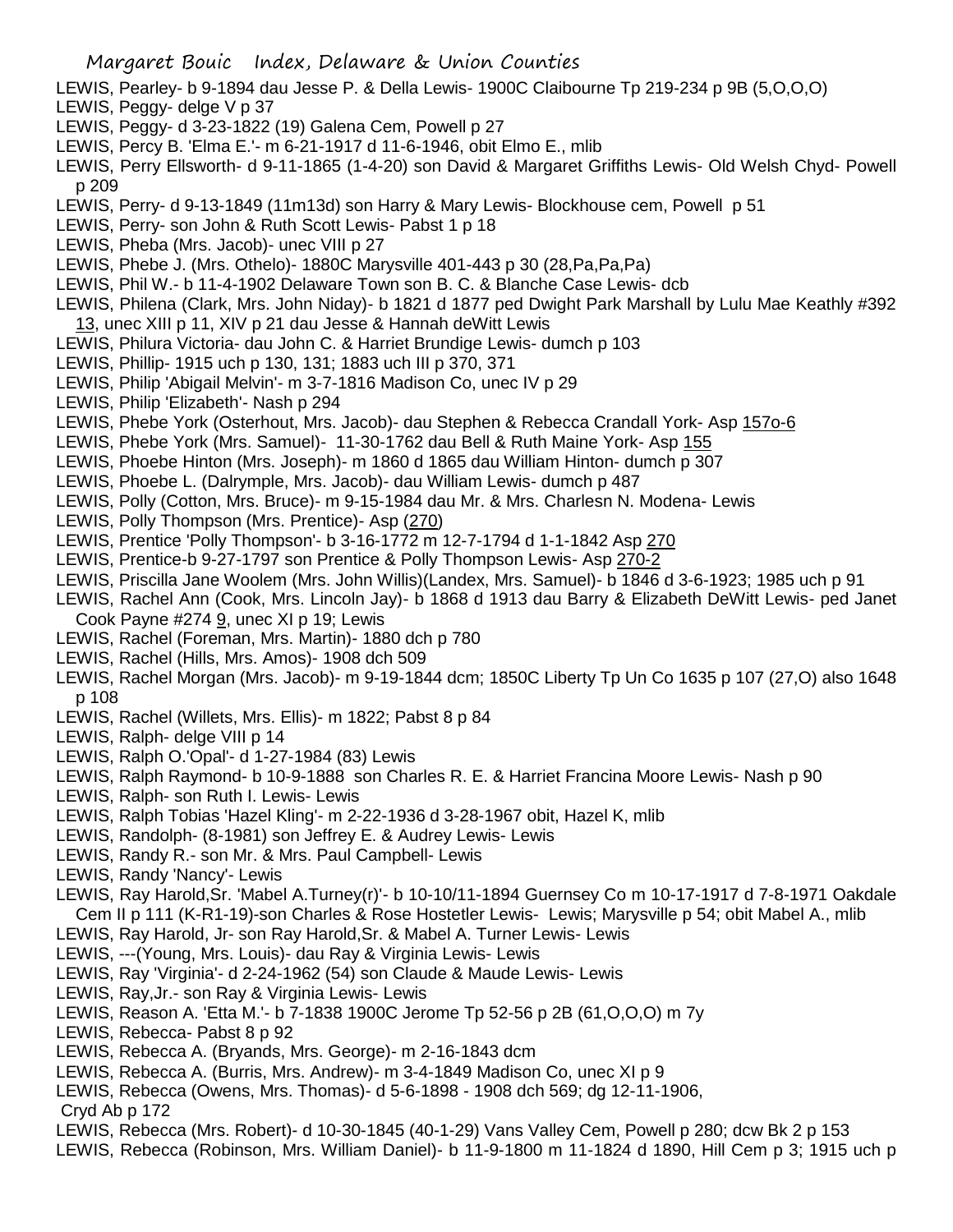- Margaret Bouic Index, Delaware & Union Counties 873; dcq Dorance Arehart 25; dcc Ray Bauman 25 LEWIS, Rebecca Thompson (Mrs. David)- 4-18-1844 Madison Co, unec X p 7 LEWIS, Rena Miller (Mrs. Gary)- b 8-20-1961 m 8-11-1984 dau Roger & Eileen Boerger Miller- St. Paul p 10, 143 LEWIS, Reuben W.- 1835 men p 5 #8 p 1 Berkshire Tp LEWIS, Rev.- 1915 uch p 221 LEWIS, Rhoda (Maine, Mrs. Jared)- b 2-21-1802 dau Prentice & Polly Thompson Lewis- Asp 270-5; (659) LEWIS, Richard - Sbc p 26 Rick- Sbc p 26 LEWIS, Richard- from Wales, Nat 7-18-1845, delge IX p 58 LEWIS, Richard- Nash p 28 LEWIS, Richard A.- son Kermit W. & Annabell Fritz Lewis- Lewis LEWIS, Richard- son Evan Lewis- dcw Bk 2 p 291 LEWIS, Richard C.'Barbara Hackmeister'- m 9-10-19-- son Richard & Mary Ellen Lewis- Lewis LEWIS, Richard H. 'Mary Ellen Thompson'- d 4-30-1993 (72) bur St. Paul's- Lewis; 1973, 1975, 1977 ucd LEWIS, Richard L. 'Janet A.'- Lewis; 1962, 1967, 1971, 1973, 1975, 1977, 1979, 1981, 1983 ucd LEWIS, Richard 'Judith'- 1991 ucd LEWIS, Richard L. 'Judith A.'- 1991ucd LEWIS, Richard- son Merle L. & Leona M. Jackson Lewis- Lewis LEWIS, Rick- delge V p 37 LEWIS, Ricky- b 1953 son Ellis F. & Lois J. Lewis-1961, 1964, 1969, 1981, 1980 dcd LEWIS, Robert- Curve Rd.- Lewis LEWIS, Robert- 1880 dch p 592; 1908 dch 291; Pabst 5 p 25 LEWIS, Robert- delge IV p 55, 1837 LEWIS, Robert- hmp p 133, 137 LEWIS, Robert- 1835 men p 31 #114 p 54 Harlem Tp LEWIS, Robert- 1835 men 59 #102 p 110 Trenton Tp LEWIS, Robert- 1826 Sunbury Tp, delge VII p 48 LEWIS, Robert,Jr.- 1826 Sunbury Tp, delge VII p 48 LEWIS, Robert- son Benjamin & Lois Lewis- Lewis LEWIS, Robert 'Catherine'- 1850C Delaware Tp 1380 p 97 (53,Pa) LEWIS, Robert- son Clarence & Sadie Crites Lewis- Lewis LEWIS, Robert E. 'Blanche'- d 6-16-1974 (70) bur Mansfield- Lewis LEWIS, Robert H.'Nancy Kay Scott'- m 11-27-1970 son Ray Harold,Jr. & Ada Eickemeyer Lewis- Lewis; Carr (114316432); Ayres 5,6; Thompson 6,7; Rittenhouse 5,6; Rhoades 4,5; 1975, 1977, 1979, 1981, 1983, 1991 ucd LEWIS, Robert- son Jerry & Verlena Lewis- 1964 dcd (1) LEWIS, Robert K. 'Sandra'- 1980 dcd LEWIS, Robert 'Louise Maugans'- Maugans Anc p 16 LEWIS, Robert 'Marjorie Sargent'- (18-1966) m 6-7-1969 son Dr. Benjamin Lewis- Lewis LEWIS, Robert 'Nancy'- d age 87 son Benjamin & Polly Lewis- dcq Louise Bennett Pinney 30; dumch p 160; Pabst 6 p 33, 106; dcga p 18 Del Pat & Fr Ch 4-9-1823 LEWIS, Robert 'Norma H.'- d 1975- Weiser p LEWIS, Robert 'Rebecca'- d 6-25-1841 or 11-1-1838 (70) Van's Valley Cem- Powell p 280; dcw Bk 2 p 153 LEWIS, Robert- son Richard C. & Barbara Hackmeister Lewis- Lewis LEWIS, Roger 'Nancy J. Eldridge'- m 9-1957- Lewis LEWIS, Romeo 'Alice Carey'- m 1-31-1867, delge X p 75 LEWIS, Ron- son Ray & Virginia Lewis- Lewis LEWIS, Ronald L. - b 6-9-1935 d 5-3-1993 (57) Oak Grove Cem- son Carl R. & Viola Andrews Lewis- Lewis LEWIS, Ronald Z.- son Zelman M. & Sibly S. Lewis- Lewis LEWIS, Rosa (Fravel, Mrs. )- sister Joseph Lewis- Lewis LEWIS, Rose Hostetler (Mrs. Charles)- Lewis
- LEWIS, Rose M. (Mrs. Duane R.)- 1975 ucd
- LEWIS, Rose Malespen (Mrs. Austin R.)- m 6-8-1863 dcm
- LEWIS, Rose Marie- dau Edwin E. & Betty Jane Lewis- 1949 ucd
- LEWIS, Rose Nakoneczny (Mrs. Clifford)- d 2-14-1984 (59)- Lewis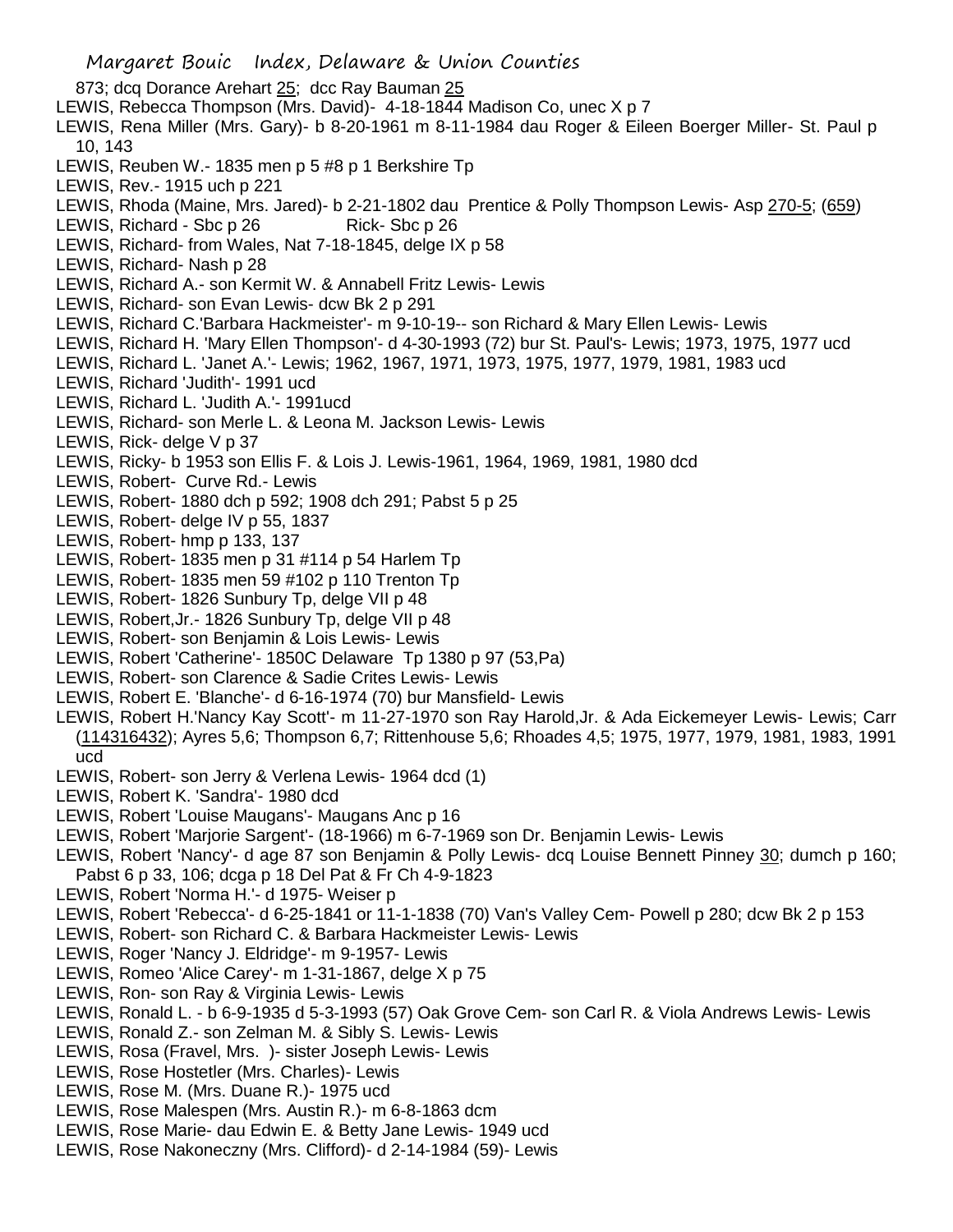- LEWIS, Rosealie (Mrs. Clifford C.)- Lewis
- LEWIS, Rosemay (Mrs. Duane R.)- 1973, 1977, 1979, 1981, 1983 ucd
- LEWIS, Rosetta (Whitney, Mrs. Amos)- dau David,Sr. & Almira Caulkins Lewis- Pabst 1 p 20, 7 p 108; Pabst Pion II p 157; btp p 4
- LEWIS, Rosette- dau David Lewis,Jr.- Pabst Pion II p 157; 1870C Berlin Tp 222 (57\*); 1880C Berlin Tp p 367C
- LEWIS, Roy F.- 'Bud" 'Florence'- d 10-1977 (63) Forest Grove Cem- brother Merle Lewis- Lewis
- LEWIS, Roy- delge III p 58, Delaware Mausoleum
- LEWIS, Roy- son James Everett & Stella Mae Gibson Lewis- Lewis
- LEWIS, Rudolph- 1860C Marysville 1466-1456 p 193 (30,Va) mulatto
- LEWIS, Russell- brother Carl R. Lewis- Lewis
- LEWIS, Russell E. 'Garnet'- d 5-26-1980 (69) Fairview Mem. Pk- Lewis
- LEWIS, Russell E.- son Russell E. & Garnet Lewis- Lewis
- LEWIS, Ruth A. (Mrs. Fred A.)- 1991 ucd
- LEWIS, Ruth A. (Mrs. Larry K.)- Lewis
- LEWIS, Ruth Ann Mabry (Mrs. Steven Paul)- 1985 uch p 91; 1977, 1979, 1981, 1983, 1991 ucd
- LEWIS, Ruth (Mrs. Charles W.)- d Wed dg 4-1-1953 (60) bur Pataskala
- LEWIS, Ruth C. (Mrs. Thomas V.)- Lewis
- LEWIS, Ruth E. (Clemans, Mrs. Cecil)- b 1901 d 1961 Milford Cem, Un Al p 51- Lewis
- LEWIS, Ruth (Fooce, Mrs. )- sister Jefferson F. Lewis- Lewis
- LEWIS, Ruth I. Bundy (Mrs. )- d 9-25-1980 (40) Fairview Cem- Lewis
- LEWIS, Ruth (Mrs. Dr. John K.)- d 1-10-1873 (78-7-13) Cheshire Cem, Powell 58; 1870C Berlin Tp 236 (76)
- LEWIS, Ruth (Mackey, Mrs. )- dau Charles & Rose Hostetler Lewis- Lewis
- LEWIS, Ruth Scott (Mrs. John)- dau Asa Scott- Pabst 1 p 18; dcw Bk 1 p 42; 1850C Berlin Tp 1906 p 118 (65,Conn)
- LEWIS, Ruth (White, Mrs. )- sister Robert E. Lewis- Lewis
- LEWIS, Ryan Scott'Donna Renee Bishop'- m 8-14-1993 son Larry & Patty Peterman Lewis- Lewis
- LEWIS, S.- 1880 dch p 511
- LEWIS, Sadie Crites (Mrs. Clarence)- Lewis
- LEWIS, Sally (Bartholemew, Mrs. Isaac)- dau Comford Lewis- CCC p 65
- LEWIS, Sally (Mrs. Dunning)- d 10-26-1825 Westfield Tp, dcga p 31, Del Pat & Fr Chron
- LEWIS, Samuel- 1870C Radnor Tp 459 (38\*); 1880C Radnor Tp p 480A
- LEWIS, Samuel- 1883 uch III p 349 V p 73, 237, 286, 287, 415, 486, 515, 558, 662
- LEWIS, Samuel- son Joseph Lewis- dcq Roy Scott 152
- LEWIS, Samuel- son --& Martha Lewis- obit Martha, mlib
- LEWIS, Samuel 'Mary Jane Gallant'- m 12-25-1855/6 dcm d, funeral Sunday-bur Radnor Ccm- dg 2-26-1901, Cry Ab p 67- son John & Sarah Hughs Lewis- Lewis 1,2; 1908 dch 760, 782; 1908 dch 101, 399; dumch p 53; delge IX p 29; d 4-26-1889, Cry Ab p 227; dg 9-7-1900 Cry Ab p 34; dg 3-15-1901, Cry Ab p 72
- LEWIS, Samuel 'Phebe York'- Asp (155)
- LEWIS, Samuel T.- son Edward & Hannah Jones Lewis- 1880 dch p 775; 1908 dch 399
- LEWIS, Samuel T. 'Susan Vought'- (50-1894) dcb late (Sherman)
- LEWIS, Sandra (Mrs. David)- 1971 dcd
- LEWIS, Sandra (Mrs. Robert K.)- 1980 dcd
- LEWIS, Sarah- 1880C Concord Tp p 267C
- LEWIS, Sarah- Pabst 1 p 46
- LEWIS, Sarah- 1870C Union Tp 19 p 3 (36,Pa)
- LEWIS, Sarah- 1850C Berlin Tp 1914 p 119 (78,Conn)
- LEWIS, Sarah- 1870C Harlem Tp 369 (60\*)
- LEWIS, Sarah- 1870C Harlem Tp 371 (10)
- LEWIS, Sarah- 1870C Troy Tp 519
- LEWIS, Sarah- 1870C Radnor Tp 459 (13)
- LEWIS, Sarah A.- 1870C Harlem Tp 371 (30)
- LEWIS, Sarah Adams (Mrs. David)- Pabst 1 p 17; Pabst Pion II p 157
- LEWIS, Sarah A. (Johnson, Mrs. Andy)- m 11-19-1879 ucm 6588
- LEWIS, Sarah Angeline- dau Levi E. & Susan E. Marten Lewis- 1883 uch V p 508; 1985 uch p 91
- LEWIS, Sarah Beth- b 1982 dau Steven Paul & Ruth Ann Mabry Lewis- 1985 uch p 91; 1983, 1991 ucd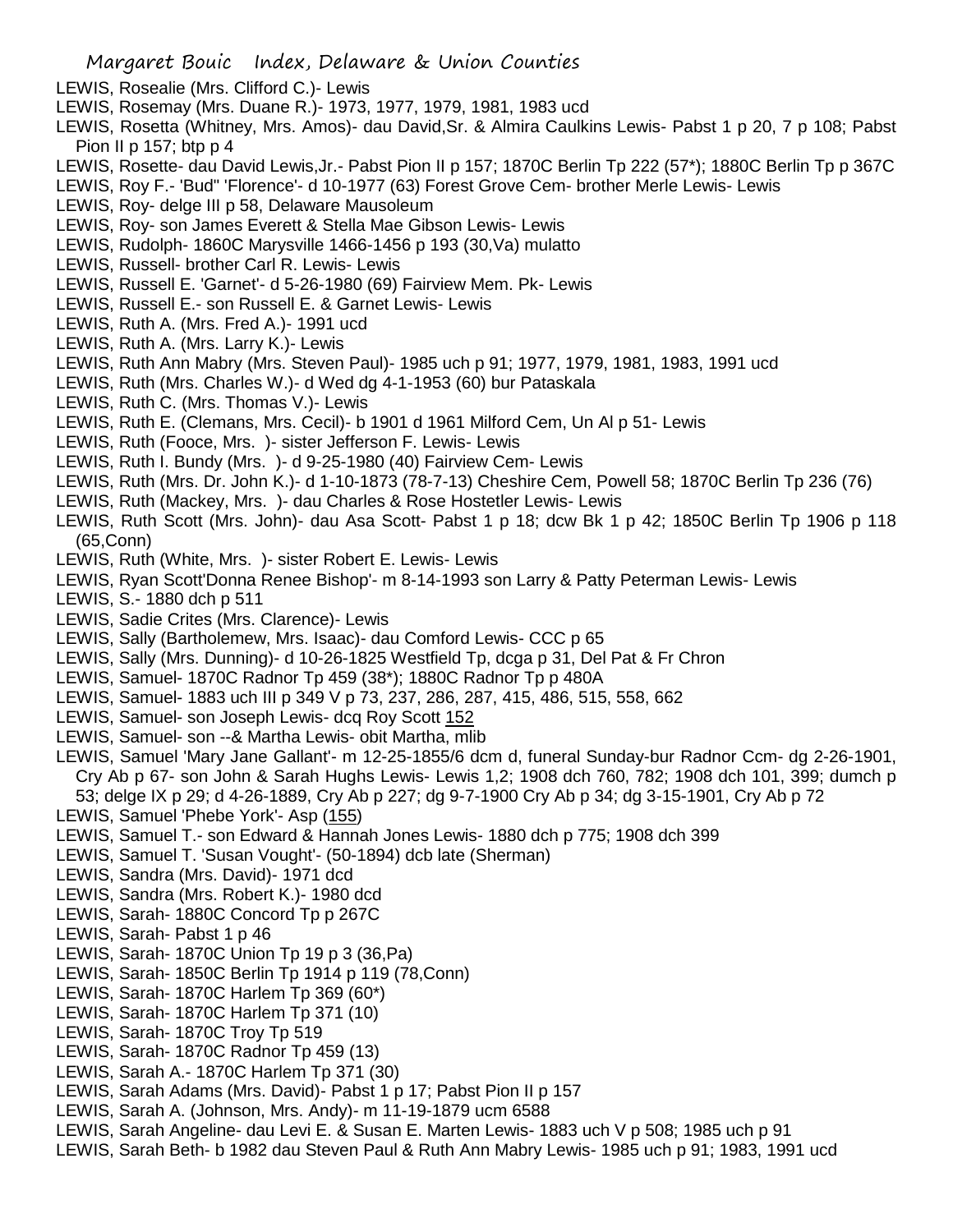- LEWIS, Sarah Bryson (Mrs. George W.)- m 7-8-1869- ucm 4571; mt 8-11-1869
- LEWIS, Sarah C. (Mrs. John H.)- b 5-1854; 1900C Jackson Tp 151-153 p 7A (46,O,Ger,Ger)
- LEWIS, Sarah E.- 1880C Orange Tp p 351A
- LEWIS, Sarah- sister Edward Lewis- 1880 dch p 775
- LEWIS, Sarah E. (Carter, Mrs. Lewis)- dau William & Sarah Fowler Lewis- 1880 dch p 714; 1908 dch 613
- LEWIS, Sarah Elizabeth Fowler (Mrs. William T.)- b 1-3-1822 m 1827 or 1-3-1838 d 4-22-1900 Cheshire Cem,
- Powell p 60 dau Charles & Catherine Payne Fowler- 1880 dch p 714; 1908 dch 610; dg 12-16-1875, Cry Ab
- p 7; dg 7-30-1885, Cry Ab p 115dg 4-27-1900, Cry Ab p 18; dg 3-6-1908, Cry Ab p 115
- LEWIS, Sarah Evans (Mrs. William H.)- m 4-21-1880 ucm 6709
- LEWIS, Sarah- b 1988 dau Fred A. & Ruth A. Lewis- 1991 ucd
- LEWIS, Sarah Gordon (Mrs. John)- dcq Roy Scott 39
- LEWIS, Sarah Jane Westlake (Mrs. Oliver T.)- b 8-9-1863 m 1-9-1885 d 7-1-1939 dau George Washington & Sarah Katherine Beveridge Westlake- ped Norma June Lewis Claypoole 5, filed Westlake
- LEWIS, Sarah J. Davis (Mrs. Thomas)- m 9-2-1846 dcm
- LEWIS, Sarah (Hopkins, Mrs. William P.)- m 10-31-1871 ucm 5003
- LEWIS, Sarah Hughs (Mrs. John)- 1880 dch p 760, 782; 1908 dch 600; dumch p 53; Lewis p 1
- LEWIS, Sarah Jane- d 9-6-1849 (1y5m) dau E. & M.- Powell p 214
- LEWIS, Sarah (Mrs. John)- dcq Roy Scott 609
- LEWIS, Sarah J.- dau John K. & Uneta Littleton Lewis- 1985 uch p 91
- LEWIS, Sarah (Jones, Mrs. John T.)- m 1-1-1838 dcm d 1860; dg 5-14-1884 Cry Ab 96, 97
- LEWIS, Sarah (Kiser, Mrs. Andrew)- Lewis
- LEWIS, Sarah L. (Canan, Mrs. Charles E.)- m 9-22-1867 ucm 4237
- LEWIS, Sarah Milligan (Mrs. Steven)- d age 71 dau James Milligan- dumch p 12; 1850C Harlem Tp 688 p 61 (41,Pa)
- LEWIS, Sarah (Oller, Mrs. George H.)- m 5-25-1882 dcm
- LEWIS, Sarah A. Pool (Mrs. James)- 1880 dch p 778
- LEWIS, Sarah A.(Mrs. William F.)- 1870C Orange Tp 431 (52)
- LEWIS, Sarah Sherwood (Mrs. Joseph)- Pabst 1 p 20; dg 3-27-1903, Cry Ab p 177
- LEWIS, Sarah (Sherwood, Mrs. Nathan)- dau Capt. John Lewis- btp p 3
- LEWIS, Sarah (Smith, Mrs. Loren)- b 3-16-1800 d 4-16-1876 Cheshire Cem, Powell 54
- LEWIS, Savannah Elaine- b 6-10-1995 dau Dustin & CIndy Inscho Lewis- Lewis
- LEWIS, Scott Milburn 'Pamela Waller Steffens''Sharon L. Wilson'- m(1) 12-28-1965 (2) 8-3-1973 son Clyde E. & Lois Margaret Milburn Lewis- Lewis; 1961 (14), 1964, 1980 dcd
- LEWIS, Mrs. S. E.- mother of Kitty Lewis- dg 2-11-1887, Cry Ab p 123
- LEWIS, S. Ella (Jones, Mrs. E. E.)- b 11-28-1857 m 11-5-1878 dau Samuel & Mary J. Gallant Lewis- 1880 dch p 761; dumch p 53
- LEWIS, Seth L.- b 1857 d 11-19-1937 York Cem p 63- son Levi E. & Susan E. Marten Lewis- 1883 uch V p 508; 1985 uch p 91; 1900C Washington Tp 178 p 8A (42,O,O,O) m 16y
- LEWIS, Sharon (Mrs. Scott)- Lewis; 1980 dcd
- LEWIS, Sharon (Mrs. Rev. Edwin)- Lewis
- LEWIS, Sharon Lee Wilson (Mrs. Scott Milburn)- m 8-3-1973 dau S. H. Wilson- Lewis
- LEWIS, Sharon Lynn Brewster (Mrs. Dr. Arthur Deane)- b 9-28-1948 m 4-11-1969 d 11-11-1973 dau Malcolm Edie & Jean Evelyn Lindsey Brewster- Cowgill p 43
- LEWIS, Sharon McBride (Mrs. Alvin Jr.)- b 4-16-1944 m 7-10-1971 dau Fred & Norma Rausch McBride-Rausch 138411, III p 274
- LEWIS, Shawn- b 1974 ch James W. & Deborah A. Lewis- 1991 ucd
- LEWIS, Shellaine L.(Ward, Mrs. Chris)- m 4-29-1995 dau Charles & Deborah Lewis- Lewis
- LEWIS, Shelly Lyn Driggs (Mrs. Charles W. II)- m 5-4-1991- dau Larry & Shirie Driggs- Lewis
- LEWIS, Sherben/Sherbems- ch Isaac & Florilla Welch Lewis- Pabst 1 p 20; Pabst Pion II p 157
- LEWIS, Sherman- b 11-12-1894 son Samuel T. & Susan Vought Lewis- dcb late
- LEWIS, Sherrie (Mrs. George)- Lewis
- LEWIS, Sherry- dau Jerry & Berlena Lewis- 1964 dcd (2)
- LEWIS, Shirley- 1967 ucd
- LEWIS, Shirley E. (Mrs. Jerry L.)- 1971 dcd
- LEWIS, Shirley Jo- dau Merle L. Lewis- Lewis- engaged to John Wilbur Phipps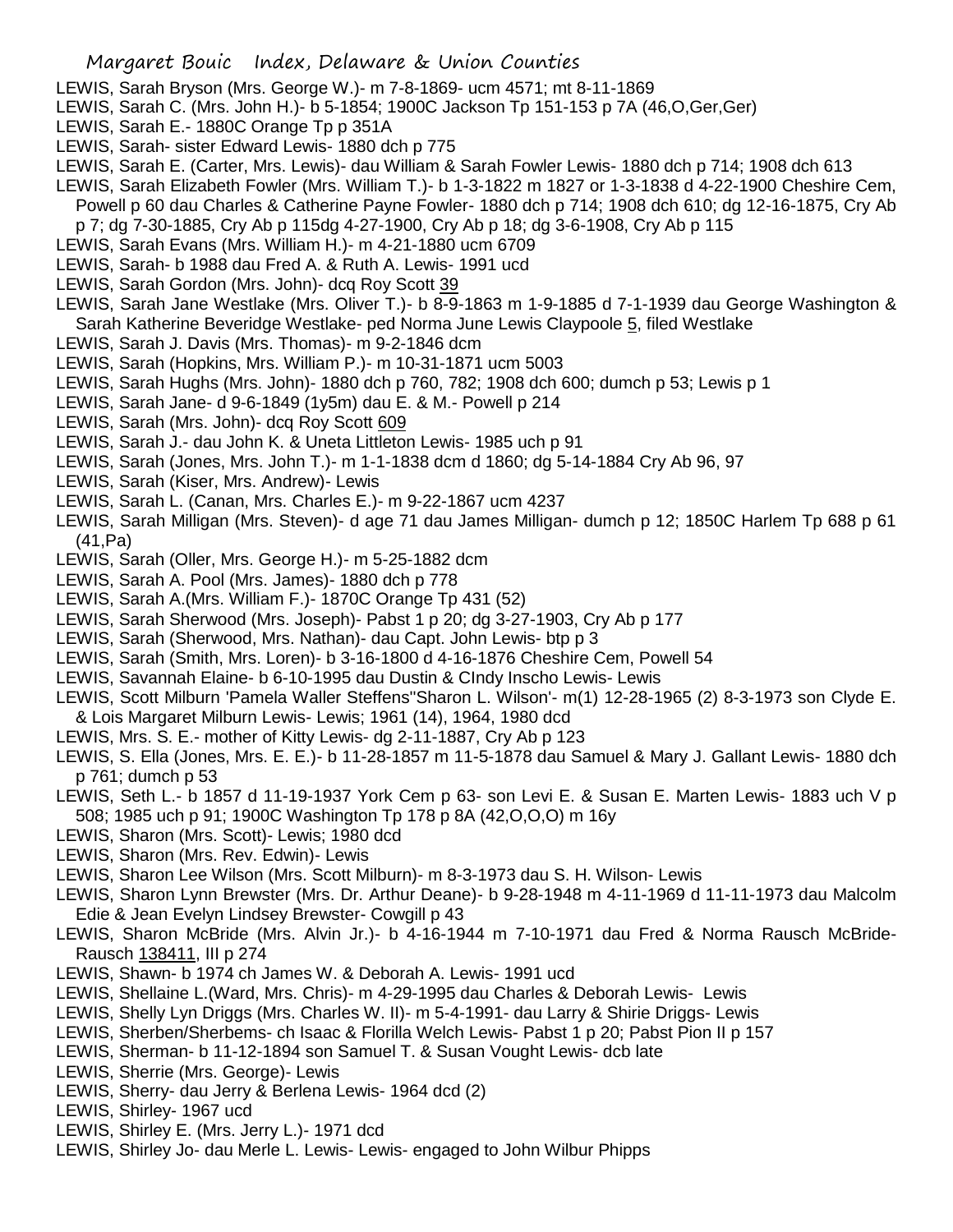- LEWIS, Shirley (Phipps, Mrs. John)- dau Merle L. & Leona N. Jackson Lewis- Lewis; 1959, 1962 ucd
- LEWIS, Sibyl S.(Mrs. Zelman M.)- b 11-5-1918 d 1-3-1989 (71) Bloomfield Cem- Lewis
- LEWIS, Silas- 1883 uch V p 198
- LEWIS, Sophia Burriss (Mrs. Fielding) ped Belvia Osborne Holloway #104, unec VII p 20
- LEWIS, Sophia- d 8-10-1859 (14y11m) dau David & Anna Thomas Lewis Old Welsh Chyd, Powell p 209
- LEWIS, Spencer- unec IV p 36
- LEWIS, Stanley- half-brother Clair E. Lewis- Lewis
- LEWIS, Stella Mae Gibson (Mrs. James Everett)- Lewis
- LEWIS, Stephen- 1870C Harlem Tp 369 (61\*)
- LEWIS, Stephen Michael- son Lawrence & Helen Marcena Wilson Lewis- Freshwater p 191
- LEWIS, Stephen son Roy F. & Florence Lewis- Lewis
- LEWIS, Steven Paul 'Ruth Ann Mabry'- b 1956 son John E. & Jocelyn Lewis- 1985 uch p 91; 1959, 1962, 1971, 1973, 1975, 1977, 1979, 1981, 1993 ucd
- LEWIS, Steven 'Sarah Milligan'- d 1892 (81) dumch p 182, 297; hadc p 28; 1850c Harlem Tp 688 p 61 (41,Del); 1880C Harlem Tp p 438A
- LEWIS, Steven W.- son Carroll W. & Loraine Lewis- Lewis
- LEWIS, Surena- 1870C Delaware Tp 271 (7)
- LEWIS, Susan B. (Woodsworth/Wadsworth, Mrs. Samuel)- m 6-6-1848 dcm dau Harlow Lewis- dcw Bk 3 p 211
- LEWIS, Susan E. (Mrs. Levi E.)- b 6-2-1836 m 8-18-1853 dau Seth & Sarah Morten Lewis- 1900C Jackson Tp 215-217 p 913 (63,O,Vt,Vt)- m 47y, 8 ch
- LEWIS, Susan Elizabeth (Creviston, Mrs. Lemuel Sherman)- b 6-4-1893 d 6-7-1968 dau John Willis & Mary Jane Forst Lewis- 1985 uch p 91
- LEWIS, Susan E. Morton (Mrs. Edward Levi)- b 2-1836 d 5-25-1907 York Cem p 64- dau Seth & Sarah Hayne Morton- 1985 uch p 91
- LEWIS, Susan (Jones, Mrs. )- dau Evan Lewis- dcw Bk 2 p 291
- LEWIS, Susan Moyer (Spangler, Mrs. George G.)- m 9-12-1883 dau Rev. Levi E. & Susan E. Morten Lewis-1915 uch p 1101; 1883 uch V p 508; 1985 uch p 91
- LEWIS, Susan R. (Hazen, Mrs. Martin L.)- lic 1-18-1879 ucm 6416
- LEWIS, Susan Scott (Mrs. Arthur B.)- d 1-26-1883 dg 2-8-1883, Cry Ab p 79
- LEWIS, Susan Vought (Mrs. Samuel T.)- (42-1894) dcb late (Sherman)
- LEWIS, Sylvester- son Chester Lewis- dcw Bk 1 p 66
- LEWIS, Sylvester- son David Lewis,Sr.- Pabst 1 p 20; btp p 4
- LEWIS, Sylvester- son Jacob & Rachel Lewis- 1850C Liberty Tp Del Co 1635 p 107 (3,O) also 1648 p 108  $(4, 0)$
- LEWIS, Sylvester- son Thomas & Jane Lewis- 1850C Berlin Tp 2053 p 1124 (5,O)
- LEWIS, Sylvia (Armstrong, Mrs. Jesse)- dau David Lewis,Sr- Pabst 1 p 20, 21; Pabst Pion II p 157
- LEWIS, Sylvia Ianthi (Lugger, Mrs. William H.)- b 6-28-1888 m 6-5, funeral 3-9-1908 (20) Oak Grove Cem -
- dau Theodore & Georgie Bill Lewis- dcb; dg 3-17-1908 Cyr Ab p 17
- LEWIS, Sylvia- dau Isaac & Florilla Welch Lewis- Pabst 1 p 20
- LEWIS, T.- hadc p 10; CCC. 1849 Brown Tp
- LEWIS, T. E.- hmp p 147, 274
- LEWIS, Teresa D. dau Col John S. & Janet D. Martin- Lewis- engaged to Jay N. Amburgey
- LEWIS, Teri (Mrs. Jerry L.)- Lewis
- LEWIS, Terry- b 1957 ch Gerald O. & Esther H. Lewis- 1961, 1969, 1971 dcd
- LEWIS, Terry James- b 10-2-1950 son Lawrence & Helen Marcena Wilson Lewis- Freshwater p 191
- LEWIS, Tessie- b 6-1896 dau Reason A. & Etta M. Lewis- 1900C Jerome Tp 52-56 p 2B (3,O,O,O)
- LEWIS, Thankful (Mrs. John)- see Asp 101
- LEWIS, Theodore- parents of Sylvia Lewis Lugger- dg 3-8-1908 Cry Ab p 116
- LEWIS, Theodore 'Marriah Barnes or Meeria Beevns'- m 10-31-1854 son Harlow Lewis- Pabst 3 p 28, 6 p 8; btp p 9; btp p 9; dcw Bk 3 p 211; 1850C Berlin Tp 1930 p 19 (16,O); 1870C Berlin Tp 226 (37\*)1880C Belin Tp p 365C
- LEWIS, Theras Gordon 'Kathleen Crane'- McKitrick p 326
- LEWIS, Thomas- dcw Bk 2 p 243
- LEWIS, Thomas- 1870C Radnor Tp 470 (14)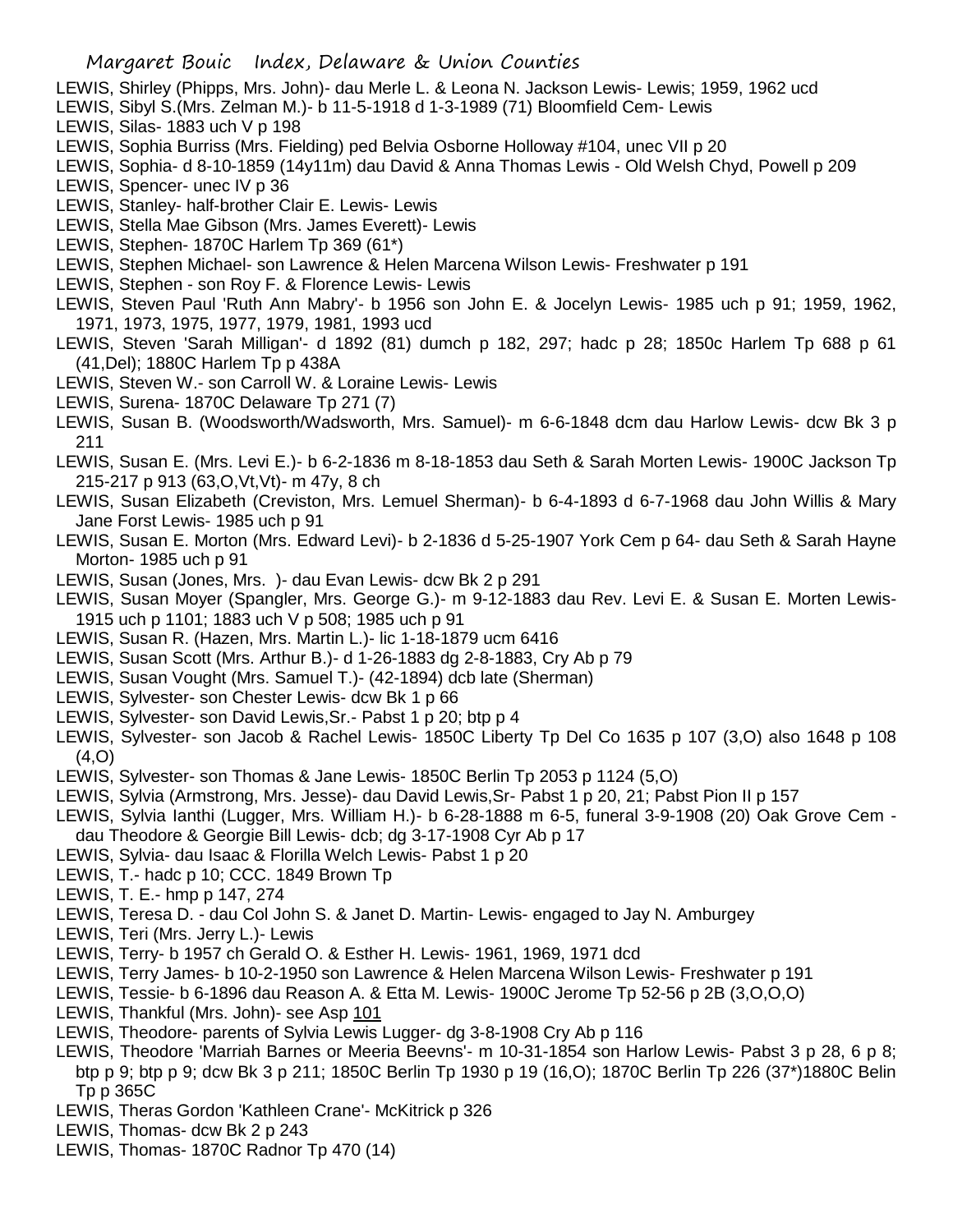- LEWIS, Thomas- 1870C Thomson Tp 498 (16)
- LEWIS, Thomas- d 9-5-1843 (28-3-21) Lewis Cem, dcw Bk 2 p 153; heir of Robert Lewis
- LEWIS, Thomas- 1840C Brown Tp (20-30); delge III p 9
- LEWIS, Thomas- d 9-5-1843 (28-3-21) Vans Valley Cem- Powell 280
- LEWIS, Capt. Thomas C.- OVI 121st Reg- delge X p 77
- LEWIS, Thomas son Chester & Hattie Aensler Lewis- Lewis; Pabst 1 p 20; Pabst Pion II p 157; dcw Bk 1 p 66
- LEWIS, Thomas C. 'Naomi Walters'- son John & Ruth Scott Lewis- Pabst 1 p 19, 21; 1880 dch p 300; 1908 dch 399; Pabst 3 p 24; 1850C Berlin Tp 1906 p 118 (10,O)
- LEWIS, Thomas Corwin- Pabst 3 p 24
- LEWIS, Thomas David- dcw Bk 2 p 291
- LEWIS, Thomas- d 1-19-1862 (23-7-11) Co F. 66 Tegt. son David & Anna Thomas Lewis- Old Welsh Chyd, Powell p 209
- LEWIS, Thomas- brother Edward Lewis- 1880 dch p 775
- LEWIS, Thomas 'Jane'- 1850C Berlin Tp 2053 p 124 (36,O)
- LEWIS, Thomas 'Mary Cussins'- m 2-20-1855 ucm 2245; unec VIII p 35
- LEWIS, Thomas 'Mary J.'- 1850C Radnor Tp 100 p 178 (31,Wales)
- LEWIS, Thomas 'Mary J. Stenger'- b 1829 NJ ped Norma June Lewis Claypoole 8LEWIS, Thomas R.- 1870C Berlin Tp 237 (1)
- LEWIS, Thomas Samuel 'Mary Sutton'- m 2-7-1894; Weiser p 81 (dcb late, Bessie)
- LEWIS, Thomas 'Sarah J. Davis'- m 9-2-1846 dcm
- LEWIS, Thomas- son Thomas & Naomi Walters Lewis- Pabst 1 p 22; Pabst Pion II p 158
- LEWIS, Thomas V. 'Ruth C.'- Lewis
- LEWIS, Tilbury- son Thomas & Naomi Walters Lewis- Pabst 1 p 22; Pabst Pion II p 158
- LEWIS, Tilman 'Mary Bettes' m 12-12-1839 Madison Co, unec IX p 18
- LEWIS, Timon- 1870C Delaware Town 348 (9)
- LEWIS, Timothy- b 1969 son David & Sandra Lewis- 1971 dcd
- LEWIS, Tom 'Cynthia Baird'- Lewis
- LEWIS, Toni S.- 1991 ucd, Dover Tp
- LEWIS, Tracey- b 1969 ch Jerry L. & Shirley E. Lewis- 1971 dcd
- LEWIS, Tressa Story (Mrs. Ernest)- Lewis
- LEWIS, Trouby M. (Mrs. Willis)- 1977 ucd
- LEWIS, Troy- son Rev. Edwin & Sharon Lewis- Lewis
- LEWIS, Truman C.- son Loran P. & Mira S. Dutton Lewis- dumch p 274
- LEWIS, Twana (Zimmerman, Mrs. Lessly)- Lewis
- LEWIS, Uneta Jane- dau Rev. Levi E. & Susan E. Morten Lewis- 1883 uch V p 508; 1985 uch p 91
- LEWIS, Uneta Littleton (Mrs. John K.)- b 2-15-1812 d 8-22-1844 1883 uch V p 508; 1985 uch p 91
- LEWIS, Vera- Claibourne Cem p 66; 1962, 1967, 1971, 1973, 1975 ucd
- LEWIS, Verlena (Mrs. Jerry)- 1964 dcd
- LEWIS, Dr. Vernon 'Catherine Ellen McKittrick'- b 11-1-1928 m 3-2-1974 McKitrick p 438
- LEWIS, Vicki Holloway (Hale, Mrs. ) (Mrs. Jonathan C.)- m 8-1-1992 ddau Ralph & Patricia Holloway- Lewis
- LEWIS, Viola Andrews (Mrs. Carl R.)- dau Ernest & Minnie Andrews- Grad Watkins HS 1933; unec VIII p 29; Lewis; Andrews 3,4; 1961 dcd
- LEWIS, Virginia K. (Mrs. James J.)- 1980 dcd
- LEWIS, Virginia (Mrs. Ray J.)- Lewis
- LEWIS, Virginia (Mrs. Rudolph)- 1860C Marysville 1466-1456 p 193 925,Va) mulatto
- LEWIS, Virginia Rose- b 1921, Milford Cem Un Al p 65
- LEWIS, Vista E (Kimbrell, Mrs. John H.)- b 8-12-1889 d 3-18-1981 (91) milofrd Cem- dau Walter & Mollie J. Forrest Lewis- Lewis
- LEWIS, Vivian (Mrs. George H.)- Lewis
- LEWIS, Vivian (Stillings, Mrs. Wm. Edward)- b 1901 d 1924 Milford Cem, Un Al p 42
- LEWIS, Walter- son Abram & Anna Fagan/Fagar Lewis- 1880c Milford 17 p 31 (5,0,Pa,NY)
- LEWIS, Walter 'Mollie J. Forrest'- Lewis
- LEWIS, Warren- son David Lewis,Sr.- Pabst 1 p 20; btp p 4; Pabst Pion II p 157
- LEWIS, Webster 'Flora Neill'- son Abram & Nancy J. Arthur Lewis- Neills 2
- LEWIS, Wellington- 1870C Marlborough Tp 409 (11)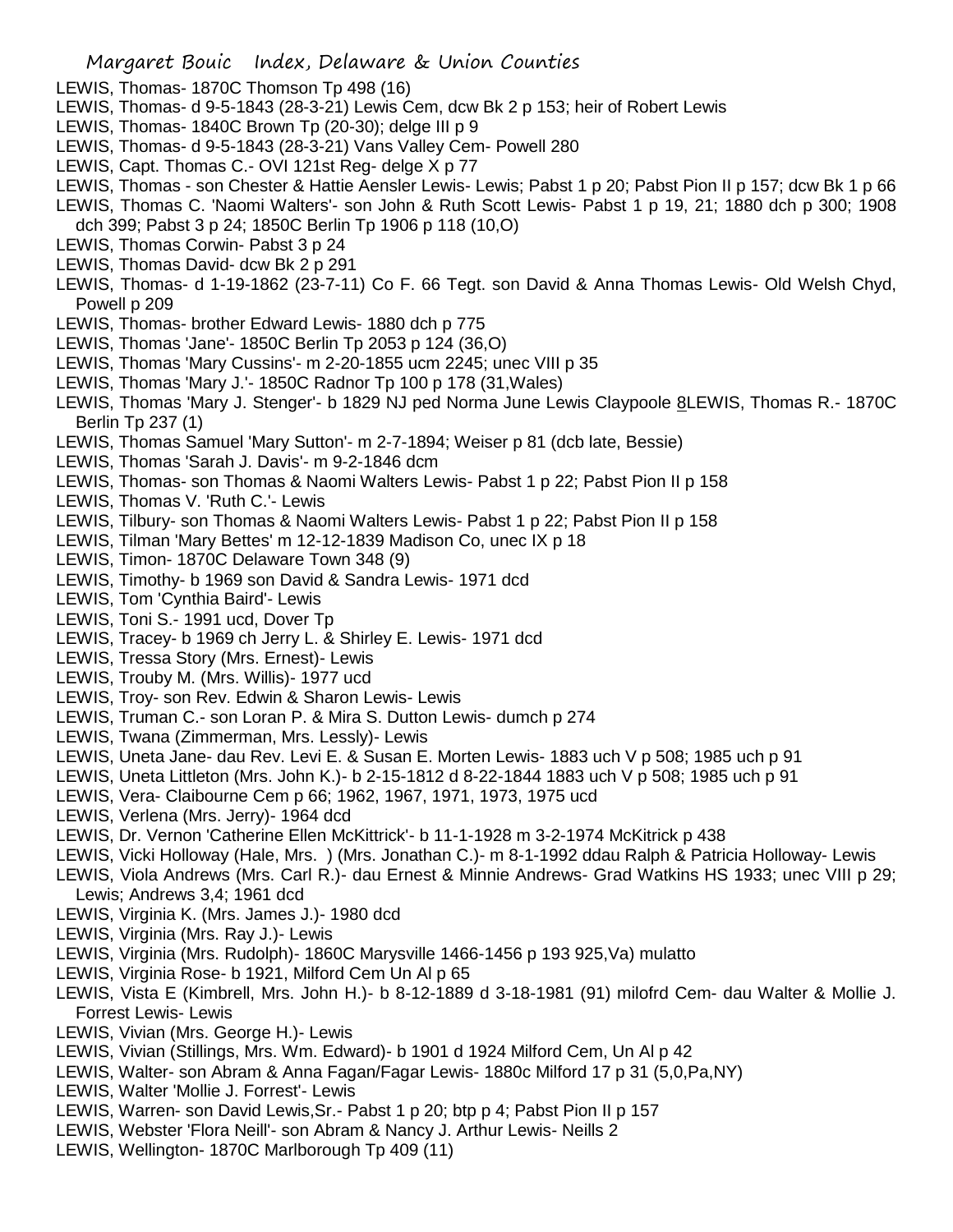- LEWIS, Wesley- d 8-10-1854 (25-11-210 bur with James E. & Julia A. Westfield Cem, Powell p 362
- LEWIS, Wesley- son Perry & Jane Lewis- Pabst 1 p 21; Nash p 307
- LEWIS, Wilbert- 1870C Delaware Town 346
- LEWIS, Mrs. Wilbur- dau Richard Jones- dg 10-23-1900, Cry Ab p 38
- LEWIS, Capt. Will- Nash p 105
- LEWIS, William- Lewis
- LEWIS, William- b 2-15-1871 Brown Tp, dcb----
- LEWIS, William- 1883 uch III p 371
- LEWIS, William- d Sat, bur Pittsburg- dg 5-2-1905, Cry Ab p 24
- LEWIS, William- b 1864 d 1930 Marlborough Cem p 184
- LEWIS, William -Powers Pat p p 47; dumch p 487
- LEWIS, William A.- Pabst 3 p 24
- LEWIS, Rev. William B.- 1880 dch p 407; 1908 dch 254; 1915 uch p 221; 1883 uch V p 188
- LEWIS, William 'Celia Reed'- 1985 uch p 91
- LEWIS, William- son Chester & Hattie Aensler Lewis- Pabst 1 p 20; Pabst Pion II p 157; dcw Bk 1 p 66; delge VIII p 54
- LEWIS, William F.- 1870C Orange Tp 431 )62\*\_
- LEWIS, William F. 'Joyce A.'- 1973, 1975, 1977, 1979, 1981, 1983, 1991 ucd
- LEWIS, William G. 'Mary E.'- 1870C York Tp 73-72 p 10 (28,Eng)
- LEWIS, Rev. William H.- 1880C Milford 4 p 30 (32,O,O,O) unvmec p 39
- LEWIS, William H. 'Sarah Evans'- m 4-21-1880 ucm 6709
- LEWIS, William- son James & Jane Lewis- 1850C Brown Tp 2832 p 157 (3,O)
- LEWIS, William son Jesse & Eliza R. Lewis- 1880C Allen Tp 30-33 p 4 (19,O,O,O)
- LEWIS, William J.- son J. J. Lewis- 1880C Jackson Tp 2 p 224 (25,O,O,O)
- LEWIS, William Kelly- son Ronald L. Lewis- Lewis
- LEWIS, William L.- 1880 dch p 479; 1908 dch 475
- LEWIS, William- brother Otha L. Lewis- Lewis
- LEWIS, William- son Roy F. & Florence Lewis- Lewis
- LEWIS, William- son Rudolph & Virginia Lewis- 1860C Marysville 1466-1456 p 193 (8,O) mulatto
- LEWIS, William S.- 1880 dch p 203; 1908 dch 81
- LEWIS, William T. 'Sarah Elizabeth Fowler'- b 2-8-1808 m 1827 or 1-3-1838 d 12-8-1875 (66y10m) Cheshire Cem- Powell p 60; dg 12-16-1875 Cry Ab p 7; dg 7-30-1885 Cry Ab p 115, dg 2-11-1887 Cry Ab p 124; dg 4-27-1900, Cary Ab p 18; dg 3-6-1908, Cry Ab p 115; 1880 dch p 714; 1908 dch 610; Pabst Pion II p 152
- LEWIS, William W. 'Mattie Snodgrass'- m 10-21-1869 ucm 4625; mt 10-27-1869, 11-3-1869; 1870C Marysville 50 p 6 (29,Pa)
- LEWIS, Willie- 1870c Delaware Tp 271 (12)
- LEWIS, Willie J.- b 5-1870 son Japtha & Marium Webster Lewis- 1870C Union Tp 58 p 8 (1/12,O)
- LEWIS, Willis 'Trouby M.'- 1977 ucd
- LEWIS, Wilma J. (Mrs. Dan G.)- 1980 dcd
- LEWIS, Wilmot T.- b 6-6-1877 d 5-1878 son Milo Henry & Henrietta Marsh Thompson Lewis- Pabst Pion II p 246
- LEWIS, Winney (Plyman, Mrs. John)- m 11-18-1824 Madison Co, unec V p 15
- LEWIS, Winnifred (Brown, Mrs. )- dau Evan Lewis- dcw Bk 2 p 291
- LEWIS, Winthrop T. 'Alma Shaw- 1985 uch p 125; Bouic (12642); Graham (145342), (181642); Hamilton (15342)
- LEWIS, W. S.- b 2-13-1873 Delaware Town son J. W. & A. M. Gross Lewis- dcb
- LEWIS, Zeal 'Leticia Jenkins'- m 11-19-1840 Madkson Co, unec IX p 32
- LEWIS, Zelman M. 'Sibyl S.'- d 1963- Lewis
- LEWISHAN, Arthur Shelly 'Bessie Jane Newhouse'- Newhouse p 51. (131(10)8)
- LEWISHAN, Bessie Jane Newhouse (Mrs. Arthur Shelly)- dau James H. & Isabel Bryson Newhouse-Newhouse p 51, 131(10)8
- LEXTON,---1908 dch 195
- LEXTON, William- d 10-17-1834 (45) Redbank Cem, Powell 117
- LEY, Adam 'Keziah Ann Kendall'- Pounds 4,5
- LEY, Addie- dau Adam & Keziah Ann Kendall Ley- Pounds 5